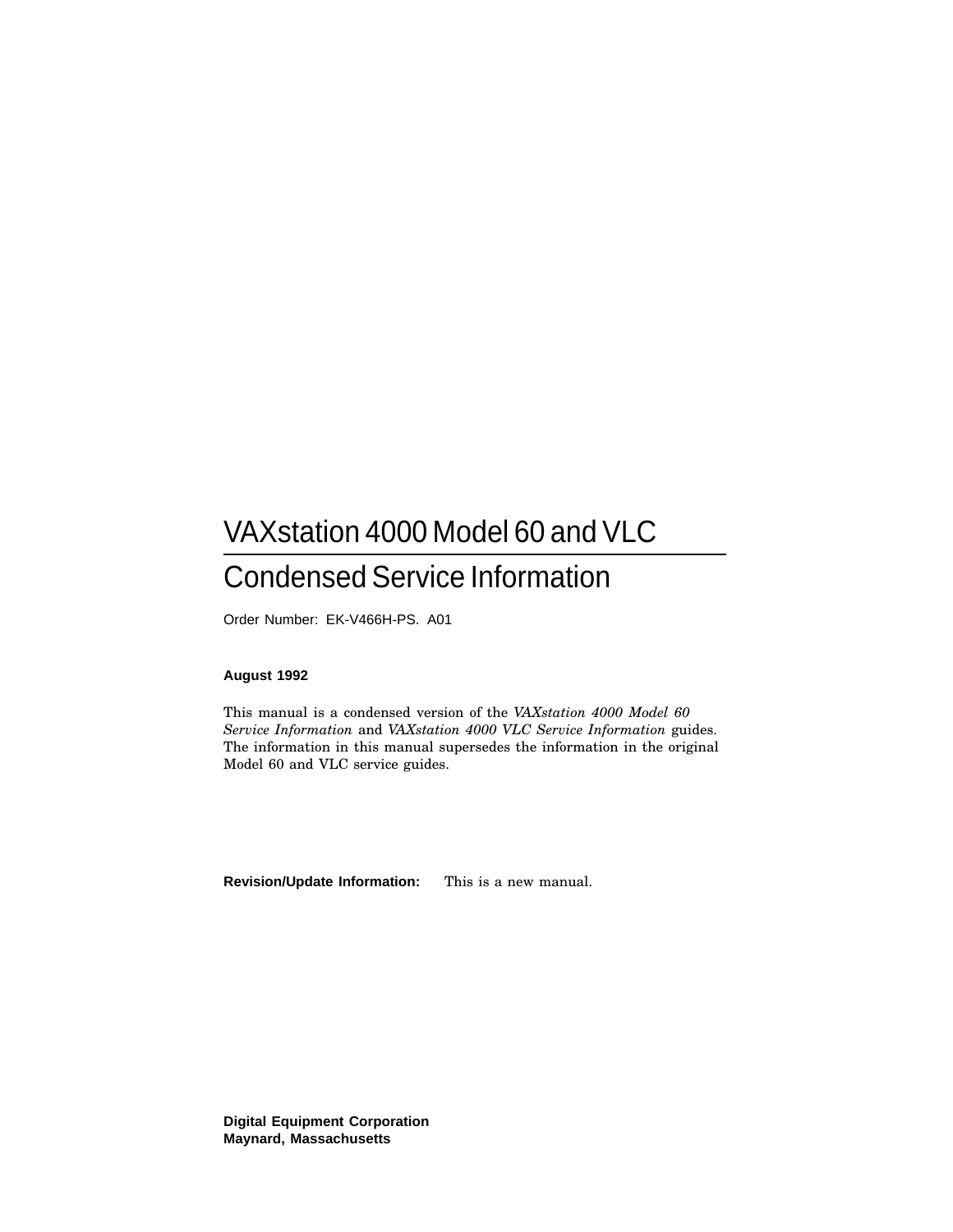#### **First Edition, August 1992**

The software described in this document is furnished under a license and may be used or copied only in accordance with the terms of such license.

No responsibility is assumed for the use or reliability of software on equipment that is not supplied by Digital Equipment Corporation or its affiliated companies.

Restricted Rights: Use, duplication, or disclosure by the U.S. Government is subject to restrictions as set forth in subparagraph (c)(1)(ii) of the Rights in Technical Data and Computer Software clause at DFARS 252.227-7013.

© Digital Equipment Corporation 1992.

All Rights Reserved.

The following are trademarks of Digital Equipment Corporation: DEC, DECstation, Digital, KA46, KA48, MS44-AA, MS44L-AL, MS44-CA, RRD42, RX26, RZ, TURBOchannel, ThinWire, VAXELN, VAXstation, VAXstation 4000 VLC, VMS, and the DIGITAL logo.

Logitech is a registered trademark of Logitek, Inc.

Teflon is a registered trademark of E.I. Dupont de Nemours & Co.

This document was prepared using VAX DOCUMENT, Version 2.0.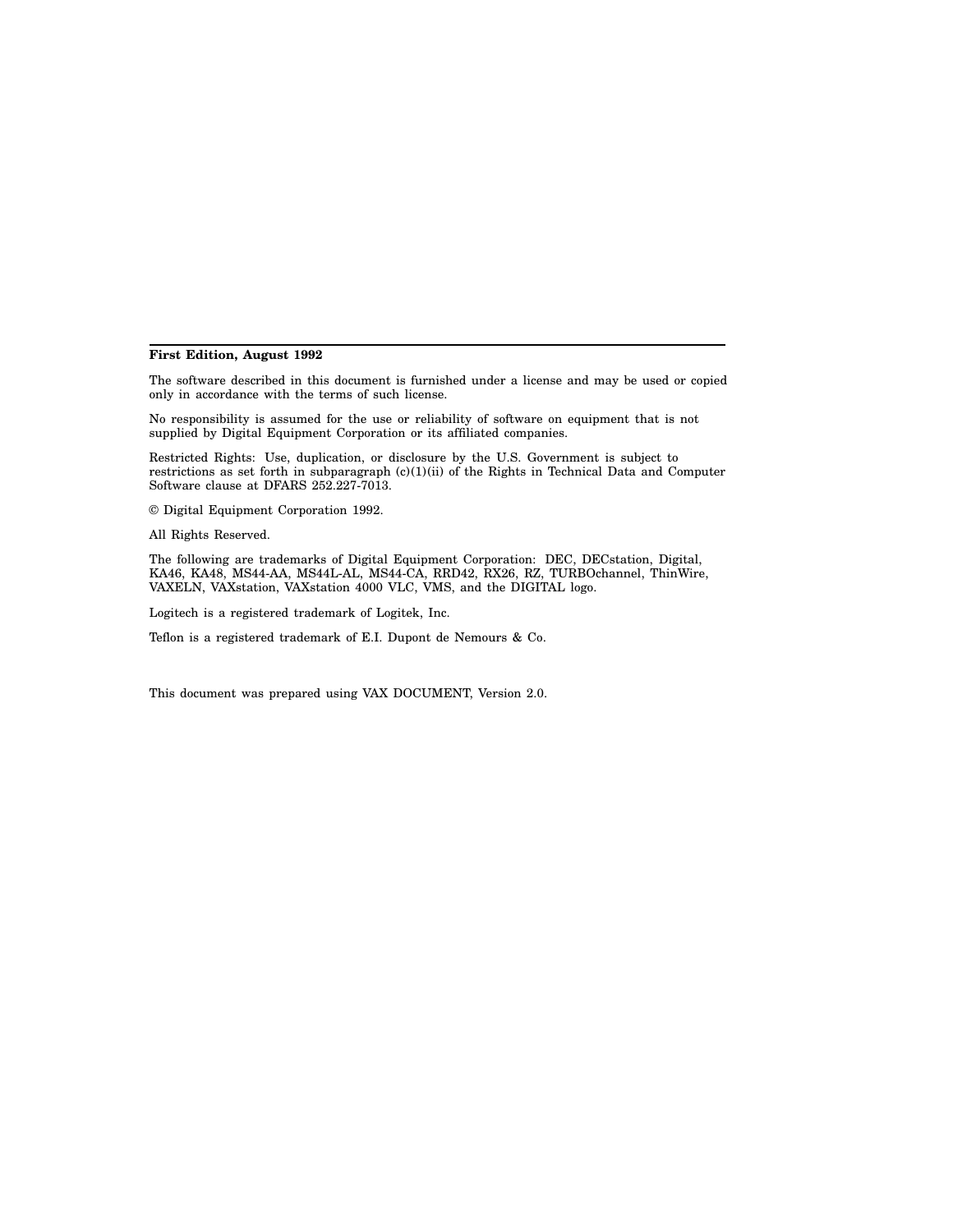# **Contents**

|   |            |                                                  | xiii               |
|---|------------|--------------------------------------------------|--------------------|
| 1 |            | <b>System Configuration</b>                      |                    |
|   | 1.1        | VAXstation 4000 Model 60/VLC System Box Overview | $1 - 2$            |
|   | 1.2<br>1.3 | Monitor and Graphics Modules                     | $1 - 3$<br>$1 - 7$ |
|   | 1.4        |                                                  | $1 - 10$           |
|   | 1.5        |                                                  | $1 - 10$           |
|   | 1.6        |                                                  | $1 - 12$           |
|   |            |                                                  |                    |
| 2 |            | <b>Diagnostic Testing</b>                        |                    |
|   | 2.1        |                                                  | $2 - 2$            |
|   | 2.2        |                                                  | $2 - 2$            |
|   | 2.2.1      | Successful Power-Up and the HALT Command         | $2 - 3$            |
|   | 2.2.2      | Unsuccessful Power-Up                            | $2 - 3$            |
|   | 2.3        |                                                  | $2 - 4$            |
|   | 2.3.1      | SHOW DEVICE Command                              | $2 - 4$            |
|   | 2.3.2      | SHOW CONFIG Command                              | $2 - 5$            |
|   | 2.4        | Displaying Error Information                     | $2 - 7$            |
|   | 2.5        | Setting Up the Diagnostic Environment            | $2 - 8$            |
|   | 2.5.1      | Selecting a Diagnostic Environment               | $2 - 8$            |
|   | 2.6        |                                                  | $2 - 10$           |
|   | 2.7        |                                                  | $2 - 11$           |
|   | 2.7.1      | Device Test Syntax Rules                         | $2 - 11$           |
|   | 2.8        |                                                  | $2 - 12$           |
|   | 2.8.1      | TOY/NVR Self-Test $(T 1)$                        | $2 - 12$           |
|   | 2.8.2      | Graphics Self-Test (T 2)                         | $2 - 13$           |
|   | 2.8.3      |                                                  | $2 - 14$           |
|   | 2.8.4      |                                                  | $2 - 16$           |
|   | 2.8.5      | Memory Self-Test (T 5)                           | $2 - 16$           |
|   | 2.8.6      |                                                  | $2 - 17$           |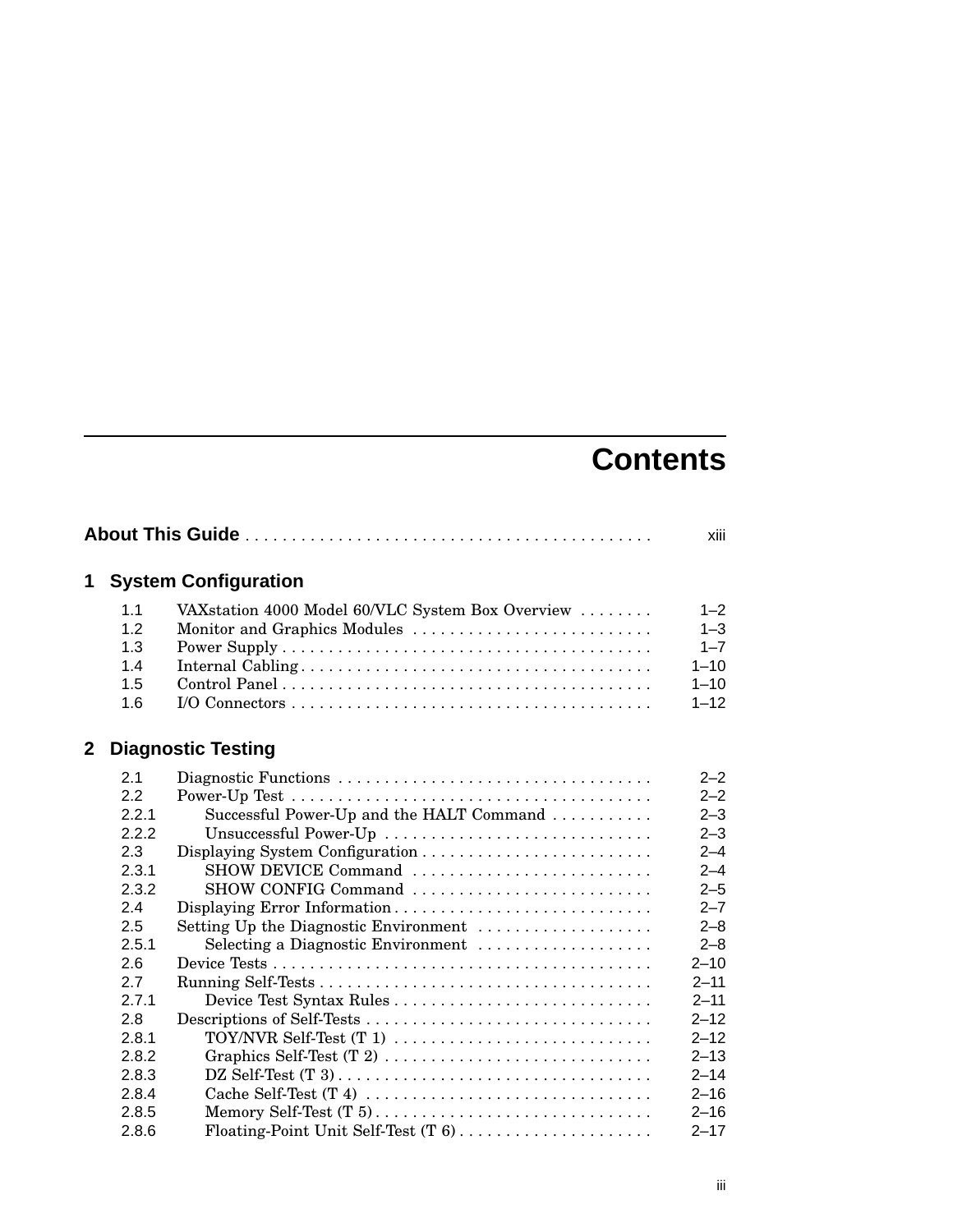| 2.8.7     |                                                       | $2 - 17$ |
|-----------|-------------------------------------------------------|----------|
| 2.8.8     |                                                       | $2 - 18$ |
| 2.8.9     | Network Interconnect Self-Test (T 9)                  | $2 - 18$ |
| 2.8.10    |                                                       | $2 - 20$ |
| 2.8.11    |                                                       | $2 - 21$ |
| 2.8.12    | Synchronous Communication Self-Test (T 12) (Model 60  |          |
|           |                                                       | $2 - 21$ |
| 2.8.13    | TURBOchannel Adapter Self-Test (T 13) (Model 60 Only) | $2 - 22$ |
| 2.9       | Setting Up System Test Environments (Model 60 Only)   | $2 - 23$ |
| 2.10      | System Test Monitor (Model 60 Only)                   | $2 - 24$ |
| 2.10.1    | Display from the System Test                          | $2 - 25$ |
| 2.11      | Descriptions of System Tests                          | $2 - 27$ |
| 2.11.1    | DZ System Test (Model 60 Only)                        | $2 - 28$ |
| 2.11.2    | Network Interconnect System Test (Model 60 Only)      | $2 - 30$ |
| 2.11.3    | SCSI System Test (Model 60 Only)                      | $2 - 30$ |
| 2.11.4    | DSW21 Synchronous Communication System Test (Model 60 |          |
|           |                                                       | $2 - 32$ |
| 2.12      |                                                       | $2 - 33$ |
| 2.12.1    |                                                       | $2 - 33$ |
| 2.12.2    | Utility Test Format                                   | $2 - 34$ |
| 2.12.3    |                                                       | $2 - 34$ |
| 2.12.4    | Utilities List Command Procedures                     | $2 - 35$ |
| 2.12.5    |                                                       | $2 - 36$ |
| 2.12.6    | Network Interconnect (NI) Utilities                   | $2 - 36$ |
| 2.12.6.1  |                                                       | $2 - 37$ |
| 2.12.6.2  | Entity-Based Module (EBM)                             | $2 - 37$ |
| 2.12.7    |                                                       | $2 - 38$ |
| 2.12.8    | Invoking SCSI Utilities                               | $2 - 39$ |
| 2.12.9    |                                                       | $2 - 40$ |
| 2.12.10   | SCSI Utility Guidelines                               | $2 - 42$ |
| 2.12.11   | TURBOchannel Adapter Utilities (Model 60 Only)        | $2 - 42$ |
| 2.12.11.1 | MIPS/REX Emulator                                     | $2 - 43$ |

## **3 Using the Console**

| 3.1     |                                                                                                   | $3 - 2$ |
|---------|---------------------------------------------------------------------------------------------------|---------|
| 3.1.1   |                                                                                                   | $3 - 2$ |
| 3.1.2   |                                                                                                   | $3 - 3$ |
| 3.1.2.1 | SET and SHOW Command Syntax                                                                       | $3 - 4$ |
| 3122    | $BFLG \ldots \ldots \ldots \ldots \ldots \ldots \ldots \ldots \ldots \ldots \ldots \ldots \ldots$ | $3 - 4$ |
| 3123    |                                                                                                   | $3 - 4$ |
| 3124    |                                                                                                   | $3 - 5$ |
| 3.1.2.5 | $DEVICE \ldots \ldots \ldots \ldots \ldots \ldots \ldots \ldots \ldots \ldots \ldots \ldots$      | $3 - 5$ |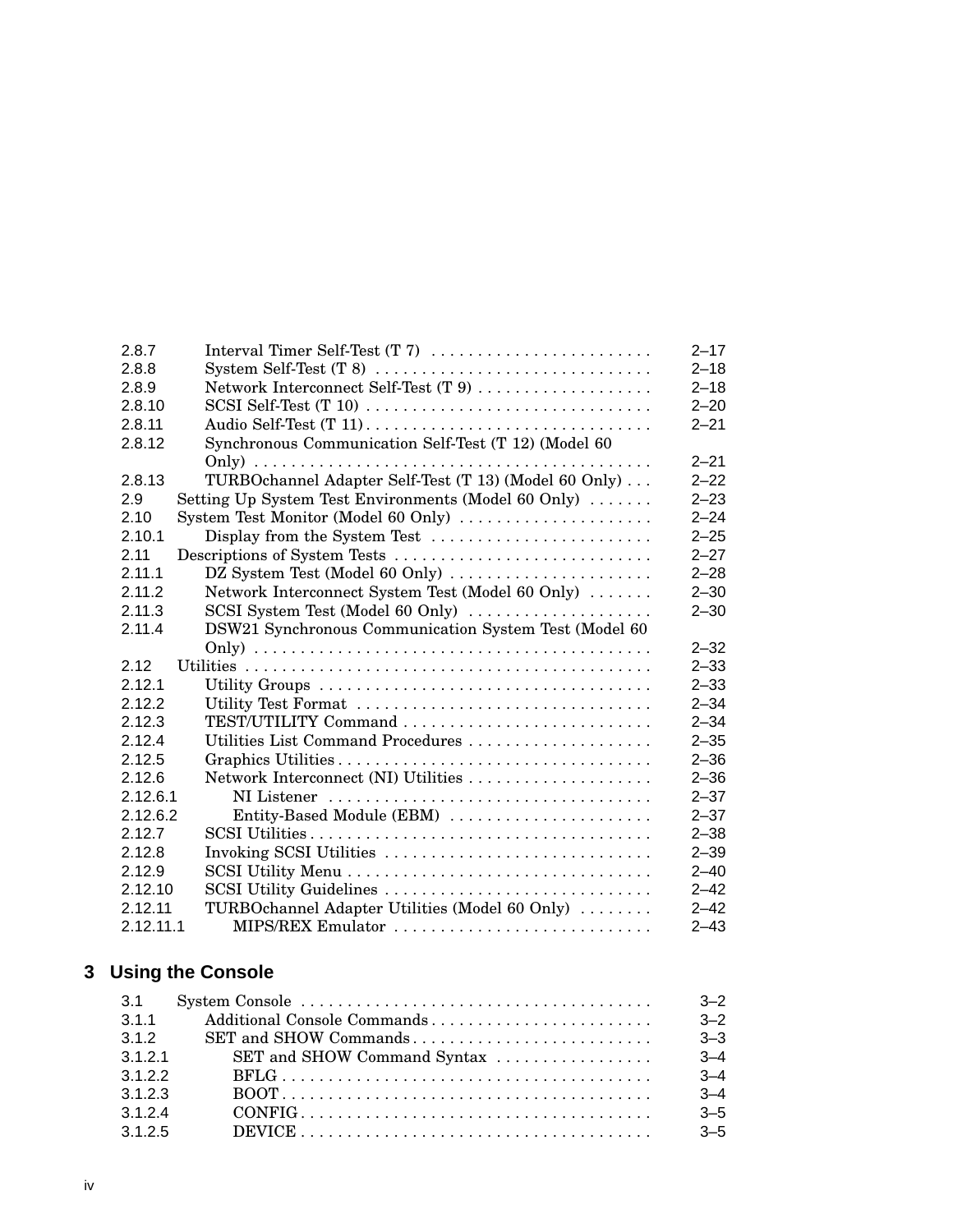| 3.1.2.6  |                               | $3 - 5$  |
|----------|-------------------------------|----------|
| 3127     |                               | $3 - 6$  |
| 3.1.2.8  |                               | $3 - 7$  |
| 3.1.2.9  |                               | $3 - 7$  |
| 3.1.2.10 |                               | $3 - 7$  |
| 3.1.2.11 |                               | $3 - 8$  |
| 3.1.2.12 |                               | $3 - 8$  |
| 3.1.2.13 |                               | $3 - 9$  |
| 3.1.2.14 |                               | $3 - 9$  |
| 3.1.2.15 | PSE and PSWD                  | $3 - 10$ |
| 3.1.2.16 |                               | $3 - 11$ |
| 3.1.2.17 |                               | $3 - 11$ |
| 3.1.3    |                               | $3 - 12$ |
| 3.1.3.1  | DEPOSIT Command               | $3 - 12$ |
| 3.1.3.2  |                               | $3 - 14$ |
| 3.1.3.3  | FIND Command                  | $3 - 15$ |
| 3.1.4    | Processor Control Commands    | $3 - 16$ |
| 3141     | BOOT Command                  | $3 - 16$ |
| 3.1.4.2  | CONTINUE Command              | $3 - 17$ |
| 3.1.4.3  | INITIALIZE and UNJAM Commands | $3 - 17$ |
| 3.1.4.4  | START Command                 | $3 - 17$ |
| 3.2      |                               | $3 - 18$ |
| 3.2.1    | Printer Port Console          | $3 - 18$ |
| 3.2.2    | Network Console               | $3 - 18$ |
|          |                               |          |

## **4 FRU Removal and Replacement Hints**

| 4.1    |                                             | $4 - 2$  |
|--------|---------------------------------------------|----------|
| 4.2    |                                             | $4 - 2$  |
| 4.3    |                                             | $4 - 3$  |
| 4.4    | Model 60 FRU Removal/Replacement Hints      | $4 - 5$  |
| 4.4.1  | Model 60 FRU Locations                      | $4 - 5$  |
| 4.4.2  |                                             | $4 - 6$  |
| 4.4.3  | RX26 Diskette Drive                         | $4 - 7$  |
| 4.4.4  | TZK10 QIC Tape Drive and RRD42 CD-ROM Drive | $4 - 7$  |
| 4.4.5  |                                             | $4 - 8$  |
| 4.4.6  | Lights and Switches Module                  | $4 - 9$  |
| 4.4.7  |                                             | $4 - 9$  |
| 4.4.8  | LCG Graphics Module                         | $4 - 10$ |
| 4.4.9  | ScanProc Graphics Module                    | $4 - 11$ |
| 4.4.10 | System Module (CPU)                         | $4 - 13$ |
| 4.4.11 | Synchronous Communication Module            | $4 - 13$ |
| 4.4.12 | TURBOchannel Adapter and Option Modules     | $4 - 14$ |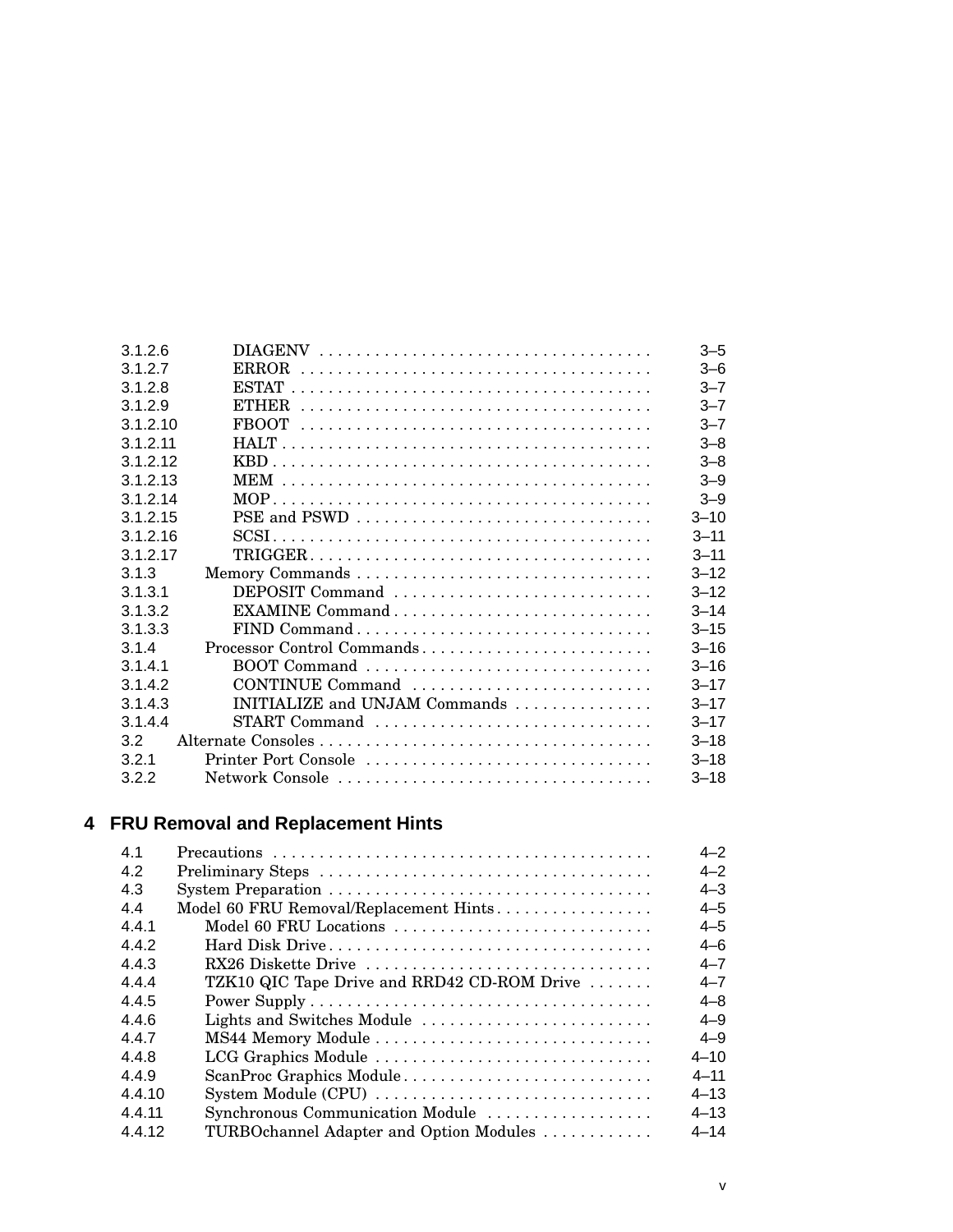| 4.5   | VLC FRU Removal/Replacement Hints  | $4 - 14$ |
|-------|------------------------------------|----------|
| 4.5.1 |                                    | $4 - 15$ |
| 4.5.2 |                                    | $4 - 16$ |
| 4.5.3 |                                    | $4 - 16$ |
| 4.5.4 | Graphics/Audio Frame Buffer Module | $4 - 17$ |
| 4.5.5 | System Module (CPU)                | $4 - 17$ |
| 4.5.6 |                                    | $4 - 18$ |
|       |                                    |          |

## **A Interpreting Error Codes**

| A.1     | Error Messages Overview                                                                                    | $A-2$    |
|---------|------------------------------------------------------------------------------------------------------------|----------|
| A.1.1   | Extended Error Message                                                                                     | $A - 2$  |
| A.1.2   |                                                                                                            | $A-3$    |
| A.2     | Error Codes: Self-Tests, Systems Tests, and Utilities                                                      | $A-5$    |
| A.2.1   | TOY/NVR Self-Test Error Codes                                                                              | $A-5$    |
| A.2.2   | DZ Self-Test Error Codes                                                                                   | $A-6$    |
| A.2.2.1 | DZ System Test Error Codes (Model 60 Only)                                                                 | $A-9$    |
| A.2.3   | Memory Self-Test Error Codes                                                                               | $A-9$    |
| A.2.4   | Interval Timer Self-Test Error Codes                                                                       | $A-12$   |
| A.2.5   | System Device Self-Test Error Codes                                                                        | $A-13$   |
| A.2.6   | SCSI Self-Test Error Codes                                                                                 | $A-13$   |
| A.2.7   | SCSI Utilities Messages                                                                                    | $A - 26$ |
| A.2.8   | SCSI System Test Error Codes (Model 60 Only)                                                               | $A-27$   |
| A.2.9   | SCSI System Test Summary Screen (Model 60 Only)                                                            | $A-29$   |
| A.2.10  | DSW21 Synchronous Communication Device Self-Test Error                                                     |          |
|         | $\text{Codes}$ (Model 60 Only) $\ldots \ldots \ldots \ldots \ldots \ldots \ldots \ldots \ldots$            | $A - 29$ |
| A.2.11  | DSW21 Synchronous Communication Device Self-Test                                                           |          |
|         | Sequence Numbers (Model 60 Only)                                                                           | $A - 36$ |
| A.2.12  | DSW21 Synchronous Communication Utilities Error Codes                                                      |          |
|         | $\pmod{60}$ Only $\cdots$ $\cdots$ $\cdots$ $\cdots$ $\cdots$ $\cdots$ $\cdots$ $\cdots$ $\cdots$ $\cdots$ | $A-42$   |
| A.2.13  | DSW21 Synchronous Communication Device System Test                                                         |          |
|         | Error Codes (Model 60 Only)                                                                                | $A-42$   |
| A.2.14  | TURBOchannel Adapter Self-Test Error Codes                                                                 | $A-43$   |
| A.2.15  | TURBOchannel Adapter System Test Error Codes (Model 60                                                     |          |
|         |                                                                                                            | $A-44$   |
| A.2.16  | TURBOchannel Adapter MIPS/REX Emulator Utility                                                             |          |
|         | Commands (Model 60 Only)                                                                                   | $A-44$   |
| A.2.17  | MIPS/REX Emulator Errors                                                                                   | $A-50$   |
| A.2.18  | Floating-Point Unit (FPU) Self-Test Error Codes                                                            | $A-51$   |
| A.2.19  | Cache Self-Test Error Codes                                                                                | $A-53$   |
| A.2.20  | Graphics Self-Test Error Codes                                                                             | $A-54$   |
| A.2.21  | SPXg and SPXgt Graphics Self-Test Error Codes (Model 60                                                    |          |
|         |                                                                                                            | $A-63$   |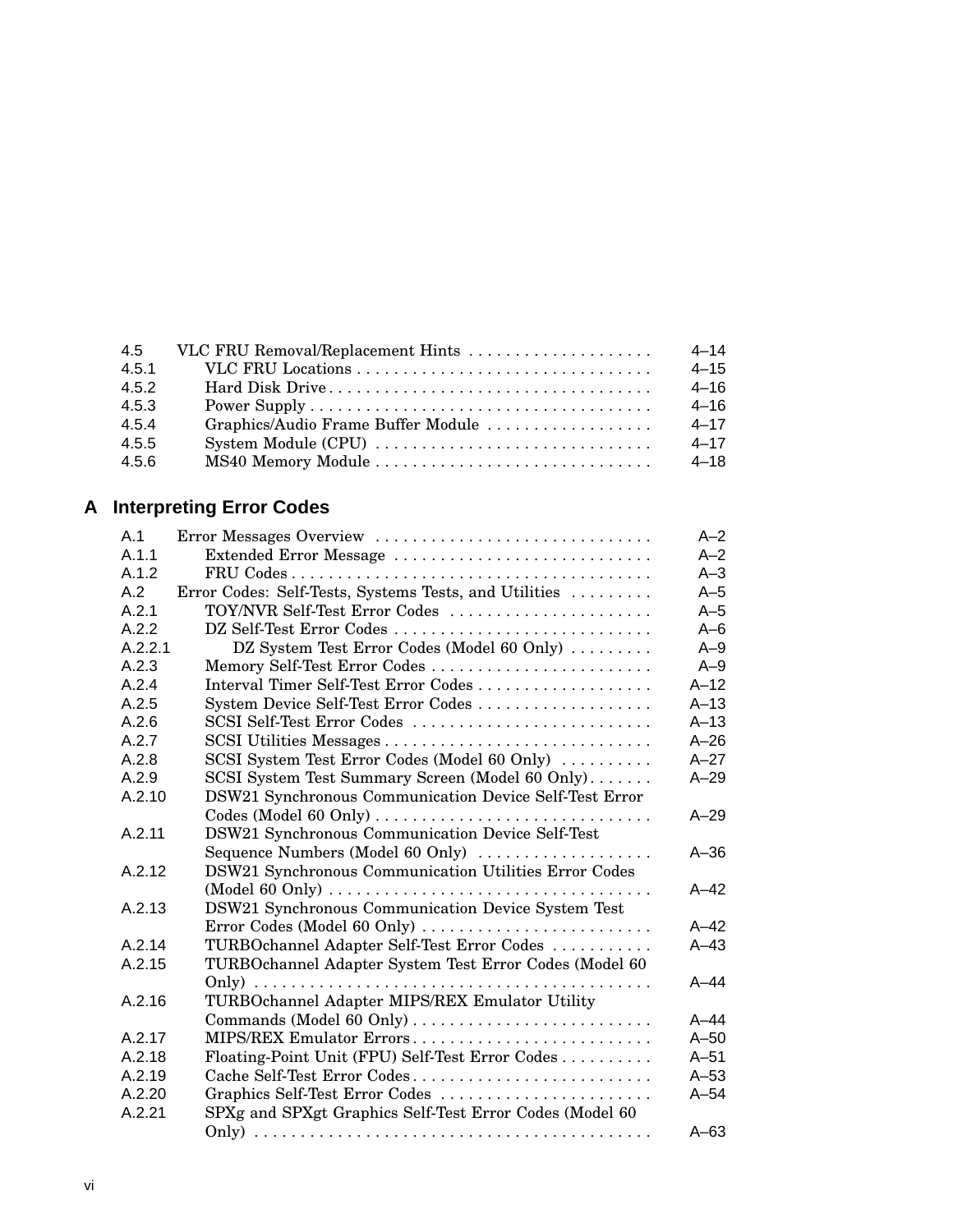| A.2.22 | SPXg and SPXgt Graphics Self-Test Extended Summary       |          |
|--------|----------------------------------------------------------|----------|
|        | Screen (Model 60 Only)                                   | $A - 64$ |
| A.2.23 |                                                          | $A - 67$ |
| A.2.24 | Graphics System Test Overview - LCG (Model 60 Only)      | $A - 68$ |
| A.2.25 | Graphics System Test Overview - SPXg and SPXgt Modules   |          |
|        |                                                          | $A - 68$ |
| A.2.26 | LCG System Test Error Codes (Model 60 Only)              | $A - 68$ |
| A.2.27 | Graphics System Test Summary Screen                      | $A - 70$ |
| A.2.28 | SPXg and SPXgt Graphics System Test Summary Screen       | $A - 70$ |
| A.2.29 | SPXg and SPXgt Graphics System Test Error Codes (Model   |          |
|        |                                                          | $A - 71$ |
| A.2.30 | Network Interconnect (NI) Self-Test Error Codes          | $A - 71$ |
| A.2.31 | Network Interconnect (NI) System Test Error Codes (Model |          |
|        |                                                          | $A - 80$ |
|        |                                                          |          |

## **B Reading the Diagnostic LED Codes**

| B.1         | Diagnostic LED Overview                                 | $B-2$    |
|-------------|---------------------------------------------------------|----------|
| B.2         |                                                         | $B-2$    |
| <b>B.3</b>  | Power-Up and Initialization LED Codes                   | $B-3$    |
| B.4         |                                                         | B-4      |
| <b>B.5</b>  | LCG and Graphics/Audio Frame Buffer LED Codes           | B-4      |
| B.6         | SPXg and SPXgt Graphics LED Codes                       | $B-5$    |
| <b>B.7</b>  |                                                         | $B-6$    |
| <b>B.8</b>  |                                                         | $B - 7$  |
| <b>B.9</b>  |                                                         | $B-8$    |
| <b>B.10</b> |                                                         | $B-8$    |
| <b>B</b> 11 | Network Interconnect (NI) Device LED Codes              | $B-9$    |
| <b>B.12</b> | SCSI Device LED Codes                                   | $B-10$   |
| B.13        | DSW21 Synchronous Communication Device LED Codes (Model |          |
|             |                                                         | $B-11$   |
| B.13.1      | TURBOchannel Adapter LED Codes (Model 60 Only)          | $B - 12$ |
|             |                                                         |          |
|             |                                                         |          |

## **C Troubleshooting**

| C.1 | Troubleshooting Overview                                 | $C-2$ |
|-----|----------------------------------------------------------|-------|
| C.2 | Troubleshooting: Symptoms, Causes, and Corrective Action | $C-2$ |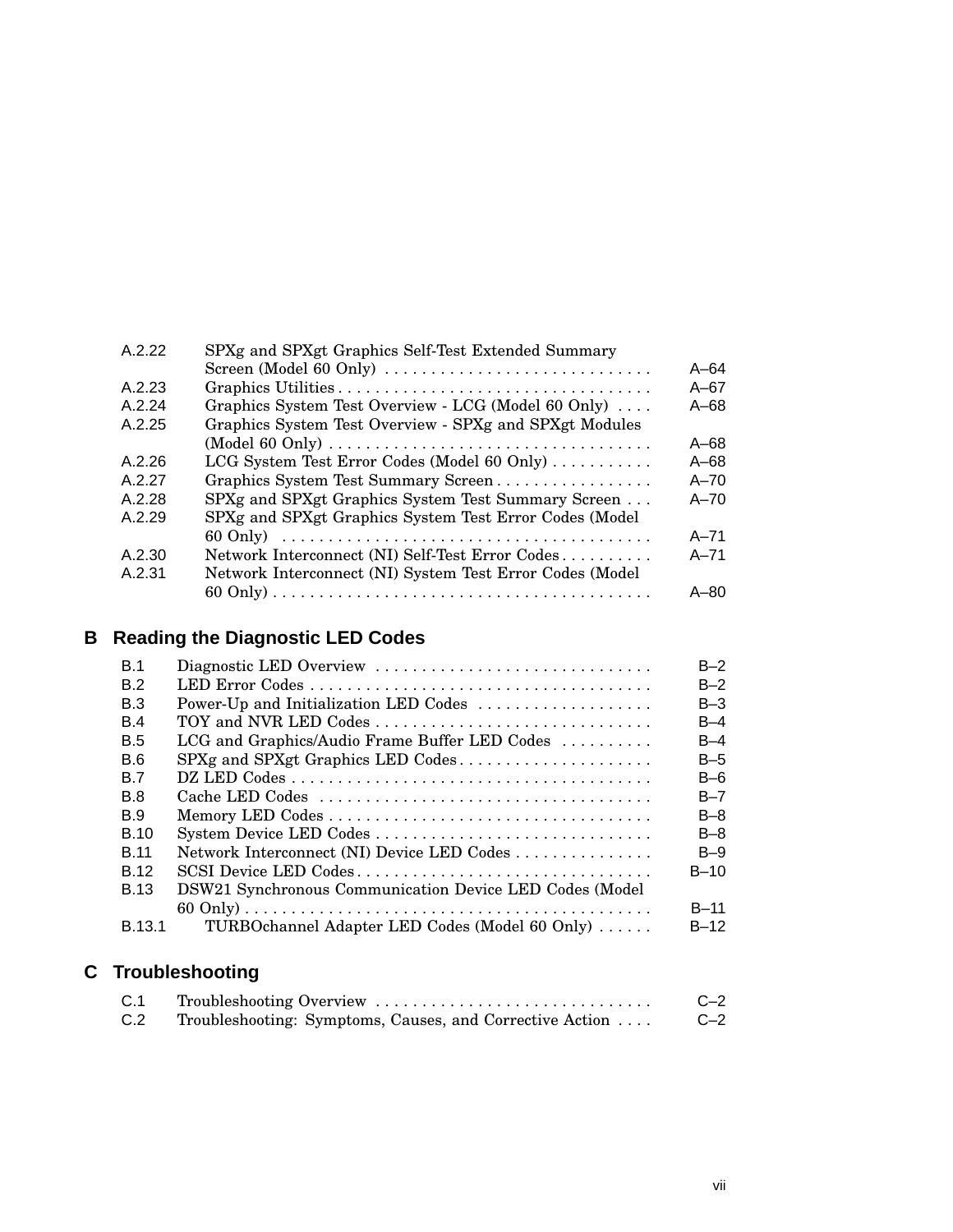#### **D FRU Part Numbers**

| D <sub>1</sub> |                                                 | $D-2$    |
|----------------|-------------------------------------------------|----------|
| D.2            |                                                 | $D-2$    |
| D.3            | Model 60 Monitor FRUs                           | $D-4$    |
| D.4            | Model 60 System Box Miscellaneous Hardware FRUs | $D-4$    |
| D.5            | Model 60 System Box Cables and Terminators      | D-5      |
| D.6            | VLC System Box FRUs                             | $D - 7$  |
| D.7            | VLC Monitor FRUs                                | $D - 7$  |
| D.8            | VLC System Box Miscellaneous Hardware           | $D-8$    |
| D.9            | VLC System Box Cables                           | $D-8$    |
| D.10           | SZ16 Expansion Box FRUs                         | $D-9$    |
| D 11           | SZ16 Expansion Box Miscellaneous Hardware       | $D-10$   |
| D 12           | SZ16 Expansion Box Cables and Terminators       | $D-11$   |
| D.13           | SZ03 Expansion Box FRUs                         | $D - 11$ |
| D.14           | SZ03 Expansion Box Miscellaneous Hardware       | $D-12$   |
| D.15           | SZ03 Expansion Box Cables and Terminators       | $D-12$   |

#### **Index**

## **Examples**

| $2 - 1$  | SHOW DEVICE Command               | $2 - 4$  |
|----------|-----------------------------------|----------|
| $2 - 2$  | Configuration Table               | $2 - 6$  |
| $2 - 3$  |                                   | $2 - 7$  |
| $2 - 4$  |                                   | $2 - 9$  |
| $2 - 5$  | DZ System Test Error              | $2 - 29$ |
| $2 - 6$  | DZ System Test Summary Screen     | $2 - 29$ |
| $2 - 7$  | System Test Summary Display       | $2 - 32$ |
| $2 - 8$  | Communication System Test Summary | $2 - 33$ |
| $2 - 9$  | LCG Utilities Menu                | $2 - 36$ |
| $2 - 10$ | SCSI Utilities Sample Session     | $2 - 40$ |
| $-3-1$   | Network Console Session           | $3 - 20$ |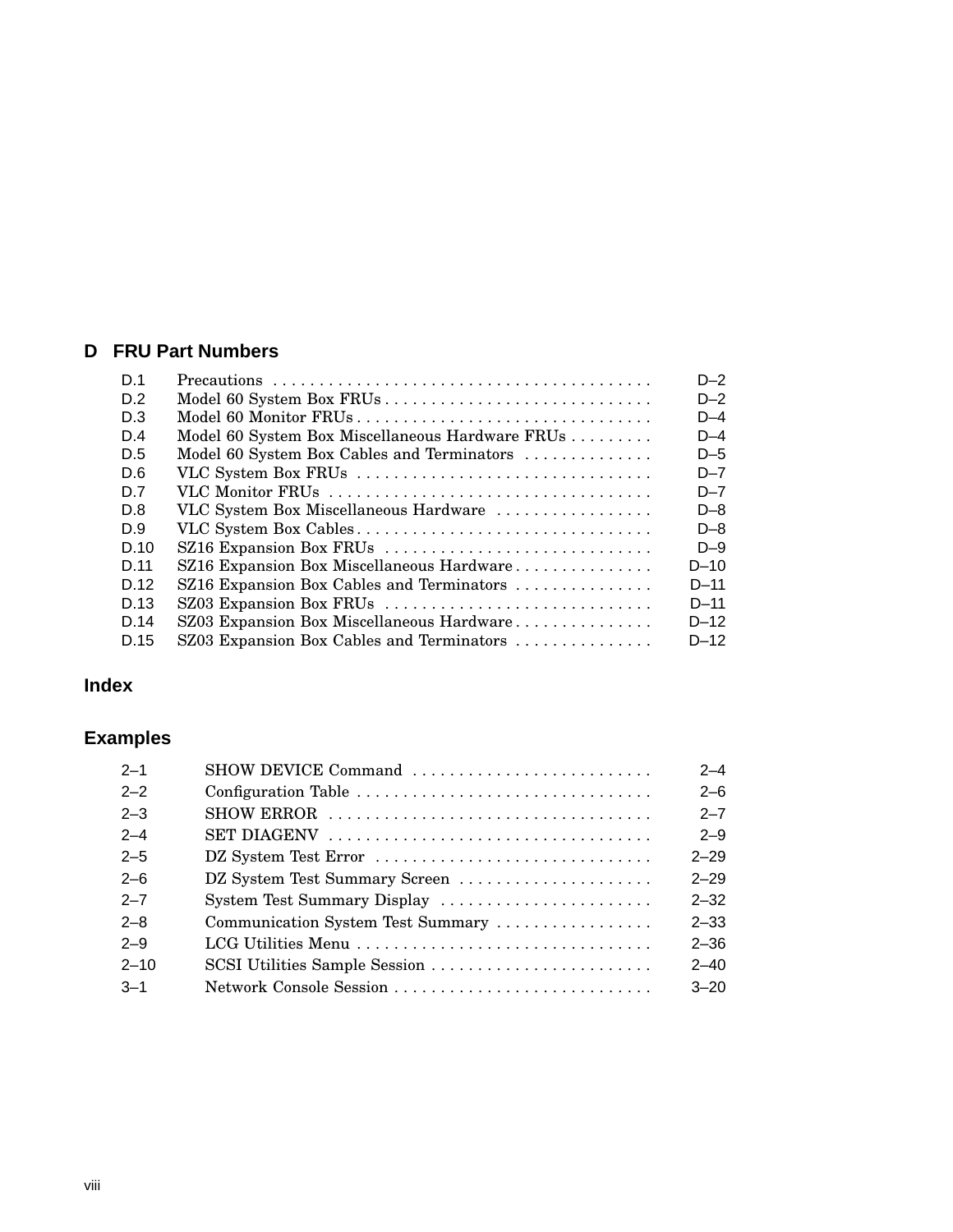## **Figures**

| Successful System Test                           | $2 - 25$ |
|--------------------------------------------------|----------|
| Unsuccessful System Test                         | $2 - 26$ |
|                                                  | $2 - 28$ |
|                                                  | $2 - 35$ |
|                                                  | $2 - 41$ |
| System FRU Locations (Front View)                | $4 - 5$  |
| System FRU Locations (Rear View)                 | $4 - 15$ |
| SPXg and SPXgt Power-Up Error Code Format        | $A-63$   |
| SPXg and SPXgt Self-Test Extended Summary Screen | $A - 64$ |
|                                                  |          |

## **Tables**

| $1 - 1$  | VAXstation 4000 Model 60/VLC System Box Configuration                                         | $1 - 2$  |
|----------|-----------------------------------------------------------------------------------------------|----------|
| $1 - 2$  | Monitor Cross Reference for VAXstation 4000 Model 60 and                                      |          |
|          |                                                                                               | $1 - 3$  |
| $1 - 3$  | VAXstation 4000 Model 60 and VLC Graphic Module/Monitor                                       |          |
|          |                                                                                               | $1 - 4$  |
| $1 - 4$  | LCG/Frame Buffer SHOW CONFIG Quick Reference                                                  | $1 - 7$  |
| $1 - 5$  | VAX station 4000 Model 60/VLC Voltage Comparison                                              | $1 - 7$  |
| $1 - 6$  | VAX station 4000 Model 60/VLC Power Supply                                                    |          |
|          | $Specifications \ldots \ldots \ldots \ldots \ldots \ldots \ldots \ldots \ldots \ldots \ldots$ | $1 - 8$  |
| $1 - 7$  | Internal System Devices and Their Cables Comparison                                           | $1 - 10$ |
| $1 - 8$  | Control and Indicator Location                                                                | $1 - 10$ |
| $1 - 9$  | VAXstation 4000 Model 60/VLC Control Panel                                                    | $1 - 11$ |
| $1 - 10$ | VAX station 4000 Model 60/VLC I/O Connectors                                                  | $1 - 12$ |
| $2 - 1$  | Diagnostic Functions                                                                          | $2 - 2$  |
| $2 - 2$  | SET DIAGENV Commands                                                                          | $2 - 9$  |
| $2 - 3$  | Device Test IDs and Mnemonics                                                                 | $2 - 10$ |
| $2 - 4$  |                                                                                               | $2 - 12$ |
| $2 - 5$  |                                                                                               | $2 - 14$ |
| $2 - 6$  |                                                                                               | $2 - 15$ |
| $2 - 7$  |                                                                                               | $2 - 16$ |
| $2 - 8$  | Memory Self-Test (5)                                                                          | $2 - 16$ |
| $2 - 9$  | Floating-Point Unit Self-Test (6)                                                             | $2 - 17$ |
| $2 - 10$ | Interval Timer Self-Test (7)                                                                  | $2 - 18$ |
|          |                                                                                               |          |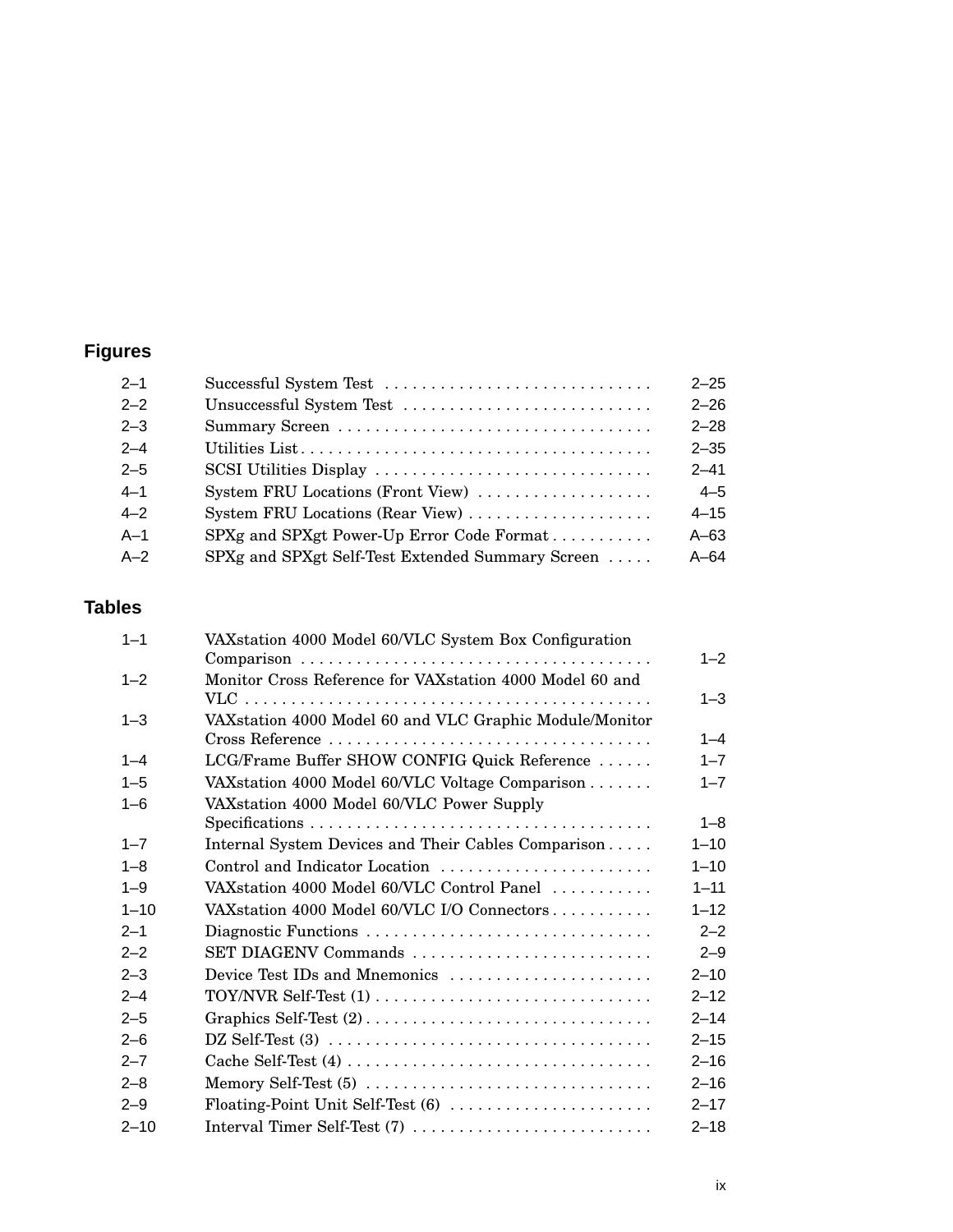| $2 - 11$ |                                                        | $2 - 18$ |
|----------|--------------------------------------------------------|----------|
| $2 - 12$ |                                                        | $2 - 19$ |
| $2 - 13$ |                                                        | $2 - 20$ |
| $2 - 14$ | Synchronous Communication Self-Test (12)               | $2 - 21$ |
| $2 - 15$ | TURBOchannel Adapter Self-Test (13)                    | $2 - 22$ |
| $2 - 16$ | Running the System Test Using the Test Command         | $2 - 24$ |
| $2 - 17$ | SCSI System Test                                       | $2 - 31$ |
| $3 - 1$  | SET/SHOW Parameters                                    | $3 - 3$  |
| $3 - 2$  | Diagnostic Environments                                | $3 - 5$  |
| $3 - 3$  | SET DIAGENV Command                                    | $3 - 6$  |
| $3 - 4$  | DEPOSIT Command Qualifiers                             | $3 - 13$ |
| $3 - 5$  | EXAMINE Command Qualifiers                             | $3 - 14$ |
| $3 - 6$  | BOOT Command Syntax                                    | $3 - 16$ |
| $A-1$    |                                                        | $A - 4$  |
| $A-2$    | TOY/NVR Test Error Codes                               | $A-5$    |
| $A-3$    | DZ Self-Test Error Codes                               | $A - 6$  |
| $A-4$    | DZ Suberror Codes                                      | $A - 8$  |
| $A-5$    | Memory Test Error Codes                                | $A-10$   |
| $A-6$    | MEM Memory Module FRU Values                           | $A-12$   |
| $A - 7$  | Interval Timer Test Error Codes                        | $A-12$   |
| $A - 8$  | System Device Self-Test Error Codes                    | $A-13$   |
| $A-9$    | SCSI Self-Test Error Codes                             | $A-14$   |
| $A-10$   | SCSI Information Values                                | $A-22$   |
| $A-11$   | SCSI Mode Values                                       | $A-25$   |
| $A-12$   | Text Messages for SCSI Utilities                       | $A - 26$ |
| $A-13$   | Additional SCSI Information Values for Utilities       | $A-27$   |
| $A-14$   | SCSI System Test Error Codes                           | $A - 28$ |
| $A-15$   | DSW21 Synchronous Communication Device Self-Test Error |          |
|          | Codes (Model 60 Only)                                  | $A - 30$ |
| $A-16$   | DSW21 Synchronous Communication Self-Test Sequence     |          |
|          | Numbers (Model 60 Only)                                | $A - 36$ |
| $A-17$   | DSW21 Synchronous Communication Utilities Error        |          |
|          |                                                        | $A-42$   |
| $A-18$   | TURBOchannel Adapter Self-Test Error Codes             | $A-43$   |
| $A-19$   | FPU Test Error Codes                                   | $A-51$   |
| $A - 20$ | FP Exception Vectors                                   | $A-53$   |
| $A - 21$ | Cache Test Error Codes                                 | $A-53$   |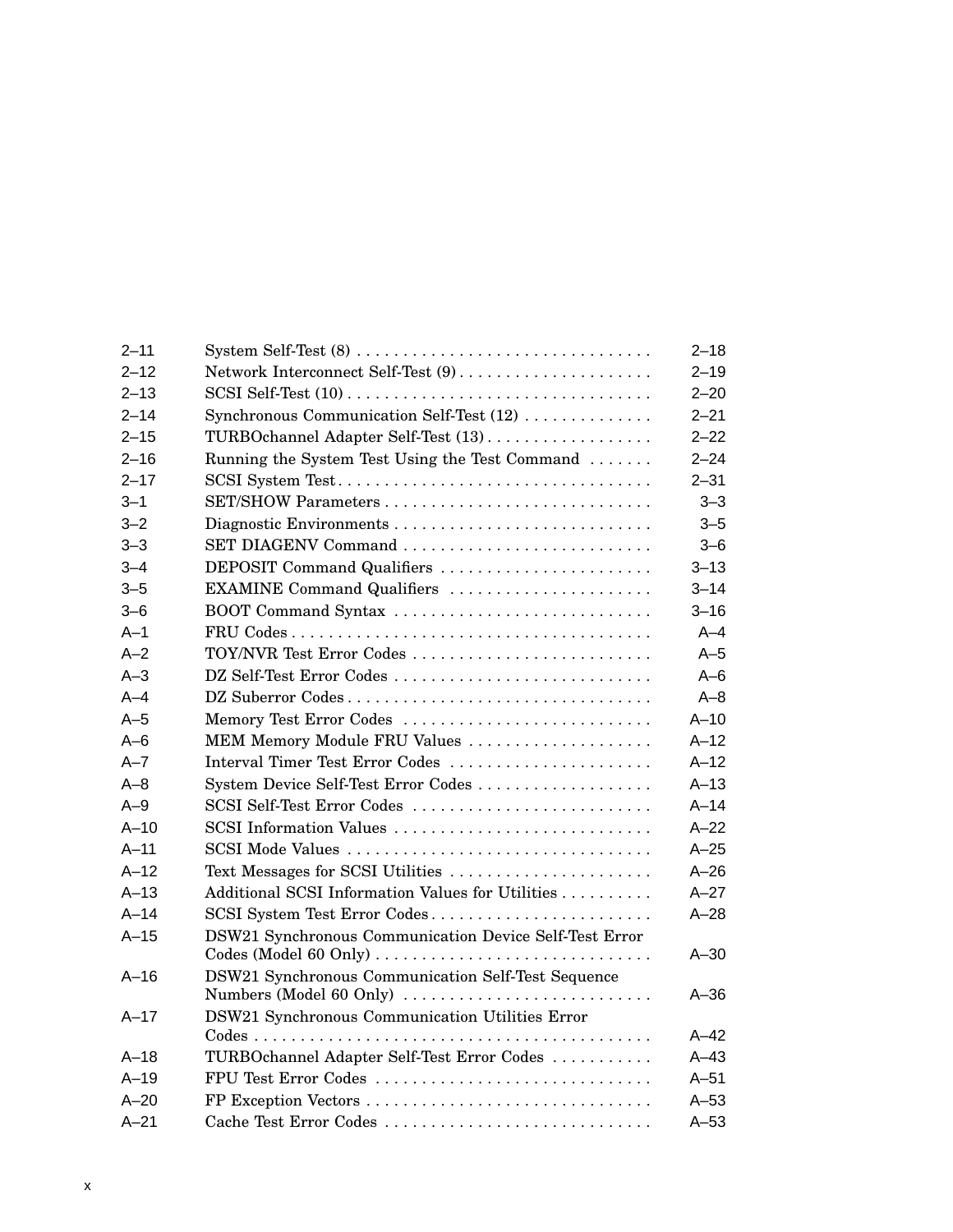| $A-22$   | Graphics Self-Test Error Codes                          | $A-55$   |
|----------|---------------------------------------------------------|----------|
| $A-23$   | Color Compare Failures - One Head                       | $A-61$   |
| $A - 24$ | Color Compare Failures - Two Heads                      | $A-62$   |
| $A-25$   | SPXg and SPXgt FRU Codes                                | $A-63$   |
| $A-26$   | SPXg and SPXgt Graphics Failing Logical Blocks          | $A-65$   |
| $A-27$   | SPXg and SPXgt Graphics Self-Test Error Codes (Model 60 |          |
|          |                                                         | $A - 65$ |
| $A-28$   |                                                         | $A-67$   |
| $A-29$   | LCG System Test Error Codes                             | $A - 68$ |
| $A-30$   | SPXg and SPXgt Graphics System Test Error Codes         | $A - 71$ |
| $A-31$   | NI Self-Test Error Codes                                | $A-72$   |
| $A-32$   | NI System Test Error Codes (Model 60 Only)              | $A - 80$ |
| $B-1$    | Power-Up and Initialization LED Codes (1111 XXXX)       | $B-3$    |
| $B-2$    | TOY and NVR LED Codes (0001 XXXX)                       | $B-4$    |
| $B-3$    | Graphics LED Codes (0010 XXXX)                          | $B-4$    |
| $B-4$    | SPXg and SPXgt Graphics LED Codes (0010 XXXX)           | $B-5$    |
| $B-5$    | DZ LED Codes (0011 XXXX)                                | $B-6$    |
| $B-6$    | Cache LED Codes (0100 XXXX)                             | $B-7$    |
| $B - 7$  | Memory LED Codes (0101 XXXX)                            | $B-8$    |
| $B-8$    | System Device LED Codes (1000 XXXX)                     | $B-8$    |
| $B-9$    | NI Device LED Codes (1001 XXXX)                         | $B-9$    |
| $B-10$   | SCSI Device LED Codes (1010 XXXX)                       | $B-10$   |
| $B-11$   | DSW21 Synchronous Communication Device LED Codes        |          |
|          |                                                         | $B-11$   |
| $B-12$   | TURBOchannel Adapter LED Codes (1100 XXXX)              | $B-12$   |
| $C-1$    | Symptoms, Causes, and Corrective Action                 | $C-3$    |
| $D-1$    | Model 60 System Box FRUs                                | $D-2$    |
| $D-2$    | Model 60 Monitors                                       | $D-4$    |
| $D-3$    | Model 60 Miscellaneous Hardware                         | $D-4$    |
| $D-4$    | Model 60 Cables and Terminators                         | $D-5$    |
| $D-5$    | VLC System Box FRUs                                     | $D - 7$  |
| $D-6$    |                                                         | $D - 7$  |
| $D - 7$  | VLC Miscellaneous Hardware                              | $D-8$    |
| $D-8$    |                                                         | $D-8$    |
| $D-9$    | SZ16 Expansion Box FRUs                                 | $D-9$    |
| $D-10$   | SZ16 Expansion Box FRUs - Miscellaneous Hardware        | $D-10$   |
| $D-11$   | SZ16 Expansion Box Cables and Terminators               | $D-11$   |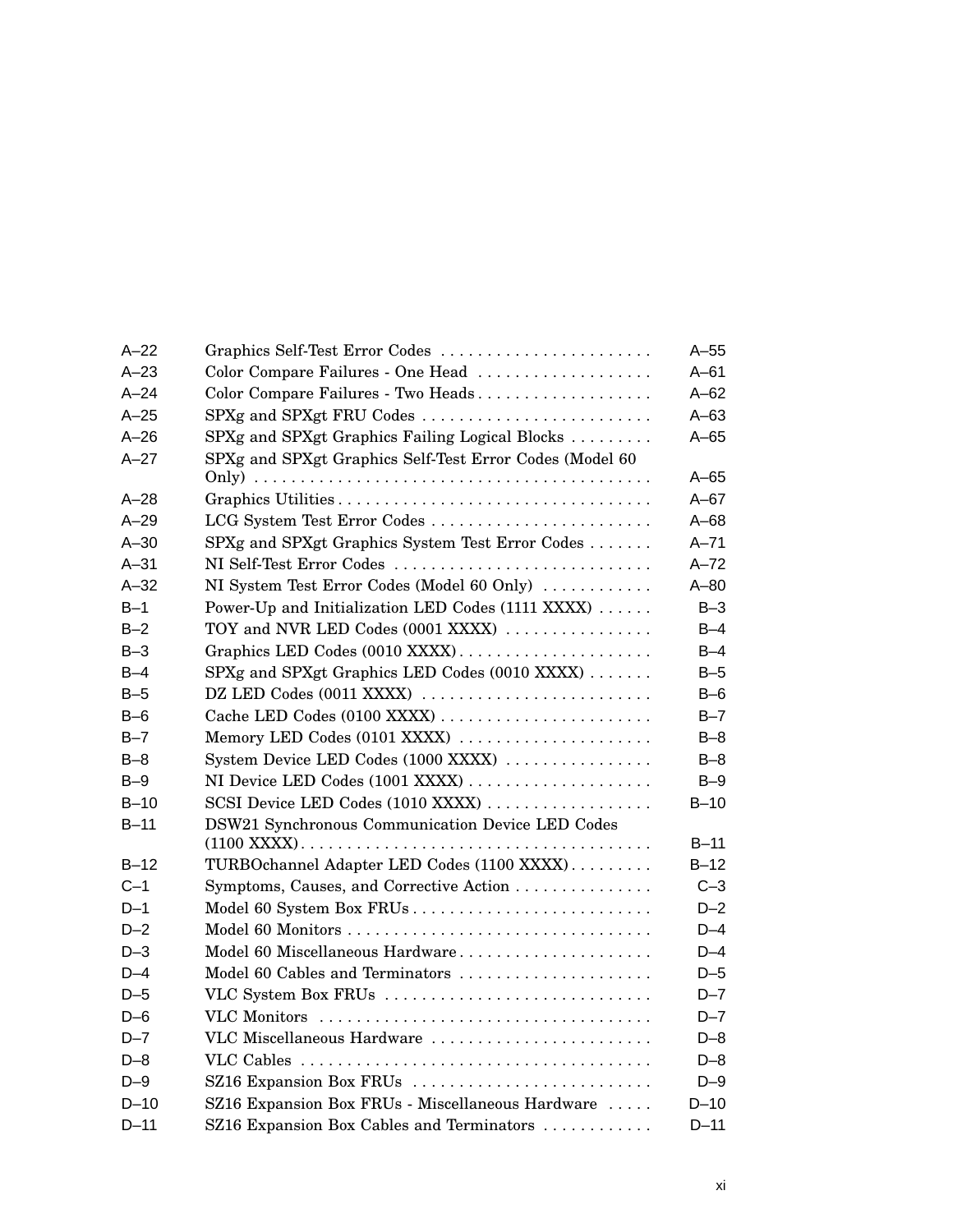| $D-12$   |                                                  | D-11     |
|----------|--------------------------------------------------|----------|
| $D - 13$ | SZ03 Expansion Box FRUs - Miscellaneous Hardware | $D - 12$ |
| $D - 14$ | SZ03 Expansion Box Cables and Terminators        | $D - 12$ |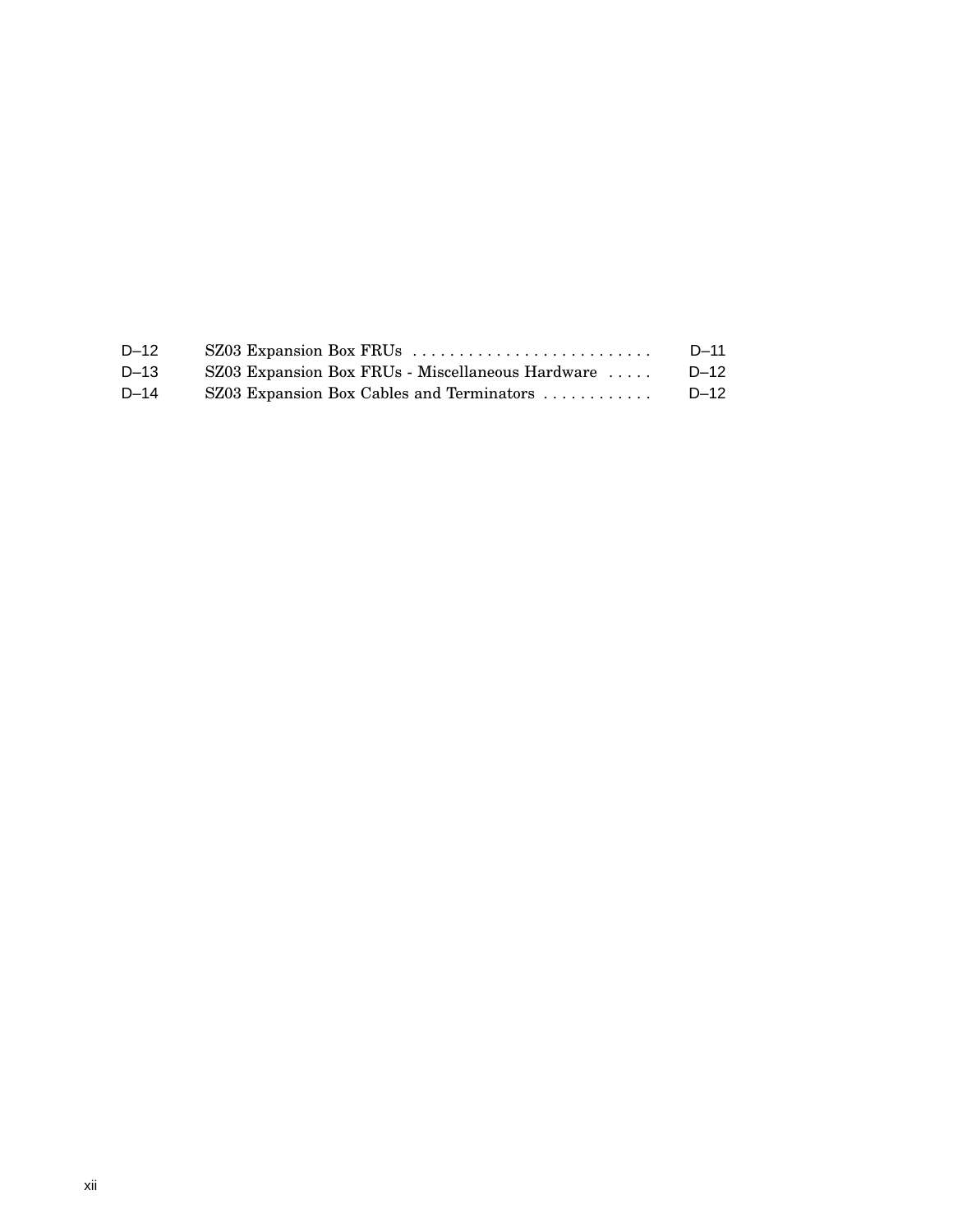## **About This Guide**

This guide is a support and reference document for Digital Services personnel who perform maintenance work on the VAXstation 4000 Model 60 and VLC systems. In addition, it is for customers who have a self-maintenance agreement with Digital Equipment Corporation.

This is a condensed version of the VAXstation 4000 Model 60 and VLC service guides. If you require a more detailed description of the system configuration, firmware, and diagnostic tests, refer to the *VAXstation 4000 Model 60 Service Information* and *VAXstation 4000 VLC Service Information* guides.

#### **Manual Organization**

This guide contains the following chapters and appendixes:

- Chapter 1, ''System Configuration,'' provides configuration information for the Model 60 and VLC system boxes.
- Chapter 2, "Diagnostic Testing," provides information about diagnostic testing and test commands. It includes procedures for setting up diagnostic environments, running self-tests, and invoking utilities.
- Chapter 3, "Using the Console," describes system console commands and alternate consoles.
- Chapter 4, "FRU Removal and Replacement Hints," provides pointers about how to remove and replace system FRUs.
- Appendix A, ''Interpreting Error Codes,'' describes immediate and extended error messages and contains tables that list FRU codes and self-test error codes and messages. In addition, this appendix contains descriptions and tables for system tests that apply only to the Model 60.
- Appendix B, "Reading the Diagnostic LED Codes," describes how to interpret the diagnostic LED codes.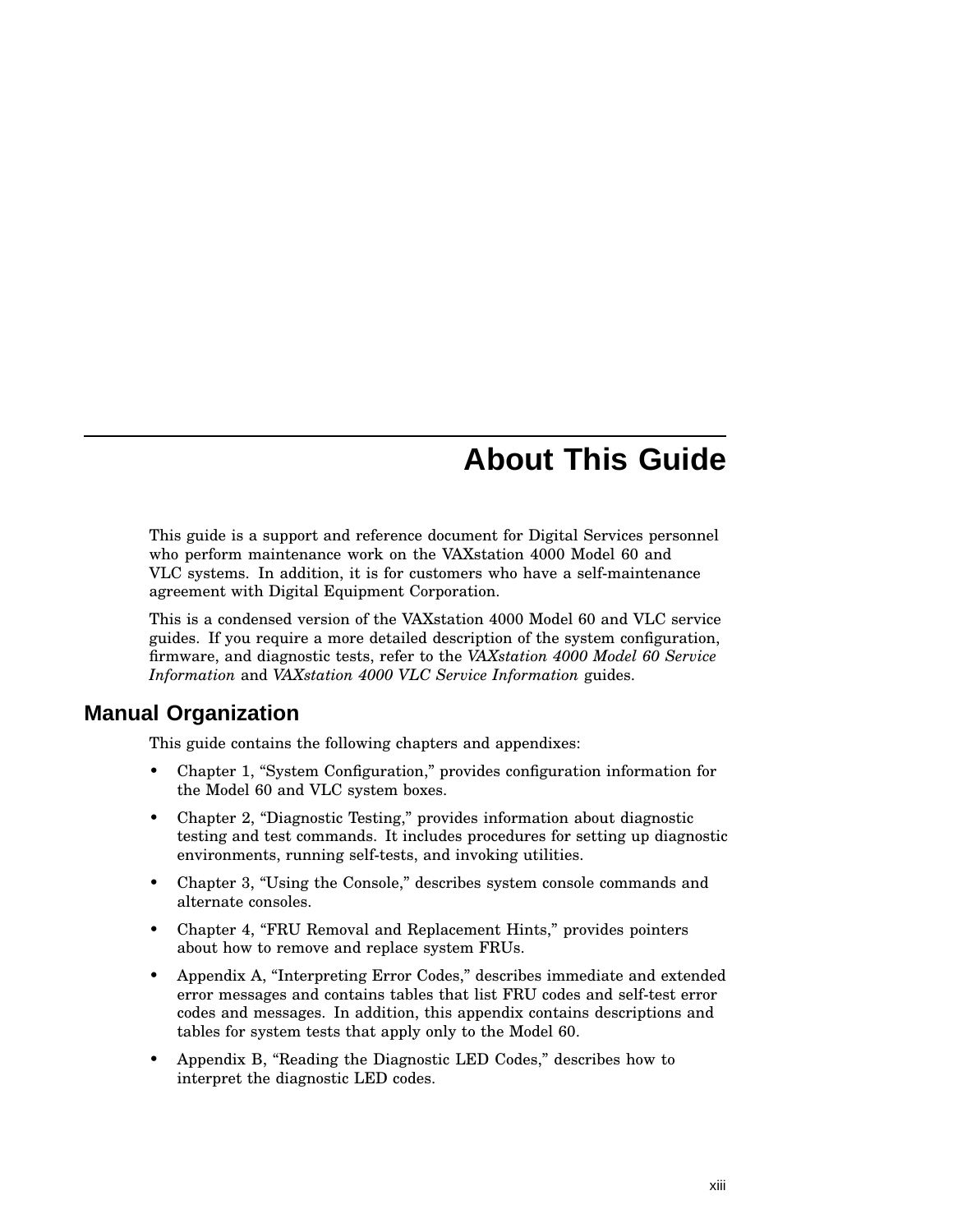- Appendix C, "Troubleshooting," contains troubleshooting tables that list symptoms, possible causes, and corrective actions.
- Appendix D, "FRU Part Numbers," contains tables that provide part numbers for field-replaceable units (FRUs).

#### **Associated Documentation**

The following documents provide additional information about the VAXstation 4000 Model 60 and VLC systems:

| <b>Document Title</b>                                              | <b>Part Number</b> |
|--------------------------------------------------------------------|--------------------|
| VAX station 4000 Model 60 Quick Installation Guide                 | <b>EK-PMARI-IN</b> |
| VAX station 4000 Model 60 Options Installation Guide               | EK-PMARI-IG        |
| VAX station 4000 Model 60 Owner's and System<br>Installation Guide | EK-PMARI-OM        |
| VAX station 4000 Model 60 Service Information Kit                  | <b>EK-V466H-SV</b> |
| VAX station 4000 Model 60 Service Information Guide                | <b>EK-V466B-SV</b> |
| VAX station 4000 VLC Service Information Guide                     | EK-V48VB-SV        |
| VAXstation 4000 VLC Owner's Manual                                 | <b>EK-VAXVL-OG</b> |
| VAX station 4000 3D Graphics Options Maintenance<br>Guide          | EK-SCP8P-MG        |
| BA46 Storage Expansion Box Owner's Guide                           | <b>EK-STEXP-OM</b> |
| SZ03 Storage Expansion Box Owner's Guide                           | EK-SDDBY-OG        |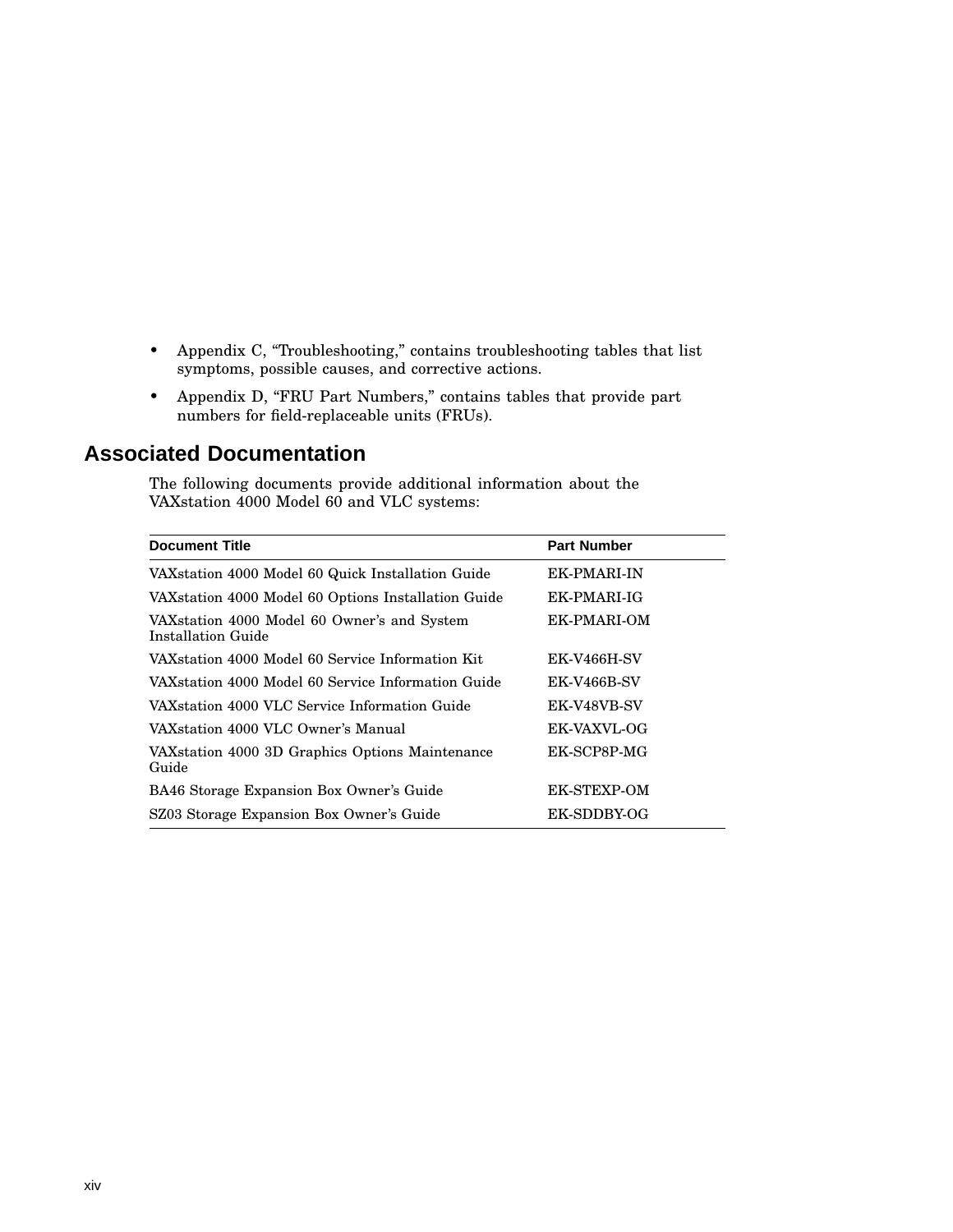## **Conventions**

This guide uses the following conventions:

| <b>Convention</b>  | <b>Description</b>                                                                                                                       |
|--------------------|------------------------------------------------------------------------------------------------------------------------------------------|
| Warning            | Contains important information about personal safety.                                                                                    |
| Caution            | Contains information to prevent damage to the equipment.                                                                                 |
| Note               | Contains general information.                                                                                                            |
| <b>PN</b>          | Part number.                                                                                                                             |
| <b>UPPERCASE</b>   | Commands are shown in UPPERCASE to separate them from text.                                                                              |
| Ctrl x             | Ctrl  x  indicates that you hold down the Ctrl key while you press<br>another key or mouse button (indicated here by $x$ ).              |
| $\mathcal{X}$      | A lowercase italic $x$ indicates the generic use of a letter or number.<br>For example, xxx indicates a combination of three characters. |
| Return             | A key name enclosed in a box indicates that you press that key.                                                                          |
| $\{\}$             | In format descriptions, braces indicate required elements. You<br>must choose one of the elements.                                       |
| Γl                 | In format descriptions, brackets indicate optional elements. You<br>can choose none, one, or all of the options.                         |
| <i>italic</i> type | Italic type emphasizes important information, indicates variables,<br>and indicates complete titles of manuals.                          |
| boldface type      | Boldface type in examples indicates user input.                                                                                          |

**Note**

Each section's descriptions and tables apply to both the VAXstation 4000 Model 60 and VAXstation 4000 VLC systems, unless stated otherwise.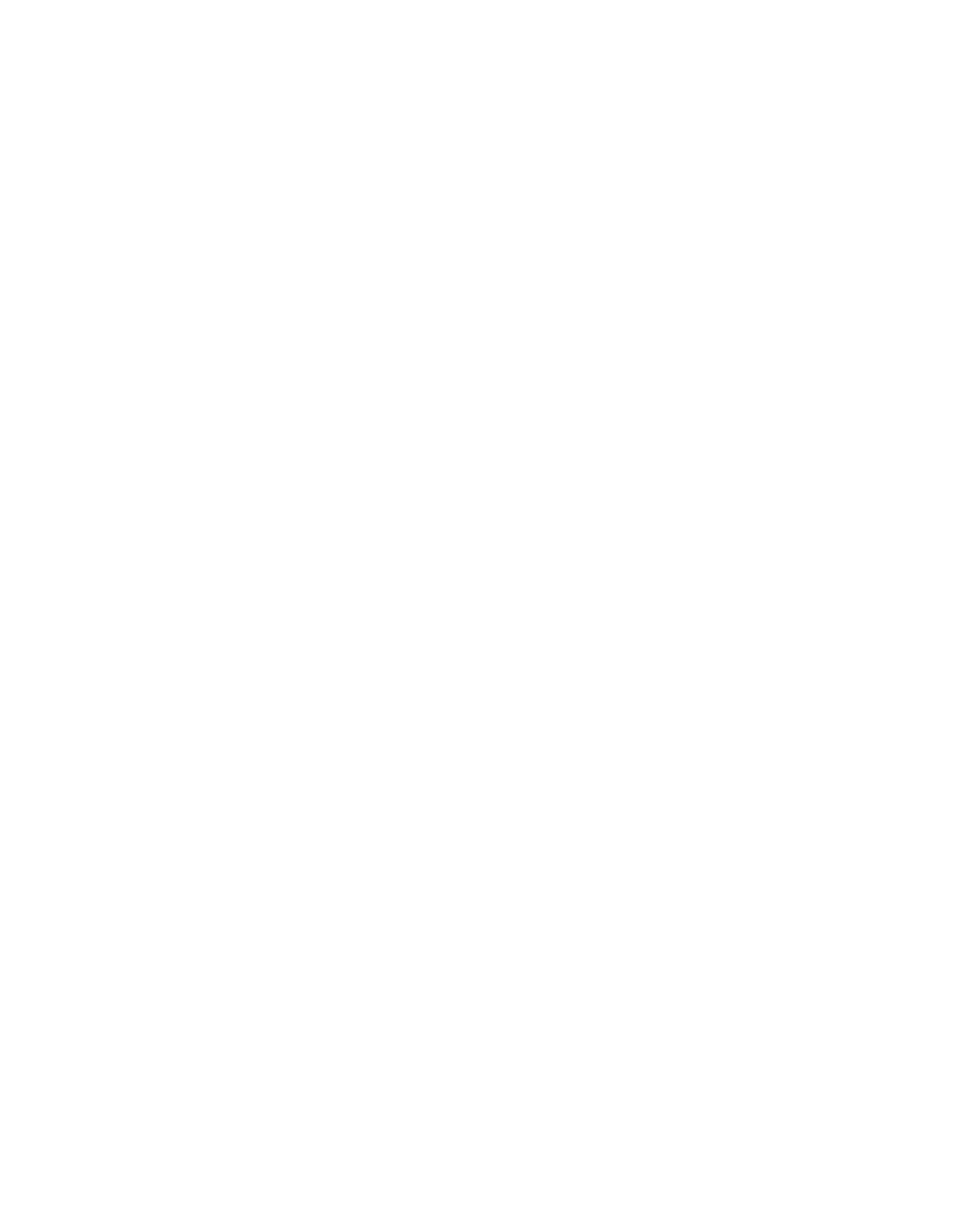# **1 System Configuration**

This chapter describes the components, cabling, and specifications of the VAXstation 4000 Model 60 and VAXstation 4000 VLC system boxes. The following topics are included in this chapter:

| Section 1.1 | VAXstation 4000 Model 60/VLC System Box Overview |
|-------------|--------------------------------------------------|
| Section 1.2 | Monitor and Graphics Modules                     |
| Section 1.3 | Power Supply                                     |
| Section 1.4 | Internal Cabling                                 |
| Section 1.5 | Control Panel                                    |
| Section 1.6 | I/O Connectors                                   |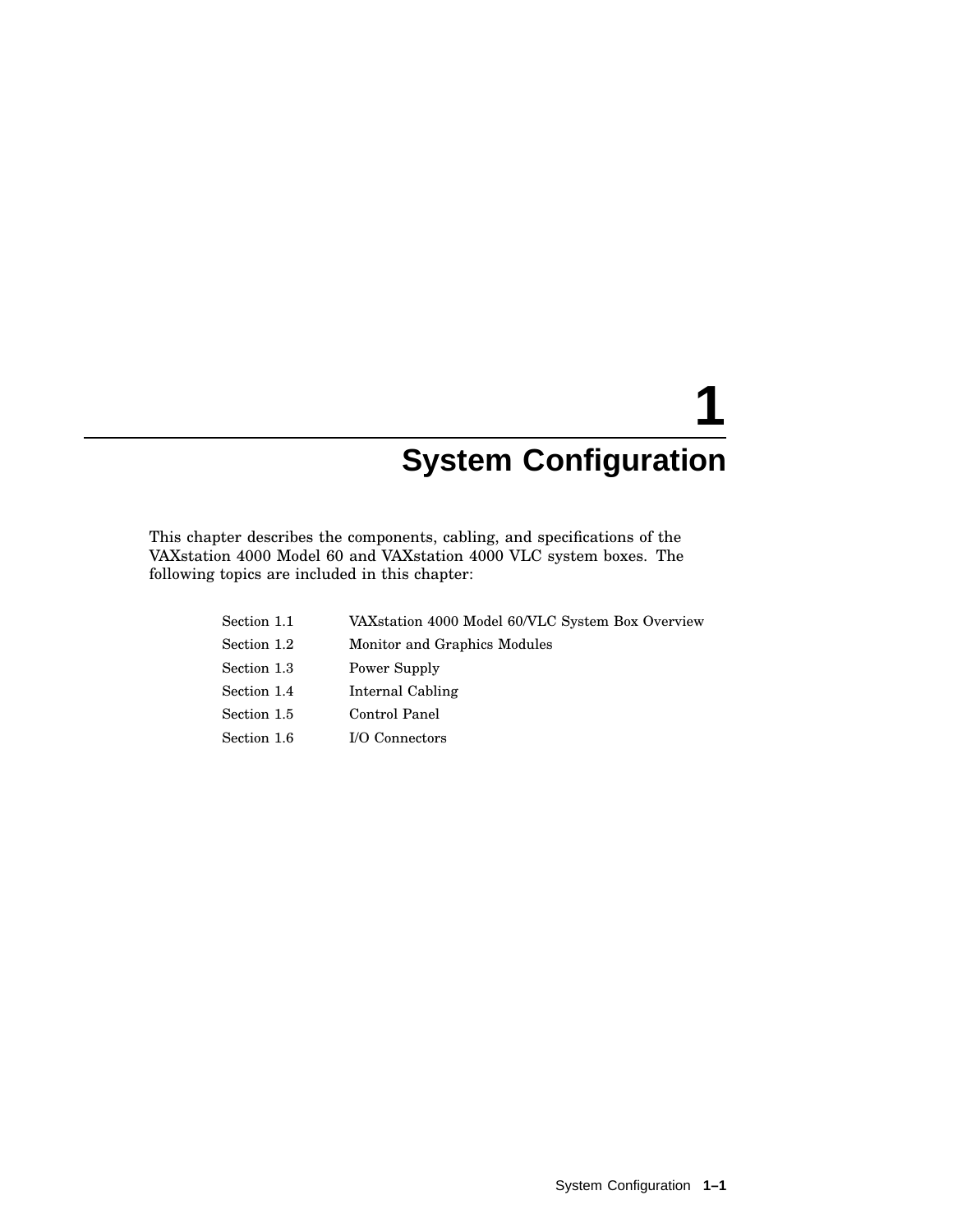## **1.1 VAXstation 4000 Model 60/VLC System Box Overview**

Table 1–1 contains a comparison of the components located in the VAXstation 4000 Model 60 and VLC system boxes. The graphics/audio components are compared in a separate table, Table 1–3.

| <b>Component</b>                        | VAX station 4000 Model 60                                                                                                        | <b>VAXstation 4000 VLC</b>                                    |  |  |
|-----------------------------------------|----------------------------------------------------------------------------------------------------------------------------------|---------------------------------------------------------------|--|--|
| System module                           | VAXstation 4000 Model 60 (KA46)                                                                                                  | VAX station 4000 VLC (KA48)                                   |  |  |
| Power supply/fan                        | Model H7819-AA/two 12 V fans                                                                                                     | Model H7109-AA/two 12 V fans                                  |  |  |
| Mass storage drives                     | Two half-height fixed (RZ23L,<br>RZ24, RZ25)<br>One half-height removable<br>(RRD42, RX26, TZK10, TZ30)<br>Expansion box options | One half-height fixed (RZ23L, RZ24L)<br>Expansion box options |  |  |
| Memory                                  | 4 MB module (MS44-AA)<br>4 MB reduced cost module<br>(MS44L-AL)<br>16 MB module (MS44-CA)                                        | 4 MB module (MS40-AA)                                         |  |  |
| <b>SCSI-FDI</b><br>controller           | SCSI-FDI with RX26 support<br>module                                                                                             | Expansion box option                                          |  |  |
| Synchronous<br>communications<br>option | DSW21 communications module                                                                                                      | Not supported                                                 |  |  |
| Lights/switches                         | Lights and switches module                                                                                                       | System module<br>Frame buffer module                          |  |  |

**Table 1–1 VAXstation 4000 Model 60/VLC System Box Configuration Comparison**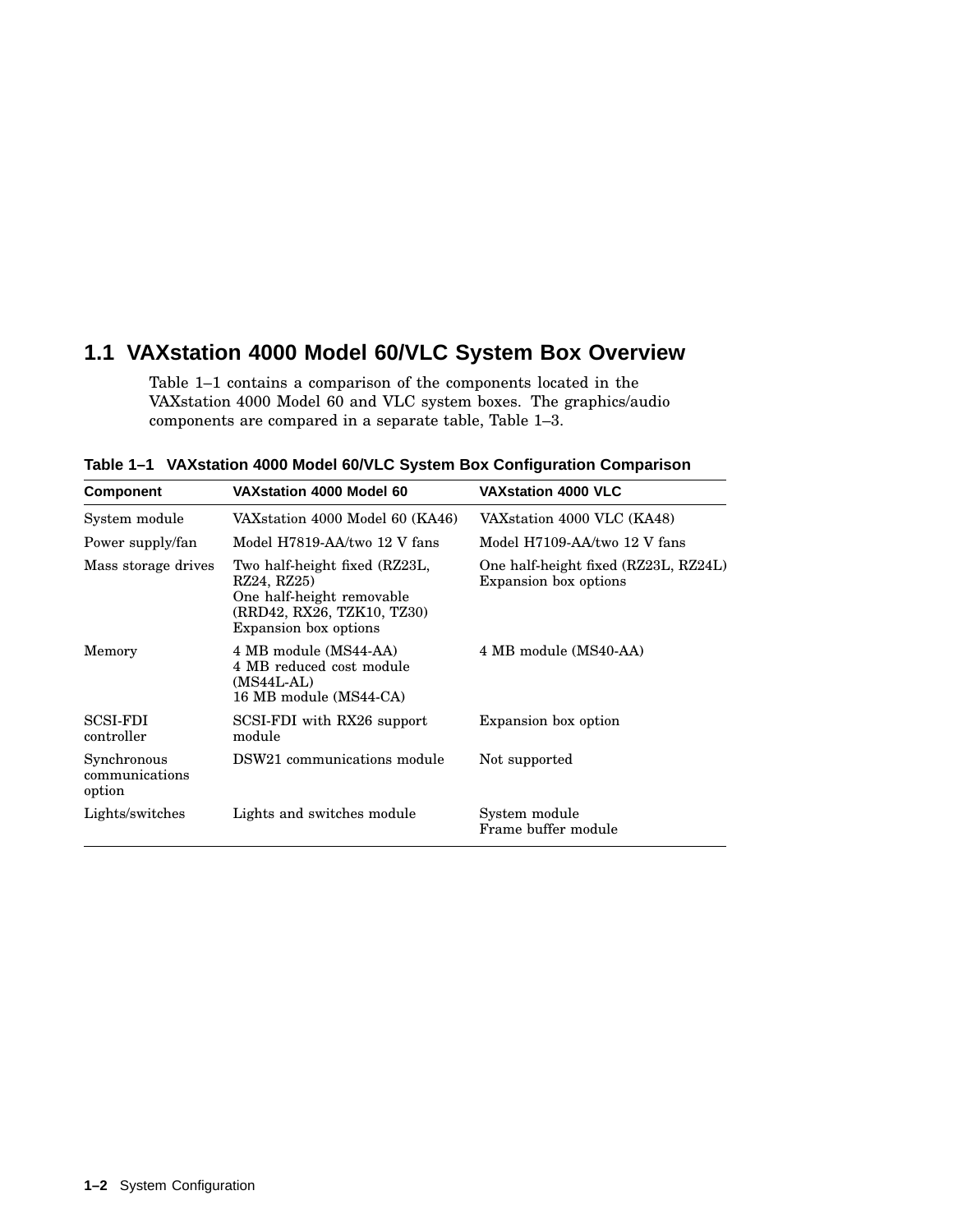## **1.2 Monitor and Graphics Modules**

Table 1–2 lists monitors supported by the Model 60 and VLC systems. Table 1–3 provides a detailed graphics module/monitor cross reference.

| <b>Monitors</b>                                             | <b>Resolution and Refresh Rate</b>                                                                                                                   | <b>Color Support</b>                               |  |  |
|-------------------------------------------------------------|------------------------------------------------------------------------------------------------------------------------------------------------------|----------------------------------------------------|--|--|
| VRT13-DA,D3                                                 | 1024x768 @ 60 Hz                                                                                                                                     | Not supported on Model 60                          |  |  |
|                                                             |                                                                                                                                                      |                                                    |  |  |
| VR297-DA, D3, D4                                            | 1024x864 @ 60 Hz                                                                                                                                     | Color                                              |  |  |
| VR299-DA, D3, D4                                            | 1024x864 @ 60 Hz                                                                                                                                     | Color                                              |  |  |
| VRT16-DA,D4                                                 | 1280x1024@66Hz                                                                                                                                       | Color                                              |  |  |
| <b>VRT16-HA,H4</b>                                          | 1280x1024 @ 72 Hz or,<br>1280x1024@66Hz                                                                                                              | Color<br>Color                                     |  |  |
| VR320-CA,C4                                                 | 1280x1024 @ 66 Hz                                                                                                                                    | Color                                              |  |  |
| <b>VR320-DA,D4</b>                                          | 1280x1024 @ 72 Hz                                                                                                                                    | Color                                              |  |  |
| VRT19-DA, D3, D4                                            | 1280x1024 @ 66 Hz                                                                                                                                    | Color                                              |  |  |
| VRT19-HA,H4                                                 | 1280x1024 @ 72 Hz or,<br>1280x1024 @ 66 Hz                                                                                                           | Color<br>Color                                     |  |  |
| <b>VRM17-AA,A4</b>                                          | 1024x768 @ 72 Hz or,<br>1280x1024 @ 72 Hz                                                                                                            | Greyscale<br>Greyscale                             |  |  |
| VR319-CA,C4                                                 | 1280x1024 @ 66 Hz                                                                                                                                    | Greyscale                                          |  |  |
| VR319-DA, D4                                                | 1280x1024 @ 72 Hz                                                                                                                                    | Greyscale                                          |  |  |
| VRC16-CA,C4<br>Multi scan<br>(Not supported on<br>Model 60) | 640x350 @ 72 Hz (VGA)<br>640x400 @ 72 Hz (VGA)<br>640x480 @ 60 Hz/72 Hz (VGA)<br>800x600 @ 60 Hz/72 Hz<br>102x768 @ 60 Hz/72 Hz<br>1280x1024 @ 66 Hz | Color<br>Color<br>Color<br>Color<br>Color<br>Color |  |  |

**Table 1–2 Monitor Cross Reference for VAXstation 4000 Model 60 and VLC**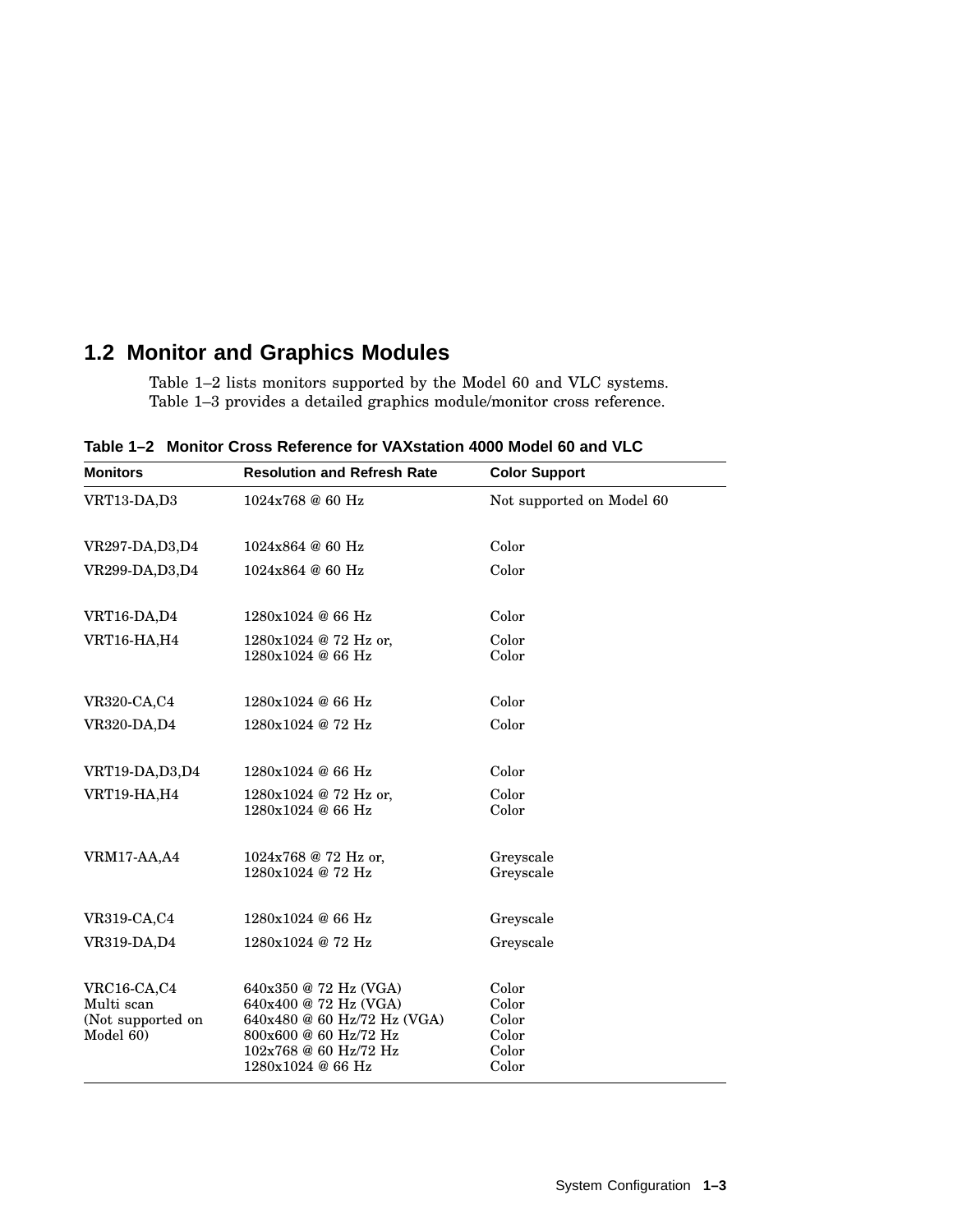Table 1–3 is a cross reference of the monitors supported by the Model 60 LCG modules and the monitors supported by the VLC frame buffers.

|           |  |  |  | Table 1-3 VAX station 4000 Model 60 and VLC Graphic Module/Monitor Cross |  |
|-----------|--|--|--|--------------------------------------------------------------------------|--|
| Reference |  |  |  |                                                                          |  |

| <b>Module Part Number</b><br><b>Module ID</b><br><b>Description</b> | <b>Module</b><br><b>Connector</b>                |                                                                   | <b>Monitor Support</b>                                                                                             |  |  |  |  |
|---------------------------------------------------------------------|--------------------------------------------------|-------------------------------------------------------------------|--------------------------------------------------------------------------------------------------------------------|--|--|--|--|
| VAX station 4000 Model 60                                           |                                                  |                                                                   |                                                                                                                    |  |  |  |  |
| 54-20365-01<br>PV21X-GD<br>8-Plane high res color<br>LCG            | 3-pin coax D-sub                                 | 1280x1024<br>@ 66 Hz                                              | VRT16-DA,D4,HA,H4<br><b>VR320-CA,C4</b><br>VRT19-DA, D3, D4, HA, H4<br>VR319-CA,C4<br>VRC16-CA,C4 (unsupported)    |  |  |  |  |
| 54-20365-02<br>PV21X-GB<br>4-Plane high res mono<br>LCG             | 3-pin coax D-sub                                 | 1280x1024<br>@ 72 Hz                                              | <b>VRM17-AA,A4</b><br>VR319-DA, D4                                                                                 |  |  |  |  |
| 54-20365-03<br>PV21X-GL<br>8-Plane HIGH RES<br><b>COLOR LCG</b>     | 3-pin coax D-sub                                 | 1280x1024<br>@ 72 Hz                                              | <b>VRM17-AA,A4</b><br>VRT16-HA, H4<br><b>VRT19-HA, H4</b><br>VR319-DA,D4<br><b>VR320-DA,D4</b>                     |  |  |  |  |
| 54-20363-01<br>$PV21X-GC$<br>Low Res Color LCG                      | 15-pin D-sub<br>(miniature) and,<br>15-pin D-sub | 1024x768<br>@ 60 Hz or,<br>1024x864<br>@ 60 Hz<br>(autoswitching) | VRC16-CA,C4 (unsupported)<br>VR297-DA, D3, D4,<br>VR299-DA, D3, D4                                                 |  |  |  |  |
| 54-20762-01<br>PV21X-GA<br>8-Plane high res<br>dual-head color LCG  | 3-coax D-sub<br>(2 connectors)                   | 1280x1024<br>@ 66 Hz                                              | VRT16-DA, D4, HA, H4<br><b>VR320-CA,C4</b><br>VRT19-DA, D3, D4, HA, H4<br>VR319-CA,C4<br>VRC16-CA,C4 (unsupported) |  |  |  |  |

(continued on next page)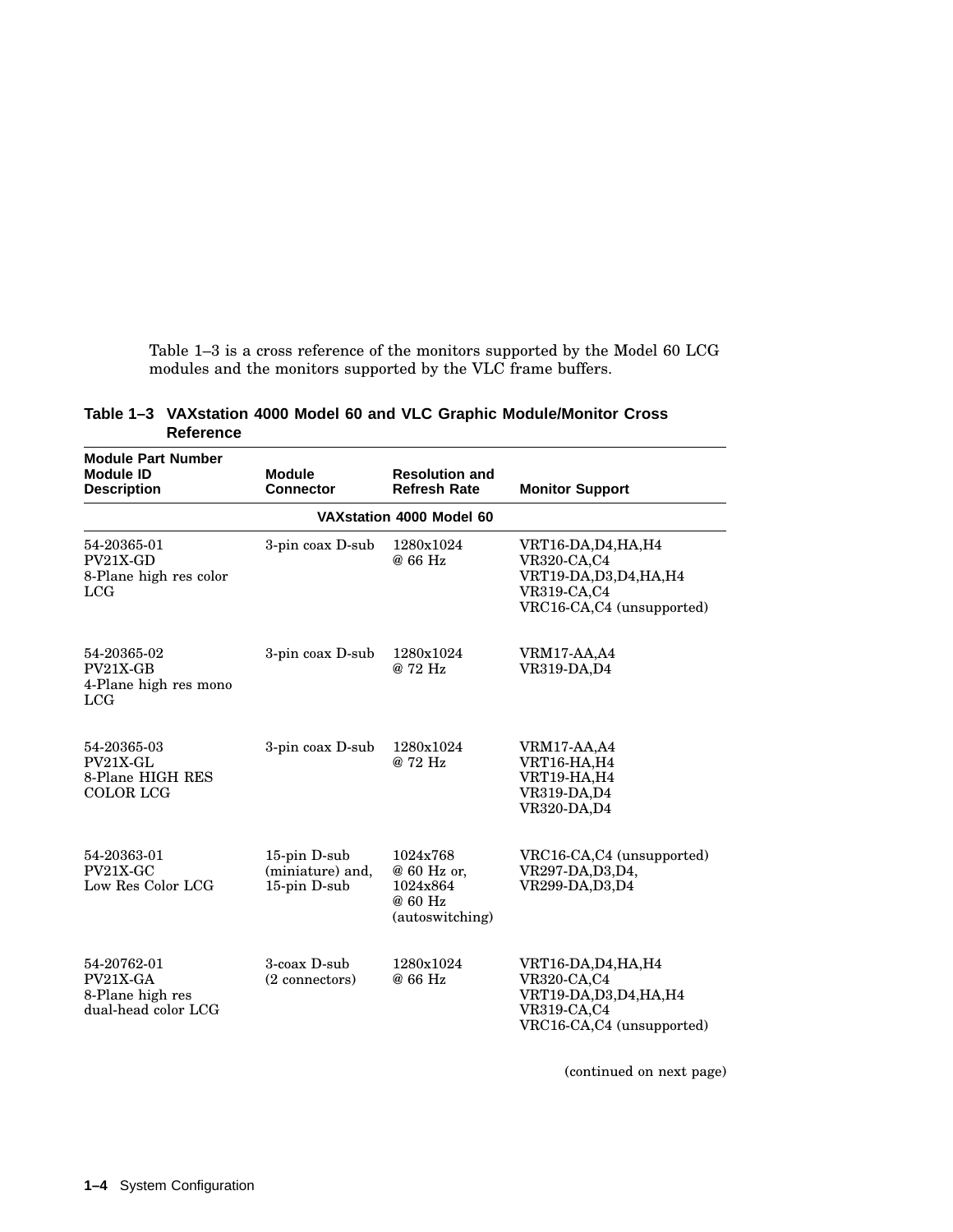| <b>Module Part Number</b><br><b>Module ID</b><br><b>Description</b> | <b>Module</b><br><b>Connector</b> | <b>Resolution and</b><br><b>Refresh Rate</b>                         | <b>Monitor Support</b>                                                                                          |  |  |
|---------------------------------------------------------------------|-----------------------------------|----------------------------------------------------------------------|-----------------------------------------------------------------------------------------------------------------|--|--|
|                                                                     |                                   | VAXstation 4000 Model 60                                             |                                                                                                                 |  |  |
| 54-20770-01<br>PV21X-GA<br>8-Plane high res quad<br>head color LCG  | 3-coax D-sub<br>(4 connectors)    | 1280x1024<br>@ 66 Hz                                                 | VRT16-DA,D4,HA,H4<br><b>VR320-CA,C4</b><br>VRT19-DA, D3, D4, HA, H4<br>VR319-CA,C4<br>VRC16-CA,C4 (unsupported) |  |  |
| 54-20452-01<br>PV61G-BA<br>8-Plane SPXg frame<br>buffer             | 3-coax D-sub                      | 1280x1024<br>@ 66 Hz/72 Hz<br>(switchable)                           | VRT16-DA, D4, HA, H4<br>VR320-CA,C4<br>VRT19-DA, D3, D4, HA, H4<br>VR319-CA,C4<br>VRC16-CA,C4 (unsupported)     |  |  |
| 54-20854-01<br>PV61G-AA<br>24-Plane SPXgt frame<br>buffer           | 3-coax D-sub                      | 1280x1024<br>@ 66 Hz                                                 | VRT16-DA, D4, HA, H4<br>VR320-CA,C4<br>VRT19-DA, D3, D4, HA, H4<br>VR319-CA,C4<br>VRC16-CA,C4 (unsupported)     |  |  |
| 54-20854-02<br>PV61G-BB<br>24-Plane SPXgt frame<br>buffer           | 3-coax D-sub                      | 1280x1024<br>@ 72 Hz                                                 | VRT16-HA, H4<br>VR320-DA, D4<br>VRT19-HA, H4<br>VR319-DA, D4<br>VRC16-CA,C4 (unsupported)                       |  |  |
| <b>VAXstation 4000 VLC</b>                                          |                                   |                                                                      |                                                                                                                 |  |  |
| 54-20772-01<br>PV31G-AA<br>Graphics/audio<br>frame buffer module 1* | 15-pin D-sub                      | 1024x768<br>@72 Hz (ON)<br>1024x864<br>@ 60 Hz (OFF)<br>(switchable) | VRC16-CA,C4 (unsupported)<br>VRM17-AA,A4<br>VR297-DA, D3, D4<br>VR299-DA, D3, D4                                |  |  |

#### **Table 1–3 (Cont.) VAXstation 4000 Model 60 and VLC Graphic Module/Monitor Cross Reference**

Works with other older monitors, but they are unsupported.

(continued on next page)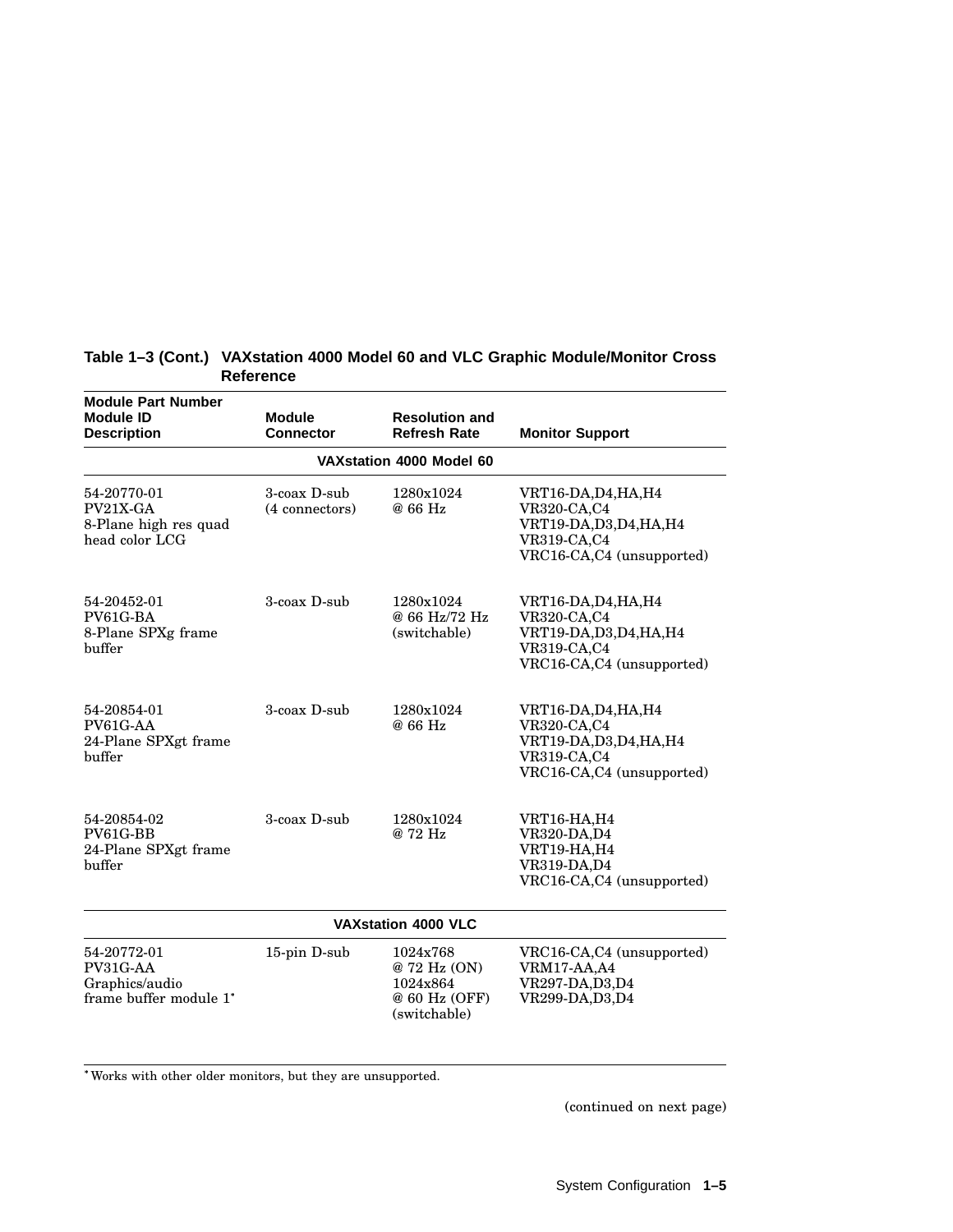| <b>Module Part Number</b><br><b>Module ID</b><br><b>Description</b> | <b>Module</b><br><b>Connector</b> | <b>Resolution and</b><br><b>Refresh Rate</b> | <b>Monitor Support</b>                                                                        |
|---------------------------------------------------------------------|-----------------------------------|----------------------------------------------|-----------------------------------------------------------------------------------------------|
|                                                                     |                                   | <b>VAXstation 4000 VLC</b>                   |                                                                                               |
| 54-20774-01<br>PV31G-AB<br>Graphics/audio<br>frame buffer module 2  | $15$ -pin D-sub                   | 1024x768<br>@ 60 Hz                          | VRT13-DA,D4<br>VRC16-CA,C4 (unsupported)                                                      |
| 54-20776-01<br>PV31G-AC<br>Graphics/audio<br>frame buffer module 3  | 3-pin coax D-sub                  | 1280x1024<br>@ 72 Hz                         | VRM17-AA,A4<br><b>VRT16-HA,H4</b><br><b>VRT19-HA,H4</b><br>VR319-DA,D4<br><b>VR320-DA,D4</b>  |
| 54-20776-02<br>PV31G-AD<br>Graphics/audio<br>frame buffer module 4  | 3-pin coax D-sub                  | 1280x1024<br>@ 66 Hz                         | VRT16-DA,D4,HA,H4<br><b>VR320-CA,C4</b><br>VRT19-DA,D3,D4,HA,H4<br>VR319-CA,C4<br>VRC16-CA,C4 |

#### **Table 1–3 (Cont.) VAXstation 4000 Model 60 and VLC Graphic Module/Monitor Cross Reference**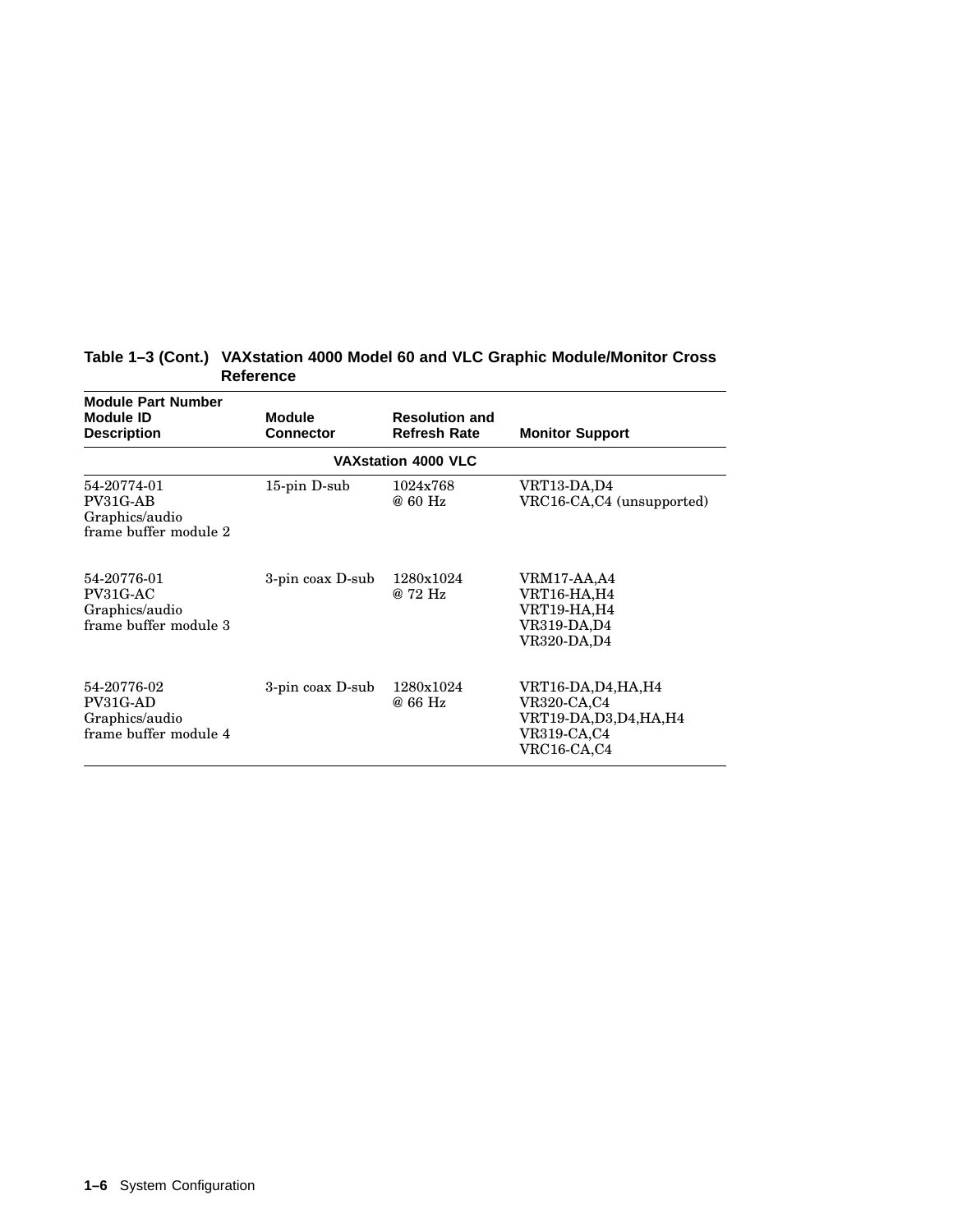Table 1–4 lists the **SHOW CONFIG** displays for each LCG and frame buffer module.

| <b>LCG/Frame Buffer Module</b>                     | <b>SHOW CONFIG Display</b>                                                    | Model      |
|----------------------------------------------------|-------------------------------------------------------------------------------|------------|
| $PV21X-GD$<br>8-Plane high res color LCG           | $--$ HR - 8 PLN FB - V x.x                                                    | 60         |
| $PV21X-GB$<br>4-Plane high res mono LCG            | $\leftarrow$ > Mono - 4 PLN FB - V x.x                                        | 60         |
| Low Res Color LCG                                  | $\leftarrow$ > LR - 8 PLN FB - V x.x                                          | 60         |
| $PV21X-GA$<br>8-Plane high res dual head color LCG | $--$ 2HHR - 8 PLN FB - V x.x                                                  | 60         |
| PV61G-BA<br>8-Plane SPXg frame buffer              | $\rightarrow$ --> Highres - SPXG 6Mpixel FB V x.x                             | 60         |
| PV61G-AA<br>24-Plane SPXgt frame buffer            | --> Highres - SPXGT 4Mpixel FB V x.x                                          | 60         |
| Graphics/audio<br>frame buffer module 1            | $\leftarrow$ > HR - 8 PLN FB - V x.x<br>$\leftarrow$ > LR - 8 PLN FB - V x, x | <b>VLC</b> |
| Graphics/audio<br>frame buffer module 2            | $\leftarrow$ > LR - 8 PLN FB - V x, x                                         | <b>VLC</b> |
| Graphics/audio<br>frame buffer module 3            | $\leftarrow$ > Mono - 4 PLN FB - V x.x                                        | VLC        |
| Graphics/audio<br>frame buffer module 4            | $\leftarrow$ > HR - 8 PLN FB - V x, x                                         | VLC        |

**Table 1–4 LCG/Frame Buffer SHOW CONFIG Quick Reference**

## **1.3 Power Supply**

Table 1–5 contains a voltage comparison reference table for both the VAXstation 4000 Model 60 and VLC systems.

|  |  |  |  |  | Table 1-5 VAXstation 4000 Model 60/VLC Voltage Comparison |
|--|--|--|--|--|-----------------------------------------------------------|
|--|--|--|--|--|-----------------------------------------------------------|

| <b>Power Supply</b> | VAX station 4000 Model 60                                                                            | <b>VAXstation 4000 VLC</b>                                                                           |
|---------------------|------------------------------------------------------------------------------------------------------|------------------------------------------------------------------------------------------------------|
| AVS                 | Automatic voltage select (AVS) to<br>select ac input of either 100 to 120<br>Vac. or 220 to 240 Vac. | Automatic voltage select (AVS) to<br>select ac input of either 100 to 120<br>Vac. or 220 to 240 Vac. |
|                     |                                                                                                      |                                                                                                      |

(continued on next page)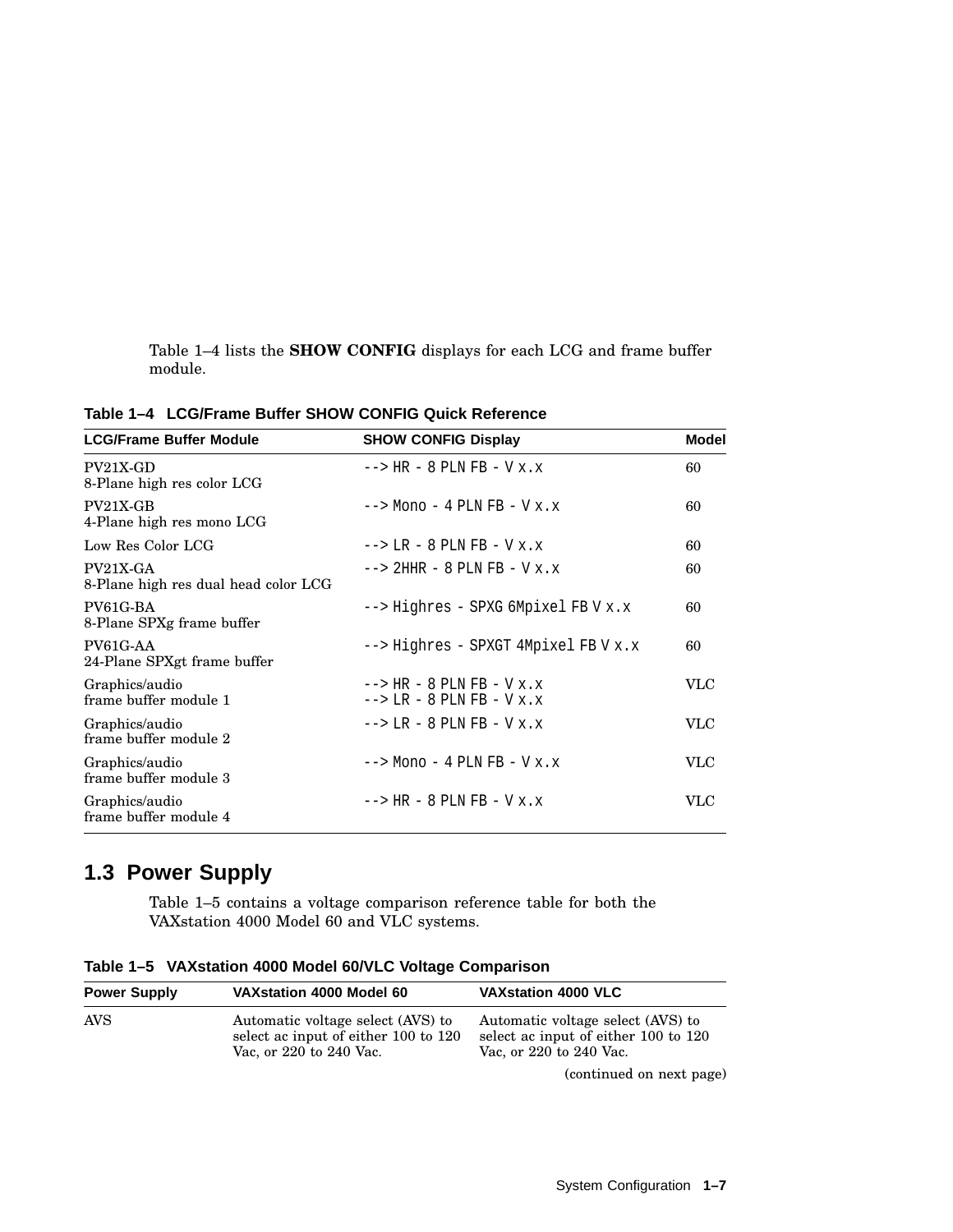|          |        |                           | <b>VAXstation 4000 VLC</b> |
|----------|--------|---------------------------|----------------------------|
| 251 W    |        | 106W                      |                            |
| Volts de | Ampere | Volts de                  | Ampere                     |
| $+5.1$   | 19.52  | $+5.1$                    | 10.0                       |
| $+3.3$   | 6.39   | $+3.3$                    | 1.98                       |
| $+12.1$  | 3.82   | $+12.1$                   | $3.5\,$                    |
| $-12.0$  | 0.69   | $-12.0$                   | 0.39                       |
| $-9.0$   | 0.17   | $-9.0$                    |                            |
|          |        | VAX station 4000 Model 60 |                            |

**Table 1–5 (Cont.) VAXstation 4000 Model 60/VLC Voltage Comparison**

Table 1–6 contains input and output power supply specifications for the VAXstation 4000 Model 60 and VLC systems. The specifications apply to both models except where noted.

| <b>Parameter</b>                 |                                                                                       |                                                                         |
|----------------------------------|---------------------------------------------------------------------------------------|-------------------------------------------------------------------------|
| (Input Characteristics)          | <b>Specifications</b>                                                                 |                                                                         |
| Line voltage                     | 120 V                                                                                 | 240 V                                                                   |
| Voltage tolerance                | 88 V to 132 V                                                                         | 176 V to 264 V                                                          |
| Frequency                        | 60 Hz                                                                                 | $50$ Hz                                                                 |
| Frequency tolerance              | $47$ Hz to 63 Hz                                                                      | $47$ Hz to 63 Hz                                                        |
| Input current<br>Model 60<br>VLC | $2.9$ A (max.) PS only<br>$4.0$ A (max.) AUX only<br>$2.7 A$ (max.)<br>$4.0 A$ (max.) | 1.4 A (max.) PS only<br>2.0 A (max.) AUX only<br>$1.2$ A (max.) PS only |
|                                  |                                                                                       | 2.0 A (max.) AUX only                                                   |
| Inrush current                   | $45.0 A (max.)$ cold PS<br>only                                                       | $45.0 A (max.)$ cold PS only                                            |
| Power consumption<br>(max.)      |                                                                                       |                                                                         |
| Model 60<br>$\rm VLC$            | 251 W<br>106W                                                                         | 251 W<br>106W                                                           |

**Table 1–6 VAXstation 4000 Model 60/VLC Power Supply Specifications**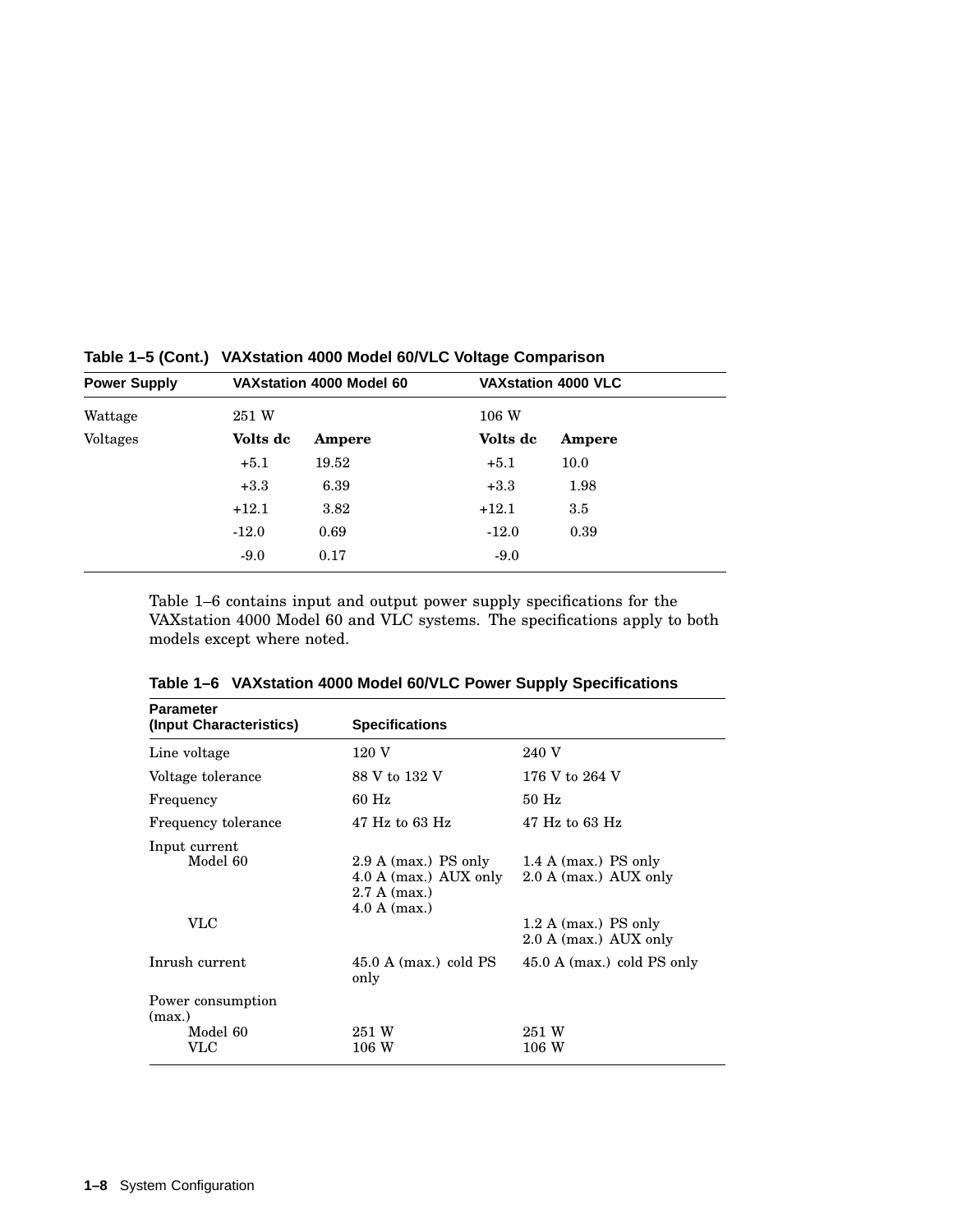| <b>Parameter</b><br>(Output Characteristics)                                                |                                                                  | <b>Specifications</b>                                                          |                                                         |
|---------------------------------------------------------------------------------------------|------------------------------------------------------------------|--------------------------------------------------------------------------------|---------------------------------------------------------|
|                                                                                             | <b>Minimum</b>                                                   | <b>Typical</b>                                                                 | <b>Maximum</b>                                          |
| $+5.1$ V reg.<br>short term                                                                 | 4.90 V                                                           | 5.05 V                                                                         | 5.20 V                                                  |
| $+5.1$ V reg.<br>long term                                                                  | $+4.85$ V                                                        | $+5.10$ V                                                                      | $+5.25$ V                                               |
| $+12.1$ V reg.<br>short term                                                                | $+11.70V$                                                        | $+12.10$ V                                                                     | +12.50 V                                                |
| $+12.1$ V reg.<br>long term                                                                 | $+11.50$ V                                                       | $+12.10$ V                                                                     | +12.70 V                                                |
| $-12.0$ V reg.<br>long term                                                                 | $-11.40$ V                                                       | $-12.00V$                                                                      | $-12.60$ V                                              |
| -9.0 V (isolated)<br>long term                                                              | -8.55 V                                                          | $-9.00V$                                                                       | $-9.45$ V                                               |
| +3.3 V long term                                                                            | $+3.13$ V                                                        | $+3.3$ V                                                                       | $+3.46$ V                                               |
| Load range (Model 60)<br>$+3.3$ V<br>$+5.1V$<br>$+12.1V$<br>$-12.0V$<br>$-9.0V$             | 3.20A<br>2.8A<br>$0.18\ \mathrm{A}$<br>0.26A<br>$0.12 \text{ A}$ |                                                                                | 6.39 A<br>19.52 A<br>3.82A<br>0.69A<br>$0.17 \;{\rm A}$ |
| Load range (VLC)<br>$+3.3$ V<br>$+5.1V$<br>$+12.1V$<br>$-12.0V$<br>$-9.0V$                  | 0.80A<br>$1.20 \text{ A}$<br>$0.18\;{\rm A}$<br>0.14A            |                                                                                | 1.98A<br>10.0 A<br>$3.5\;{\rm A}$<br>0.39A              |
| Ripple and noise<br>1 Hz to 10 Hz<br>$+3.3$ V<br>$+5.1V$<br>$+12.1V$<br>$-12.0V$<br>$-9.0V$ | $20.0 \text{ mV}$<br>$30.0 \text{ mV}$<br>$50.0$ mV              | $30.0 \text{ mV}$<br>$50.0$ mV<br>$70.0 \text{ mV}$<br>$120.0$ mV<br>$50.0$ mV |                                                         |
| Ripple and noise<br>(except $+5.1$ V and $+3.3$ V)<br>10 MHz to 50 MHz                      |                                                                  | $1.0\%$                                                                        | $2.0\%$                                                 |
| Ripple and noise<br>10 MHz to 50 MHz<br>$+5.1V$                                             |                                                                  | $30\ \mathrm{mV}$                                                              | 50~mV                                                   |
| $+3.3$ V                                                                                    |                                                                  | $20 \text{ mV}$                                                                | $30\;{\rm mV}$                                          |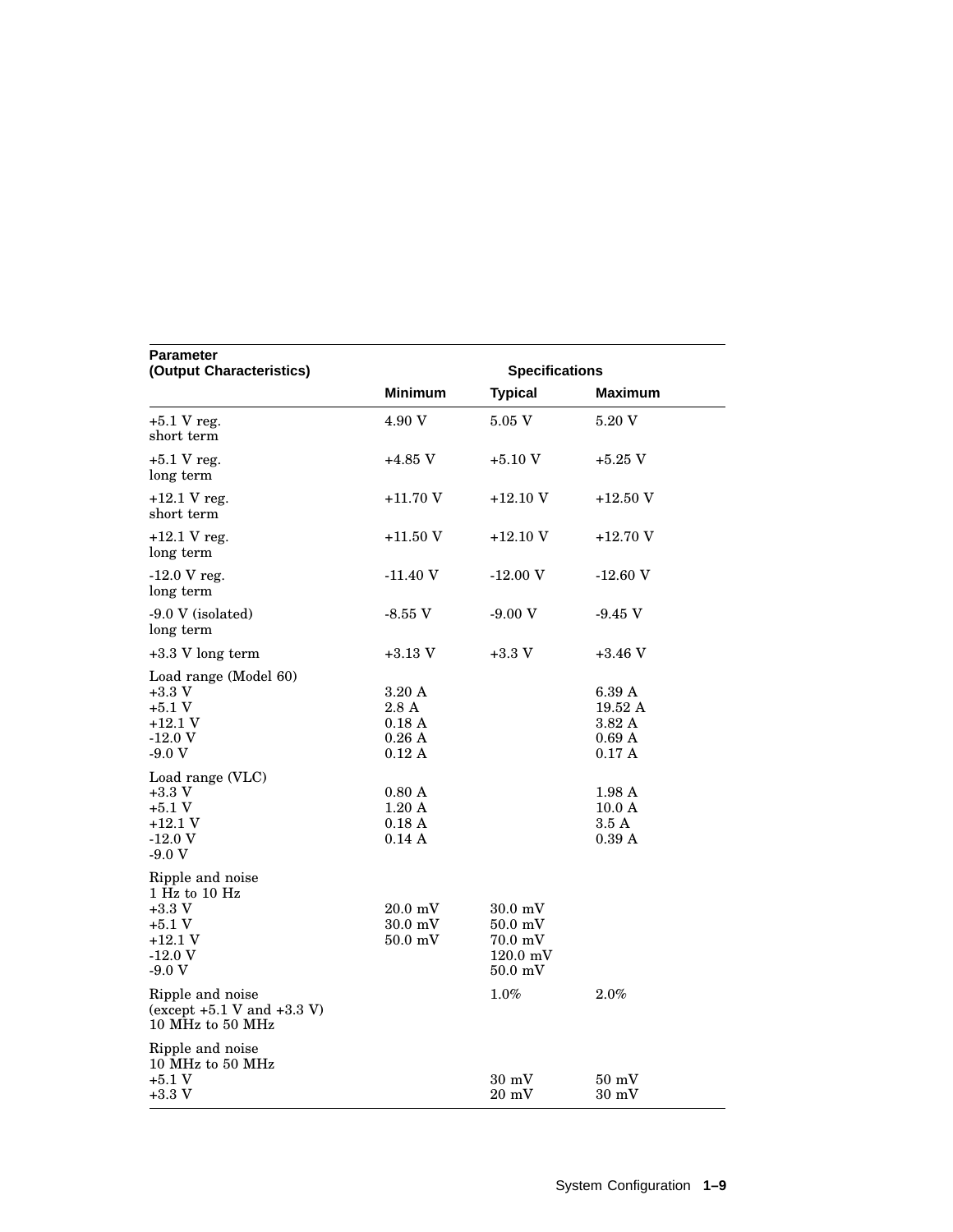## **1.4 Internal Cabling**

Table 1–7 compares the VAXstation 4000 Model 60 and VLC internal system devices and their cables.

**Table 1–7 Internal System Devices and Their Cables Comparison**

| <b>System Device</b><br>/Cable  | VAX station 4000 Model 60                  | <b>VAXstation 4000 VLC</b> |  |
|---------------------------------|--------------------------------------------|----------------------------|--|
| <b>SCSI</b> devices             | Three drives (2 fixed and 1)<br>removable) | One fixed drive            |  |
| SCSI device dc<br>power harness | One (PN 17-02876-01)                       | One $(PN 17-03210-01)$     |  |
| SCSI cable                      | One (PN 17-02875-01)                       | One (PN 17-03191-01)       |  |

#### **1.5 Control Panel**

Table 1–8 lists the location of the external controls and LED indicators that are on the VAXstation 4000 Model 60 and VLC systems.

| <b>Control/Indicator</b>    | Location                                            |
|-----------------------------|-----------------------------------------------------|
| Model 60                    |                                                     |
| Controls and LED indicators | Behind flip-down door on the front bezel of the box |
| OK LED                      | Upper left side of front bezel                      |
| VLC                         |                                                     |
| AC power switch             | Rear left of system box                             |
| OK LED                      | Inside front left of system box                     |
| Diagnostic LEDs             | I/O panel on back of system box                     |
| Remaining controls          | Rear right side of system box                       |
|                             |                                                     |

**Table 1–8 Control and Indicator Location**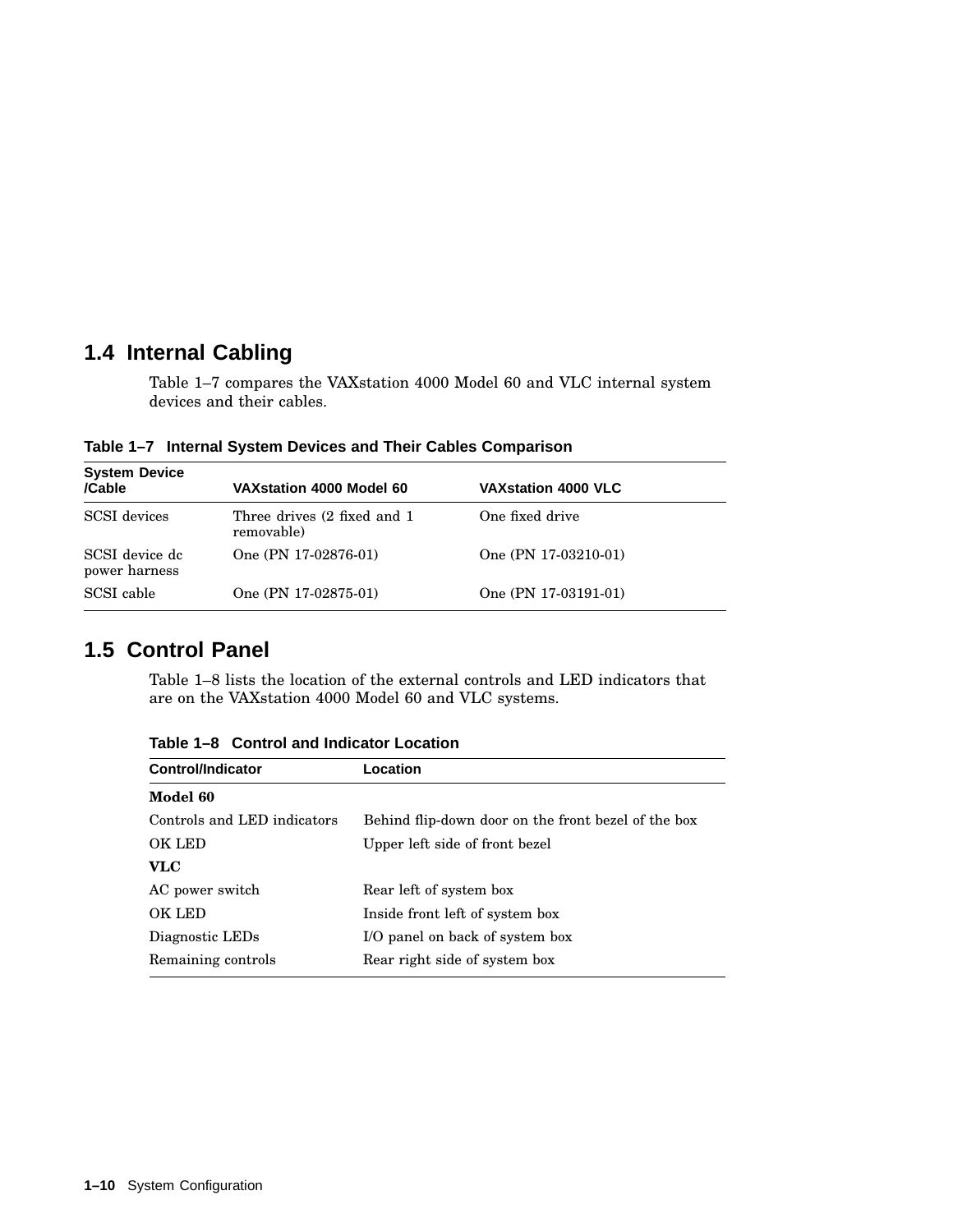Table 1–9 contains a list and description of the VAXstation 4000 Model 60 and VLC system box controls and indicators. Unless noted, the controls apply to both models.

| <b>Control/Indicator</b>                  | <b>Description</b>                                                                                |
|-------------------------------------------|---------------------------------------------------------------------------------------------------|
| AC power switch                           | Controls ac power to power supply<br>Does not affect power outlet provided for add-on peripherals |
| Power OK LED                              | LED is lit when ac power is applied and correct voltage<br>levels are present                     |
| Alternate console switch                  | Selects either graphics terminal or printer/console port as<br>the system console                 |
| Halt control switch                       | Momentary switch sends halt signal to CPU module                                                  |
| Diagnostic LEDs                           | Display two binary fields, which represent a two-digit<br>hexadecimal diagnostic code             |
| Audio in/out                              | Four-pin MJ-type connector jack                                                                   |
| Speaker/headset switch<br>(Model 60 only) | Turns speaker either on or off                                                                    |

**Table 1–9 VAXstation 4000 Model 60/VLC Control Panel**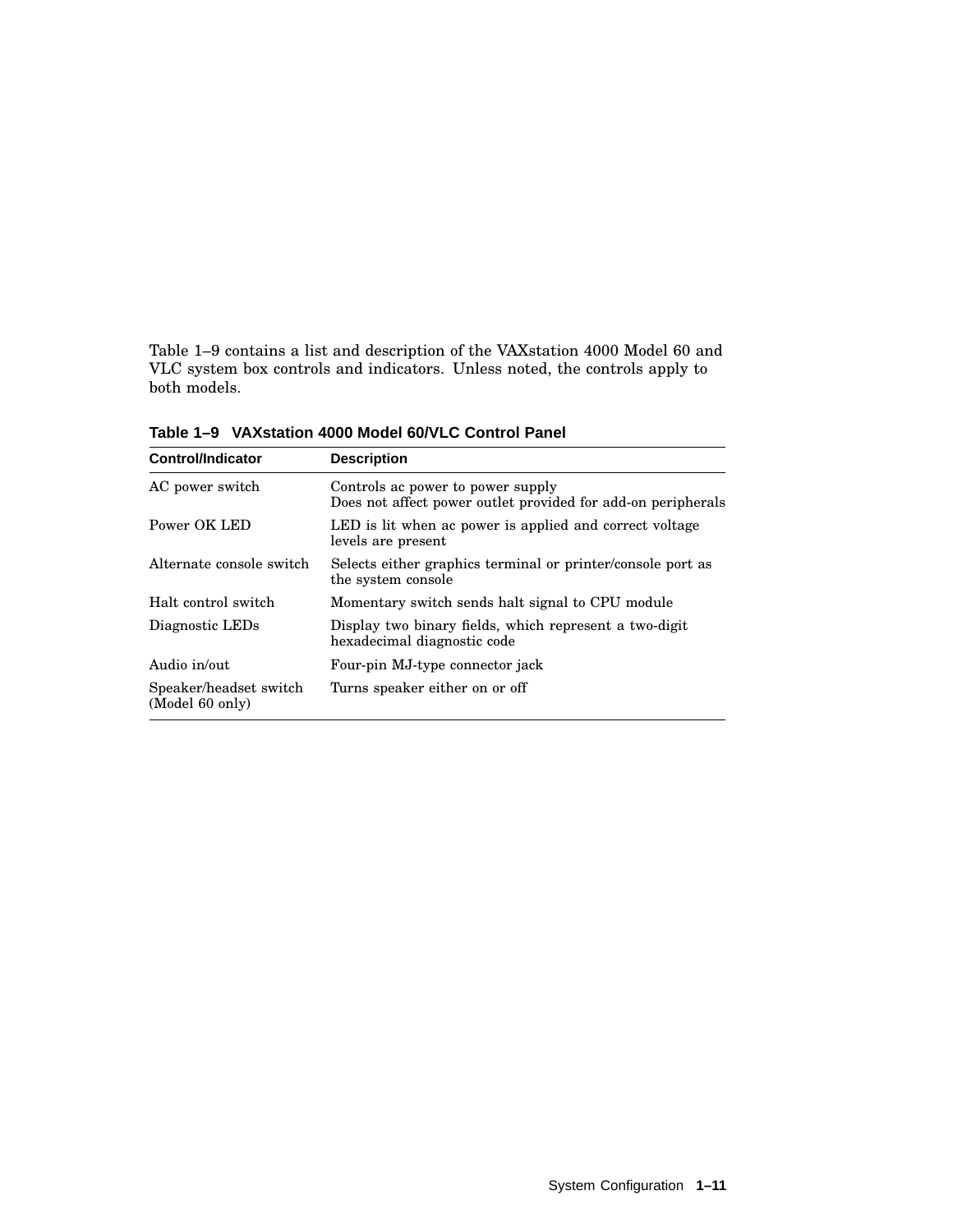## **1.6 I/O Connectors**

The I/O panel provides connectors to devices that are external to the system. The system configuration determines which external devices are connected to the panel.

Table 1–10 lists the I/O connectors that are found on the VAXstation 4000 Model 60 and VLC systems.

| Model 60                                                               | <b>VLC</b>                                                    |  |  |
|------------------------------------------------------------------------|---------------------------------------------------------------|--|--|
| Ethernet interface (includes: standard Ethernet)                       | Standard thickwire Ethernet port                              |  |  |
| port, network switch, and ThinWire port)                               | DESTA-BA adapter required for<br>ThinWire Ethernet connection |  |  |
|                                                                        | H3350 adapter required for twisted-pair<br>connection         |  |  |
| RS423 communications port                                              | RS423 communications port                                     |  |  |
| Printer/console port with a DEC423 connector<br>(MMJ)                  | Printer/console port with a DEC423<br>connector (MMJ)         |  |  |
| Keyboard port                                                          | Keyboard port                                                 |  |  |
| Mouse port                                                             | Mouse port                                                    |  |  |
| SCSI port                                                              | SCSI port                                                     |  |  |
| Monitor video port                                                     | Monitor video port                                            |  |  |
| Monitor power socket                                                   | Monitor power socket                                          |  |  |
| AC power socket                                                        | AC power socket                                               |  |  |
| Remote keyboard/mouse port                                             |                                                               |  |  |
| Option port (for the DSW21 and TURBOchannel<br>communications devices) |                                                               |  |  |

**Table 1–10 VAXstation 4000 Model 60/VLC I/O Connectors**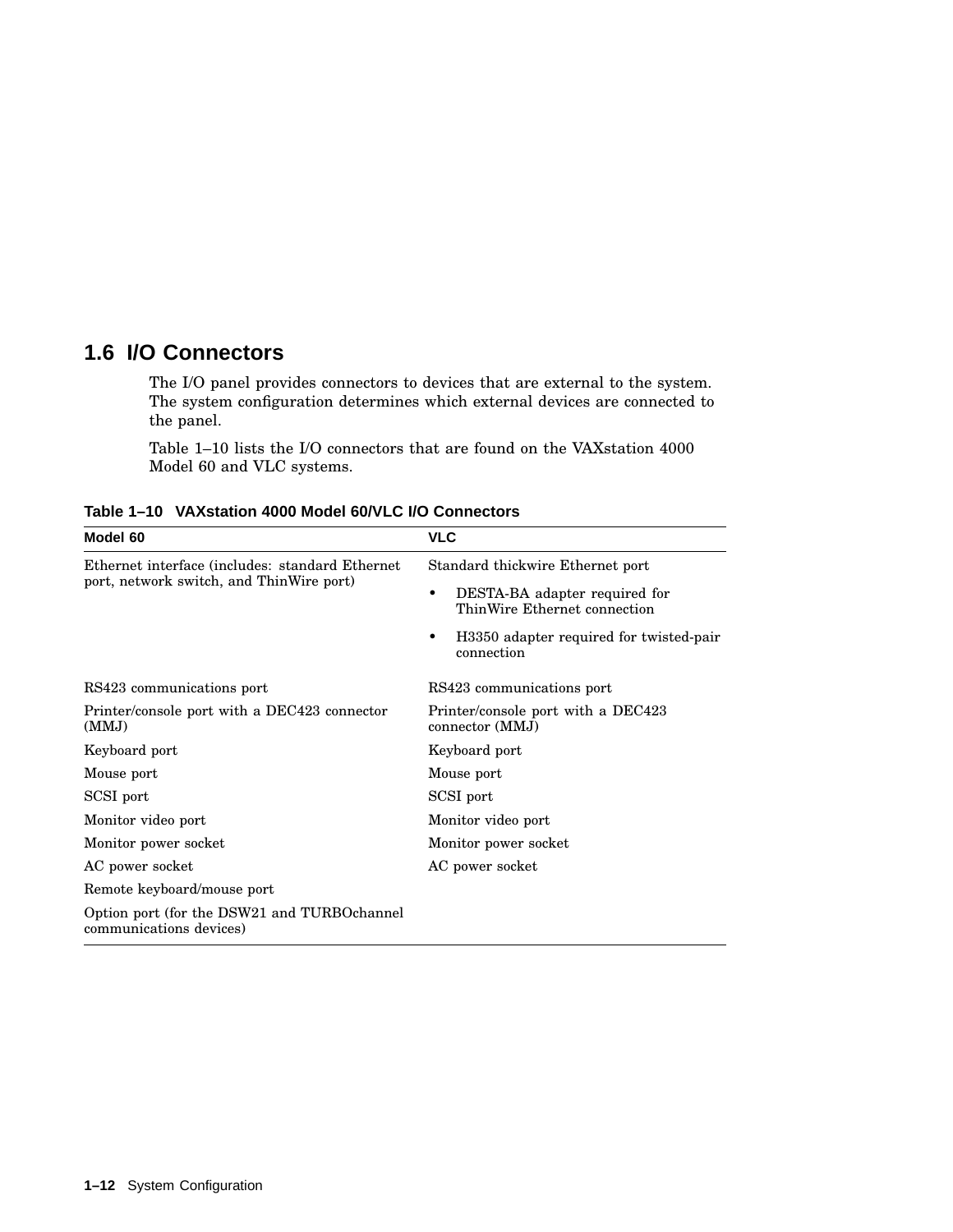# **2 Diagnostic Testing**

This chapter provides the diagnostic testing information and test commands that are used with the VAXstation 4000 Model 60 and VLC systems. It includes procedures for setting up the diagnostic environments, running the self-tests, and invoking utilities. In addition, this chapter describes the system tests that run only on the Model 60. The following topics are included in this chapter:

| Section 2.1  | Diagnostic Functions                         |
|--------------|----------------------------------------------|
| Section 2.2  | Power-Up Test                                |
| Section 2.3  | Displaying System Configuration              |
| Section 2.4  | Displaying Error Information                 |
| Section 2.5  | Setting Up the Diagnostic Environment        |
| Section 2.6  | Device Tests                                 |
| Section 2.7  | <b>Running Self-Tests</b>                    |
| Section 2.8  | Descriptions of Self-Tests                   |
| Section 2.9  | System Test (Model 60 Only)                  |
| Section 2.10 | System Test Monitor (Model 60 Only)          |
| Section 2.11 | Descriptions of System Tests (Model 60 Only) |
| Section 2.12 | Utilities                                    |
|              |                                              |

#### **Note**

For the troubleshooting process, it is assumed that you have checked for faulty power cords or loose modules and connectors.

Actual error codes and their meanings are provided in Appendix A.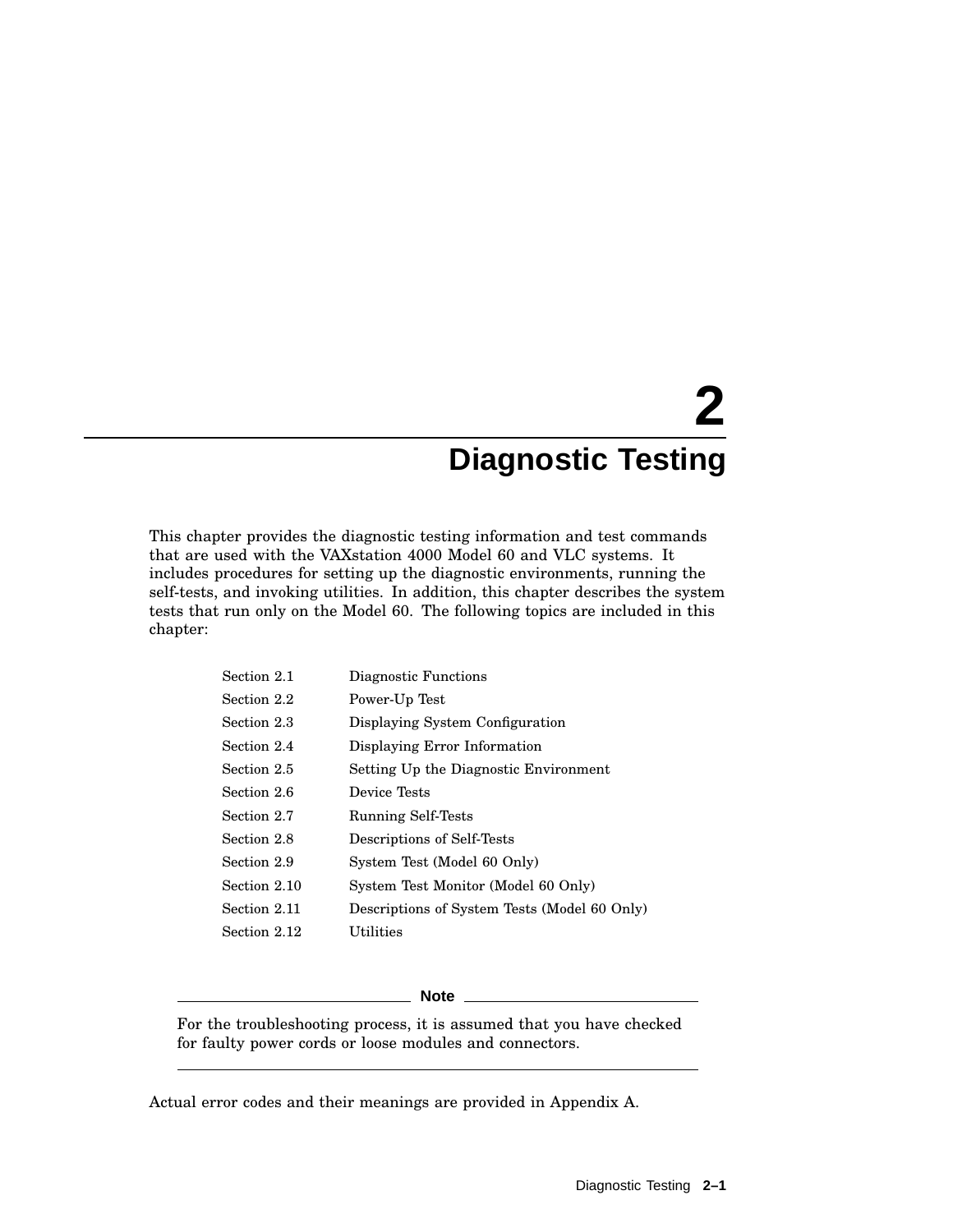#### **2.1 Diagnostic Functions**

The VAXstation 4000 Model 60 and VLC system firmware provides the diagnostic functions listed in Table 2–1.

| <b>Function</b>                | <b>Description</b>                                                                                                  |  |
|--------------------------------|---------------------------------------------------------------------------------------------------------------------|--|
| Power-up test                  | Tests and initializes all devices                                                                                   |  |
| Extended self-test             | Tests devices in the system sequentially with the TEST<br>command                                                   |  |
| System test<br>(Model 60 only) | Tests all devices in the system interactively                                                                       |  |
| <b>Utilities</b>               | Functions for visual screen test, mass storage devices, and<br>the network listener                                 |  |
| Error reporting                | Displays error messages on the console when errors are<br>found during power-up tests, self-tests, and system tests |  |

**Table 2–1 Diagnostic Functions**

#### **2.2 Power-Up Test**

The power-up test includes initialization and power-up testing of all devices. The initialization code executes when power to the system is turned on. During initialization, the system is configured by creating the Master Configuration Table (MCT) and the Device Configuration Table (DCT). During device testing, if a device fails, the system Test Dispatcher continues to test the remaining devices until all tests are completed.

#### **Fatal Error Before Initialization**

If the system finds a fatal error before initializing the console, the system tries to forward the error message to the eight error LEDs.

- Refer to Section B.3 for a list of power-up initialization diagnostic LED codes.
- If all error LEDs remain on, the ROM code does not start.

#### **Alternate Console Switch**

If the alternate console switch is set to **alternate console** (switch is in up position), then the system assumes a console terminal is connected to the printer/console port.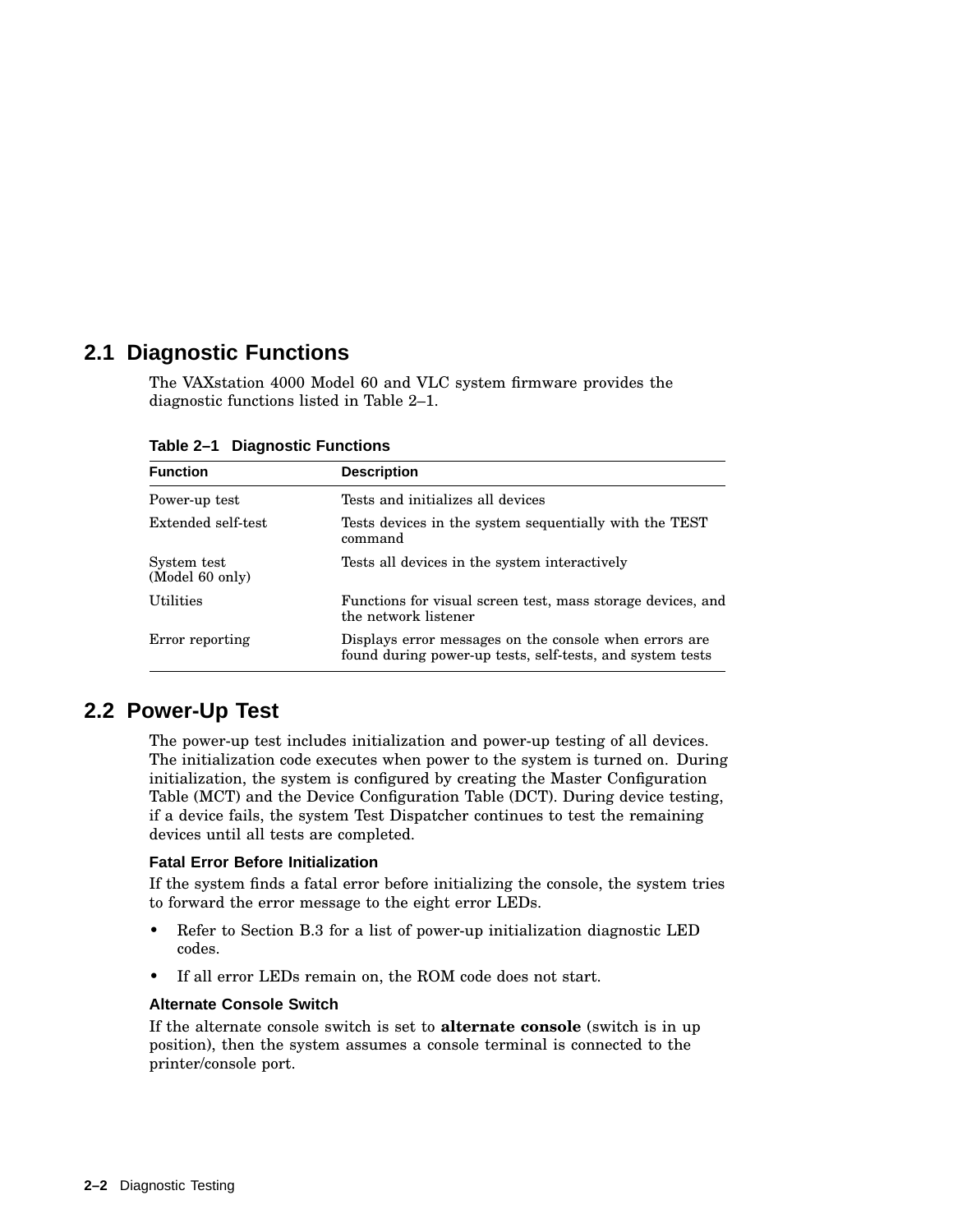#### **2.2.1 Successful Power-Up and the HALT Command**

The following table explains the system's response to the three HALT commands during a successful power-up.

| If the power-up is successful<br>and the HALT parameter is |                                                                                                                                |
|------------------------------------------------------------|--------------------------------------------------------------------------------------------------------------------------------|
| set to                                                     | Then the system                                                                                                                |
|                                                            | Tries to restart the operating system. (The system<br>continuously reboots after each restart failure.)                        |
| 2                                                          | Tries to boot the default boot device. (If the system<br>fails to reboot, it enters console mode.)                             |
| 3                                                          | Enters console mode at the end of the power-up<br>sequence. (Otherwise, the system autoboots from<br>the default boot device.) |

#### **2.2.2 Unsuccessful Power-Up**

If the power-up is unsuccessful, then an error message is displayed above the console prompt.

#### **Error Format**

Error information is displayed in the following format:

Fru Dev\_nbr Dev\_nam Err\_nbr

The following table describes the error format codes.

| Code    | <b>Meaning</b>                                                                                                                                                  |
|---------|-----------------------------------------------------------------------------------------------------------------------------------------------------------------|
| Fru     | The failed FRU code. (Refer to Table A-1.)                                                                                                                      |
| Dev nbr | Device number of the failed device.                                                                                                                             |
| Dev nam | Device name of the failed device.                                                                                                                               |
| Err nbr | A decimal number that corresponds with a specific device failure.<br>The number refers to specific error tables for problem isolation and<br>repair procedures. |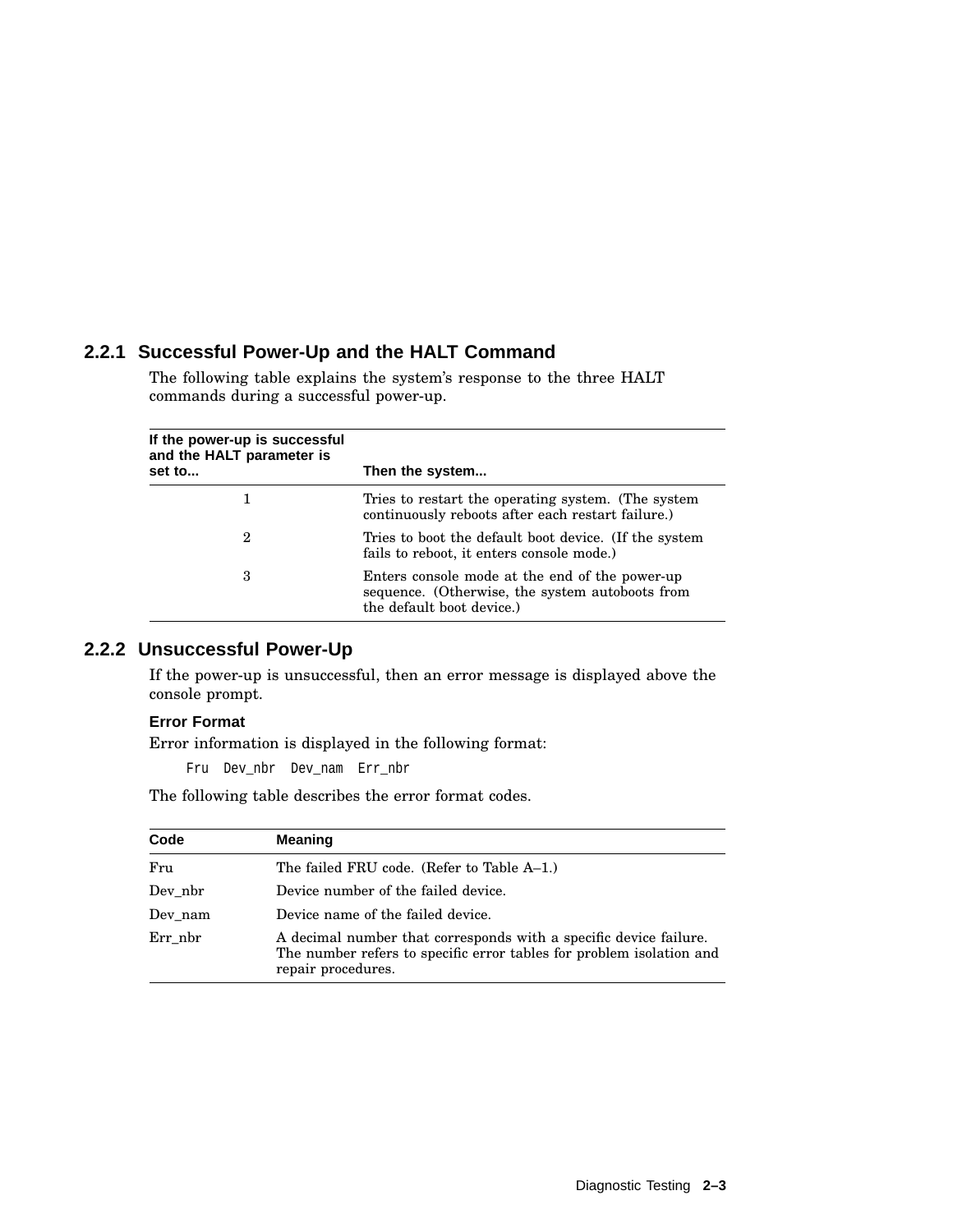## **2.3 Displaying System Configuration**

The VAXstation 4000 Model 60 and VLC firmware provides two configuration commands, SHOW DEVICE and SHOW CONFIG.

| Use this command   | To determine the                                           |
|--------------------|------------------------------------------------------------|
| <b>SHOW DEVICE</b> | Information on mass storage devices included in the system |
| <b>SHOW CONFIG</b> | Overall system configuration                               |

#### **2.3.1 SHOW DEVICE Command**

To determine the presence of storage devices such as a hard disk, diskette drives, or other drives, at the console prompt enter:

>>> **SHOW DEVICE** Return

The system shows a display similar to the one shown in Example 2–1.

#### **Example 2–1 SHOW DEVICE Command**

| VMS/VMB | ADDR                          | DEVTYPE | NUMBYTES | RM/FX     | WP | DEVNAM       | <b>REV</b> |
|---------|-------------------------------|---------|----------|-----------|----|--------------|------------|
|         |                               |         |          |           |    |              |            |
| ESA0    | $08 - 00 - 2B - 17 - EA - FD$ |         |          |           |    |              |            |
| DKA100  | A/1/0                         | DISK    | 121 MB   | FX        |    | RZ23L        | 1F25       |
| DKA300  | A/3/0                         | RODISK  | 594 MB   | <b>RM</b> | WΡ | RRD42        | 1.1A       |
| MKA500  | A/5/0                         | TAPE    |          | RM        |    | <b>TZK10</b> | 00AD       |
| HostID  | A/6/0                         | INITR   |          |           |    |              |            |
| DKA700  | A/7/0                         | DISK    | 332 MB   | FX        |    | RZ55         | 0900       |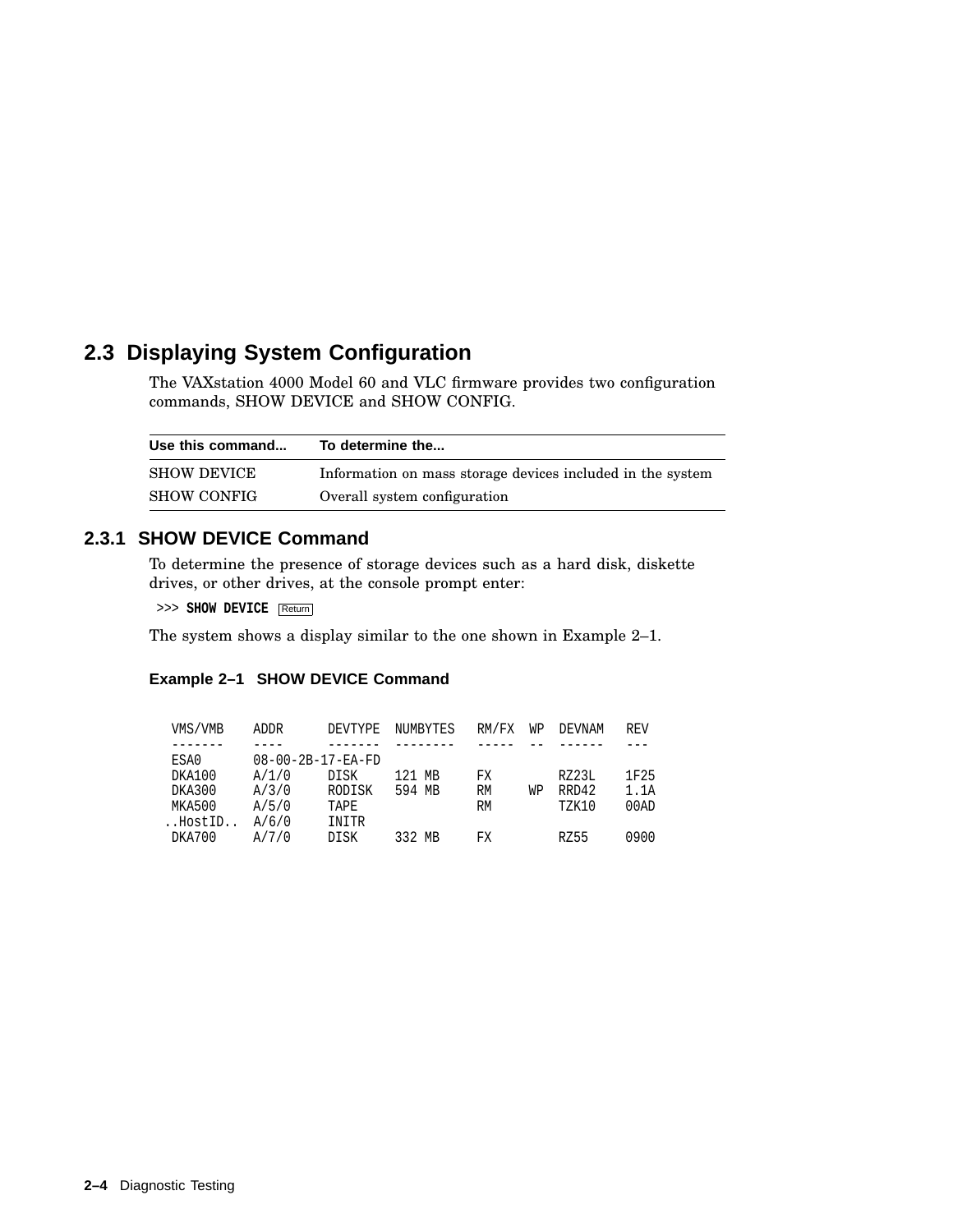The following table provides a description of each column shown in Example 2–1:

| <b>Column Name</b> | <b>Description</b>                                                                                                                                        |  |
|--------------------|-----------------------------------------------------------------------------------------------------------------------------------------------------------|--|
| <b>VMS/VMB</b>     | Is the operating system's interpretation of what<br>the device is. For example, with a VMS operating<br>system, a fixed drive is interpreted as a DKA300. |  |
| ADDR.              | Lists the Ethernet hardware address or SCSI device<br>ID. The SCSI device ID has the following format:                                                    |  |
|                    | A/DEVICE_ID/LOGICAL_ID                                                                                                                                    |  |
|                    | The LOGICAL ID is always 0.                                                                                                                               |  |
| <b>DEVTYP</b>      | Shows the device type.                                                                                                                                    |  |
| <b>NUMBYTES</b>    | Gives the number of storage bytes.                                                                                                                        |  |
| RM/FX              | Indicates whether the media device is removable or<br>fixed.                                                                                              |  |
| WP                 | Indicates if the device is write protected (WP).                                                                                                          |  |
| <b>DEVNAM</b>      | Shows the device name.                                                                                                                                    |  |
| <b>REV</b>         | Indicates the firmware revision level for the drive.                                                                                                      |  |

#### **2.3.2 SHOW CONFIG Command**

To determine the presence of devices other than internal storage devices and to determine the quantity of memory in the system, enter:

>>> **SHOW CONFIG** Return

The system displays a configuration table similar to the one shown in Example 2–2.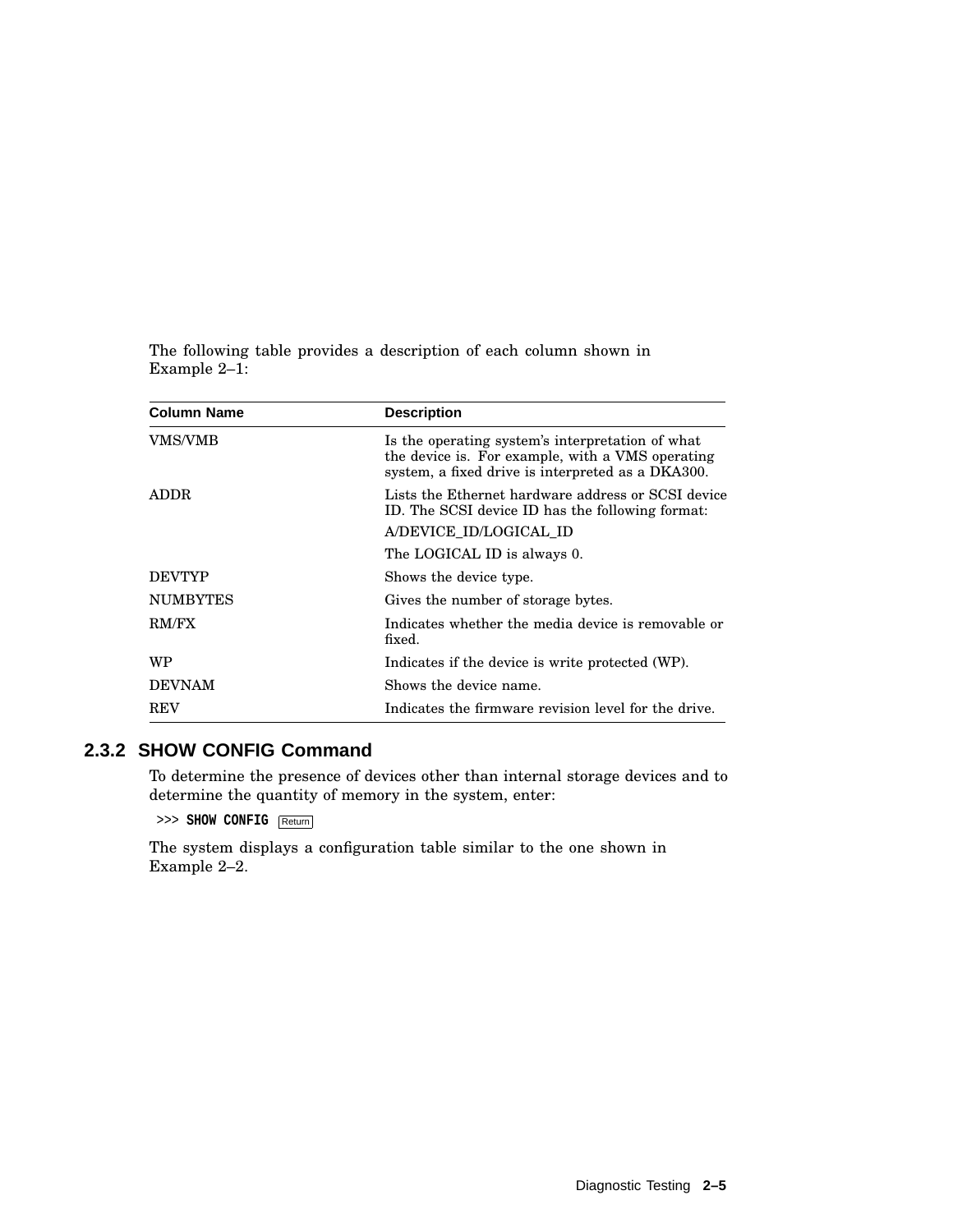#### **Example 2–2 Configuration Table**

KA46-A BL3-186-V1.0 <br>
08-00-2B-F3-31-03 <br>
208-00-2B-F3-31-03 <br>
2011 <br>
Ethernet hardware address 08-00-2B-F3-31-03 ! Ethernet hardware address<br>16 MB ! Total memory ! Total memory DEVNBR DEVNAM INFO ------ ------ ----<br>1 NVR OK 1 NVR OK ! Non-volatile RAM<br>2 LCG OK ! 2D high res. colo 2 LCG OK ! 2D high res. color graphics rev 2.7 HR - 8 PLN FB -2.7<br>3 DZ OK DZ OK ! Serial line controller<br>CACHE OK ! Cache memory 4 CACHE OK <br>5 MEM OK : Memory confic ! Memory configuration 16MB = SY=8MB, S0/S1=8MB, S2/S3=0MB, S4/S5=0MB 6 FPU OK ! Floating point accelerator 7 IT OK : Interval Timer<br>8 SYS OK : Other system fi 8 SYS OK ! Other system functions<br>
9 NI OK ! Ethernet 9 NI OK<br>10 SCSI OK ! SCSI and drives 1-RZ23L 6-INITR ! One RZ23L at ID 1, system at ID 6. 11 AUD OK<br>12 COMM OK ! DSW21 communications device \*\* 13 TCA OK ! TURBOchannel adapter \*\* >>> \* KA48 for the VLC \*\* Model 60 only (due to mechanical constraints of the VLC)

**2–6** Diagnostic Testing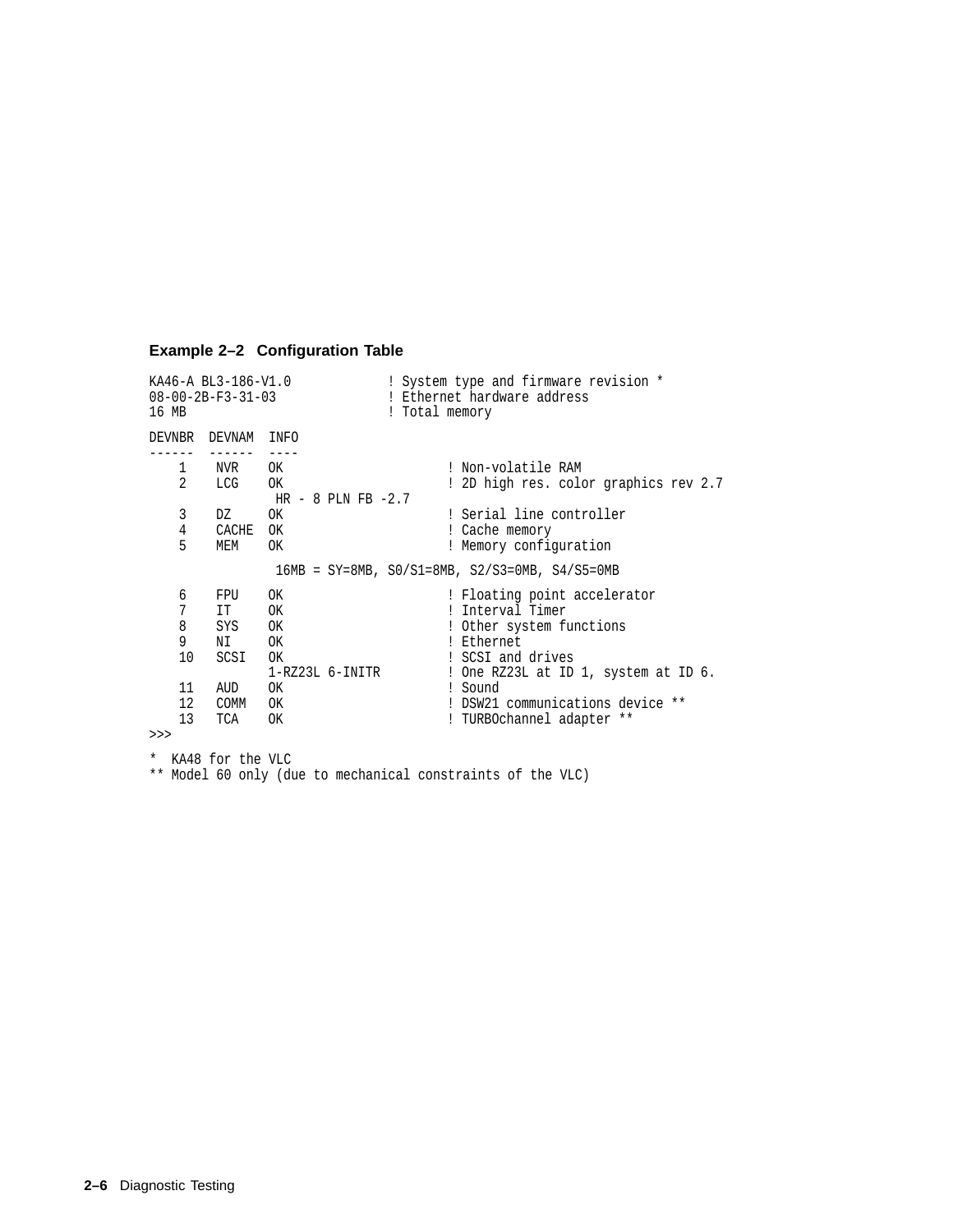## **2.4 Displaying Error Information**

The following table describes how to determine if a device is failing:

| If you need to determine whether an<br>error occurred on | Then enter the                                      |
|----------------------------------------------------------|-----------------------------------------------------|
| Any device                                               | SHOW ERROR command                                  |
| A <i>specific</i> device                                 | SHOW ERROR command followed by the<br>device number |

Example 2–3 shows the results of the SHOW ERROR command when an error is present.

#### **Example 2–3 SHOW ERROR**

>>> **SHOW ERROR** ?? 001 03 DZ 0023 001 0010 00000001 00000001 00003f30 00000001 ?? 001 09 NI 0009 001 0001 200e0000 00005555 00005515 >>>

The SHOW ERROR command displays the following error code format:

Fru Dev\_nbr Dev\_nam Err\_nbr (0001) (03) (DZ) (0023)

The following table describes the error format codes.

| Code    | <b>Meaning</b>                                                                                                                                                      |
|---------|---------------------------------------------------------------------------------------------------------------------------------------------------------------------|
| Fru     | The failed FRU code. (Refer to Table A–1.)                                                                                                                          |
| Dev nbr | Device number of the failed device.                                                                                                                                 |
| Dev nam | Device name of the failed device.                                                                                                                                   |
| Err nbr | A hexadecimal number that corresponds with a specific device<br>failure. The number refers to specific error tables for problem<br>isolation and repair procedures. |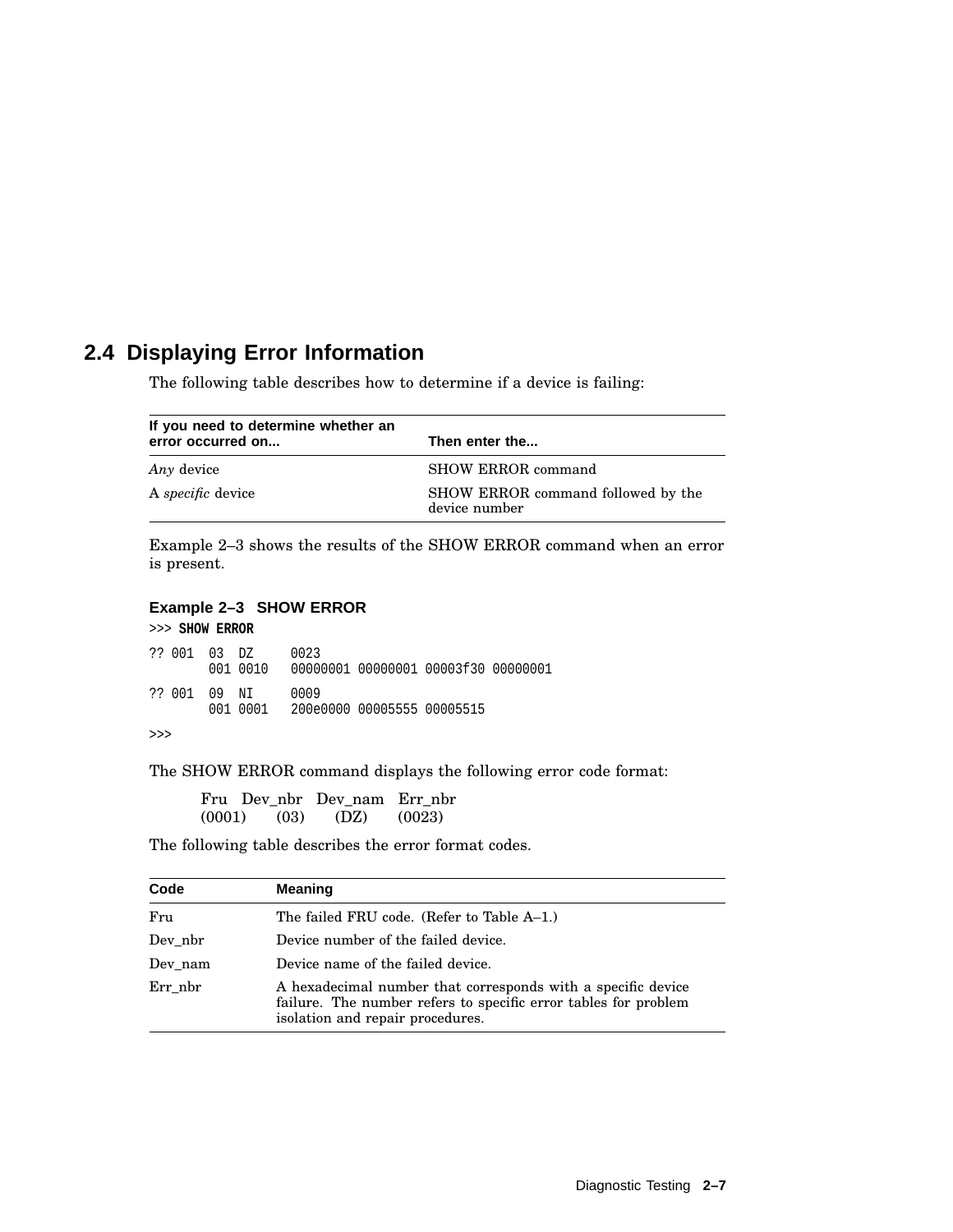## **2.5 Setting Up the Diagnostic Environment**

| <b>Step</b>    | <b>Action</b>                           | <b>Comment</b>                                                                                     |
|----------------|-----------------------------------------|----------------------------------------------------------------------------------------------------|
| 1              | Put the system in console mode.         | Shut down the operating system or power<br>up the system if you do not have the<br>console prompt. |
| $\overline{2}$ | Select the diagnostic environ-<br>ment. | See Table 2–2 for a list of console<br>commands.                                                   |
| 3              | Attach loopbacks if required.           | See Table 2–3 for a list of device test IDs<br>and mnemonics.                                      |

Before you run a self-test, you must do the following:

#### **2.5.1 Selecting a Diagnostic Environment**

The system diagnostics and utilities can run in one of three environments: customer, Digital Services, and manufacturing. The following table provides a description of each environment:

| <b>Environment</b> | <b>Description</b>                                                                                                                                                                                                         |
|--------------------|----------------------------------------------------------------------------------------------------------------------------------------------------------------------------------------------------------------------------|
| Customer           | Requires no setup beyond installation of the system.<br>Type SET DIAGENV 1 at the >>> prompt to access.                                                                                                                    |
| Digital Services   | Requires loopbacks and setup, but provides a more<br>comprehensive test. The utilities required to install keys<br>on writable media must be run in this environment.<br>Type SET DIAGENV 2 at the $\gg$ prompt to access. |
| Manufacturing      | For manufacturing use.<br>Type SET DIAGENV 3 at the >>> prompt to access.<br>(CAUTION: Do not use this environment for customers,<br>because it may destroy customer data on mass storage<br>devices.                      |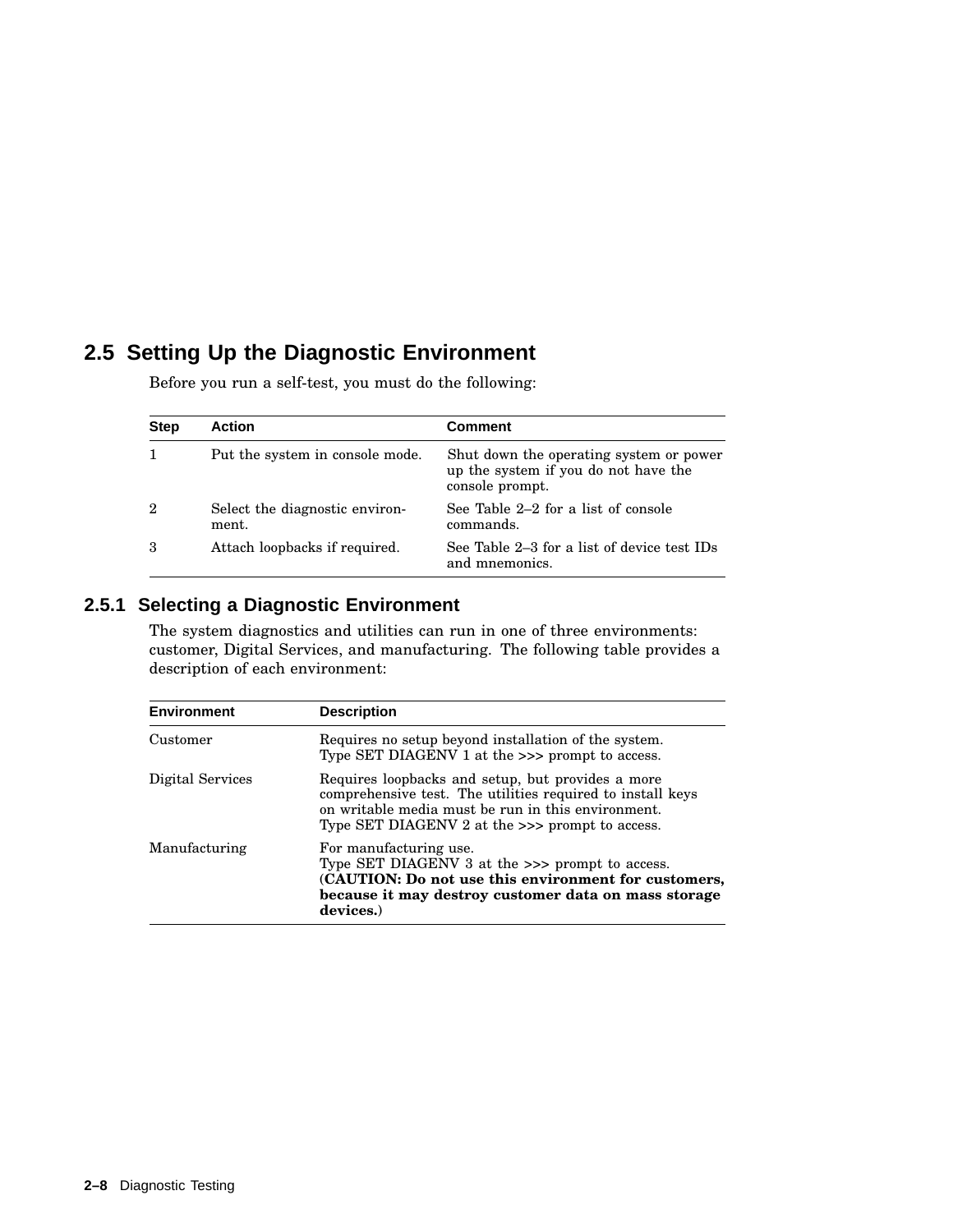To set the diagnostic environment, enter one of the console commands listed in Table 2–2.

| Command              | Result                                                                |
|----------------------|-----------------------------------------------------------------------|
| <b>SET DIAGENV 1</b> | Sets environment to customer environment.                             |
| <b>SET DIAGENV 2</b> | Sets environment to Digital Services environment.                     |
| <b>SET DIAGENV 3</b> | Sets environment to manufacturing environment.                        |
| SET DIAGENV 80000001 | Sets environment to loop on error in Digital<br>Services environment. |
| SET DIAGENV 80000002 | Sets environment to loop on error in manufacturing<br>environment.    |

**Table 2–2 SET DIAGENV Commands**

Example 2–4 shows what appears when you enter the SET DIAGENV and SHOW DIAGENV commands.

### **Example 2–4 SET DIAGENV**

>>> **SET DIAGENV 2** DIAGENV = 2 >>> **SHOW DIAGENV** DIAGENV = 2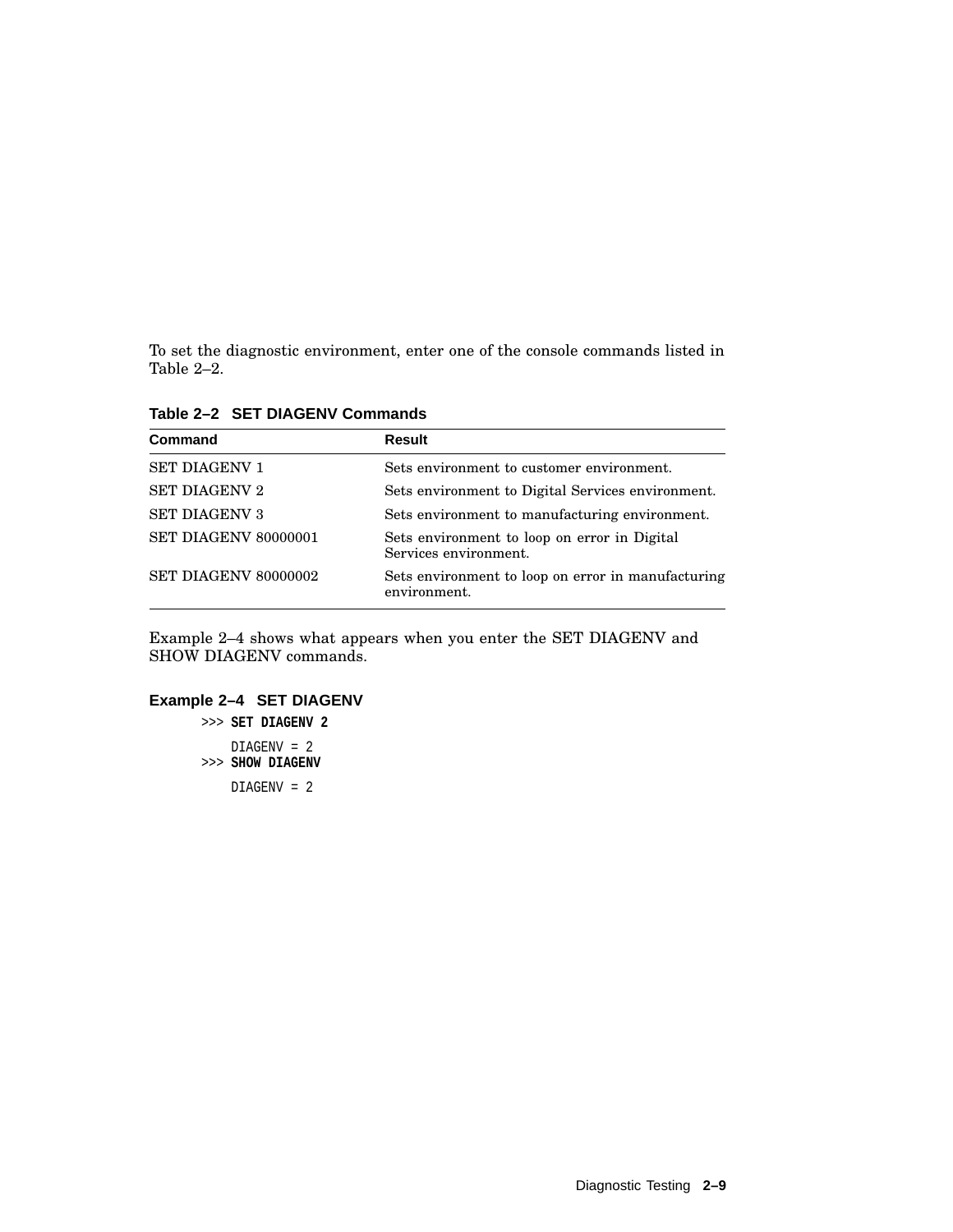# **2.6 Device Tests**

Table 2–3 lists the device tests and corresponding mnemonics, decimal ID, binary ID, and loopback requirements for the VAXstation 4000 Model 60 and VLC systems. The synchronous communications device test (ID 12) and the TURBOchannel adapter device test (ID 13) apply only to the Model 60.

| <b>Device</b>                                               | <b>Mnemonic</b> | <b>Decimal</b><br>ID | <b>Binary ID</b> | Loopback Required,<br><b>Digital Services Env.</b>          |
|-------------------------------------------------------------|-----------------|----------------------|------------------|-------------------------------------------------------------|
| Non-volatile<br>RAM                                         | <b>NVR</b>      | $\mathbf{1}$         | 0001             | N/A                                                         |
| 2D or other<br>graphics                                     | <b>LCG</b>      | $\overline{2}$       | 0010             | N/A                                                         |
| Serial line<br>controller                                   | DZ              | 3                    | 0011             | Yes, on comm. port                                          |
| Cache system                                                | <b>CACHE</b>    | 4                    | 0100             | N/A                                                         |
| Memory                                                      | <b>MEM</b>      | 5                    | 0101             | N/A                                                         |
| Floating-point<br>accelerator                               | <b>FPU</b>      | 6                    | 0110             | N/A                                                         |
| Interval timer                                              | <b>TT</b>       | 7                    | 0111             | N/A                                                         |
| Other system<br>board hardware                              | <b>SYS</b>      | 8                    | 1000             | N/A                                                         |
| <b>Network</b><br>interconnect                              | NI              | 9                    | 1001             | Yes, or connected to a<br>network                           |
| <b>SCSI</b> controller                                      | <b>SCSI</b>     | 10                   | 1010             | $\rm No$                                                    |
| Sound chip                                                  | <b>AUD</b>      | 11                   | 1011             | N/A                                                         |
| Synchronous<br>comm (or other<br>option)<br>(Model 60 only) | <b>COMM</b>     | 12                   | 1100             | No, but H3199 required<br>for manufacturing<br>environment. |
| TURBOchannel<br>adapter<br>(Model 60 only)                  | <b>TCA</b>      | 13                   | 1101             | No, but H3199 required<br>for manufacturing<br>environment. |

**Table 2–3 Device Test IDs and Mnemonics**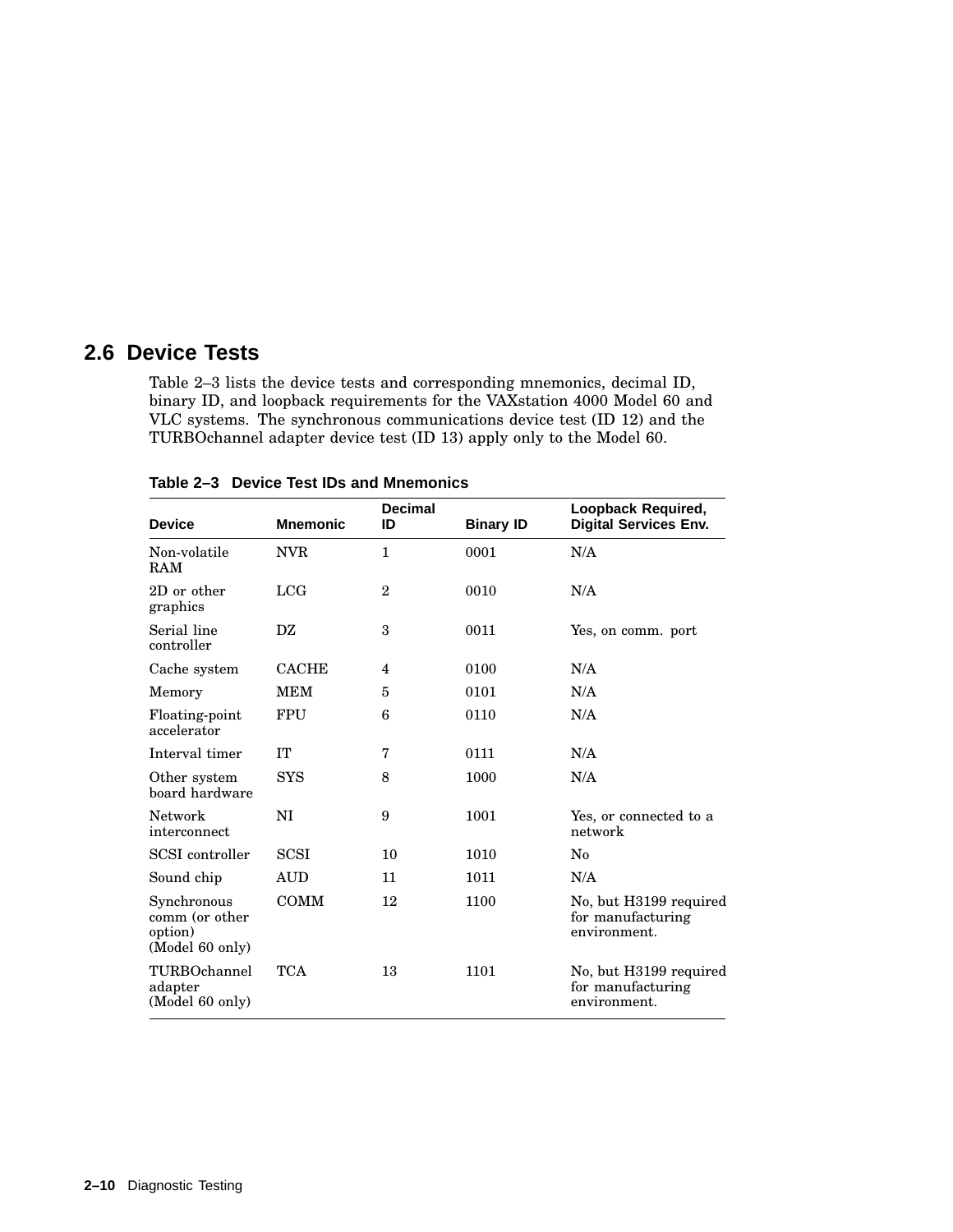# **2.7 Running Self-Tests**

This section describes the test command interface and syntax rules used to run the self-test on a device.

**Note**

Refer to Table 2–3 for a complete list of device test IDs and mnemonics.

## **2.7.1 Device Test Syntax Rules**

The following sections describe the correct syntax required to run device self-tests.

### **To Test One Device**

If you want to test only one device, type T and one device number.

**Example:** T 2

#### **To Test a Range of Devices**

If you want to test a range of devices, then type T and separate the device numbers with a colon (:).

**Example:** T 8:10

#### **To Separate Individual Tests**

If you want to separate individual tests or ranges of devices, then type T and separate the device numbers with a comma (,) or a space.

**Example:** T 6, 5 or T 6 5

#### **To Run a Self-Test Continuously**

If you want to run a self-test continuously, then use the console REPEAT command. The REPEAT command executes a command continuously until you type the  $\boxed{\text{Ctrl}}$   $\boxed{\text{C}}$  key sequence at the console or until an error occurs.

**Example:** REPEAT T 1:4

#### **To Run Multiple Device Tests**

Devices can be specified individually or as a range. The following example describes the order of execution for multiple device tests:

**Example:** T 10:8,6,5:3

This example tests devices 10 through 8, then device 6, then devices 5 through 3.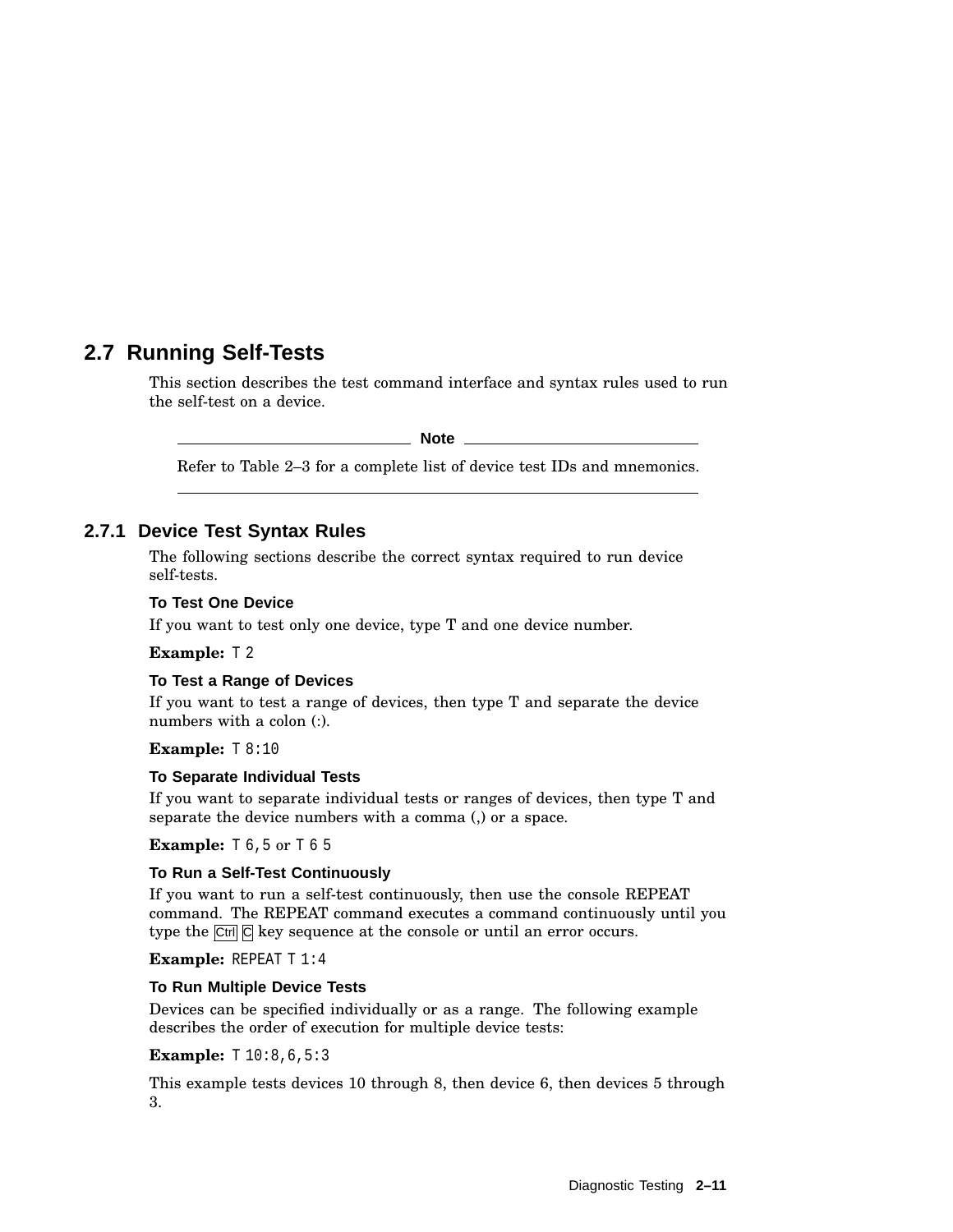# **2.8 Descriptions of Self-Tests**

This section describes the VAXstation 4000 Model 60 and VLC self-tests that are listed in Table 2–3.

**Note**

The self-tests are arranged numerically by decimal ID. Each section title contains the self-test name and decimal ID. Some sections contain **Setup Notes** which contain information that you should know before you run the tests.

## **2.8.1 TOY/NVR Self-Test (T 1)**

#### **Setup Notes:**

- There are no extended error messages for the NVR test.
- Non-fatal errors (indicated by a single question mark (?)) indicate the following:
	- The time in the NVR has not been set.  $\blacksquare$
	- The error is not caused by a hardware problem.  $\overline{\phantom{a}}$

Table 2–4 lists the tests that are included in the TOY/NVR self-test.

| <b>Self-Test</b> | <b>Function</b>                                                                                                                                                                                                                            |
|------------------|--------------------------------------------------------------------------------------------------------------------------------------------------------------------------------------------------------------------------------------------|
| <b>NVR</b>       | Checks the NVR for valid data. If the NVR is not initialized, a<br>register test is performed on all of the NVR locations and the NVR<br>is initialized. If the NVR is initialized, only the temporary locations<br>are tested in the NVR. |
| TOY              | Checks to see if time has been set in the TOY. If not, a test of all<br>the TOY registers is performed. This test writes/reads all possible<br>values that a TOY register can hold.                                                        |

**Table 2–4 TOY/NVR Self-Test (1)**

Refer to Section A.2.1 for a list of the TOY/NVR error codes and to Section B.4 for a list of the TOY/NVR diagnostic LED codes.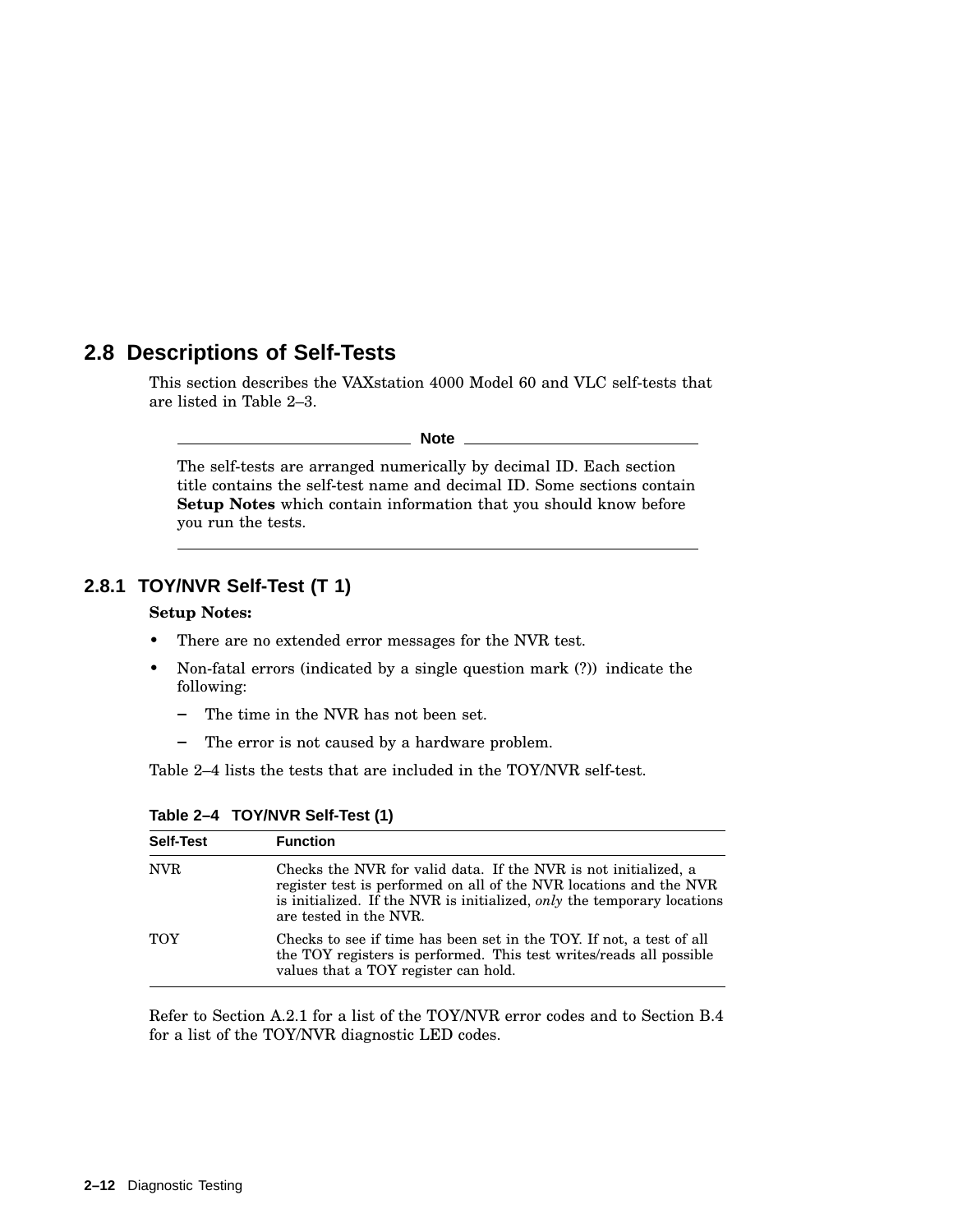## **2.8.2 Graphics Self-Test (T 2)**

**Note**

In this section, "graphics" refers to all the graphics modules used by the VAXstation 4000 Model 60 and VLC systems.

Use T 2 for the graphics self-test.

Both the SHOW CONFIG and SHOW ERROR commands will display the specific graphics module mnemonic.

The following table identifies which graphics modules correspond to the Model 60 and the VLC systems.

| <b>Graphics Module</b>      | Model 60 | <b>VLC</b> |
|-----------------------------|----------|------------|
| LCG                         | X        |            |
| <b>SPXg</b>                 | X        |            |
| SPXgt                       | X        |            |
| Graphics/audio frame buffer |          | X          |

#### **Setup Notes:**

- The console uses only the left port on the Model 60 dual monitor board.
- The graphics test does not run extended tests in the customer environment (DIAGENV 1) because it clears the console. Refer to Section 3.1.2.6 for information about DIAGENV parameters.
- For the extended test,  $DIAGENV = 2$  requires a 29-24795 loopback connector installed in the communication port.

If the loopback is not installed, you receive an error message. For example,

>>> **SET DIAGENV 2**

? 23 ILL CMD

- The low-resolution frame buffer clock jumpers must be installed correctly before power-up.
- If a graphics module with monitor is installed, the alternate console switch must be in the down position. Otherwise the console will connect to the DZ port.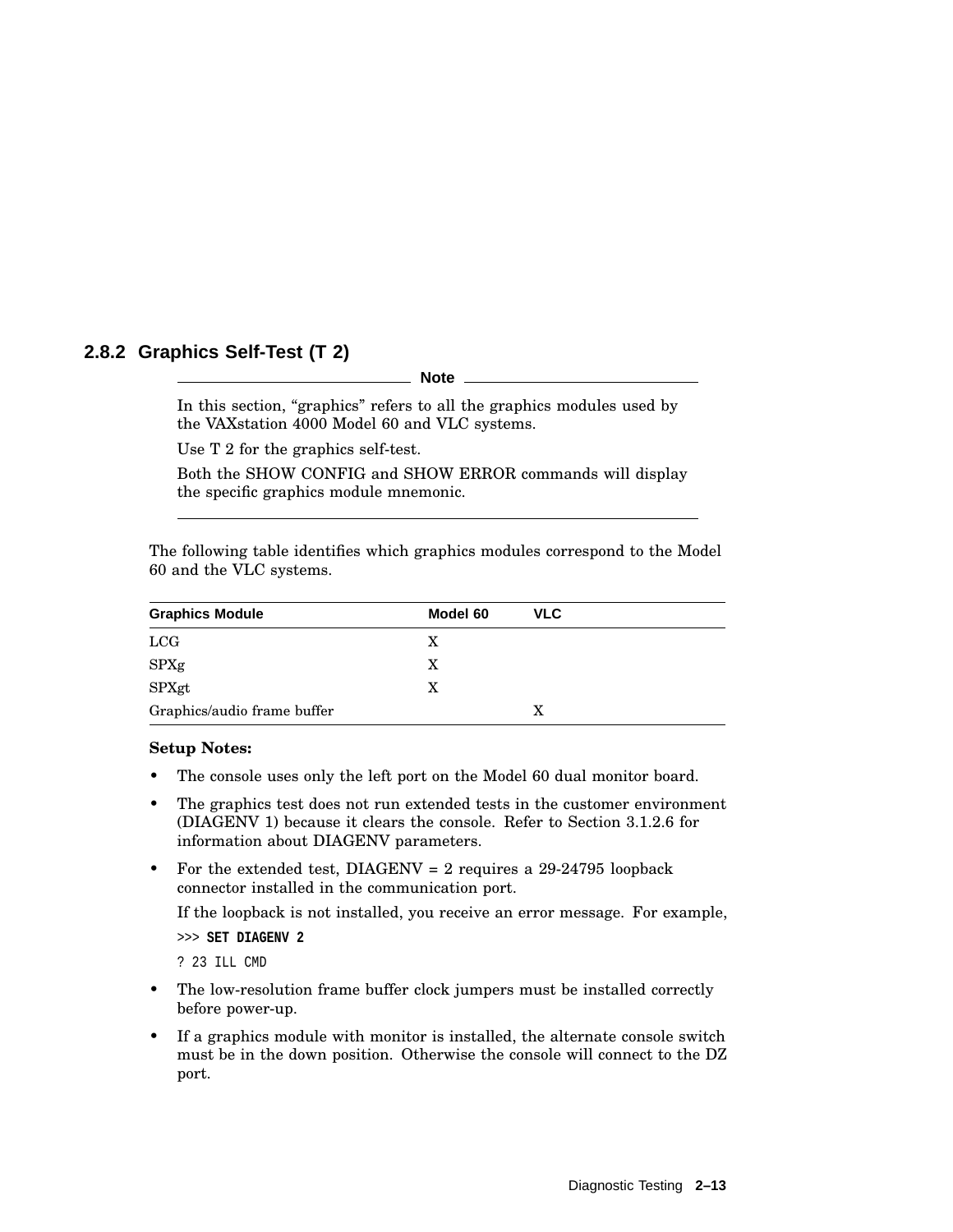Table 2–5 lists the tests that are included in the graphics self-test.

**Table 2–5 Graphics Self-Test (2)**

| <b>Self-Test</b>                   | <b>Function</b>                                                                                                                                                                                                           |
|------------------------------------|---------------------------------------------------------------------------------------------------------------------------------------------------------------------------------------------------------------------------|
| Video test                         | Tests the VRAM cache memory and the communication between the<br>S-chip and VRAM.<br>Initializes the Brooktree and sets up the video screen.<br>Sets up the video registers in the S-chip.                                |
| Register test                      | Uses the longword format to read/write test all graphics S-chip<br>registers.                                                                                                                                             |
| FIFO test                          | Creates a FIFO and clip list in the contiguous physical memory and<br>tests setup packets, int/status bits, put/get pointers, FIFO and clip<br>control flags, FIFO status bits. Makes sure that the FIFO can be<br>reset. |
| AG test                            | Calls all of the graphics address generator specific self-test routines.<br>These routines test the drawing functions, logic unit functions, and<br>glyph functions.                                                      |
| Virtual<br>Addressing<br>Mode test | Calls all the graphics virtual drawing specific self-test routines.                                                                                                                                                       |

Refer to Section A.2.20 for a list of the LCG self-test error codes and to Section B.5 for a list of the LCG diagnostic LED codes.

## **2.8.3 DZ Self-Test (T 3)**

#### **Setup Notes:**

- The DZ interrupt test fails in the Digital Services or manufacturing environments if no external loopbacks are present on the communication ports.
- The pointing device test fails if the pointing device is not plugged in and the console is a video device.
- When you are in the Digital Services or manufacturing environments, loopbacks must be used on the standard communications port.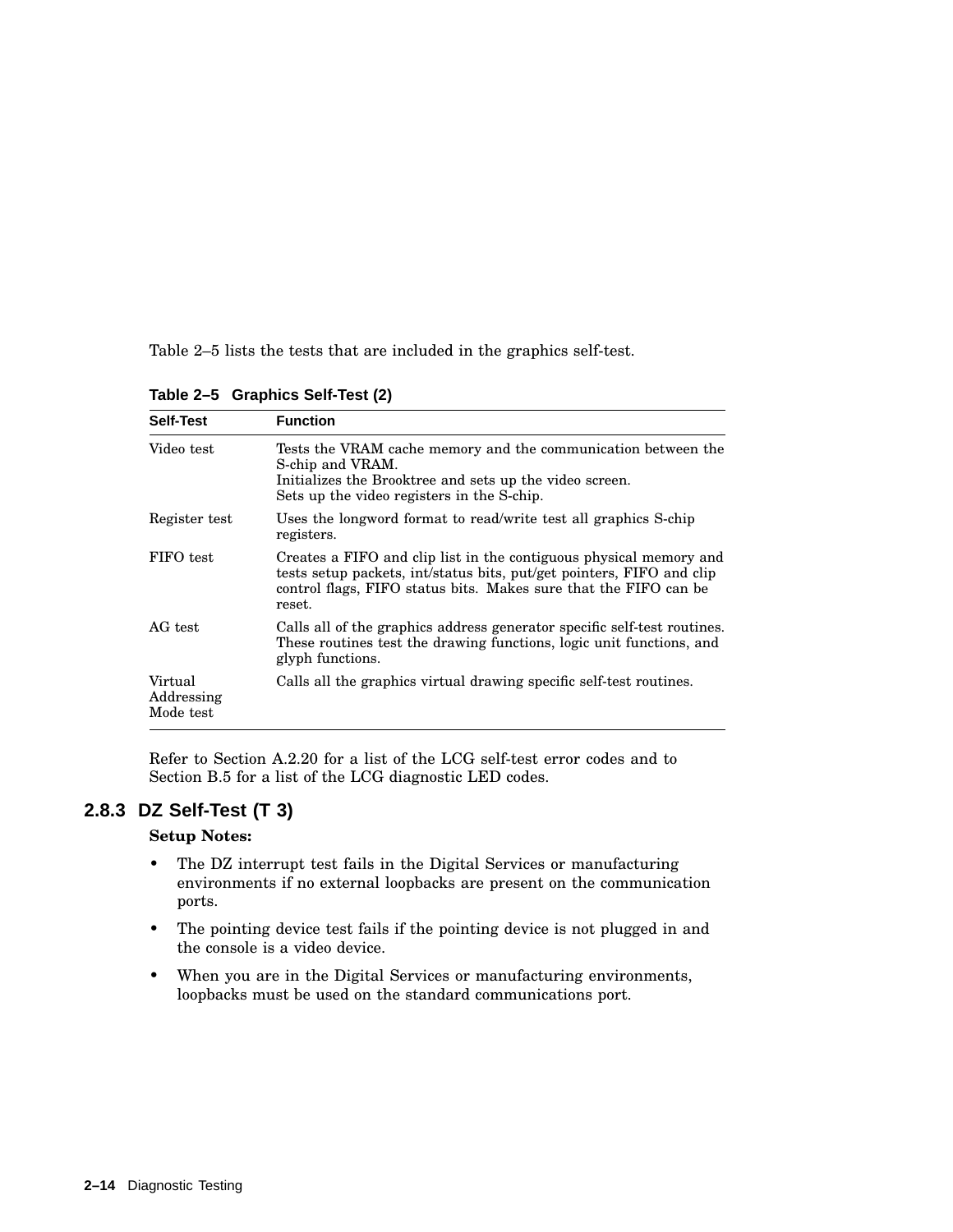Table 2–6 lists the tests that are included in the DZ self-test.

| <b>Self-Test</b> | <b>Function</b>                                                                                                                                                                                                                                                                                                                                                                   |
|------------------|-----------------------------------------------------------------------------------------------------------------------------------------------------------------------------------------------------------------------------------------------------------------------------------------------------------------------------------------------------------------------------------|
| Reset test       | Resets the DZ chip and sets up its lines to their default values.<br>An error occurs if the device does not reset or if the line parameters<br>do not get set up properly.                                                                                                                                                                                                        |
| Polled test      | Tests each line in the internal loopback mode by using the chip in<br>the polled mode.<br>Characters are transmitted out a line and are expected to be looped<br>back.                                                                                                                                                                                                            |
| Interrupt test   | Tests each line running interrupt driven.<br>If the diagnostic environment is Digital Services or manufacturing,<br>the lines are tested using an external loopback device on the<br>communication port.<br>Interrupts are disabled and characters are sent through the lines<br>that are not being used by the console device.<br>The characters are expected to be looped back. |
| $LK401$ test     | Checks for the presence of an LK401 when the console device is a<br>video device.                                                                                                                                                                                                                                                                                                 |
| Mouse test       | Checks for the presence of a mouse when the console device is a<br>video device.                                                                                                                                                                                                                                                                                                  |

**Table 2–6 DZ Self-Test (3)**

Refer to Section A.2.2 for a list of the DZ self-test error codes and to Section B.7 for a list of the DZ diagnostic LED codes.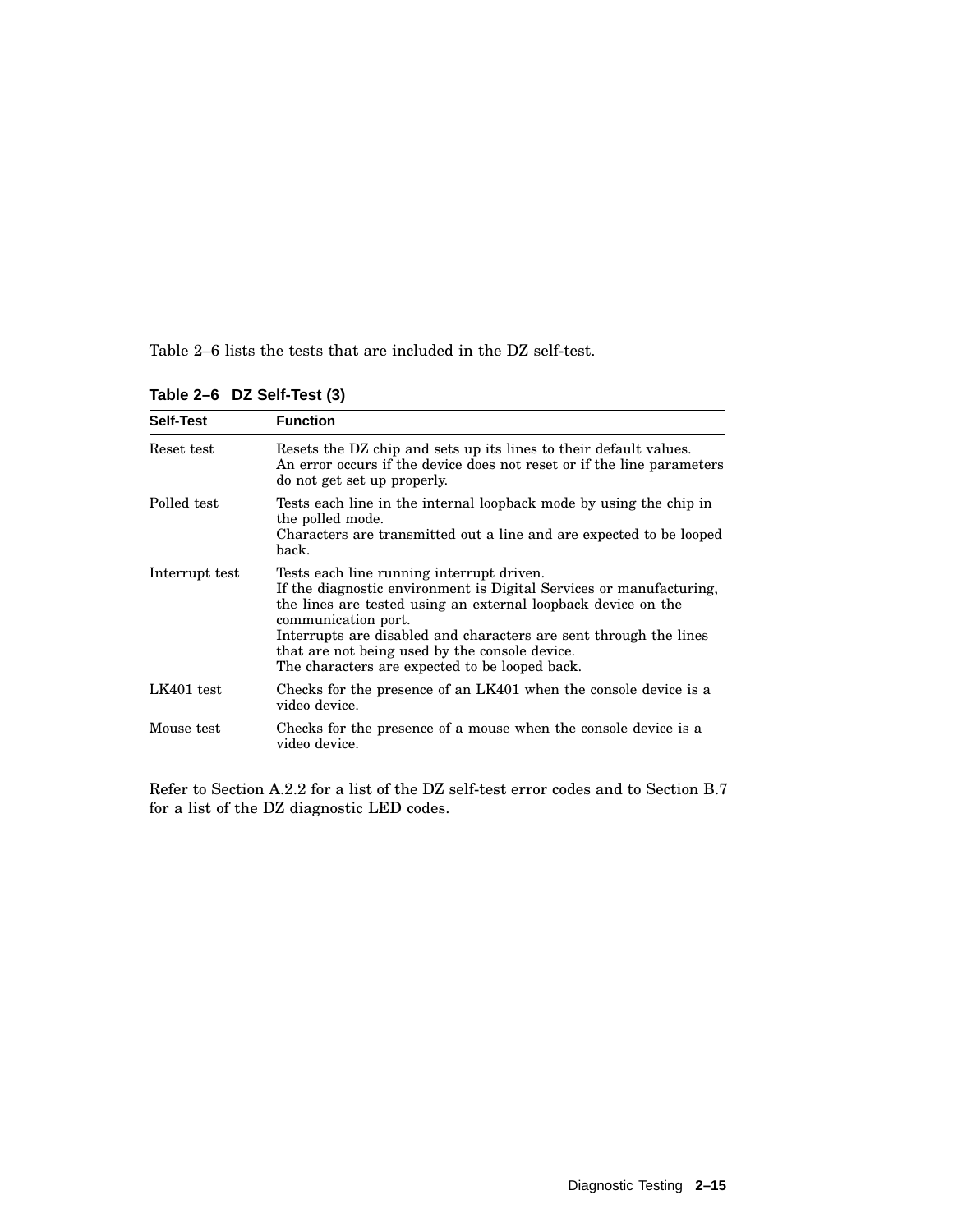## **2.8.4 Cache Self-Test (T 4)**

Table 2–7 lists the tests that are included in the cache self-test.

| <b>Self-Test</b> | <b>Function</b>                                                                                                                                                                                                                                                                                                                |
|------------------|--------------------------------------------------------------------------------------------------------------------------------------------------------------------------------------------------------------------------------------------------------------------------------------------------------------------------------|
| Data store test  | Tests the data store in the primary cache.<br>A two pass memory test is performed on the data store. This test<br>performs a read/compare/complement/write in both the forward and<br>reverse directions.<br>The data store is accessed through the I/O address space.<br>Only the cache banks enabled in the BEHR are tested. |
| Tag store test   | Tests the tag store in the primary cache.<br>A two pass memory test is performed on the tag store. This test<br>performs a read/compare/complement/write in both the forward and<br>reverse directions.<br>Tag store is accessed through the I/O address space.<br>Only the cache banks enabled in the BEHR are tested.        |

**Table 2–7 Cache Self-Test (4)**

Refer to Section A.2.19 for a list of the cache test error codes and to Section B.8 for a list of cache test diagnostic LED codes.

## **2.8.5 Memory Self-Test (T 5)**

### **Setup Notes:**

- If memory modules are not installed correctly, the memory test fails, and the memory modules will not be configured.
- Memory modules must be installed in pairs, with the 16-megabyte modules installed behind the 4-megabyte modules.

Table 2–8 lists the tests that are included in the memory self-test.

| <b>Self-Test</b> | <b>Function</b>                                                                                                                                                           |
|------------------|---------------------------------------------------------------------------------------------------------------------------------------------------------------------------|
| Byte mask test   | Checks the byte mask signals that are generated by the CPU.<br>Test is performed on each page boundary.<br>Once the test is complete, all free memory is filled with AAh. |
|                  | (continued on next page)                                                                                                                                                  |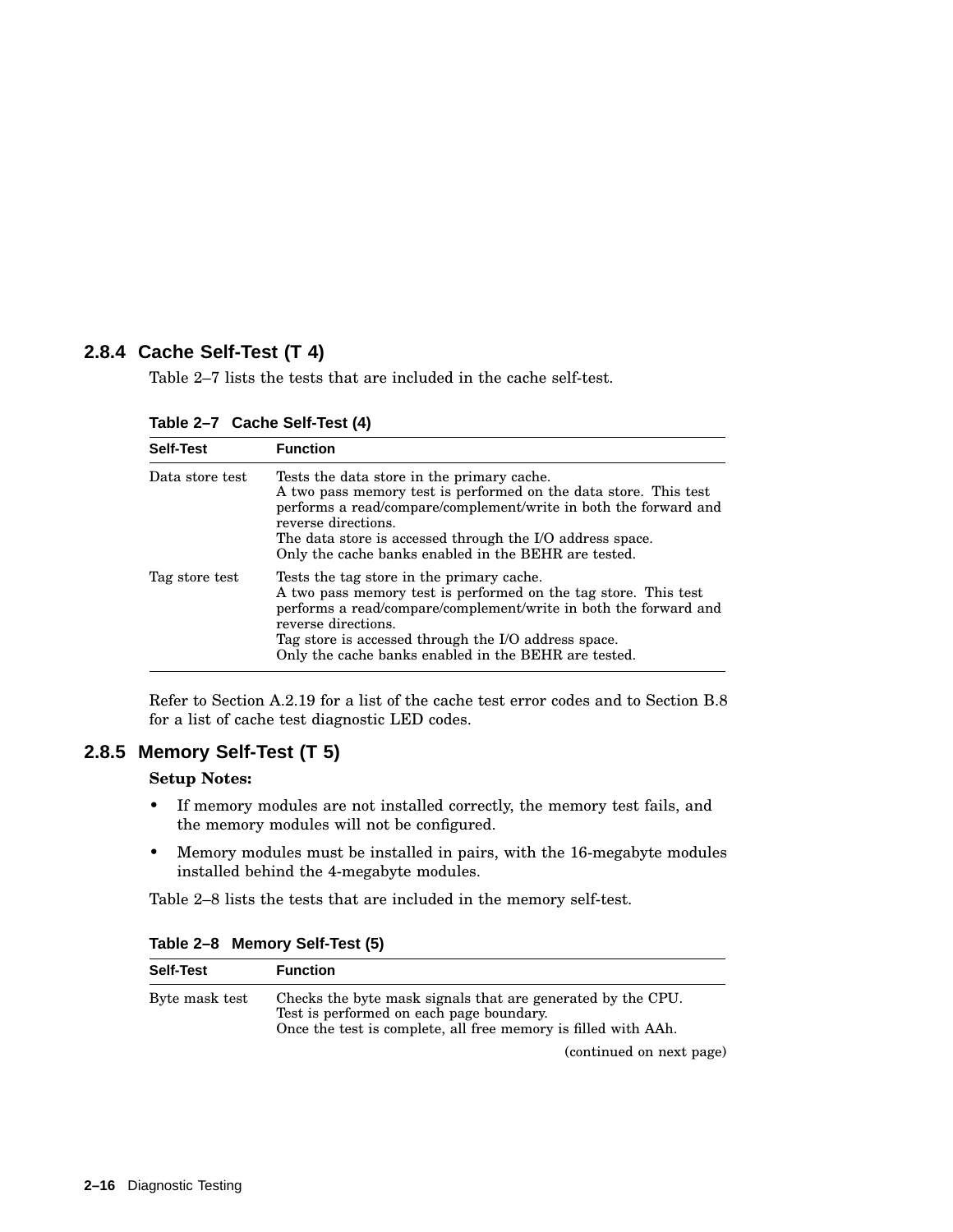**Table 2–8 (Cont.) Memory Self-Test (5)**

| <b>Self-Test</b>         | <b>Function</b>                                                                                                                                                                                                                                                                                  |
|--------------------------|--------------------------------------------------------------------------------------------------------------------------------------------------------------------------------------------------------------------------------------------------------------------------------------------------|
| Memory test<br>(forward) | Performs a read/compare/complement/write on the memory in the<br>forward direction.<br>If a page is found to be bad, the appropriate bit in the memory<br>bitmap is cleared.                                                                                                                     |
| Memory test<br>(reverse) | Starts at the last address to be tested and performs a<br>read/compare/complement/write on memory.<br>If a page is found to be bad, the appropriate bit in the memory<br>bitmap is cleared.                                                                                                      |
| Final parity test        | Fills all of memory with a pattern of 01h (an odd bit pattern) to<br>verify that the parity bit can be changed.<br>This pattern is read and verified. A parity error occurs if the parity<br>bit is not changed.<br>The pattern 01010101h is the known state of unused memory after<br>power-up. |

Refer to Section A.2.3 for a list of the memory test error codes and to Section B.9 for a list of the memory test diagnostic LED codes.

# **2.8.6 Floating-Point Unit Self-Test (T 6)**

Table 2–9 lists the tests that are included in the floating-point unit self-test.

**Table 2–9 Floating-Point Unit Self-Test (6)**

| <b>Self-Test</b>  | <b>Function</b>                                                                                                                                                                                         |
|-------------------|---------------------------------------------------------------------------------------------------------------------------------------------------------------------------------------------------------|
| Instruction tests | Tests are performed on the floating-point unit (FPU).<br>Failure occurs if the instruction produces unexpected results or if an<br>unexpected exception occurs during the execution of the instruction. |

Refer to Section A.2.18 for a list of the FPU test error codes.

## **2.8.7 Interval Timer Self-Test (T 7)**

Table 2–10 lists the tests that are included in the interval timer self-test.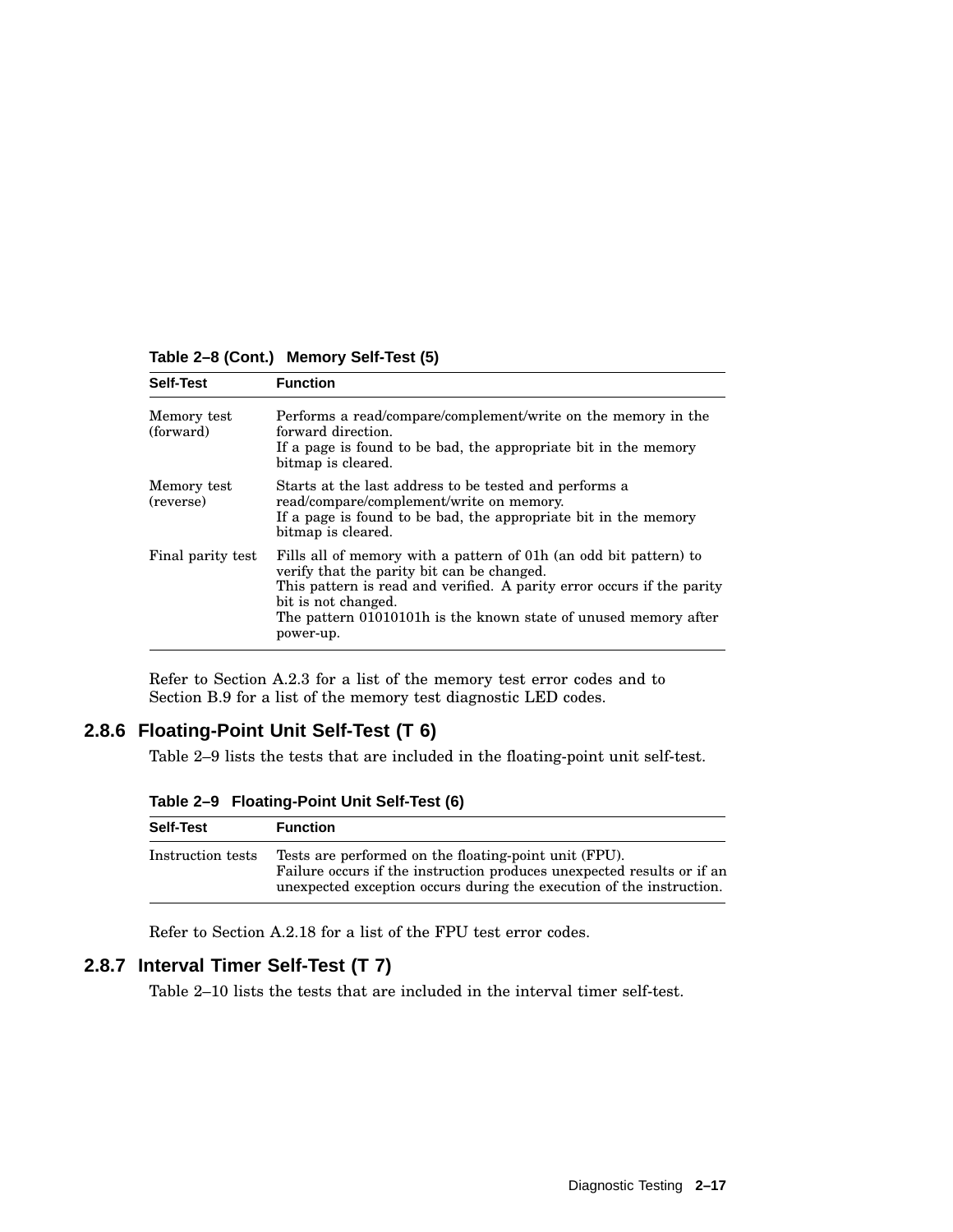**Table 2–10 Interval Timer Self-Test (7)**

| <b>Self-Test</b> | <b>Function</b>                                                                                                                                                            |
|------------------|----------------------------------------------------------------------------------------------------------------------------------------------------------------------------|
| Interrupt test   | Enables the interval timer interrupts.<br>It lowers the IPL for 30 ms and counts the number of interrupts.<br>An error occurs if there are too few or too many interrupts. |

Refer to Section A.2.4 for a list of interval timer (IT) test error codes.

## **2.8.8 System Self-Test (T 8)**

Table 2–11 lists the tests that are included in the system self-test.

**Table 2–11 System Self-Test (8)**

| <b>Self-Test</b> | <b>Function</b>                                                                                                                            |
|------------------|--------------------------------------------------------------------------------------------------------------------------------------------|
| System ROM       | Checks the system ROMs one byte at a time to ensure that they<br>contain the correct manufacturing check data and the correct<br>checksum. |
| Filter RAM       | Makes two passes on the invalidate filter RAMs.<br>The test detects all stuck addressing and data faults.                                  |

Refer to Section A.2.5 for a list of the system device test error codes and to Section B.10 for a list of the system device diagnostic LED codes.

# **2.8.9 Network Interconnect Self-Test (T 9)**

### **Setup Notes:**

• You must install an external loopback connector or a network connection (cable) at the selected network port before running a self-test.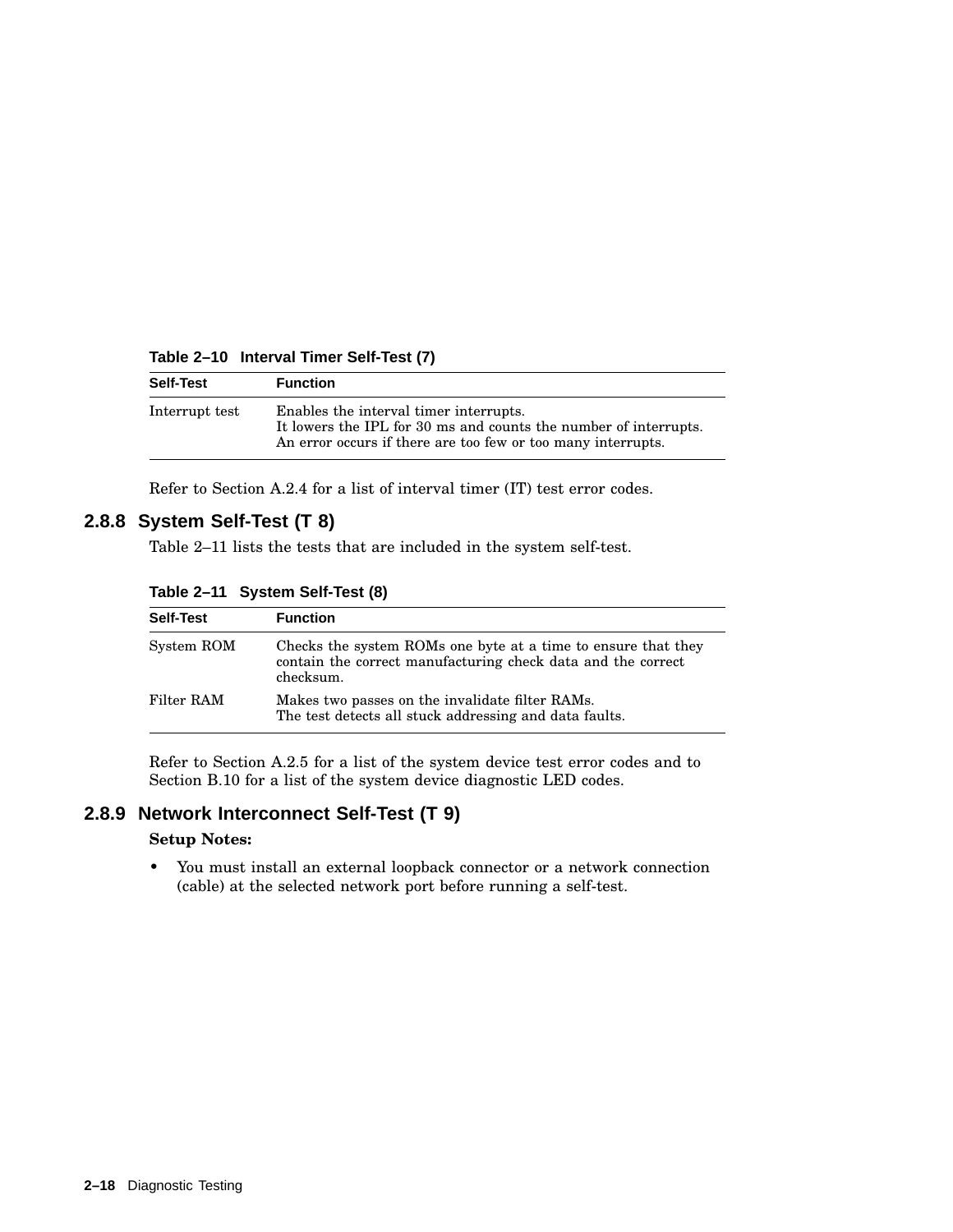Table 2–12 lists the tests that are included in the Network Interconnect (NI) self-test.

| <b>Self-Test</b>                                 | <b>Function</b>                                                                                                                                                                                                                                                      |
|--------------------------------------------------|----------------------------------------------------------------------------------------------------------------------------------------------------------------------------------------------------------------------------------------------------------------------|
| Network<br>Address ROM<br>test                   | Verifies the 32-byte network address ROM which contains the<br>unique 6-byte network address along with the 2-byte checksum and<br>test data byte.<br>Checks for a null or multicast address, calculates/compares the<br>checksum, and verifies the test data bytes. |
| <b>LANCE</b><br>Register test                    | Tests the address and data paths to the LANCE register address<br>port (RAP) and the register data port (RDP) for each of the four<br>control status registers (CSRs).                                                                                               |
| <b>LANCE</b><br>Initialization<br>test           | Sets up the LANCE data structures and initializes the LANCE chip,<br>which causes the LANCE to perform a single word DMA read to the<br>system memory.                                                                                                               |
| <b>LANCE</b><br>Internal<br>Loopback test        | Verifies the correct operation of the LANCE transmitter and receiver<br>during an internal loopback.<br>It also verifies the burst-mode DMA read and write on non-word-<br>aligned data buffers for packets of different lengths and data<br>patterns.               |
| <b>LANCE</b><br>Interrupt test                   | Enables, forces, and services the LANCE interrupts for initializa-<br>tion, transmission, and reception using internal loopback.                                                                                                                                     |
| LANCE CRC<br>test                                | Tests the LANCE CRC generation on transmission.<br>It checks for detection of a bad CRC on reception using internal<br>loopback.                                                                                                                                     |
| <b>LANCE</b> Receive<br><b>MISS/BUFF</b><br>test | Checks LANCE operation for missed packets and buffer error during<br>reception with internal loopback.                                                                                                                                                               |
| <b>LANCE</b><br>Collision test                   | Verifies collision detection and retry during transmission with<br>internal loopback.                                                                                                                                                                                |
| <b>LANCE Address</b><br>Filtering test           | Tests the LANCE receiver address filtering for broadcast,<br>promiscuous, and null destinations during internal loopback.                                                                                                                                            |

**Table 2–12 Network Interconnect Self-Test (9)**

Refer to Section A.2.30 for a list of the NI test error codes and to Section B.11 for a list of the NI test diagnostic LED codes.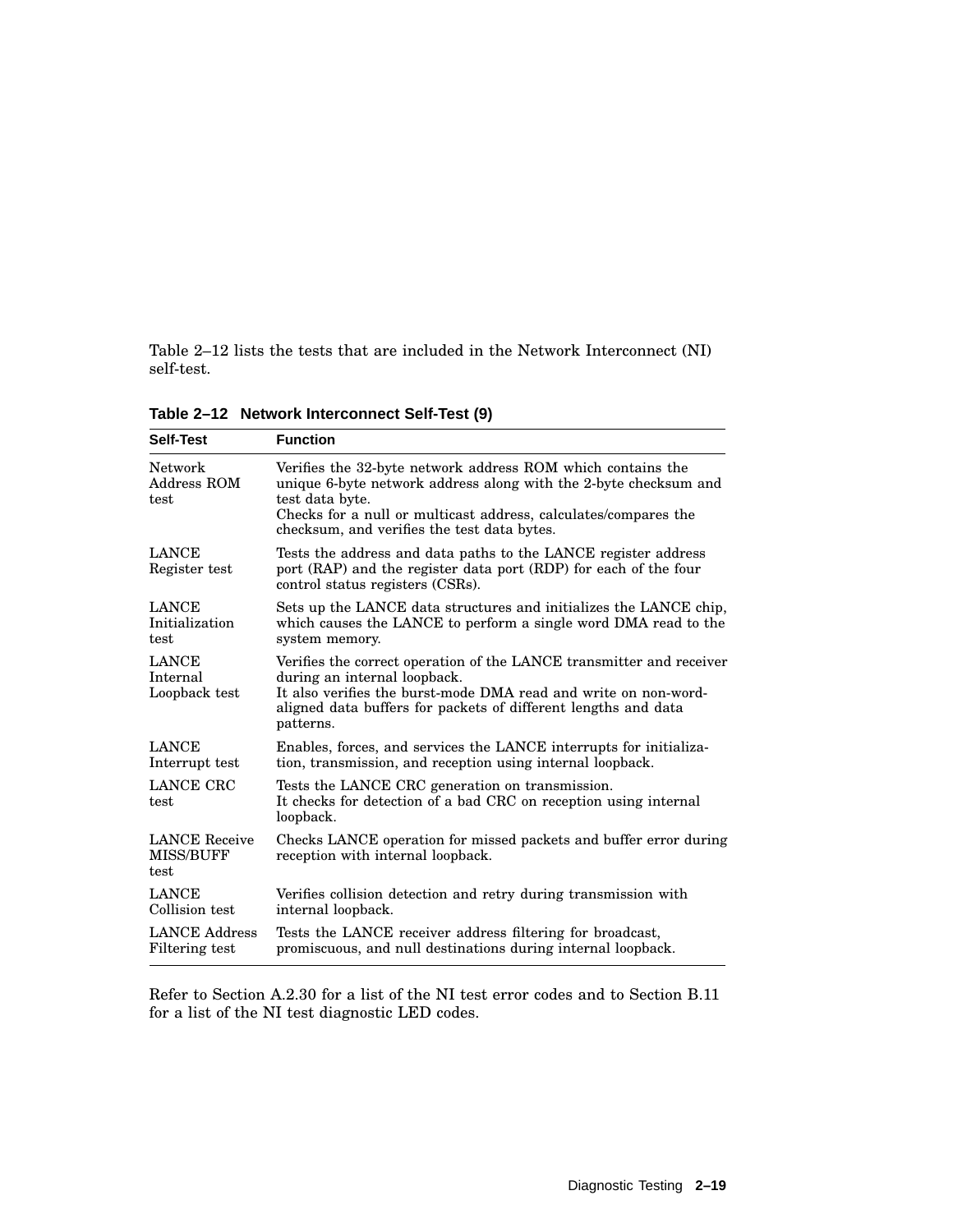## **2.8.10 SCSI Self-Test (T 10)**

#### **Setup Notes:**

- Removable media drive devices will fail in extended mode if media is not installed.
- If some or all devices do not show up in the configuration display after running the test, check that:
	- All devices have a unique ID number.
	- Power is supplied to all devices and the system module.
	- The SCSI cable is connected to the system module and devices, and the bus is terminated.
- All expansion boxes must have power supplied *before* the system box is powered up, or the expansion box devices will not be configured.

Table 2–13 lists the tests that are included in the SCSI self-test.

| <b>Self-Test</b>      | <b>Function</b>                                                                                                                                                                                                                                                                                                                                                                                                                                                        |
|-----------------------|------------------------------------------------------------------------------------------------------------------------------------------------------------------------------------------------------------------------------------------------------------------------------------------------------------------------------------------------------------------------------------------------------------------------------------------------------------------------|
| Register test         | Verifies that the 53C94B controller chip registers are fully functional<br>and that all read/write bits that can be written are written to.<br>Verifies the bits.                                                                                                                                                                                                                                                                                                      |
| Interrupt test        | Verifies the SCSI bits in the interrupt mask register, interrupt<br>request register, and the interrupt clear register.<br>A SCSI interrupt is forced, with the SCSI bit in the interrupt mask<br>first set and then cleared. This is repeated for both a high interrupt<br>priority level and a low interrupt priority level.                                                                                                                                         |
| Data Transfer<br>test | Verifies SCSI bus communication between the controller and<br>the available peripherals, and also verifies the data path of the<br>controller to the S-chip and to memory.<br>A series of four inquiry commands are issued to each device.<br>Commands are issued in the programmed I/O mode, asynchronous<br>mode with DMA, asynchronous mode with the DMA starting on<br>a non-word-aligned boundary and crossing a page boundary, and<br>synchronous mode with DMA. |

**Table 2–13 SCSI Self-Test (10)**

Refer to Section A.2.6 for a list of SCSI self-test error codes and to Section B.12 for a list of SCSI device FRU LED codes.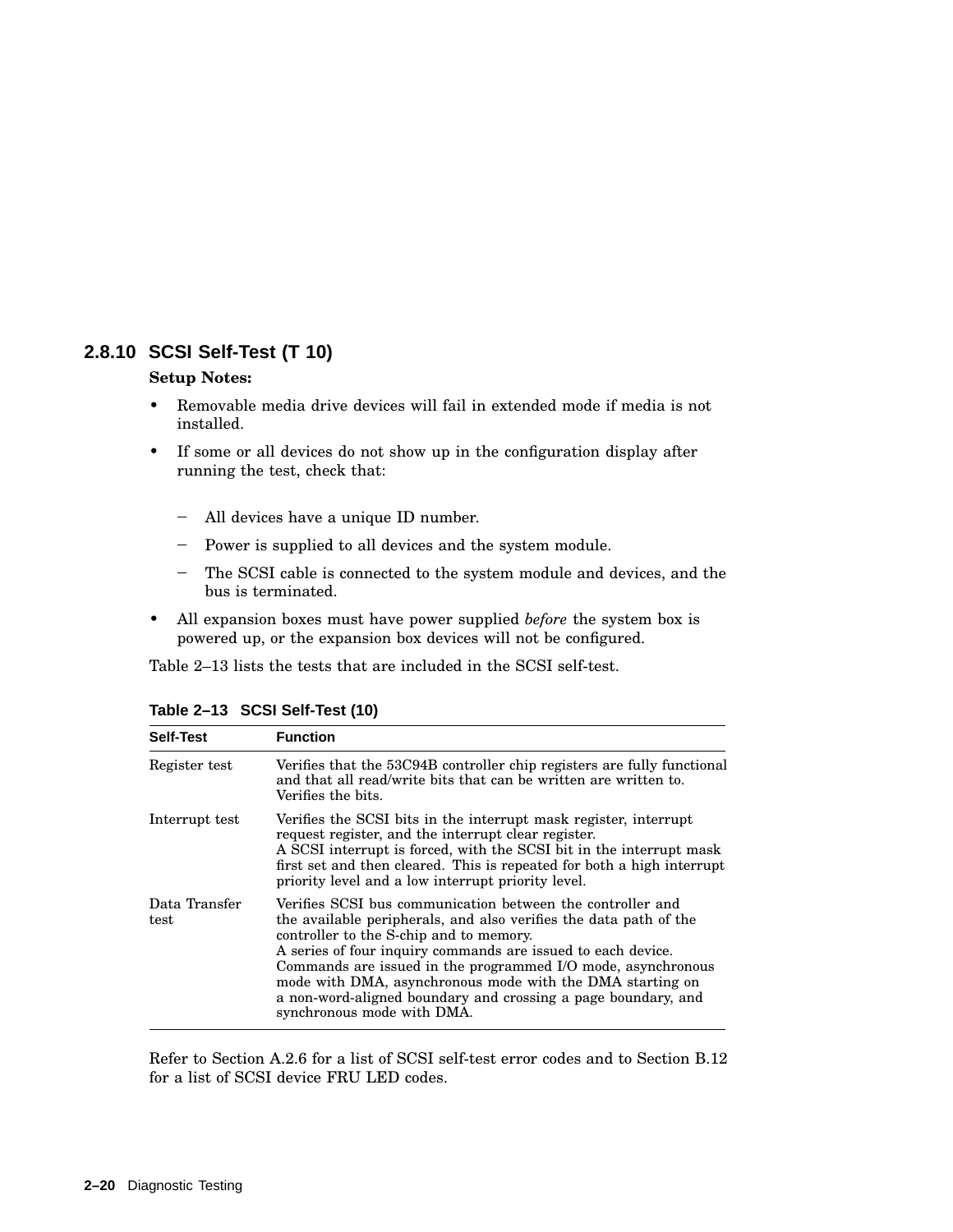## **2.8.11 Audio Self-Test (T 11)**

The function of the audio self-test is to test the system's ability to send a beep code to the speaker.

The following table lists the location of all audio functionality for the VAXstation 4000 Model 60 and VLC systems:

| <b>VAXstation 4000 Model</b> | <b>Audio Functionality Location</b> |
|------------------------------|-------------------------------------|
| Model 60                     | Lights and switches module          |
| <b>VLC</b>                   | Graphics/audio frame buffer module  |

# **2.8.12 Synchronous Communication Self-Test (T 12) (Model 60 Only)**

**Note**

If you use the Digital Services environment (SET DIAGENV 2), then you must use an H3199 loopback.

Table 2–14 lists the tests that are included in the synchronous communication self-test.

| Self-Test         | <b>Function</b>                                                                                                                                     |
|-------------------|-----------------------------------------------------------------------------------------------------------------------------------------------------|
| Checksum          | Checks the checksum; reads 128 KB ROM part and verifies<br>checksum.                                                                                |
| <b>Static RAM</b> | Checks the static RAM; writes, verifies, complements, verifies the<br>256 KB RAM.                                                                   |
| MC68302           | Performs the MC68302 test.                                                                                                                          |
| RAM               | Checks the RAM dual access; checks shared RAM bus arbitration.                                                                                      |
| <b>EPROM</b>      | Checks the EPROM dual access; checks EPROM bus arbitration.                                                                                         |
| Host interrupt    | Checks the host interrupt; verifies option can interrupt the CPU.                                                                                   |
| Host loopback     | Checks the host buffer loopback and interrupt; moves data from the<br>CPU to the communication option, loops it back and waits for an<br>interrupt. |
| Reset             | Resets the communication options and waits for an interrupt.                                                                                        |

**Table 2–14 Synchronous Communication Self-Test (12)**

Refer to Section A.2.10 for a list of the synchronous communication test error codes and to Section B.13 for a list of the synchronous communication test diagnostic LED codes.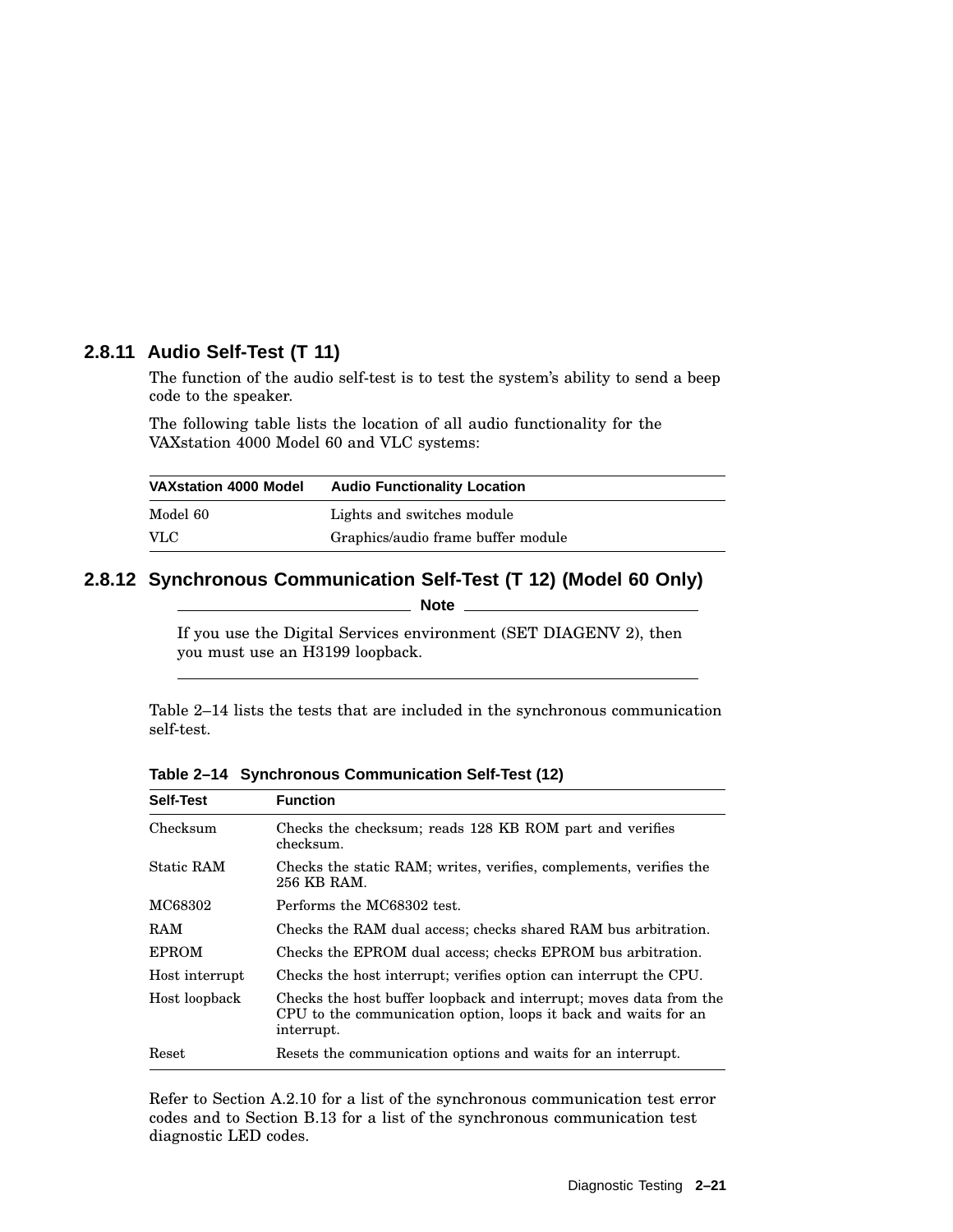# **2.8.13 TURBOchannel Adapter Self-Test (T 13) (Model 60 Only)**

### **Restriction**

The system power-up self-test run time restricts the self-test's ability to call the emulator to run power-up self-tests on the option firmware.

### **To Initialize the TURBOchannel and Option**

Arbitrary TURBOchannel resets are not performed. The following explains the process to initialize the TURBOchannel and option:

If you halt VMS and want to run the emulator, but do not want to maintain the state of the TURBOchannel or the option, enter the UNJAM command at the console prompt. This initializes both the TURBOchannel and the option.

Table 2–15 lists the tests that are included in the power-up TURBOchannel Adapter (TCA) self-test. The power-up self-test is automatically invoked during the initial power-up of the VAXstation 4000 hardware and it tests the TCA in a sequential manner.

| <b>Self-Test</b>      | <b>Function</b>                                                                                                                                                            |
|-----------------------|----------------------------------------------------------------------------------------------------------------------------------------------------------------------------|
| TCA register<br>test  | Tests the following functions of the CSR:                                                                                                                                  |
|                       | RESET (toggles and checks bit in CSR)                                                                                                                                      |
|                       | TURBOchannel timeout (reads the TURBOchannel while<br>holding RESET)                                                                                                       |
|                       | FIFO (empties bit set and clears by writing and reading FIFO)<br>$\bullet$                                                                                                 |
|                       | INV (does an invalid map DMA)<br>٠                                                                                                                                         |
| TCA interrupt<br>test | Generates an interrupt.<br>Tests to see if the Interrupt Service Routine (ISR) can be reached<br>and then turns off interrupts and ensures that the ISR is not<br>reached. |
|                       | (continued on next page)                                                                                                                                                   |

| Table 2-15 TURBOchannel Adapter Self-Test (13) |  |  |  |  |  |
|------------------------------------------------|--|--|--|--|--|
|------------------------------------------------|--|--|--|--|--|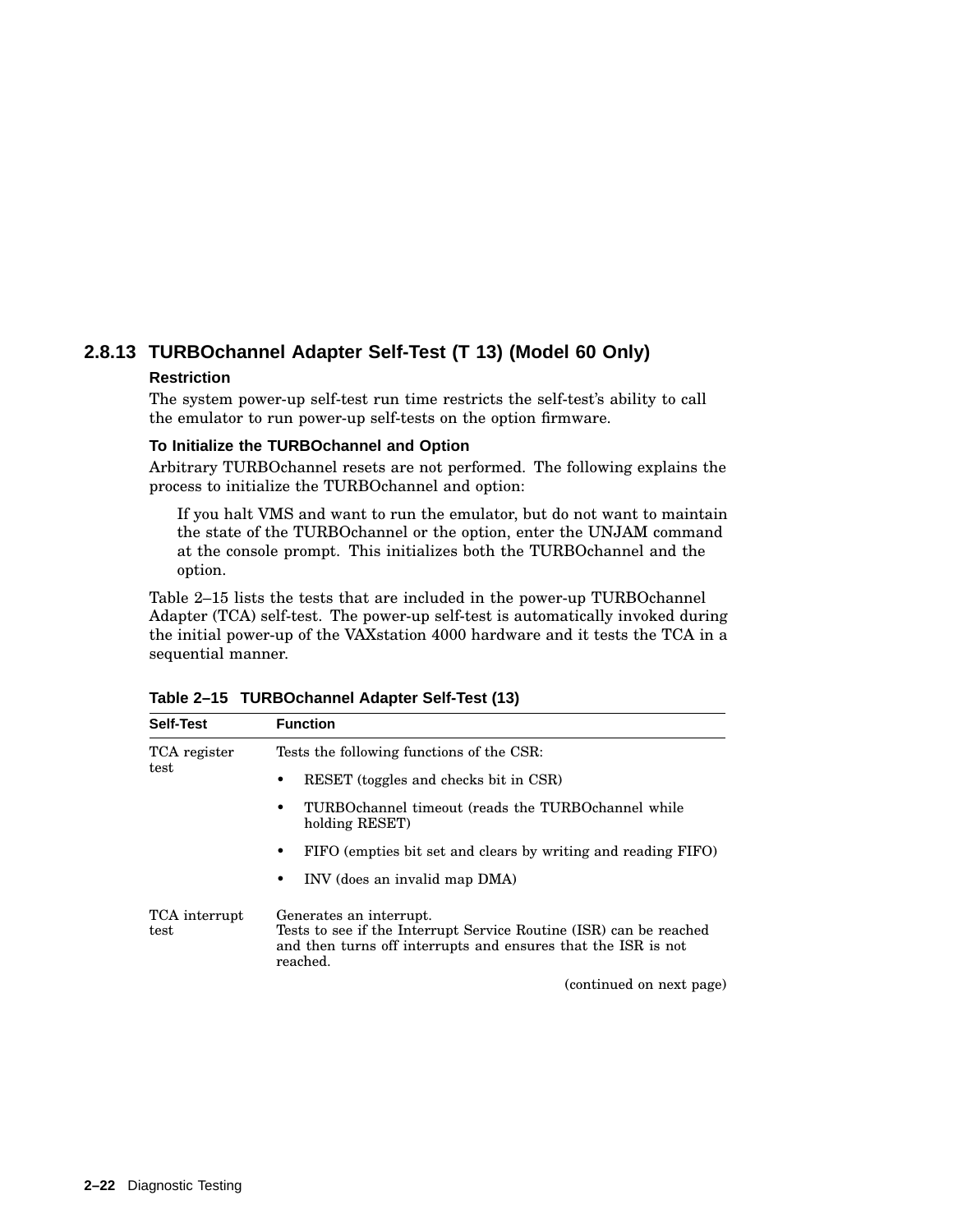| <b>Self-Test</b>     | <b>Function</b>                                                                                                                                                                                                                                                                        |  |
|----------------------|----------------------------------------------------------------------------------------------------------------------------------------------------------------------------------------------------------------------------------------------------------------------------------------|--|
| TCA FIFO test        | Loads up the TCA FIFO at longwords with an increasing value,<br>starting at 1 and ending with 512. The FIFO is then emptied and<br>the count is checked against the read values from the FIFO.<br>An error is reported if:                                                             |  |
|                      | FIFO EMPTY does not get reset to $0$ (empty) after reading $512$                                                                                                                                                                                                                       |  |
|                      | The data read does not correspond to its count                                                                                                                                                                                                                                         |  |
| TCA trigger test     | Tests DMA functionality through the Read Trigger test and through<br>the Write Trigger test                                                                                                                                                                                            |  |
| TCA size bus<br>test | Accesses TURBO channel slot 0 space to see if a device is there.<br>If a TURBO channel device is present, no TURBO channel timeout<br>will occur.<br>When the SHOW CONFIG command is entered at the console<br>prompt, the status of this test will be stated as one of the following: |  |
|                      | OPT PRES V1.0                                                                                                                                                                                                                                                                          |  |
|                      | NOOPT PRES V1.0                                                                                                                                                                                                                                                                        |  |

**Table 2–15 (Cont.) TURBOchannel Adapter Self-Test (13)**

# **2.9 Setting Up System Test Environments (Model 60 Only)**

The system test is a strenuous test of the VAXstation 4000 Model 60 system. All devices are exercised simultaneously to find system interaction problems. The system test can be used to find faults that occur only when the system interaction is high.

The system test can be run in three environments, which you select with the SET DIAGENV command. Refer to Section 2.5.1 for information about selecting the diagnostic environment.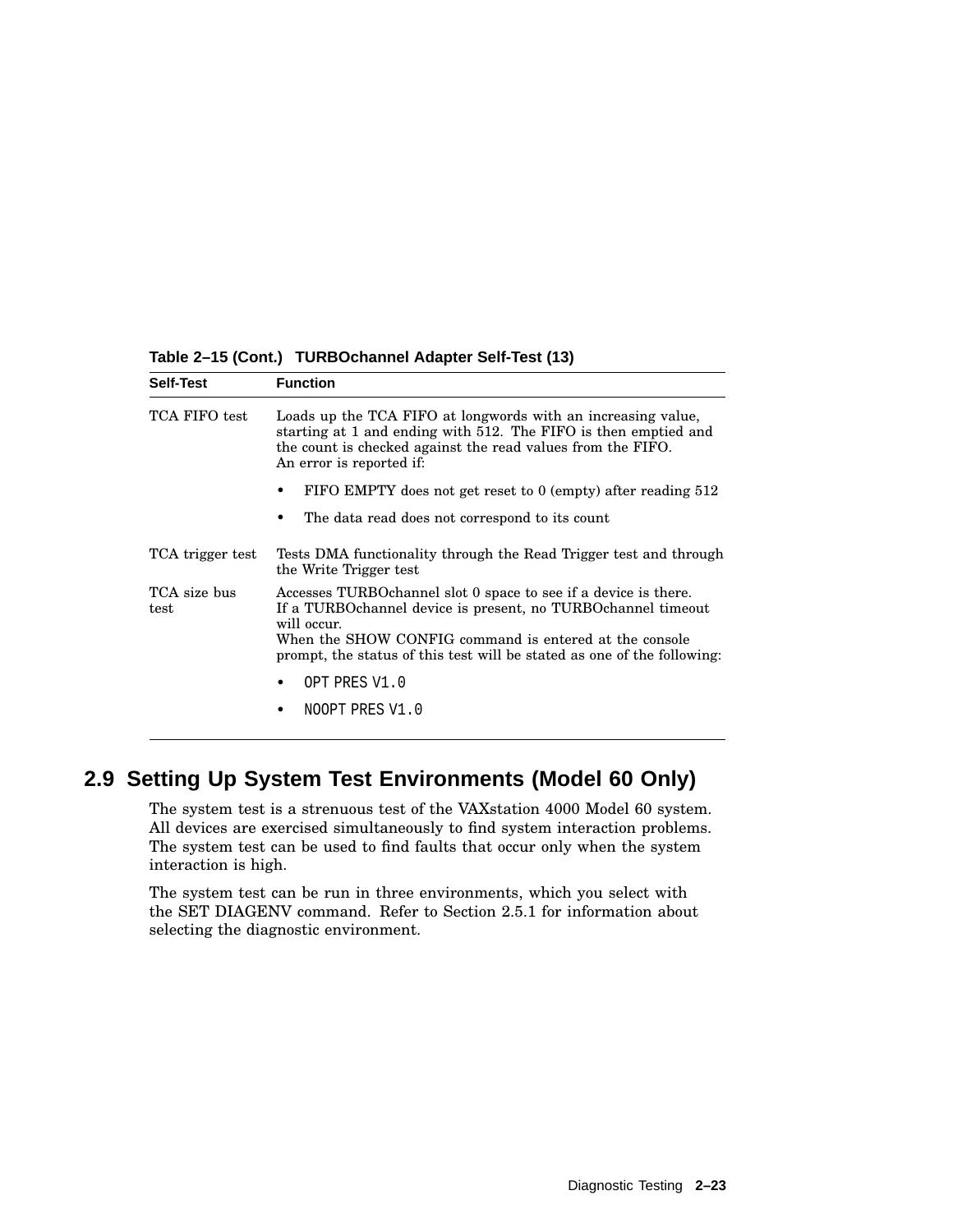#### **Important Notes About the System Test**

The following are important notes about the system test:

- The system test runs under a modified VAXELN kernel which is loaded from ROM.
- The system test causes a worst-case environment in terms of system interaction, using maximum DMA and interrupts.

# **2.10 System Test Monitor (Model 60 Only)**

This section describes the Model 60 test command interface that you use to run the system test on a device or on the whole system. Table 2–16 shows the general format for running the system test using the test command.

| Command  | <b>Action</b>                                                                                                        |
|----------|----------------------------------------------------------------------------------------------------------------------|
| T 100    | Runs system test in the customer environment for two<br>passes.                                                      |
| T 101    | Runs system test in the Digital Services environment for<br>two passes.                                              |
| T 102    | Runs system test in the Digital Services environment. Press<br>Ctrl $\overline{C}$ to exit.                          |
| $T 103*$ | Runs system test in the manufacturing environment. Press<br>$\overline{\text{Ctrl}}$ $\overline{\text{Cl}}$ to exit. |
| T 106    | Runs system test for specific devices. System prompts for<br>specific device. $1 = Yes$ , $0 = No$ .                 |

**Table 2–16 Running the System Test Using the Test Command**

 This test runs the system test in the manufacturing environment. This test writes over data on hard disks. Do not use on customer systems; it erases customer data. Press  $\overline{Ctr}$  [C] to exit.

#### **Note** \_

Make sure that loopback connectors are installed while the system is in the Digital Services environment. SET DIAGENV 2 to run in Digital Services environment. (Table 3–2 and Table 2–2 contain descriptions and commands for the diagnostic environments.)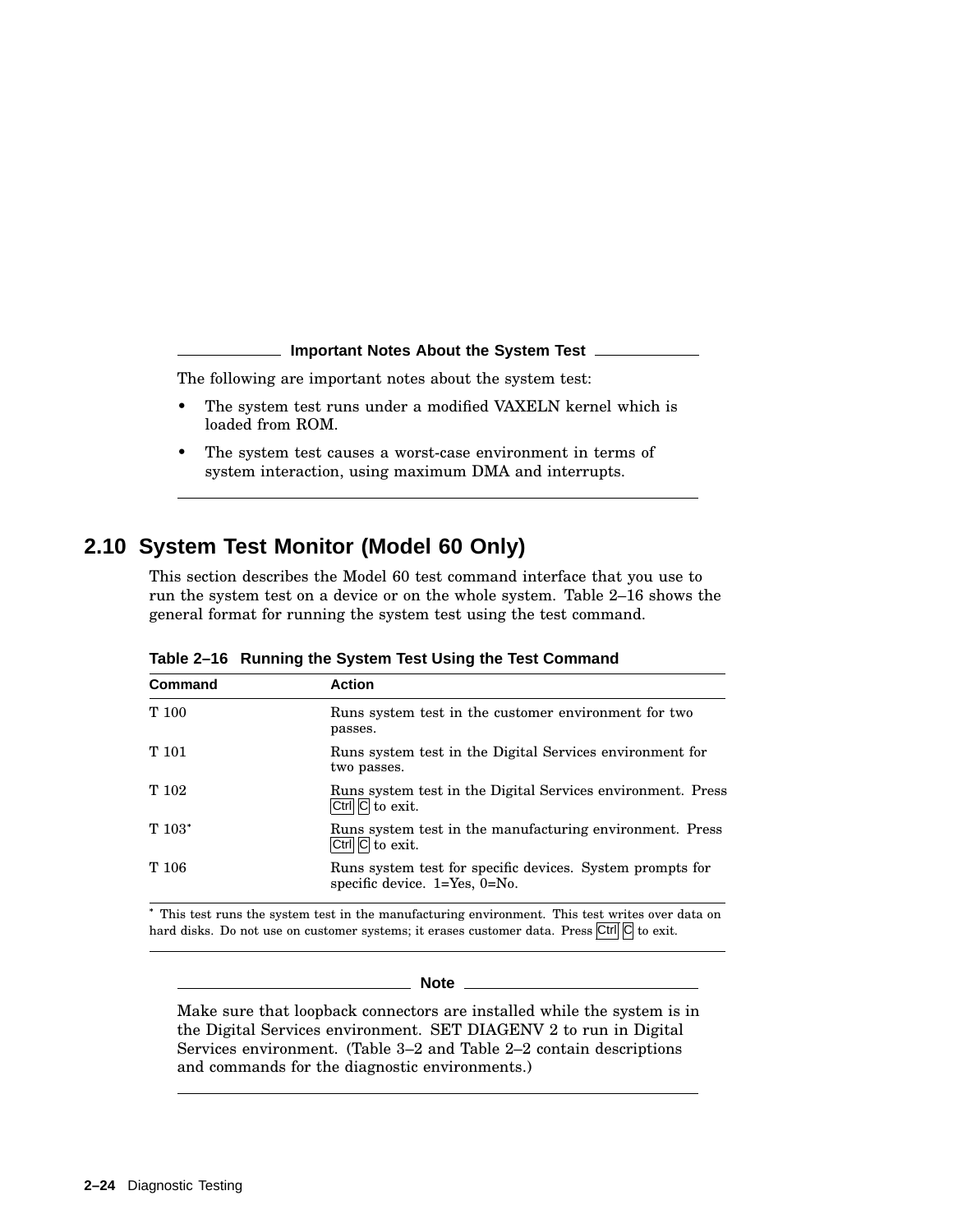# **2.10.1 Display from the System Test**

Figure 2–1 shows the output from a successful system test.



**Figure 2–1 Successful System Test**

LJ-00633-TI0

The following table describes the fields in Figure 2–1.

| <b>Display Message</b> | <b>Description</b>                       |
|------------------------|------------------------------------------|
| KA46-A                 | System module ID                         |
| V1.0                   | ROM version                              |
| <b>CU</b>              | Environment in which the test is running |
| 00 00:02:00.03         | CPU time used during testing             |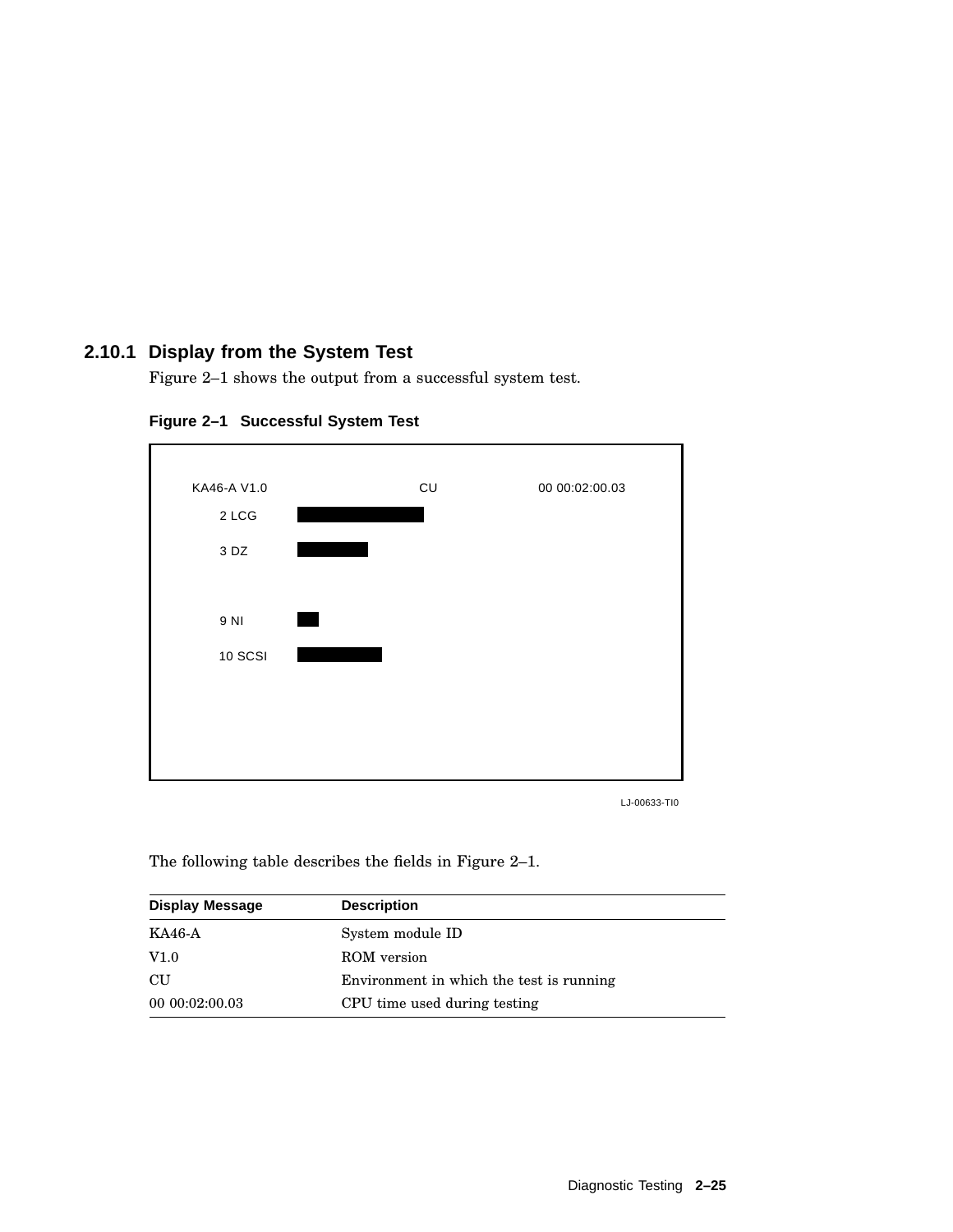Figure 2–2 shows the display when the system test is unsuccessful.

**Figure 2–2 Unsuccessful System Test**



LJ-00119-TI0

#### **If the Device Fails**

If the device fails, then the device status line becomes the error message. Use the SHOW ERROR command to display extended error information.

Refer to Appendix A for the interpretation of error codes for each device.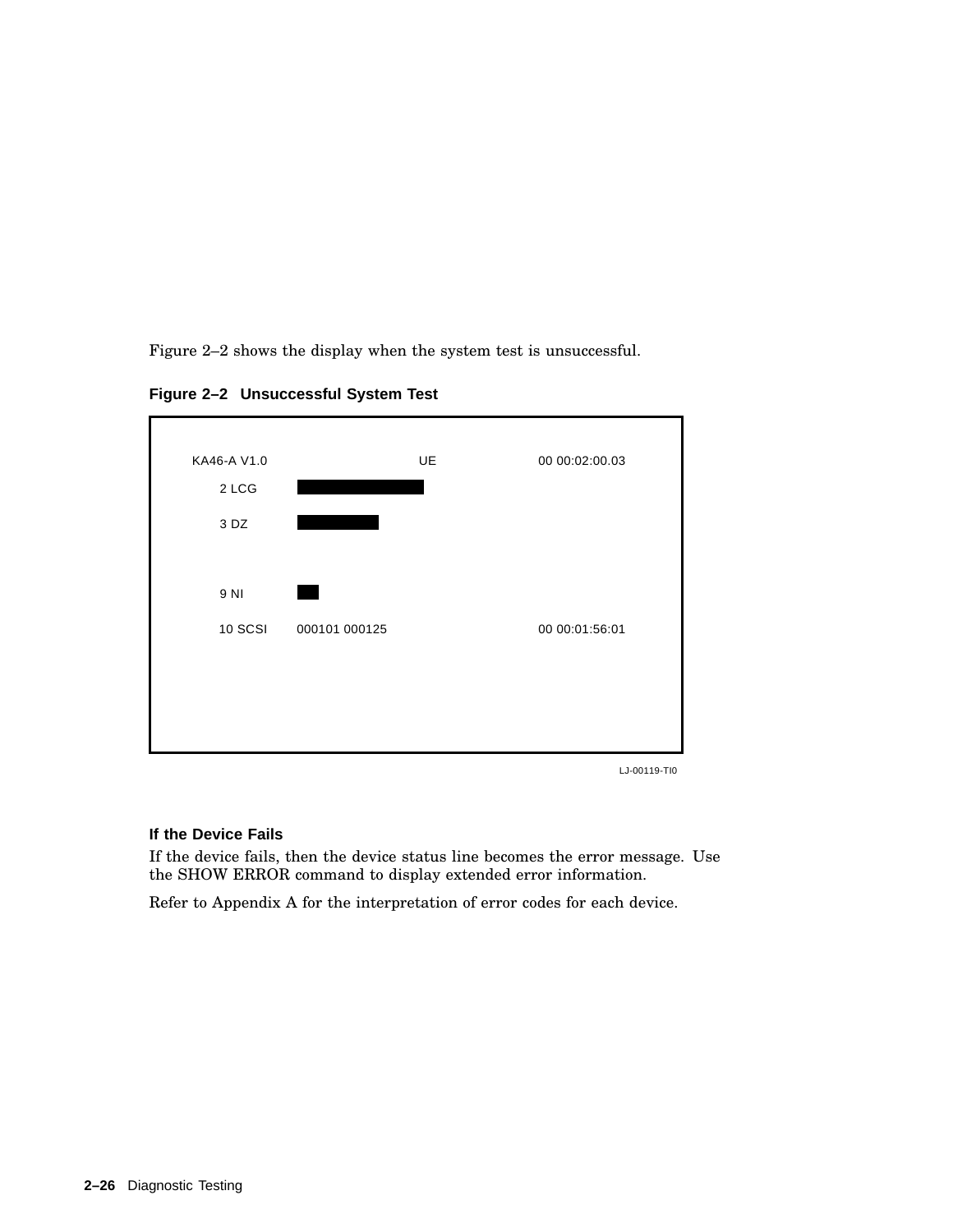# **2.11 Descriptions of System Tests**

You can get summary information about the most recent system test using either of the two methods described in the following table:

| <b>Method</b>                                                         | <b>Description</b>                                                                                                                                                                                                                                                              |
|-----------------------------------------------------------------------|---------------------------------------------------------------------------------------------------------------------------------------------------------------------------------------------------------------------------------------------------------------------------------|
| Interrupt system test by pressing<br>Ctrl C.                          | Stops the system test and displays summary<br>screens for the devices.<br>The display prompts for each summary<br>screen.<br>It can take a few moments after entering<br>Ctrl C to view the summary screens.<br>This time is needed to clean up the<br>interrupted system test. |
| Enter the SHOW ESTAT (error status)<br>command at the console prompt. | Displays the summary from the most recent<br>system test since power-up.<br>The display prompts for each summary<br>screen.                                                                                                                                                     |

Each system diagnostic is also able to display extended status and error information on its own summary screen. Figure 2–3 shows an example of the summary screen with a SCSI failure.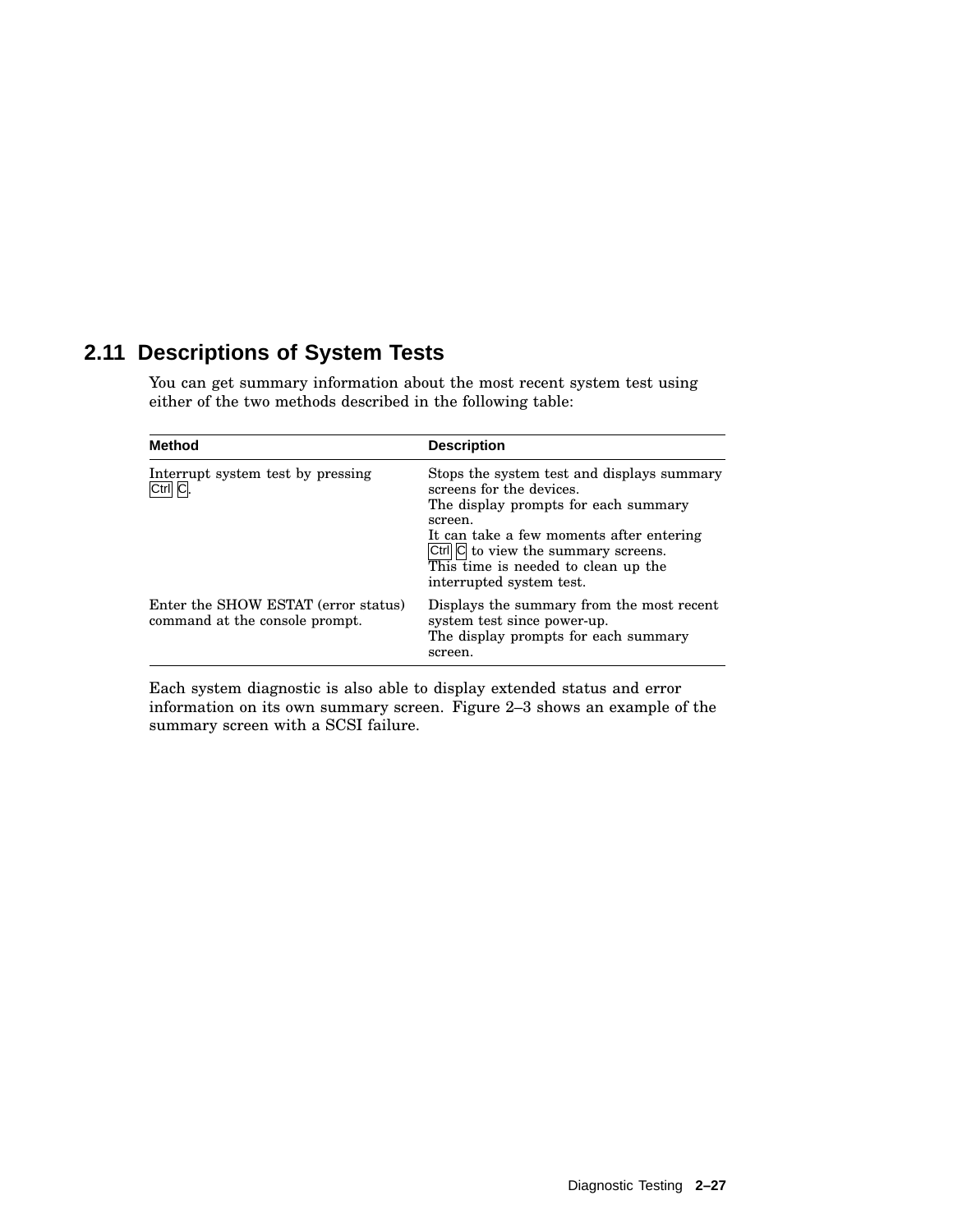**Figure 2–3 Summary Screen**



LJ-00120-TI0

# **2.11.1 DZ System Test (Model 60 Only)**

\_ Note \_

Be sure that loopback connectors are installed when the system is in the Digital Services environment.

The following table describes the two DZ System Test modes for the Model 60:

| Mode       | <b>Description</b>                                                                                                                                                                                                                      |
|------------|-----------------------------------------------------------------------------------------------------------------------------------------------------------------------------------------------------------------------------------------|
| Functional | Tests all lines other than the lines dedicated to the console.<br>Loopback testing is done in all legal combinations of baud rate,<br>parity, and character width.<br>In Digital Services mode, external loopback testing is performed. |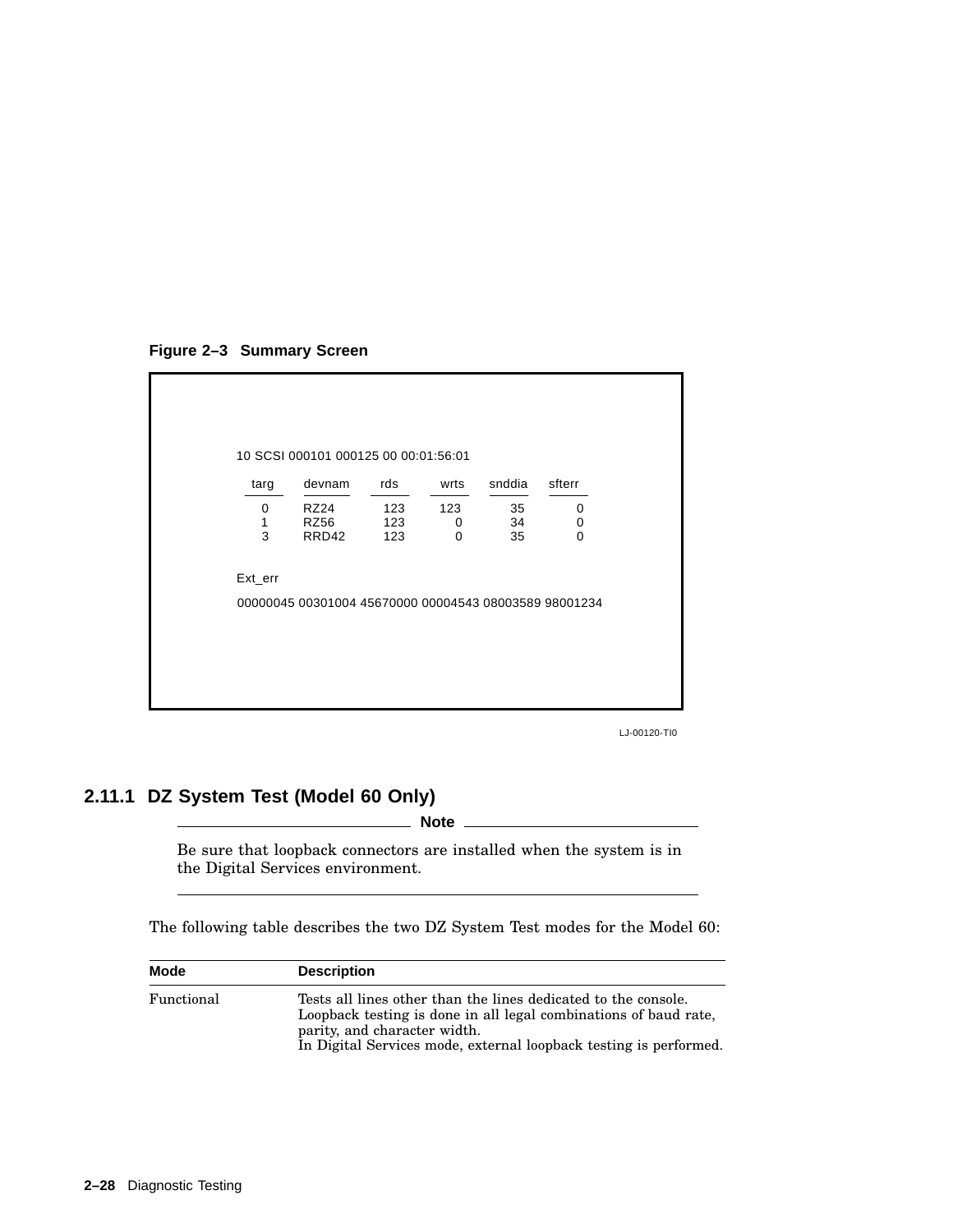| <b>Mode</b> | <b>Description</b>                                                                                            |
|-------------|---------------------------------------------------------------------------------------------------------------|
| Burst       | Performs in the same way as functional mode except the lines<br>are tested with the following specifications: |
|             | Baud rate - 19.2K<br>Character width - 8-bit<br>Parity - odd                                                  |

The following is an example of the DZ system test error.

#### **Example 2–5 DZ System Test Error**

?? 001 3 DZ 0220

This error code means that not all characters were received on line 1 and line 2.

The following is an example of the DZ system test summary screen:

### **Example 2–6 DZ System Test Summary Screen**

|              | Line L Param Chr Xmt Chr Rec |    |      | Error             |
|--------------|------------------------------|----|------|-------------------|
|              |                              |    |      |                   |
| <sup>0</sup> | 1fc8                         | 25 | 25   | ***** No Err ***  |
|              | 1f <sub>c</sub> 9            | 25 | 2.2. | ?? Xfr Timedout   |
|              | 1fca                         | 25 | 2.4  | ?? Xfr Timedout   |
|              | 1 f cd                       |    |      | * Not Tstd - Cons |

The summary screen gives information about the DZ test. The first column lists the serial line number that corresponds to the following devices:

| Line           | <b>Device</b>              |
|----------------|----------------------------|
| $\theta$       | Keyboard port              |
| 1              | Mouse/pointing device port |
| $\overline{2}$ | Communications port        |
| 3              | Printer/console port       |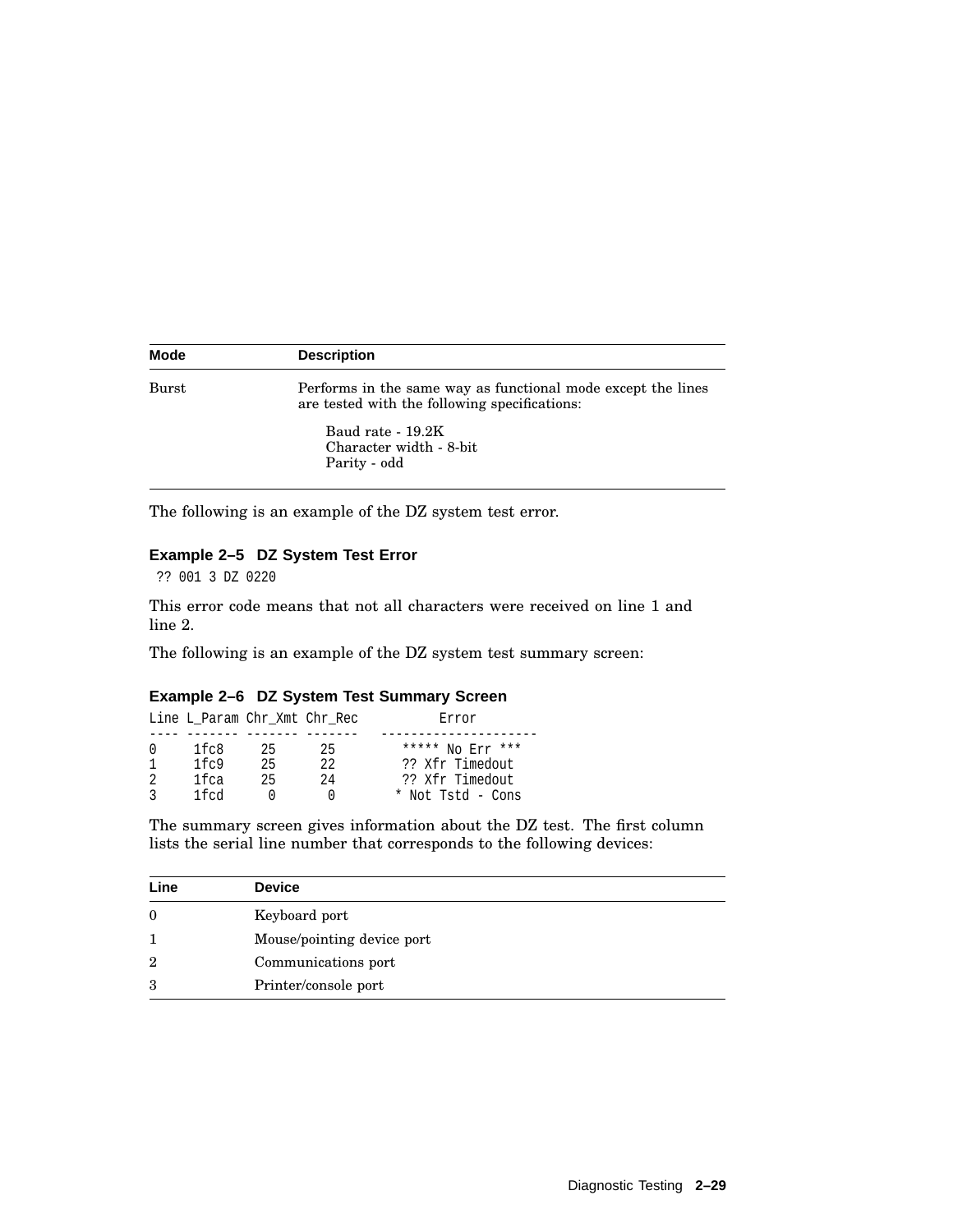# **2.11.2 Network Interconnect System Test (Model 60 Only)**

#### **Setup Notes:**

- The selected NI port must be connected to a network, or have a loopback installed.
- Maximum testing of hardware occurs on a live network with MOP enabled.

The network system test tests the network port using external loopback packets. The packets vary in size from 1 byte of data to 32 bytes of data. The pattern for the packets comes from a set of 8 patterns: AA, 55, 34, CB, 99, 66, 43, and BC.

See Section A.2.30 for more information about NI system test error codes.

# **2.11.3 SCSI System Test (Model 60 Only)**

#### **Caution**

Do not use the manufacturing environment in the field; this erases customer data on hard disks, except the system disk.

### **Setup Notes:**

- If some or all devices do not show up in the summary screen after running system test, ensure that all devices have unique ID numbers.
- Make sure that the power cable is connected to the devices and the system module.
- Make sure that the SCSI cable is connected to the system and the SCSI bus is terminated.
- When in Digital Services or manufacturing environment, media must be present in the removable media drives, otherwise an error occurs.
- In order for destructive testing to be performed in Digital Services environment, a key pattern must be on the removable media disks and tapes.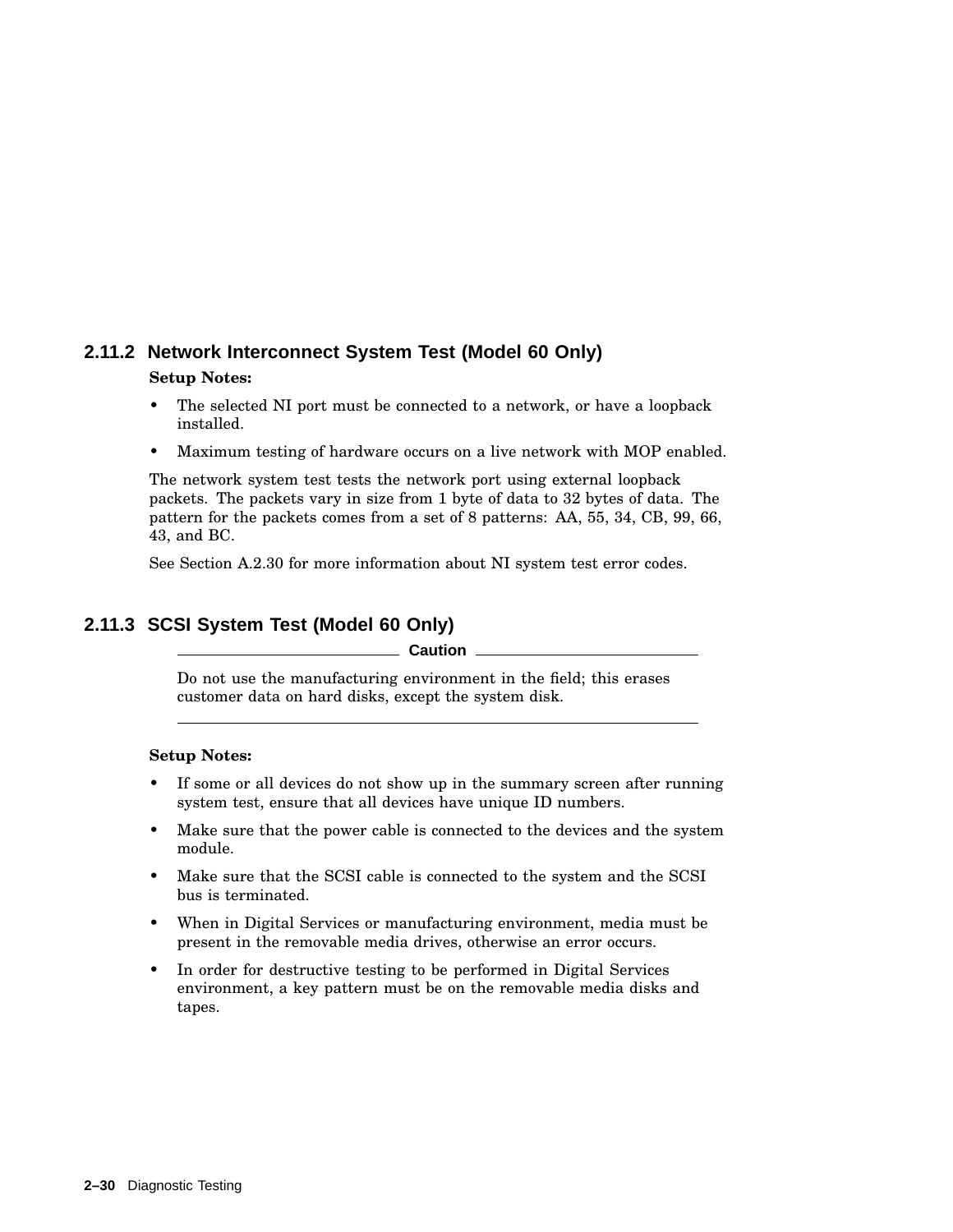Table 2–17 lists the tests that are in the SCSI system test.

| <b>Self-Test</b>   | <b>Function</b>                                                                                                                                                                                                                                                                                                                                                                                                                                |
|--------------------|------------------------------------------------------------------------------------------------------------------------------------------------------------------------------------------------------------------------------------------------------------------------------------------------------------------------------------------------------------------------------------------------------------------------------------------------|
| Inquiries test     | Performs inquiries to find out which devices are connected to<br>the SCSI bus.                                                                                                                                                                                                                                                                                                                                                                 |
| Size bus test      | Spins up all the hard disk drives, makes sure the drives are<br>ready (if not in customer environment), forces disk block sizes<br>to 600 bytes, and obtains the capacity of the drives.<br>Checks that removable media are not write protected; checks<br>that key pattern is present on removable media in Digital<br>Services environment, and that VMS boot block is present on<br>the hard disk drives when in manufacturing environment. |
| Data transfer test | Verifies SCSI bus communication between the controller and<br>available peripherals.<br>Verifies the data path of the controller to the S-chip and to<br>memory.                                                                                                                                                                                                                                                                               |
| Device test        | Verifies the peripheral devices attached to the SCSI bus and<br>the DMA data path.<br>Interrupts are enabled.                                                                                                                                                                                                                                                                                                                                  |

**Table 2–17 SCSI System Test**

The following is an example of a successful SCSI system test display:

10 SCSI ################## 4

The following example shows an unsuccessful (error) SCSI system test display:

?? 10 SCSI 150 0076 8:18:41

The display shows an error (0076) on a SCSI device (10 SCSI) with ID 5 (150).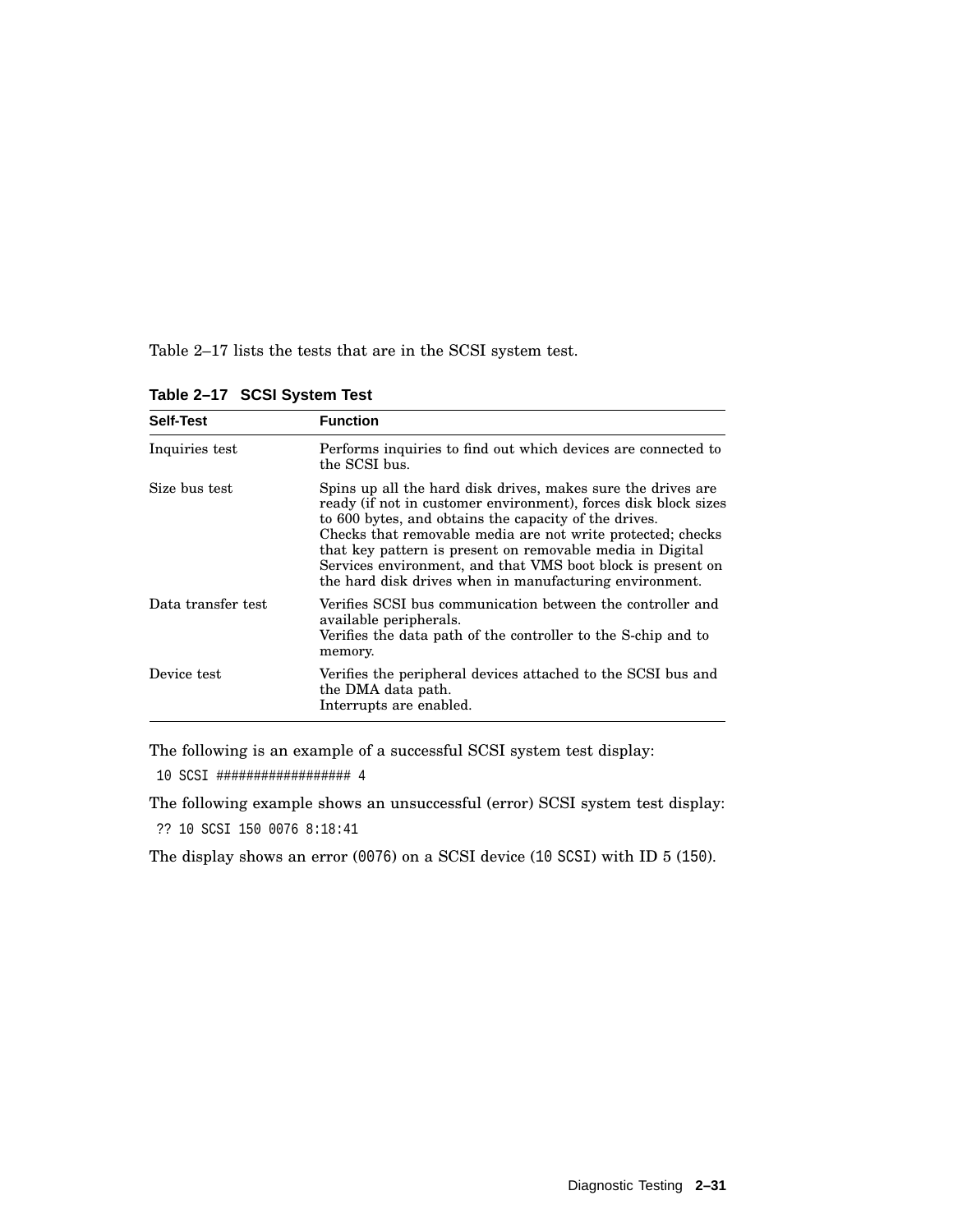Example 2–7 shows a SCSI system test summary display.

#### **Example 2–7 System Test Summary Display**

|                      |  |  |  | ADR RDS WRTS ERR FRU CMD PHS INF LBNSTRT XFERSIZ |  |
|----------------------|--|--|--|--------------------------------------------------|--|
|                      |  |  |  |                                                  |  |
| 1/0 10987 0          |  |  |  |                                                  |  |
| 3/0 5643 5643        |  |  |  | 36 1378 119                                      |  |
| 4/0 28 28 160 150 28 |  |  |  |                                                  |  |
|                      |  |  |  |                                                  |  |
|                      |  |  |  |                                                  |  |

#### **System Test Summary Notes:**

- Data is destroyed on hard disks in the manufacturing environment, except for disks with VMS installed.
- Data is not destroyed on hard disks in the Digital Services environment.
- All expansion boxes must have power supplied *before* the system box is powered up, or the expansion box devices will not be configured.
- Common causes of errors or devices missing from the configuration include the following:
	- The SCSI bus is not terminated.
	- $\sim$ All device IDs are not unique.
	- Internal cables to the drives are disconnected.
- The summary screen lists the test results by device ID.
- When in the Digital Services environment, media must be present in all removable media devices in order for devices to be fully tested.
- In order for writes to occur, a key pattern must be installed on writable removable media (floppies and tapes). The key pattern is put on the media by the SCSI utilities. The SCSI utilities are described in Section 2.12.7.
- Table A–14 lists the SCSI system test error codes.

## **2.11.4 DSW21 Synchronous Communication System Test (Model 60 Only)**

The system test loads and runs 68302 test/scheduler.

The following shows a DSW21 synchronous communication system test error:

?? 12 COMM 020 001E 0 00:00:15.00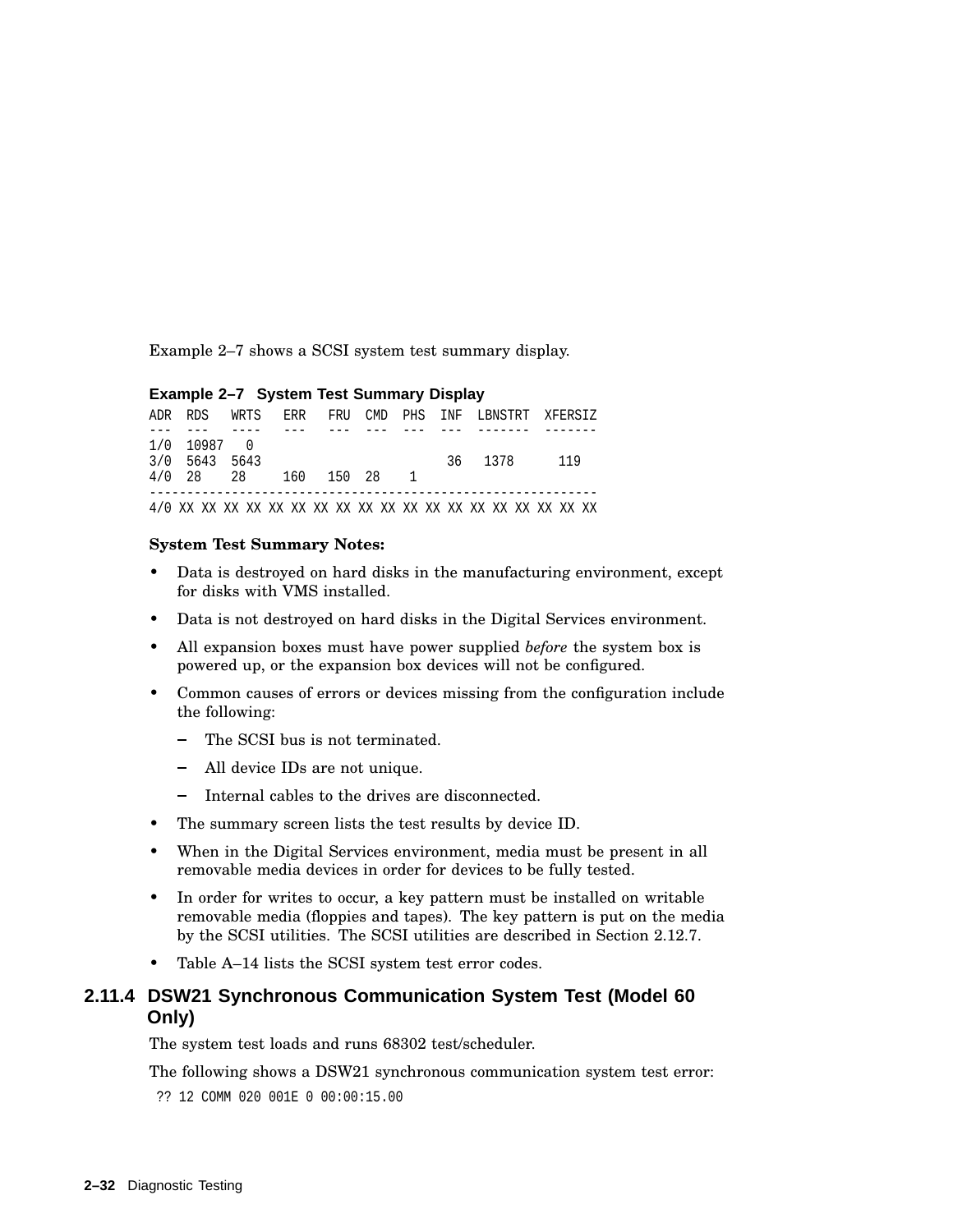Example 2–8 shows the DSW21 synchronous communication system test summary.

### **Example 2–8 Communication System Test Summary**

| SCC1 Tx:<br>SCC2 Tx: |                  | 36 Rx:<br>$36 Rx$ : |  | 36 Err:<br>36 Err: | 0 INT-NOCABLE<br>0 EXT-H3199 |
|----------------------|------------------|---------------------|--|--------------------|------------------------------|
| SCC3 Tx:             |                  | 36 Rx:              |  | 36 Err:            | 0 INT-NOCABLE                |
|                      | Status Block:    |                     |  |                    |                              |
|                      | FRU: 14 FTY: 6   |                     |  |                    |                              |
|                      | CSR: 30 STA: 1   |                     |  |                    |                              |
|                      | HWV: 2 SWV: 5    |                     |  |                    |                              |
|                      | CC1: FCC2: 0     |                     |  |                    |                              |
|                      | MOD: 1 CNT: 1    |                     |  |                    |                              |
|                      | $CHN: 2$ SEL: 2  |                     |  |                    |                              |
|                      | PROT: 3 SCM: 9CF |                     |  |                    |                              |

# **2.12 Utilities**

The TEST commands run or display available utilities. Utilities can be run with all parameters input either at the command line or at the utilities prompt for additional input.

### **2.12.1 Utility Groups**

The console firmware provides four utility groups which are described in the following table:

| <b>Utility Group</b> | <b>Command Procedure</b>                                                        | <b>Functions</b>                                                                                                                      |
|----------------------|---------------------------------------------------------------------------------|---------------------------------------------------------------------------------------------------------------------------------------|
| Graphics             | T/UT 2                                                                          | Provides colored screens and<br>geometric patterns                                                                                    |
| NI                   | <b>SET MOP 1</b><br><b>SET TRIGGER 1</b><br><b>SET PSE 1</b><br><b>SET PSWD</b> | Enables MOP - NI listener<br>Enables trigger - entity-based module<br>Enables console password<br>Allows user to set console password |
| <b>SCSI</b>          | <b>T/UT 10</b>                                                                  | Key utilities, floppy formatter, and<br>disk eraser                                                                                   |
| <b>TCA</b>           | T/UT TCA                                                                        | Invokes the MIPS/REX TURBOchannel<br>emulator                                                                                         |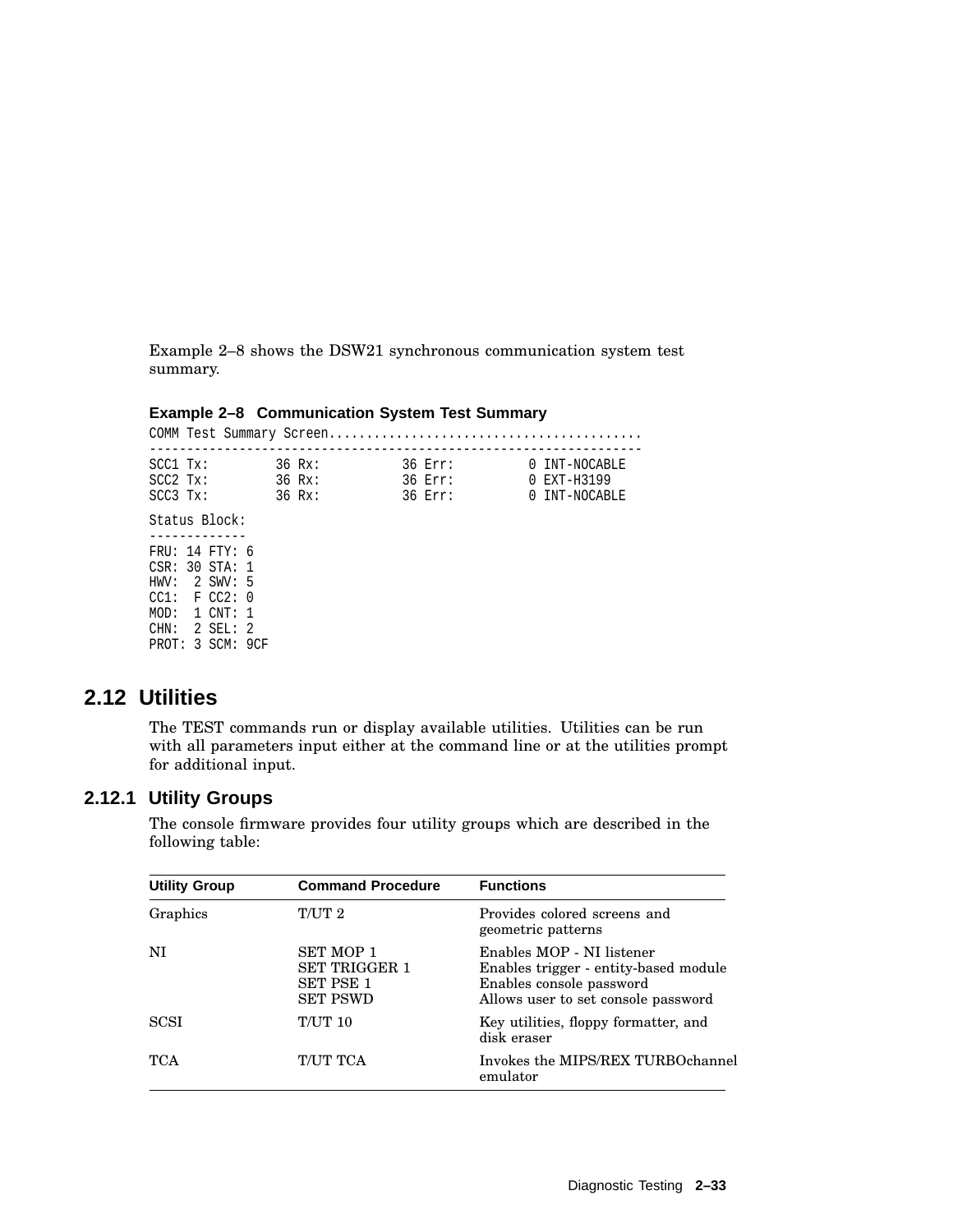## **2.12.2 Utility Test Format**

Following is the format for a utility test that runs completely from the command line:

>>> T [EST]/UT[ility] {dev\_nbr} {util\_nbr} {opt\_p1,...,opt\_pn}

The following table describes the utility test format:

| Code               | <b>Description</b>                                                                                                                                                   |
|--------------------|----------------------------------------------------------------------------------------------------------------------------------------------------------------------|
| dev nbr            | Number of the device on which you want to run the utility.                                                                                                           |
| util nbr           | Number of the utility you want to run. The devices can have<br>more than one utility.                                                                                |
| $opt\_p1$ ,,opt pn | Optional parameters that might be needed by a utility.<br>For example, a SCSI utility might need to know the target ID<br>of the device on which to run the utility. |

## **2.12.3 TEST/UTILITY Command**

The following sections provide information about the TEST/UTILITY command.

### **When to Use the TEST/UTILITY Command**

If you are not familiar with the utilities that a device has available, then enter the TEST/UTILITY (T/UT) command, followed by the device number or utility mnemonic (such as LCG or SCSI). The utility prompts you for additional information, if needed.

#### **TEST/UTILITY Command Procedure**

The following procedure describes how to run a graphics utility.

| <b>Step</b> | <b>Procedure</b>                                                                                                                                |
|-------------|-------------------------------------------------------------------------------------------------------------------------------------------------|
|             | Enter T/UT 2 at the console prompt.                                                                                                             |
|             | The LCG's main utility routine displays a list of the available utilities<br>(as shown in Figure 2–4) then displays the $LCG_{util} >>$ prompt. |
| 2           | Enter the utility number that you want to run.                                                                                                  |

#### **TEST/UTILITY Command Screen Display**

Figure 2–4 shows an LCG graphics utilities screen display.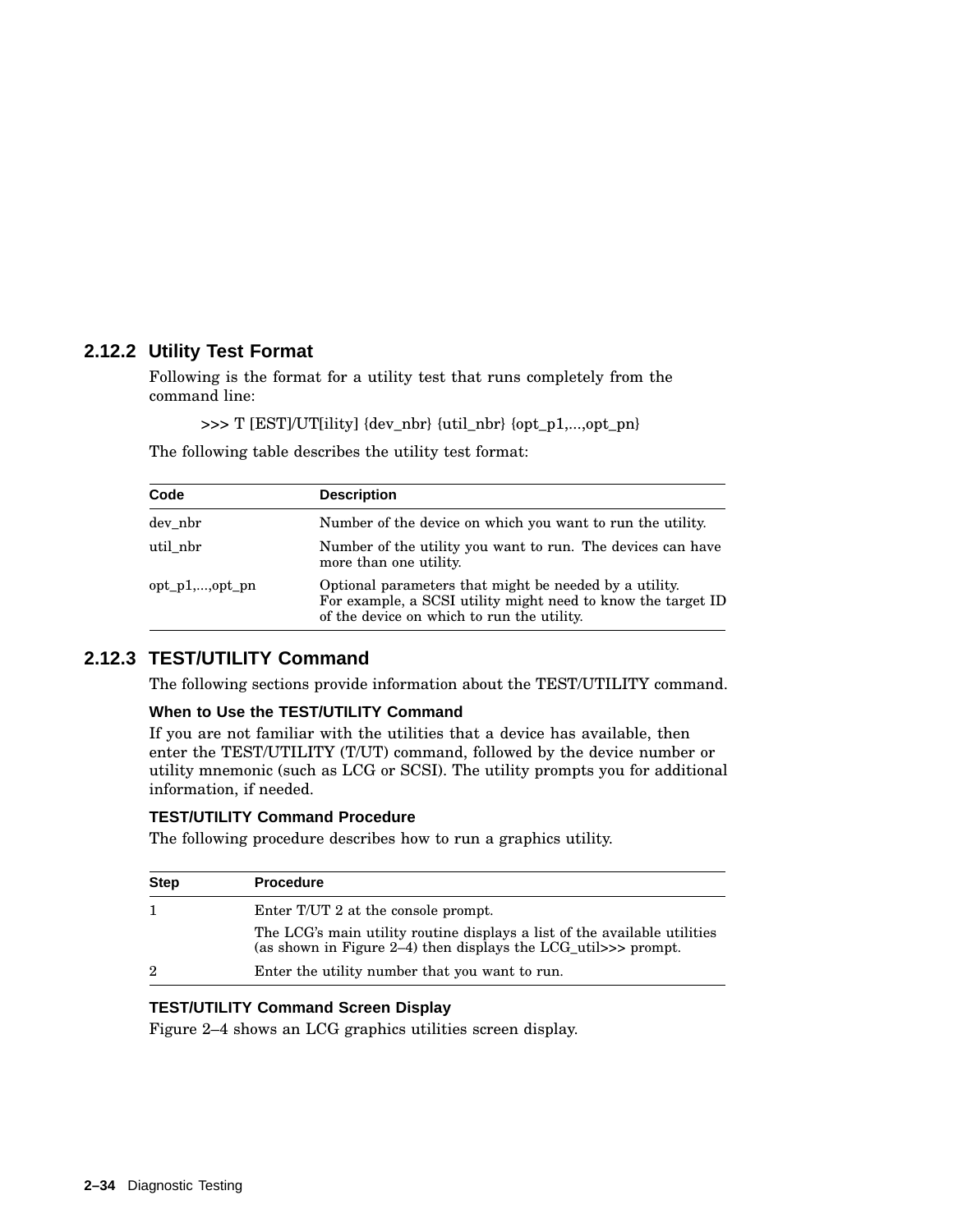**Figure 2–4 Utilities List**



LJ-00117-TI0

## **2.12.4 Utilities List Command Procedures**

The following section describes several utilities list command procedures:

#### **To Exit the Utility**

To exit the utility *from the prompt*, press the Return key.

To exit the utility *after a test*, press Ctrl C.

If you accidentally enter an invalid utility number, control returns to the console.

#### **To Return to the Utility Menu**

To return to the utility menu, after the utility has run, press the space bar.

#### **To Destroy Contents of Mass Storage Device**

If you run a utility that will destroy the contents of a mass storage device, the following appears:

dev nam OK ?

Enter the letters "OK" and press the Return key to start the utility. If any other combination of keys is entered, the control is returned to the console.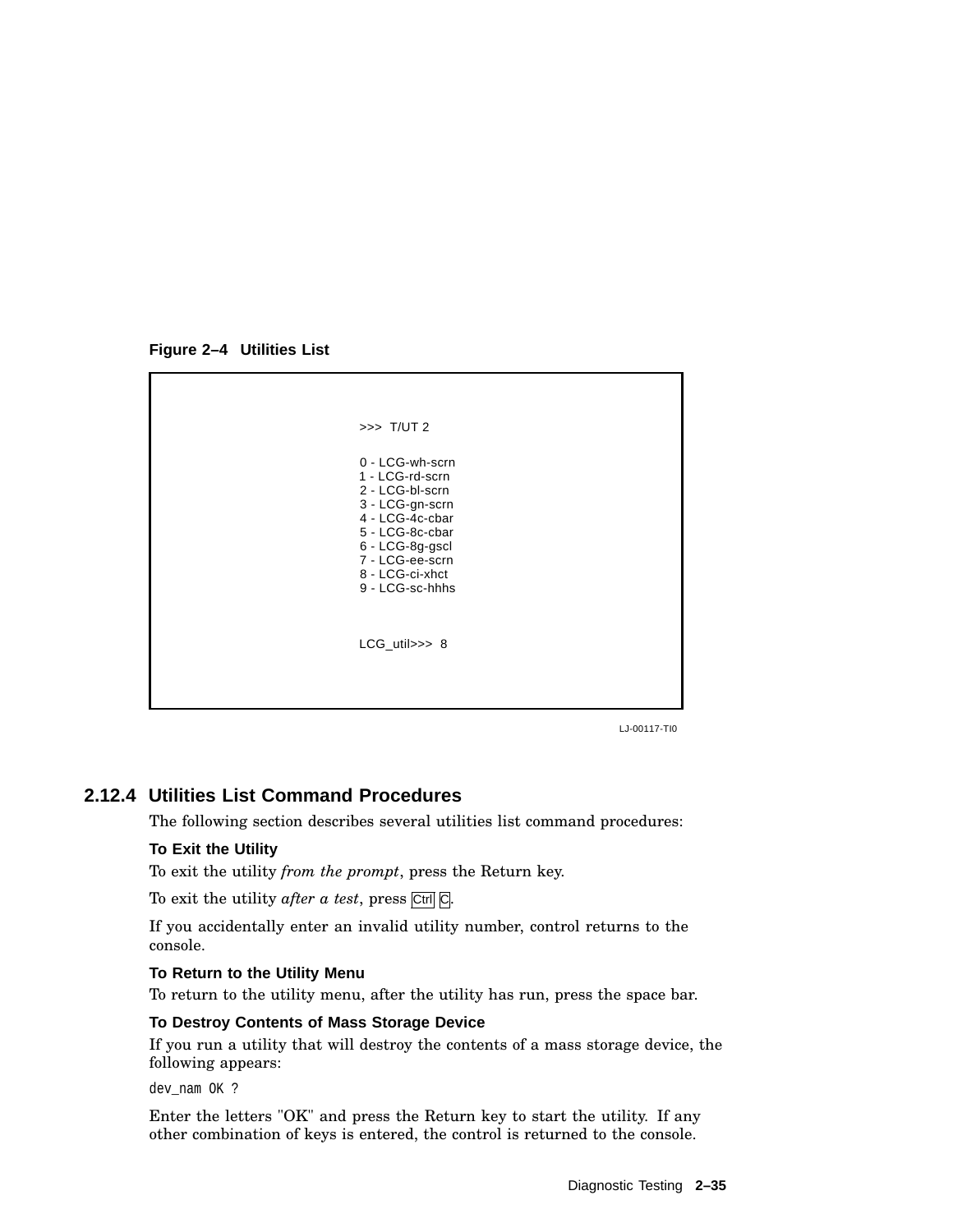### **2.12.5 Graphics Utilities**

The graphics utilities provide ten screens of color bars and geometric programs. Refer to Example 2–9 for a description of the ten screen utilities. The graphics utilities apply to the LCG, SPXg, SPXgt, and graphics/audio frame buffer graphics modules.

The following table describes how to use and exit the LCG utility:

| <b>Function</b>                                  | <b>Procedure</b>                                                   |
|--------------------------------------------------|--------------------------------------------------------------------|
| Enter the LCG utility.                           | Enter the TEST/UTIL LCG command at the console<br>prompt $(\gg)$ . |
| Display a screen.                                | Enter a command number at the<br>LCG util $\gg$ prompt.            |
| Go back to the LCG menu.                         | Press the space bar.                                               |
| Go back to the LCG menu<br>and clear the screen. | Press Ctrl C.                                                      |
| Exit the LCG utility.                            | Press Ctrl Y while a pattern is active.                            |

#### **Graphics Utility Menu**

Example 2–9 shows the LCG utilities menu.

#### **Example 2–9 LCG Utilities Menu**

|  | $0$ - LCG-wh-scrn | !White screen             |
|--|-------------------|---------------------------|
|  | $1 - LCG-rd-scrn$ | !Red screen               |
|  | $2$ - LCG-bl-scrn | !Blue screen              |
|  | $3 - LCG-qr-scrn$ | !Green screen             |
|  | $4$ - LCG-4c-cbar | !4 color bars             |
|  | $5 - LCG-8c-cbar$ | !8 color bars             |
|  | $6 - LCG-8q-qscl$ | !8 gray scale bars        |
|  | 7 - LCG-ee-scrn   | !Screen of EEs            |
|  | 8 - LCG-ci-xhct   | ! Cross hatch with circle |
|  | $9$ - LCG-sc-hhhs | !Screen of scrolling HHs  |
|  | $LCG$ util $\gg$  | !LCG utility prompt       |
|  |                   |                           |

## **2.12.6 Network Interconnect (NI) Utilities**

The NI utilities are invoked by SET or SHOW commands, not by the TEST/UTIL command. The following table describes the NI utility functions: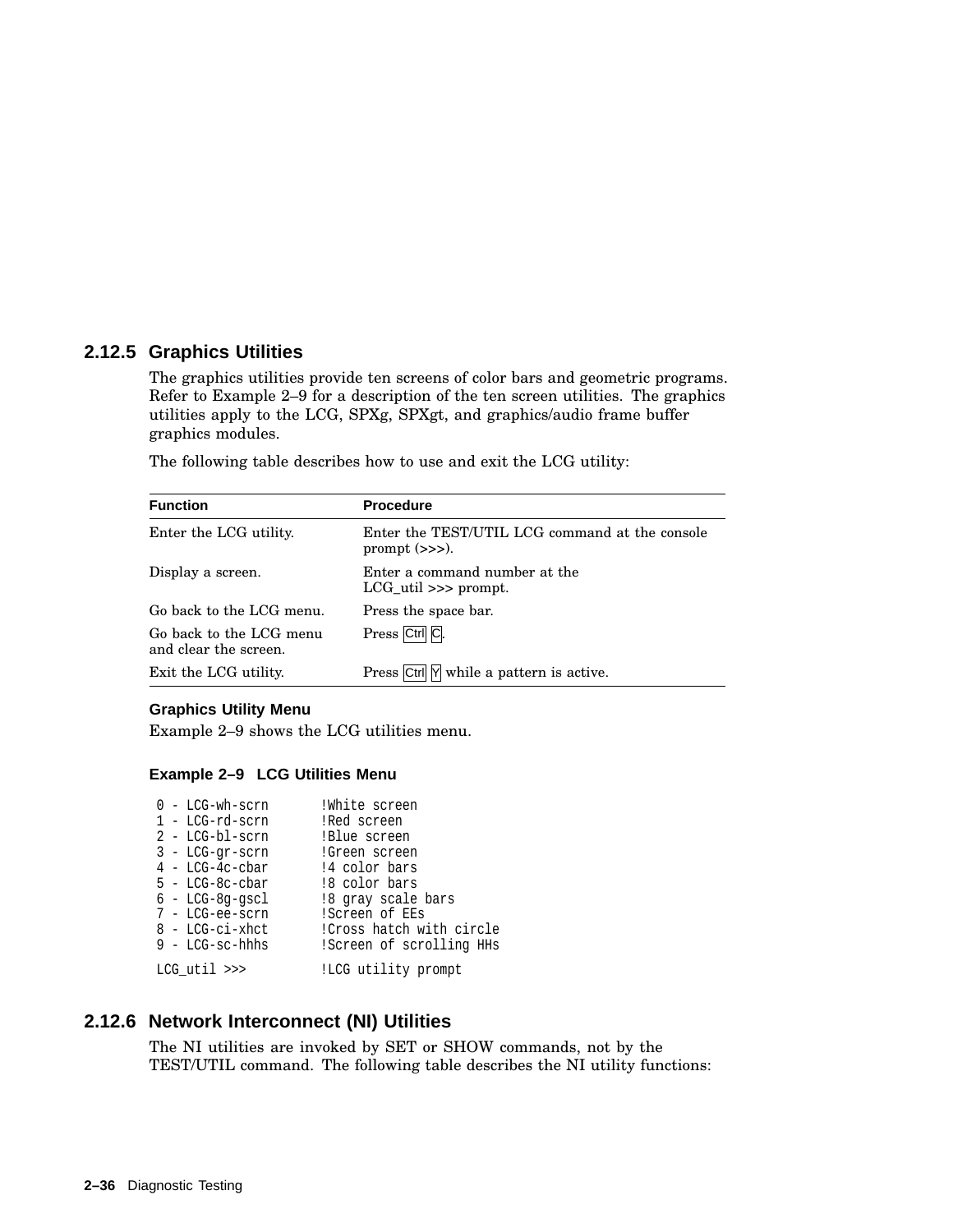| <b>Utility Function</b> | <b>Description</b>         |
|-------------------------|----------------------------|
| <b>SET MOP</b>          | Enable/disable NI listener |
| <b>SHOW MOP</b>         | NI listener state          |
| <b>SET TRIGGER</b>      | Enable/disable EBM         |
| <b>SHOW TRIGGER</b>     | EBM state                  |

#### **2.12.6.1 NI Listener**

The NI listener has the following characteristics:

- The NI listener can send and receive messages while the system is in console mode.
- Operation is transparent to the console, and NI listener errors are not reported.
- NI listener failure can only be detected with the use of a network monitor device.
- The default is NI listener enabled.

The following lists the NI listener enable and disable commands:

| If you want to   | Then type the following at the console prompt |
|------------------|-----------------------------------------------|
| Enable listener  | SET MOP 1                                     |
| Disable listener | <b>SET MOP 0</b>                              |

#### **2.12.6.2 Entity-Based Module (EBM)**

The entity-based module (EBM) is used to enable the remote console and remote boot. Remote boot allows another system to send a boot message to the workstation to start the bootloader. The remote console is discussed in Section 3.2.2.

The following lists the EBM enable and disable MOP boot commands:

| If you want to | Then type the following at the console prompt |  |  |
|----------------|-----------------------------------------------|--|--|
| Enable MOP     | <b>SET TRIGGER 1</b>                          |  |  |
| Disable MOP    | <b>SET TRIGGER 0</b>                          |  |  |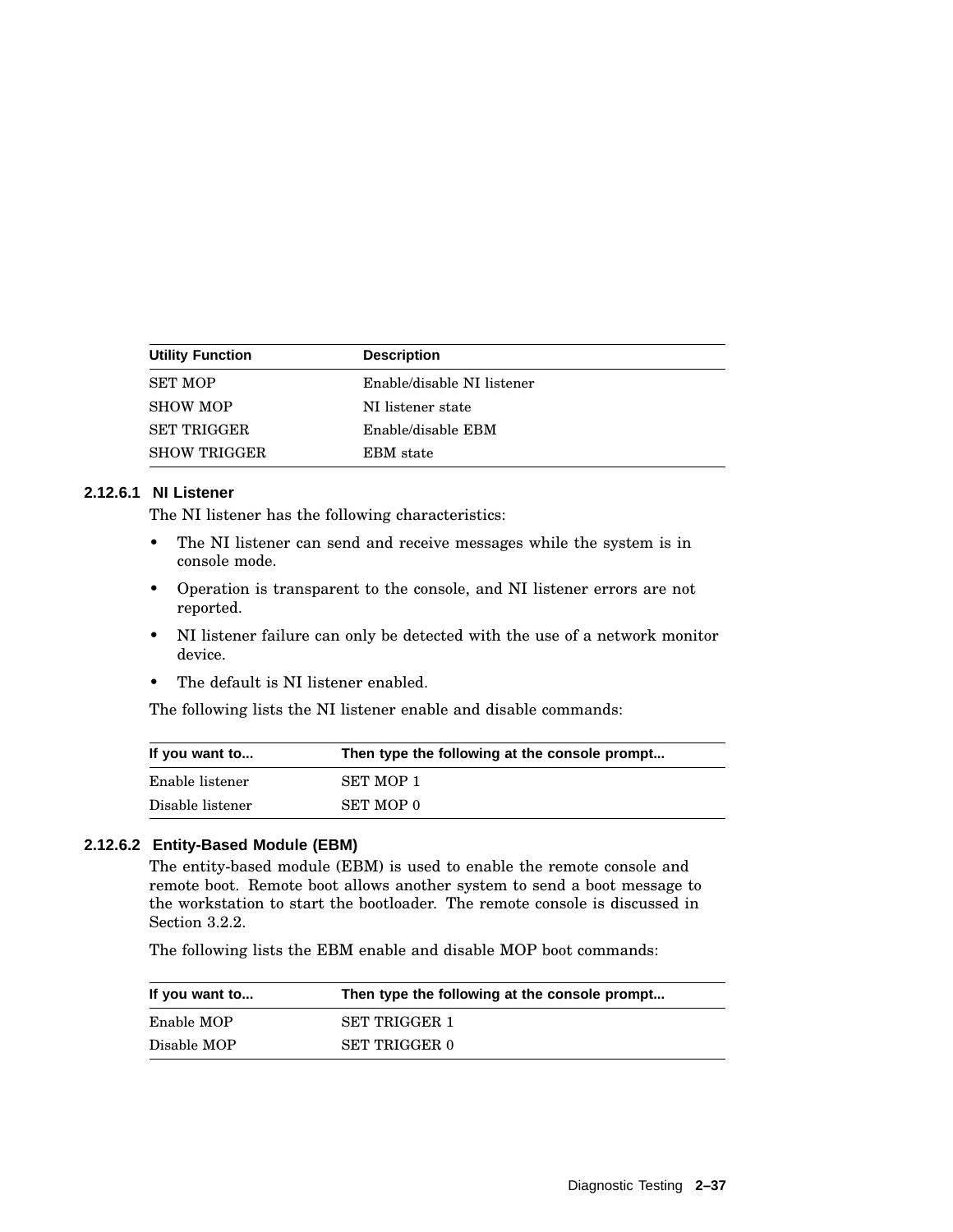## **2.12.7 SCSI Utilities**

The following table describes the SCSI utilities:

| <b>Utility</b>           | <b>Description</b>                                                                                                                                                                                                                                                                                                                                                                |
|--------------------------|-----------------------------------------------------------------------------------------------------------------------------------------------------------------------------------------------------------------------------------------------------------------------------------------------------------------------------------------------------------------------------------|
| Floppy Key utility       | This utility is used in Digital Services environment. The<br>key utility writes a key on block 0 of the floppy media.<br>The key is used by the system test in Digital Services<br>environment. If the key is found on the media, the system<br>test writes to the media during the test. If the key is not<br>found during the system test, only reads are done to the<br>media. |
| Tape Key utility         | This utility is used in Digital Services environment. The<br>key utility writes a key at the beginning of the tape media.<br>The key is used by the system test in Digital Services<br>environment. If the key is found on the media, the system<br>test writes to the media. If the key is not found, only reads<br>are done to the media.                                       |
| Hard Disk Erase utility  | This utility erases all data from a hard disk. The pattern<br>AA (hexadecimal) is written to all bytes on the disk. Any<br>bad blocks are revectored.                                                                                                                                                                                                                             |
| Floppy Formatter utility | This utility erases a floppy disk and formats it.                                                                                                                                                                                                                                                                                                                                 |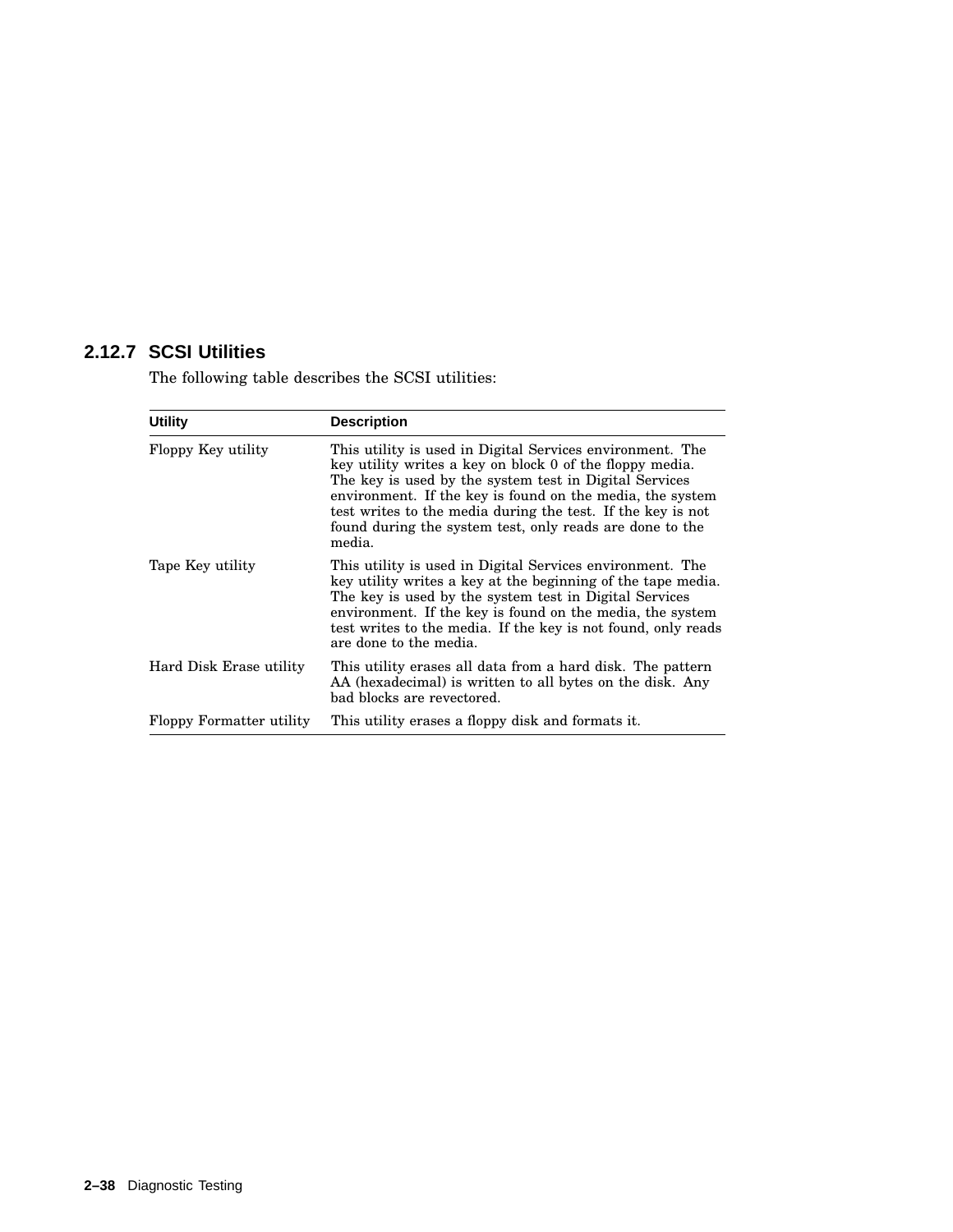## **2.12.8 Invoking SCSI Utilities**

**Note**

Use the SHOW DEVICE command to display information about the Ethernet controller and the SCSI drives that are attached to the system. For more information about the SHOW DEVICE command, see Section 2.3.1.

To invoke the SCSI utilities, perform the following steps:

| <b>Step Action</b>                          | <b>Result</b>                                                         |
|---------------------------------------------|-----------------------------------------------------------------------|
| Enter the TEST/UTIL SCSI<br>command.        | Displays the SCSI Utility Menu                                        |
| Enter the utility number.                   | Selects the utility                                                   |
| Enter the SCSI ID.                          | Selects the drive                                                     |
| Enter the SCSI LUN <sup>*</sup> (always 0). | Displays the selected SCSI utility. Example:<br>SCSI ND DSK ERAS UTIL |
| Enter OK, if requested.                     | Verifies action for formatter and erases<br>utilities.                |
|                                             |                                                                       |

LUN = logical unit number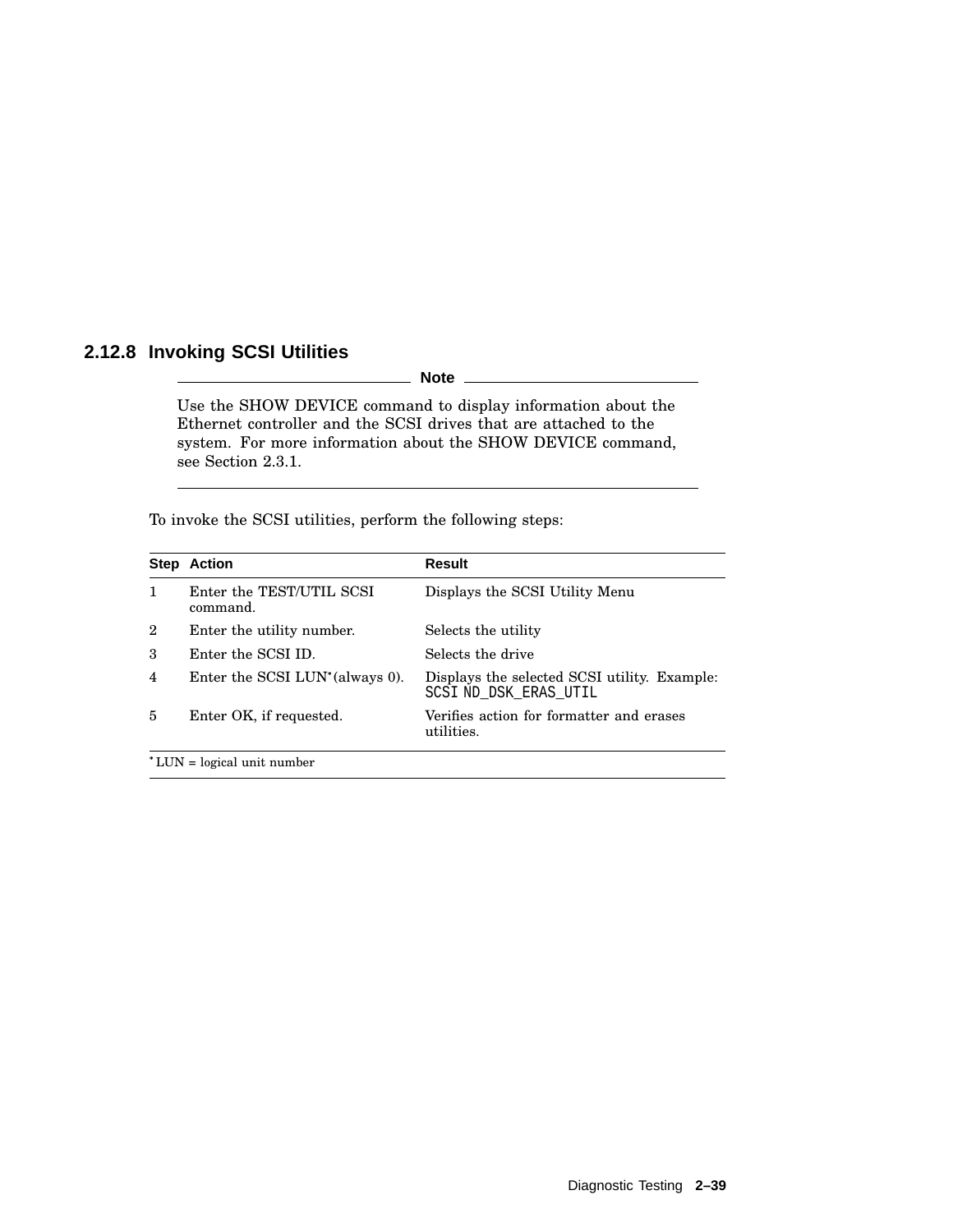Refer to Example 2–10 for a sample SCSI utilities session.

# **2.12.9 SCSI Utility Menu**

Example 2–10 shows a sample SCSI utilities session.

## **Example 2–10 SCSI Utilities Sample Session**

| >> T/UT 10                                                                      | ! Type in this command (or T/UT SCSI)                                                                  |
|---------------------------------------------------------------------------------|--------------------------------------------------------------------------------------------------------|
| 1 - SCSI-flp key<br>2 - SCSI-tp key<br>3 - SCSI-hd dis eras<br>4 - SCSI-flp fmt | ! Floppy key utility.<br>! Tape key utility.<br>! Hard disk erase.<br>! Floppy formatter.              |
| SCSI util>>> 3<br>SCSI $id(0-7) >> 5$<br>SCSI $lun(0-7) >> 0$                   | ! Type in utility number<br>! Type in SCSI device ID<br>! Type SCSI logical unit<br>number (always 0). |
| SCSI HD DSK ERAS UTIL                                                           |                                                                                                        |
| DKA500 OK ? ok                                                                  | ! Confirm the action.                                                                                  |
| ############                                                                    | ! Progress banner on ERASE<br>and FORMAT only.                                                         |
| SCSI util succ                                                                  | ! Utility finished.                                                                                    |
|                                                                                 |                                                                                                        |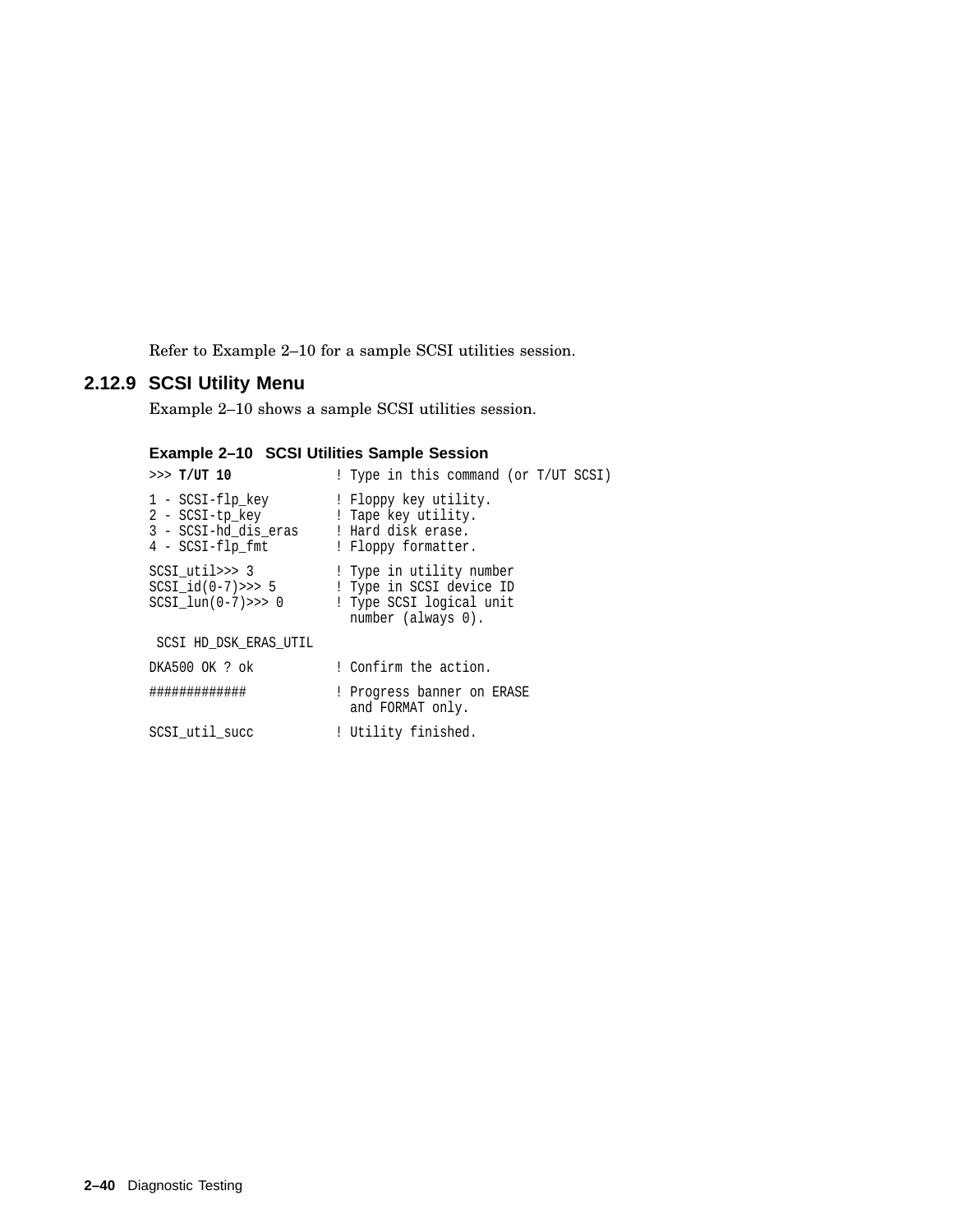Figure 2–5 shows a SCSI utilities display.

**Figure 2–5 SCSI Utilities Display**



LJ-01469-TI0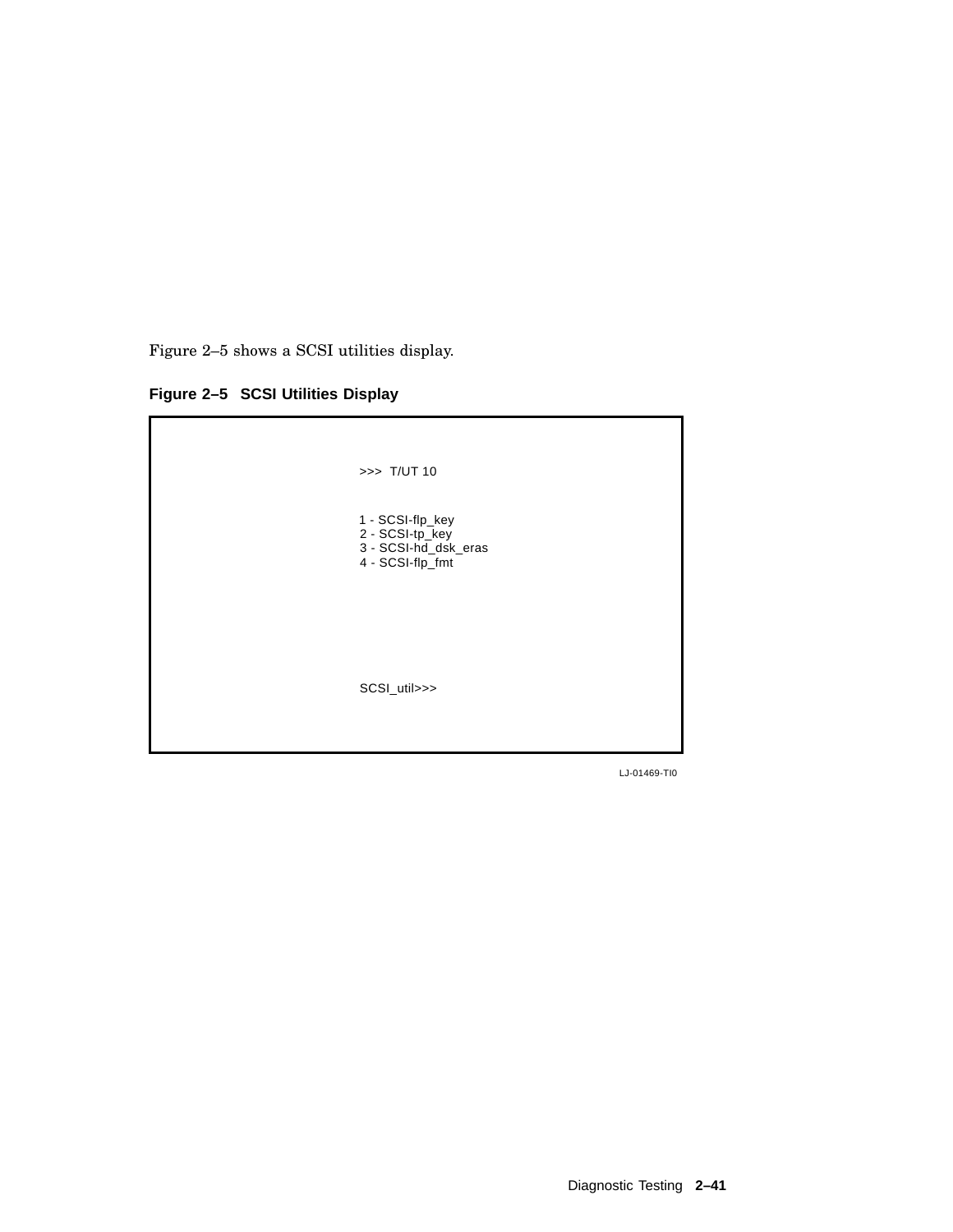## **2.12.10 SCSI Utility Guidelines**

Follow these guidelines about the SCSI utilities:

- The key utilities can only be run from the Digital Services environment. An error code of 181 displays if you run the key utilities from the customer environment.
- Never run a SCSI utility on the host ID (ID =  $6$ ).
- An error mnemonic of SCSI\_E\_type indicates you cannot perform the utility on the specified device, for example, running the tape key utility on a fixed disk. Refer to Table A–12 for a list of SCSI utility text messages.
- On the formatter and erase utilities, you must type OK at the DKA*xxx* OK prompt, or an error appears.
- An error occurs if an invalid device ID or logical unit number (always 0) is entered. Enter the SHOW DEVICE command at the console prompt for the correct IDs.
- If a drive is not listed in the SHOW DEVICE table, check SCSI and power connections, and check for duplicate device IDs.

### **2.12.11 TURBOchannel Adapter Utilities (Model 60 Only)**

The MIPS/REX emulator utility executes TURBOchannel option firmware. The emulator functions as follows:

- Each MIPS instruction that would normally be executed by a MIPS processor, passes through the emulator software and executes.
- REX callback routines that would normally be provided by the DECstation console, are either mapped 1 to 1 to their VAXstation console equivalents or support routines are added where functions are different than those provided in the VAXstation.
- Allows the execution of canned tests and utilities for specific TURBOchannel options as if the user were sitting in front of a DECstation.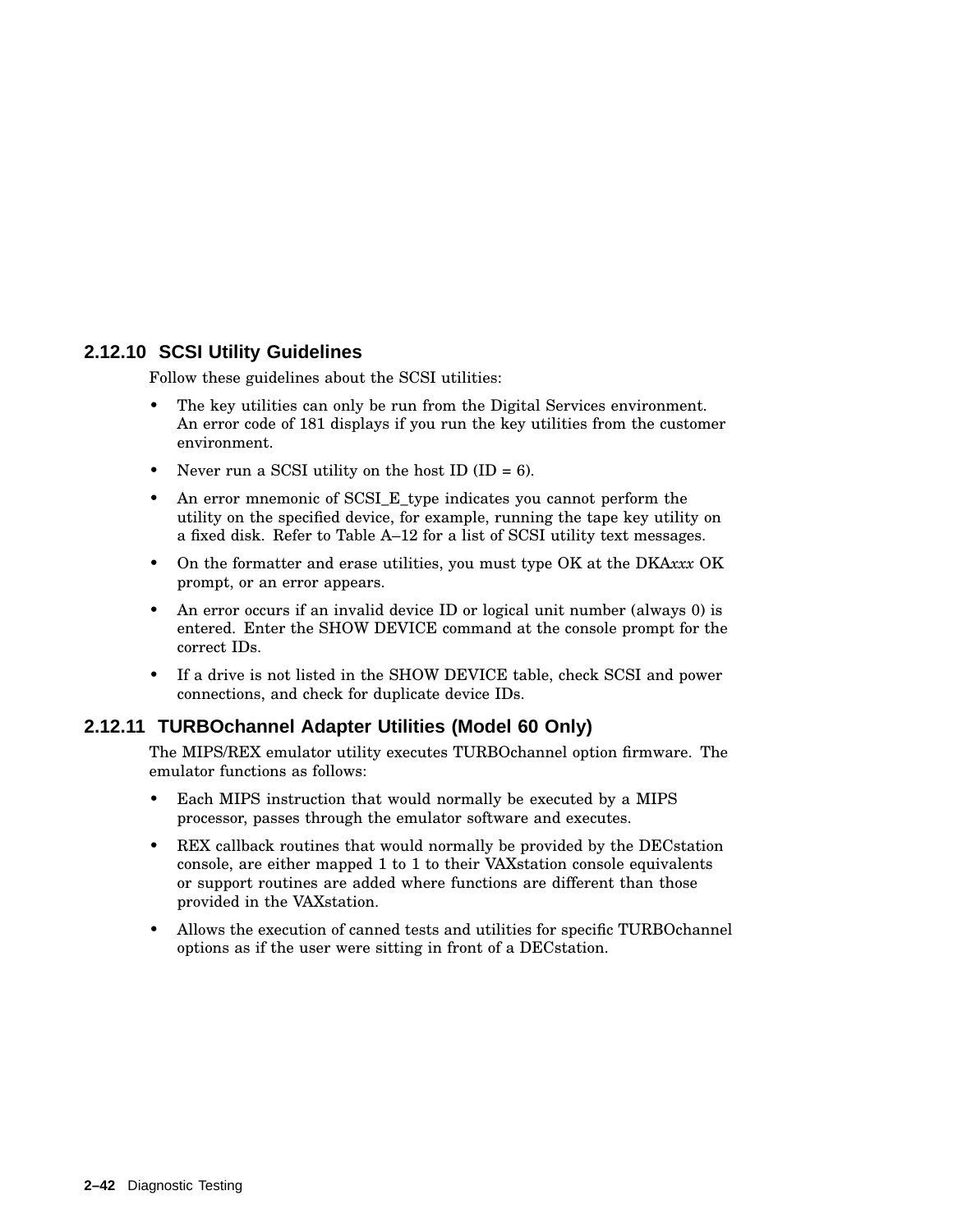### **2.12.11.1 MIPS/REX Emulator**

#### **Invoking the Emulator**

Enter the following command to invoke the emulator:

>>> **T/UT TCA**

The system will respond with the following message:

\*\*KA46/49 TURBOCHANNEL REX EMULATOR\*\*

>>

### **Available Option Script Functions**

Enter the following command to see a list of available script functions:

T TCO LS

### **Example:**

#### >>**T TC0 LS**

\*emul: t tc0 ls 28 | boot --> code  $28$   $cnfq$  -->  $code$ 28 | init --> code  $28$  | t --> code 256 | pst-q 272 | pst-t 288 | pst-m 29264 | code\*

### **Option Self-Tests**

Enter the following command for self-test availability:

T TC0/?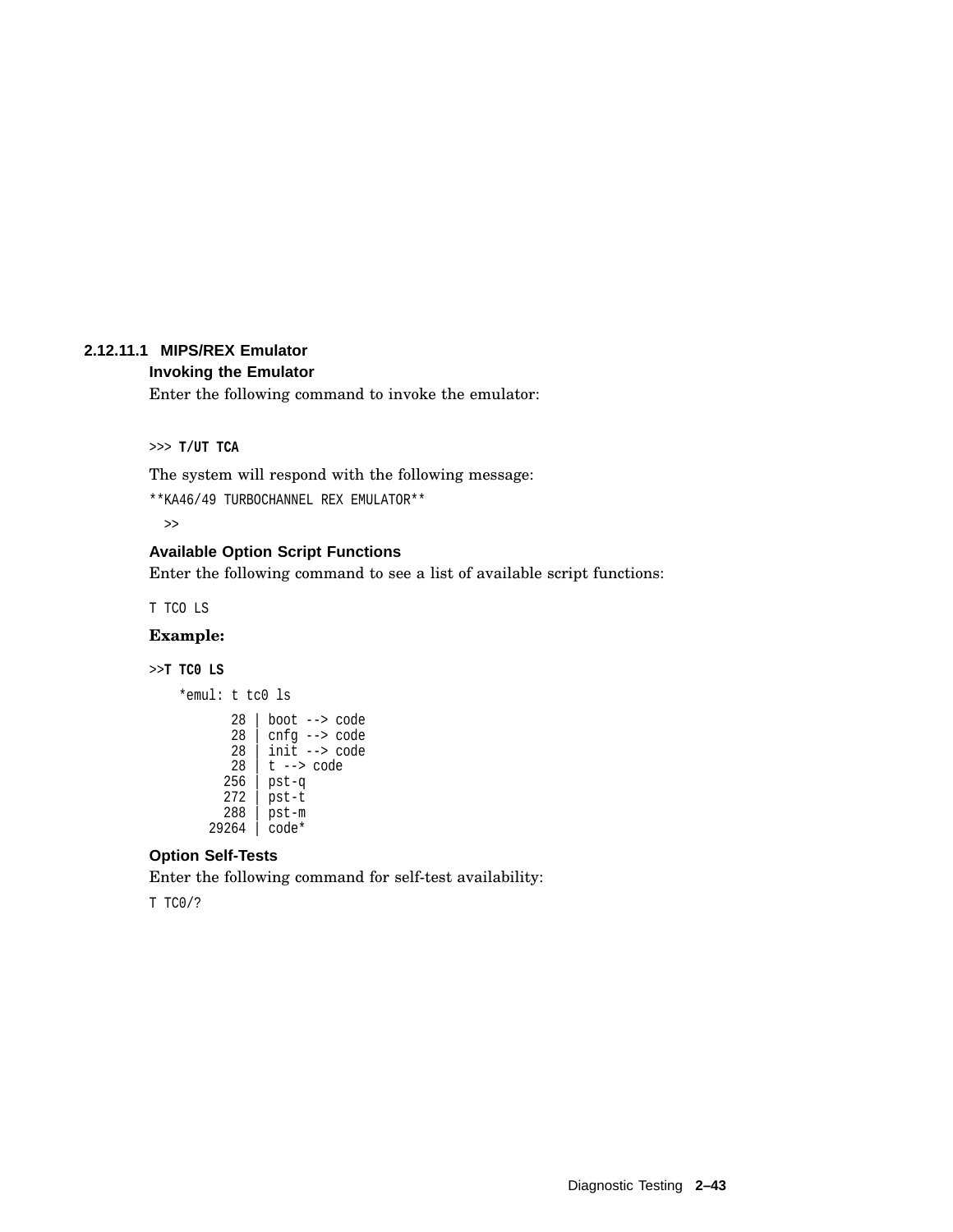### **Example:**

>>**T TCO/?**

flash eprom  $68K$ sram rmap phycsr mac elm cam nirom intlpbk iplsaf pmccsr rmc pktmem >>

## **Invoking Option Self-Test**

Enter the following command to invoke an individual self-test:

#### **Syntax:**

>> T TC0/[Self-Test Name]

#### **Example:**

>> **T TC0/FLASH**

A successful test will return you to the prompt.

#### **Option Error Message Example**

The following is an example of an emulator self-test error message:

```
>> t tc0 flash 10
     *emul: t tc0 flash 10
ERR-MIPS - ROM OBJECT REPORTED A SEVERE ERROR
```
>>

**Note**

If you receive an error message that is dependent on the device, consult the option firmware specifications for these errors.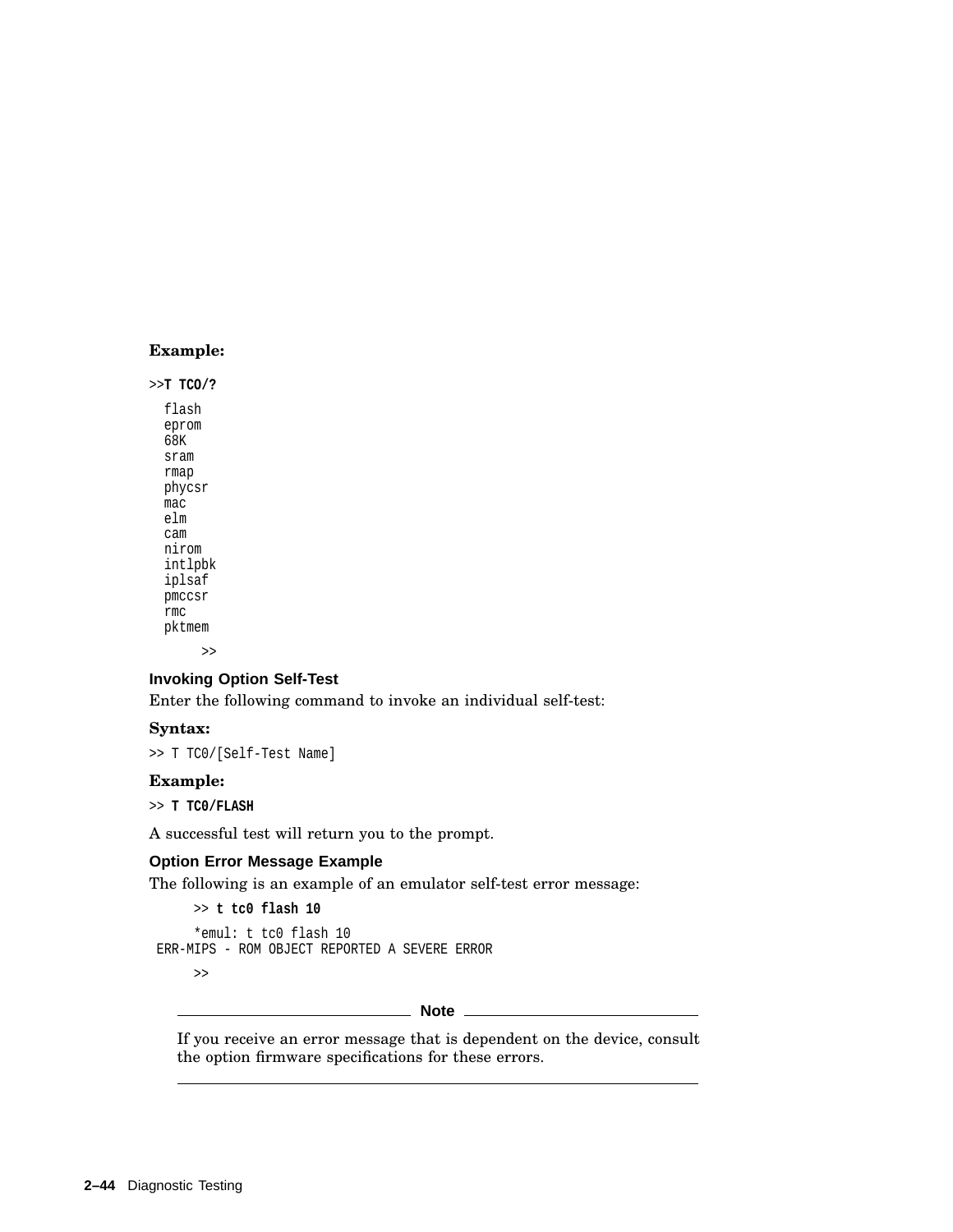## **Exiting the Emulator**

Press Ctrl/D to exit the emulator and then access the system console prompt.

#### **Example:**

>> (CTRL/D will not be echoed)

bye

>>>

Refer to Section A.2.16 for additional REX commands that are supported by the MIPS/REX Emulator.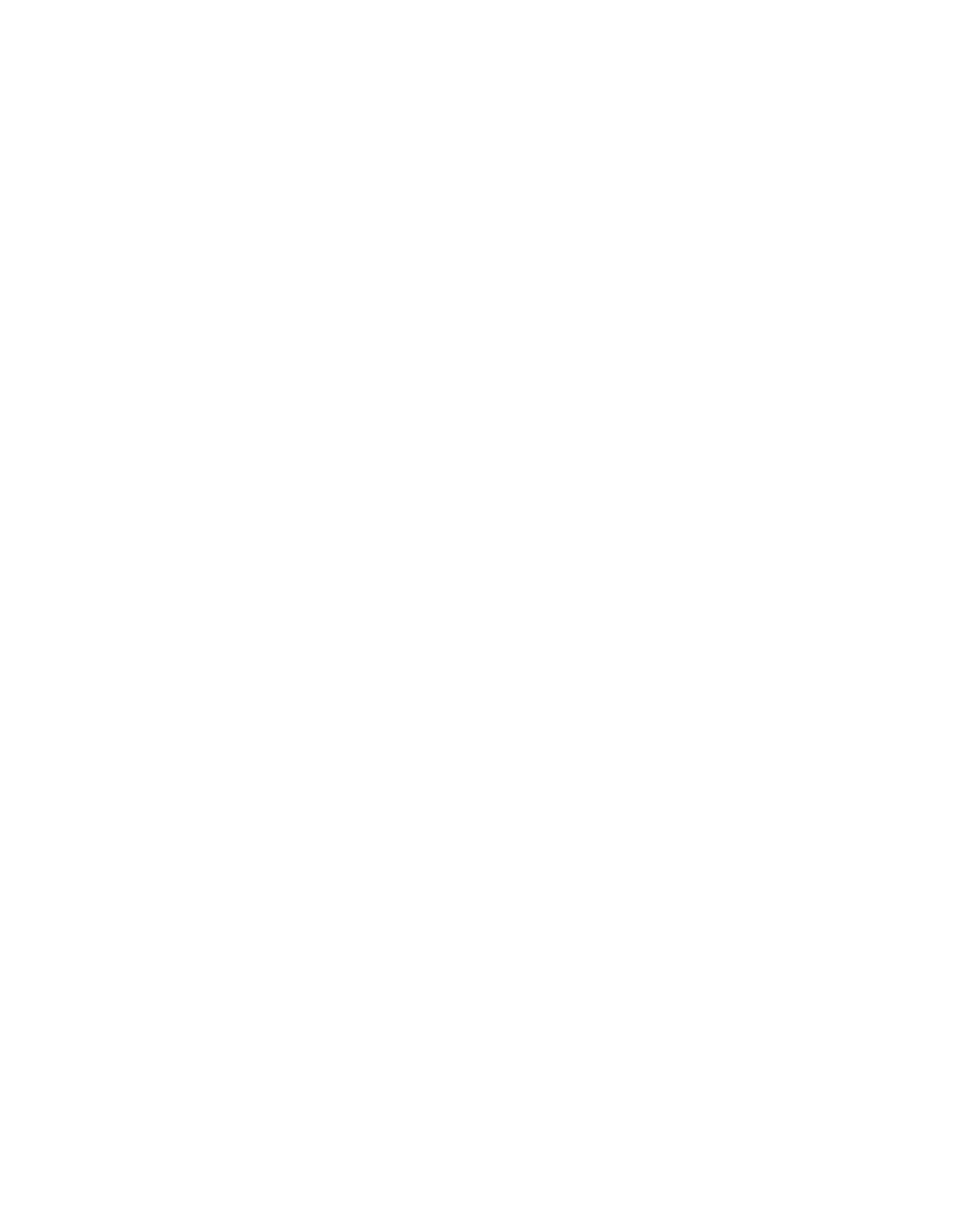# **3 Using the Console**

This chapter describes the system console commands and discusses how to use alternate consoles with the VAXstation 4000 Model 60 and VLC systems. Diagnostic commands, used to troubleshoot a system, are described in Chapter 2. The following topics are included in this chapter:

| Section 3.1   | System Console              |
|---------------|-----------------------------|
| Section 3.1.1 | Additional Console Commands |
| Section 3.1.2 | SET and SHOW Commands       |
| Section 3.1.3 | <b>Memory Commands</b>      |
| Section 3.1.4 | Processor Control Commands  |
| Section 3.2   | Alternate Consoles          |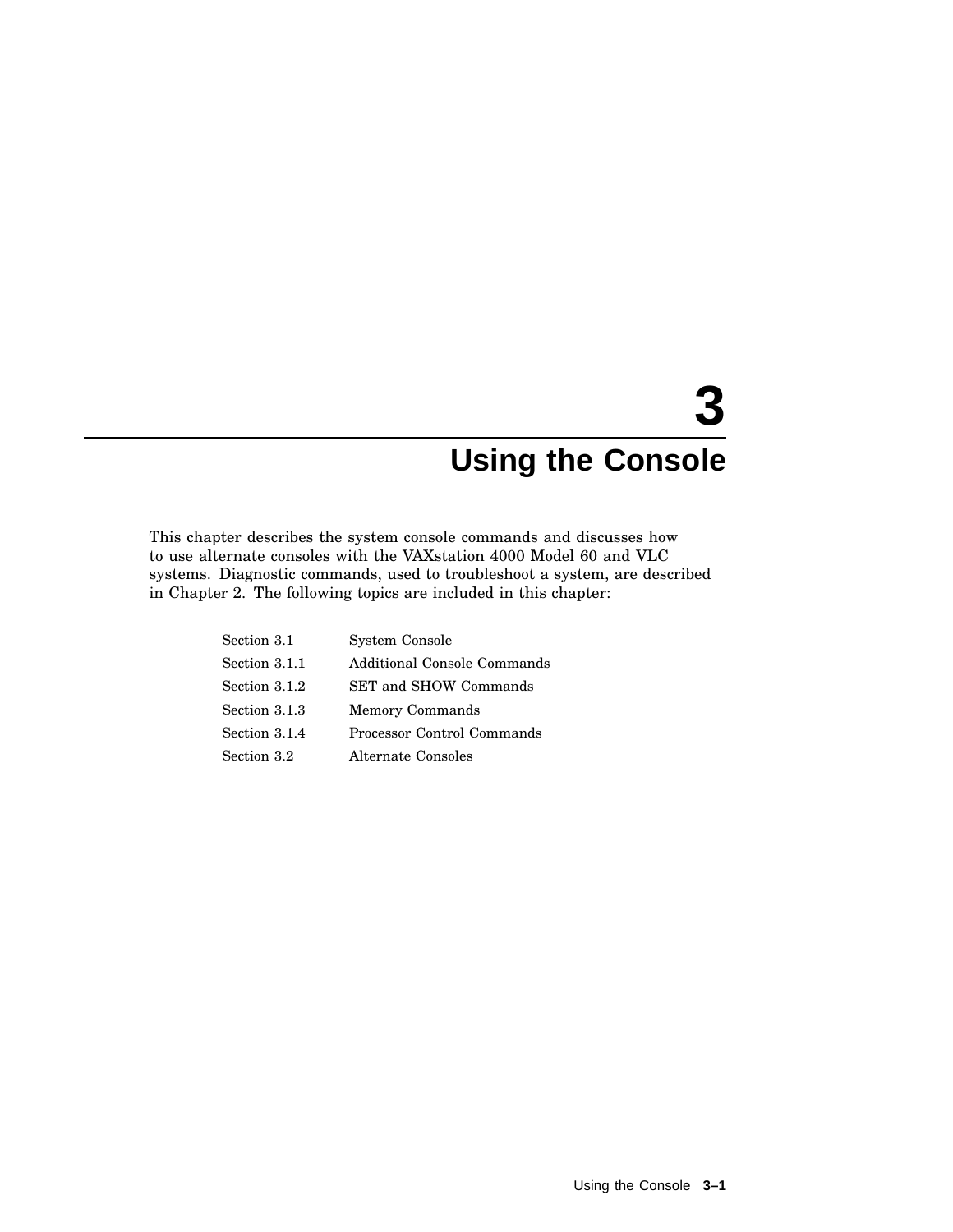# **3.1 System Console**

Standard console commands for the VAXstation 4000 Model 60 and VLC systems are listed by functional groups as follows:

| <b>Functional Group</b>    | <b>Description or Example</b>                                 |
|----------------------------|---------------------------------------------------------------|
| Additional commands        | HELP or ?, LOGIN, and REPEAT commands                         |
| SET/SHOW commands          | Used to set or examine system parameters and<br>configuration |
| Memory commands            | DEPOSIT, FIND, and EXAMINE commands                           |
| Processor control commands | BOOT, CONTINUE, INITIALIZE, START, and<br>UNJAM commands      |

# **3.1.1 Additional Console Commands**

The following table describes the VAXstation 4000 Model 60 and VLC additional console commands:

| <b>Command</b> | <b>Description</b>                                                                                                                                                                                                                                                                          |
|----------------|---------------------------------------------------------------------------------------------------------------------------------------------------------------------------------------------------------------------------------------------------------------------------------------------|
| HELP or ?      | Lists console commands and syntax.                                                                                                                                                                                                                                                          |
| <b>LOGIN</b>   | Enables restricted console commands when Password Enable (PSE)<br>is set to 1.                                                                                                                                                                                                              |
|                | Enter the LOGIN command at the $\gg$ prompt.                                                                                                                                                                                                                                                |
|                | Enter the 16-character password at the PSWD>>> prompt.<br>٠<br>Valid password characters are 0 through 9 and A through F.                                                                                                                                                                   |
| <b>REPEAT</b>  | Continuously repeats the console command that is entered directly<br>after the REPEAT command.<br>The following example repeats the memory test:<br>>>> REPEAT TEST MEM<br>Terminate the command by pressing Ctrl C.<br><b>Note:</b> The BOOT, INIT, and UNJAM commands cannot be repeated. |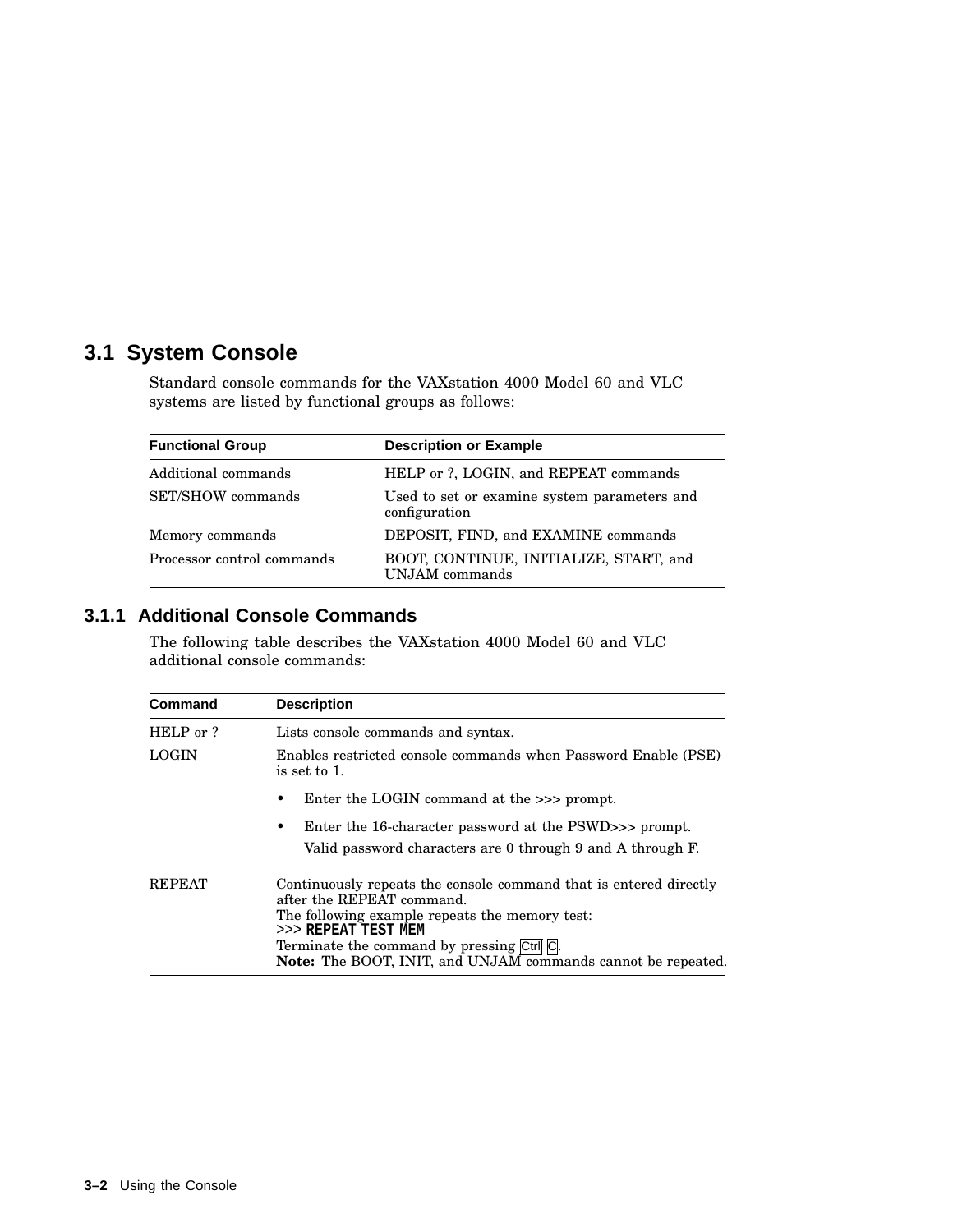## **3.1.2 SET and SHOW Commands**

The VAXstation 4000 Model 60 and VLC SET and SHOW commands are used to set and examine system parameters. Table 3–1 provides a description of the parameters for the SET and SHOW commands.

| <b>Parameter</b>      | <b>Meaning</b>                                                                                   | <b>SET</b> | <b>SHOW</b>  |
|-----------------------|--------------------------------------------------------------------------------------------------|------------|--------------|
| <b>BFLG</b>           | Default bootflag                                                                                 | X          | X            |
| <b>BOOT</b>           | Default boot device                                                                              | X          | X            |
| <b>CONFIG</b>         | System configuration                                                                             |            | X            |
| <b>DEVICE</b>         | Ethernet and SCSI devices<br>information                                                         |            | $\mathbf{X}$ |
| <b>DIAGENV</b>        | X<br>Diagnostic environment; must<br>have loopback connector installed<br>and mode set to 2 or 3 |            | X            |
| <b>ETHER</b>          | Ethernet hardware address                                                                        |            | X            |
| <b>ERROR</b>          | Errors from the last system or<br>self-test                                                      |            | X            |
| ESTAT (Model 60 only) | Status from the last system test                                                                 |            | X            |
| <b>FBOOT</b>          | Power-up memory test flag                                                                        | X          | X            |
| <b>HALT</b>           | Halt recovery action                                                                             | X          | X            |
| <b>KBD</b>            | Keyboard language                                                                                | X          | $\mathbf{X}$ |
| <b>MEM</b>            | Memory address range                                                                             |            | X            |
| <b>MOP</b>            | <b>MOP</b> listener                                                                              | X          | X            |
| <b>PSE</b>            | Password enable                                                                                  | X          | X            |
| <b>PSWD</b>           | Password                                                                                         | X          |              |
| <b>SCSI</b>           | System SCSI ID                                                                                   | X          | X            |
| TRIGGER               | Enable network console                                                                           | X          | X            |

**Table 3–1 SET/SHOW Parameters**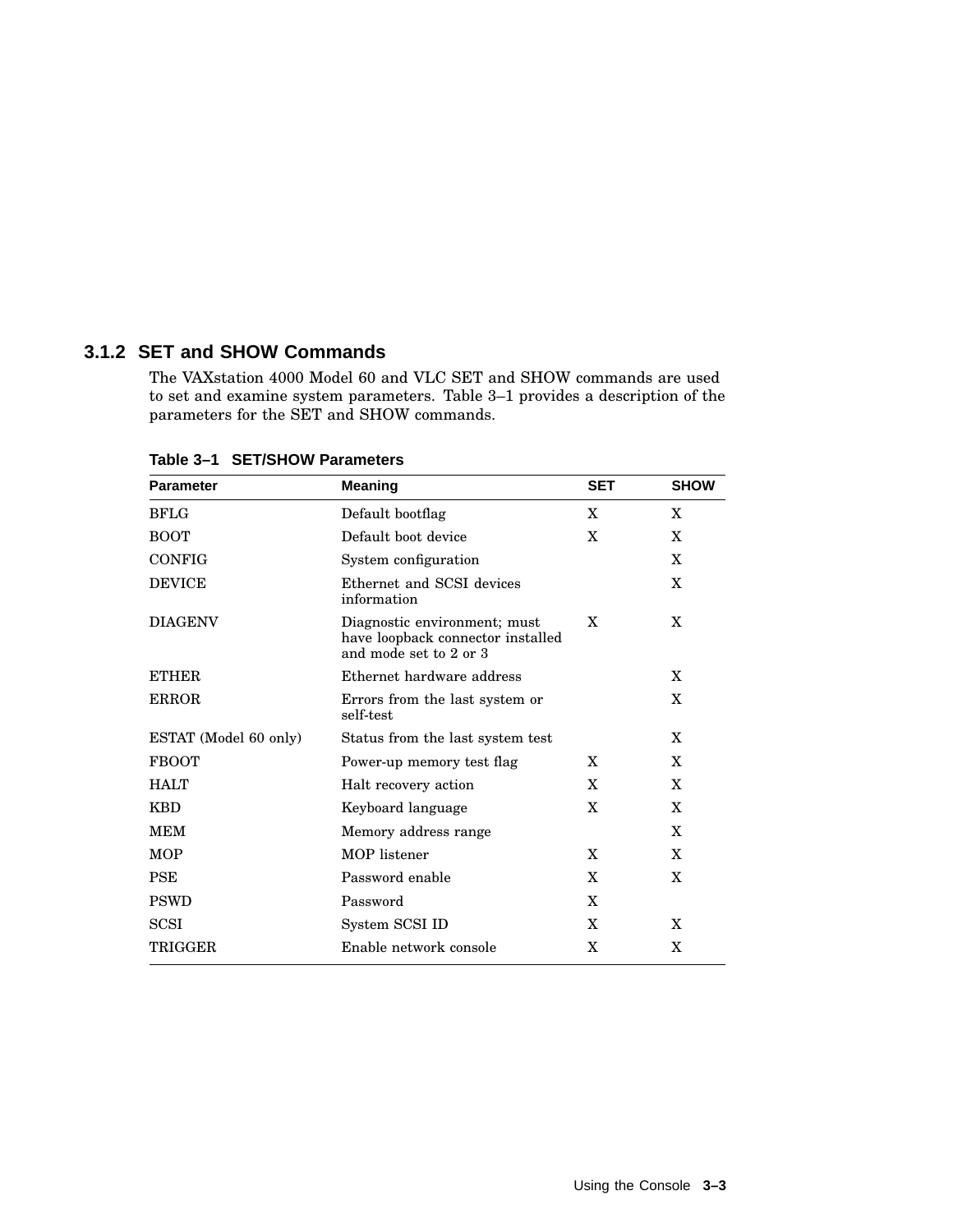### **3.1.2.1 SET and SHOW Command Syntax**

The following table shows the syntax and examples of the SET and SHOW parameters:

| <b>Syntax</b>       | Example          |
|---------------------|------------------|
| SHOW parameter      | SHOW BOOT        |
| SET parameter value | SET BOOT DKA200: |

## **3.1.2.2 BFLG**

The BFLG parameter is the default bootflag. It is equivalent to R5:*xxxxxxxx* in the boot command.

BFLG is normally set to 0.

The following is an example of the SET BFLG and SHOW BFLG commands:

| Command                  | Result                                                 |
|--------------------------|--------------------------------------------------------|
| <b>SET BFLG 00000001</b> | ! Set BLFG to conversational boot<br>$BFLG = 00000001$ |
| SHOW BFLG                | $BLFG = 00000001$                                      |

## **3.1.2.3 BOOT**

The BOOT parameter is the default boot device.

| If you want to                       | Then                                                                                                                                  |
|--------------------------------------|---------------------------------------------------------------------------------------------------------------------------------------|
| Set the boot device.                 | Select a bootable SCSI drive or network device.                                                                                       |
| See the current default boot device. | Enter the SHOW BOOT command.                                                                                                          |
| See the valid device boot names.     | Enter the SHOW DEVICE command. A table<br>will appear on the screen; the first column<br>(VMS/VMB) in the table lists the boot names. |

The following is an example of the SET BOOT and SHOW BOOT commands:

| Command         | Result          |
|-----------------|-----------------|
| SET BOOT DKA200 | $BOOT = DKA200$ |
| SHOW BOOT       | $BOOT = DKA200$ |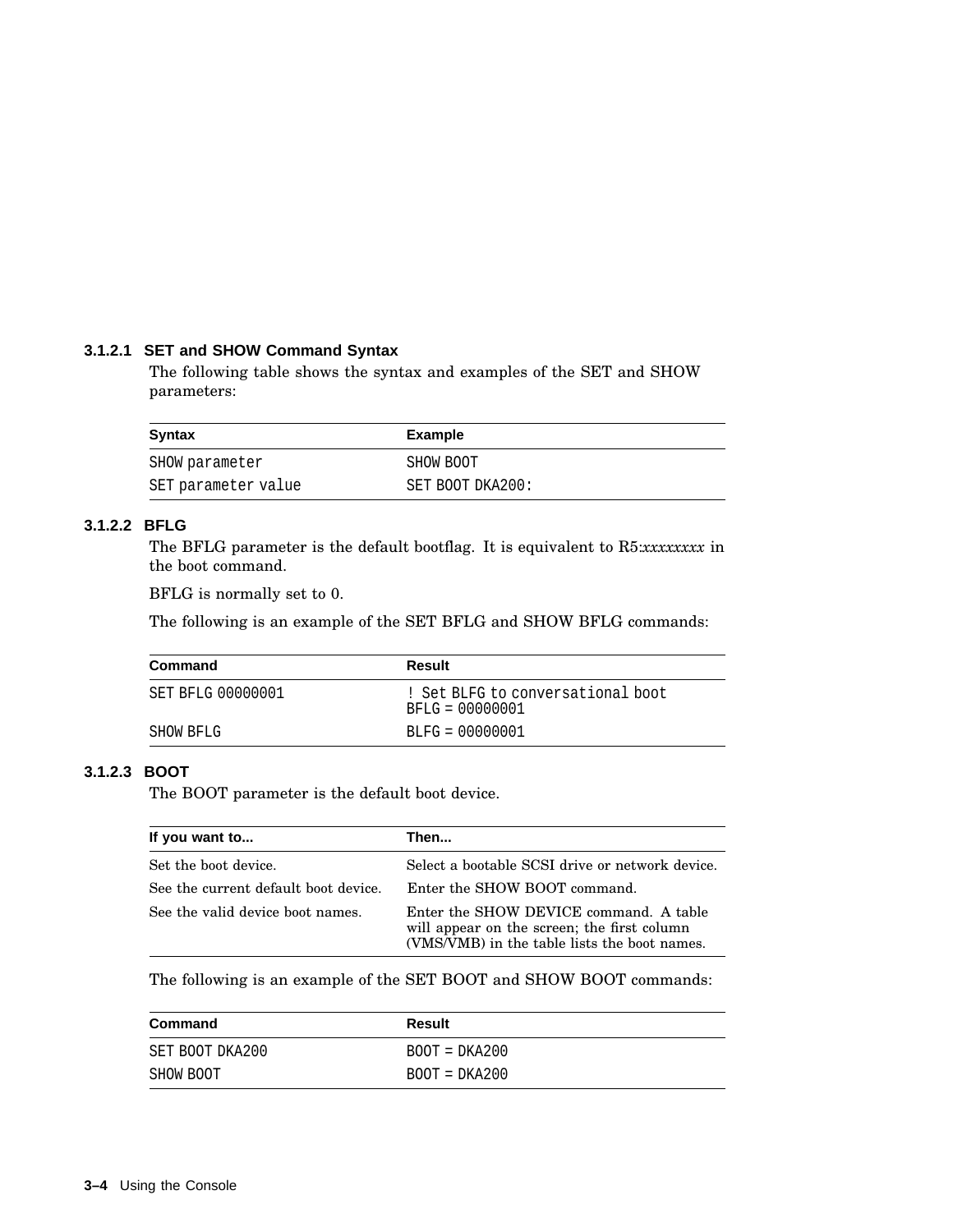#### **3.1.2.4 CONFIG**

The CONFIG parameter is used to display the system configuration and device status.

- The SET command does not apply to this parameter.
- Use SHOW DEVICE for more information on SCSI devices.

Refer to Section 2.3.2 for an example of a configuration display.

#### **3.1.2.5 DEVICE**

The DEVICE parameter is used to display SCSI and Ethernet device information.

The SET command does not apply to this parameter.

Refer to Section 2.3.1 for information displayed by the SHOW DEVICE command.

## **3.1.2.6 DIAGENV**

The DIAGENV parameter determines the diagnostic environment that the diagnostics run under. Table 3–2 lists the diagnostic environments and their use.

| <b>Environment</b>                | <b>Usage</b>                                                                                                                                  |
|-----------------------------------|-----------------------------------------------------------------------------------------------------------------------------------------------|
| Customer                          | No setup is required.<br>Default environment on power-up.                                                                                     |
| Digital Services                  | Provides a more thorough test than in customer environment.<br>Some tests require loopback connectors for successful completion.              |
| Manufacturing                     | Some tests require loopback connectors for successful completion.<br>Do not use this environment in the field. It can erase<br>customer data. |
| Loop on error<br>Digital Services | The system loops on a test when an error occurs.                                                                                              |
| Loop on error<br>manufacturing    | The system loops on a test when an error occurs. Do not use<br>this environment in the field. It can erase customer data.                     |

**Table 3–2 Diagnostic Environments**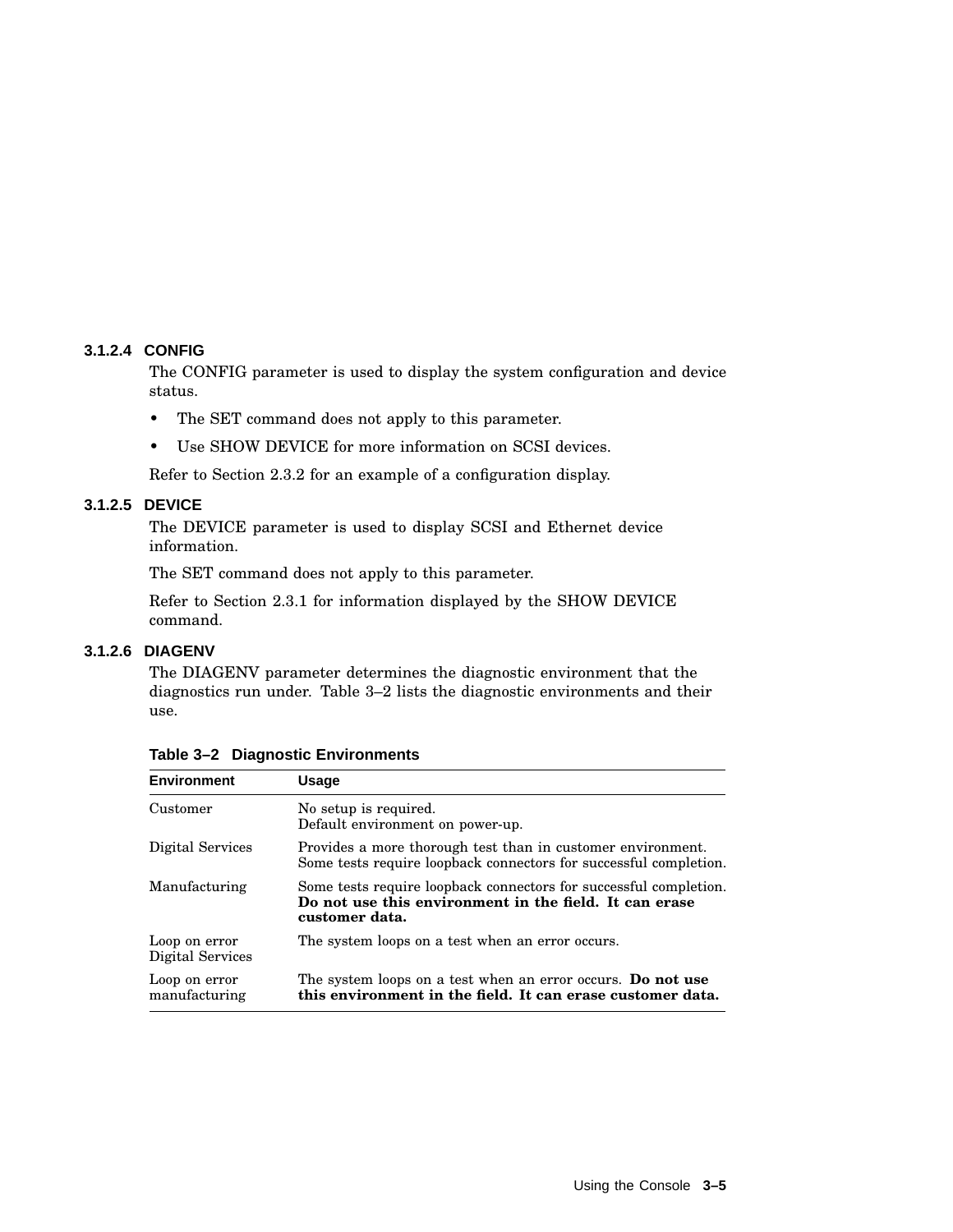To set the diagnostic environment, enter a console command from Table 3–3.

| Table 3-3 SET DIAGENV Command |  |
|-------------------------------|--|
|                               |  |

| Command              | <b>Result</b>                                                        |
|----------------------|----------------------------------------------------------------------|
| SET DIAGENV 1        | Sets environment to customer environment                             |
| <b>SET DIAGENV 2</b> | Sets environment to Digital Services environment                     |
| <b>SET DIAGENV 3</b> | Sets environment to manufacturing environment                        |
| SET DIAGENV 80000001 | Sets environment to loop on error in Digital<br>Services environment |
| SET DIAGENV 80000002 | Sets environment to loop on error in manufacturing<br>environment    |

The following is an example of the SET DIAGENV and SHOW DIAGENV commands:

| Command       | Result        |
|---------------|---------------|
| SET DIAGENV 2 | $DIAGENV = 2$ |
| SHOW DIAGENV  | DIAGENV = 2   |

#### **3.1.2.7 ERROR**

The ERROR parameter displays extended error information about errors that that occur during the last execution of the following tests:

- Initialization (power-up) test
- Extended self-test
- System test

The SET command does not apply.

Refer to Section 2.4 and Section A.1 for additional information about immediate and extended error messages.

The following is an example of the SHOW ERROR command:

| Command    | Result                                                                                                    |
|------------|-----------------------------------------------------------------------------------------------------------|
| SHOW ERROR | ?? 150 10 SCSI 0032<br>150 000E 00000005 001D001D 03200000 00000024<br>(cont.) 00000002 00000000 00000004 |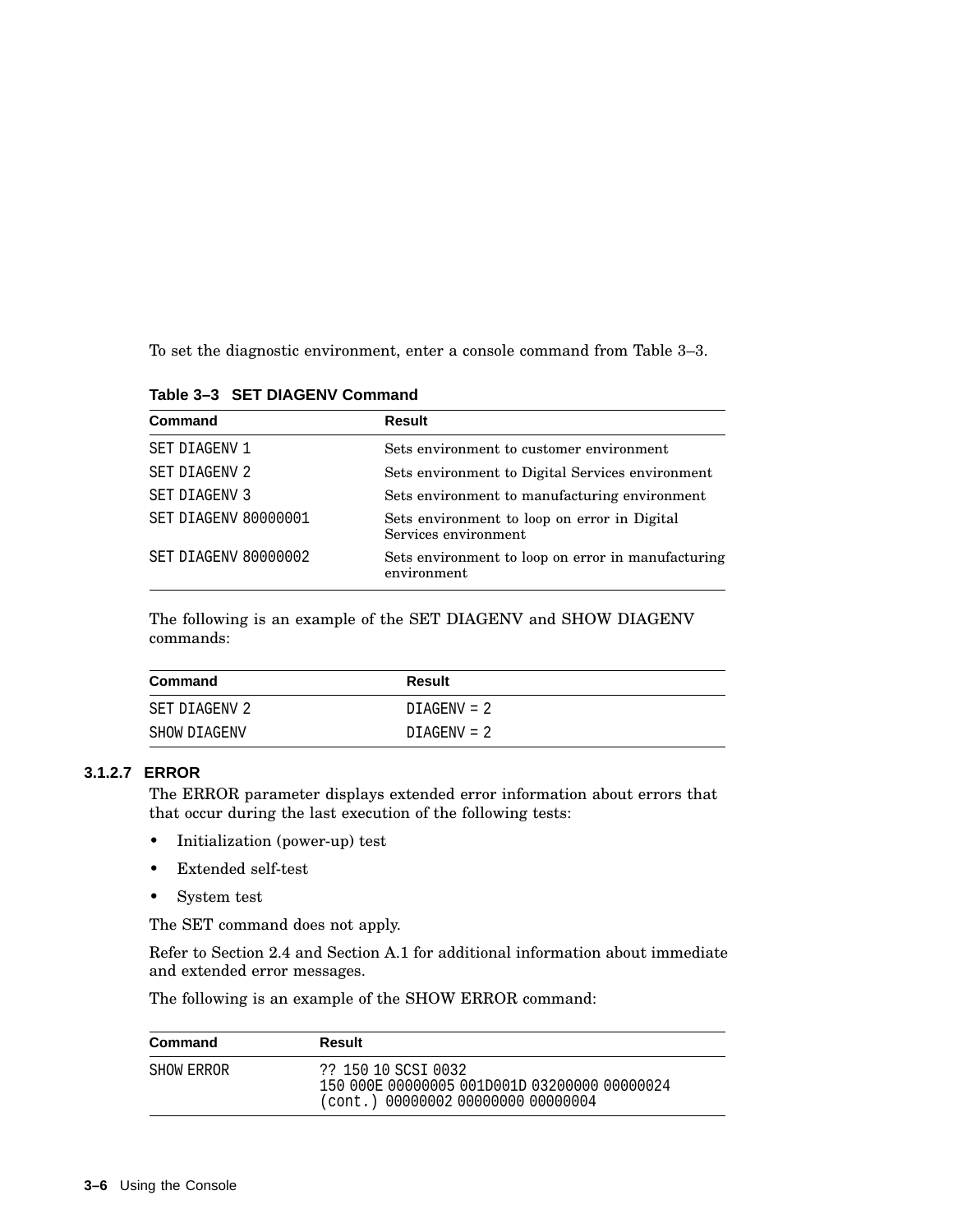## **3.1.2.8 ESTAT**

The ESTAT parameter displays status information about the system test.

The SET command does not apply.

The following is an example of the SHOW ESTAT command:

| Command    | Result                                                                                                                |
|------------|-----------------------------------------------------------------------------------------------------------------------|
| SHOW ESTAT | Displays the summary from the most recent system test since<br>power-up. The display prompts for each summary screen. |

#### **3.1.2.9 ETHER**

The ETHER parameter displays the Ethernet hardware address.

The SET command does not apply.

The following is an example of the SHOW ETHER command:

| Command    | Result                         |
|------------|--------------------------------|
| SHOW ETHER | ETHERNET = $08-00-2B-1B-48-E3$ |

## **3.1.2.10 FBOOT**

The FBOOT (fast boot) parameter determines whether the memory is tested when power is turned on.

- The test time is reduced when main memory is not tested.
- The setting only affects the power-up test.

| If FBOOT is equal to | Then the memory is                                                                                                                                                       |
|----------------------|--------------------------------------------------------------------------------------------------------------------------------------------------------------------------|
| - 0                  | Tested during power-up                                                                                                                                                   |
|                      | Not tested during power-up<br>Note: FBOOT should only be set to 1 when troubleshoot-<br>ing requires a number of power cycles, and memory is not<br>the suspected fault. |

The following is an example of the SET FBOOT and SHOW FBOOT commands.

| Command     | Result      |
|-------------|-------------|
| SET FBOOT 1 | $FBOOT = 1$ |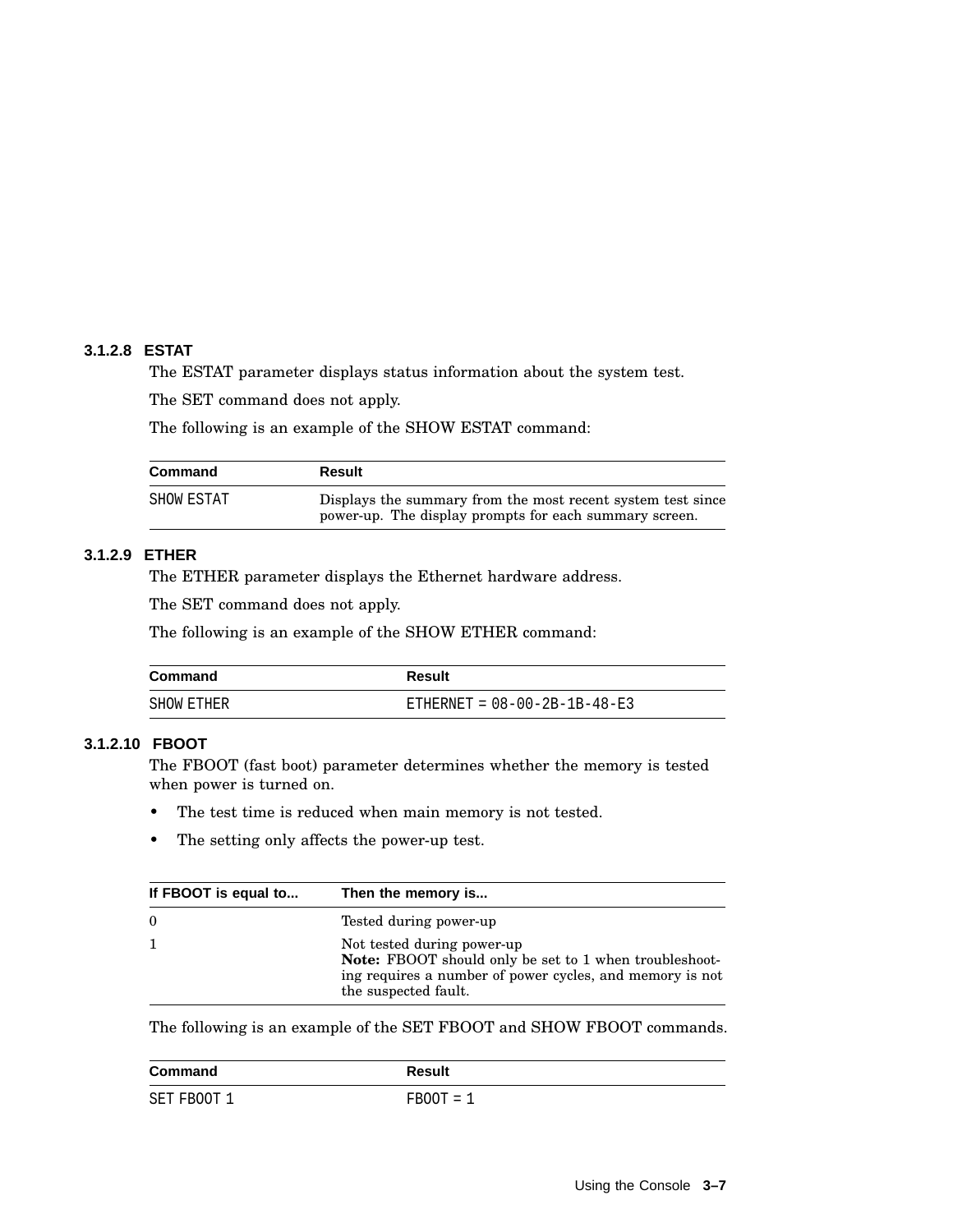| Command    | <b>Result</b> |
|------------|---------------|
| SHOW FBOOT | $FBOOT = 1$   |

## **3.1.2.11 HALT**

The HALT parameter determines the recovery action that the system takes after power-up, system crash, or halt. The following table defines the HALT parameter values:

| Value          | <b>Definition</b>                                                                               |
|----------------|-------------------------------------------------------------------------------------------------|
|                | System tries to restart operating system. If restart fails, then the<br>system tries to reboot. |
| $\overline{2}$ | System tries to reboot. If the system fails to reboot, it enters console<br>mode.               |
| 3              | System halts and enters console mode.                                                           |

The following is an example of the SET HALT and SHOW HALT commands:

| Command    | Result      |  |
|------------|-------------|--|
| SET HALT 2 | $HAI.T = 2$ |  |
| SHOW HALT  | $HALT = 2$  |  |

## **3.1.2.12 KBD**

The KBD parameter determines the keyboard language.

The following table defines the SET KBD and SHOW KBD commands:

| <b>Command</b>  | <b>Definition</b>                                |
|-----------------|--------------------------------------------------|
| <b>SHOW KBD</b> | Allows you to display the numeric keyboard code. |
| <b>SET KBD</b>  | Allows you to choose the language.               |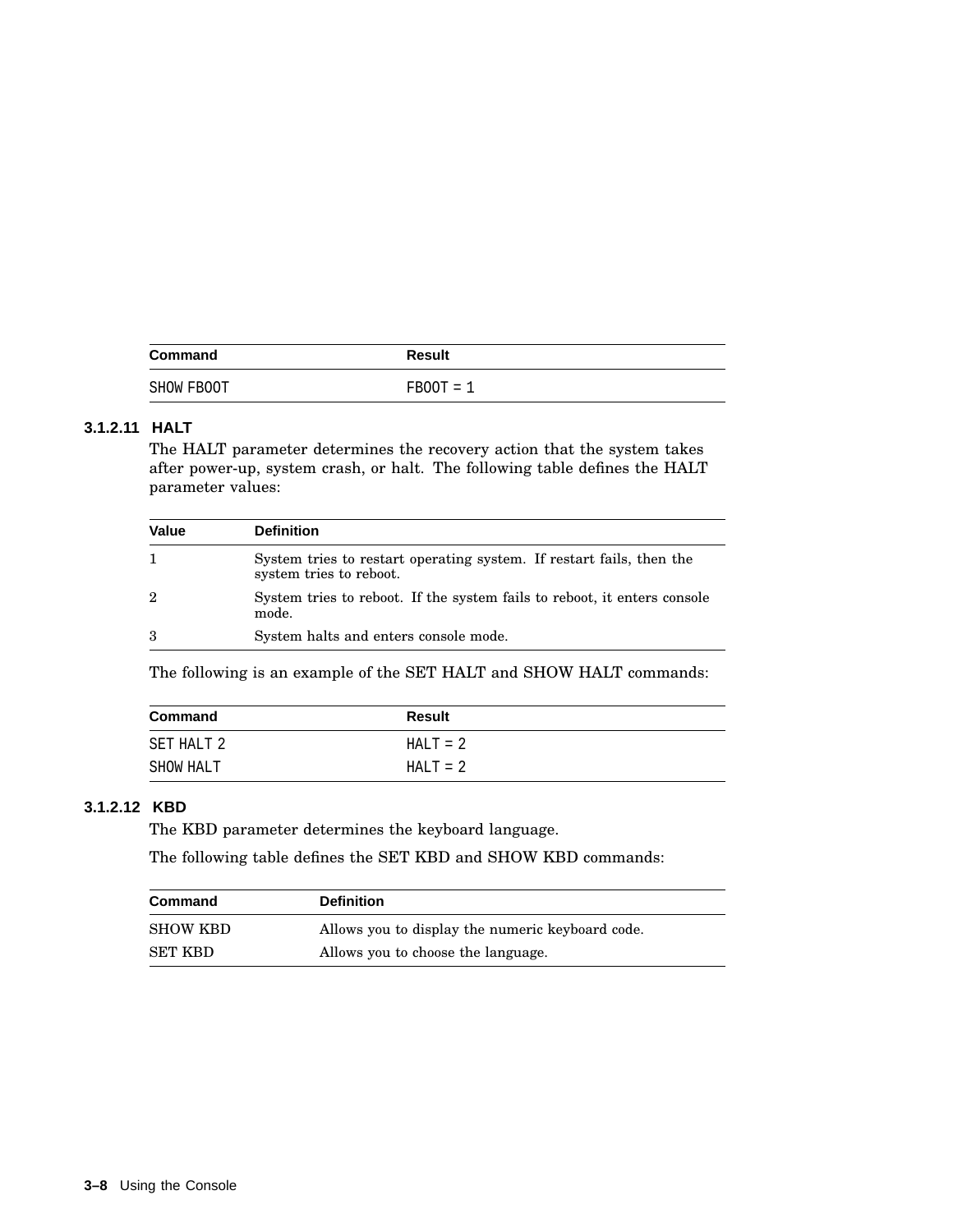#### **Example:**

```
>>> SET KBD
0) Dansk 8) Francais (Suisse Romande)<br>1) Deutsch 8) Italiano
1) Deutsch 9) Italiano
2) Deutsch (Schweiz) 10) Nederlands
3) English 11) Norsk
4) English (British/Irish) 12) Portugues
            13) Suomi<br>14) Svenska
6) Francais
7) Francais (Canadian) 15) Vlaams
3 >>> 4 ! Enter numeric code
```
#### **3.1.2.13 MEM**

The MEM parameter displays the memory address range and the unavailable memory address range.

- The unavailable range is memory that is used by the console and is marked unavailable by the diagnostics.
- The SET command does not apply.

The following is an example of the SHOW MEM command:

| Command  | Result                                                    |  |
|----------|-----------------------------------------------------------|--|
| SHOW MEM | MEM TOP = 01000000<br>MEM BOT = 00000000<br>MEM NOT AVAIL |  |
|          | 00FC0800:00FFFFFFF                                        |  |

#### **3.1.2.14 MOP**

The MOP parameter enables the NI (Ethernet) listener while the system is in console mode. The NI listener can send and receive messages on the network.

The default mode is listener enabled (MOP = 1).

The following is an example of the SET MOP and SHOW MOP commands:

| Command   | Result    |  |
|-----------|-----------|--|
| SET MOP 1 | $MOP = 1$ |  |
| SHOW MOP  | $MOP = 1$ |  |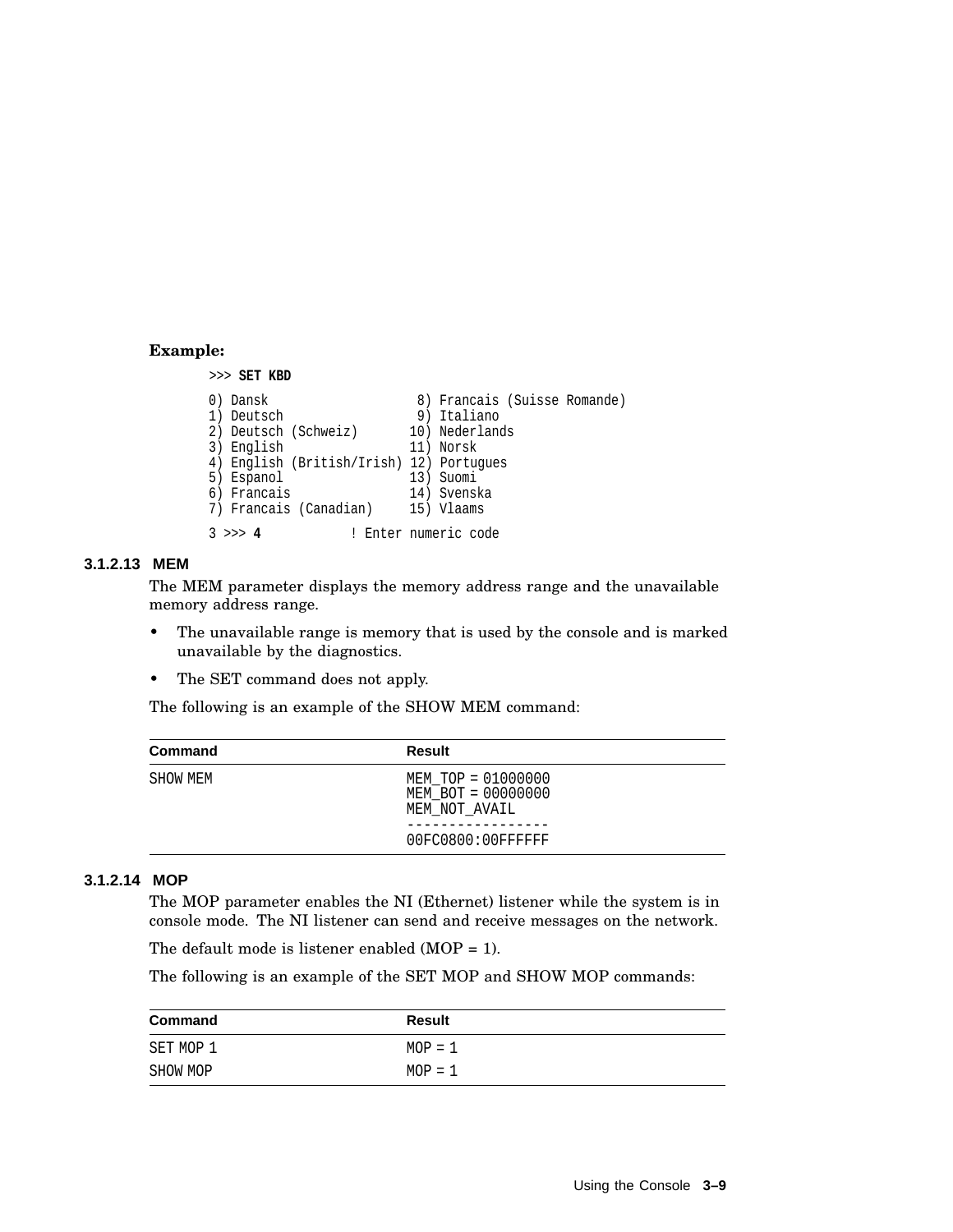#### **3.1.2.15 PSE and PSWD**

The PSE parameter is the enable console password bit. When enabled, the console password is required to access the console.

The PSWD parameter is used to set the console password. The SHOW command does not apply.

The following are key points to remember about passwords:

| If the PSE is equal to | Then the password feature is |
|------------------------|------------------------------|
|                        | Enabled                      |
| $\Omega$               | Disabled                     |

The following table describes the SET PSWD and SET PSE commands:

| Command       | Result                                                 | <b>Description</b>                                           |
|---------------|--------------------------------------------------------|--------------------------------------------------------------|
| SET PSWD      | PSDW0>>> xxxxxxxxxxxxxxxx                              | Old Password - only if a password has<br>been previously set |
|               | PSWD1>>> 1234567890ABCDEF<br>PSWD2>>> 1234567890ABCDEF | New password<br>Verify new password                          |
| >>> SET PSE 1 | $PSE = 1$                                              |                                                              |

#### **How to Clear the Password**

If you forget the password or need to clear the password, follow these procedures:

| <b>Step</b> | <b>Procedure</b>                                                                                                                                           |
|-------------|------------------------------------------------------------------------------------------------------------------------------------------------------------|
|             | Turn the system power off.                                                                                                                                 |
| 2           | Locate the two solder triangles near the TOY chip (alarm clock is painted on<br>the chip). Using a screwdriver, briefly ground the two triangles together. |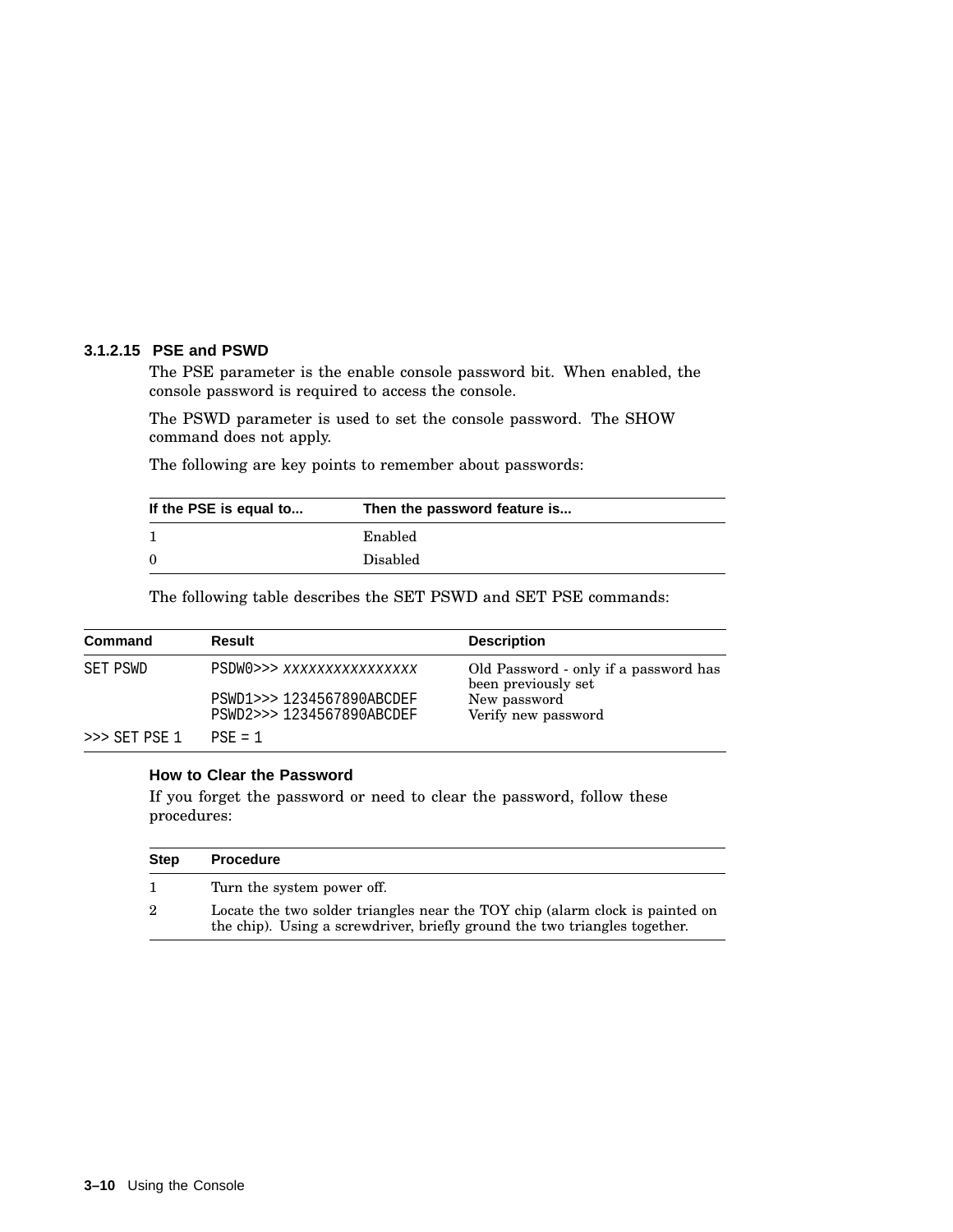#### **How to Log In**

Follow these procedures to log in:

| <b>Step</b> | <b>Procedure</b>                                                                                                                                        |
|-------------|---------------------------------------------------------------------------------------------------------------------------------------------------------|
|             | Set PSE to 1.                                                                                                                                           |
| 2           | Enter the LOGIN command at the $\gg$ prompt.                                                                                                            |
| 3           | Enter the password at the PSWD0>>> prompt.<br>The password must be exactly 16 characters.<br>Valid password characters are 0 through 9 and A through F. |

#### **3.1.2.16 SCSI**

The SCSI parameter sets the SCSI ID for the system SCSI controller.

The system SCSI ID default is set to 6.

The following is an example of the SHOW SCSI and SET SCSI commands:

| Command    | <b>Result</b> |
|------------|---------------|
| SHOW SCSI  | $SCSI = 6$    |
| SET SCSI 7 | $SCSI = 7$    |

#### **3.1.2.17 TRIGGER**

The TRIGGER parameter enables the entity-based module (EBM).

If both the TRIGGER and MOP parameters are equal to 1, then the EBM and the NI listener is enabled. You can then access the console or boot the system from a remote system.

The following is an example of the SET TRIGGER and SHOW TRIGGER commands:

| Command       | Result        |
|---------------|---------------|
| SHOW TRIGGER  | $TRIGGER = 0$ |
| SET TRIGGER 1 | $TRIGGER = 1$ |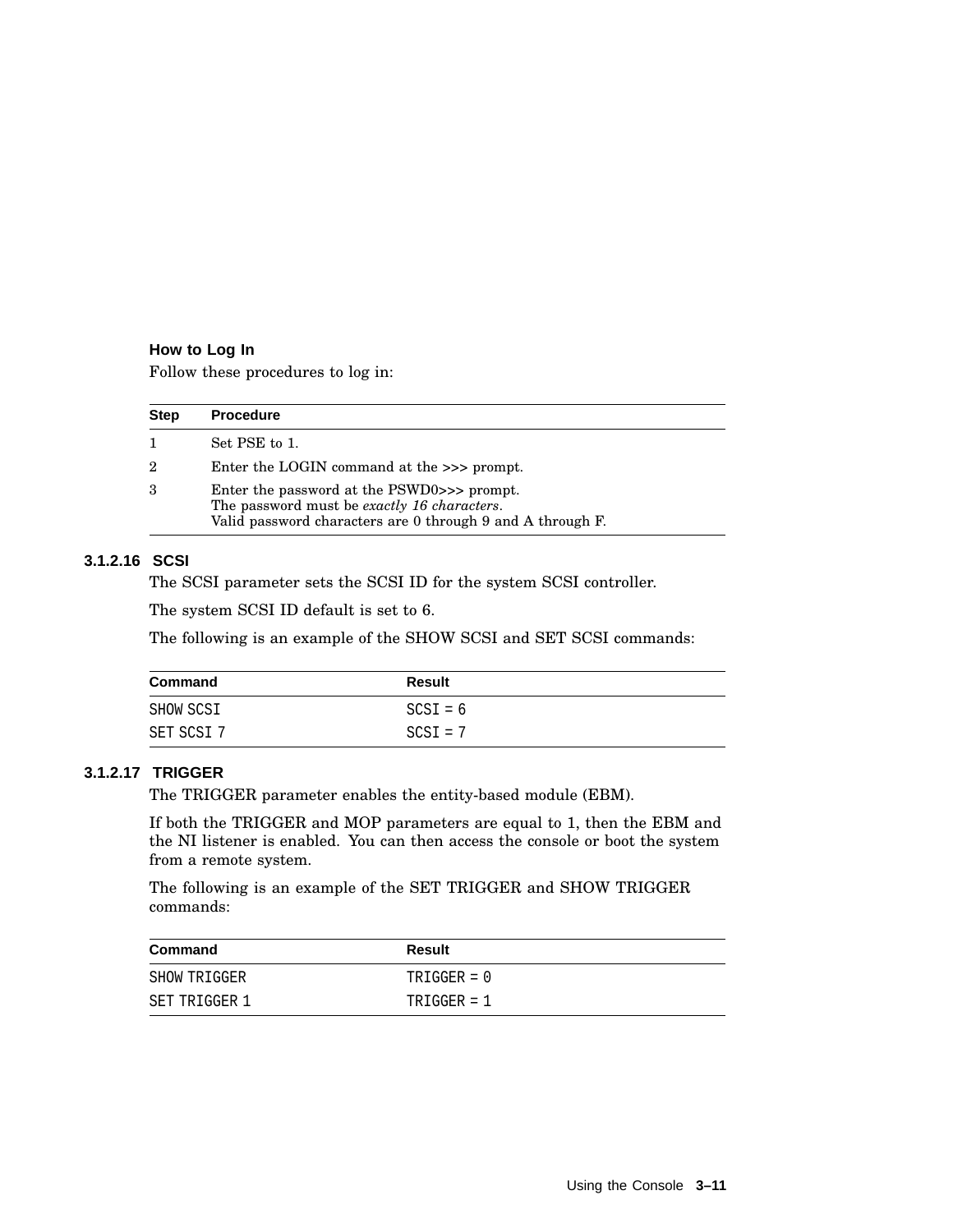## **3.1.3 Memory Commands**

The following table describes three memory commands that manipulate memory and registers:

| Command        | <b>Function</b>                                            |
|----------------|------------------------------------------------------------|
| <b>DEPOSIT</b> | Enters values into memory locations or registers           |
| EXAMINE        | Displays the contents of memory locations or registers     |
| <b>FIND</b>    | Finds a good section of memory or restarts parameter block |

## **3.1.3.1 DEPOSIT Command**

The DEPOSIT command is used to write to memory locations from the console.

#### **Syntax:**

DEPOSIT /[qualifiers] {address} {data}

Table 3–4 lists the qualifiers and what each one specifies.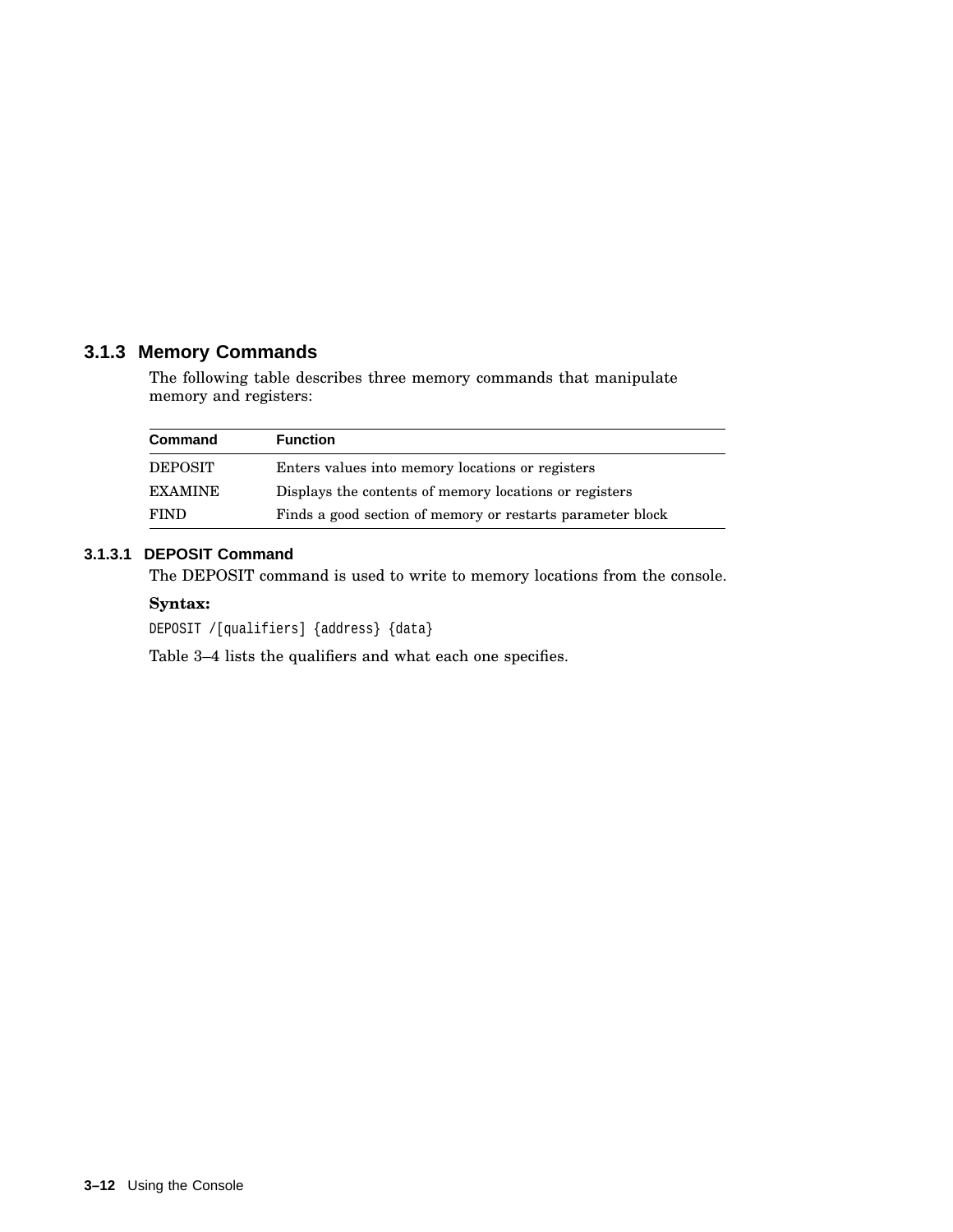| Qualifier      | <b>Description</b>                                                                                             |
|----------------|----------------------------------------------------------------------------------------------------------------|
|                | Data Size <sup>1</sup>                                                                                         |
| /B             | Byte (8 bits)                                                                                                  |
| /W             | Word (16 bits)                                                                                                 |
| $\pi$ .        | Longword (32 bits)                                                                                             |
| $\sqrt{Q}$     | Quadword (64 bits)                                                                                             |
|                | Address Space <sup>2</sup>                                                                                     |
| N              | Virtual memory                                                                                                 |
| $\mathbb{P}$   | Physical memory                                                                                                |
| $\pi$          | Internal processor register                                                                                    |
| $\sqrt{G}$     | General purpose register                                                                                       |
| /М             | Machine register                                                                                               |
|                | <b>Range of Addresses</b>                                                                                      |
| /N: X          | Specifies that the X+1 locations be written with the value specified by DATA                                   |
|                | <b>Protection</b>                                                                                              |
| $\overline{J}$ | Unprotects a protected memory location. An example of a protected area is<br>the memory that the console uses. |
|                | <sup>1</sup> The <i>data</i> values must be given in hexadecimal format.                                       |
|                | $2$ The <i>address</i> specifies the address (or first address) to be written.                                 |

#### **Table 3–4 DEPOSIT Command Qualifiers**

The following example of the DEPOSIT command writes the value 01234567 (data to be deposited) into 6 longword locations starting at address 00100000.

>>> **DEPOSIT/P/N:5 00100000 01234567**

P 00100000 01234567 P 00100004 01234567 P 00100008 01234567 P 0010000C 01234567 P 00100010 01234567 P 00100014 01234567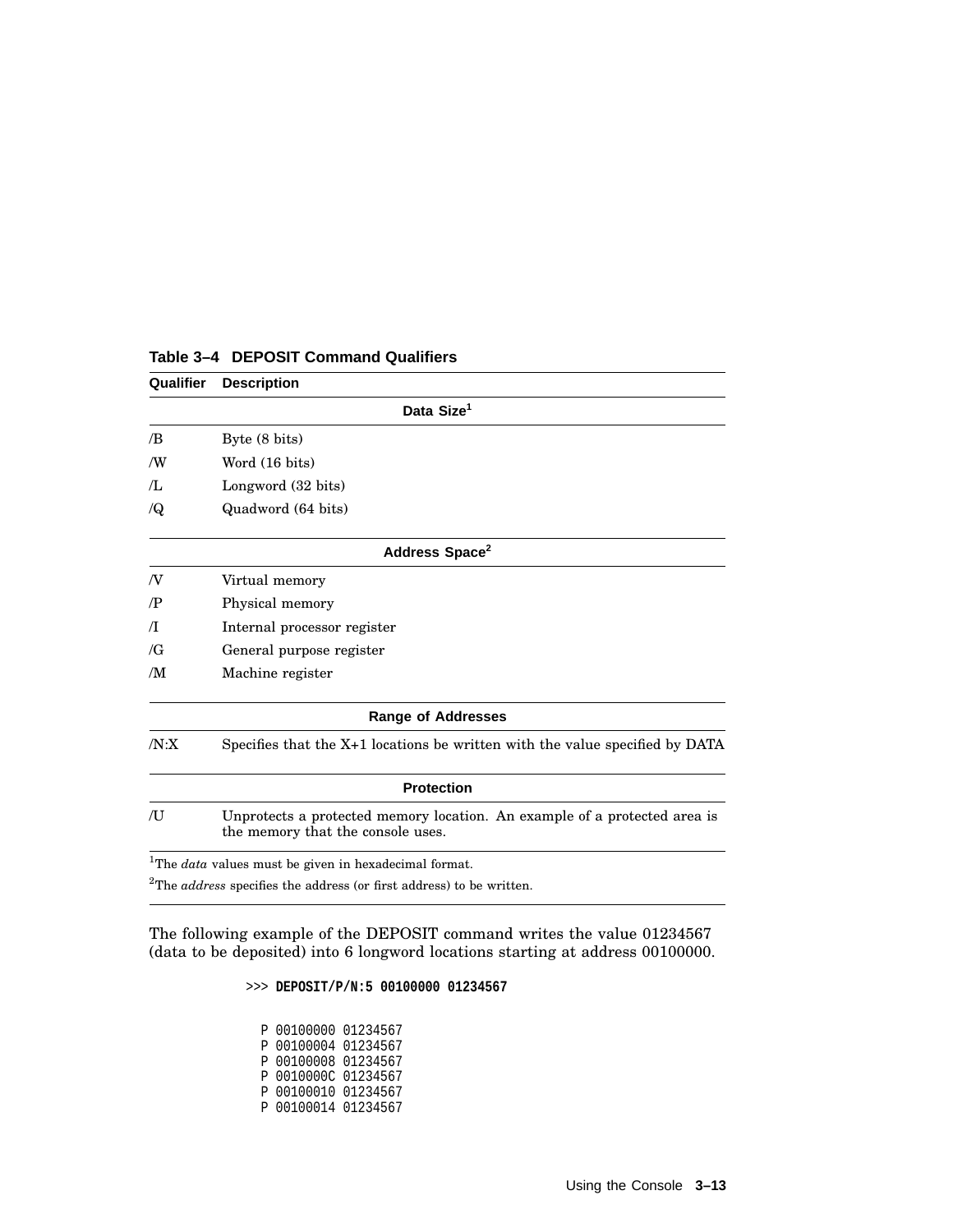#### **3.1.3.2 EXAMINE Command**

The EXAMINE command is used to display the contents of specific memory locations from the console.

#### **Syntax:**

EXAMINE /[qualifier] [address]

Table 3–5 lists the qualifiers and what each one specifies.

| Qualifier  | <b>Description</b>                                                                                             |
|------------|----------------------------------------------------------------------------------------------------------------|
|            | Data Size <sup>1</sup>                                                                                         |
| /B         | Byte (8 bits)                                                                                                  |
| ΛW         | Word (16 bits)                                                                                                 |
| Æ          | Longword (32 bits)                                                                                             |
| $\sqrt{Q}$ | Quadword (64 bits)                                                                                             |
|            | Address Space <sup>2</sup>                                                                                     |
| N          | Virtual memory                                                                                                 |
| /P         | Physical memory                                                                                                |
| $\pi$      | Internal processor register                                                                                    |
| $\sqrt{G}$ | General purpose register                                                                                       |
| /M         | Machine register                                                                                               |
|            | <b>Range of Addresses</b>                                                                                      |
| /N:X       | Specifies that the X+1 locations be read with the value specified by DATA                                      |
|            | <b>Protection</b>                                                                                              |
| /U         | Unprotects a protected memory location. An example of a protected area is<br>the memory that the console uses. |
|            | <sup>1</sup> The <i>data</i> values must be given in hexadecimal format.                                       |

**Table 3–5 EXAMINE Command Qualifiers**

 $2$ The *address* specifies the address (or first address) to be written.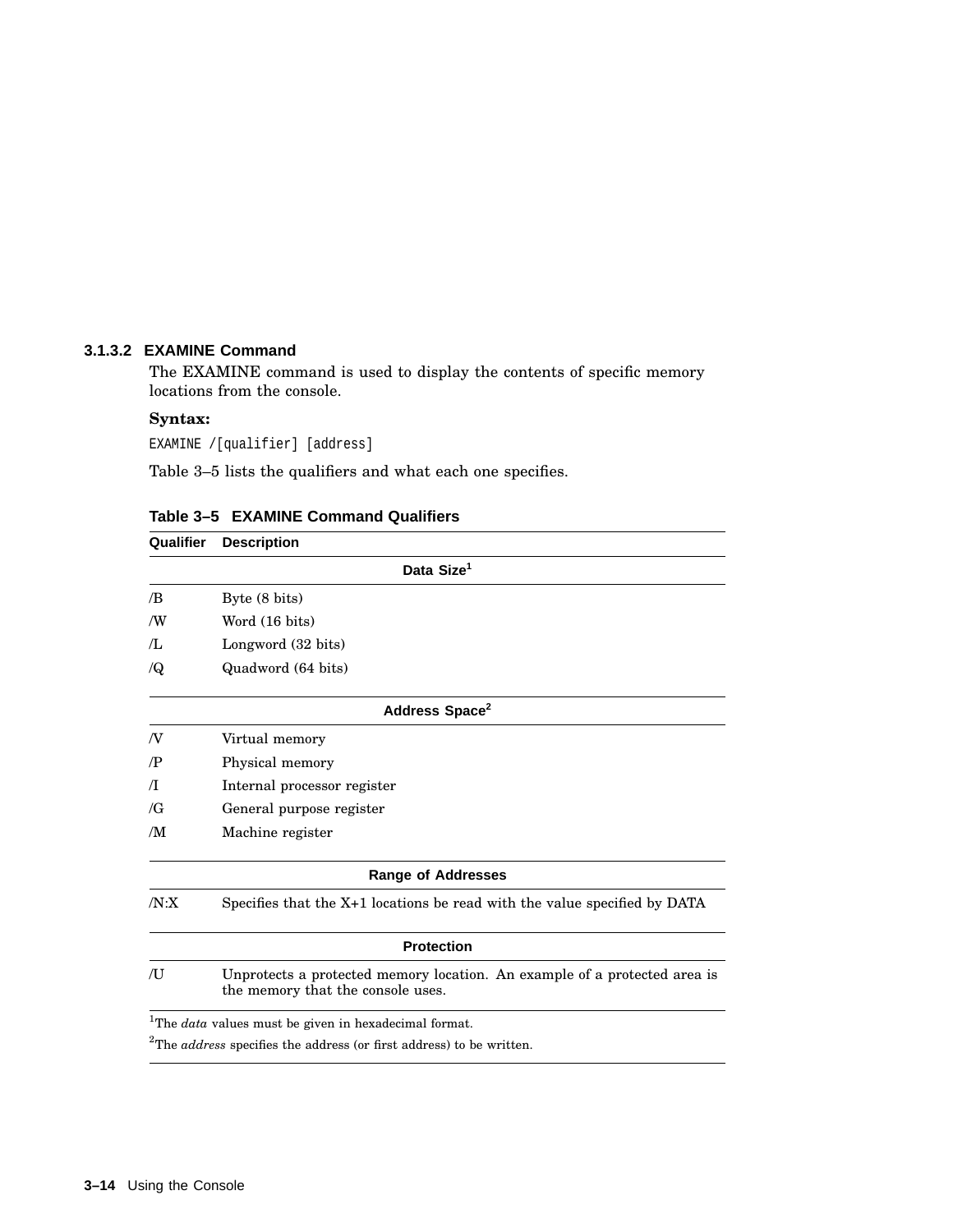The following example of the EXAMINE command reads the Ethernet hardware address:

>>> **EXAMINE/P/N:5 20090000**

P 20090000 0000FF08 P 20090004 0000FF00 P 20090008 0000FF2B P 2009000C 0000FF1B P 20090010 0000FF48 P 20090014 0000FFE3

#### **3.1.3.3 FIND Command**

Use the FIND command to search memory for either of the following:

- A page-aligned 128 KB segment of good memory
- A restart parameter block (RPB)

| If the memory segment is | Then                                                                |
|--------------------------|---------------------------------------------------------------------|
| Found                    | The starting address plus 512 is left in the stack<br>pointer (SP). |
| Not found                | An error message appears.                                           |

#### **Syntax:**

FIND /[qualifier]

The following table defines the two qualifiers:

| Qualifier  | <b>Description</b>       |
|------------|--------------------------|
| MEMORY     | 128 KB section of memory |
| <b>RPB</b> | Restart parameter block  |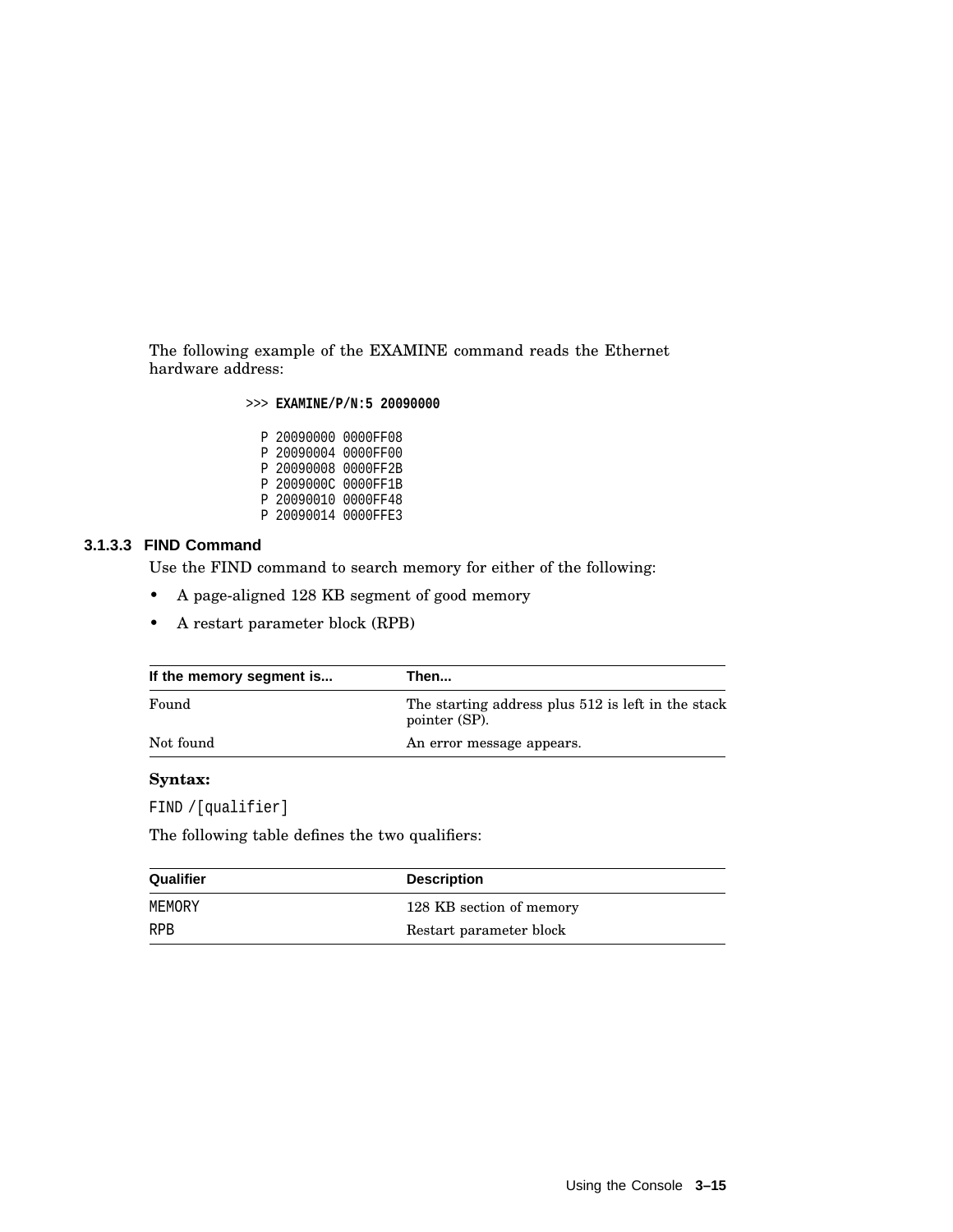## **3.1.4 Processor Control Commands**

The following table lists the processor control commands:

| Command           | <b>Function</b>                                            |
|-------------------|------------------------------------------------------------|
| <b>BOOT</b>       | Bootstraps the operating system                            |
| <b>CONTINUE</b>   | Starts the CPU running at the current program counter (PC) |
| <b>HALT</b>       | Stops the CPU                                              |
| <b>INITIALIZE</b> | Initializes processor registers                            |
| <b>START</b>      | Starts the CPU at a given address                          |
| <b>UNJAM</b>      | Sets devices to an initial state                           |

## **3.1.4.1 BOOT Command**

The BOOT command starts the bootloader, which loads the operating system and starts it. The BOOT command causes the system to exit console mode and enter program mode. The BOOT command has the following syntax:

#### **Syntax:**

>>> BOOT /[qualifier] [boot\_device],[boot\_device]...

Table 3–6 describes each term in the BOOT command.

| Term         | <b>Description</b>                                                                                                                                                                                    |
|--------------|-------------------------------------------------------------------------------------------------------------------------------------------------------------------------------------------------------|
| /qualifier   | This optional qualifier sets the value for R5 for the bootloader.<br>It is used to select a boot on the disk, or to select a<br>conversational boot.                                                  |
|              | The R5 qualifier can be specified in either of the following<br>formats:                                                                                                                              |
|              | /R5:xxxxxxxx                                                                                                                                                                                          |
|              | xxxxxxxx                                                                                                                                                                                              |
| boot device. | This optional term is the primary boot device. If no device<br>is specified, the system attempts to boot the default device.<br>You can set the default boot device by using the SET BOOT<br>command. |
|              | You may enter optional secondary devices as well; the<br>secondary device is the device that the bootloader tries to<br>boot if the primary boot device fails.                                        |

**Table 3–6 BOOT Command Syntax**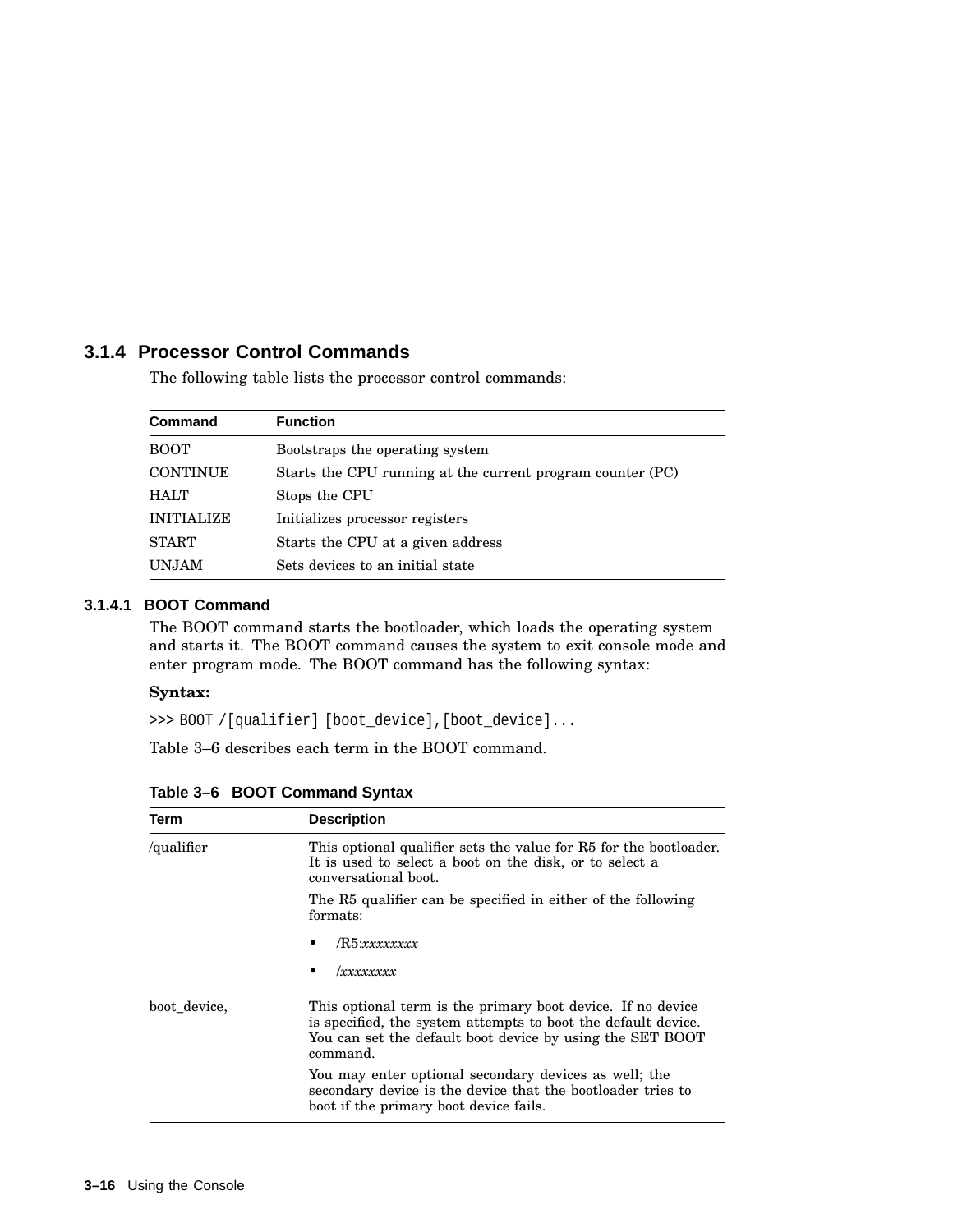The following example shows the system performing a conversational boot from DKA200. If the system cannot boot from DKA200, it tries a conversational boot from DKA400.

#### **Example:**

>>> **BOOT /R5:00000001 DKA200, DKA400**

#### **3.1.4.2 CONTINUE Command**

The CONTINUE command switches the system from console mode to program mode. The CPU starts running at the current program counter (PC). To execute this command, enter the CONTINUE command at the console prompt. For example,

>>> **CONTINUE**

#### **3.1.4.3 INITIALIZE and UNJAM Commands**

The INITIALIZE command resets the processor registers. The UNJAM command resets the system devices. Together, these commands reset the system. The UNJAM command should be entered first. For example,

> >>> **UNJAM** >>> **INITIALIZE**

#### **3.1.4.4 START Command**

The START command is used to set the program counter (PC) and start the CPU. This command causes the system to exit console mode and enter program mode.

#### **Syntax:**

START [address]

Address is the value loaded into the PC.

The following example of the START command starts the bootloader:

>>> **START 200**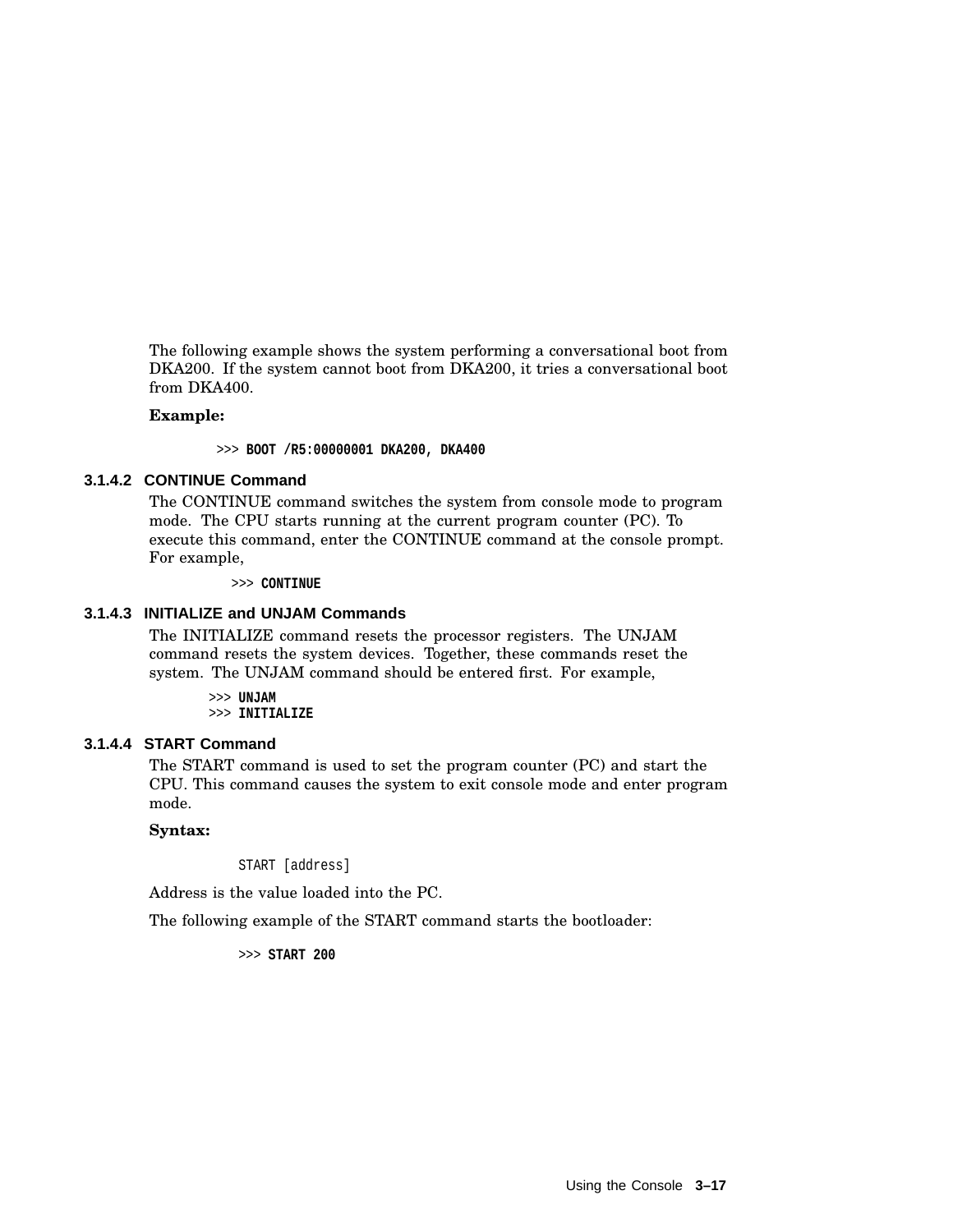# **3.2 Alternate Consoles**

The VAXstation 4000 Model 60 and VLC systems provide two ways to use alternate consoles if the graphics subsystem fails. Console commands may be entered on a terminal connected to the printer port of the workstation or from a network connection to the Ethernet port. The two alternate consoles, printer port consoles and network consoles, are described in the following sections.

## **3.2.1 Printer Port Console**

To access the printer port console verify that:

- The baud rate of the terminal connected to the printer port is set at 9600 baud.
- The alternate console switch  $(S3)$  is up.
	- S2 on the Model 60 is located on the front panel.
	- S3 on the VLC is located on the rear right side of the system box.

**Note**

The state of the alternate console switch is read only at power-up. Changing the switch setting when the system is powering up has no effect until the system box is powered down and then up.

## **3.2.2 Network Console**

The system console can also be accessed from the network. The network console allows you to remotely troubleshoot the system or provide a console when the other consoles are not available.

Some console tests and commands cause the network connection to be terminated because the commands use the network device, or they cause a connection timeout at the remote node.

**Caution: Do Not Run the Memory Test**

Do not run the memory test. It causes the console to hang up and you will have to power down the system.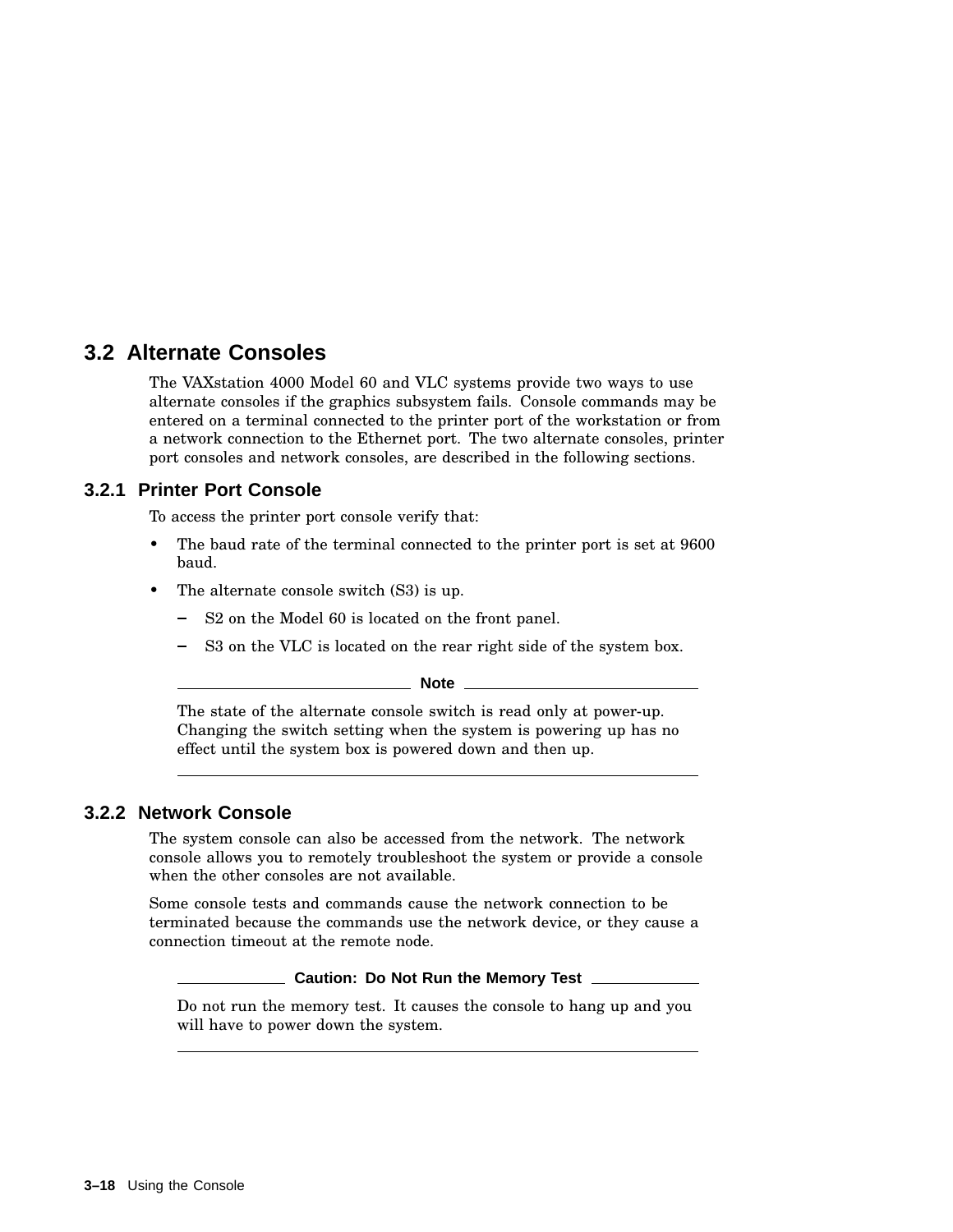Follow these procedures to access the console from the network:

| <b>Step</b>    | <b>Procedure</b>                                                                                                                                            |
|----------------|-------------------------------------------------------------------------------------------------------------------------------------------------------------|
| $\mathbf{1}$   | Identify the Model 60 or VLC hardware Ethernet address.                                                                                                     |
| $\overline{2}$ | Verify that there is a VMS operating system on the same Ethernet segment as<br>the Model 60 or VLC (the systems cannot be separated by a bridge or router). |
| 3              | Set the following VAX station 4000 computer parameters:                                                                                                     |
|                | Console password<br>٠                                                                                                                                       |
|                | $MOP = 1$<br>$\bullet$                                                                                                                                      |
|                | $TRIGGER = 1$<br>٠                                                                                                                                          |

To connect to the console after the Model 60 or VLC is set up, follow these procedures from the other VMS operating system:

|  | <b>Procedure</b>                                                                                |                                                               |  |
|--|-------------------------------------------------------------------------------------------------|---------------------------------------------------------------|--|
|  |                                                                                                 | Log in to a user account; no special privileges are required. |  |
|  | Type the following commands:                                                                    |                                                               |  |
|  | Command                                                                                         | <b>Action</b>                                                 |  |
|  | \$ MC NCP                                                                                       | Enters the Network Control Program (NCP)                      |  |
|  | <b>NCP&gt; SHOW KNOWN</b><br><b>CIRCUITS</b>                                                    | Shows available circuits you can connect<br>through           |  |
|  | NCP> CONNECT VIA circuit SERVICE PASSWORD xxxxxxxxxxxxxxx<br>PHYSICAL ADDRESS 08-00-2B-xx-xx-xx |                                                               |  |
|  |                                                                                                 | Connects to the console                                       |  |
|  | >>> console commands                                                                            | Performs console functions                                    |  |
|  | $>>$ $CTRL/D$                                                                                   | Disconnects console                                           |  |
|  | NCP> EXIT                                                                                       | Exits NCP                                                     |  |
|  |                                                                                                 |                                                               |  |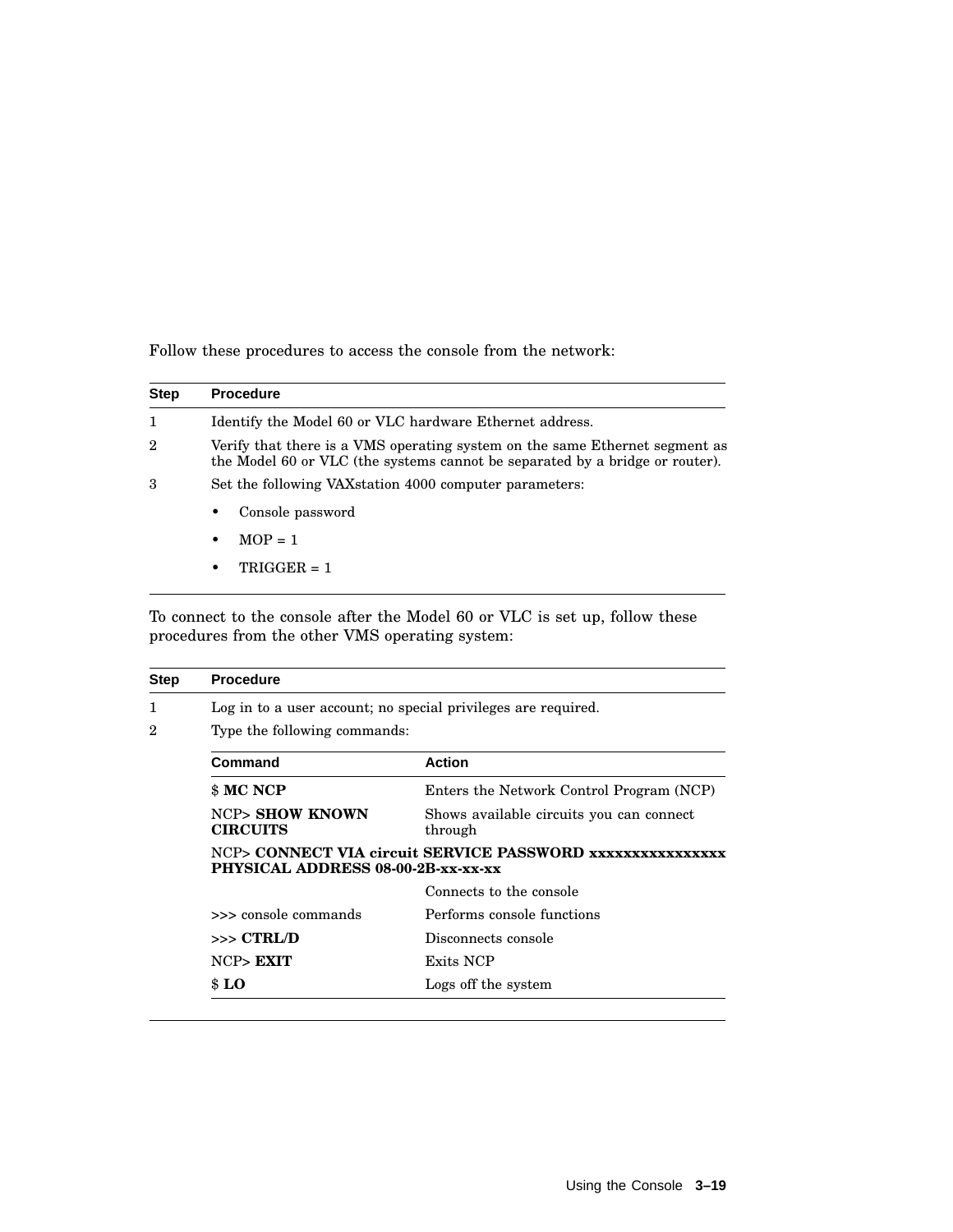Example 3–1 is an example of a network console session.

#### **Example 3–1 Network Console Session**

\$ **MC NCP** NCP>**SHOW KNOWN CIRCUITS** Known Circuit Volatile Summary as of 27-MAR-1991 13:50:02 Circuit State Loopback Adjacent Name Routing Node SVA-0 on 25.14 NCP>**CONNECT VIA SVA-0 SERVICE PASSWORD 1111111111111111 - \_ PHYSICAL ADDRESS 08-00-2B-1B-48-E3** ! Connects to the console Console connected (press CTRL/D when finished) >>> LOGIN RETURN ! PSE must be set to 1 PSWD0>>> xxxxxxxxxxxxxxxx !Type 16 character password >>> **SHOW CONFIG** ! Type console command KA46-A BL3-186-B3.1 : System type and firmware revision 08-00-2B-F3-31-03 ! Ethernet hardware address<br>16 MB : Total memory ! Total memory DEVNBR DEVNAM INFO ------ ------ ----<br>1 NVR OK 1 NVR OK ! Non-volatile RAM<br>2 LCG OK ! 2D high res. col 2 LCG OK ! 2D high res. color graphics rev 2.7 HR - 8 PLN FB - 2.7 3 DZ OK ! Serial line controller<br>4 CACHE OK ! Cache memory 4 CACHE OK ! Cache memory 5 MEM OK ! Memory configuration 16MB = SY=8MB, S0/S1=8MB, S2/S3=0MB, S4/S5=0MB 6 FPU OK ! Floating point accelerator 7 IT OK ! Interval timer 8 SYS OK ! Other system functions<br>9 NT OK ! Ethernet 9 NI OK ! Ethernet<br>10 SCSI OK ! SCSI and 10 SCSI OK ! SCSI and drives ! One RZ23L at ID 1, system at ID 6. 11 AUD OK ! Sound<br>12 COMM OK ! DSW21 COMM OK ! DSW21 communications device 13 TCA OK ! TURBOchannel adapter **CTRL/D** NCP> **EXIT** \$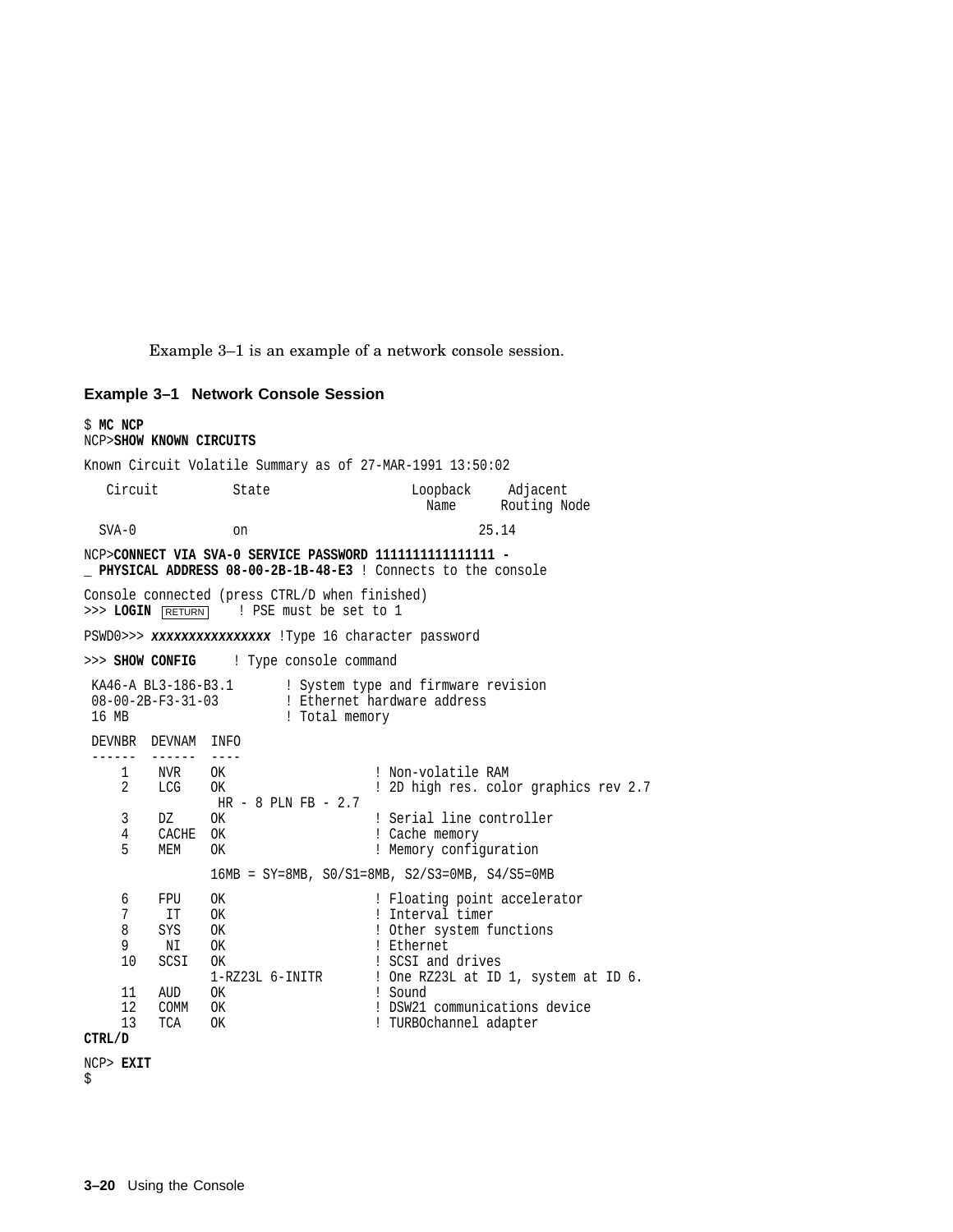# **4 FRU Removal and Replacement Hints**

The following section contains VAXstation 4000 Model 60 and VLC FRU removal and replacement hints. Refer to the *VAXstation 4000 Model 60 Service Information* and *VAXstation 4000 VLC Service Information* guides for complete FRU removal and replacement procedures, illustrations, and part numbers. The following topics are included in this chapter:

| Section 4.1   | Precautions                            |
|---------------|----------------------------------------|
| Section 4.2   | <b>Preliminary Steps</b>               |
| Section 4.3   | <b>System Preparation</b>              |
| Section 4.4   | Model 60 FRU Removal/Replacement Hints |
| Section 4.4.1 | Model 60 FRU Locations                 |
| Section 4.5   | VLC FRU Removal/Replacement Hints      |
| Section 4.5.1 | <b>VLC FRU Locations</b>               |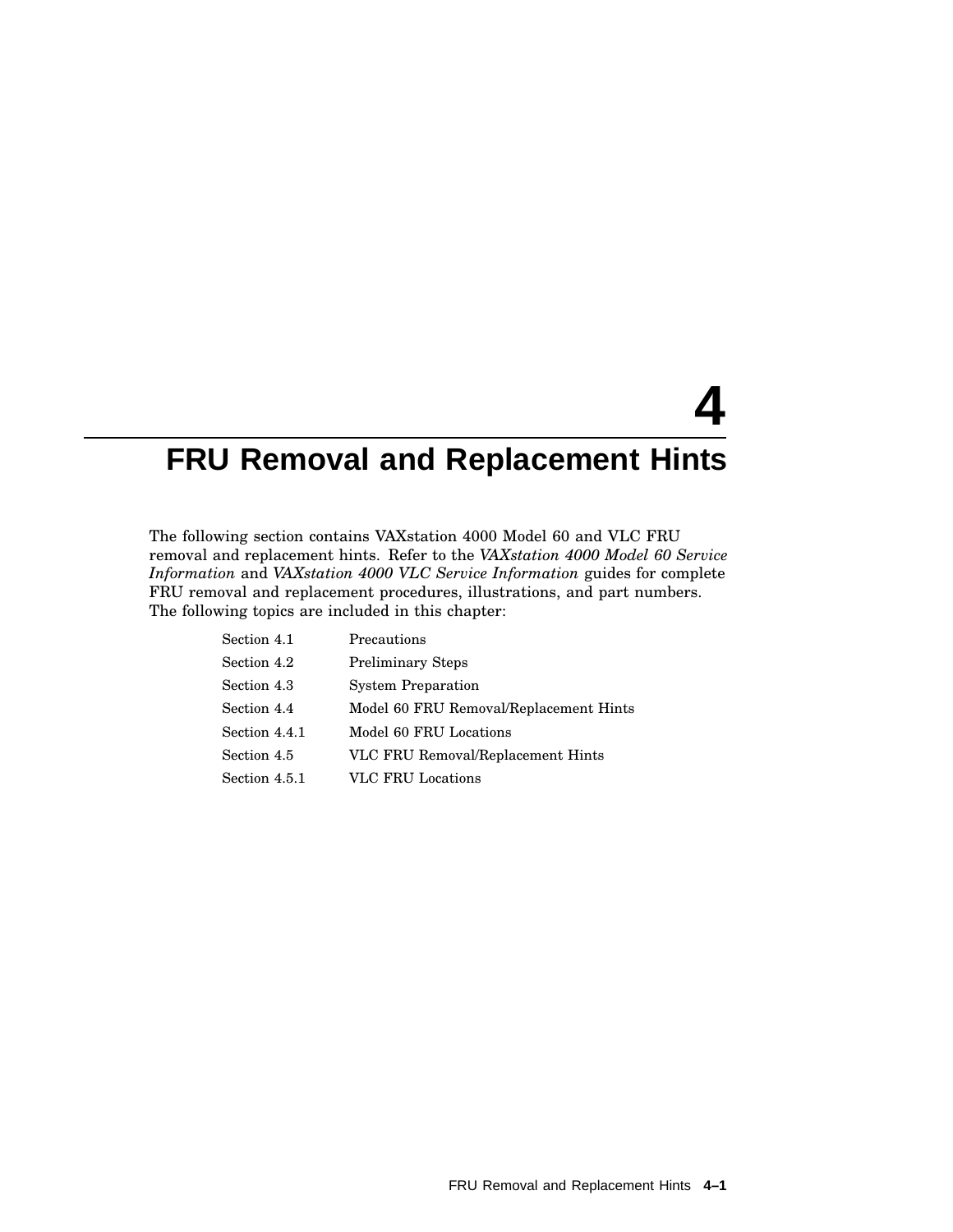## **4.1 Precautions**

Only qualified service personnel should remove or install FRUs.

**Note**

It is the customer's responsibility to back up the software before Digital Services personnel arrive at the site. This is important to ensure that data is not lost during the service process.

The customer should also shut down the workstation software. Before performing any maintenance work, Digital Services personnel must confirm that the customer has completed both of these tasks.

#### **Caution** 2008

Electrostatic discharge (ESD) can damage integrated circuits. Always use a grounded wrist strap (part number 29-11762-00) and a worksurface-to-earth ground when working with the internal parts of the workstation.

# **4.2 Preliminary Steps**

Perform these preliminary steps before removing and replacing an FRU:

| <b>Step</b>    | <b>Procedure</b>                                                                                                          |
|----------------|---------------------------------------------------------------------------------------------------------------------------|
|                | Verify that the symptom is not caused by improper configuration or a loose<br>cable.                                      |
| $\overline{2}$ | Confirm with the customer that data has been backed up.<br>If not, the data could be lost (when a hard disk is at fault). |
| 3              | Be sure that the operating system is shut down before turning off the system<br>or halting the CPU.                       |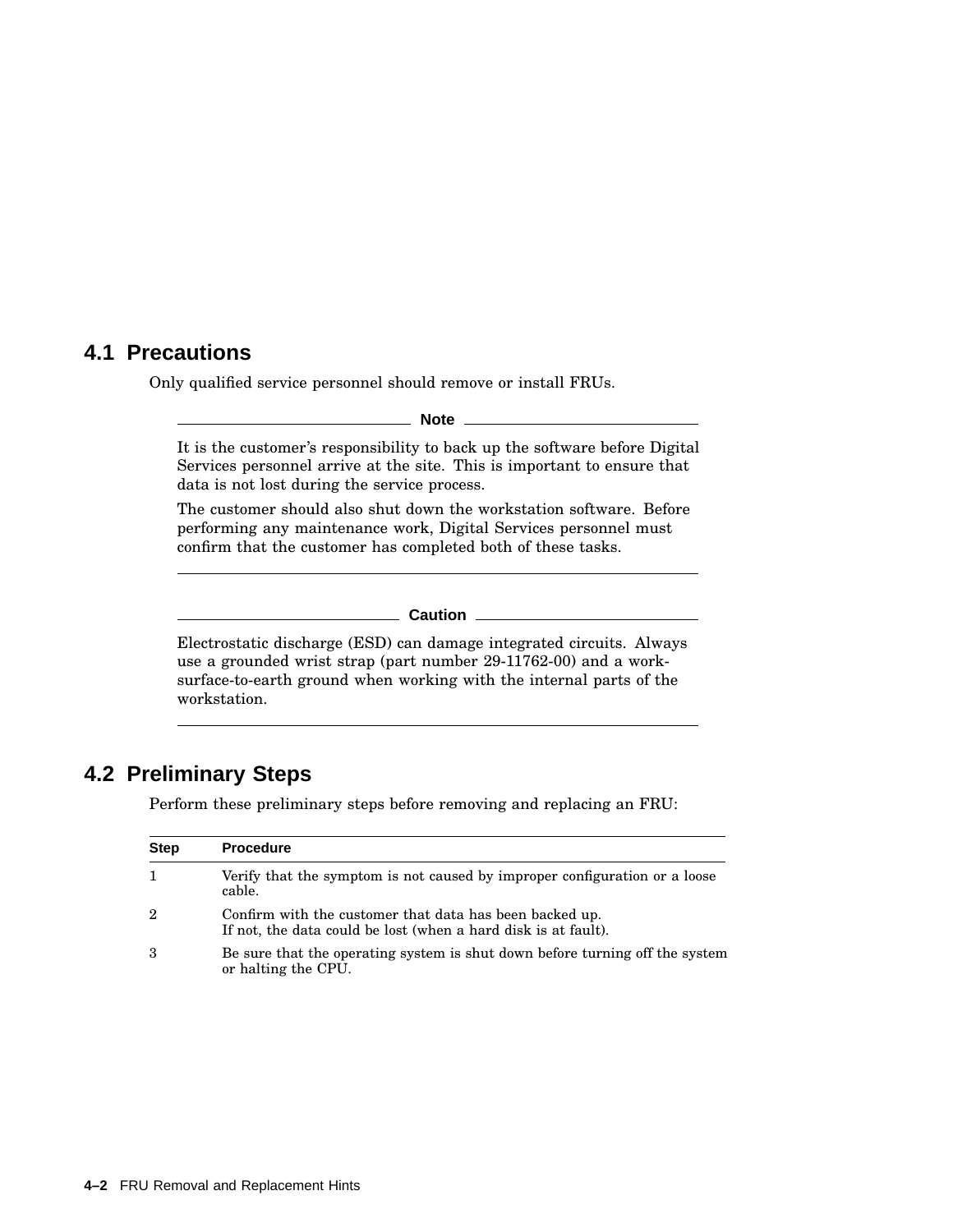| <b>Step</b> | <b>Procedure</b>                                                                                                                        |
|-------------|-----------------------------------------------------------------------------------------------------------------------------------------|
| 4           | Use the SHOW CONFIG command and write down the following<br>information:                                                                |
|             | System ROM version                                                                                                                      |
|             | Graphics type                                                                                                                           |
|             | Memory configuration<br>٠                                                                                                               |
|             | SCSI devices and IDs<br>٠                                                                                                               |
| 5           | Make sure this configuration agrees with the actual hardware.<br>If the configuration does not agree, make sure the following are true: |
|             | SCSI IDs are all unique.<br>٠                                                                                                           |
|             | Cables are correctly installed.<br>٠                                                                                                    |
|             | The expansion box power is turned on first.<br>٠                                                                                        |
| 6           | Wait three minutes after turning off a monitor before you move or service it.                                                           |

# **4.3 System Preparation**

Follow these steps to prepare the system for removing and replacing FRUs:

| <b>Step</b> | <b>Procedure</b>                                                                                                                               |
|-------------|------------------------------------------------------------------------------------------------------------------------------------------------|
|             | Shut down the operating system.                                                                                                                |
| 2           | Put the system into console mode by pressing the halt button on the system<br>box.                                                             |
| 3           | At the console prompt, set the system to halt on future power-ups after the<br>power-up tests are completed by entering the following command: |

>>> **SET HALT 3** Return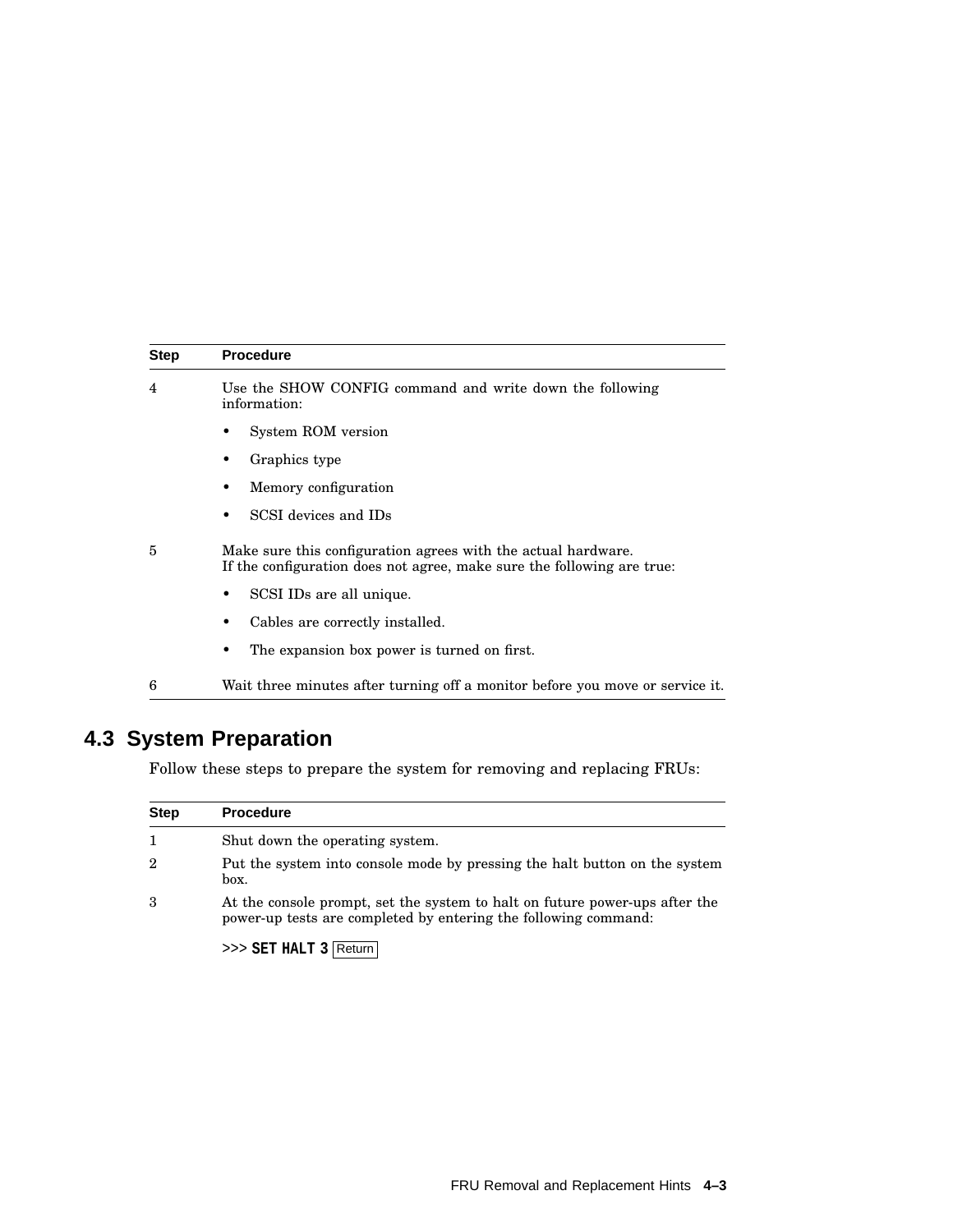| <b>Step</b> | <b>Procedure</b>                                                                                                                                                  |
|-------------|-------------------------------------------------------------------------------------------------------------------------------------------------------------------|
| 4           | Use the SHOW CONFIG command to determine the presence of devices, test<br>status, and quantity of memory inside the system.                                       |
|             | Record the current system configuration information for reference.<br>٠                                                                                           |
|             | After adding the new device or module:<br>٠                                                                                                                       |
|             | Compare the new configuration with the previous one to help verify<br>that all devices are present and functioning correctly.                                     |
|             | Halt the system when you first turn it on. Use the diagnostic tests<br>described in Chapter 2 to determine if the new device or module is<br>connected correctly. |
| 5           | Turn of $(0)$ the system power.                                                                                                                                   |
| 6           | Disconnect the system power cord from the wall outlet and then from the<br>system.                                                                                |

#### **Warning**

Turn the monitor power off for at least three minutes before removing the power cord. Remove the power cord before moving the monitor.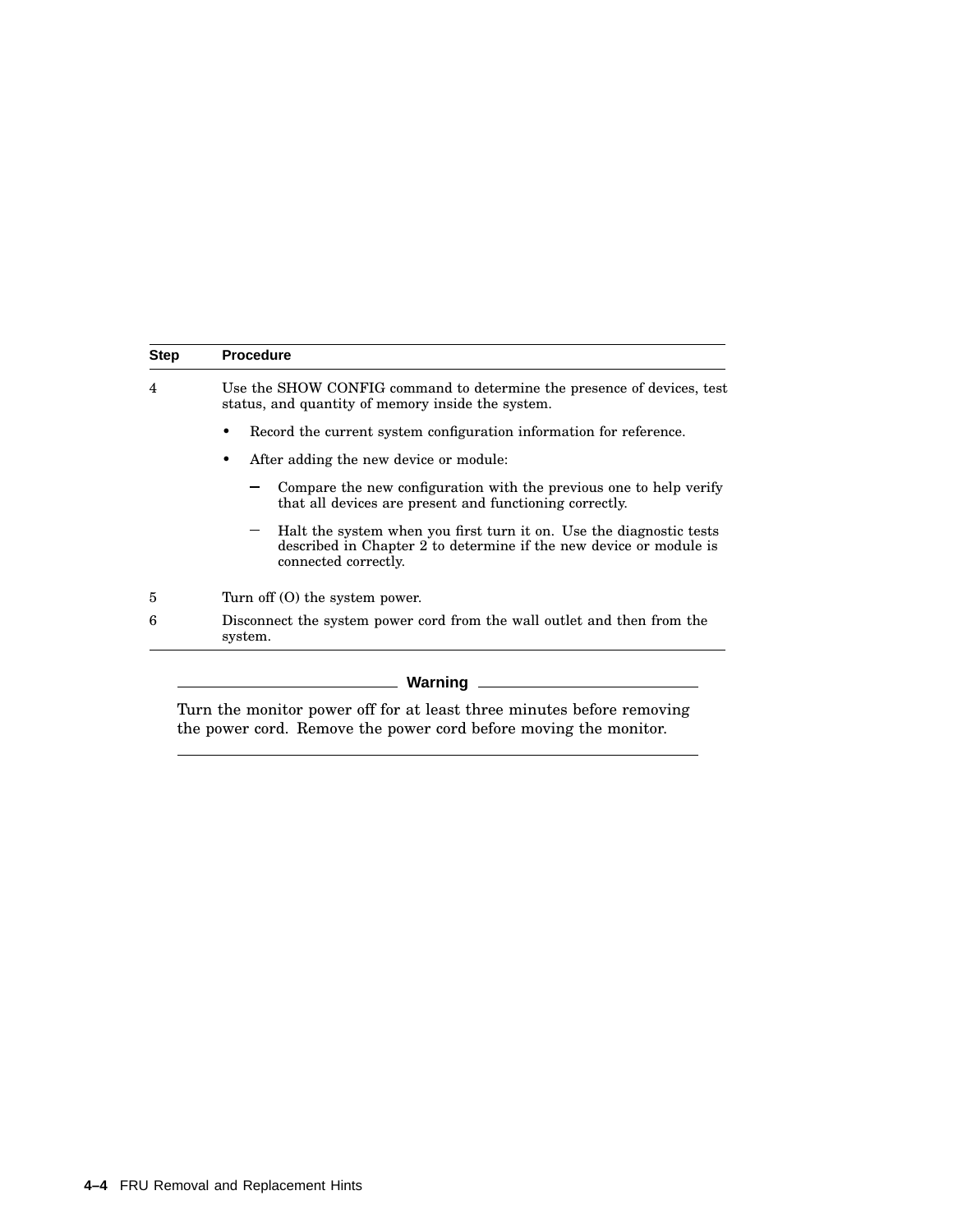# **4.4 Model 60 FRU Removal/Replacement Hints**

The following section contains Model 60 FRU removal and replacement hints.

## **4.4.1 Model 60 FRU Locations**

Figure 4–1 shows the location of the Model 60 system FRUs.



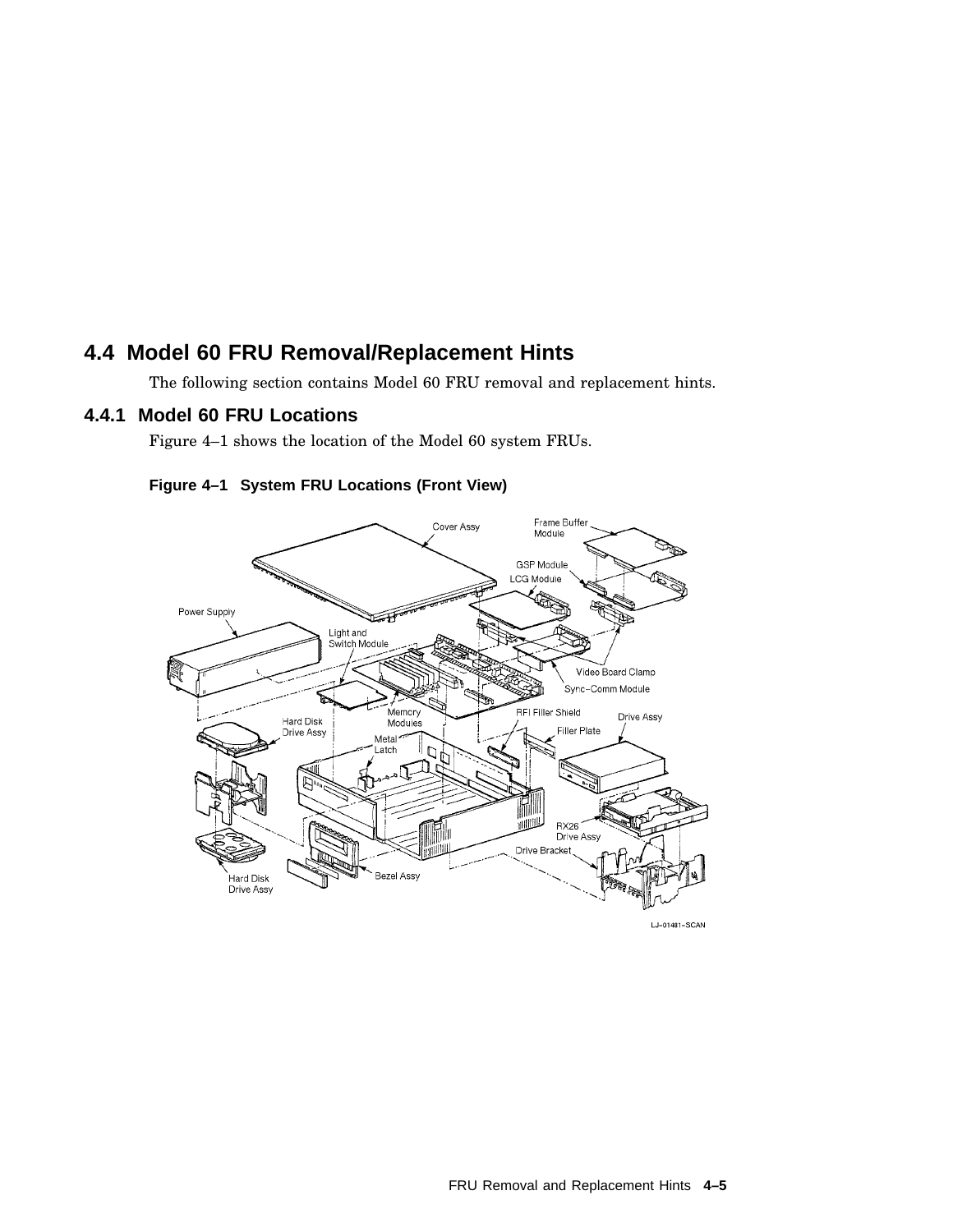## **4.4.2 Hard Disk Drive**

The following hints provide removal and replacement assistance:

| <b>Hint</b>  | <b>Procedure</b>                                                                                                                                                      |
|--------------|-----------------------------------------------------------------------------------------------------------------------------------------------------------------------|
|              | <b>Bracket/Disk Removal</b>                                                                                                                                           |
| $\mathbf{1}$ | Pull the colored tab on the drive bracket toward the front of the system.<br>The tab is located at the upper left corner of the bracket.                              |
| 2            | Lift the drive and bracket from the system box.<br>Disconnect the SCSI and dc power cable from the drive(s).                                                          |
|              | <b>Disk Removal</b>                                                                                                                                                   |
| $\mathbf{1}$ | Push down on the plastic tab at the end of the bracket (opposite to where the<br>SCSI and power cables connect to the drive).                                         |
| 2            | Slide the drive over the plastic tab until the metal peg on each side of the<br>drive is aligned with the vertical slot on the bracket.                               |
|              | Replacement                                                                                                                                                           |
| 1            | When installing the drive into the bracket, apply pressure on the drive to<br>seat it properly.                                                                       |
|              | <b>Note</b>                                                                                                                                                           |
|              | the contract of the contract of the contract of the contract of the contract of the contract of the contract of<br>$\alpha \alpha \alpha \tau$ $\tau \gamma$ $\gamma$ |

Never set two devices on the same SCSI ID; the system cannot service devices with identical IDs.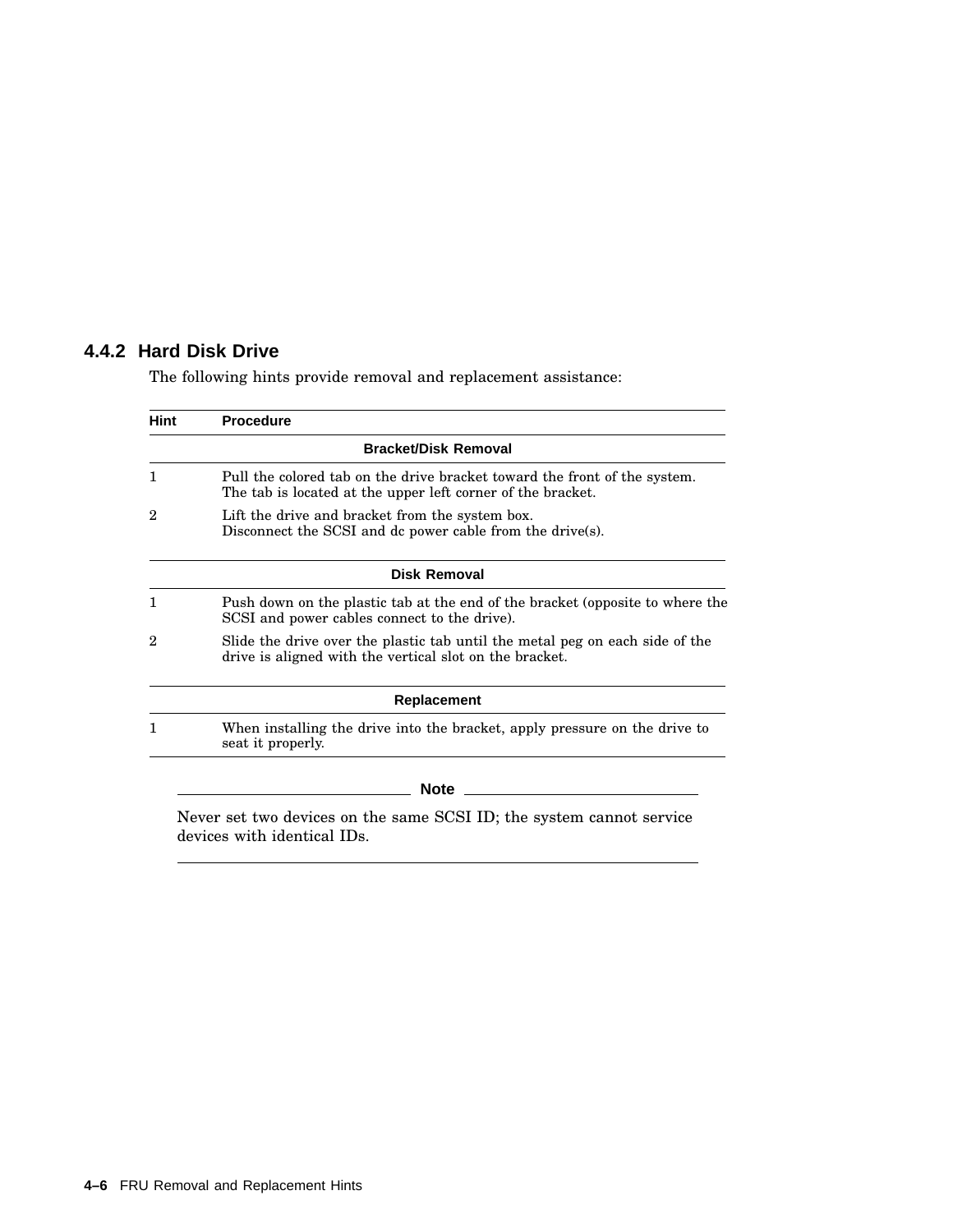## **4.4.3 RX26 Diskette Drive**

The following hints provide removal assistance:

| <b>Hint</b>    | <b>Procedure</b>                                                                                                                           |
|----------------|--------------------------------------------------------------------------------------------------------------------------------------------|
|                | <b>Bracket/Diskette Removal</b>                                                                                                            |
| 1              | Pull the tab on the drive bracket toward the power supply of the system.<br>The tab is located at the upper front right corner of bracket. |
| $\overline{2}$ | Push the tab behind the screw hole at the bottom center of the bracket to<br>the right.                                                    |
| 3              | Lift the drive and bracket from the system box.<br>Disconnect the SCSI and dc power cable from drive(s).                                   |
|                | Diskette Removal                                                                                                                           |
| 1              | Release the latches on each side of bracket to remove the drive.<br>Lift the drive and secondary bracket (RX26 bracket) from the bracket.  |

# **4.4.4 TZK10 QIC Tape Drive and RRD42 CD-ROM Drive**

The following hints apply to both the CD-ROM and tape drive media.

| Hint                         | <b>Procedure</b>                                                                                                               |
|------------------------------|--------------------------------------------------------------------------------------------------------------------------------|
| <b>Bracket/Drive Removal</b> |                                                                                                                                |
| 1                            | Push the tab behind the screw hole at the bottom center of the bracket to<br>the right.                                        |
| $\overline{2}$               | Remove the drive from the bracket by releasing the latches on each side of<br>the bracket.<br>Lift the drive from the bracket. |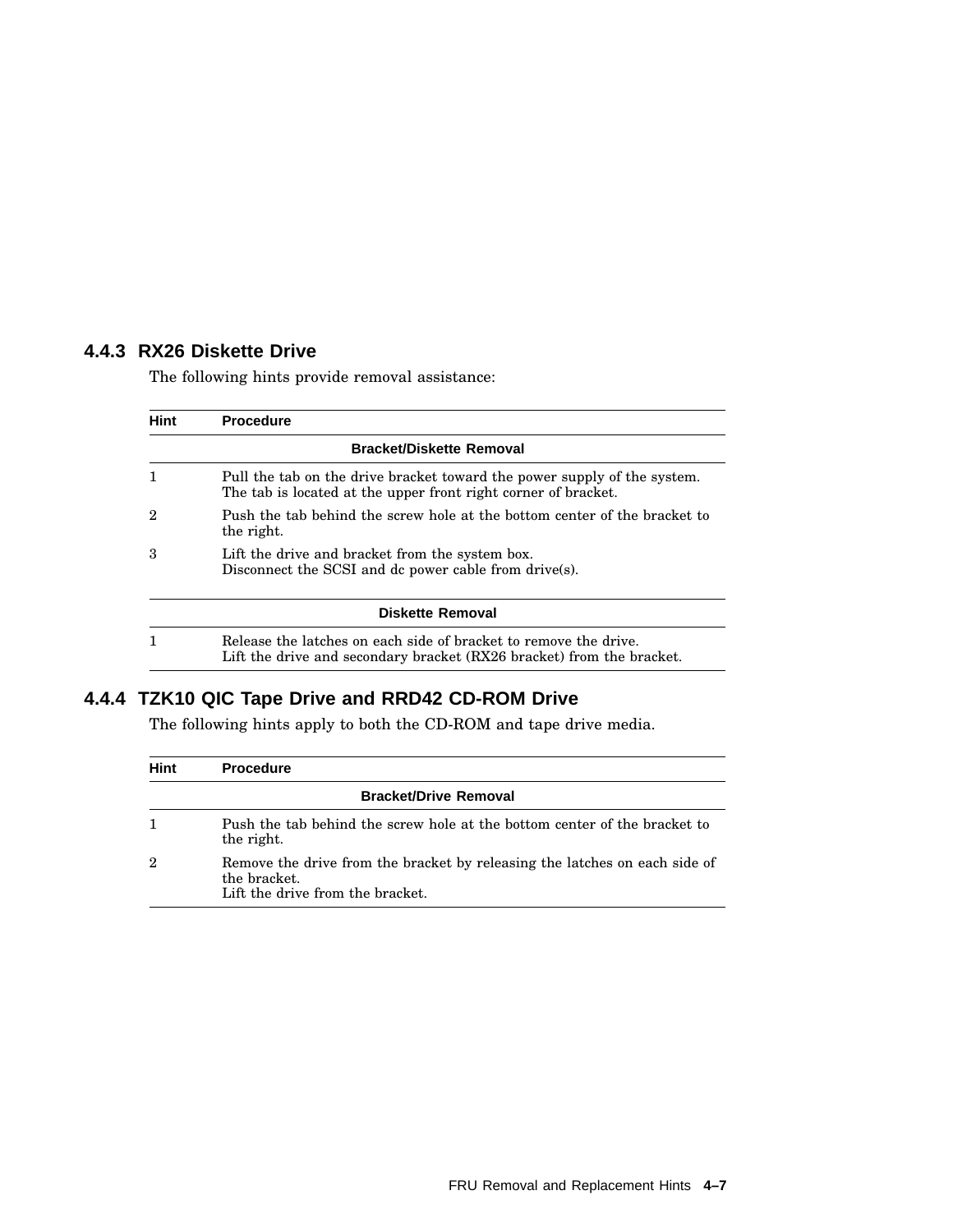## **4.4.5 Power Supply**

The following hints provide removal and replacement assistance:

**Warning**

Do not attempt to open the power supply. There are dangerous voltages inside; there are no user-serviceable parts.

| <b>Hint</b>    | <b>Procedure</b>                                                                                                                            |
|----------------|---------------------------------------------------------------------------------------------------------------------------------------------|
|                | Removal                                                                                                                                     |
| 1              | Remove the hard disk drive.                                                                                                                 |
| $\overline{2}$ | Pull forward on the blue tab (on the right toward the front of the box) just<br>under the supply and lift the front of the supply slightly. |
| 3              | Lift the rear of power supply and remove it from the system box.                                                                            |
|                | Replacement                                                                                                                                 |
| 1              | Align the two guides (one on the right front of the supply, and one on the<br>right rear) with the slots on the system box.                 |
| $\overline{2}$ | Push the supply down in place.<br>The supply snaps in place if properly positioned.                                                         |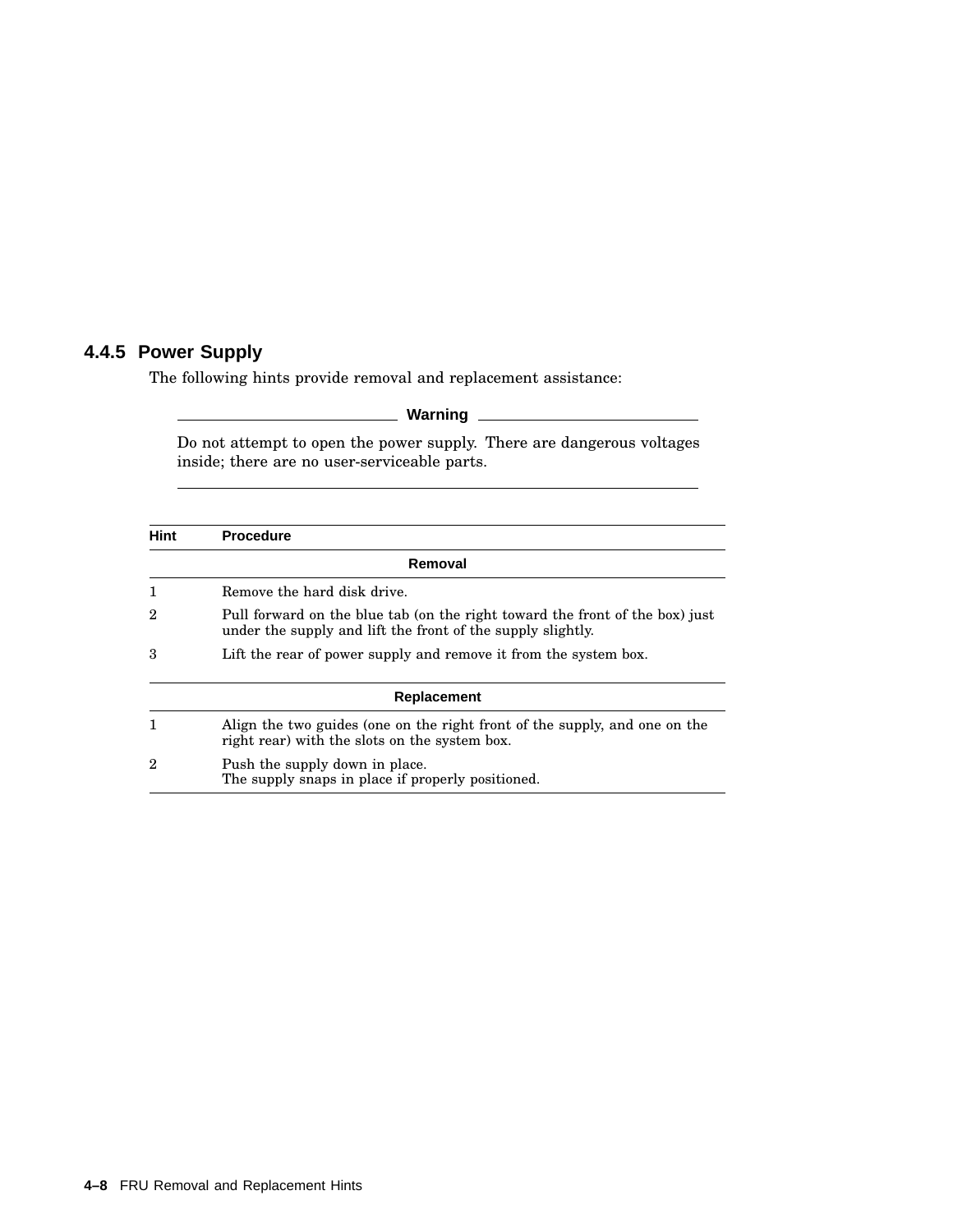## **4.4.6 Lights and Switches Module**

The following hints provide removal assistance:

| <b>Hint</b>    | <b>Procedure</b>                                                                                                           |
|----------------|----------------------------------------------------------------------------------------------------------------------------|
|                | Removal                                                                                                                    |
|                | Remove the hard disk drive bracket.                                                                                        |
| $\overline{2}$ | Remove the removable media drive bracket.                                                                                  |
| 3              | Disconnect the module connector from the system module by lifting up on<br>the module where it overlaps the system module. |
| $\overline{4}$ | Lift the module away from the front of the system.                                                                         |

## **4.4.7 MS44 Memory Module**

**Caution** 

You can easily damage memory components with static electricity. Wear an antistatic wrist strap when you install or remove memory components.

| <b>Hint</b>    | <b>Procedure</b>                                                                                                                           |
|----------------|--------------------------------------------------------------------------------------------------------------------------------------------|
|                | Removal                                                                                                                                    |
| 1              | If you replace a module toward the front of the system board, you must<br>remove the modules at the back first, and work toward the front. |
| $\overline{2}$ | Release the two metal retainers at each end of the memory module connector.                                                                |
| 3              | Rotate the module backwards (approximately 55 degrees to the rear of the<br>unit) and lift it out of the slot.                             |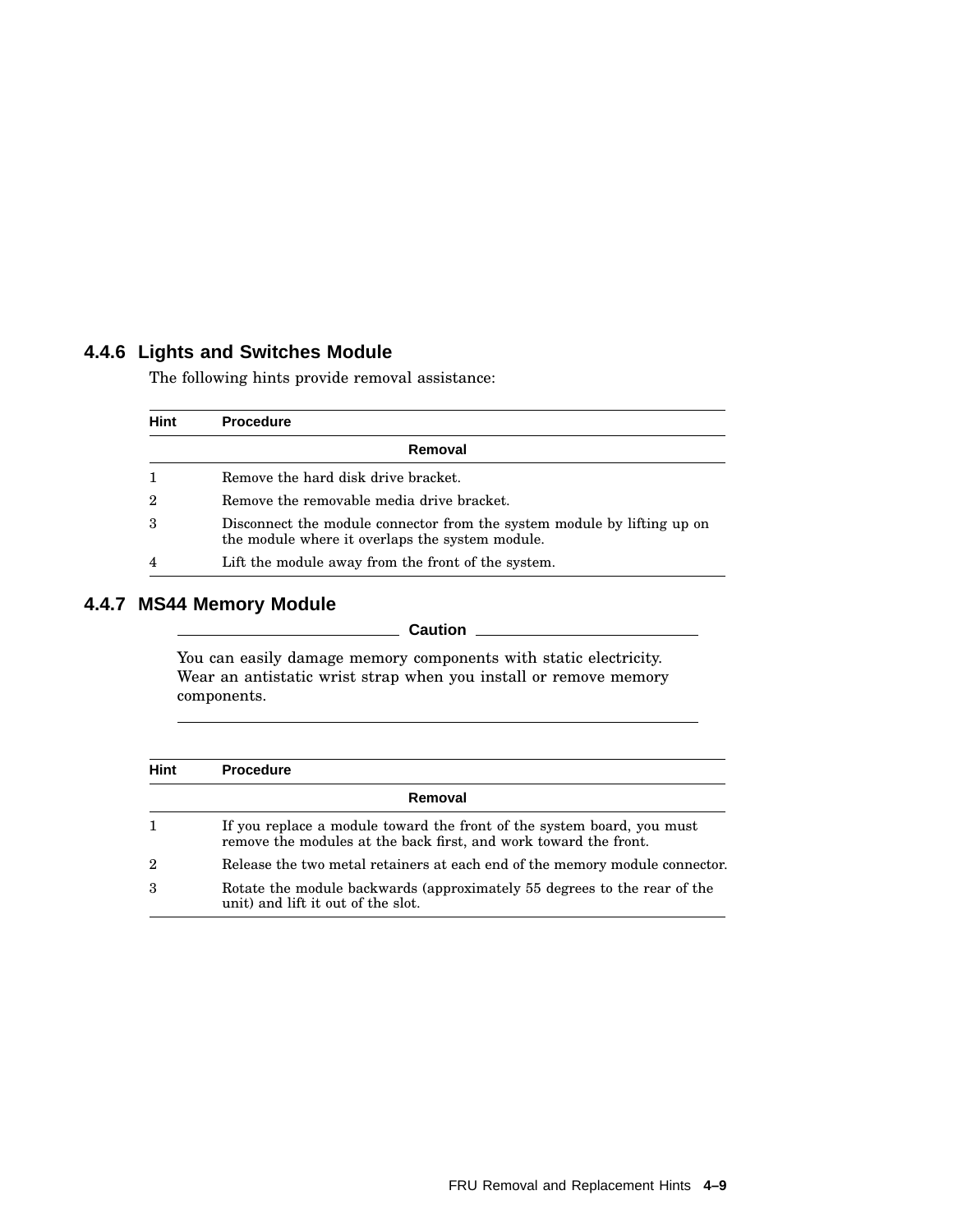# **4.4.8 LCG Graphics Module**

## **Caution**

Wear an antistatic wrist strap and place an antistatic mat under the system when removing and replacing any modules.

| <b>Hint</b> | <b>Procedure</b>                                                                                                                                                                |
|-------------|---------------------------------------------------------------------------------------------------------------------------------------------------------------------------------|
|             | Removal                                                                                                                                                                         |
| 1           | Pull the two tabs above the module towards the front of the system.<br>Rotate the front of the module up.                                                                       |
|             | Replacement                                                                                                                                                                     |
| 1           | Make sure that the two slots in the metal bracket on the graphics module<br>line up with the two notches on the plastic bracket that is along the rear of<br>the system module. |
| 2           | Press down firmly on the module until it secures within the two front<br>latches.                                                                                               |
| з           | Check to see if the front edge of the metal bracket locks behind the ridge on<br>the plastic bracket that is described in Hint 1.                                               |
|             | <b>QUAD Head Replacement</b>                                                                                                                                                    |
| 1           | Remove the CPU and install the QUAD head option card on the CPU.                                                                                                                |
| 2           | Replace the CPU with the option card.                                                                                                                                           |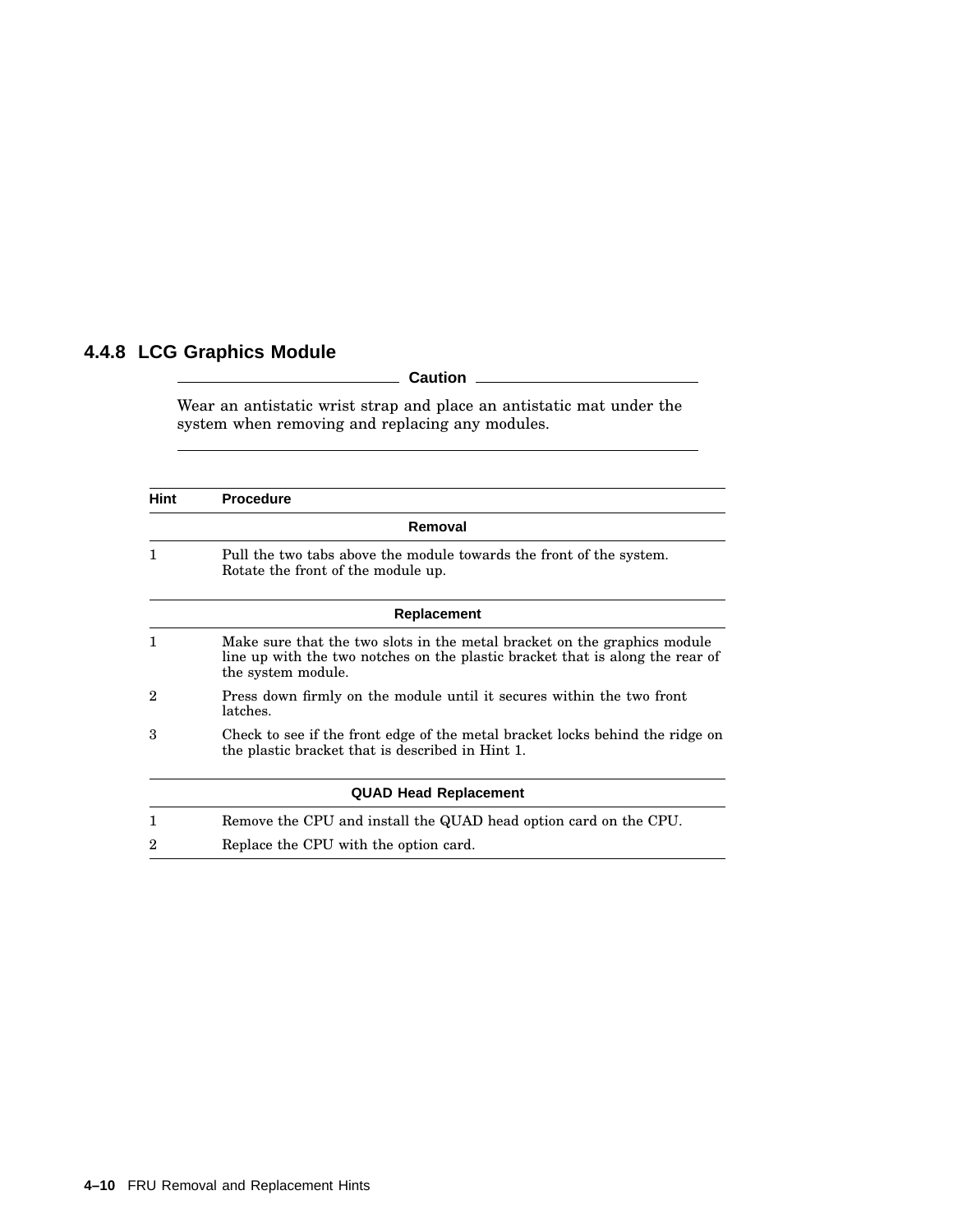# **4.4.9 ScanProc Graphics Module**

The following hints provide removal and replacement assistance:

| Hint           | <b>Procedure</b>                                                                                                                                                                                        |
|----------------|---------------------------------------------------------------------------------------------------------------------------------------------------------------------------------------------------------|
|                | <b>SPXg Removal</b>                                                                                                                                                                                     |
| $\mathbf{1}$   | Remove the frame buffer/graphics subsystem processor (GSP) assembly.                                                                                                                                    |
|                | <b>SPXg Replacement</b>                                                                                                                                                                                 |
| 1              | If the new FRU is a SIMM memory module, install it on the frame buffer<br>module.                                                                                                                       |
| $\overline{2}$ | Set the switch 2 setting toward the B marker on the frame buffer module for<br>a 66 Hz refresh rate.<br>Set the switch 2 away from the B marker on the frame buffer module for a<br>72 Hz refresh rate. |
|                | Switch 1 can be in either position (inactive).                                                                                                                                                          |
| 3              | Replace the RFI gasket.                                                                                                                                                                                 |
| 4              | Replace the GSP module.                                                                                                                                                                                 |
|                | Note: The GSP module and frame buffer module are replaced separately.                                                                                                                                   |
| 5              | Make sure the two slots in the metal bracket on the graphics module line<br>up with the two notches on the plastic bracket along the rear of the system<br>module.                                      |
| 6              | Press down firmly on module until it secures within the two front latches.                                                                                                                              |
| 7              | Check to see if the front edge of the metal bracket locks behind the ridge on<br>the plastic bracket described in Hint 5.                                                                               |
| 8              | Replace the frame buffer module.                                                                                                                                                                        |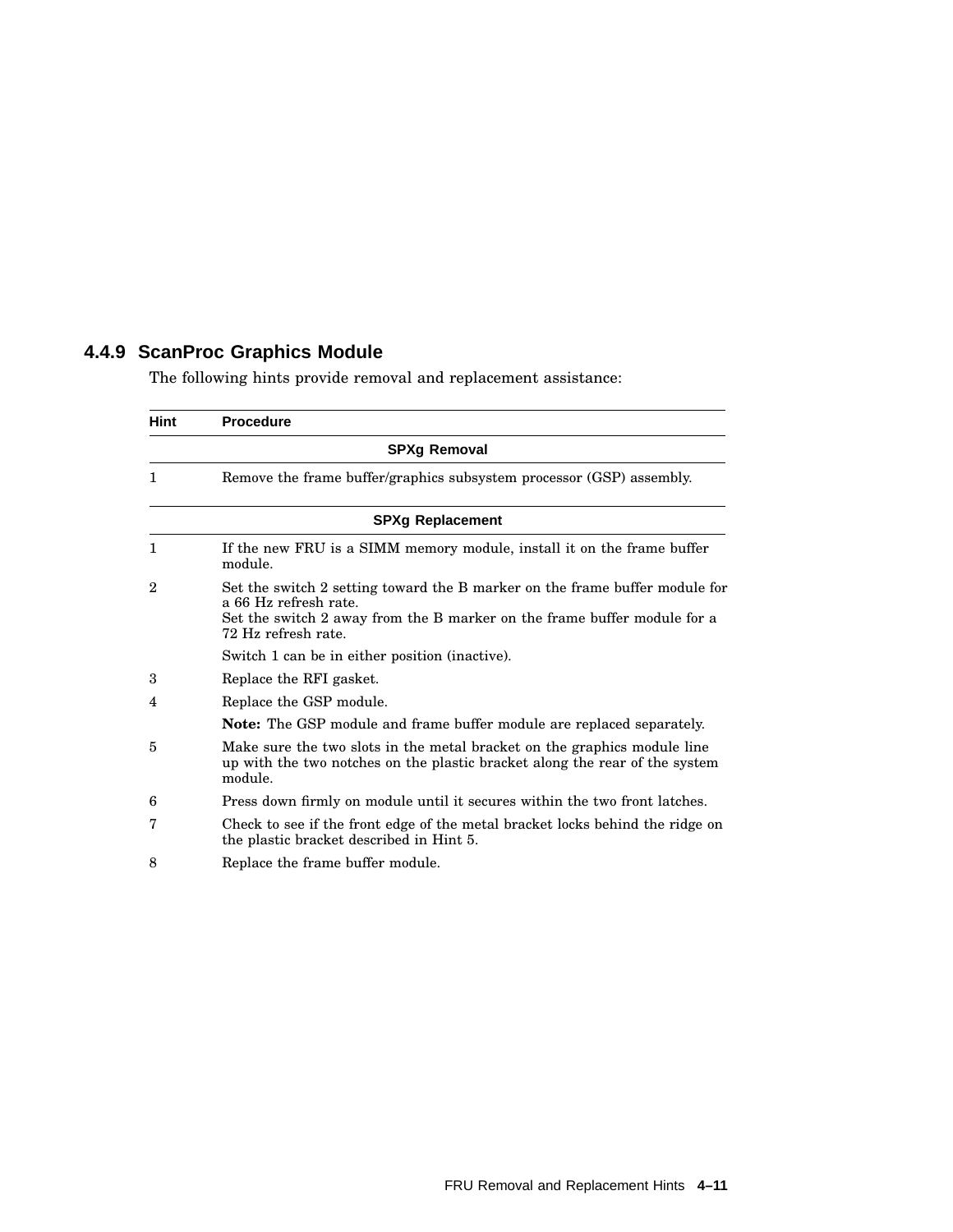| Hint           | <b>Procedure</b>                                                                                                                                                                                                        |
|----------------|-------------------------------------------------------------------------------------------------------------------------------------------------------------------------------------------------------------------------|
|                | <b>SPXgt Removal</b>                                                                                                                                                                                                    |
| 1              | Remove the plastic clip that holds the GSP module to the frame buffer<br>module.                                                                                                                                        |
|                | <b>Note:</b> Attempting to remove both the GSP module and the frame buffer<br>module, by grasping the frame buffer module tail, could result in damage to<br>the module.                                                |
| $\overline{2}$ | Lift the frame buffer tail bracket just enough to free it from the ridge on the<br>disk drive H-bracket.                                                                                                                |
| 3              | Hold the frame buffer module above the GSP inter-module connectors.<br>The GSP module will remain connected to the system module.<br>Gently work the frame buffer module loose from the GSP inter-module<br>connectors. |
| 4              | Pull the frame buffer free from the RFI gasket.                                                                                                                                                                         |
| 5              | Release the board latches and lift the GSP module from the system module.                                                                                                                                               |
|                | <b>SPXgt Replacement</b>                                                                                                                                                                                                |
| 1              | Install RFI gasket.                                                                                                                                                                                                     |
| $\overline{2}$ | Replace the GSP module.                                                                                                                                                                                                 |
|                | Note: The GSP module and frame buffer module are replaced separately.                                                                                                                                                   |
| 3              | Make sure the two slots in the metal bracket on the graphics module line<br>up with the two notches on the plastic bracket along the rear of the system<br>module.                                                      |
| 4              | Press down firmly on the module until it secures within the two front<br>latches.                                                                                                                                       |
| 5              | Check to see if the front edge of the metal bracket locks behind the ridge on<br>the plastic bracket described in Hint 3.                                                                                               |
| 6              | Replace the frame buffer module.                                                                                                                                                                                        |
|                | Snap the frame buffer module tail bracket over the ridge on the disk drive<br>H-bracket.                                                                                                                                |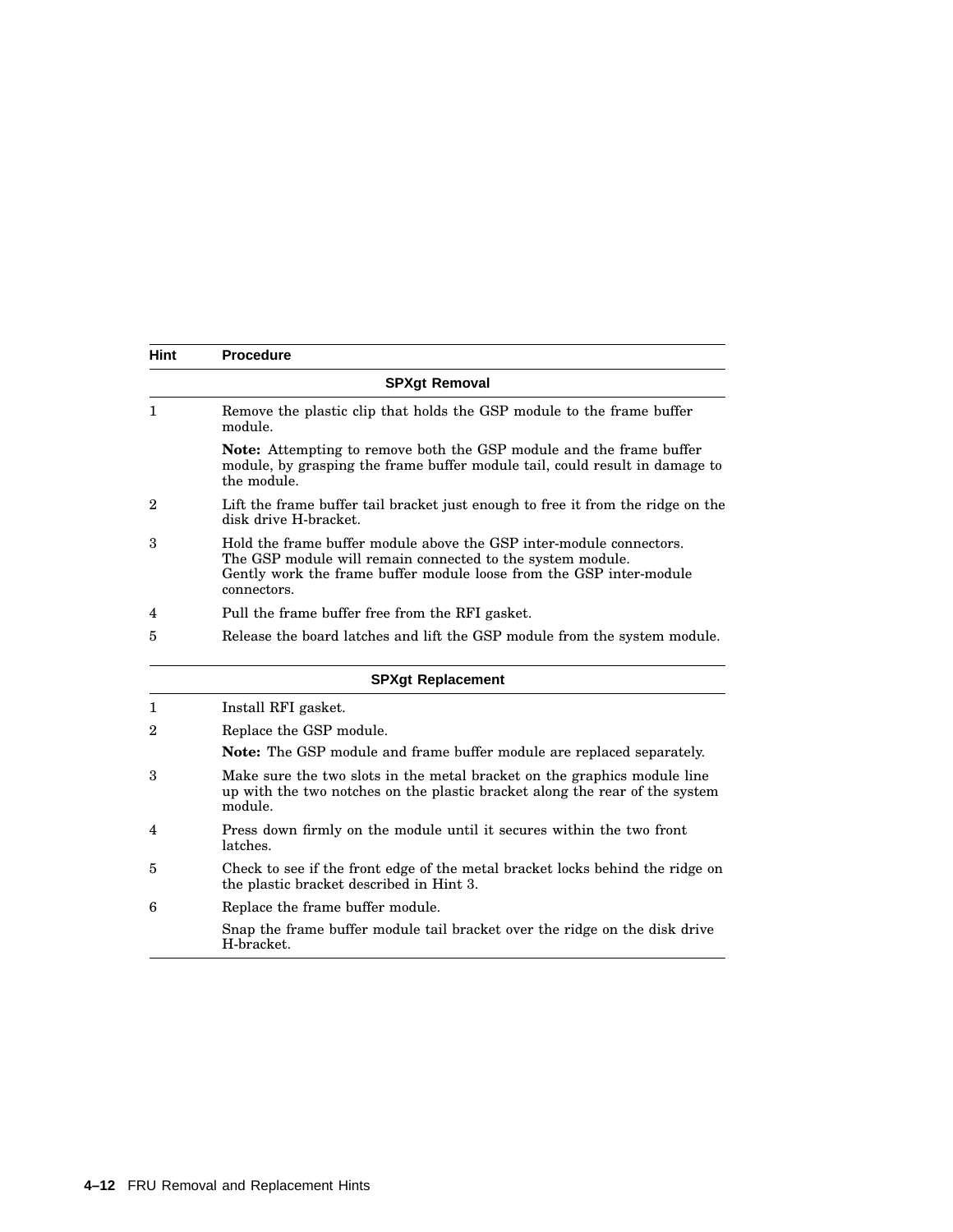## **4.4.10 System Module (CPU)**

The following hints provide removal and replacement assistance:

| Hint | <b>Procedure</b>                                                                                                                             |
|------|----------------------------------------------------------------------------------------------------------------------------------------------|
|      | Removal                                                                                                                                      |
|      | Remove the system module (CPU) by lifting the front slightly, so that it<br>clears the two guides at the front right and left of the module. |
| 2    | Use the large center connector and pull the module toward the front of the<br>system box.<br>Lift the system module out.                     |
|      | <b>Replacement</b>                                                                                                                           |
|      | Make sure the five slots in the module line up with the five latches on the<br>base of the system box.                                       |
|      |                                                                                                                                              |

#### **Note: Remove the Ethernet ROM**

The Ethernet ROM must be removed and installed on the new system module so that the customer's unique Ethernet ID will not be lost.

# **4.4.11 Synchronous Communication Module**

The following hint provides removal assistance:

| Hint | <b>Procedure</b>                                                 |
|------|------------------------------------------------------------------|
|      | <b>Removal/Installation</b>                                      |
|      | Remove the SCSI cable before removing and installing the module. |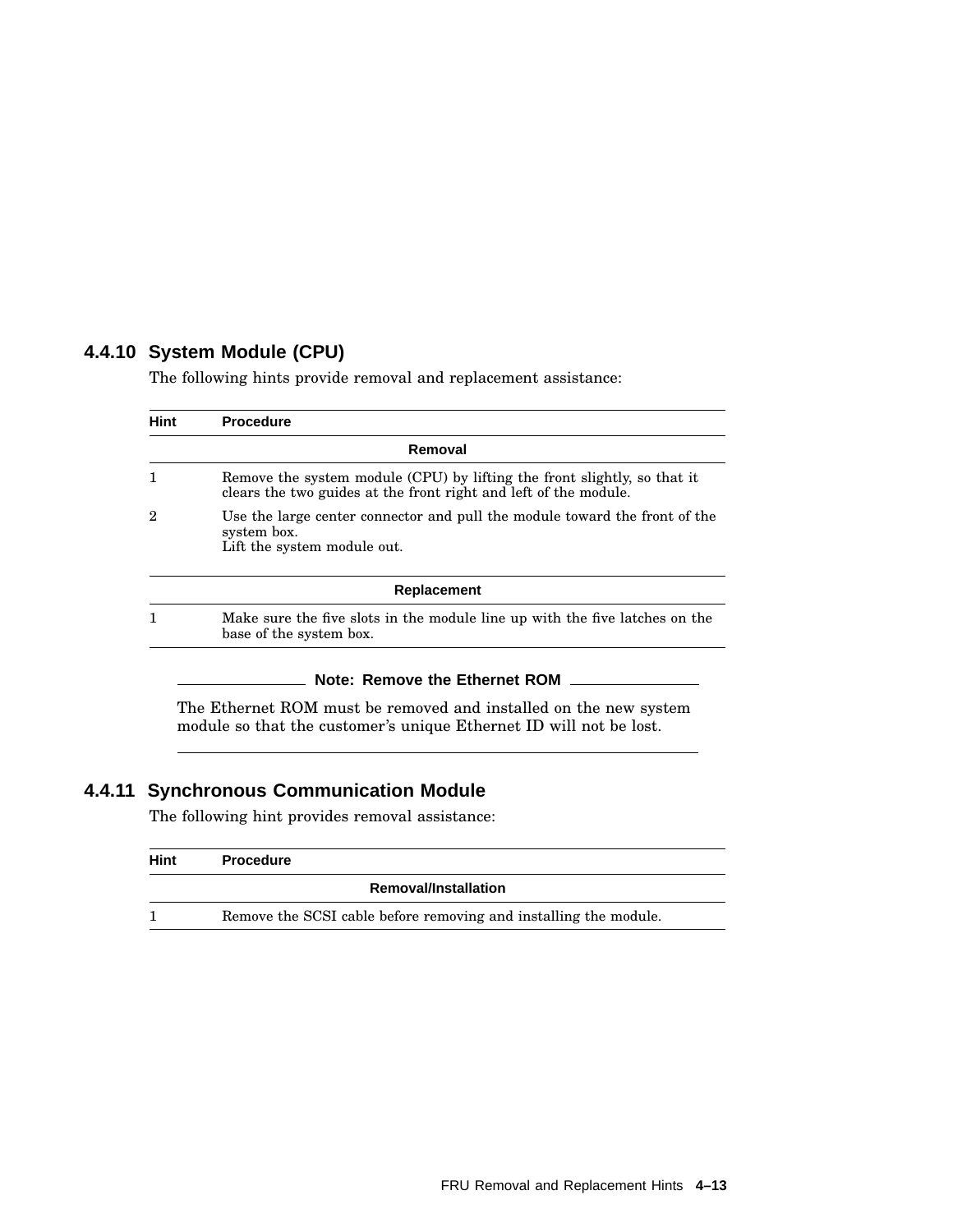## **4.4.12 TURBOchannel Adapter and Option Modules**

The following hints provide removal and replacement assistance:

| Hint           | <b>Procedure</b>                                                                                                                       |
|----------------|----------------------------------------------------------------------------------------------------------------------------------------|
|                | <b>TURBOchannel Adapter/Option Removal</b>                                                                                             |
|                | Disconnect the TURBO channel option cable.                                                                                             |
| 2              | Remove the two screws that hold the option plate over the outside of the<br>TURBOchannel option.                                       |
| 3              | Disconnect and remove the SCSI cable from system board and from the<br>opening over the external TURBO channel port.                   |
| $\overline{4}$ | Remove the graphics module. For additional information about removing the<br>graphics module, refer to Section 4.4.8 or Section 4.4.9. |
| 5              | Pivot the TURBO channel option upward and lift it out.                                                                                 |
| 6              | Remove the TURBO channel adapter from the four plastic standoffs.                                                                      |

# **4.5 VLC FRU Removal/Replacement Hints**

The following section contains VLC FRU removal and replacement hints.

**Note**

Refer to Section 4.2 and Section 4.3 before you begin any FRU removal or replacement.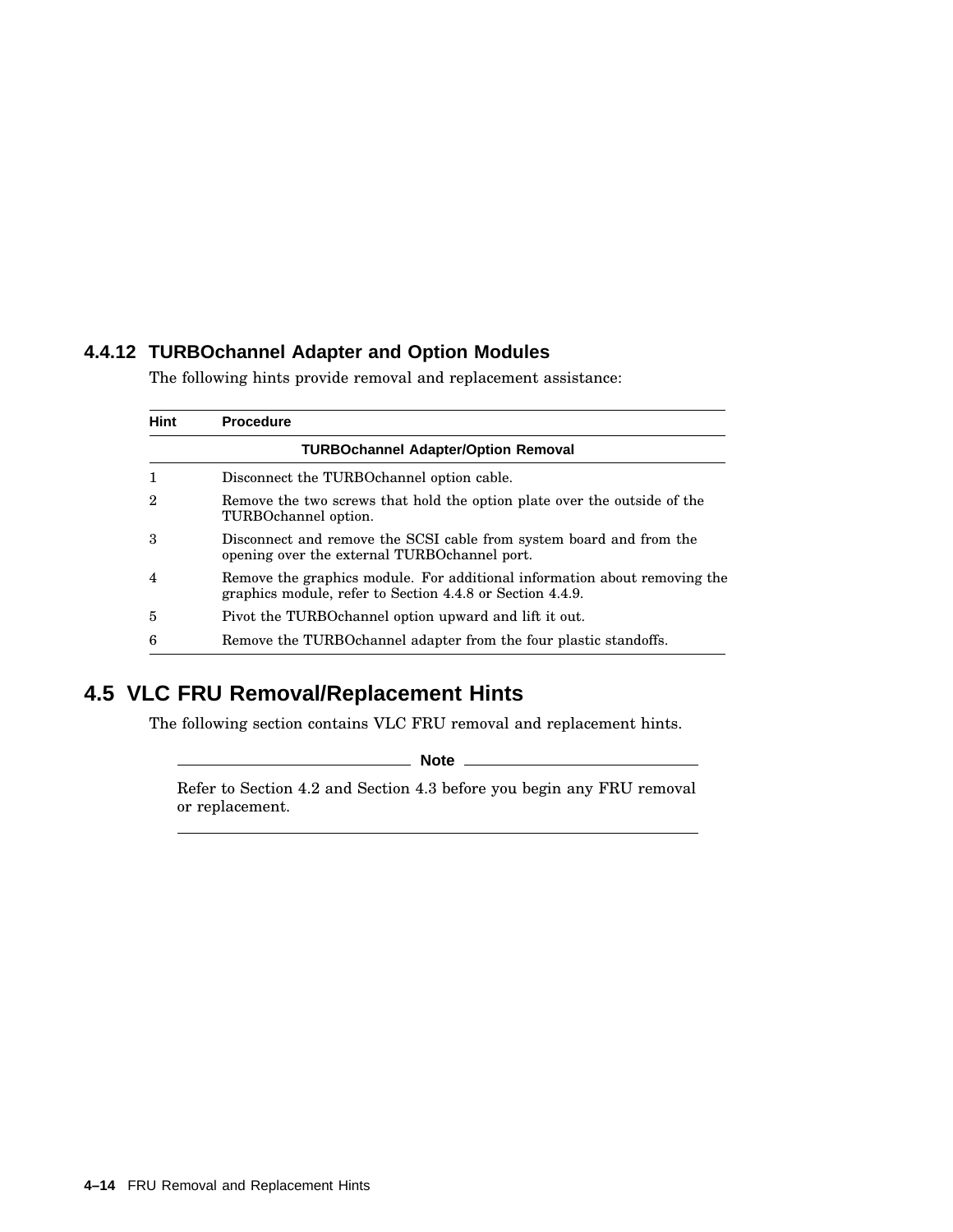# **4.5.1 VLC FRU Locations**

Figure 4–2 shows the location of the VLC system FRUs.

- CPU module (PN 54-20768-01)
- **2** Power supply (PN H7109-AA)
- RZ23L 121 MB disk drive (PN RZ23L-E), or RZ24L 245 MB disk drive (PN RZ24L-E)
- Memory modules (PN 20-36453-05; in Europe, order PN 54-21231-AA)
- **G** Graphics/audio frame buffer modules

#### **Figure 4–2 System FRU Locations (Rear View)**

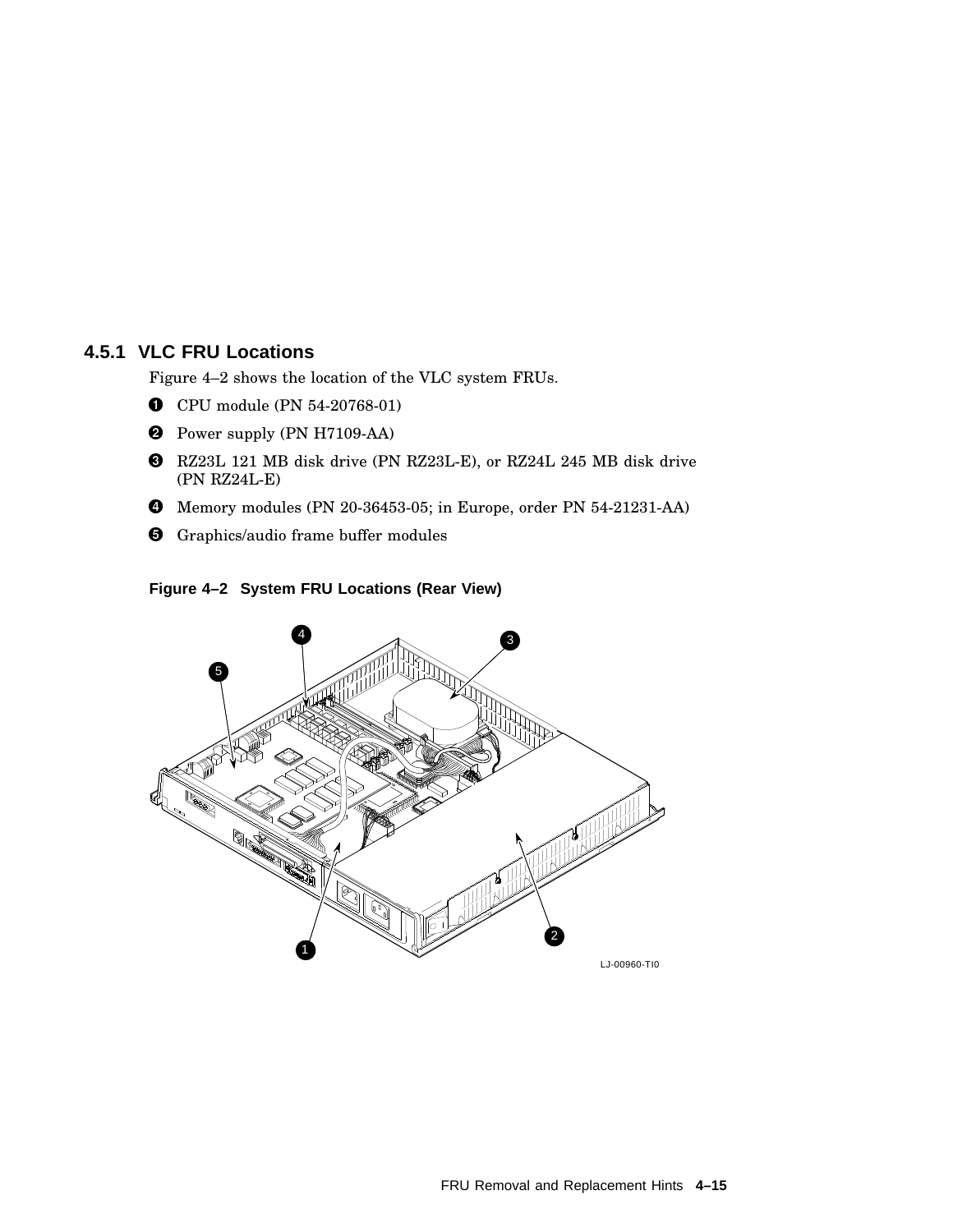# **4.5.2 Hard Disk Drive**

The following hints provide removal and replacement assistance:

| Hint | <b>Procedure</b>                                                                                                                                                                                                |  |  |
|------|-----------------------------------------------------------------------------------------------------------------------------------------------------------------------------------------------------------------|--|--|
|      | Removal                                                                                                                                                                                                         |  |  |
|      | Depress the cricket clip on the side of the drive and slide the drive towards<br>the power supply until the metal screws (on the bottom of the drive) are<br>aligned with the mounting holes on the skid plate. |  |  |
|      | Replacement                                                                                                                                                                                                     |  |  |
|      | It is easier to mount the drive on the system box when the cables are<br>attached to the drive.                                                                                                                 |  |  |
| 2    | When you install the drive into the bracket, apply pressure to seat the drive<br>properly.                                                                                                                      |  |  |

# **4.5.3 Power Supply**

The following hints provide removal assistance:

| <b>Hint</b>    | <b>Procedure</b>                                                                                  |
|----------------|---------------------------------------------------------------------------------------------------|
|                | Removal                                                                                           |
| 1              | Disconnect the power supply cable from the connector on system module.                            |
| $\overline{2}$ | Loosen the two torx screws that hold the power supply against the left side<br>of the system box. |
| 3              | Tilt the power supply up until it clears the system box.                                          |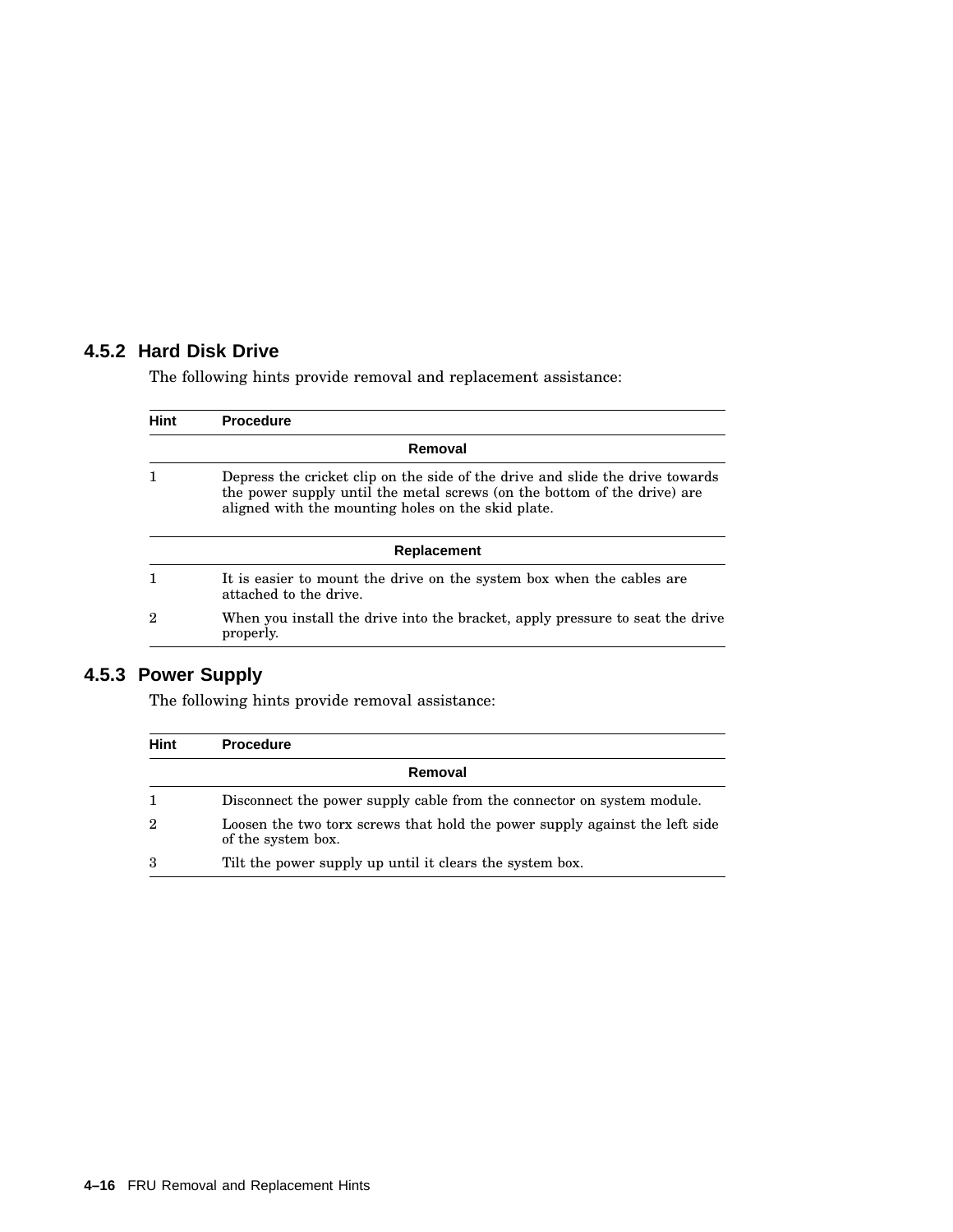**Caution**

Wear an antistatic wrist strap and place an antistatic mat under the system when removing and replacing any modules.

# **4.5.4 Graphics/Audio Frame Buffer Module**

The following hints provide removal assistance:

| Hint           | <b>Procedure</b>                                                                                     |  |
|----------------|------------------------------------------------------------------------------------------------------|--|
|                | Removal                                                                                              |  |
|                | Remove the two mounting screws.                                                                      |  |
| $\overline{2}$ | Lift the module up and to the front until the video jack clears the plastic<br>system box enclosure. |  |

# **4.5.5 System Module (CPU)**

The following hint provides removal assistance:

| Hint | <b>Procedure</b>                                                                                                                               |  |
|------|------------------------------------------------------------------------------------------------------------------------------------------------|--|
|      | Removal                                                                                                                                        |  |
| 1    | The Ethernet ROM <i>must</i> be removed and installed on the new system<br>module, so that the customer's unique Ethernet ID will not be lost. |  |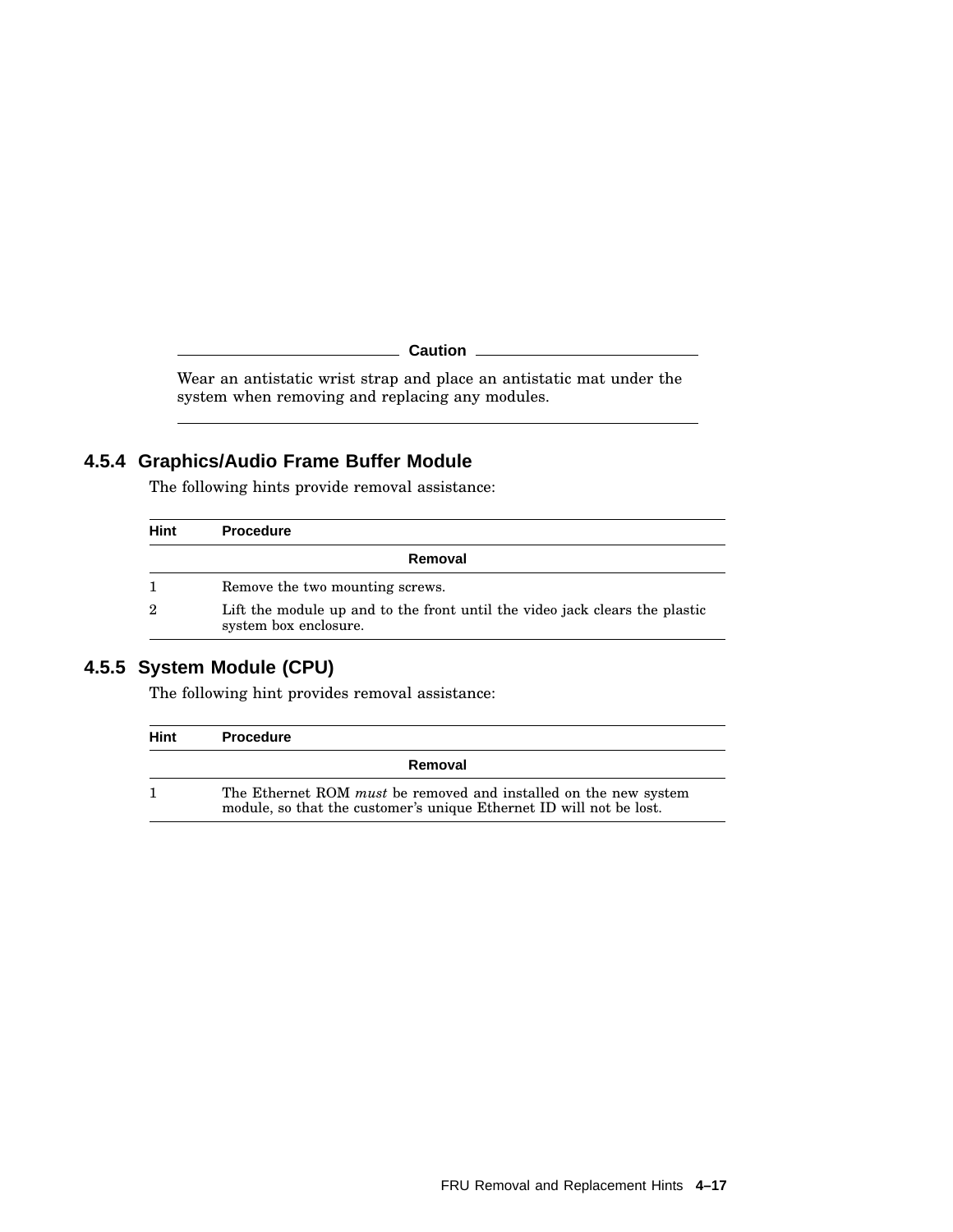# **4.5.6 MS40 Memory Module**

**Caution**

You can easily damage memory components with static electricity. Wear an antistatic wrist strap when you install or remove memory components.

The following hints provide removal assistance:

| <b>Hint</b>    | <b>Procedure</b>                                                                                                                       |  |
|----------------|----------------------------------------------------------------------------------------------------------------------------------------|--|
|                | Removal                                                                                                                                |  |
| 1              | If you replace a module in the back of the system board, you must remove<br>the modules at the front first, and work towards the back. |  |
| $\overline{2}$ | Release the two metal retainers at each end of the memory module connector.                                                            |  |
| 3              | Rotate the module forwards (approximately 55 degrees to the rear of the<br>unit) and lift it out of the slot.                          |  |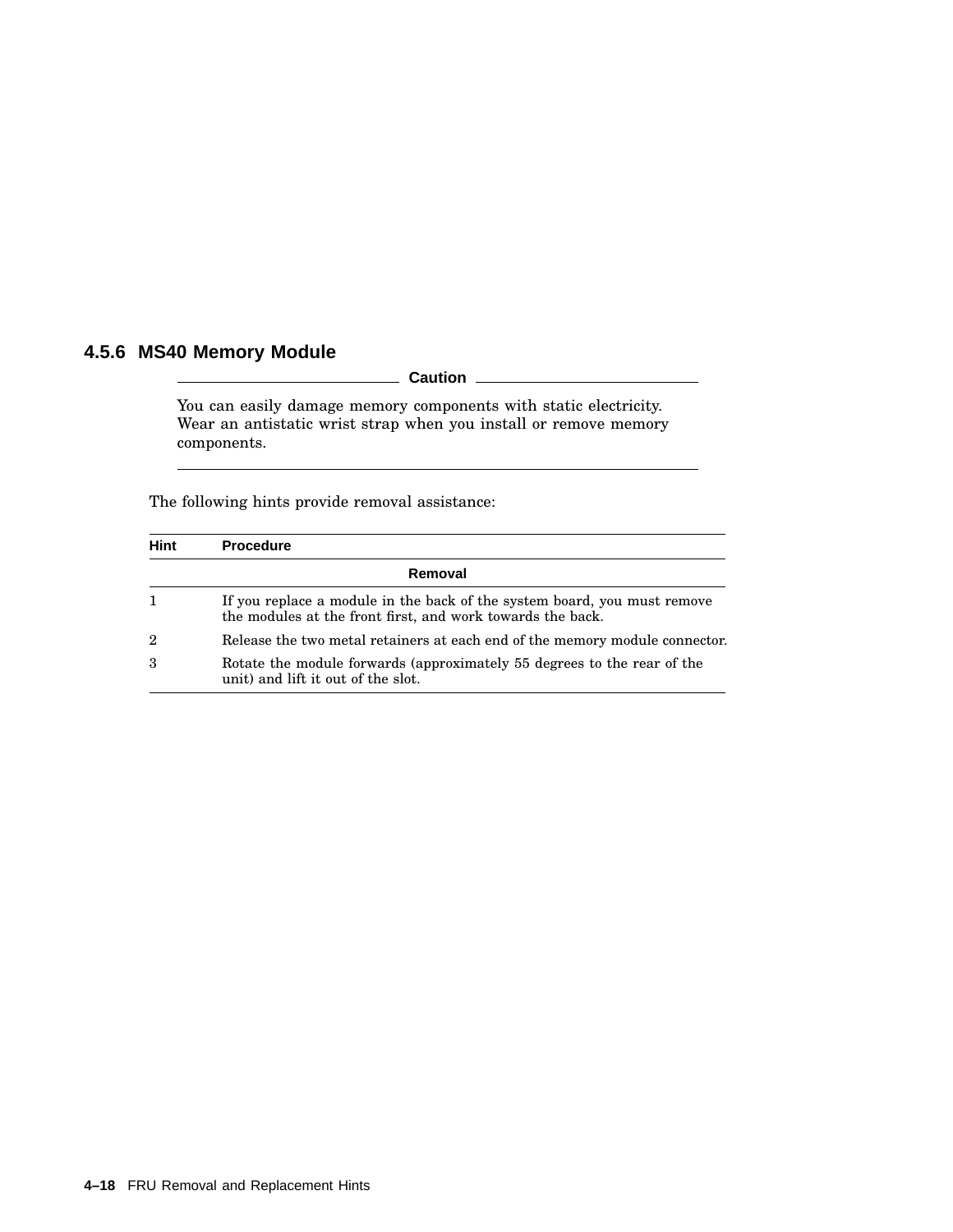# **A Interpreting Error Codes**

The VAXstation 4000 Model 60 and VLC system firmware always tries to report any detected hardware errors to the console device and to the LEDs. The Model 60 LEDs are located on the front of the system box and the VLC LEDs are located on the rear of the system box. Errors are reported as a result of failures during the power-up tests or during user-initiated tests. The error codes identify the device and the test that failed. The following topics are included in this appendix:

Section A.1 Error Messages Overview Section A.2 Error Codes: Self-Tests, System Tests, and Utilities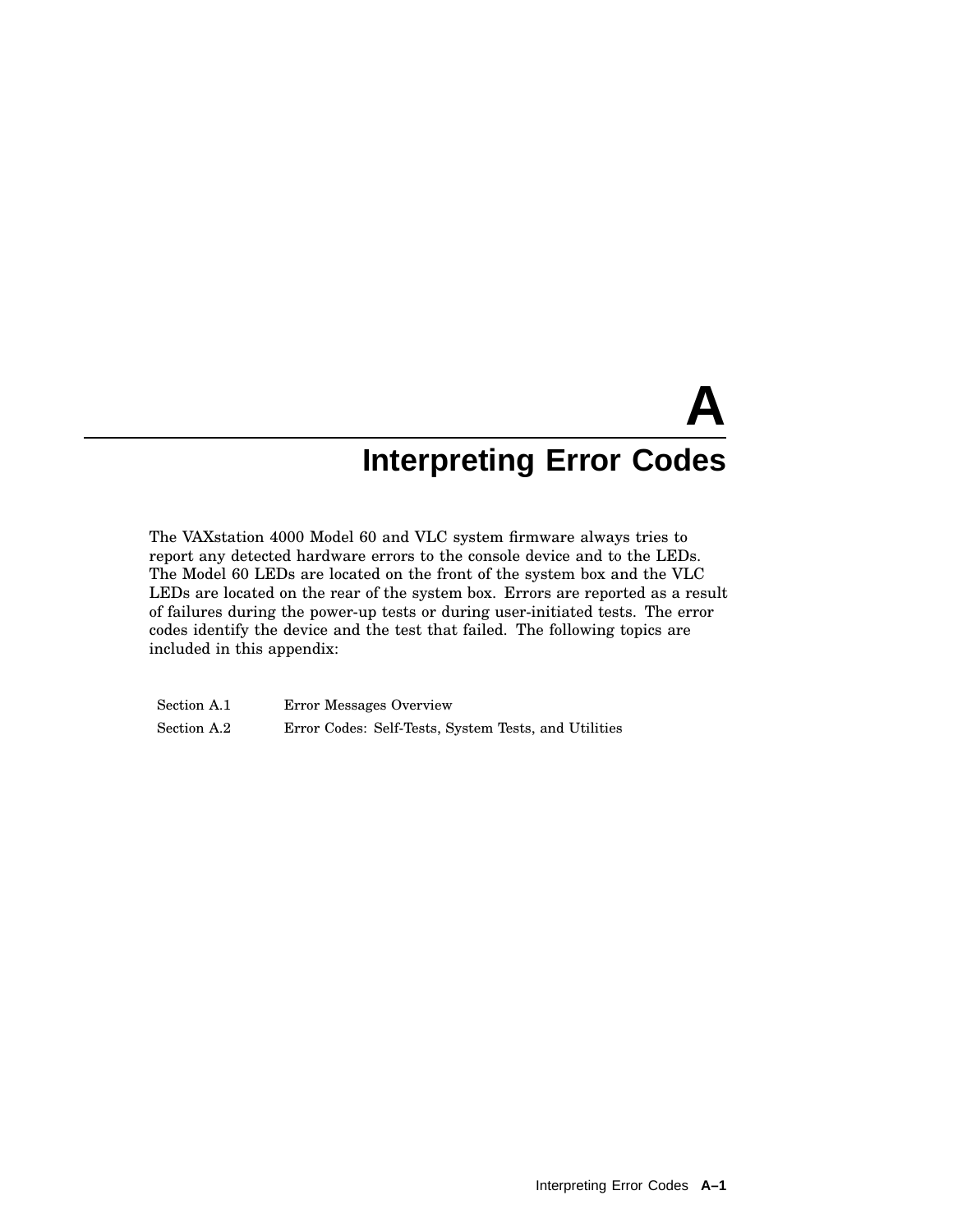# **A.1 Error Messages Overview**

The console reports the following two types of errors:

| <b>Error Type</b> | <b>Description</b>                                                                                                                                                        |
|-------------------|---------------------------------------------------------------------------------------------------------------------------------------------------------------------------|
| Immediate         | These errors are displayed immediately after running a test.<br>without additional user intervention.                                                                     |
| Extended          | These errors display more error information in a different<br>format. To get the extended error information, enter the<br>SHOW ERROR command at the console prompt (>>>). |

#### **Immediate Error Message Format**

The following example shows the format for immediate error messages:

?? 150 10 SCSI 0050

The following table describes each code:

| Code | <b>Meaning</b>                                                                                                                                                                                                                                              |  |
|------|-------------------------------------------------------------------------------------------------------------------------------------------------------------------------------------------------------------------------------------------------------------|--|
| ??   | Indicates whether the failure is fatal or nonfatal.                                                                                                                                                                                                         |  |
|      | A double question mark (??) indicates a fatal error.                                                                                                                                                                                                        |  |
|      | A single question mark (?) indicates a non-fatal error.                                                                                                                                                                                                     |  |
| 150  | Field-replaceable unit (FRU). See Table A–1.<br>In this case it is a SCSI drive with the device ID set to 5.                                                                                                                                                |  |
| 10   | Device identification (decimal). Corresponds to the left bank of four<br>LED <sub>s</sub> (hexadecimal).<br>Also corresponds to the mnemonic (next field).<br>Use Table 2–3 to correlate the error code to a device.                                        |  |
| SCSI | Mnemonic of device ID.                                                                                                                                                                                                                                      |  |
| 50   | Error code displayed following the test is in decimal. The extended<br>message error codes have a hexadecimal format. When you look up<br>an error code in the error code tables, be sure you know whether the<br>code is in hexadecimal or decimal format. |  |

# **A.1.1 Extended Error Message**

To display an extended error message, enter the SHOW ERROR command at the console prompt after the completion of a test.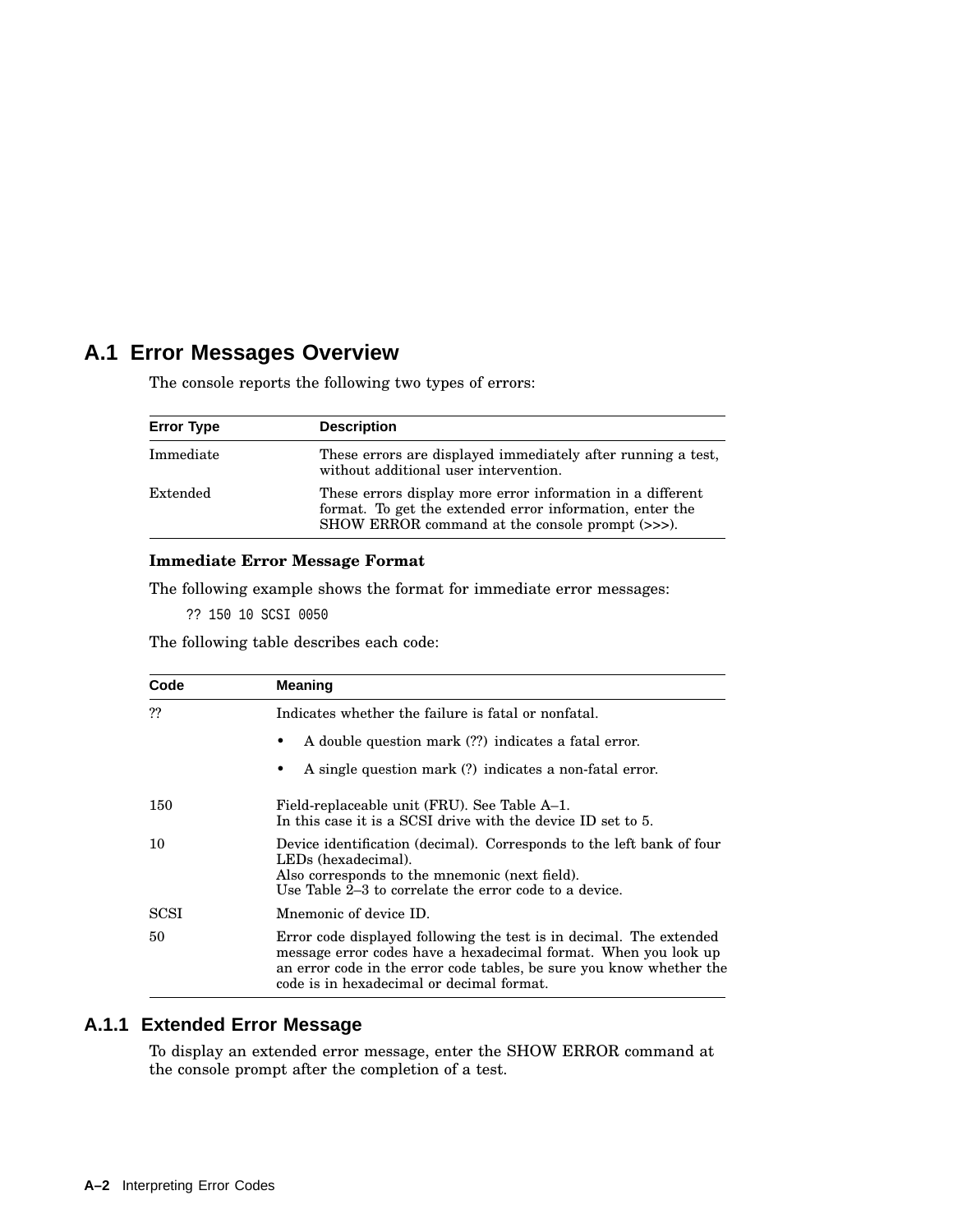The extended error display has two lines:

- An error line similar to the immediate error message. The error code (last field of the first line) is in hexadecimal.
- A second line with up to eight longwords of error information.

#### **Extended Error Message Format**

The extended error messages appear in the following format:

```
?? 150 10 SCSI 0032
150 000E 00000005 001D001D 03200000 00000024
  (cont.) 00000002 00000000 00000004
```
The following table describes each code:

| Code                                                 | <b>Meaning</b>                                                                                                                                                                       |  |  |
|------------------------------------------------------|--------------------------------------------------------------------------------------------------------------------------------------------------------------------------------------|--|--|
|                                                      | First line of error message                                                                                                                                                          |  |  |
| ??                                                   | Indicates whether the failure is fatal or non-fatal.                                                                                                                                 |  |  |
| A double question mark (??) indicates a fatal error. |                                                                                                                                                                                      |  |  |
|                                                      | A single question mark (?) indicates a nonfatal error.<br>٠                                                                                                                          |  |  |
| 150                                                  | Field-replaceable unit (FRU). See Table A-1.                                                                                                                                         |  |  |
| 10                                                   | Device identification (decimal). Corresponds to SCSI.                                                                                                                                |  |  |
| <b>SCSI</b>                                          | Mnemonic of failed module.                                                                                                                                                           |  |  |
| 32                                                   | Error code in hexadecimal.                                                                                                                                                           |  |  |
|                                                      | Second line of error message                                                                                                                                                         |  |  |
| 150                                                  | Field-replaceable unit (FRU).                                                                                                                                                        |  |  |
| 000E                                                 | Error code format. The format dictates the meaning of the<br>remaining longwords of error information. This remaining<br>information is not normally required for nonmemory service. |  |  |

# **A.1.2 FRU Codes**

The FRU code for the VAXstation 4000 Model 60 and VLC systems identifies the field-replaceable unit that failed. FRU codes and names are listed in the following table: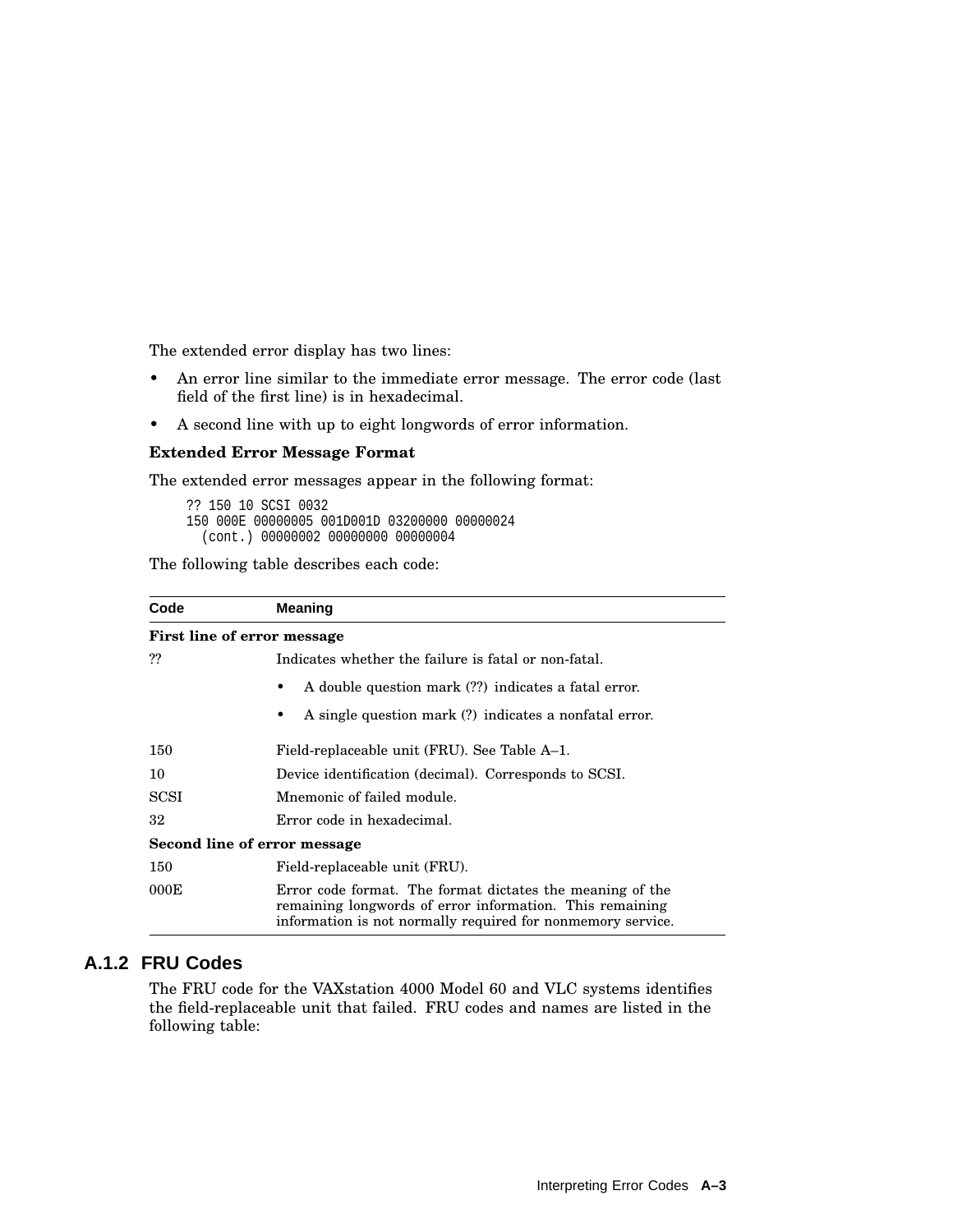**Table A–1 FRU Codes**

| <b>FRU Code</b> | <b>FRU</b>                                         |  |
|-----------------|----------------------------------------------------|--|
| 001             | System module; the mnemonic identifies the device. |  |
| 002             | Keyboard                                           |  |
| 003             | Mouse                                              |  |
| 004             | Monitor 1                                          |  |
| 005             | Monitor <sub>2</sub>                               |  |
| 010-019         | Graphics modules                                   |  |
| 020-029         | COMM options (Model 60 only)                       |  |
| 030-039         | BUS adapters (Model 60 only)                       |  |
|                 |                                                    |  |

| Memory Module Codes 040-045 |                        |                          |  |
|-----------------------------|------------------------|--------------------------|--|
| <b>FRU Code</b>             | <b>Module Location</b> |                          |  |
|                             | Model 60<br><b>VLC</b> |                          |  |
| 040                         | J25                    | J6                       |  |
| 041                         | J24                    | J5                       |  |
| 042                         | J23                    | J <sub>4</sub>           |  |
| 043                         | $\rm{J}22$             | $\overline{\mathbf{J}3}$ |  |
| 044                         | J21                    | J2                       |  |
| 045                         | J20                    | J1                       |  |
|                             |                        | SCSI Drive Codes 100-170 |  |

| SCSI Drive Codes 100-170 |                  |  |  |
|--------------------------|------------------|--|--|
| <b>FRU Code</b>          | Drive with ID    |  |  |
| 100                      | $\boldsymbol{0}$ |  |  |
| 110                      | 1                |  |  |
| 120                      | $\mathbf{2}$     |  |  |
| 130                      | 3                |  |  |
| 140                      | 4                |  |  |
| 150                      | 5                |  |  |
| 160                      | 6                |  |  |
| 170                      | 7                |  |  |
|                          |                  |  |  |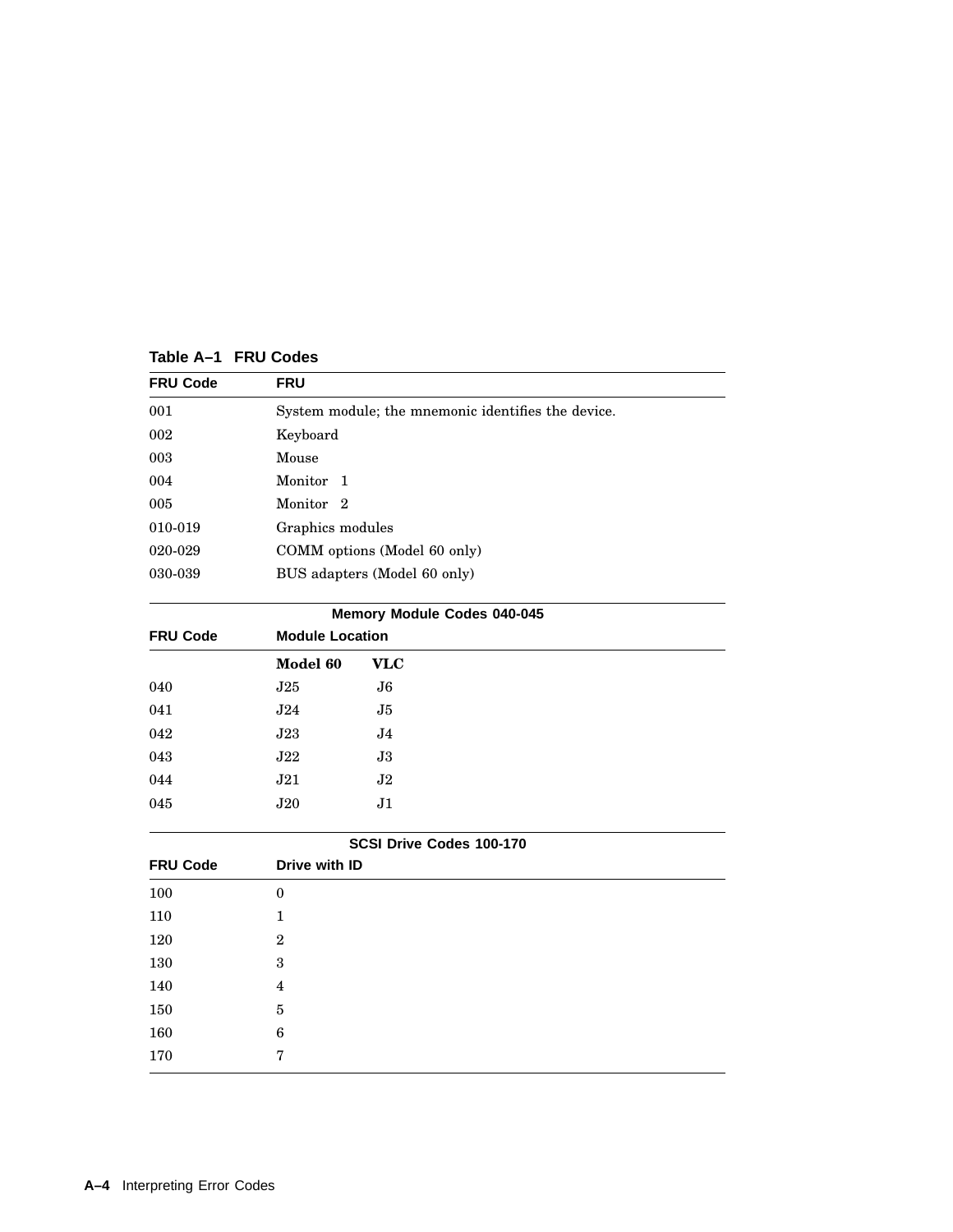# **A.2 Error Codes: Self-Tests, Systems Tests, and Utilities**

The following tables describe the self-tests, system tests, and utilities for the Model 60 and VLC systems.

**Notes**

- The following tables apply to both the Model 60 and VLC systems, unless specified otherwise.
- In the self-test tables, decimal errors display after the self-test, and hexadecimal errors display after the extended test.

# **A.2.1 TOY/NVR Self-Test Error Codes**

The TOY/NVR self-test produces the error codes in the following table:

|                | Error       |                                                         |
|----------------|-------------|---------------------------------------------------------|
| <b>Decimal</b> | Hexadecimal | <b>Meaning</b>                                          |
| 4              | 4           | Battery was found to be bad                             |
| 8              | 8           | NVR register test has failed                            |
| 12             | C           | Battery down and NVR register test has failed           |
| 16             | 10          | TOY register test has failed                            |
| 32             | 20          | Valid RAM and time bit have failed to set               |
| 36             | 24          | VRT bit failure and battery was found to be bad         |
| 44             | 2C          | Battery down, VRT failure, and NVR test has<br>failed   |
| 48             | 30          | TOY register test and VRT have failed                   |
| 64             | 40          | Battery check test has failed; hard error               |
| 65             | 41          | Battery check test has failed; soft error               |
| 72             | 48          | Battery check test and NVR register test have<br>failed |
| 96             | 60          | VRT bit failure and battery check test has failed       |
|                |             | (continued on next page)                                |

**Table A–2 TOY/NVR Test Error Codes**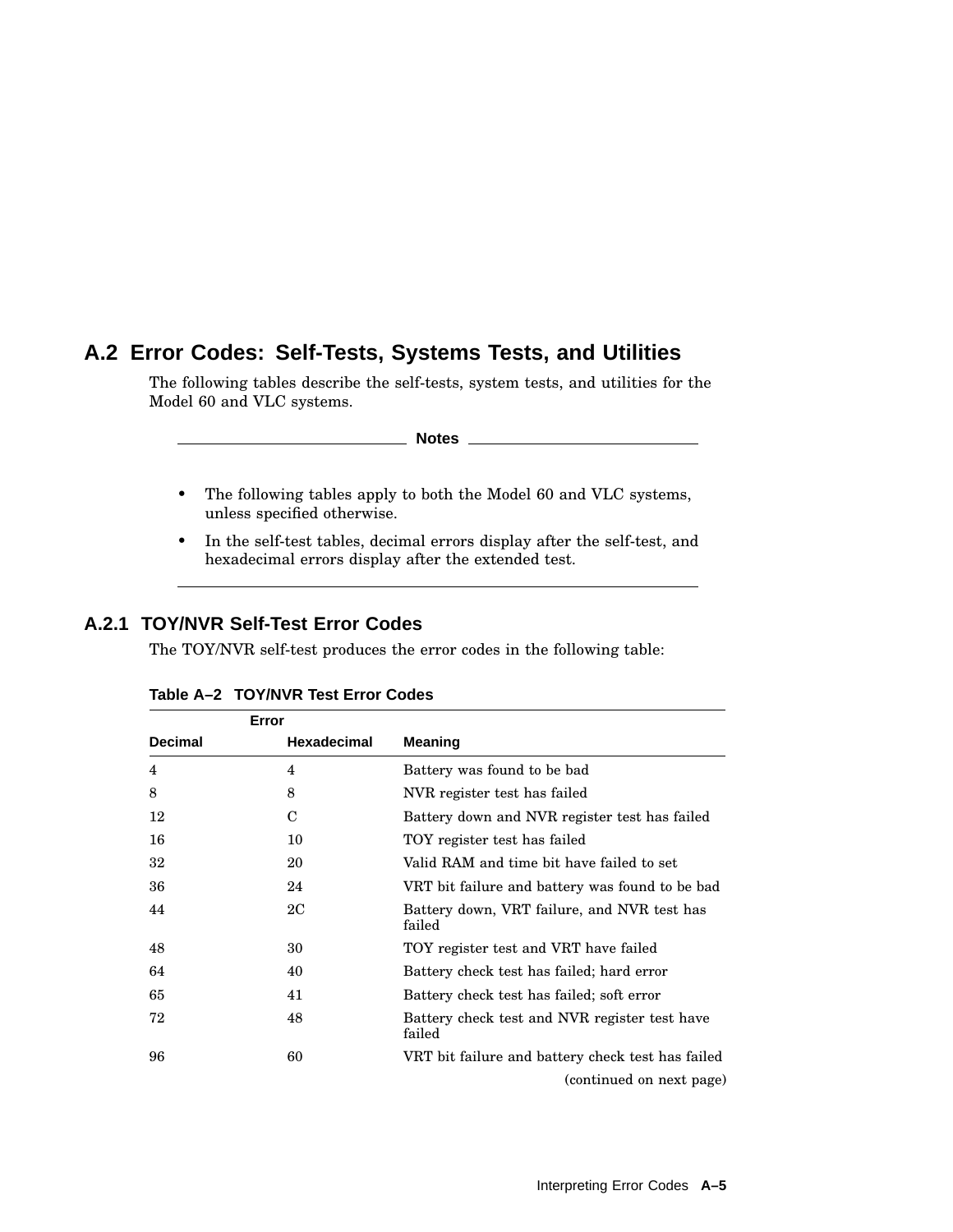| Error          |                    |                                                    |  |
|----------------|--------------------|----------------------------------------------------|--|
| <b>Decimal</b> | <b>Hexadecimal</b> | <b>Meaning</b>                                     |  |
| 104            | 68                 | Battery check, VRT, and NVR test have failed       |  |
| 128            | 80                 | Update in progress has failed to clear; hard error |  |
| 129            | 81                 | Update in progress has failed to clear; soft error |  |
| 160            | A0                 | Update in progress has failed and VRT bit failure  |  |

#### **Table A–2 (Cont.) TOY/NVR Test Error Codes**

#### **A.2.2 DZ Self-Test Error Codes**

The DZ self-test produces the error messages in the following table:

| Error          |                    |                                              |
|----------------|--------------------|----------------------------------------------|
| <b>Decimal</b> | <b>Hexadecimal</b> | <b>Meaning</b>                               |
| 16             | 10                 | DZ reset test has failed                     |
| 32             | 20                 | DZ read LPR test has failed                  |
| 48             | 30                 | DZ modem test has failed                     |
| 64             | 40                 | DZ polled test has failed                    |
| 80             | 50                 | DZ interrupt driver transfer test has failed |
| 96             | 60                 | DZ LK401 test has failed                     |
| 112            | 70                 | DZ mouse test has failed                     |
| 128            | 80                 | DZ INIT DRIVER has failed                    |
| 144            | 90                 | No memory to use for data area               |

#### **Table A–3 DZ Self-Test Error Codes**

The DZ self-test does not display extended error information when an error occurs. Enter the SHOW ERROR command to view the extended error information. The extended error code format is shown in the following example.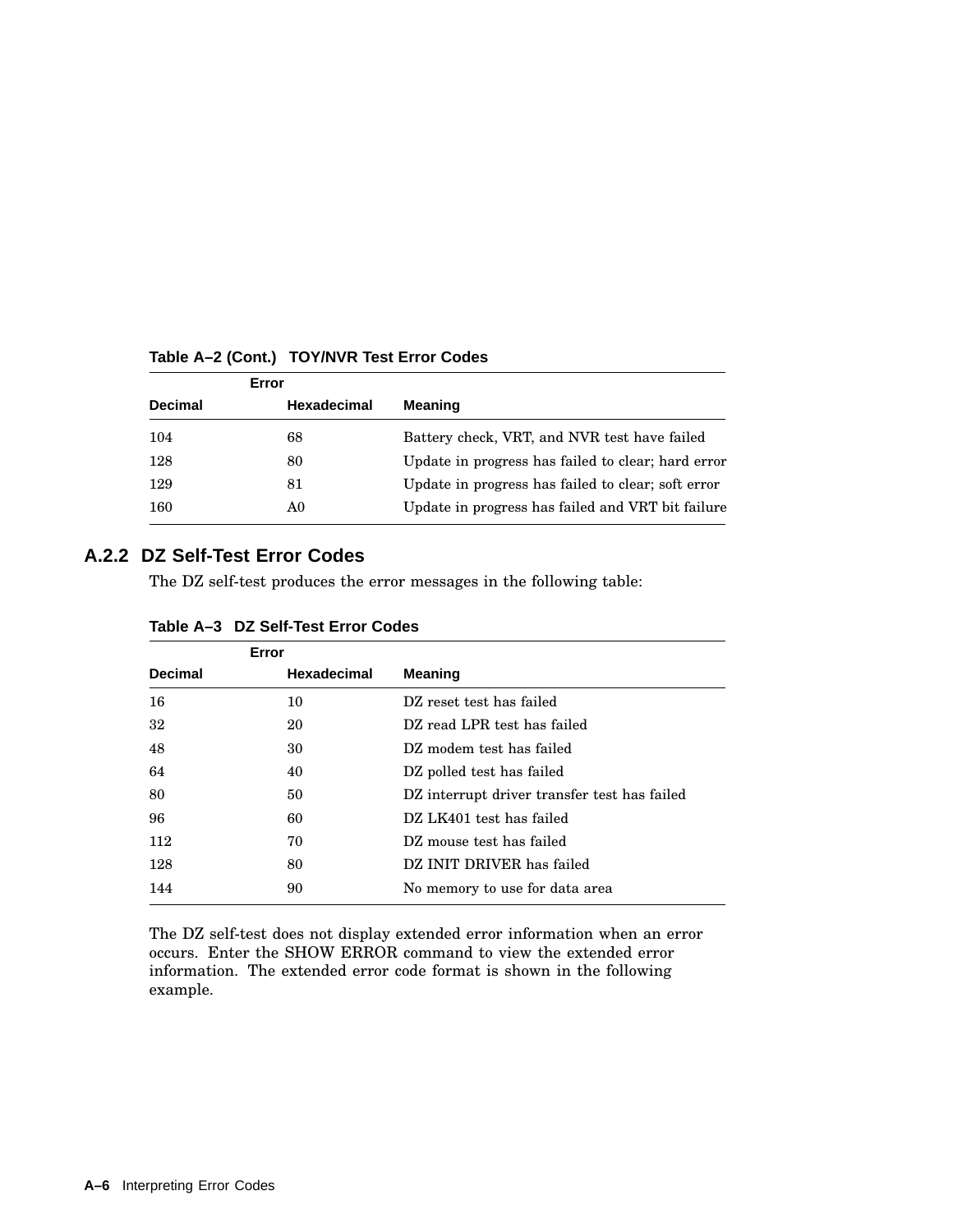#### **Extended Error Format**:

This extended error message is returned by the DZ read LPR test or if a character comparison error occurs in the other DZ tests. The second field (4-digit field) is the extended error format.

001 000a ssssssss cccccccc lprlprlp lllllllll rrrrrrrr eeeeeeee

Where:

- sssssssss is the suberror code
- cccccccc is the value of the DZ CSR
- lprlprlp is the contents of the line parameter register
- Illillll is the line number
- rrrrrrrr is the data read back
- eeeeeeee is the expected data

The extended error code returned by polled and interrupt test when a transfer times out is in the following format:

001 000b ssssssss cccccccc lprlprlp lllllllll xxxxxxxx tttttttt

Where:

- sssssssss is the suberror code
- cccccccc is the value of the DZ CSR
- lprlprlp is the contents of the line parameter register
- llllllll is the line number
- xxxxxxxx is the number of characters transmitted
- tttttttt is the value of the DZ transmit control register

The suberror codes reported by the DZ self-test are as follows: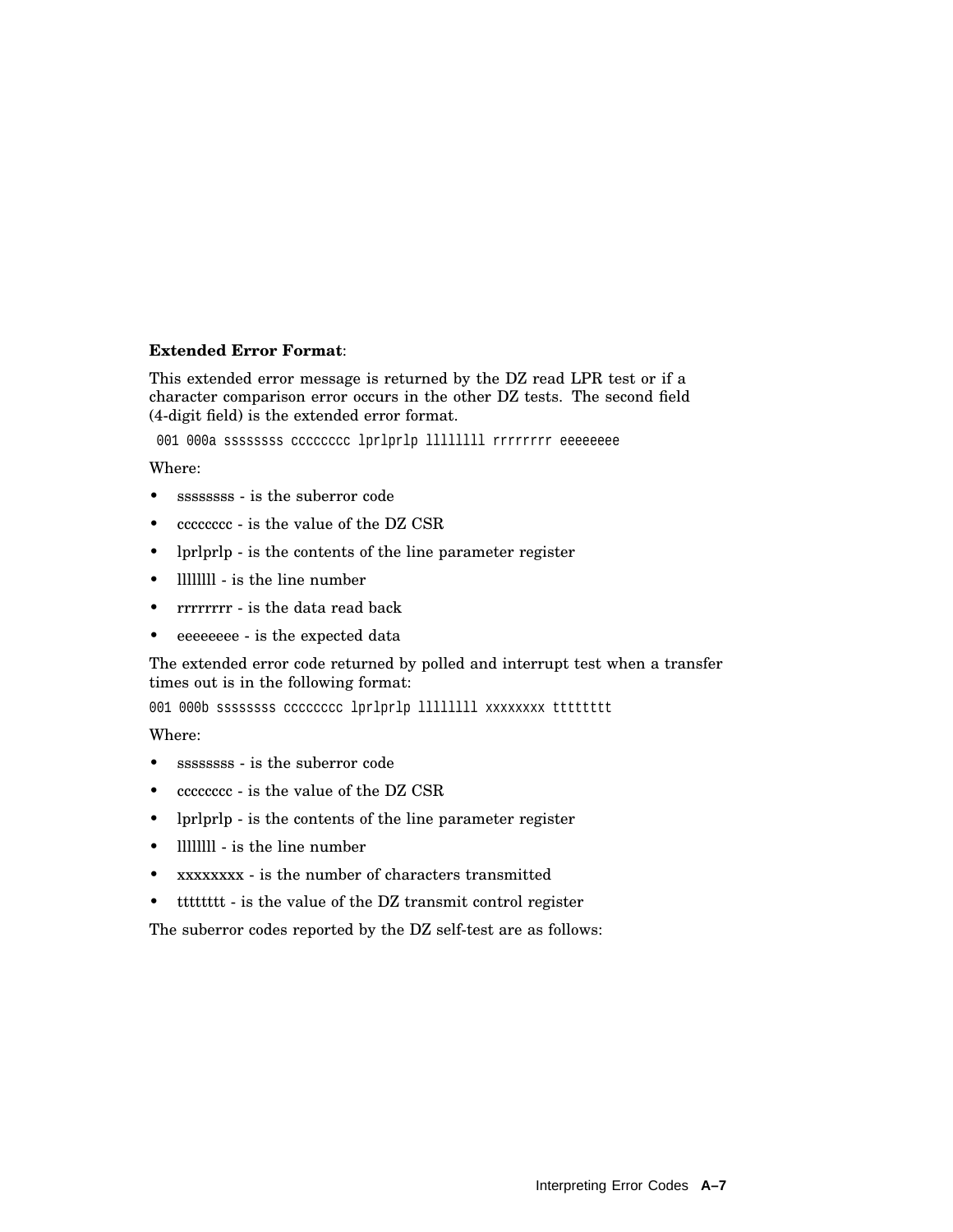| Suberror-<br>Hexadecimal | <b>Meaning</b>                                                 |
|--------------------------|----------------------------------------------------------------|
|                          | <b>Read LPR</b>                                                |
| 21                       | Read LPR baud rate is incorrectly set                          |
| 22                       | Read LPR character width is incorrectly set                    |
| 23                       | Read LPR parity bit is incorrectly set                         |
| 24                       | Read LPR receiver on bit is incorrectly set                    |
|                          | DZ Modem Test                                                  |
| 31                       | DZ modem test - failed RTS or CTS loopback                     |
| 32                       | DZ modem test - failed DSRS or DSR & CD loopback               |
| 33                       | DZ modem test - failed LLBK or SPDMI loopback                  |
| 34                       | DZ modem test - failed DTR or RI loopback                      |
|                          | <b>DZ</b> Polled Test                                          |
| 41                       | DZ polled test - transfer has timed out                        |
| 42                       | DZ polled test - data is not valid                             |
| 43                       | DZ polled test - parity error                                  |
| 44                       | DZ polled test - framing error                                 |
| 45                       | DZ polled test - overrun error                                 |
| 46                       | DZ polled test - character received (character transmitted)    |
|                          | <b>DZ</b> Interrupt Test                                       |
| 51                       | DZ interrupt test - transfer has timed out                     |
| 52                       | DZ interrupt test - data is not valid                          |
| 53                       | DZ interrupt test - parity error                               |
| 54                       | DZ interrupt test - framing error                              |
| 55                       | DZ interrupt test - overrun error                              |
| 56                       | DZ interrupt test - character received (character transmitted) |
|                          | DZ LK401 Test                                                  |
| 61                       | DZ LK401 test - transfer has timed out                         |
| 62                       | DZ LK401 test - LK401 has failed self-test                     |
|                          | DZ Mouse Test                                                  |
| 71                       | DZ mouse test - transfer has timed out                         |
| 72                       | DZ mouse test - mouse has failed self-test                     |

**Table A–4 DZ Suberror Codes**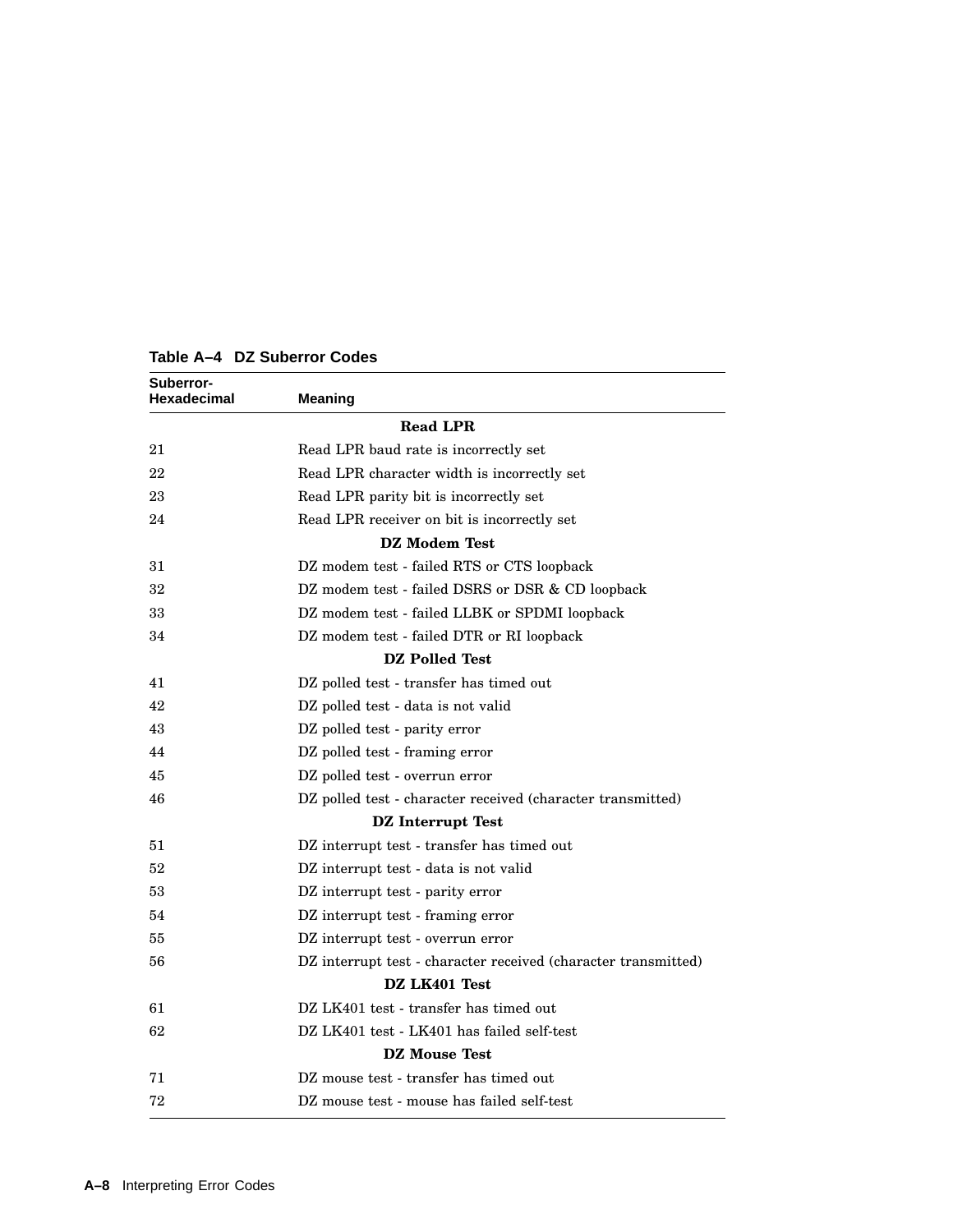## **A.2.2.1 DZ System Test Error Codes (Model 60 Only)**

The following are error codes for the system test DZ module:

?? DZ 0 ABCD 0 00:00:00.00

ABCD are the four DZ lines. The error codes are identical for each line. The following table identifies each line:

| Line         | <b>Identification</b> |
|--------------|-----------------------|
| $A$ (line 3) | Printer port          |
| $B$ (line 2) | 25-pin connector      |
| $C$ (line 1) | Mouse                 |
| $D$ (line 0) | Keyboard              |

The following table describes the eight error codes possible for each line:

| <b>Error Code</b> | <b>Definition</b>                      |  |
|-------------------|----------------------------------------|--|
| 1                 | Not all characters transmitted         |  |
| $\mathbf{2}$      | First character not received           |  |
| 3                 | Timeout                                |  |
| $\overline{4}$    | More characters received than expected |  |
| 5                 | Parity error                           |  |
| 6                 | Framing error                          |  |
| 7                 | Overrun error                          |  |
| 8                 | Data compare error                     |  |

These errors are translated by the summary screen. Refer to Section 2.11.1 for an example of the DZ system test summary screen.

# **A.2.3 Memory Self-Test Error Codes**

The memory test produces the error messages in the following table: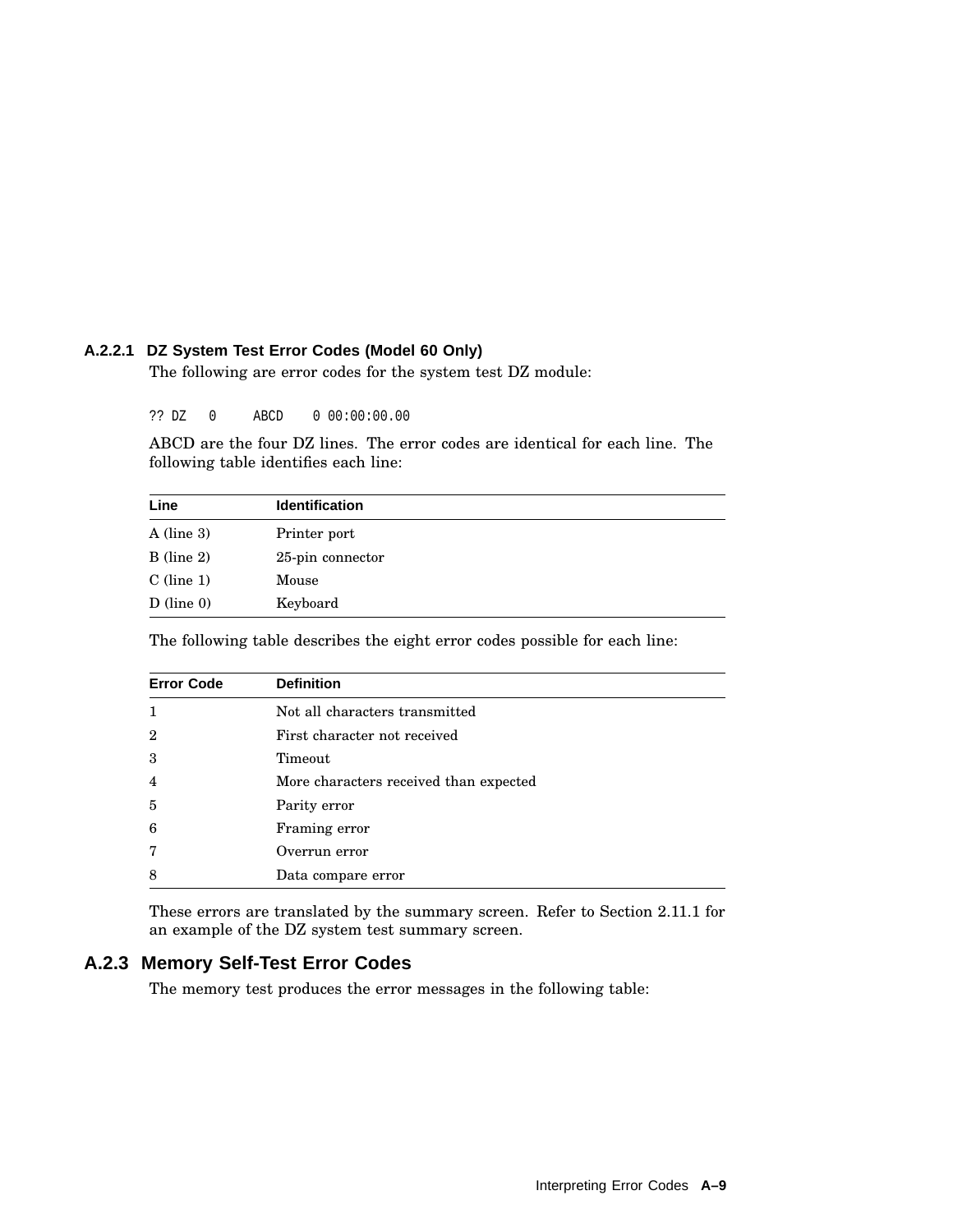|                | Error       |                                                                          |
|----------------|-------------|--------------------------------------------------------------------------|
| <b>Decimal</b> | Hexadecimal | <b>Meaning</b>                                                           |
| 64             | 40          | 16 MB memory module and a 4 MB memory<br>module are plugged in as a pair |
| 66             | 42          | Gap was found between memory module pairs                                |
| 68             | 44          | 16 MB memory module found on a PVAX2                                     |
| 70             | 46          | 4 MB memory modules found after 16 MB<br>memory modules                  |
| 72             | 48          | Memory modules not plugged in as pairs                                   |
| 256            | 100         | Failure has occurred in the byte mask test                               |
| 260            | 104         | Parity error occurred during the byte mask test                          |
| 514            | 202         | Data compare error occurred during the<br>forward pass                   |
| 516            | 204         | Parity error occurred during the forward pass                            |
| 770            | 302         | Data compare error occurred during the reverse<br>pass                   |
| 772            | 304         | Parity error occurred during the reverse pass                            |
| 1028           | 404         | Parity error occurred during parity test 1                               |
| 1288           | 504         | Parity error occurred during parity test 2                               |

# **Table A–5 Memory Test Error Codes**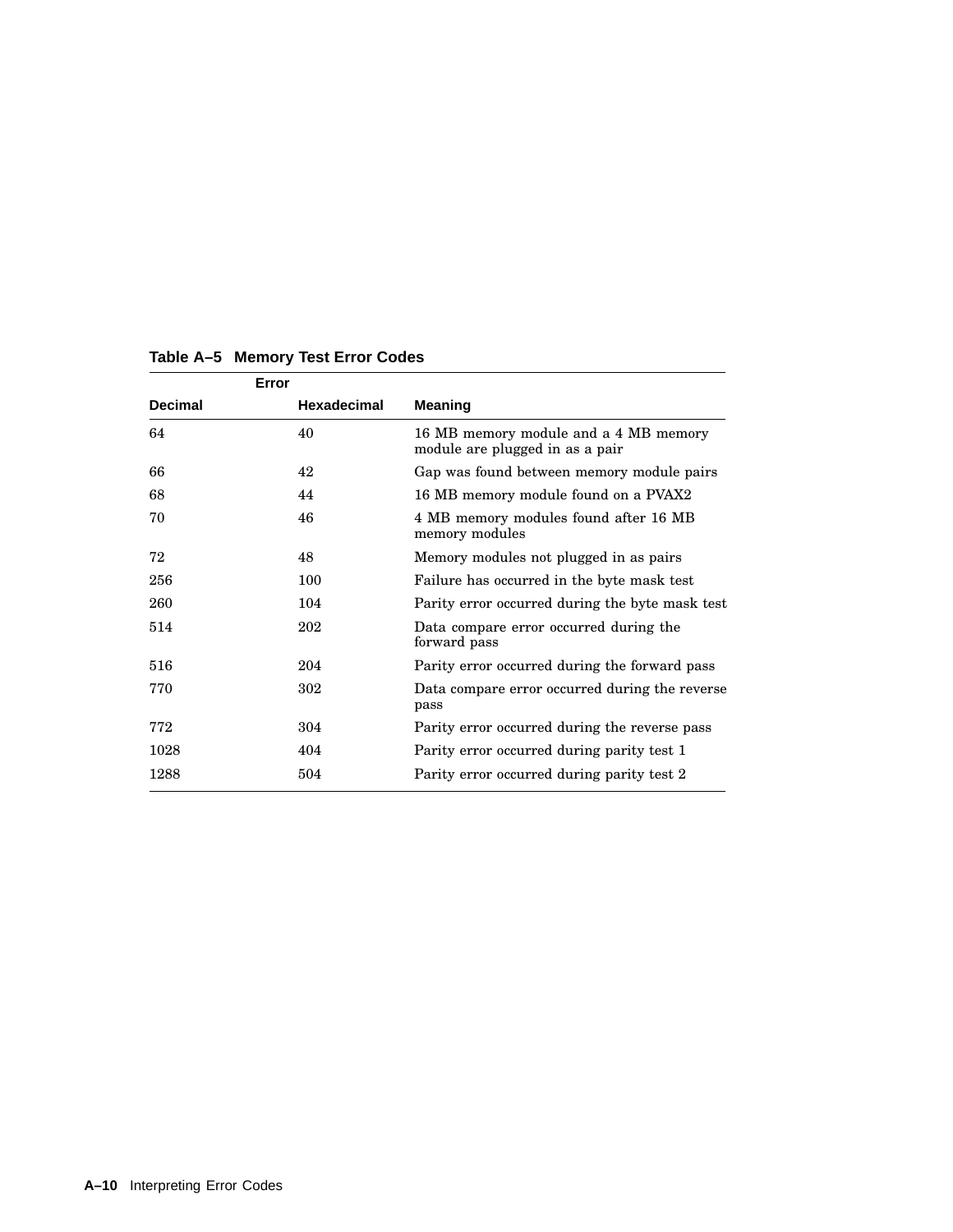The memory test does not display extended error information when an error occurs. Enter the SHOW ERROR command to view the extended error information. The extended error code format is shown in the following example:

#### **Extended Error Format**:

xxx 4 MEM yyyy xxx 00a bbbbbbbb cccccccc dddddddd eeeeeeee

| Code       | <b>Meaning</b>                                      |
|------------|-----------------------------------------------------|
| <b>XXX</b> | FRU that failed                                     |
| уууу       | Hexadecimal error code                              |
| 00a        | Extended error information format type              |
| bbbbbbb    | Contents of the memory system error register (MSER) |
| cccccccc   | <b>Failing address</b>                              |
| dddddddd   | Expected data                                       |
| eeeeeeee   | Data that was read                                  |

The following table lists the Model 60 and VLC memory module FRU codes and their corresponding system board module, bank, and connector locations. Remember that memory boards must be added in pairs (banks).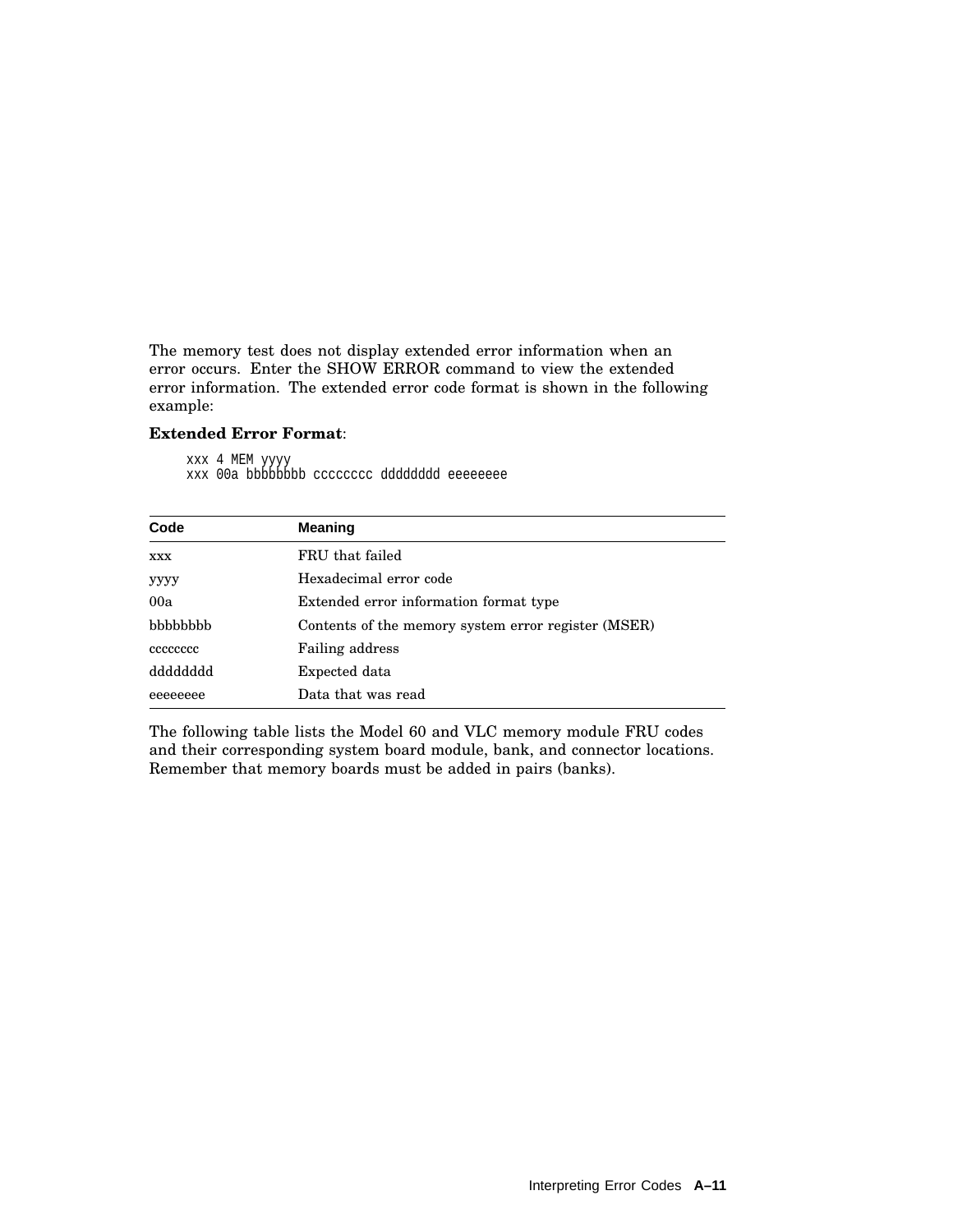| <b>FRU</b>                | <b>Module</b>    | <b>Bank</b>      | <b>Connector</b> |  |
|---------------------------|------------------|------------------|------------------|--|
| 040                       |                  |                  |                  |  |
| Model 60                  | $\mathbf{1}$     | $\boldsymbol{0}$ | J25              |  |
| $\ensuremath{\text{VLC}}$ | $\mathbf{1}$     | $\,2$            | ${\bf J6}$       |  |
| 041                       |                  |                  |                  |  |
| Model 60                  | $\overline{2}$   | $\boldsymbol{0}$ | ${\bf J}24$      |  |
| <b>VLC</b>                | $\sqrt{2}$       | $\,2$            | J5               |  |
| 042                       |                  |                  |                  |  |
| Model 60                  | $\mathbf{1}$     | $\mathbf{1}$     | J23              |  |
| V <sub>LC</sub>           | $\mathbf{1}$     | $\mathbf{1}$     | J <sub>4</sub>   |  |
| 043                       |                  |                  |                  |  |
| Model 60                  | $\boldsymbol{2}$ | $\mathbf{1}$     | J22              |  |
| $\ensuremath{\text{VLC}}$ | $\overline{2}$   | $\mathbf{1}$     | J3               |  |
| 044                       |                  |                  |                  |  |
| Model 60                  | $\mathbf{1}$     | $\overline{2}$   | J21              |  |
| $\ensuremath{\text{VLC}}$ | $\mathbf{1}$     | $\boldsymbol{0}$ | $\bf J2$         |  |
| 045                       |                  |                  |                  |  |
| Model 60                  | $\boldsymbol{2}$ | $\overline{2}$   | J20              |  |
| $\ensuremath{\text{VLC}}$ | $\overline{2}$   | $\boldsymbol{0}$ | J1               |  |
|                           |                  |                  |                  |  |

**Table A–6 MEM Memory Module FRU Values**

# **A.2.4 Interval Timer Self-Test Error Codes**

The interval timer test produces the error code in the following table:

| Table A–7 Interval Timer Test Error Codes |  |  |  |
|-------------------------------------------|--|--|--|
|                                           |  |  |  |

| Error          |             |                                                        |
|----------------|-------------|--------------------------------------------------------|
| <b>Decimal</b> | Hexadecimal | Meaning                                                |
|                |             | Interval timer is not interrupting at the correct rate |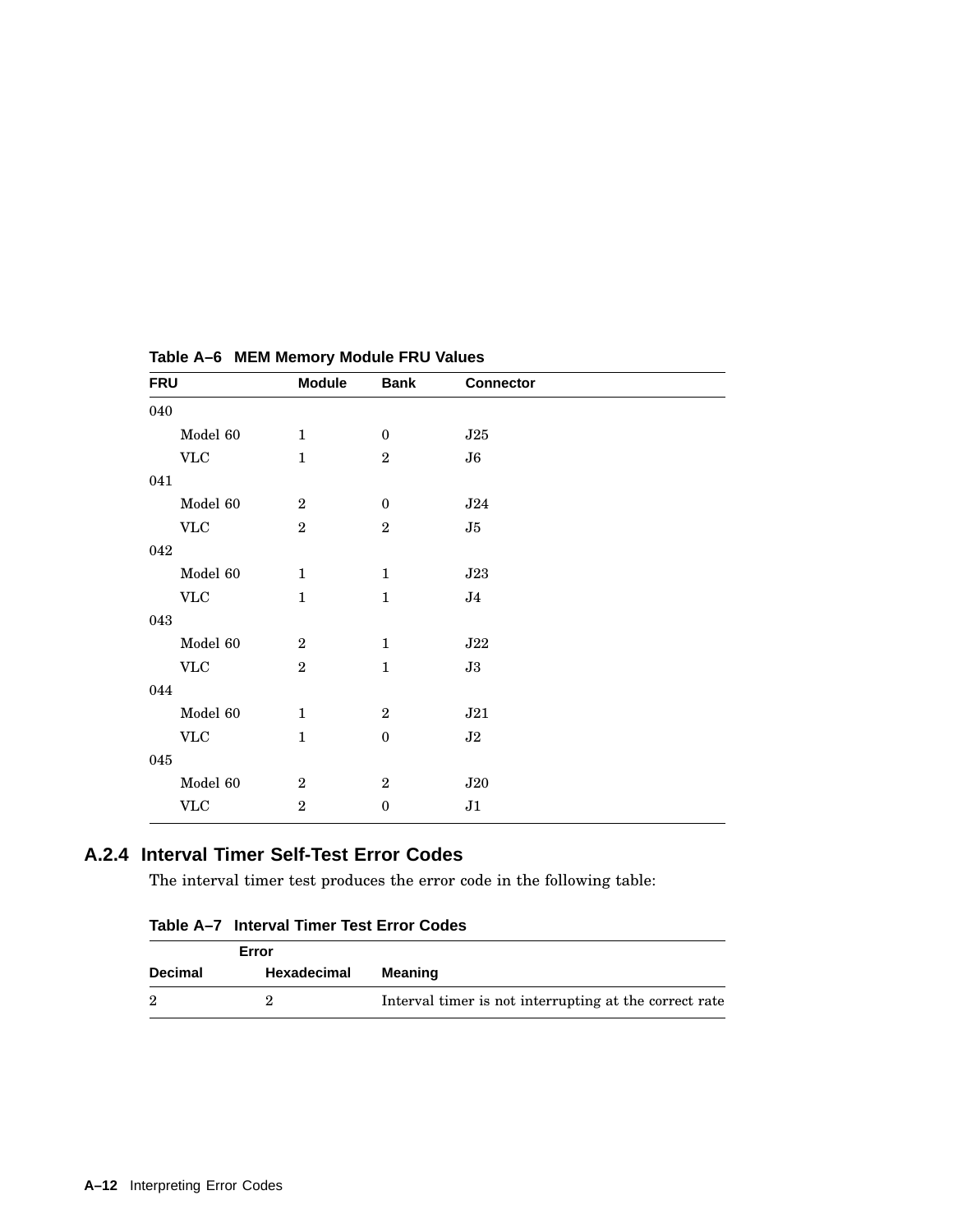# **A.2.5 System Device Self-Test Error Codes**

The system device self-test produces the error messages in the following table:

|                | Error |             |                                                |
|----------------|-------|-------------|------------------------------------------------|
| <b>Decimal</b> |       | Hexadecimal | <b>Meaning</b>                                 |
| $\overline{2}$ |       | $\mathbf 2$ | System ROM has failed                          |
| 128            |       | 80          | Invalidate filter RAM error                    |
| 256            |       | 100         | ROM illegal data path value                    |
| 512            |       | 200         | ROM checksum error                             |
| 768            |       | 300         | ROM manufacturing check data error             |
| 1024           |       | 400         | ROM index number did not agree with<br>address |

**Table A–8 System Device Self-Test Error Codes**

If the invalidate filter RAM error occurs, an extended error message displays. Enter the SHOW ERROR command to view the extended error information. The extended error code format is shown in the following example.

#### **Extended Error Format**:

This format displays when there is an invalidate filter RAM error.

001 0010 aaaaaaaa rrrrrrrr eeeeeeee

| Code     | <b>Meaning</b>                    |
|----------|-----------------------------------|
| 001      | FRU number (system board)         |
| 0010     | Format number                     |
| aaaaaaaa | Failing invalidate filter address |
| rrrrrrrr | Data read                         |
| eeeeeeee | Data expected                     |

# **A.2.6 SCSI Self-Test Error Codes**

The SCSI self-test produces the error messages in the following table: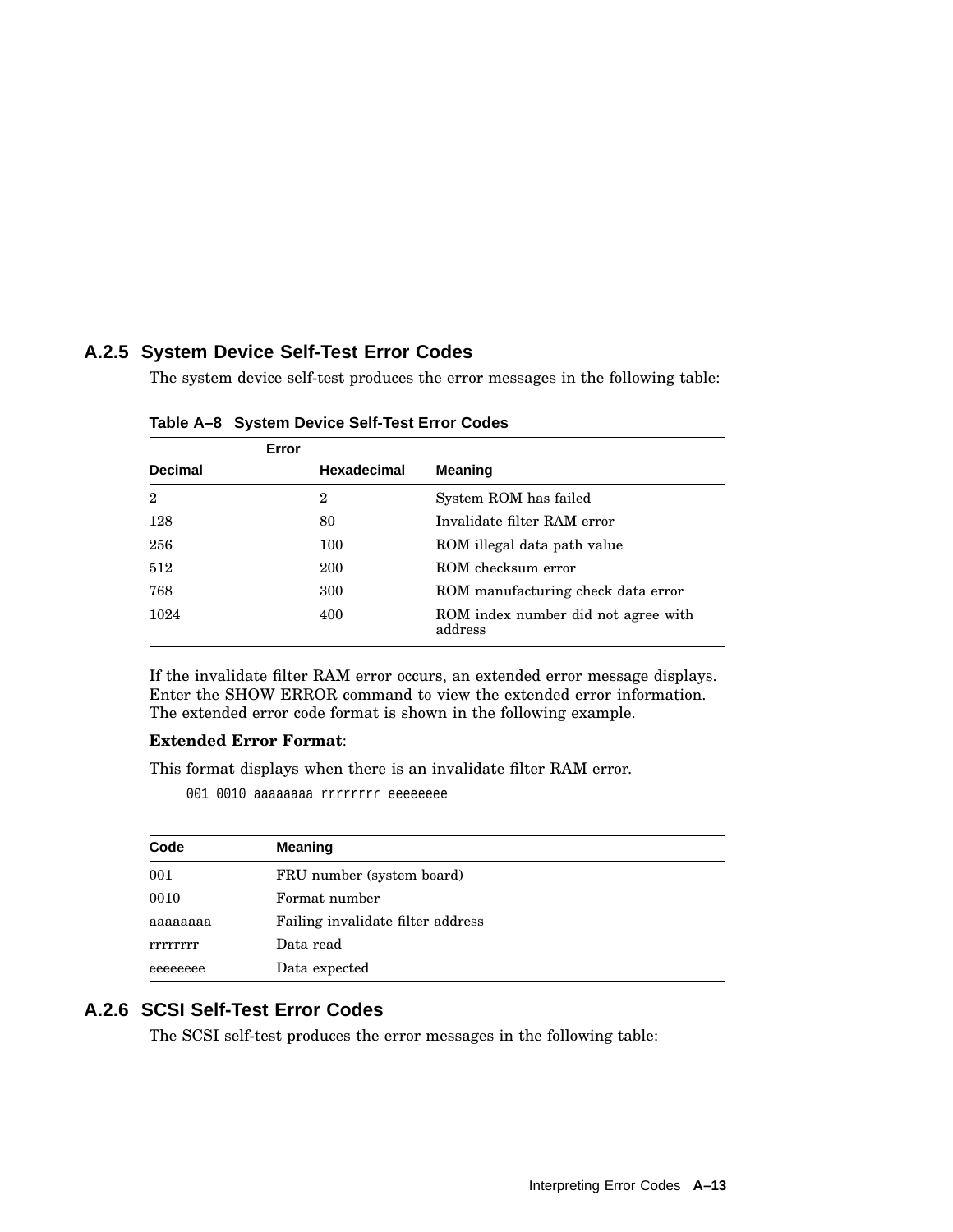| Error          |                    |                                               |
|----------------|--------------------|-----------------------------------------------|
| <b>Decimal</b> | <b>Hexadecimal</b> | <b>Meaning</b>                                |
| $\overline{2}$ | $\overline{2}$     | SCSI reset register test has failed           |
| 4              | 4                  | SCSI configuration registers test has failed  |
| 6              | 6                  | SCSI FIFO register test has failed            |
| 8              | 8                  | SCSI transfer count registers test has failed |
|                |                    | <b>SCSI Interrupt Test Failures</b>           |
| 10             | 10                 | Status registers test has failed              |
| 20             | 14                 | No cause has failed                           |
| 22             | 16                 | High IPL, mask disabled has failed            |
| 24             | 18                 | High IPL, mask enabled has failed             |
| 26             | 1A                 | Low IPL, mask disabled has failed             |
| 28             | 1 <sub>C</sub>     | Low IPL, mask enabled has failed              |
|                |                    | <b>SCSI Data Transfer Test Failures</b>       |
| 30             | 1E                 | PROM function has failed                      |
| 32             | 20                 | DMA mapping has failed                        |
| 34             | 22                 | Non-DMA inquiry has failed                    |
| 36             | 24                 | Not enough data returned failure              |
| 38             | 26                 | DMA inquiry has failed                        |
| 40             | 28                 | Non-DMA/DMA miscompare                        |
| 42             | 2A                 | DMA inquiry nonaligned has failed             |
| 44             | 2C                 | Non-DMA/DMA nonaligned miscompare             |
| 46             | 2E                 | Synchronous inquiry has failed                |
| 48             | 30                 | Non-DMA/synchronous miscompare                |
| 50             | 32                 | SCSI minimal device test has failed           |
|                |                    | (continued on next page)                      |

## **Table A–9 SCSI Self-Test Error Codes**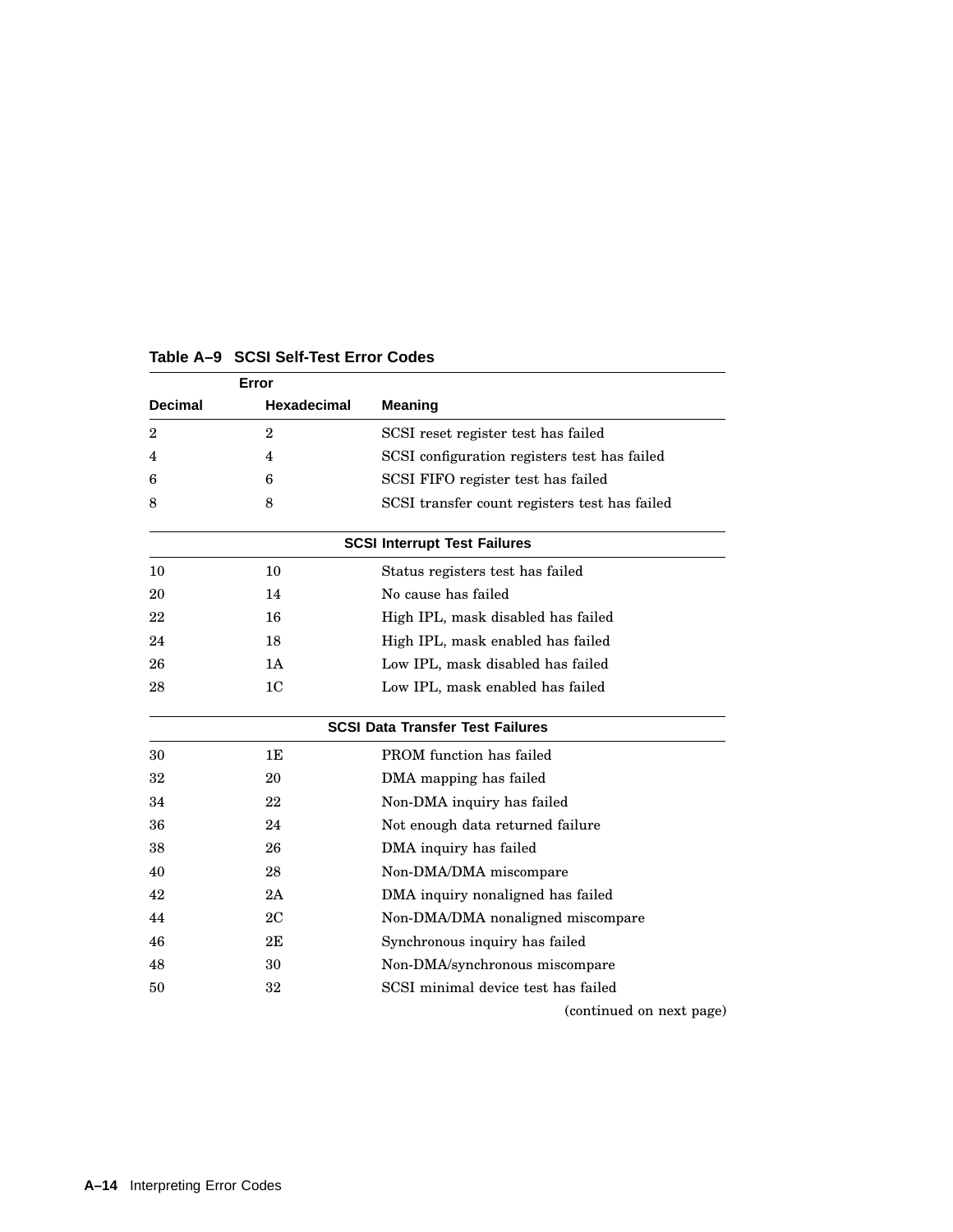| Error          |             |                                      |
|----------------|-------------|--------------------------------------|
| <b>Decimal</b> | Hexadecimal | <b>Meaning</b>                       |
|                |             | <b>SCSI Map Error Test Failures</b>  |
| 60             | ЗC          | DMA mapping has failed               |
| 62             | 3E          | DMA inquiry has failed               |
| 64             | 40          | Map error will not clear             |
| 66             | 42          | Map error will not set               |
| 68             | 44          | Parity error will not clear          |
| 70             | 46          | <b>PROM</b> function has failed      |
| 80             | 50          | <b>SCSI PROM</b> function has failed |
| 82             | 52          | SCSI INIT driver has failed          |

## **Table A–9 (Cont.) SCSI Self-Test Error Codes**

The SCSI test does not display extended error information when an error occurs. Enter the SHOW ERROR command to view the extended error information. There are several types of extended error codes as shown in the following examples.

## **Extended Error Format 0001**:

This format is used by the register test.

001 0001 aaaaaaaa bbbbbbbb cccccccc dddddddd

| Code      | <b>Meaning</b>                                     |
|-----------|----------------------------------------------------|
| aaaaaaaa  | Error code                                         |
| bbbbbbb   | Address of the register or location being accessed |
| cccccccc  | Expected data or data written                      |
| qqqqqqqqq | Actual data or data read                           |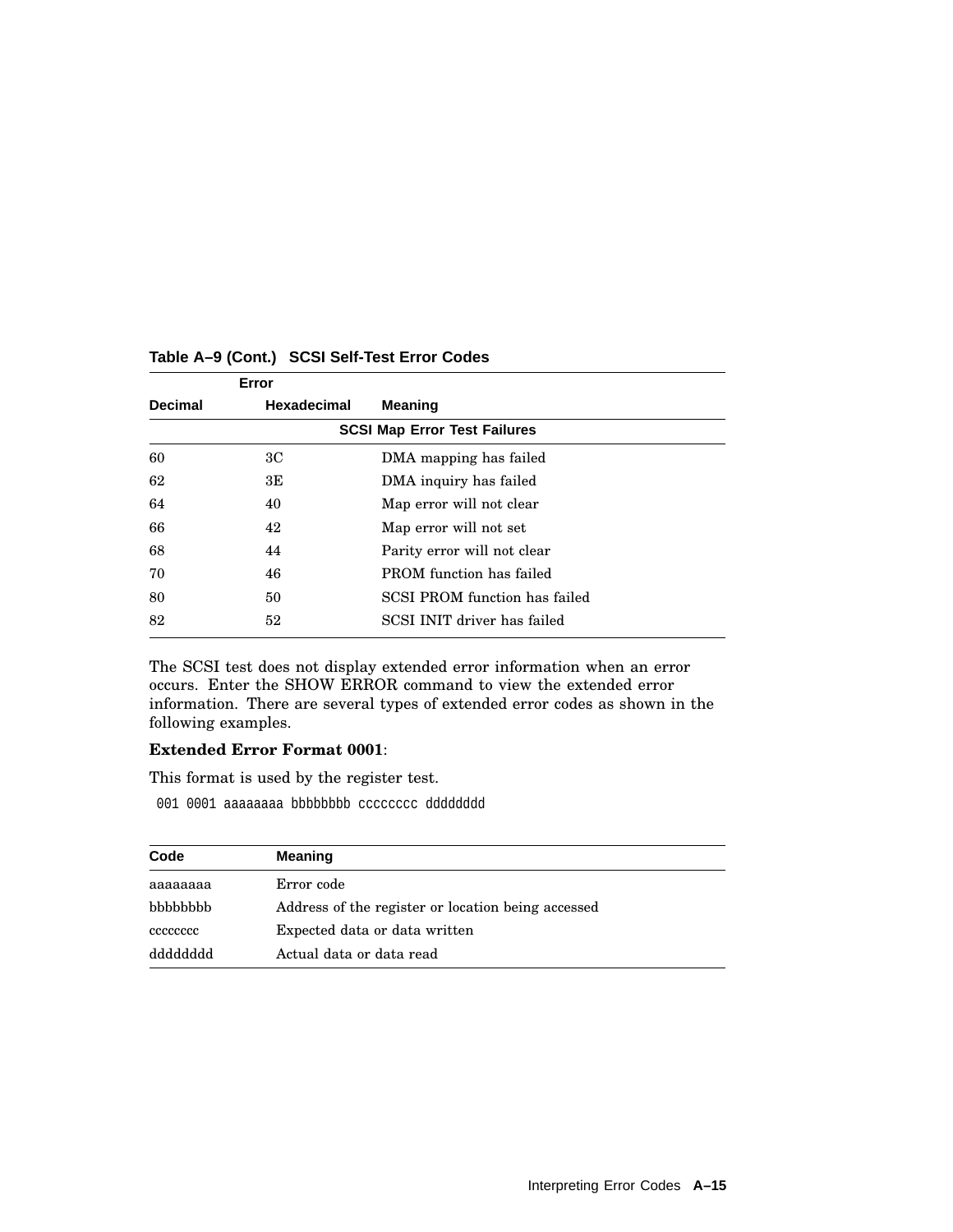#### **Extended Error Format 000B**:

This format is used by the register test.

001 000B aaaaaaaa bbbbbbbbb cccccccc

| Code     | <b>Meaning</b>                                     |
|----------|----------------------------------------------------|
| aaaaaaaa | Error code                                         |
| bbbbbbbb | Address of the register or location being accessed |
| cececcec | Information about the error                        |

#### **Extended Error Format 000C**:

This format is used by the interrupt test.

001 000C aaaaaaaa bbbbbbbb cccccccc dddddddd eeeeeeee ffffffff

| Code     | <b>Meaning</b>                                |
|----------|-----------------------------------------------|
| аааааааа | Error code                                    |
| bbbbbbb  | Information about the error                   |
| cccccccc | Contents of interrupt mask register           |
| dddddddd | Contents of interrupt request register        |
| eeeeeeee | Contents of controller status register        |
| ffffffff | Contents of the controller interrupt register |

#### **Extended Error Format 000D**:

This format is used when not enough data are returned to the self-test after a SCSI command is executed.

aaa 000D bbbbcccc ddddeeee ffffgggg hhhhhhhh

| Code | <b>Meaning</b>         |
|------|------------------------|
| aaa  | FRU                    |
| bbbb | Logical unit number    |
| cccc | Device ID              |
| dddd | Actual command opcode  |
| eeee | Current command opcode |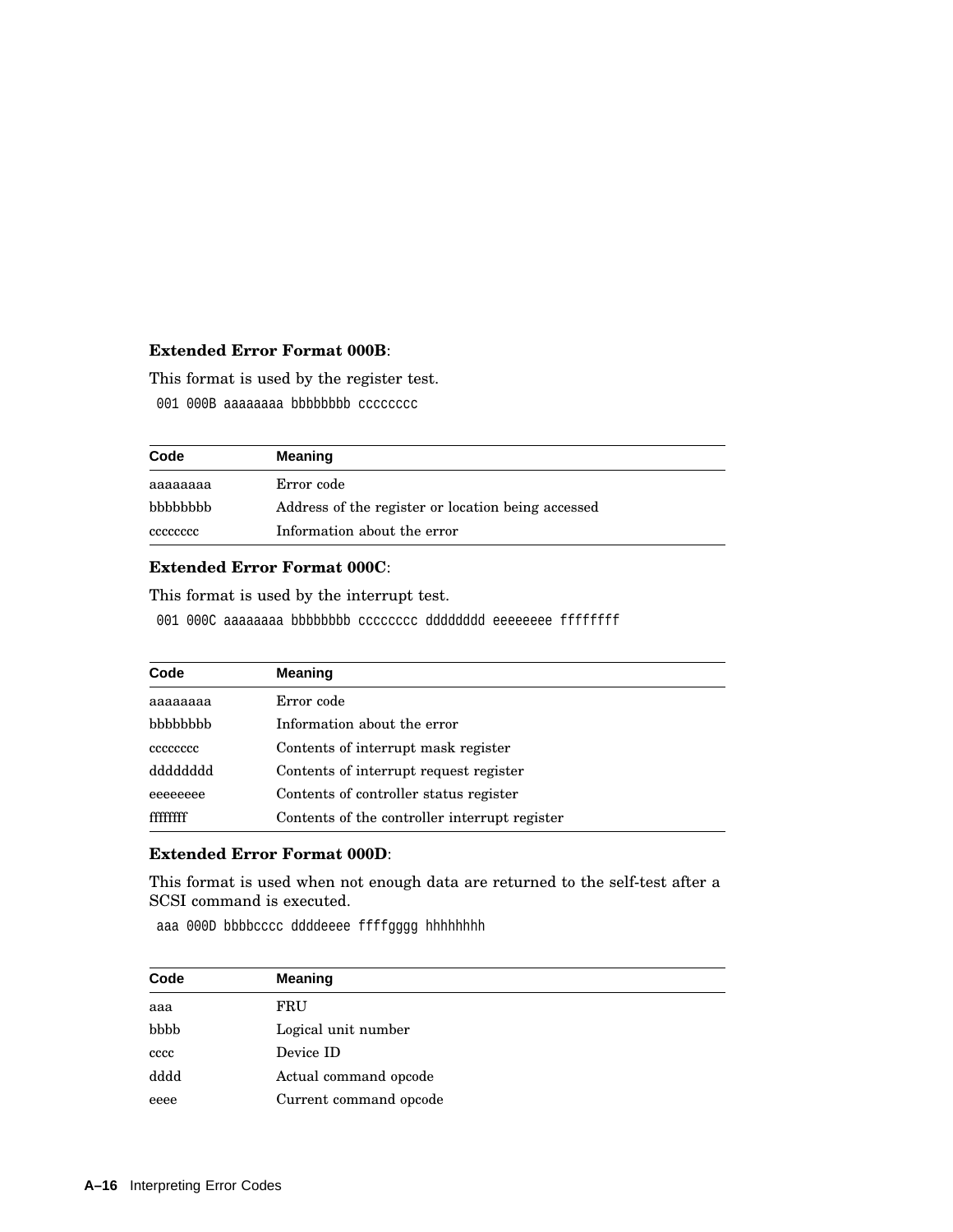| Code    | <b>Meaning</b>                |
|---------|-------------------------------|
| ffff    | Error code                    |
| gggg    | Mode of operation             |
| hhhhhhh | Number of data bytes received |

# **Extended Error Format 000E**:

This format is used when execution of a SCSI command fails.

aaa 000E bbbbcccc ddddeeee ffffgggg hhhhiiii jjjjjjjj kkkkllll mmmmmmmm

| Code            | <b>Meaning</b>                                                         |  |
|-----------------|------------------------------------------------------------------------|--|
| aaa             | FRU                                                                    |  |
| bbbb            | Logical unit number                                                    |  |
| cccc            | Device ID                                                              |  |
| dddd            | Actual command opcode                                                  |  |
| eeee            | Current command opcode                                                 |  |
| ffff            | Error code                                                             |  |
| gggg            | Mode of operation                                                      |  |
| hhhh            | Byte 14 of the request sense packet (device FRU)                       |  |
| iiii            | Information about the error $1$                                        |  |
| jjjjjjj         | SCSI bus phase at the time of the error                                |  |
| kkkk            | Contents of the controller status register at the time of the error    |  |
| Ш               | Contents of the controller interrupt register at the time of the error |  |
| mmmmmmmm        | Request sense key                                                      |  |
| $\ln e$ , musso |                                                                        |  |

<sup>1</sup>Refer to Table A–10.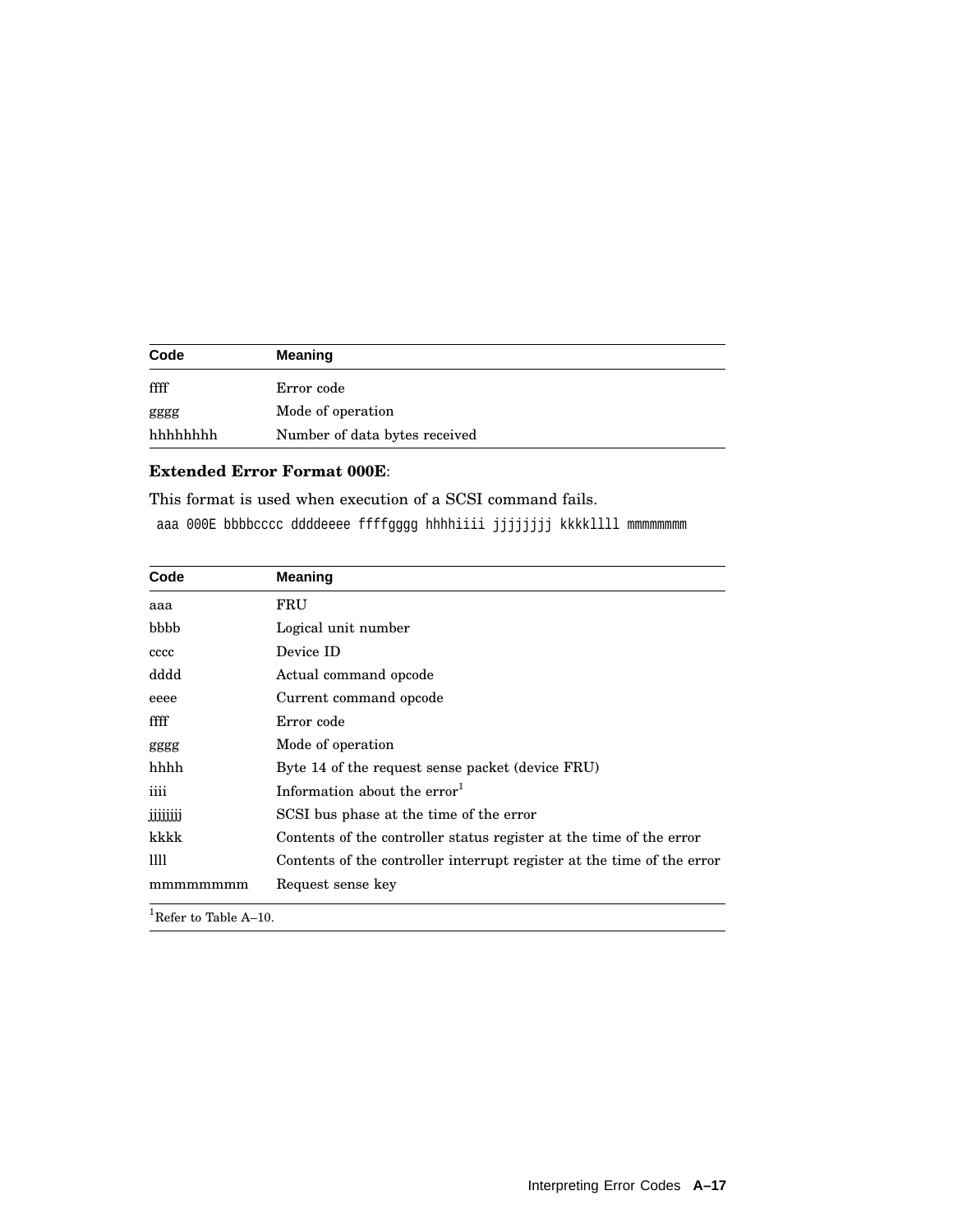#### **Extended Error Format 000F**:

This format is used when the status phase returns a bad status, or when a bad sense key is seen after a request sense.

| Code     | <b>Meaning</b>                                   |
|----------|--------------------------------------------------|
| aaa      | FRU                                              |
| bbbb     | Logical unit number                              |
| cccc     | Device ID                                        |
| dddd     | Actual command opcode                            |
| eeee     | Current command opcode                           |
| ffff     | Error code                                       |
| gggg     | Mode of operation                                |
| hhhh     | Byte 14 of the request sense packet (device FRU) |
| iiii     | Information about the $error1$                   |
| jjjjjjjj | Status byte returned in the status phase         |
| kkkkkkkk | Request sense key                                |

aaa 000F bbbbcccc ddddeeee ffffgggg hhhhiiii jjjjjjjj kkkkkkkk

 $^{1}$  Refer to Table A–10.

#### **Extended Error Format 0010**:

This format is used when a request sense command is executed, but not enough sense bytes are received.

aaa 0010 bbbbcccc ddddeeee ffffgggg hhhhiiii jjjjjjjj kkkkkkkk

| Code | <b>Meaning</b>         |
|------|------------------------|
| aaa  | FRU                    |
| bbbb | Logical unit number    |
| cccc | Device ID              |
| dddd | Actual command opcode  |
| eeee | Current command opcode |
| ffff | Error code             |
| gggg | Mode of operation      |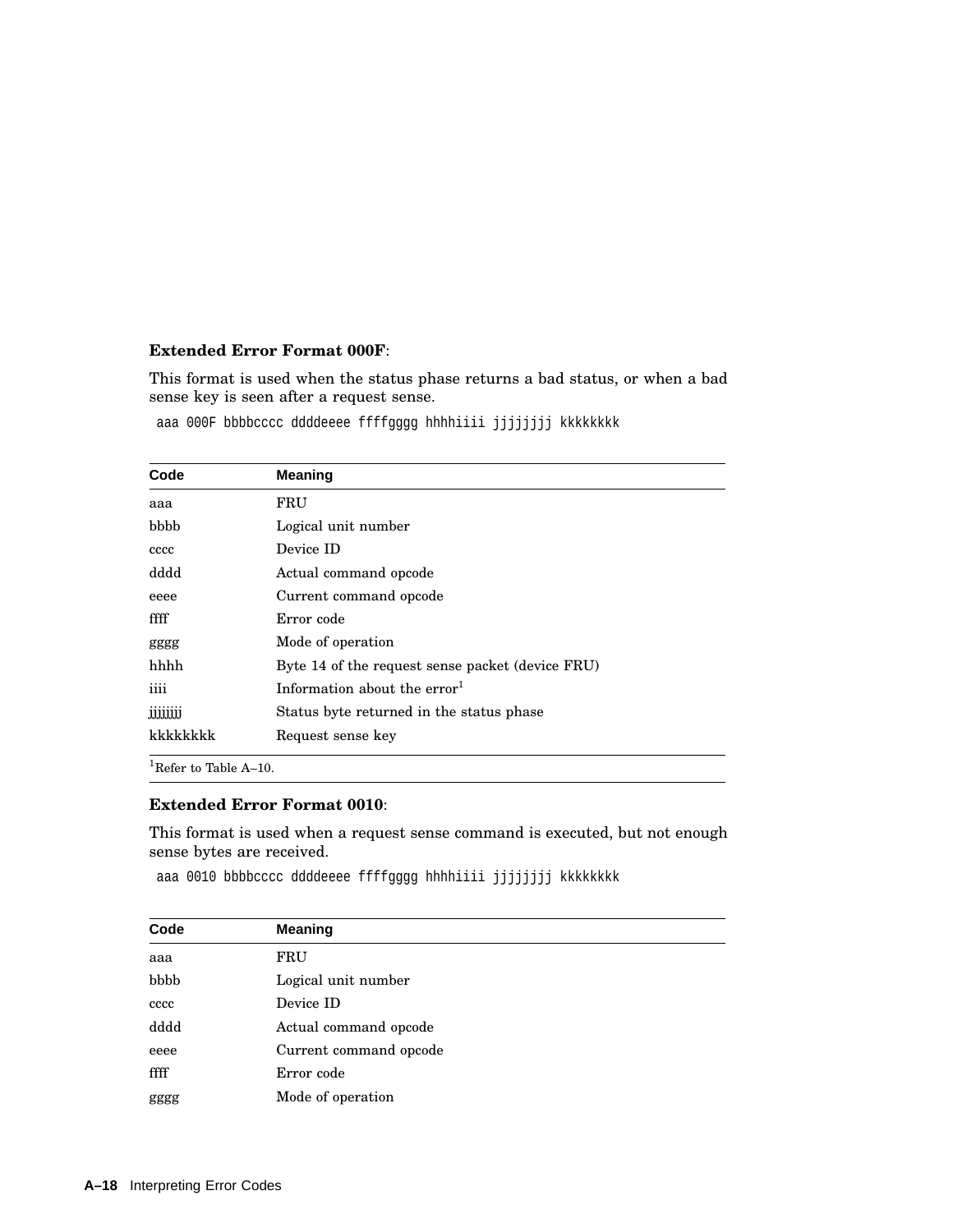| Code     | <b>Meaning</b>                                                |
|----------|---------------------------------------------------------------|
| hhhh     | Byte 14 of the request sense packet (device FRU)              |
| iiii     | Information about the $error1$                                |
| JJJJJJJJ | Number of bytes of sense data returned from the request sense |
| kkkkkkkk | Request sense key                                             |

#### **Extended Error Format 0011**:

This format is used when the data out phase sends fewer bytes than expected. aaa 0011 bbbbcccc ddddeeee ffffgggg hhhhiiii jjjjkkkk llllllll mmmmmmmm

| Code                              | Meaning                                                                |
|-----------------------------------|------------------------------------------------------------------------|
| aaa                               | FRU                                                                    |
| bbbb                              | Logical unit number                                                    |
| cccc                              | Device ID                                                              |
| dddd                              | Actual command opcode                                                  |
| eeee                              | Current command opcode                                                 |
| ffff                              | Error code                                                             |
| gggg                              | Mode of operation                                                      |
| hhhh                              | Byte 14 of the request sense packet (device FRU)                       |
| iiii                              | Information about the $error1$                                         |
| ĴĴĴ                               | Contents of the controller status register at the time of the error    |
| kkkk                              | Contents of the controller interrupt register at the time of the error |
| 11111111                          | Number of bytes actually sent in the data in/out phase                 |
| mmmmmmm                           | Number of bytes that should have been sent in the data in/out phase    |
| <sup>1</sup> Refer to Table A-10. |                                                                        |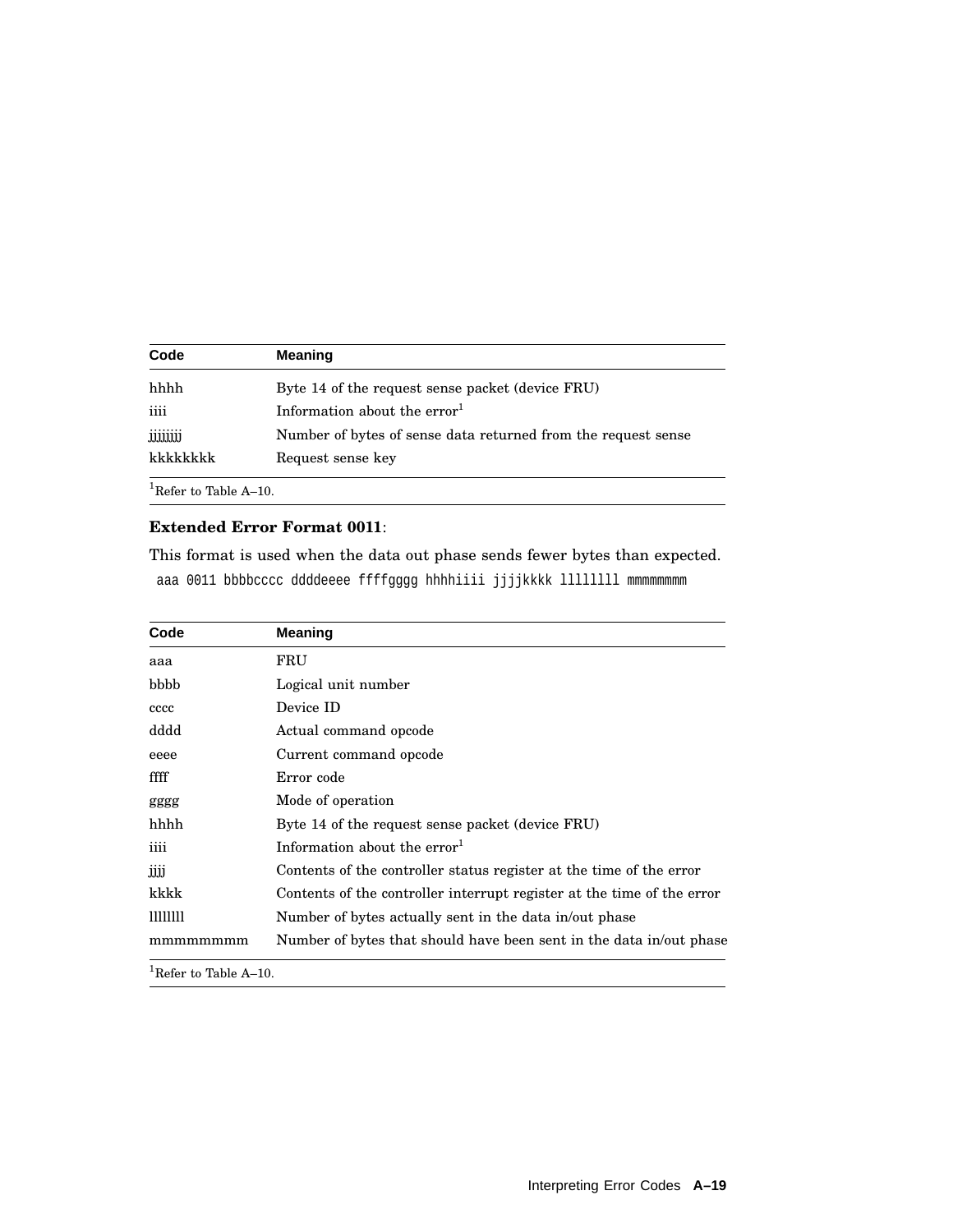#### **Extended Error Format 0012**:

This format is used when an unsupported message is seen. aaa 0012 bbbbcccc ddddeeee ffffgggg hhhhiiii jjjjjjjj kkkkllll mmmmmmmm

| Code    | <b>Meaning</b>                                                            |
|---------|---------------------------------------------------------------------------|
| aaa     | FRU                                                                       |
| bbbb    | Logical unit number                                                       |
| cccc    | Device ID                                                                 |
| dddd    | Actual command opcode                                                     |
| eeee    | Current command opcode                                                    |
| ffff    | Error code                                                                |
| gggg    | Mode of operation                                                         |
| hhhh    | Byte 14 of the request sense packet (device FRU)                          |
| iiii    | Information about the $error1$                                            |
| jjjjjjj | First message byte of the message in the phase that the error<br>occurred |
| kkkk    | Contents of the controller interrupt register at the time of the error    |
| Ш       | Contents of the controller status register at the time of the error       |
| mmmmmmm | Request sense key                                                         |

<sup>1</sup>Refer to Table A–10.

### **Extended Error Format 0013**:

This format is used by the map error test.

aaa 0013 bbbbcccc dddddddd eeeeeeee ffffffff gggggggg hhhhhhhh iiiiiiii

| Code     | <b>Meaning</b>                                |
|----------|-----------------------------------------------|
| aaa      | FRU                                           |
| bbbb     | Logical unit number                           |
| cccc     | Device ID                                     |
| dddddddd | DMA address where the SCSI command is located |
| eeeeeeee | DMA address where the SCSI data is located    |
|          | Contents of the parity control register       |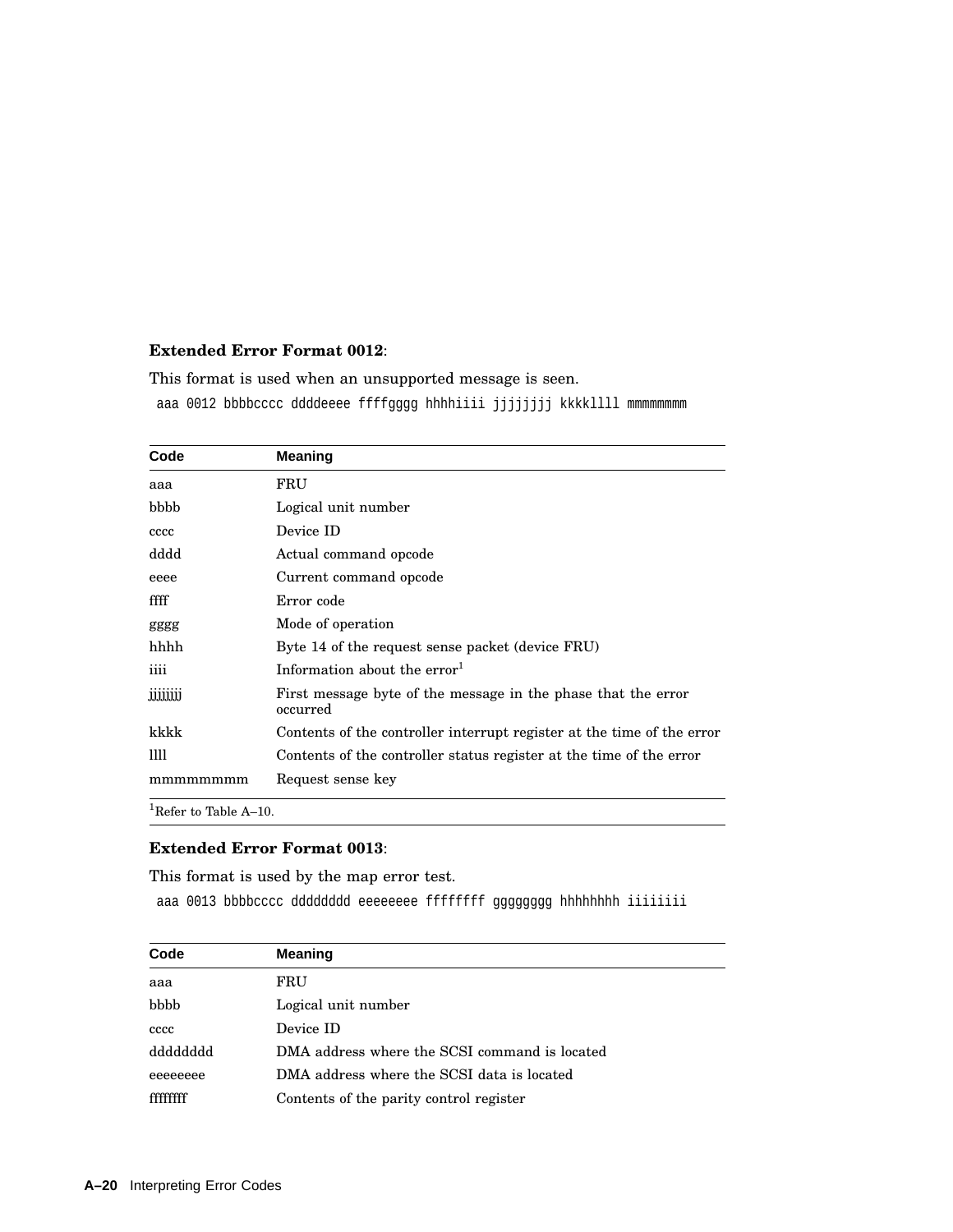| Code     | <b>Meaning</b>               |  |
|----------|------------------------------|--|
| gggggggg | Map register address         |  |
| hhhhhhh  | Contents of the map register |  |
| iiiiiiii | Error code                   |  |

# **Extended Error Format 0014**:

This format is used by the data transfer test when the numbers received from two transfers are different.

aaa 0014 bbbbbbbb cccccccc dddddddd

| Code     | <b>Meaning</b>             |  |
|----------|----------------------------|--|
| aaa      | FRU                        |  |
| bbbbbbb  | First number of the bytes  |  |
| cececcec | Second number of the bytes |  |
| dddddddd | Error code                 |  |

#### **Extended Error Format 0015**:

This format is used by the data transfer test when the data bytes received from two transfers are compared and found to be different.

aaa 0015 bbbbbbbbb cccccccc

| Code     | Meaning                        |
|----------|--------------------------------|
| aaa      | FRU                            |
| bbbbbbb  | Number of the byte that failed |
| cccccccc | Error code                     |

#### **Note** \_

The FRU reported by all error formats is either 001 for the system board FRU, or (100 + device\_id\*10 + logical unit number).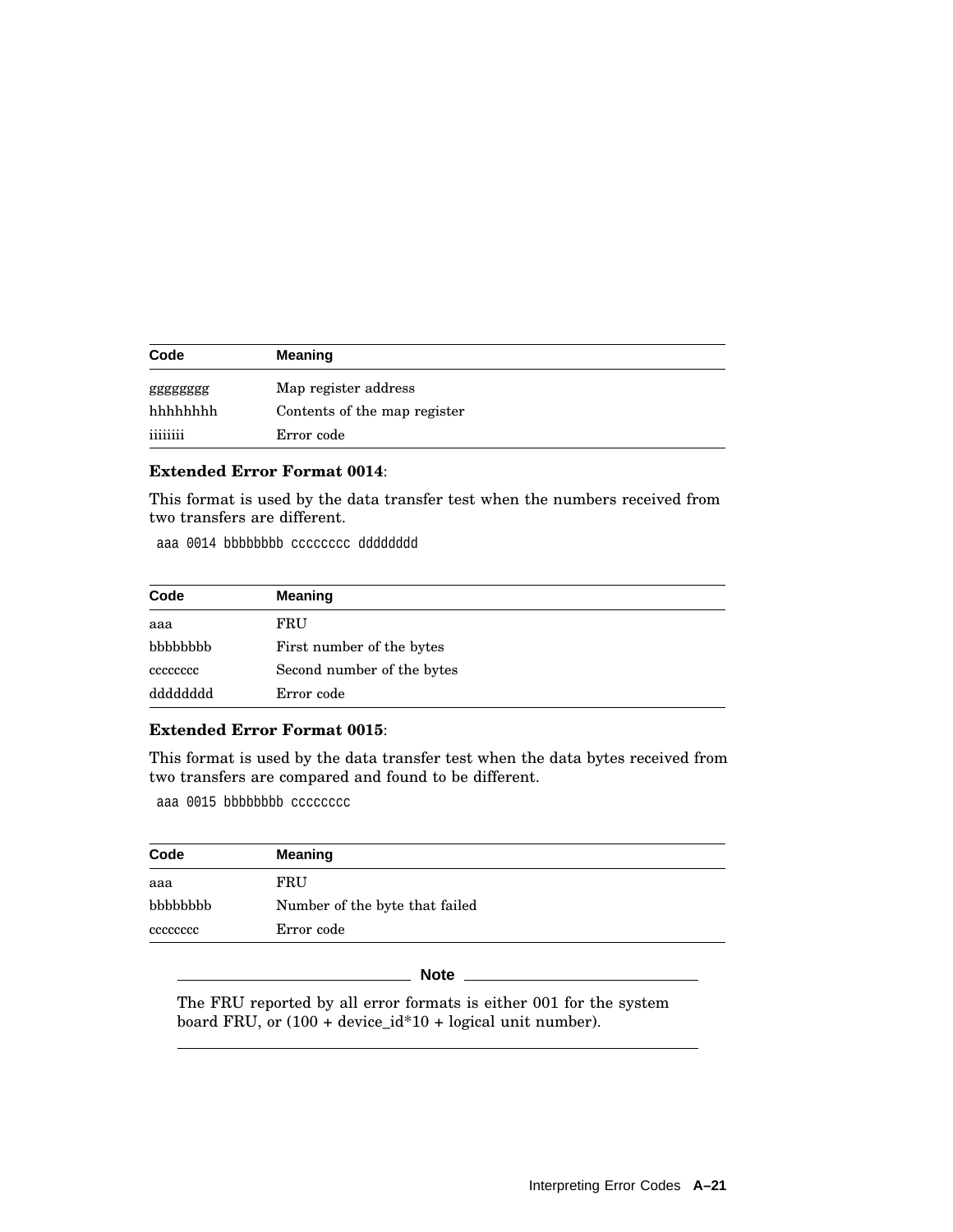The information values reported by some extended SCSI self-test errors are as follows. Refer to Table A–10 when an iiii message is displayed within the extended error format.

|                | <b>Information Value</b> |                                                                     |  |
|----------------|--------------------------|---------------------------------------------------------------------|--|
| <b>Decimal</b> | <b>Hexadecimal</b>       | <b>Meaning</b>                                                      |  |
| $\mathbf{1}$   | $\mathbf{1}$             | Valid group code bit clear in controller status<br>register         |  |
| $\overline{2}$ | $\overline{2}$           | Valid group code bit set in controller status register              |  |
| 3              | 3                        | Terminal count bit clear in controller status register              |  |
| 4              | $\overline{4}$           | Terminal count bit set in controller status register                |  |
| 5              | 5                        | Parity error bit clear in controller status register                |  |
| 6              | 6                        | Parity error bit set in controller status register                  |  |
| 7              | 7                        | Gross error bit clear in controller status register                 |  |
| 8              | 8                        | Gross error bit set in controller status register                   |  |
| 9              | 9                        | Interrupt bit clear in controller status register                   |  |
| 10             | A                        | Interrupt bit set in controller status register                     |  |
| 11             | B                        | Selected bit clear in controller interrupt register                 |  |
| 12             | $\mathcal{C}$            | Selected bit clear in controller interrupt register                 |  |
| 13             | D                        | Select with attention bit clear in controller interrupt<br>register |  |
| 14             | Е                        | Select with attention bit set in controller interrupt<br>register   |  |
| 15             | F                        | Reselected bit clear in controller interrupt register               |  |
| 16             | 10                       | Reselected bit set in controller interrupt register                 |  |
| 17             | 11                       | Function complete bit clear in controller interrupt<br>register     |  |
| 18             | 12                       | Function complete bit set in controller interrupt<br>register       |  |
| 19             | 13                       | Bus service bit clear in controller interrupt register              |  |
| 20             | 14                       | Bus service bit set in controller interrupt register                |  |
| 21             | 15                       | Disconnect bit clear in controller interrupt register               |  |
|                |                          | (continued on next page)                                            |  |

**Table A–10 SCSI Information Values**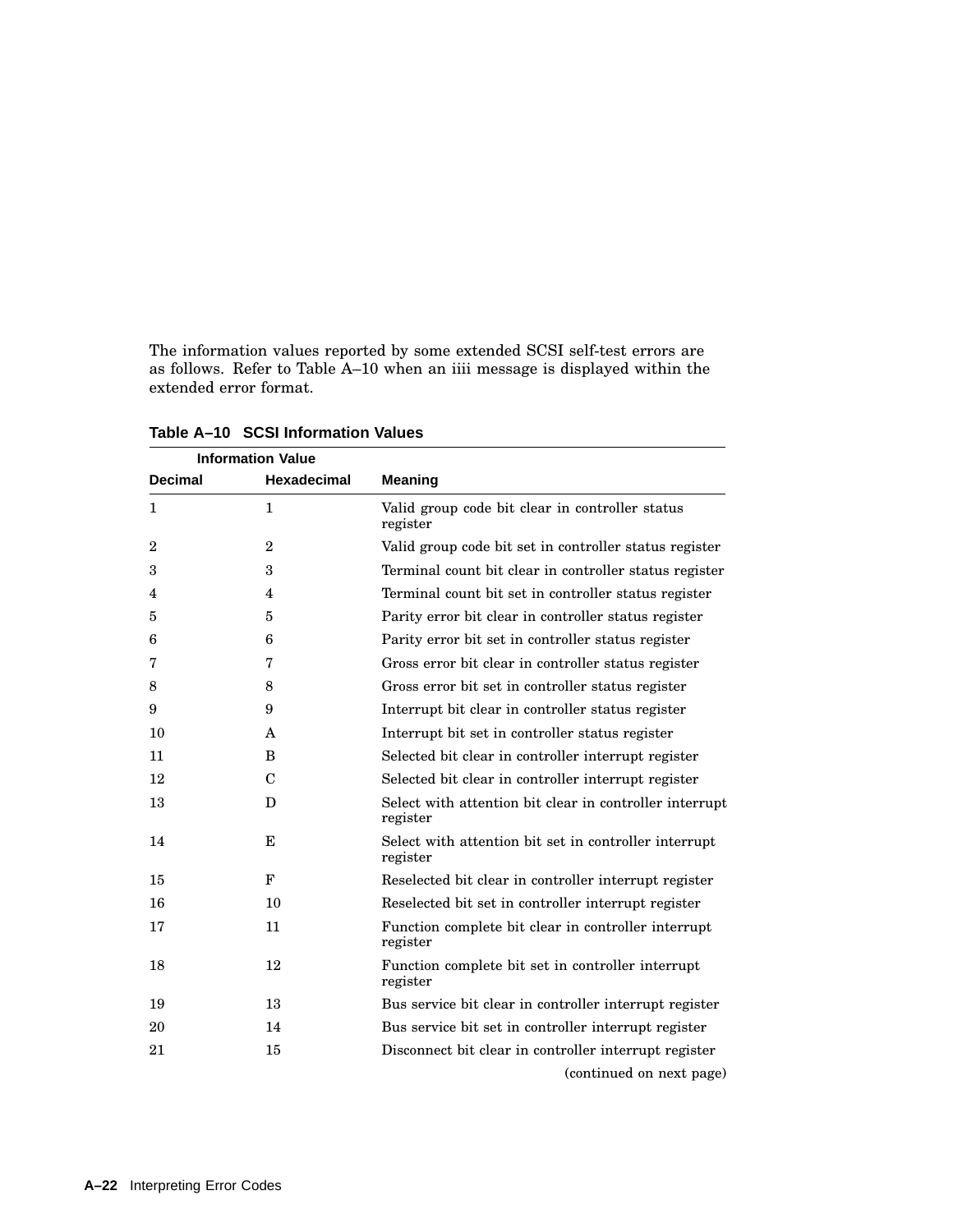| <b>Information Value</b> |                    |                                                                    |
|--------------------------|--------------------|--------------------------------------------------------------------|
| <b>Decimal</b>           | <b>Hexadecimal</b> | <b>Meaning</b>                                                     |
| 22                       | 16                 | Disconnect bit set in controller interrupt register                |
| 23                       | 17                 | Illegal command bit clear in controller interrupt<br>register      |
| 24                       | 18                 | Illegal command bit set in controller interrupt<br>register        |
| 25                       | 19                 | SCSI reset bit clear in controller interrupt register              |
| 26                       | 1A                 | SCSI reset bit set in controller interrupt register                |
| 27                       | 1B                 | Arbitration not won                                                |
| 28                       | 1C                 | Selection timeout                                                  |
| 29                       | 1D                 | Invalid sequence in sequence step register                         |
| 30                       | 1E                 | FIFO flags are not clear                                           |
| 31                       | 1F                 | FIFO flags are clear                                               |
| 32                       | 20                 | Unexpected ISR hit                                                 |
| 33                       | 21                 | SCSI interrupt request set in system interrupt<br>request register |
| 34                       | 22                 | SCSI bit set unexpectedly in controller status<br>register         |
| 35                       | 23                 | Interrupt service routine was not entered                          |
| 36                       | 24                 | No SCSI interrupt request was seen                                 |
| 37                       | 25                 | Interrupt bit in controller status register will not<br>clear      |
| 38                       | 26                 | SCSI bit in system interrupt request register will<br>not clear    |
| 39                       | 27                 | Bad request sense key                                              |
| 40                       | 28                 | Bad status returned from status phase                              |
| 41                       | 29                 | Not enough sense data returned from a request<br>sense command     |
| 42                       | 2A                 | Phase did not go to command phase                                  |
| 43                       | 2B                 | Phase did not go to message out phase                              |
| 44                       | 2C                 | Phase did not go to message in phase                               |
|                          |                    | (continued on next page)                                           |

#### **Table A–10 (Cont.) SCSI Information Values**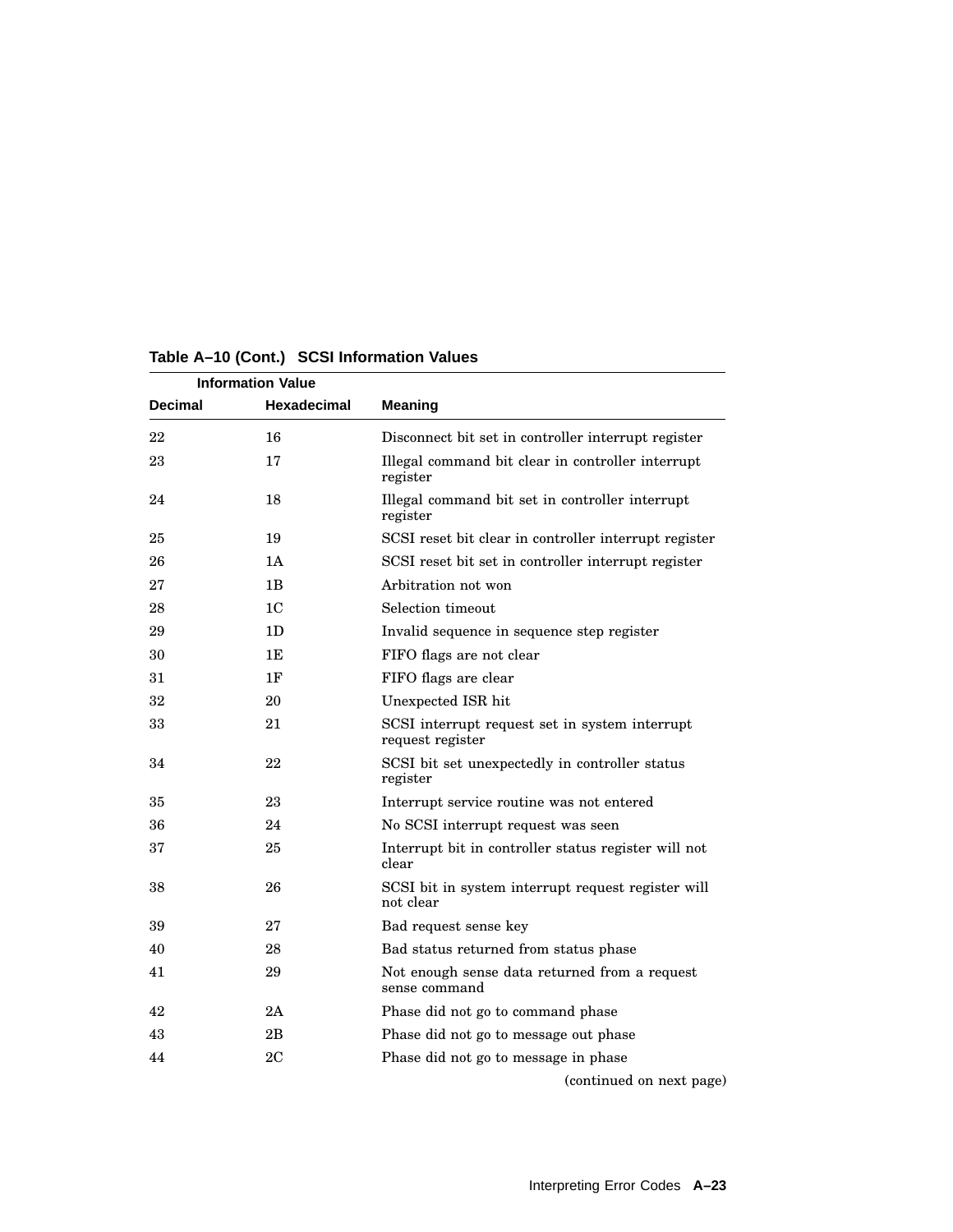| <b>Information Value</b> |                |                                                                      |
|--------------------------|----------------|----------------------------------------------------------------------|
| Decimal                  | Hexadecimal    | <b>Meaning</b>                                                       |
| 45                       | 2D             | Command phase changed too soon                                       |
| 46                       | 2Е             | Data out phase changed too soon                                      |
| 47                       | 2F             | Message in phase changed too soon                                    |
| 48                       | 30             | Message out phase changed too soon                                   |
| 49                       | 31             | Stuck in command phase                                               |
| 50                       | 32             | Stuck in message in phase                                            |
| 51                       | 33             | Stuck in message out phase                                           |
| 52                       | 34             | Stuck in data out phase                                              |
| 53                       | 35             | Stuck in data in phase                                               |
| 54                       | 36             | Should not be in message out phase                                   |
| 55                       | 37             | No interrupt after sending SCSI command                              |
| 56                       | 38             | No interrupt after sending command complete                          |
| 57                       | 39             | No interrupt after sending message accepted                          |
| 58                       | ЗA             | No interrupt after sending transfer information                      |
| 59                       | 3B             | All data out bytes were not sent                                     |
| 60                       | 3 <sub>C</sub> | Command complete message was sent but device did<br>not drop off bus |
| 61                       | 3D             | Unexpected message reject from device                                |
| 62                       | ЗE             | FIFO flag count is wrong                                             |
| 63                       | 3F             | Message is unsupported                                               |
| 64                       | 40             | Bus device reset was sent, but device did not drop<br>off bus        |
| 65                       | 41             | Illegal phase                                                        |
| 66                       | 42             | Should not be in data in phase                                       |
| 67                       | 43             | Problem with a device trying to reconnect                            |
| 68                       | 44             | Unexpected disconnect message received                               |
| 69                       | 45             | Device not seen before trying to reconnect                           |
| 70                       | 46             | Bad identify message received on reconnection                        |
|                          |                | (continued on next page)                                             |

#### **Table A–10 (Cont.) SCSI Information Values**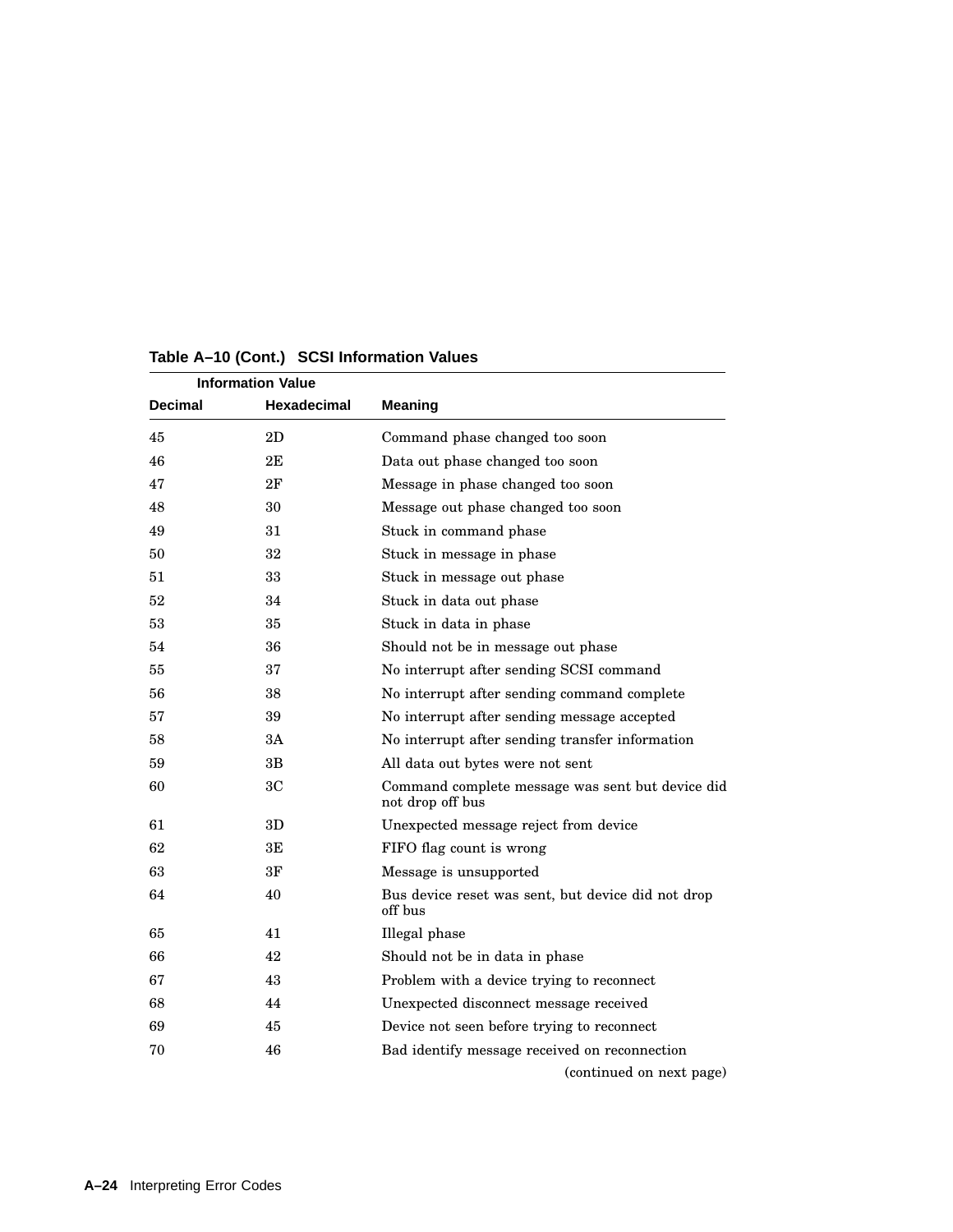| <b>Information Value</b> |                    |                                       |
|--------------------------|--------------------|---------------------------------------|
| <b>Decimal</b>           | <b>Hexadecimal</b> | <b>Meaning</b>                        |
| 71                       | 47                 | Out of re-tries for this command      |
| 72                       | 48                 | Too many bytes sent in data out phase |
| 73                       | 49                 | Too many bytes sent in data in phase  |
| 74                       | 4A                 | Reconnection timeout                  |
| 75                       | 4B                 | SCSI parity error                     |
| 76                       | 4C                 | SCSI map error                        |

#### **Table A–10 (Cont.) SCSI Information Values**

The mode values reported by some extended SCSI self-test errors are as follows:

| Mode -<br><b>Hexadecimal</b> | <b>Meaning</b>                        |
|------------------------------|---------------------------------------|
| $\theta$                     | Asynchronous mode with programmed I/O |
|                              | Asynchronous mode with DMA            |
| $\overline{2}$               | Synchronous mode with DMA             |

**Table A–11 SCSI Mode Values**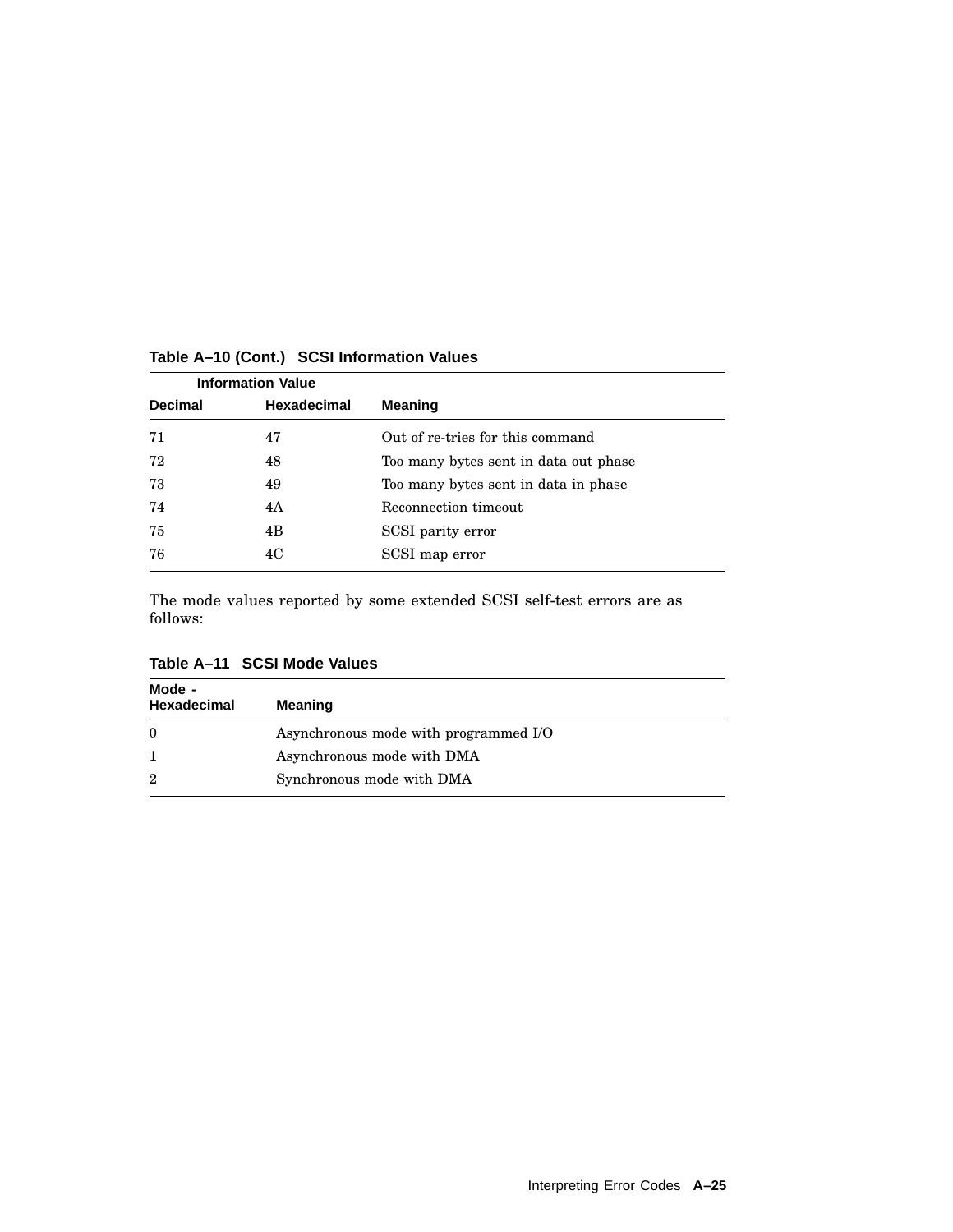# **A.2.7 SCSI Utilities Messages**

The following table describes error messages returned by a SCSI utility. All Model 60 and VLC SCSI utility errors appear in the format *text\_message information\_value*.

| Text               | <b>Meaning</b>                     |
|--------------------|------------------------------------|
| SCSI_E_badparam    | Bad parameter entered by the user  |
| SCSI_E_err         | Generic utility error              |
| SCSI_E_devtyp      | Wrong device type for this utility |
| SCSI_E_media       | Problem with the media             |
| SCSI_E_lun         | Logical unit is not present        |
| SCSI_E_inq_err     | Error in inquiry command           |
| SCSI_E_modsns_err  | Error in mode sense command        |
| SCSI_E_modsel_err  | Error in mode select command       |
| SCSI_E_tur_err     | Error in test unit ready command   |
| SCSI_E_rwnd_err    | Error in rewind command            |
| SCSI_E_wrt_err     | Error in write command             |
| SCSI_E_rd_err      | Error in read command              |
| SCSI_E_rdcap_err   | Error in read capacity command     |
| SCSI_E_st_unt_err  | Error in start unit command        |
| SCSI_E_ver_        | Error in verify command            |
| SCSI_E_fmt_unt_err | Error in format unit command       |
| SCSI E reass err   | Error in reassign command          |

**Table A–12 Text Messages for SCSI Utilities**

In addition to the information values reported by the extended SCSI self-test errors, the following information values are reported in decimal: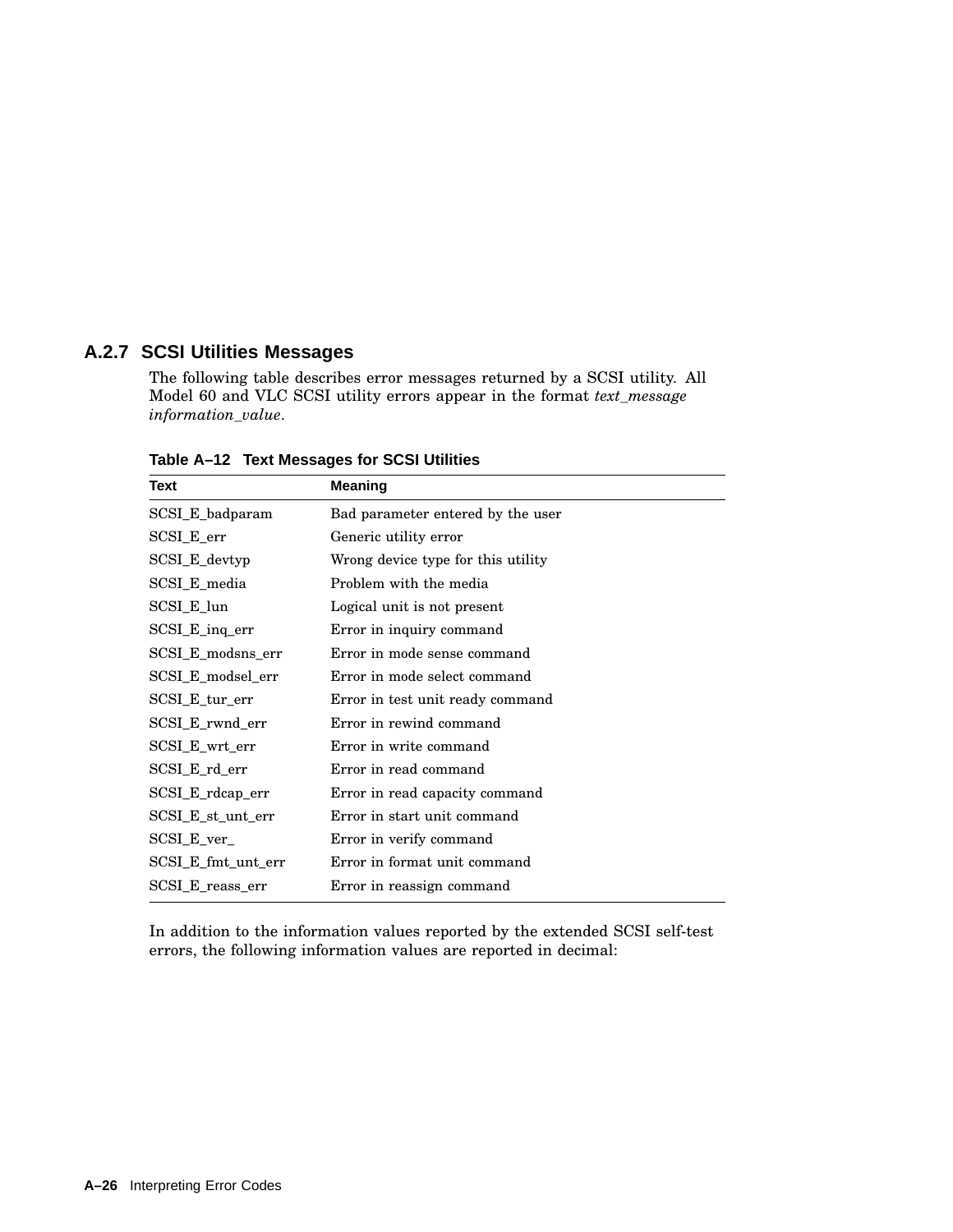| <b>Information Value</b> |                                                                    |
|--------------------------|--------------------------------------------------------------------|
| <b>Decimal</b>           | <b>Meaning</b>                                                     |
| 176                      | Bad utility number received from the user                          |
| 177                      | Bad device number received from the user                           |
| 178                      | Bad logical unit number received from the user                     |
| 180                      | Device number entered by the user is the same as the<br>controller |
| 181                      | Utility cannot be executed in this mode of operation               |
| 182                      | Not enough data was returned from a SCSI command                   |
| 183                      | Device is not a disk                                               |
| 184                      | Device is not a tape                                               |
| 185                      | Media is not removable                                             |
| 186                      | Media is removable                                                 |
| 187                      | Media is write-protected                                           |
| 188                      | Device is not ready                                                |
| 189                      | Wrong data read back from a SCSI command                           |
| 190                      | Logical unit is not present                                        |
| 191                      | Initialize driver failed                                           |
| 192                      | Error in format page                                               |
| 193                      | Error in flexible page                                             |
| 194                      | PROM function error                                                |
| 195                      | Disk capacity is too small                                         |
| 196                      | Error receiving character from console                             |
| 197                      | Illegal floppy drive                                               |
| 198                      | Illegal floppy media                                               |

**Table A–13 Additional SCSI Information Values for Utilities**

# **A.2.8 SCSI System Test Error Codes (Model 60 Only)**

The following error codes are produced by the Model 60 SCSI system test: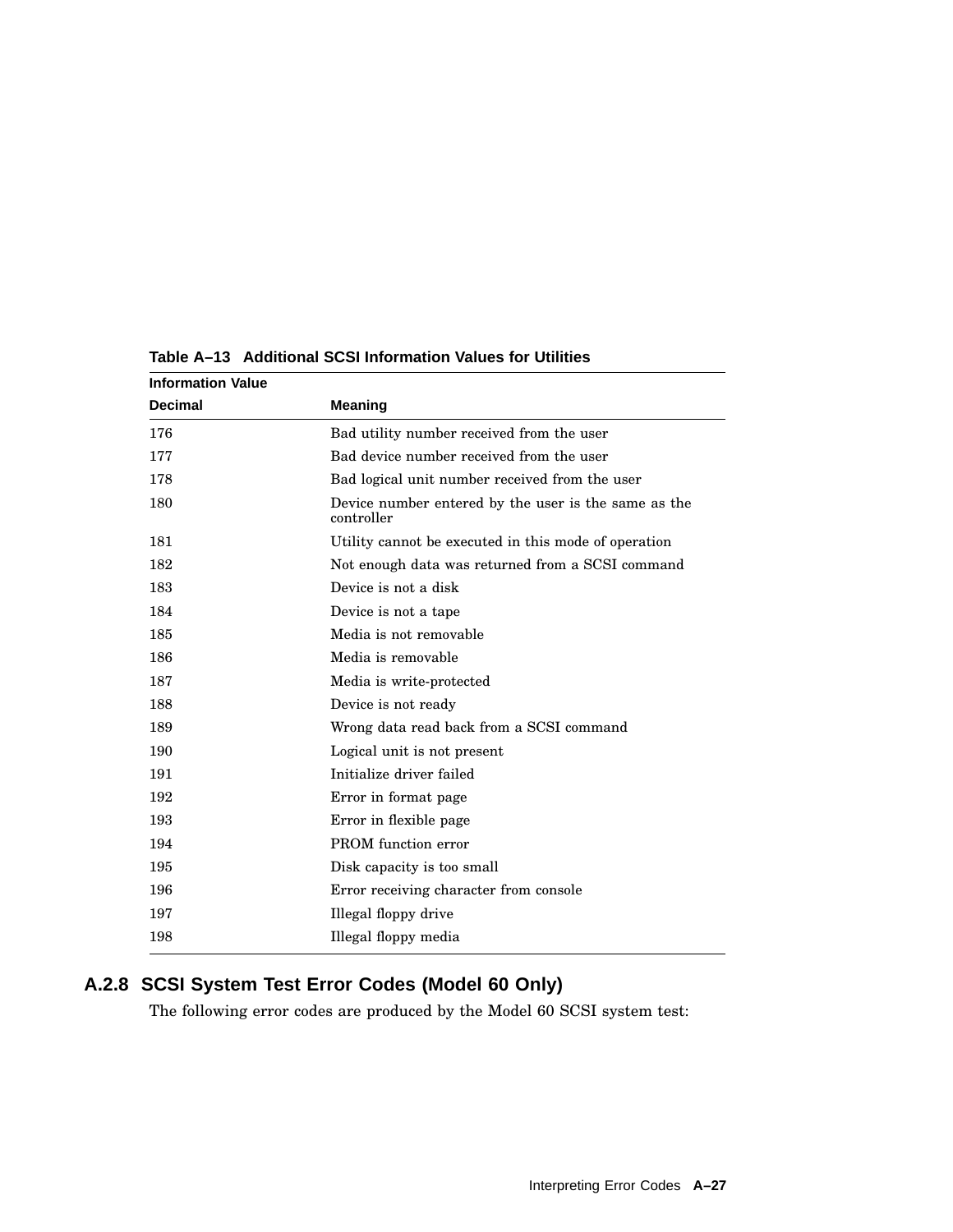|                | Error       |                                                         |
|----------------|-------------|---------------------------------------------------------|
| <b>Decimal</b> | Hexadecimal | <b>Meaning</b>                                          |
| 90             | 5A          | WST call failed                                         |
| 92             | 5C          | ELN call failed                                         |
| 100            | 64          | Inquiry failed when sizing bus                          |
| 102            | 66          | Not enough inquiry data returned when sizing<br>bus     |
| 104            | 68          | Start unit failed when sizing bus                       |
| 106            | 6A          | Test unit ready failed when sizing bus                  |
| 108            | 6C          | Mode select failed when sizing bus                      |
| 110            | 6F.         | Read capacity failed when sizing bus                    |
| 112            | 70          | Mode sense failed when sizing bus                       |
| 114            | 72          | Media is write-protected in manufacturing mode          |
| 116            | 74          | Not enough mode sense data returned when<br>sizing bus  |
| 118            | 76          | Read failed when sizing bus                             |
| 120            | 78          | Not enough read data when sizing bus                    |
| 122            | <b>7A</b>   | Verify failed when sizing bus                           |
| 130            | 82          | Read failed when checking for key                       |
| 132            | 84          | Rewind failed when checking for key                     |
| 134            | 86          | Wrong number bytes read when checking for<br>boot block |
| 140            | 8C          | Read failed when checking for boot block                |
| 142            | 8Ε          | Wrong number bytes read when checking for<br>boot block |
| 150            | 96          | Non-DMA inquiry failed in data transfer test            |
| 152            | 98          | Synchronous DMA inquiry failed in data transfer<br>test |
| 154            | 9Α          | Number bytes miscompare in data transfer test           |
| 156            | 9C          | Data miscompare in data transfer test                   |
| 160            | A0          | Device test failed                                      |
| 162            | A2          | Wrong number bytes read in device test                  |
|                |             | (continued on next page)                                |

# **Table A–14 SCSI System Test Error Codes**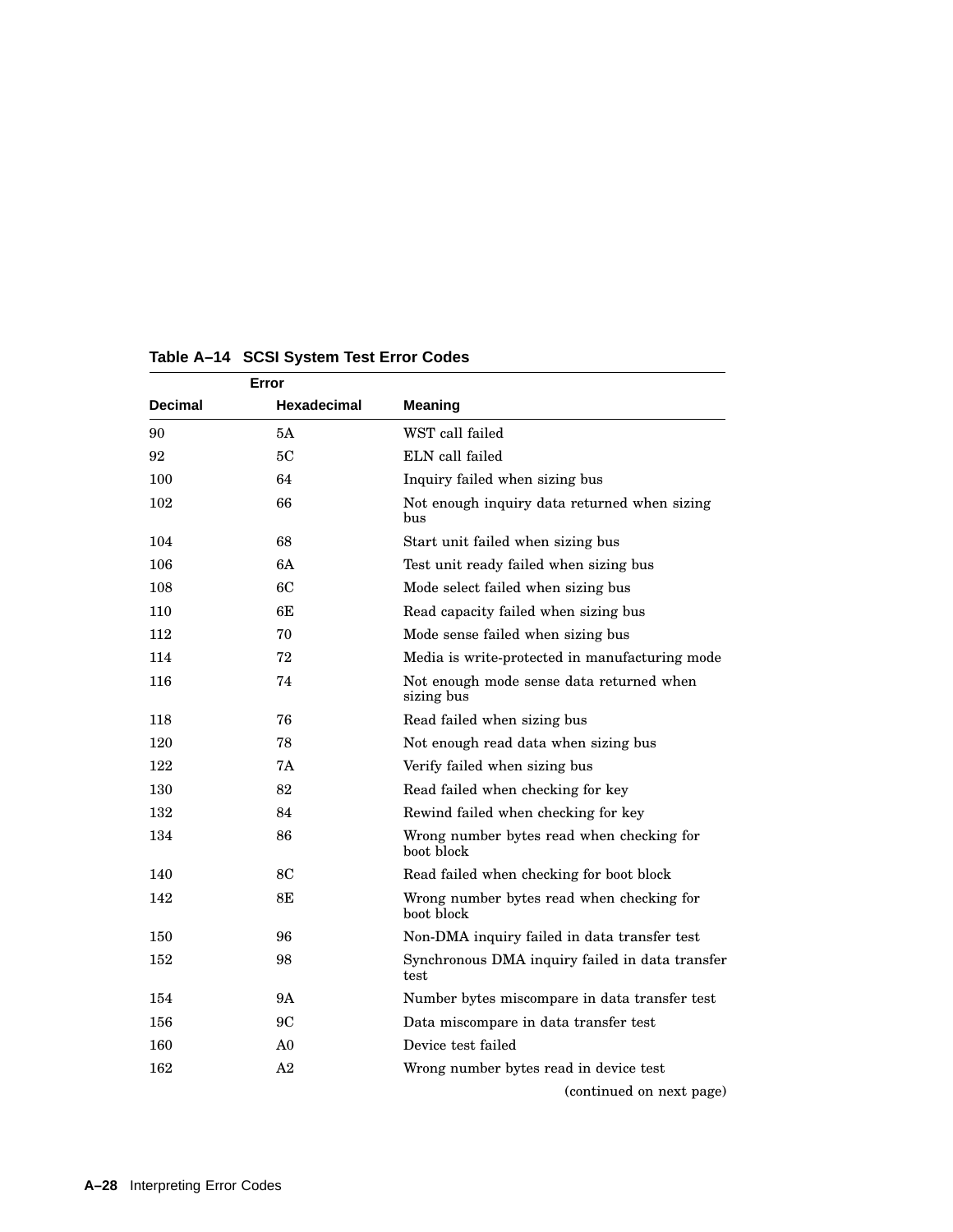| Error          |                    |                                           |
|----------------|--------------------|-------------------------------------------|
| <b>Decimal</b> | <b>Hexadecimal</b> | <b>Meaning</b>                            |
| 164            | A4                 | Wrong number bytes written in device test |
| 166            | A6                 | Data miscompare in device test            |
| 168            | A8                 | Reselection timeout in device test        |

#### **Table A–14 (Cont.) SCSI System Test Error Codes**

# **A.2.9 SCSI System Test Summary Screen (Model 60 Only)**

The SCSI summary screen displays the following information: ADR RDS WRTS ERR FRU CMD PHS INF LBNSTRT XFERSIZ

| Code           | <b>Meaning</b>                                                                     |  |
|----------------|------------------------------------------------------------------------------------|--|
| <b>ADR</b>     | ID and logical unit number (LUN)                                                   |  |
| <b>RDS</b>     | Number of reads performed on this device (decimal)                                 |  |
| <b>WRTS</b>    | Number of writes performed on this device (decimal)                                |  |
| ERR            | Error code (hexadecimal)                                                           |  |
| FRU            | Field-replaceable unit (hexadecimal if FRU received from request)<br>sense packet) |  |
| <b>CMD</b>     | SCSI command that failed (hexadecimal)                                             |  |
| <b>PHS</b>     | SCSI bus phase at time of error                                                    |  |
| <b>INF</b>     | Informational value (same as those reported by the self-test;<br>hexadecimal)      |  |
| LBNSTRT        | Starting logical block number of failed transfer (hexadecimal)                     |  |
| <b>XFERSIZ</b> | Transfer size in blocks of failed transfer (hexadecimal)                           |  |

# **A.2.10 DSW21 Synchronous Communication Device Self-Test Error Codes (Model 60 Only)**

The following table describes the DSW21 synchronous communication device self-test error codes: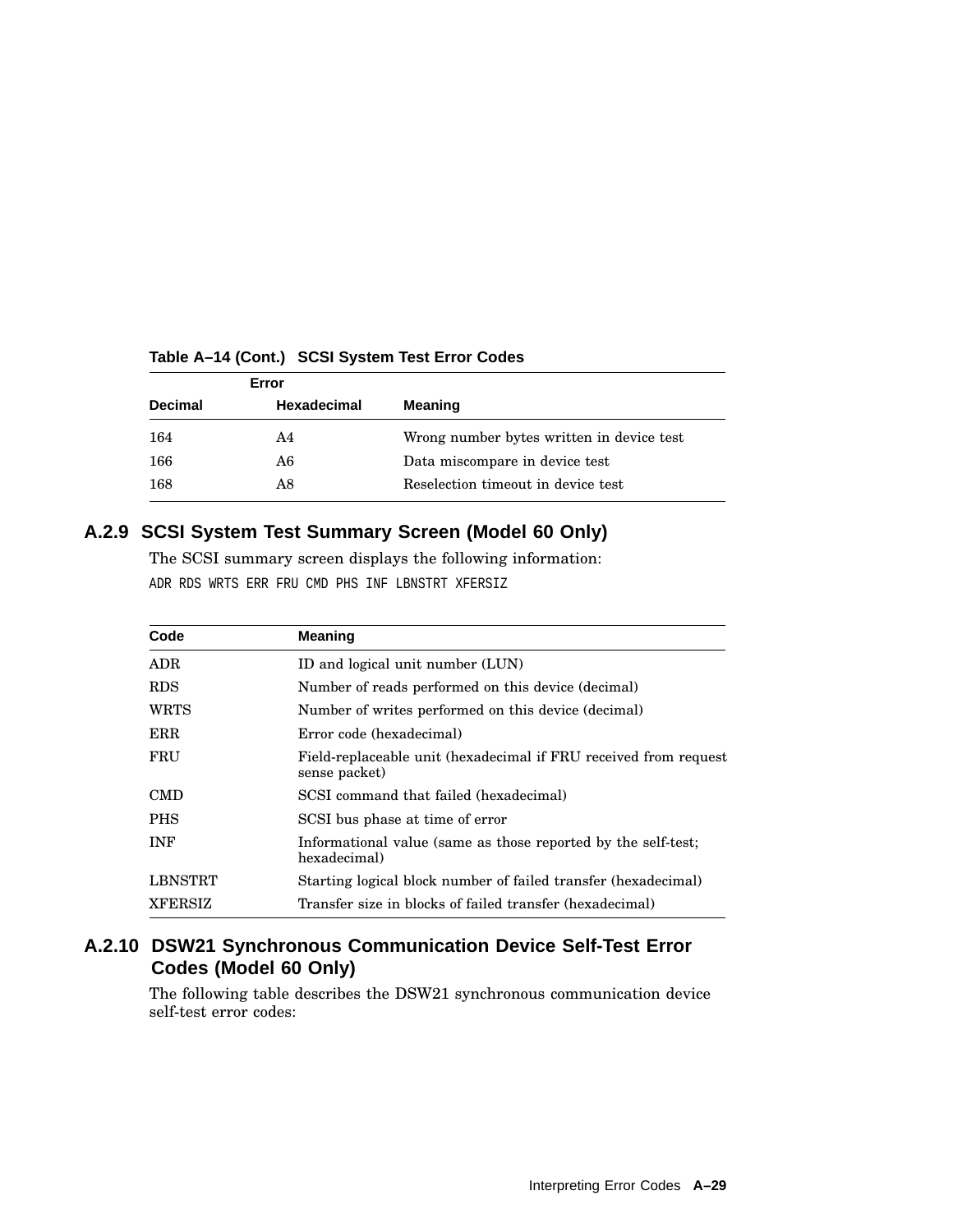| Error          |                    |                                   |
|----------------|--------------------|-----------------------------------|
| <b>Decimal</b> | <b>Hexadecimal</b> | <b>Meaning</b>                    |
| 1              | $\mathbf{1}$       | Self-test was unsuccessful        |
| $\mathbf{2}$   | $\mathbf{2}$       | Transmit underflow                |
| 4              | 4                  | Transmitter busy                  |
| 6              | 6                  | Receiver busy                     |
| 8              | 8                  | Transmitter error                 |
| 10             | A                  | Carrier detect loss               |
|                |                    | <b>Sync Comm Receive Failures</b> |
| 12             | $\mathcal{C}$      | Receive overflow                  |
| 14             | E                  | Receive CRC error                 |
| 16             | 10                 | Receive abort                     |
| 18             | 12                 | Receive non-octet aligned         |
| 20             | 14                 | Receive parity error              |
| 22             | 16                 | Receive frame error               |
| 24             | 18                 | Receive length too large          |
| 26             | 1 <sub>C</sub>     | Receive DLE follow                |
| 30             | 1E                 | No external loopback connector    |
| 32             | 20                 | Invalid test specified            |
| 34             | 22                 | PVAX timeout waiting for response |
| 36             | 24                 | Comm module timeout waiting       |
| 38             | 26                 | PVAX invalid test                 |

# **Table A–15 DSW21 Synchronous Communication Device Self-Test Error Codes (Model 60 Only)**

(continued on next page)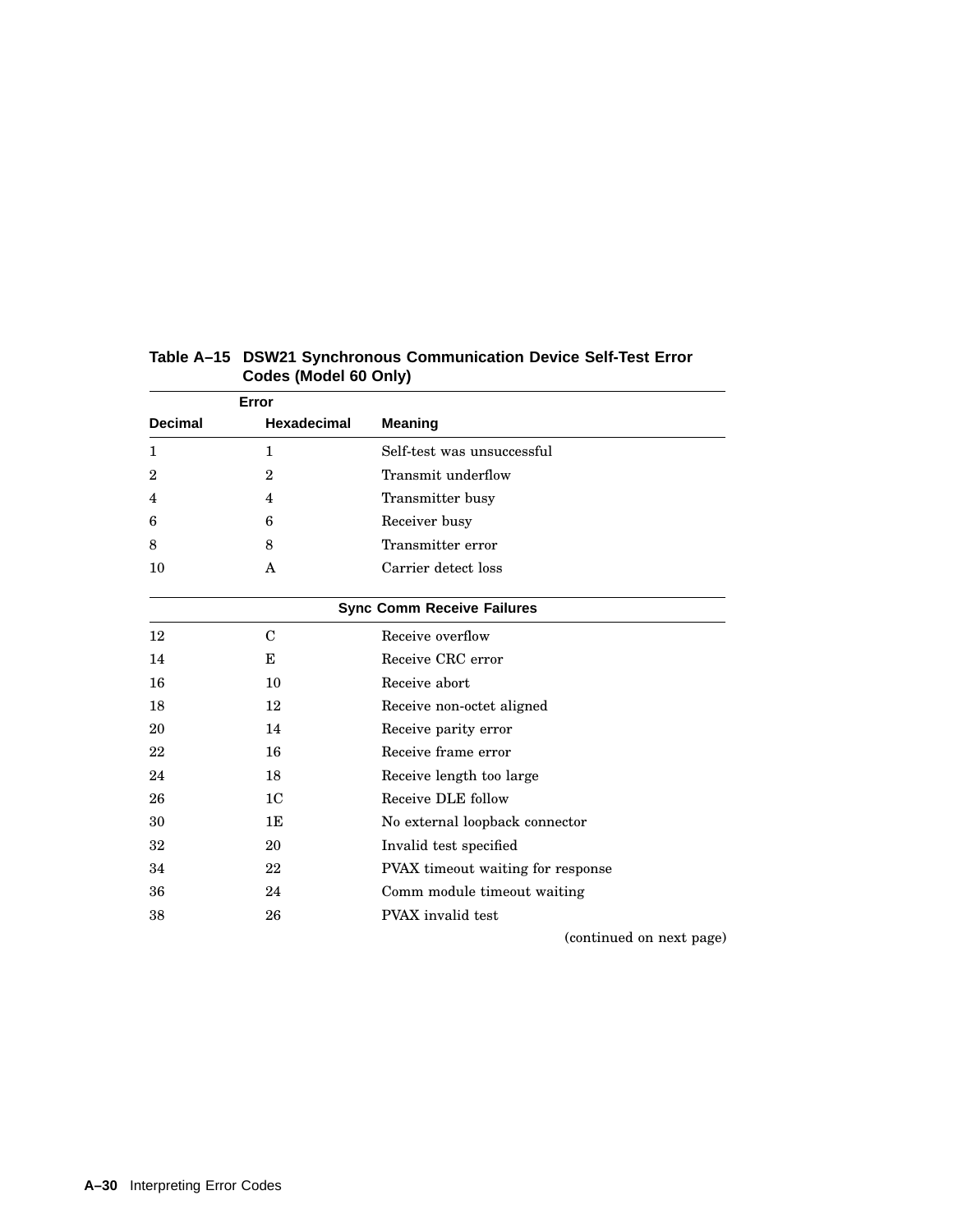| Error                              |                                          |  |  |  |
|------------------------------------|------------------------------------------|--|--|--|
| <b>Hexadecimal</b>                 | <b>Meaning</b>                           |  |  |  |
| <b>DSW21 Comm. Device Failures</b> |                                          |  |  |  |
| 28                                 | Comm option test failure                 |  |  |  |
| 2A                                 | Comm option copy to RAM failed           |  |  |  |
| 2C                                 | Comm option RAM test failed              |  |  |  |
| 2E                                 | Comm option dual RAM access test         |  |  |  |
| 30                                 | Comm option interrupt test               |  |  |  |
| 32                                 | Comm option reset test                   |  |  |  |
| 34                                 | Comm option internal loopback            |  |  |  |
| 36                                 | Comm option external loopback            |  |  |  |
| 38                                 | Comm option modem signal test            |  |  |  |
| 3A                                 | Comm option H3199 failure                |  |  |  |
| ЗC                                 | Comm option H3248 failure                |  |  |  |
| 3E                                 | Comm option H3250 failure                |  |  |  |
| 40                                 | Comm option H3047 failure                |  |  |  |
| 42                                 | Comm option host internal buffer failure |  |  |  |
| 44                                 | Comm option external buffer loop         |  |  |  |
| 46                                 | Data compare error                       |  |  |  |
|                                    |                                          |  |  |  |

# **Table A–15 (Cont.) DSW21 Synchronous Communication Device Self-Test Error Codes (Model 60 Only)**

(continued on next page)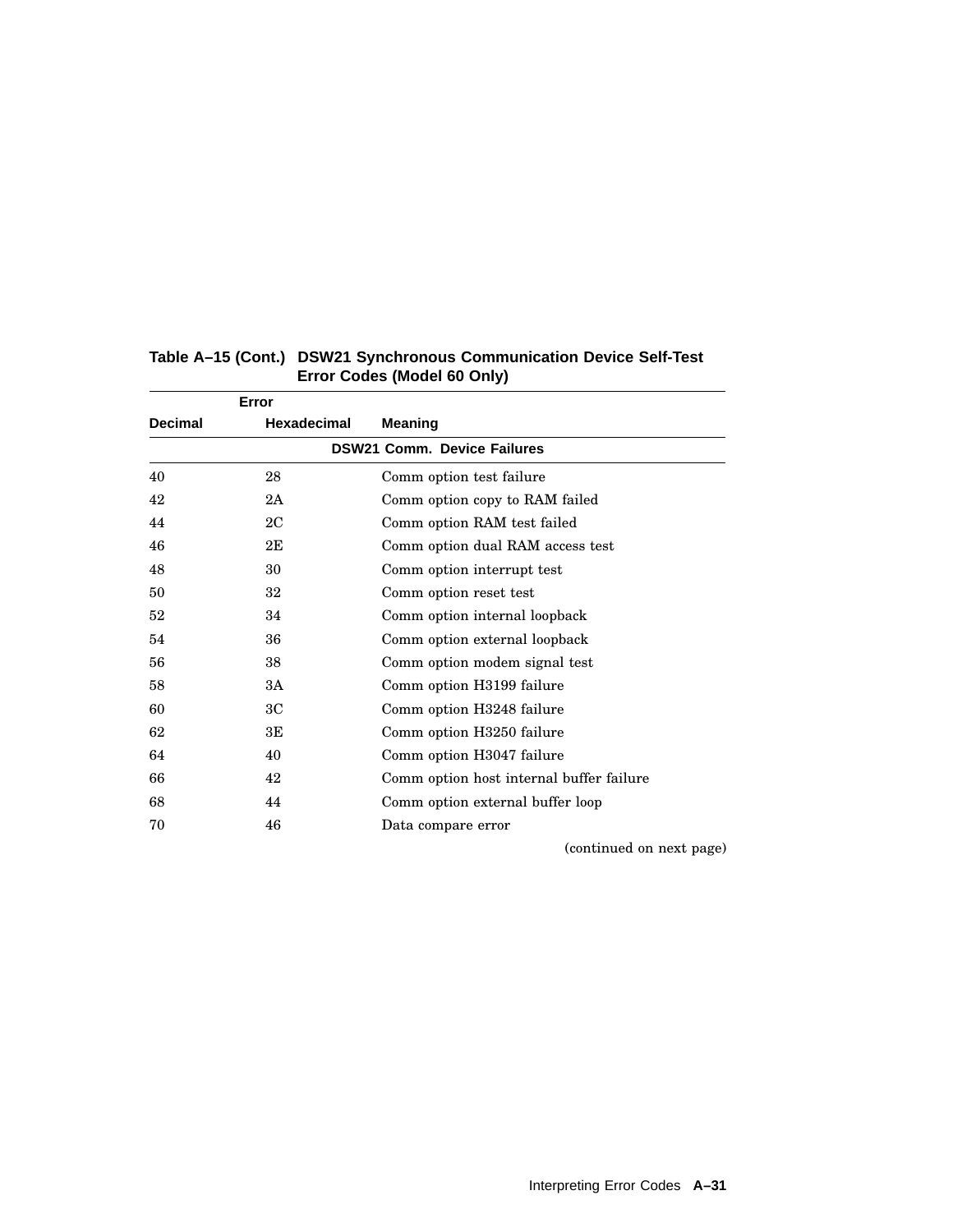|                                 | Error              |                                 |  |  |
|---------------------------------|--------------------|---------------------------------|--|--|
| <b>Decimal</b>                  | <b>Hexadecimal</b> | <b>Meaning</b>                  |  |  |
| <b>DSW21 Comm. IMP Failures</b> |                    |                                 |  |  |
| 128                             | 80                 | <b>IMP IDMA</b> timeout         |  |  |
| 130                             | 82                 | <b>IMP SCC</b> transmit timeout |  |  |
| 132                             | 84                 | <b>IMP SCC</b> receive timeout  |  |  |
| 134                             | 86                 | <b>IMP</b> command timeout      |  |  |
| 136                             | 88                 | <b>IMP ERR timeout</b>          |  |  |
| 138                             | 8A                 | <b>IMP PB8</b> timeout          |  |  |
| 140                             | 8C                 | <b>IMP SMC2</b> timeout         |  |  |
| 142                             | 8E                 | <b>IMP SMC1</b> timeout         |  |  |

# **Table A–15 (Cont.) DSW21 Synchronous Communication Device Self-Test Error Codes (Model 60 Only)**

(continued on next page)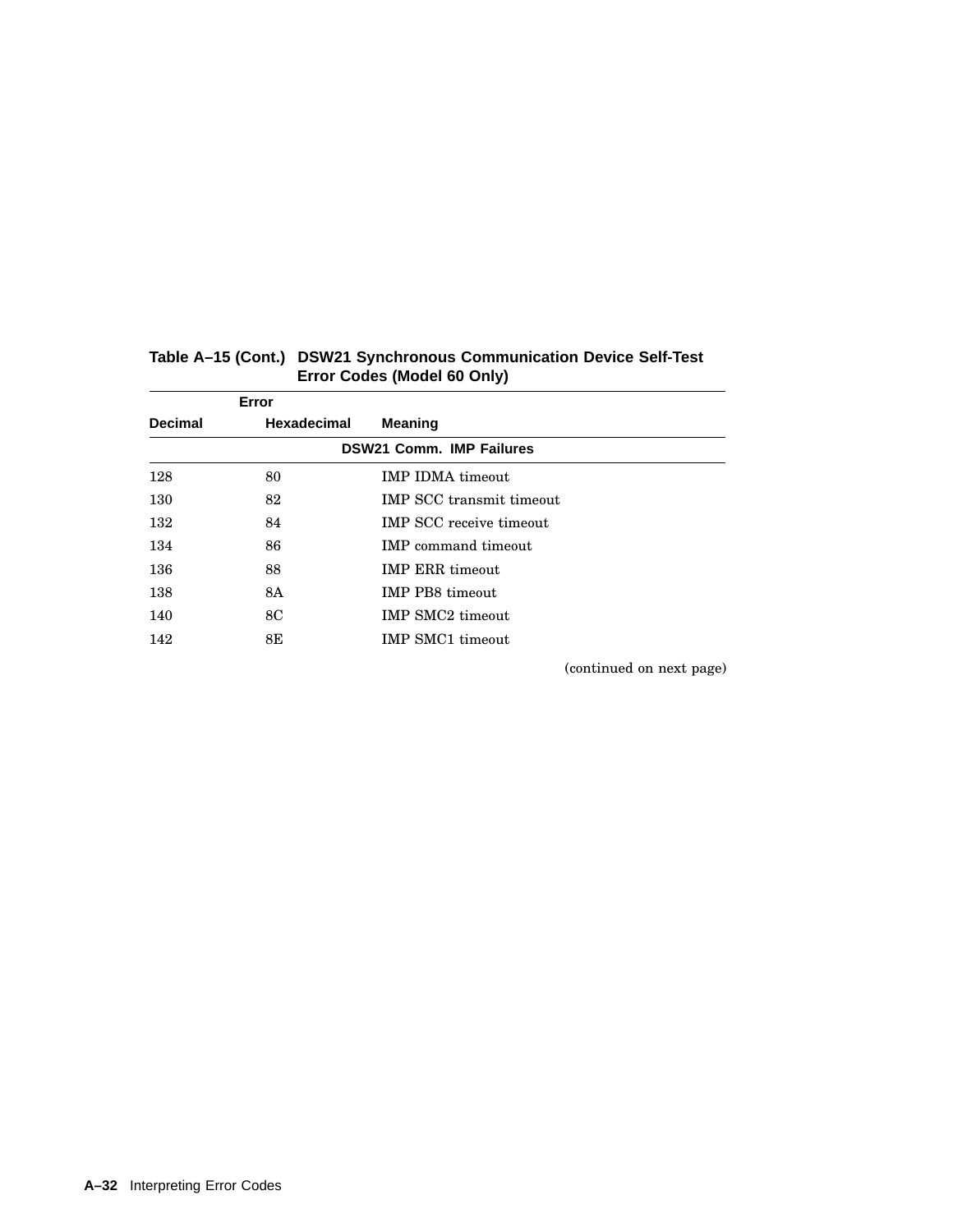| Error          |                    |                                   |
|----------------|--------------------|-----------------------------------|
| <b>Decimal</b> | <b>Hexadecimal</b> | <b>Meaning</b>                    |
|                |                    | <b>DSW21 Comm. IMP Failures</b>   |
| 144            | 90                 | IMP watchdog timeout              |
| 146            | 92                 | <b>IMP SCP timeout</b>            |
| 148            | 94                 | <b>IMP</b> timer 2 timeout        |
| 150            | 96                 | <b>IMP SCC3</b> timeout           |
| 152            | 98                 | <b>IMP PB9</b> timeout            |
| 154            | 9Α                 | <b>IMP</b> timer 1 timeout        |
| 156            | 9C                 | <b>IMP SCC2</b> timeout           |
| 158            | 9Ε                 | <b>IMP IDMA timeout</b>           |
| 160            | A <sub>0</sub>     | <b>IMP SDMA</b> timeout           |
| 162            | A <sub>2</sub>     | <b>IMP SCC1</b> timeout           |
| 164            | A <sub>4</sub>     | <b>IMP PB10 timeout</b>           |
| 166            | A6                 | <b>IMP PB11 timeout</b>           |
| 168            | A8                 | IMP internal loopback system test |
| 170            | AA                 | IMP external loopback system test |
| 172            | AC                 | <b>IMP</b> timer 1 timeout        |
| 174            | AE                 | IMP timer 2 timeout               |
| 176            | B <sub>0</sub>     | IMP transmit ready timeout        |
| 178            | B <sub>2</sub>     | <b>IMP</b> receive ready timeout  |

(continued on next page)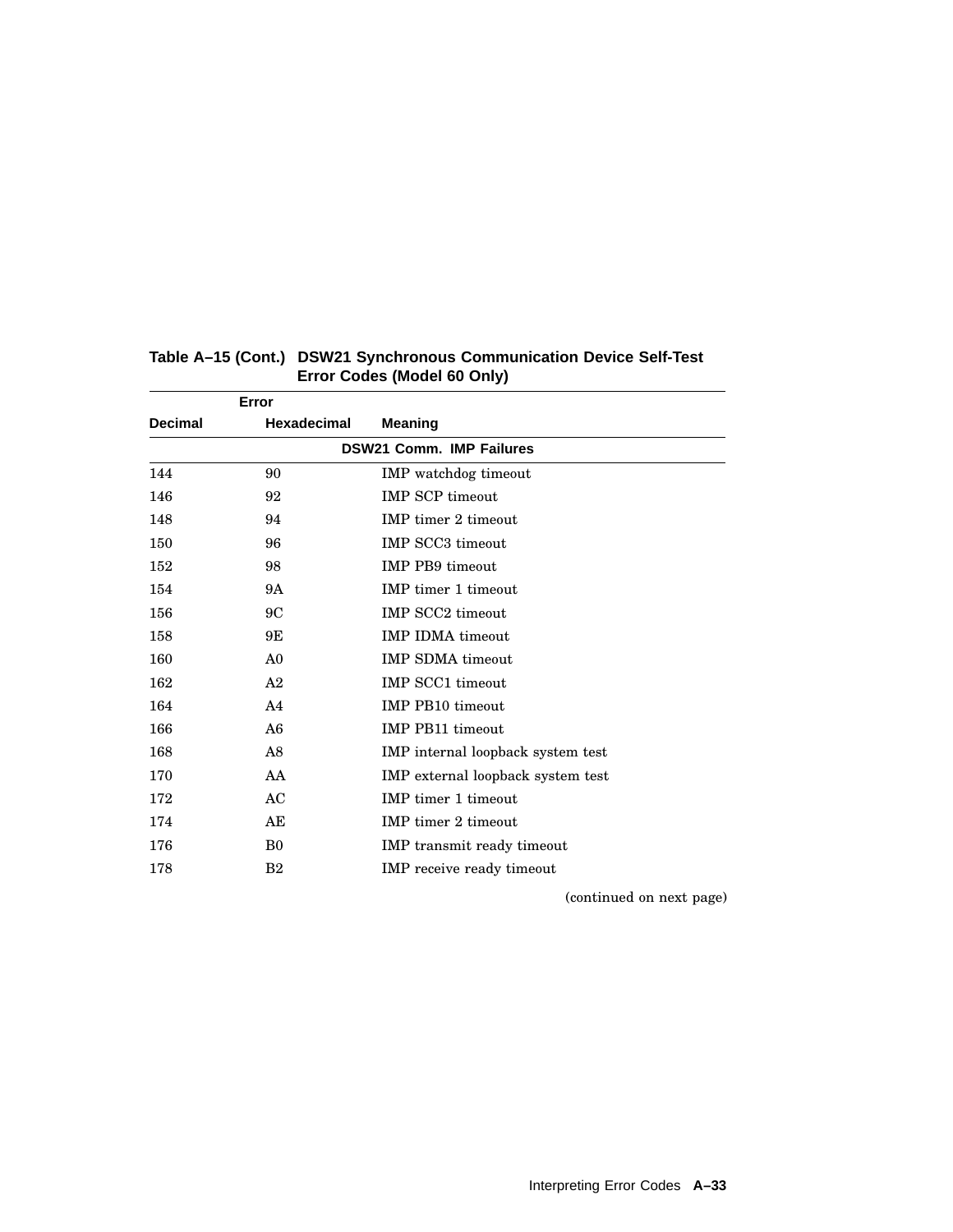|                | Error              |                                         |
|----------------|--------------------|-----------------------------------------|
| <b>Decimal</b> | <b>Hexadecimal</b> | <b>Meaning</b>                          |
|                |                    | <b>DSW21 Comm. IMP Failures</b>         |
| 180            | B4                 | IMP invalid SCC channel                 |
| 182            | B <sub>6</sub>     | PVAX data compare error                 |
| 184            | B <sub>8</sub>     | <b>IMP</b> carrier detect asset timeout |
| 186            | <b>BA</b>          | IMP carrier detect deassert timeout     |
| 188            | BC                 | <b>IMP CTS</b> assert timeout           |
| 190            | BE                 | <b>IMP CTS</b> deassert timeout         |
| 192            | C <sub>0</sub>     | <b>IMP IDL</b> assert timeout           |
| 194            | C <sub>2</sub>     | <b>IMP IDL</b> deassert timeout         |
| 196            | C <sub>4</sub>     | IMP invalid cable attached              |
| 198            | C <sub>6</sub>     | IMP no test indicator                   |
| 200            | C8                 | IMP no data set ready                   |
| 202            | CA                 | IMP no ring indicator                   |
| 204            | CC                 | IMP no speed indicator                  |
| 206            | CE                 | IMP no carrier detect                   |
| 208            | D <sub>0</sub>     | IMP no clear to send                    |
| 210            | D <sub>4</sub>     | IMP power up block initialization       |
| 212            | D <sub>6</sub>     | <b>IMP DSR</b> assert timeout           |
| 214            | D <sub>6</sub>     | <b>IMP DSR</b> deassert timeout         |
| 216            | D <sub>8</sub>     | IMP reset error                         |
| 218            | DA                 | IMP mode initialization error           |
| 220            | DC                 | PVAX memory allocation error            |
| 222            | DE                 | PVAX memory free error                  |
| 224            | E <sub>0</sub>     | UTIL invalid utility number             |
|                |                    | (continued on next page)                |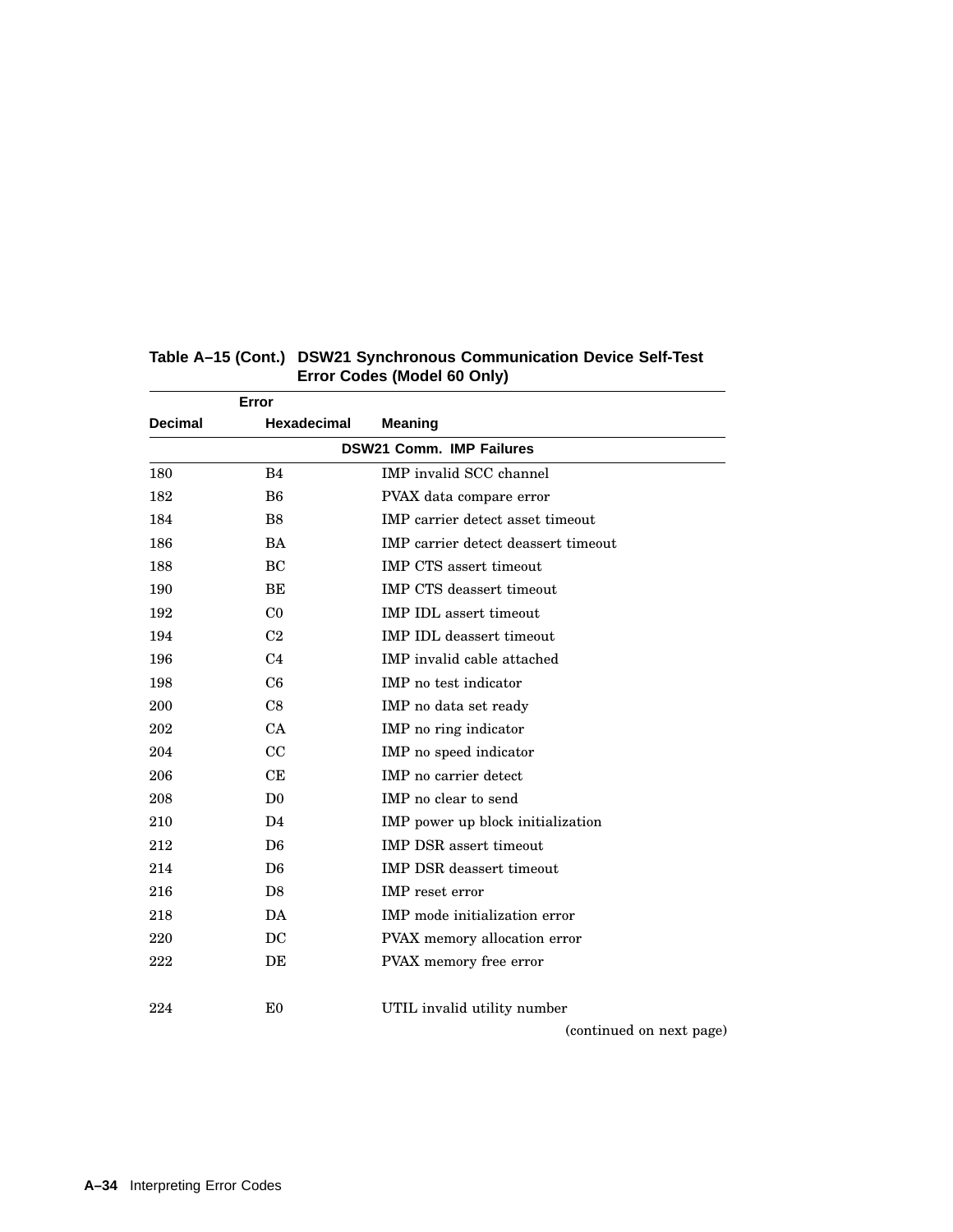|                | Error          |                                                                      |
|----------------|----------------|----------------------------------------------------------------------|
| <b>Decimal</b> | Hexadecimal    | <b>Meaning</b>                                                       |
| 226            | E2             | UTIL invalid cable code                                              |
|                |                | <b>DSW21 Comm. Timeout Failures</b>                                  |
| 228            | E4             | Timeout comm option set response RA                                  |
| 230            | E6             | Timeout comm option clear command CA                                 |
| 232            | E8             | Timeout comm option set scheduler run SR                             |
| 234            | EA             | Timeout comm option set transmit ready TR                            |
| 236            | EC             | Timeout comm option set receive ready RR                             |
| 238            | ЕE             | Comm option exception occurred                                       |
| 240            | $_{\rm F0}$    | Comm option command register timeout                                 |
| 242            | F2             | Comm option transmit clear to send lost                              |
| 244            | F <sub>4</sub> | PVAX test memory allocation error                                    |
| 246            | F6             | PVAX test memory free error                                          |
| 248            | F8             | Comm option reported invalid configuration                           |
| 250            | FA             | <b>PVAX ROM</b> test                                                 |
| 252            | FC             | PVAX ROM checksum error                                              |
| 254            | FE             | PVAX control C entered at console                                    |
| 256            | 100            | Comm option receive error-CRC follow error                           |
| 258            | 102            | Comm option MC68302 component is not REV B                           |
| 260            | 104            | Test request sequence error                                          |
| 262            | 106            | IMP timeout waiting for host to clear RA<br>(continued on next page) |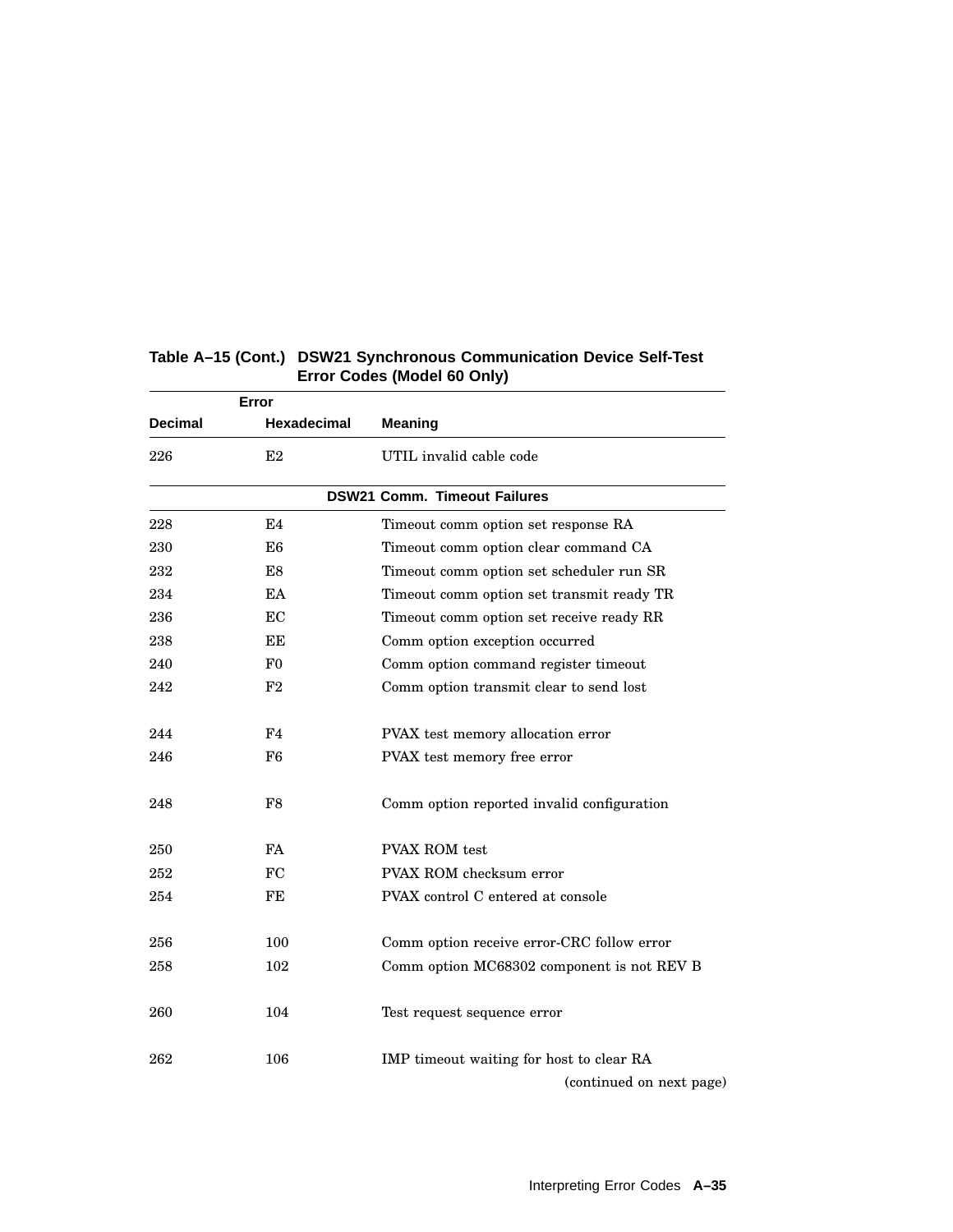|                | Error              |                                          |
|----------------|--------------------|------------------------------------------|
| <b>Decimal</b> | <b>Hexadecimal</b> | <b>Meaning</b>                           |
| 264            | 108                | IMP timeout waiting for host to clear SR |
| 266            | 10A                | ROM test error                           |
| 268            | 10C                | FBUG secure error-reserved operation     |
| 270            | 10E                | Port PB3 signal stuck high               |
| 272            | 110                | Timer 3 not counting                     |
|                |                    |                                          |
| 274            | 112                | Comm option diagnostics did not complete |
| 276            | 114                | Comm option SDMA bus error occurred      |
| 278            | 116                | Timeout waiting for IRQ assertion        |
| 280            | 118                | Transmit restart of 10 exceeded          |

# **A.2.11 DSW21 Synchronous Communication Device Self-Test Sequence Numbers (Model 60 Only)**

Table A–16 lists the test sequence numbers reported by the DSW21 during self-test. The sequence number is reported in location 2C02F604 of the status block. The table also lists the test routines in addition to those of the M68302.

| Table A-16 DSW21 Synchronous Communication Self-Test Sequence |
|---------------------------------------------------------------|
| <b>Numbers (Model 60 Only)</b>                                |

|                | <b>Test Number</b> |              |                                         |
|----------------|--------------------|--------------|-----------------------------------------|
| <b>Decimal</b> | <b>Hexadecimal</b> | Routine      | <b>Description</b>                      |
| 01             | 01                 | imp_exc      | Exception vector initialization         |
| 02             | 02                 | imp_vec      | User interrupt vector<br>initialization |
| 03             | 03                 | imp rdb      | Local register RDB<br>initialization    |
| 04             | 04                 | imp_pub_init | Up block initialization                 |
|                |                    |              | (continued on next page)                |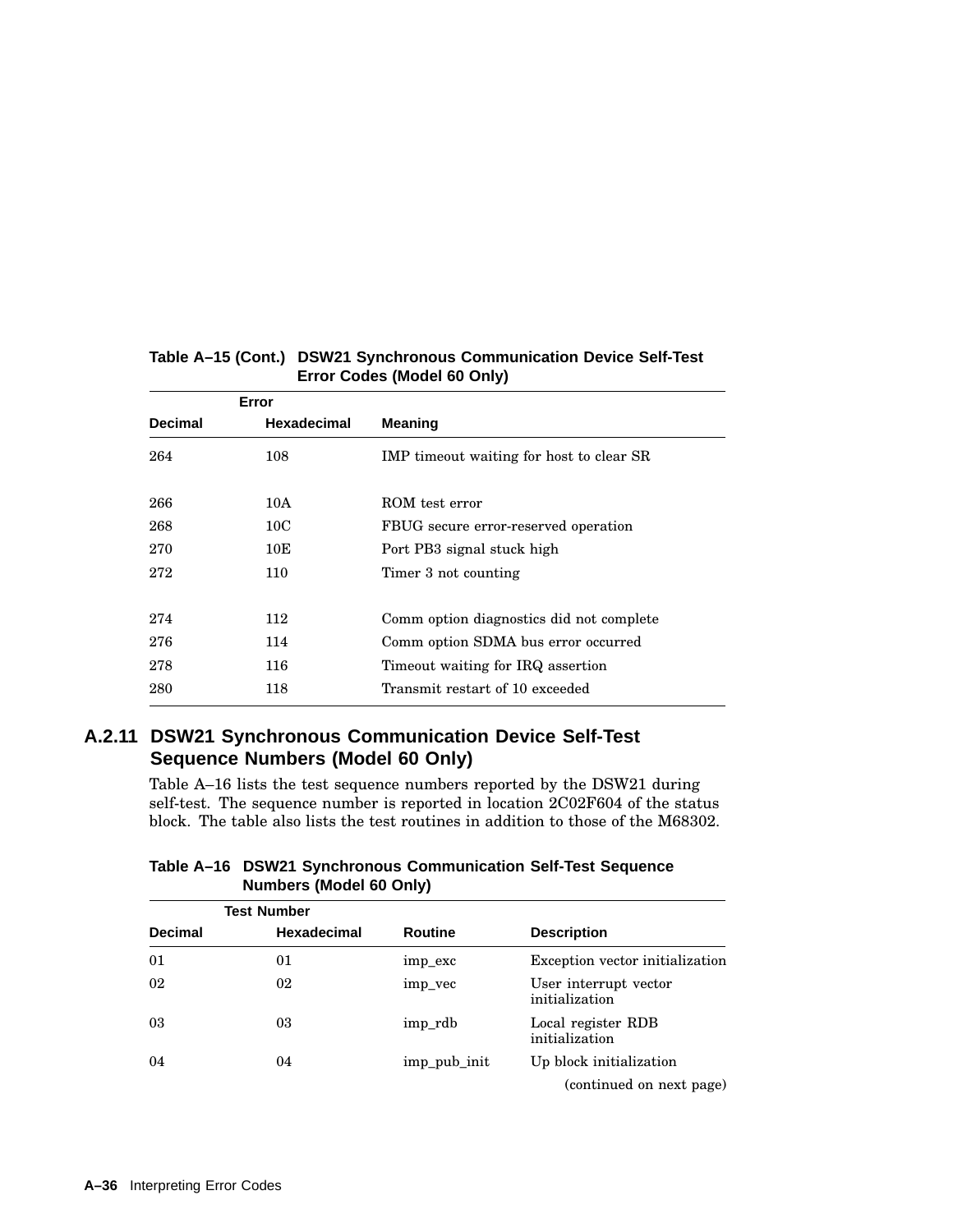| <b>Test Number</b> |                    |                |                                           |
|--------------------|--------------------|----------------|-------------------------------------------|
| <b>Decimal</b>     | <b>Hexadecimal</b> | <b>Routine</b> | <b>Description</b>                        |
| 05                 | 05                 | imp_op_init    | Option register initialization            |
| 06                 | 06                 | imp_br_init    | Base register initialization              |
| 07                 | 07                 | imp_cs_switch  | Power-up switch initialization            |
| 08                 | 08                 | imp_cfg        | Get hardware configuration                |
| 09                 | 09                 | imp_scr_init   | System control register<br>initialization |
| 10                 | 0A                 | imp_core       | MC68302 core confidence test              |
| 11                 | 0 <sub>B</sub>     | imp_dwcn       | Watchdog timer counter clear              |
| 12                 | 0 <sup>C</sup>     | imp_aport_init | Port A initialization                     |
| 13                 | 0 <sub>D</sub>     | imp_bport_init | Port B initialization                     |
| 14                 | 0E                 | imp_cisdn      | ISDN configuration                        |
| 15                 | 0F                 | imp_loc_init   | Local scratch RAM SCR<br>initialization   |
| 16                 | 10                 | imp_idb_init   | Interrupt data block<br>initialization    |
| 17                 | 11                 | imp_pcb_init   | Process control block<br>initialization   |
| 18                 | 12                 | imp ic init    | Interrupt controller<br>initialization    |
| 19                 | 13                 | imp_cable_code | Read cable code                           |
| 20                 | 14                 | imp_dma_test   | <b>IDMA</b> transfers test                |
| 21                 | 15                 | imp_rings      | Initialize rings                          |
| 22                 | 16                 | imp_s1_inte    | SCC1 ISR enable                           |
| 23                 | 17                 | imp_s2_inte    | SCC <sub>2</sub> ISR enable               |
| 24                 | 18                 | imp_s3_inte    | SCC3 ISR enable                           |
| 25                 | 19                 | imp_it1_test   | Timer 1 test                              |
| 26                 | 1A                 | imp_it2_test   | Timer 2 test                              |
| 27                 | 1B                 | imp_imode      | Initialize mode                           |
| 28                 | 1 <sub>C</sub>     | imp_reset      | Initialize CP                             |
|                    |                    |                | (continued on next page)                  |

# **Table A–16 (Cont.) DSW21 Synchronous Communication Self-Test Sequence Numbers (Model 60 Only)**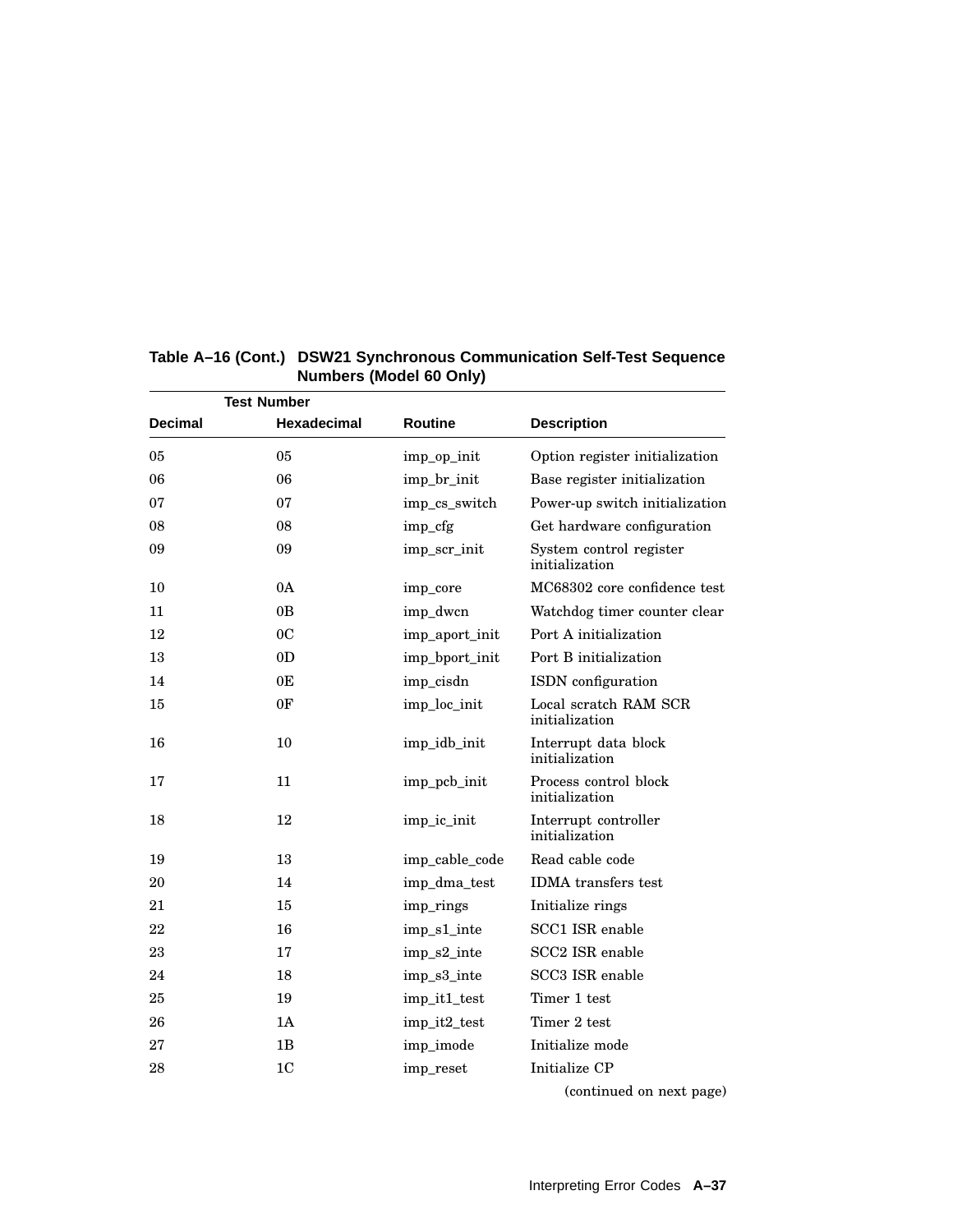|                | <b>Test Number</b> |                    |                                                   |
|----------------|--------------------|--------------------|---------------------------------------------------|
| <b>Decimal</b> | Hexadecimal        | <b>Routine</b>     | <b>Description</b>                                |
| 29             | 1 <sub>D</sub>     | imp_ilb_test       | SCC internal loop                                 |
| 30             | 1E                 | imp_modem_<br>test | Modem signal test                                 |
| 31             | 1F                 | imp_elb_test       | SCC external loop                                 |
| 32             | 20                 | imp isdn test      | <b>ISDN</b> test                                  |
| 33             | 21                 | imp_rdb            | Runtime register RDB<br>initialization            |
| 34             | 22                 | imp_loc_init       | Runtime SCR RAM<br>initialization                 |
| 35             | 23                 | imp_cable_code     | Runtime read adapter cable<br>code                |
| 36             | 24                 | imp_ic_init        | Runtime interrupt controller<br>initialization    |
| 37             | 25                 | imp_idb_init       | Runtime IDB initialization                        |
| 38             | 26                 | imp_pcb_init       | Runtime PCB initialization                        |
| 39             | 27                 | imp_reset          | Runtime communication<br>processor initialization |
| 40             | 28                 | imp rings          | Runtime initialize transmit<br>and receive rings  |
| 41             | 29                 | imp_s1_inte        | Runtime SCC1 ISR                                  |
| 42             | 2A                 | imp_s2_inte        | Runtime SCC2 ISR                                  |
| 43             | 2B                 | imp_s3_inte        | Runtime SCC3 ISR                                  |
| 44             | 2C                 | imp_t1_start       | Runtime timer 1 start                             |
| 45             | 2D                 | imp_t2_start       | Runtime timer 2 start                             |
| 46             | 2E                 | imp_t3_start       | Runtime timer 3 start                             |
| 47             | 2F                 | imp_dainit         | Runtime RAM dual access<br>initialization         |
| 48             | 30                 | imp_xvec           | Runtime transfer vector<br>initialization         |

## **Table A–16 (Cont.) DSW21 Synchronous Communication Self-Test Sequence Numbers (Model 60 Only)**

The Model 60 DSW21 synchronous communication device test displays error information in decimal when an error occurs. Enter the SHOW ERROR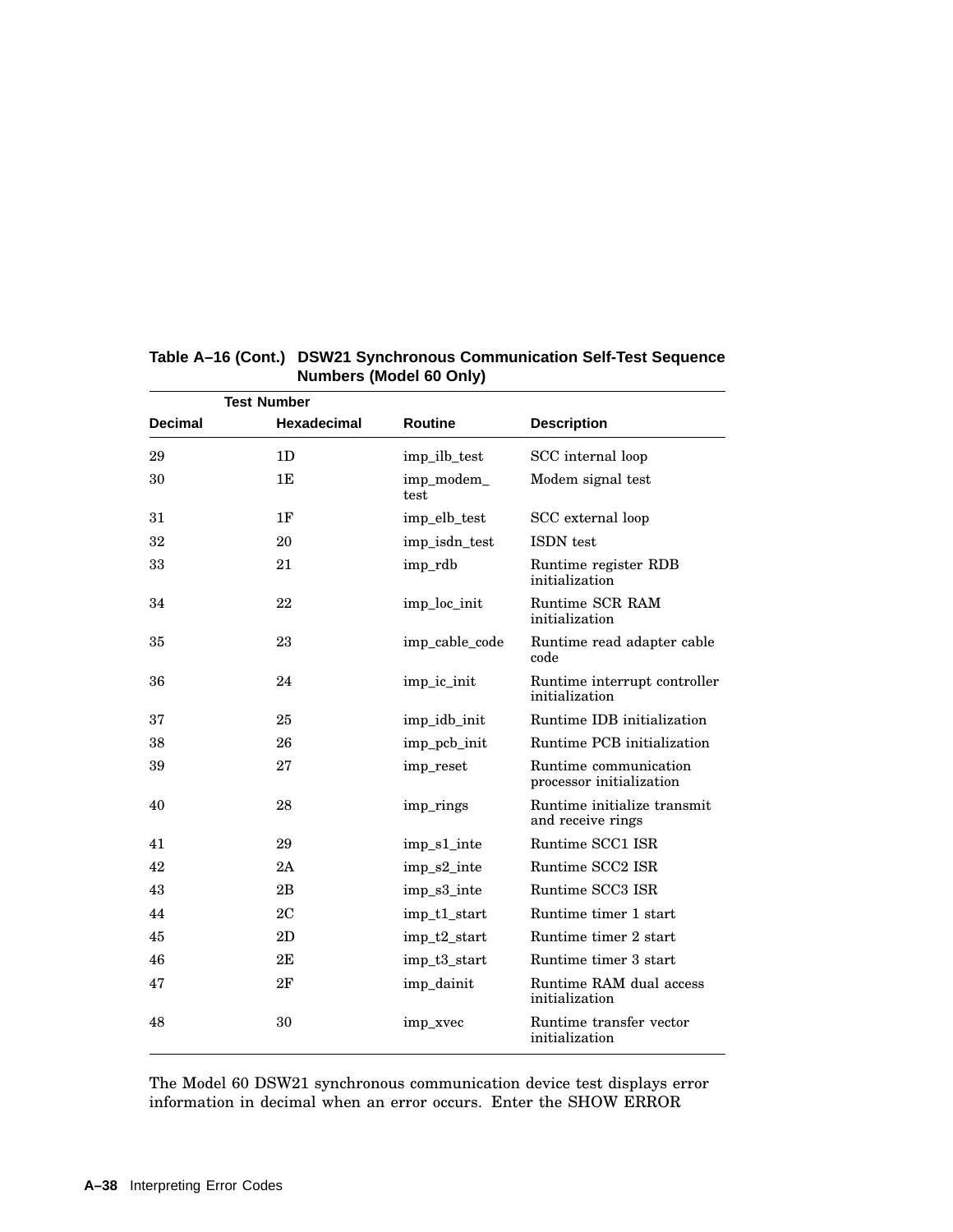command to view the extended error information in hexadecimal. The extended error codes can be of several types as shown in the following examples.

## **Extended Error Format 0001**:

This format is used by the synchronous communication option RAM test.

0020 0001 aaaa0000 00000000 00000000 00000000 bbbb0000 ccccdddd eeeeffff

| Code | <b>Meaning</b>                                                     |
|------|--------------------------------------------------------------------|
| 0014 | FRU code for the DSW21 synchronous communication option            |
| 0001 | Format type for the RAM test                                       |
| aaaa | Test status                                                        |
| bbbb | Data size $(1=byte \; access, 2=word \; access, 4=long \; access)$ |
| cccc | Address low                                                        |
| dddd | Address high                                                       |
| eeee | Actual data                                                        |
| ffff | Expected data                                                      |

Extended Error Formats 0002 through 0006 are used by the DSW21 synchronous communication self-tests.

#### **Extended Error Format 0002**:

0020 0002 aaaabbbb ccddeeff gghhiijj kkkkllll mmmmnnnn oooopppp qqqqrrrr

#### **Extended Error Format 0003**:

0020 0003 aaaabbbb ccddeeff gghhiijj kkkkllll mmmmnnnn oooopppp qqqqrrrr

#### **Extended Error Format 0004**:

0020 0004 aaaabbbb ccddeeff gghhiijj kkkkllll mmmmnnnn oooopppp qqqqrrrr

#### **Extended Error Format 0005**:

0020 0005 aaaabbbb ccddeeff qqhhiijj kkkkllll mmmmnnnn oooopppp qqqqrrrr

## **Extended Error Format 0006**:

0020 0006 aaaabbbb ccddeeff gghhiijj kkkkllll mmmmnnnn oooopppp qqqqrrrr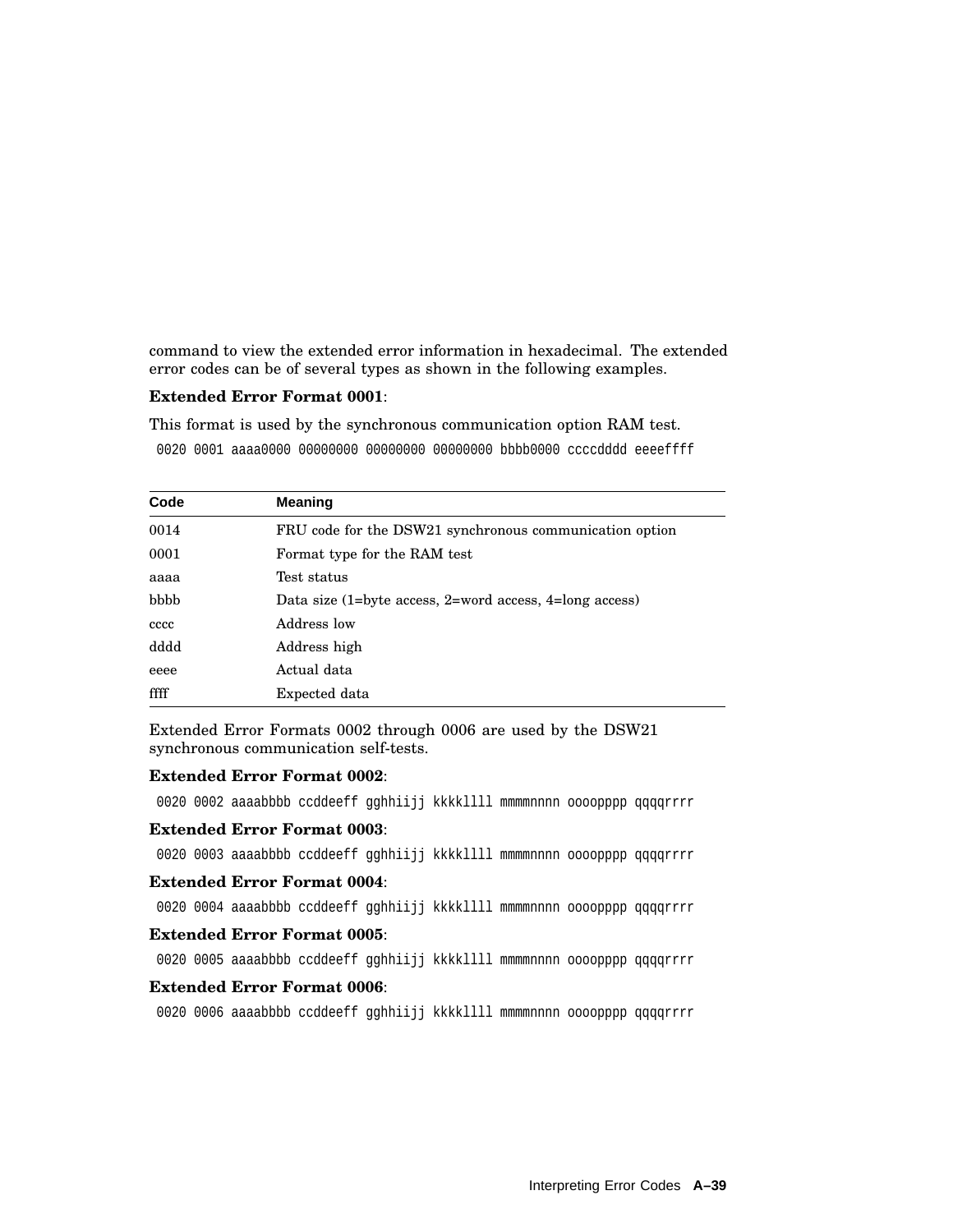| Code                                 | <b>Meaning</b>                                          |
|--------------------------------------|---------------------------------------------------------|
| 0020                                 | FRU code for the DSW21 synchronous communication option |
| 0002<br>0003<br>0004<br>0005<br>0006 | Format type for the test                                |
| aaaa                                 | Test status                                             |
| bbbb                                 | MC68302 diagnostic test number                          |
| cc                                   | Cable code for channel 1 SCC1                           |
| dd                                   | Cable code for channel 2 SCC2                           |
| ee                                   | Current hardware revision                               |
| ff                                   | Current software revision                               |
| gg                                   | Current channel under test $(1, 2, 3)$                  |
| hh                                   | Current electrical interface                            |
| $\mathbf{ii}$                        | Internal loopback mode (0=internal, 1=external)         |
| ĴĴ                                   | External channel count                                  |
| kkkk                                 | Current SCC mode                                        |
| Ш                                    | Current protocol                                        |
| mmmm                                 | Data size                                               |
| nnnn                                 | Current channel speed                                   |
| 0000                                 | Address low                                             |
| pppp                                 | Address high                                            |
| qqqq                                 | Expected data                                           |
| rrrr                                 | Actual data                                             |

The following table describes extended error formats 0002 through 0006: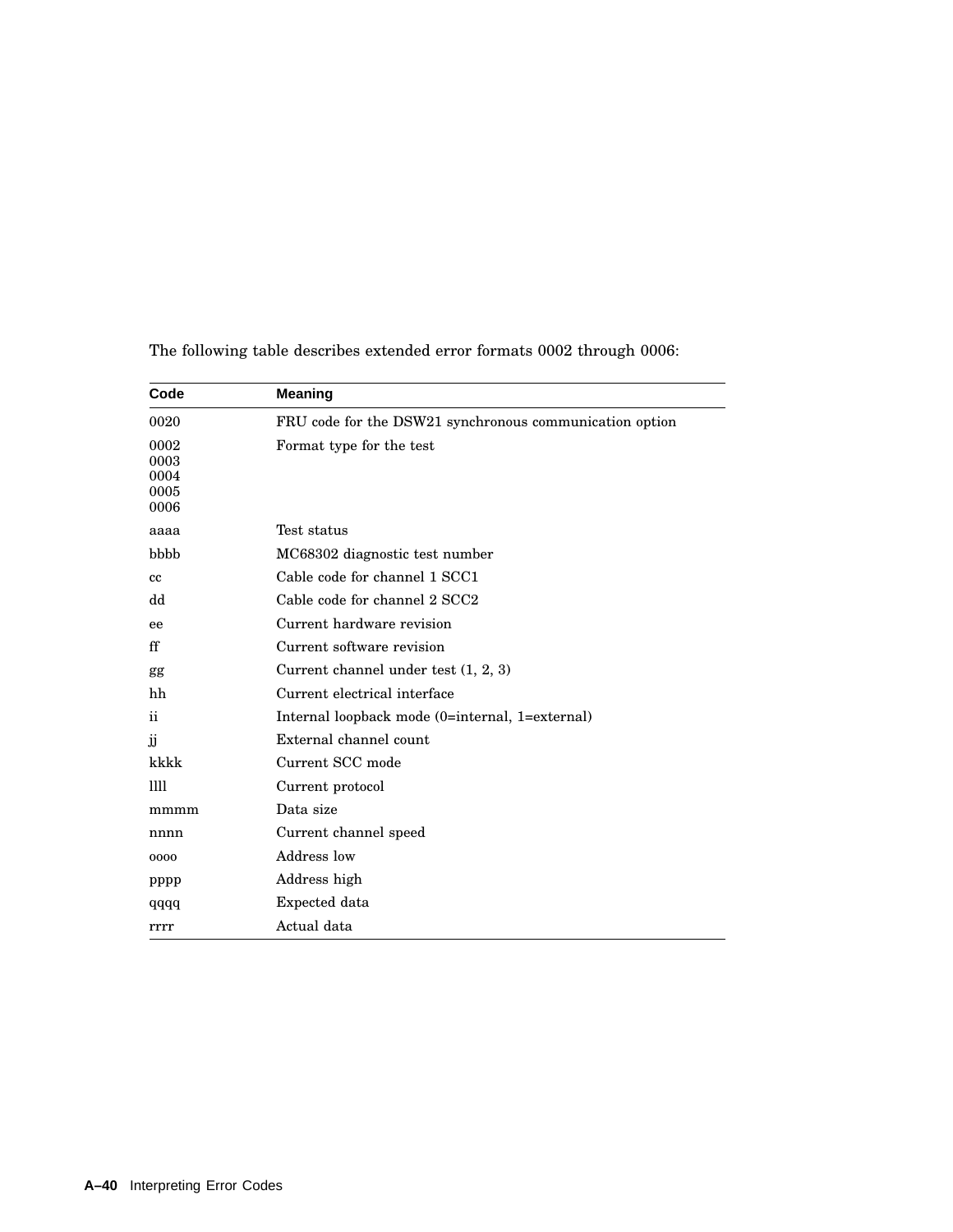## **Extended Error Format 0007**:

This format is used by the DSW21 synchronous communication device reset test. The reset test only returns a timeout status if it does not get a posted interrupt controller.

0020 0007 00070000 00000000 00000000 00000000 00000000 00000000 000000000

| Code | <b>Meaning</b>                                          |
|------|---------------------------------------------------------|
| 0020 | FRU code for the DSW21 synchronous communication device |
| 0007 | Format type                                             |
| 0007 | Currently running reset test                            |

### **Extended Error Format 0008**:

This format is used by the DSW21 synchronous communication option null request.

0020 0008 0008 0000 0000 0000 0000 0000 0000 0000 0000 0000 0000 0000 0000 0000

| Code | <b>Meaning</b>                                          |
|------|---------------------------------------------------------|
| 0020 | FRU code for the DSW21 synchronous communication device |
| 0008 | Format type                                             |
| 0008 | Currently running null request                          |

## **Extended Error Format 0009**:

This format is used by the DSW21 synchronous communication device when an exception occurs.

0020 0009 00EEaaaa bbbbcccc dddd0000 00000000 0000eeee ffffgggg 00000000

| Code | <b>Meaning</b>                                          |  |
|------|---------------------------------------------------------|--|
| 0020 | FRU code for the DSW21 synchronous communication device |  |
| 0009 | Format type                                             |  |
| aaaa | Command status register                                 |  |
| bbbb | Stack pointer high                                      |  |
| cccc | <b>Exception</b> vector                                 |  |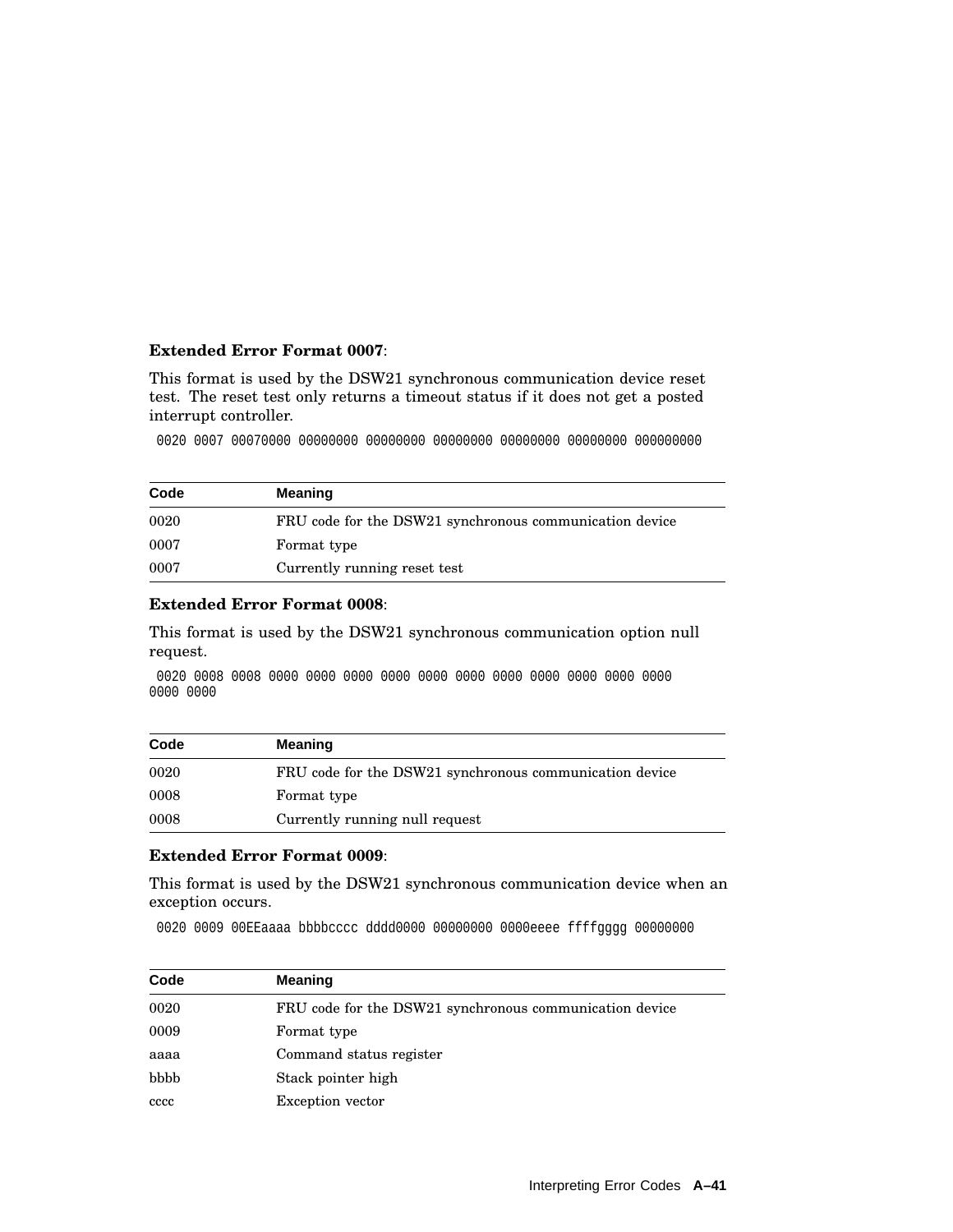| Code | <b>Meaning</b>    |  |
|------|-------------------|--|
| dddd | Stack pointer low |  |
| eeee | Status register   |  |
| ffff | PC low            |  |
| gggg | PC high           |  |

### **Extended Error Format 10**:

This format is used by the DSW21 synchronous communication device when it first executes code, and is used to verify that the 68K is executing instructions.

```
0020 000A 00040003 00060005 00080007 00100009 00120011 00140013
00160015
```

| Code | <b>Meaning</b>                                          |
|------|---------------------------------------------------------|
| 0020 | FRU code for the DSW21 synchronous communication device |
| 000A | Format type                                             |

# **A.2.12 DSW21 Synchronous Communication Utilities Error Codes (Model 60 Only)**

The following table lists DSW21 synchronous communication utilities error codes:

| Decimal | Hexadecimal | Meaning                 |  |
|---------|-------------|-------------------------|--|
| 224     | E0          | Invalid utility request |  |
| 226     | E2          | Invalid test request    |  |
| 255     | FF          | Control C entered       |  |

**Table A–17 DSW21 Synchronous Communication Utilities Error Codes**

# **A.2.13 DSW21 Synchronous Communication Device System Test Error Codes (Model 60 Only)**

Errors reported for the system test are the same as those reported for the extended test, in addition to errors that may be reported by the VAXELN kernel service.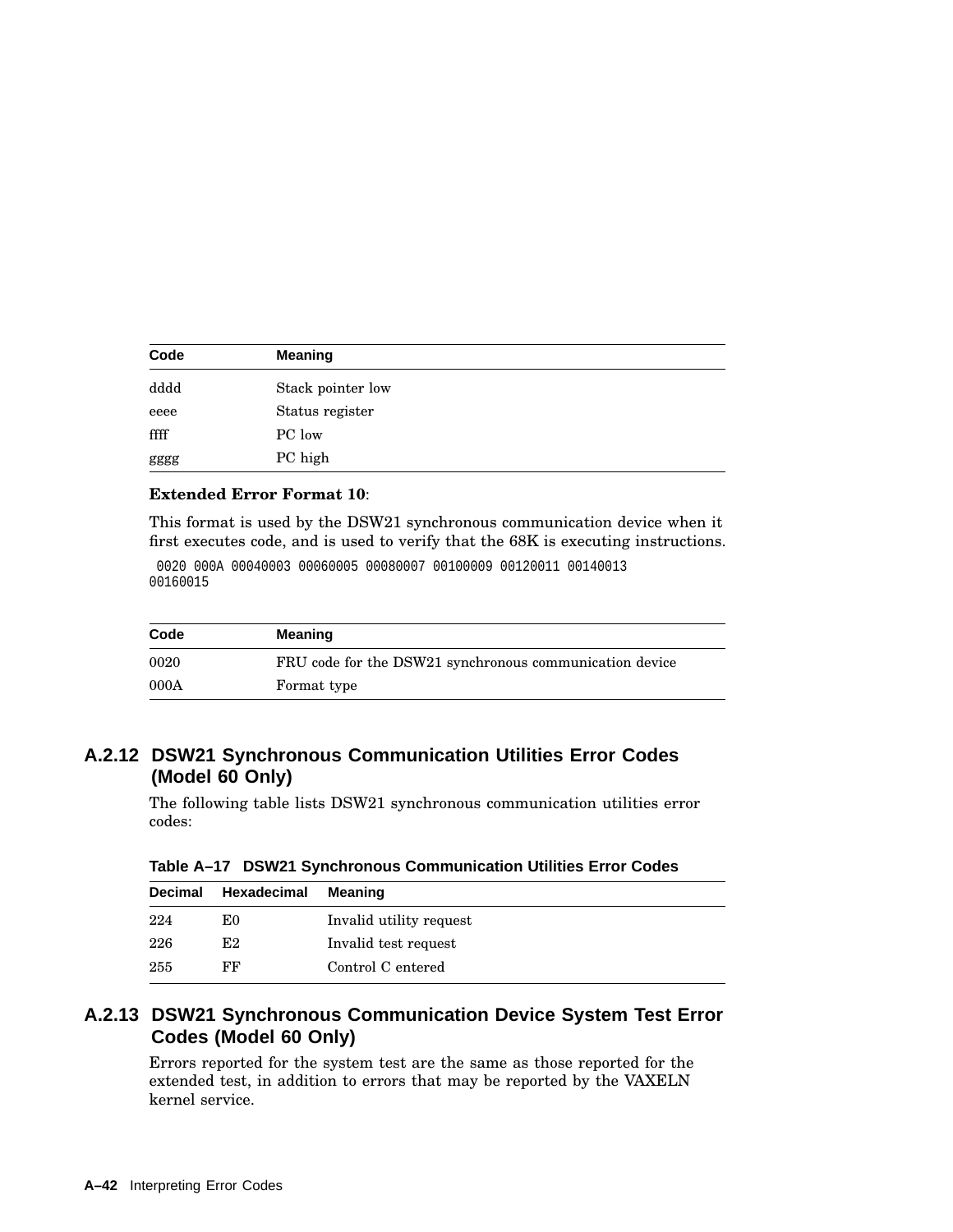# **A.2.14 TURBOchannel Adapter Self-Test Error Codes**

The following table describes the TURBOchannel adapter self-test error codes.

| Error          |             |                                                                 |
|----------------|-------------|-----------------------------------------------------------------|
| <b>Decimal</b> | Hexadecimal | Meaning                                                         |
| 0002           | 0002        | TURBOchannel reset bit stuck at 1                               |
| 0004           | 0004        | Forced TURBOchannel timeout not seen                            |
| 0006           | 0006        | Timeout bit stuck at 1                                          |
| 0008           | 0008        | FIFO is empty after loading data                                |
| 0010           | 000A        | FIFO not empty after retrieving data                            |
| 0012           | 000C        | Data read from FIFO does not match loaded data                  |
| 0014           | 000E        | Forced invalid reference error not seen                         |
| 0016           | 0010        | Forced ERROR condition not seen                                 |
| 0018           | 0012        | TCA interrupt at VAX INT_REG not set                            |
| 0020           | 0014        | Interrupt bit on TCA not set                                    |
| 0022           | 0016        | ISR was not entered on interrupt                                |
| 0024           | 0018        | FIFO data was bad after DMA TRIGGER read<br>operation           |
| 0026           | 001A        | FIFO data does not match loaded data after DMA<br>TRIGGER write |

**Table A–18 TURBOchannel Adapter Self-Test Error Codes**

The TURBOchannel adapter self-test does not display extended error information when an error occurs. Enter the SHOW ERROR command to view the extended error information.

TURBOchannel error codes appear in the following format:

?? 013 13 TCA XXXX

XXXX refers to the error code format.

- Errors reported directly from the console are in decimal format.
- Errors displayed after the SHOW ERROR command is entered, are in hexadecimal format.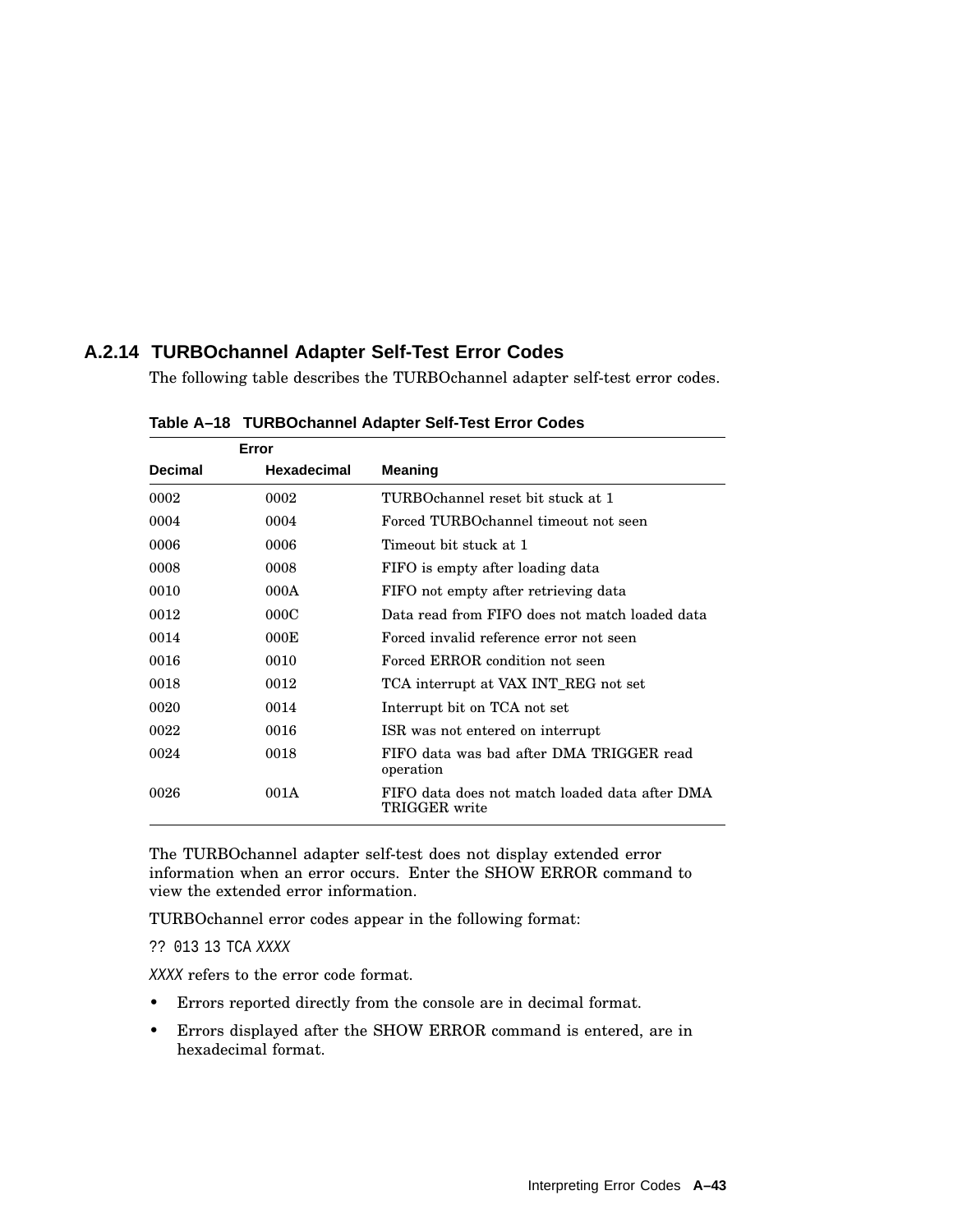## **Decimal Format**

The following example shows a TCA decimal error code:

>>>**T TCA**

?? 013 13 TCA 0026

# **Hexadecimal Format**

The following example shows a TCA hexadecimal error code:

>>>**SHOW ERROR**

?? 013 13 TCA 001A

# **A.2.15 TURBOchannel Adapter System Test Error Codes (Model 60 Only)**

There is no system test for the TURBOchannel adapter. Refer to Section 2.12.11 and Section A.2.16 for additional diagnostic test information.

# **A.2.16 TURBOchannel Adapter MIPS/REX Emulator Utility Commands (Model 60 Only)**

The MIPS/REX emulator utility allows you to execute TURBOchannel option firmware.

**Note**

If you refer to an option's user's manual for examples on how to run tests, remember that the VAXstation 4000 Model 60 only has TURBOchannel emulator slot 0. The emulator slot is entered as TCO on the command line.

### **Help Command**

Enter the following command to display the commands that are required to invoke the available TURBOchannel options:

T TC0 ?

## **Example**

This example is for the single-width DEFZA TURBOchannel FDDI option.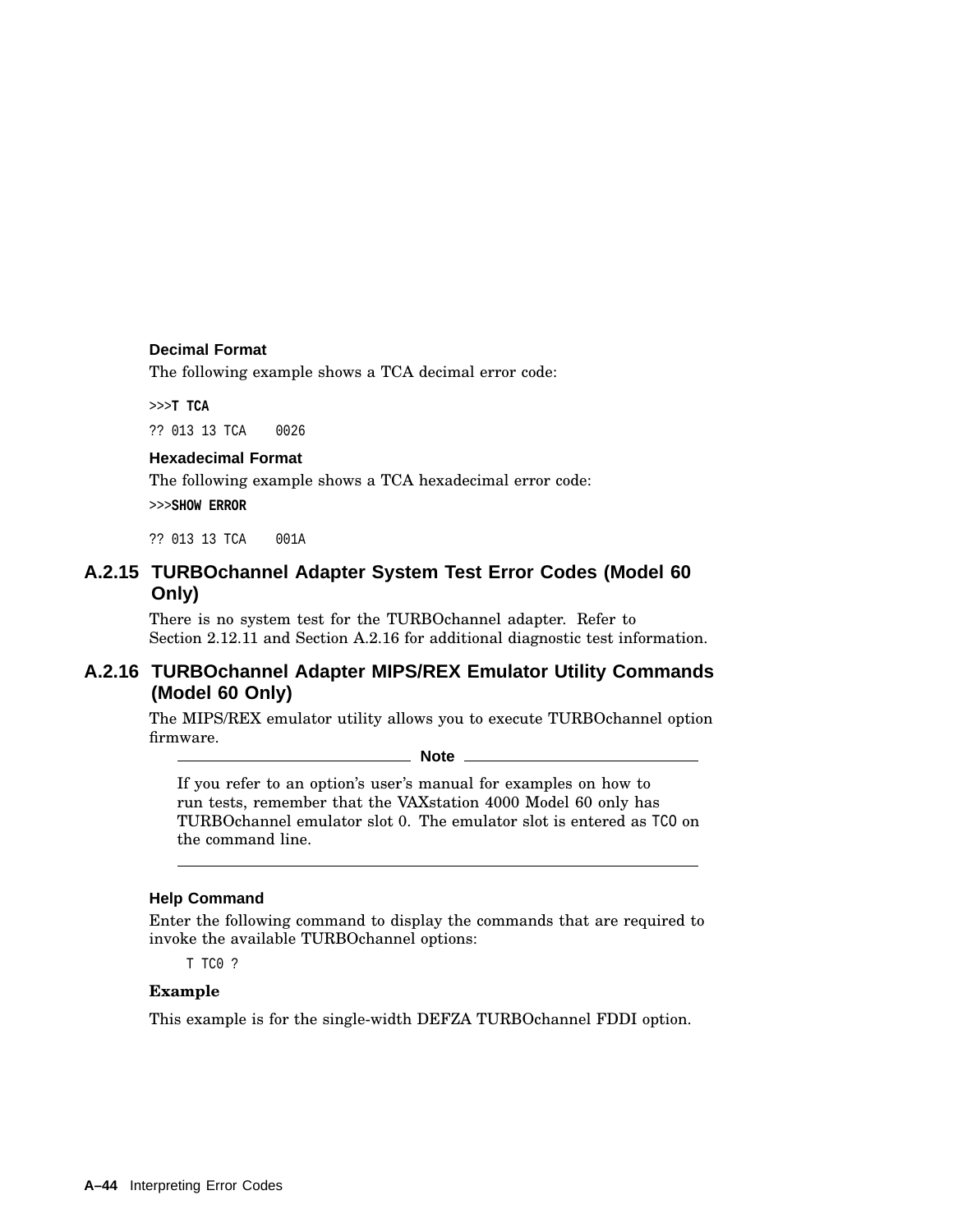```
>> T TC0 ?
REX CMDS:
T TC0 / <tstnam> | ?
T TC0 SCRIPT <scriptnam>
T TC0 INIT
T TC0 CNFG
T TC0 LS
T TC0 CAT <scriptnam>
```
#### >>

### **ROM Object List**

ROM objects reside on the TURBOchannel option card.

Enter the following command to display all ROM objects for the TURBOchannel device.

T TC0 LS

### **Example:**

>> **T TC0 LS**

```
*emul: t tc0 ls
       28 | boot --> code
       28 cmfg \rightarrow code28 | init --> code
       28 | t --> code
      256 | pst-q
      272 | pst-t
      288 | pst-m
    29264 | code*
```
Each line is in the following format: [size\_in\_bytes] | [object\_name]

## **ROM Object Symbols**

>>

The following table defines the ROM object symbols.

| Symbol                  | <b>Meaning</b>                                                                                                                                          |  |
|-------------------------|---------------------------------------------------------------------------------------------------------------------------------------------------------|--|
| $--$                    | Symbolic Link (don't be concerned with this)                                                                                                            |  |
| $\star$                 | Executable Image                                                                                                                                        |  |
|                         | Separator between the two parameters                                                                                                                    |  |
| pst-q<br>pst-t<br>pst-m | Scripts (built-in tests to be executed one after the other)<br>Use these tests with the T TCO CAT [SCRIPTNAM] and T TCO SCRIPT<br>[SCRIPTNAM] commands. |  |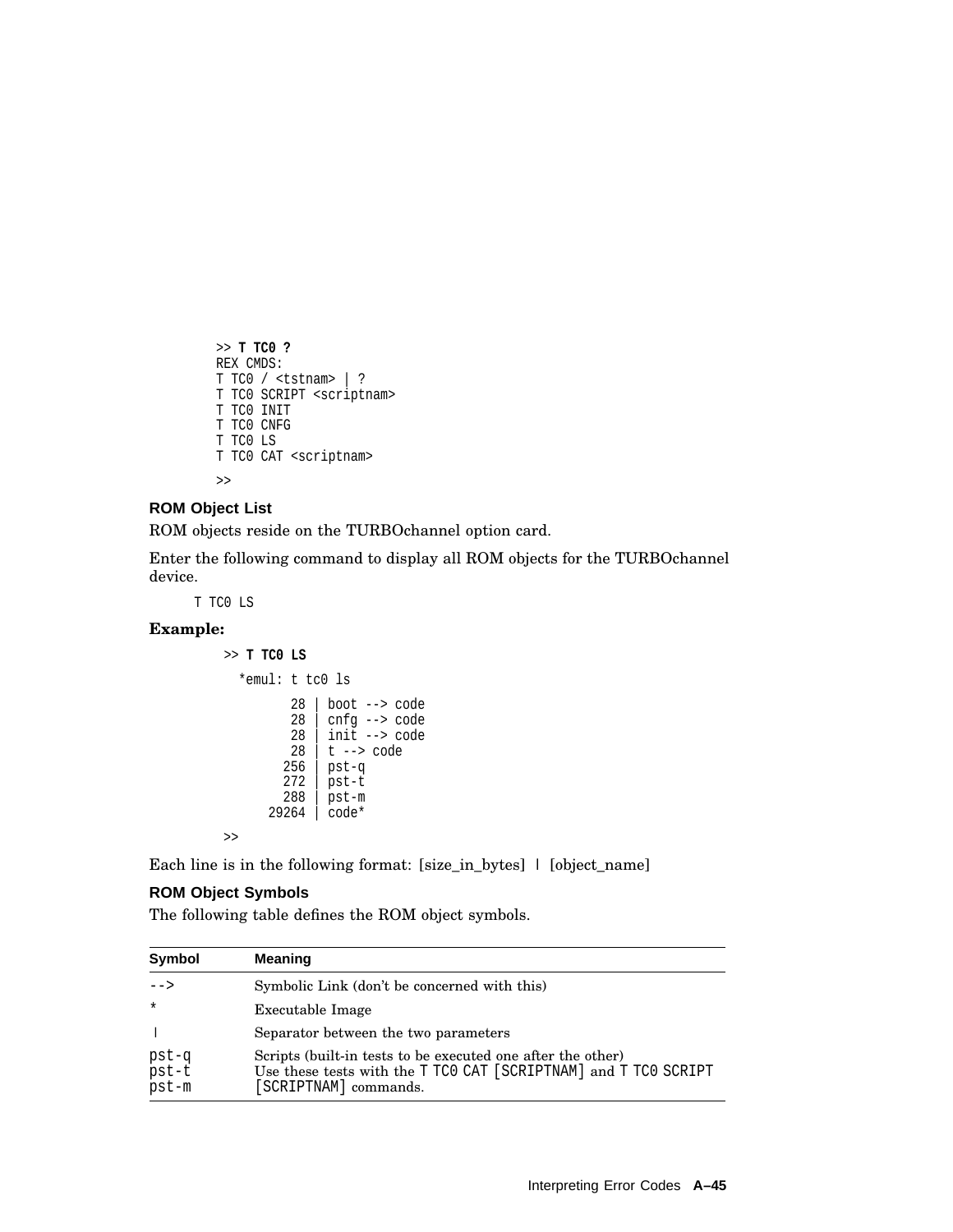**Note**

After entering T TC0 LS It is not always safe to run tests which do not appear in any script. Consult the TURBOchannel option user's guide before you run any tests individually.

#### **Script Contents**

Enter the following command to display the contents of a script:

T TC0 CAT <scriptnam>

### **Example:**

```
>> T TC0 CAT PST-M
       *emul: t tc0 cat pst-m
```
pst-m: t  $\frac{1}{2}$   $\frac{1}{2}$   $\frac{1}{2}$   $\frac{1}{2}$   $\frac{1}{2}$   $\frac{1}{2}$ t \${#}/eprom t \${#}/68K t \${#}/sram t \${#}/rmap t \${#}/phycsr t \${#}/mac t  $\frac{1}{2}$   $\frac{1}{2}$  /elm t  $\frac{1}{5}$   $\frac{1}{4}$  / cam t \${#}/nirom t \${#}/intlpbk t \${#}/iplsaf t \${#}/pmccsr t \${#}/rmc t \${#}/pktmem t \${#}/rtostim t \${#}/botim t \${#}/extlpbk t \${#}/extmemtst t  $\frac{1}{2}$   $\frac{1}{4}$  / dmatst >>

#### **Definition of \${#}**

\${#} is script language for "substitute the slot number here". When the emulator executes each test in a script, it automatically substitutes the slot number for "\${#}. The slot number is always 0 for the VAXstation 4000 Model 60.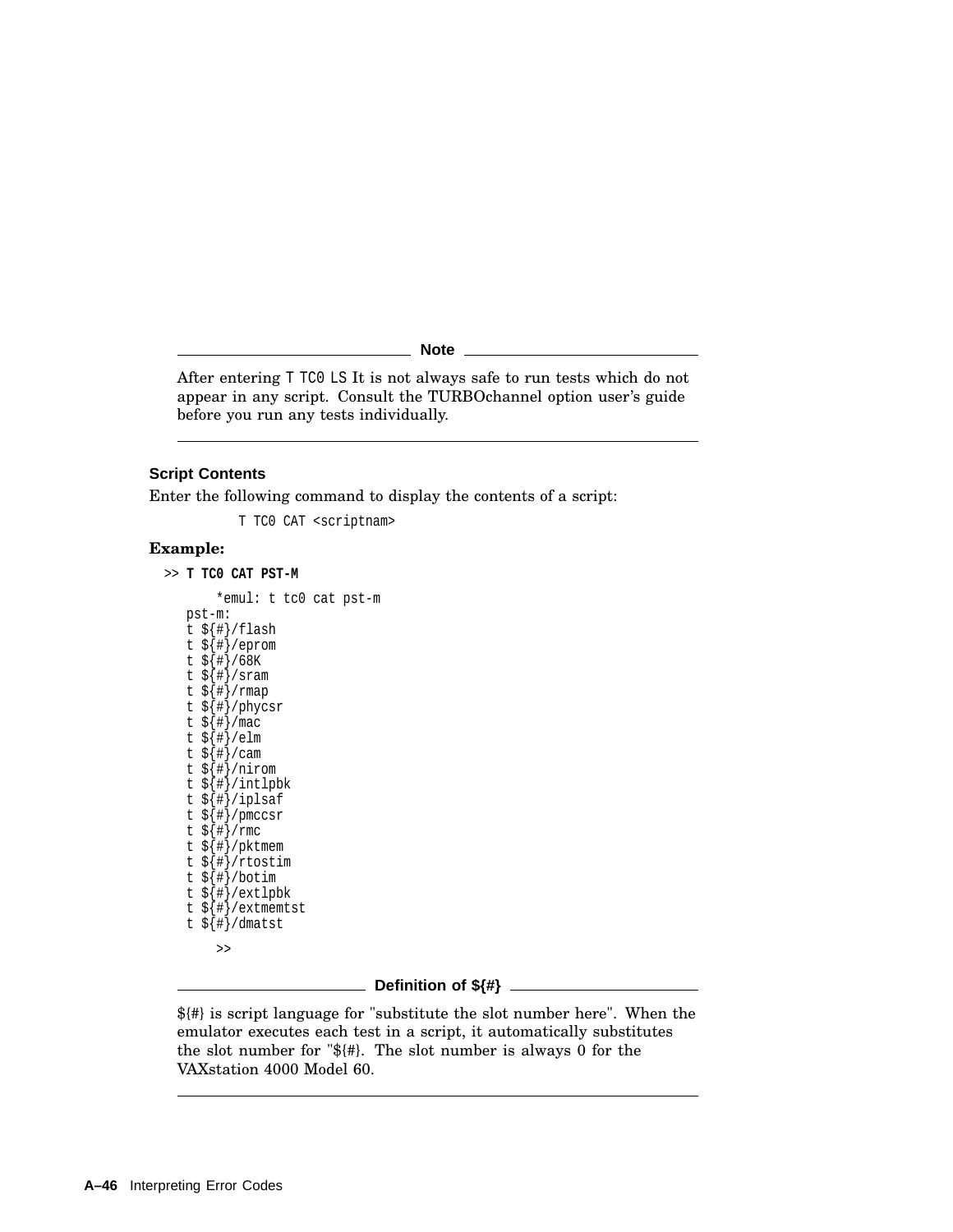## **Option Tests**

Enter the following command to display all the option tests:

T TC0 / ?

### **Example:**

>> **T TC0 /?** \*emul: t tc0/? flash eprom 68K sram rmap phycsr mac elm cam nirom intlpbk iplsaf pmccsr rmc pktmem rtostim botim extlpbk extmemtst dmatst enablerem disablerem

>>

The option test display is option dependent. TURBOchannel options can display the tests differently. Some options show only the <tstnam> strings. Also, some options do not have a HELP feature so the T TC0 /? command will not display; it may even cause an error to be reported by some options.

**Note**

Read the specific TURBOchannel option user's guide to properly test the option.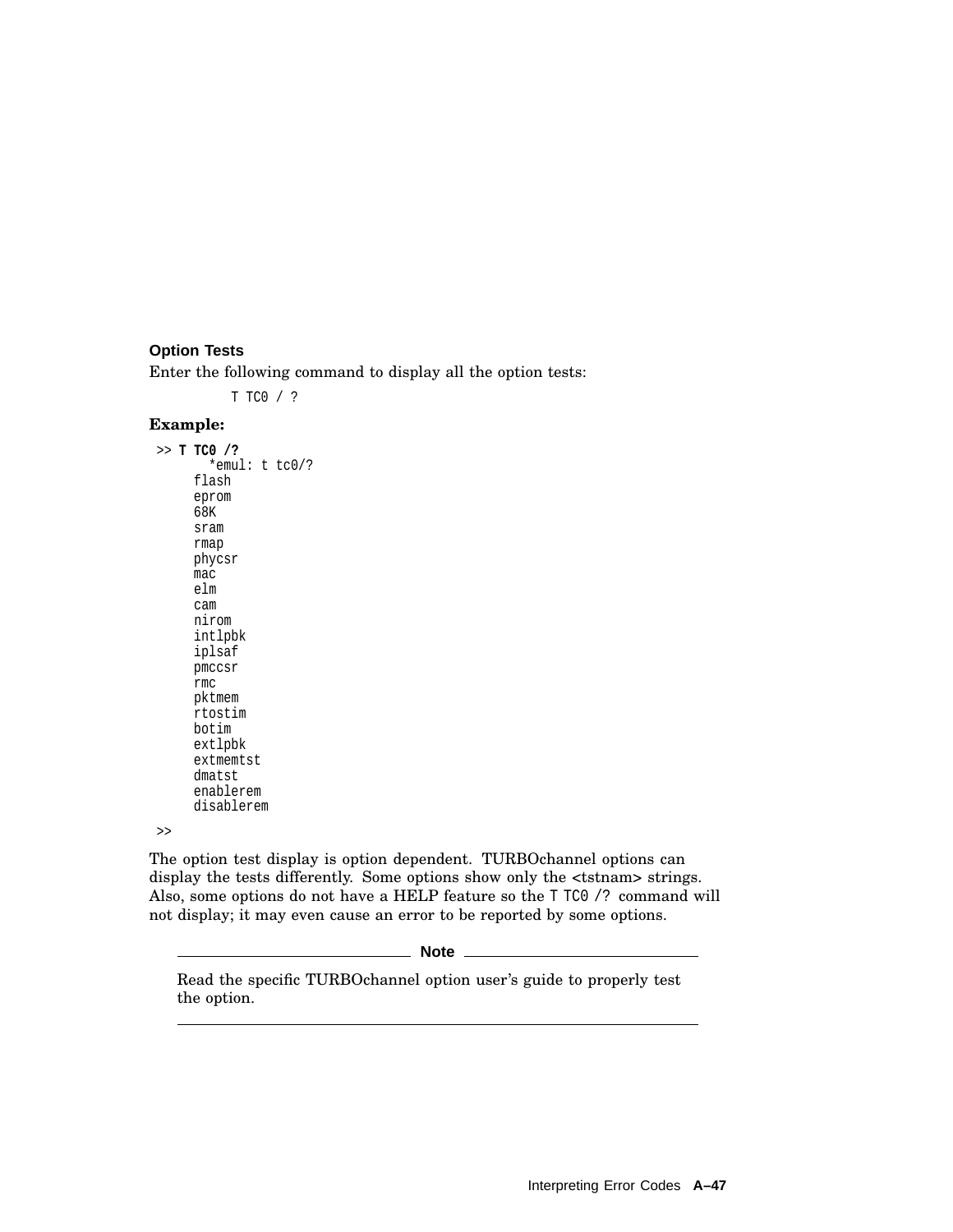## **Running an Option Test**

Enter the following command to run an option test:

T TC0 / <tstnam>

#### **Example:**

>> **T TC0 SRAM**

 $\rightarrow$ 

The DEFZA STATIC RAM is now tested. The SRAM option is listed in the TURBOchannel option test display.

**Note**

If some devices have qualifiers to a particular subtest, you can add these on to the end of the command line as outlined in the option's firmware specification or user's guide.

### **Executing a Script**

Enter the following command to execute a script:

T TC0 SCRIPT <SCRIPTNAM>

### **Example:**

```
>> T TC0 SCRIPT <SCRIPTNAM> PST-Q
    *emul: t tc0 pst-q
t 0/flash
t 0/eprom
t 0/68K
t 0/sram
t 0/rmap
t 0/phycsr
t 0/mac
t 0/elm
t 0/cam
t 0/nirom
t 0/intlpbk
t 0/iplsaf
t 0/pmccsr
t 0/rmc
t 0/pktmem
t 0/rtostim
t 0/botim
t 0/dmatst
    >>
```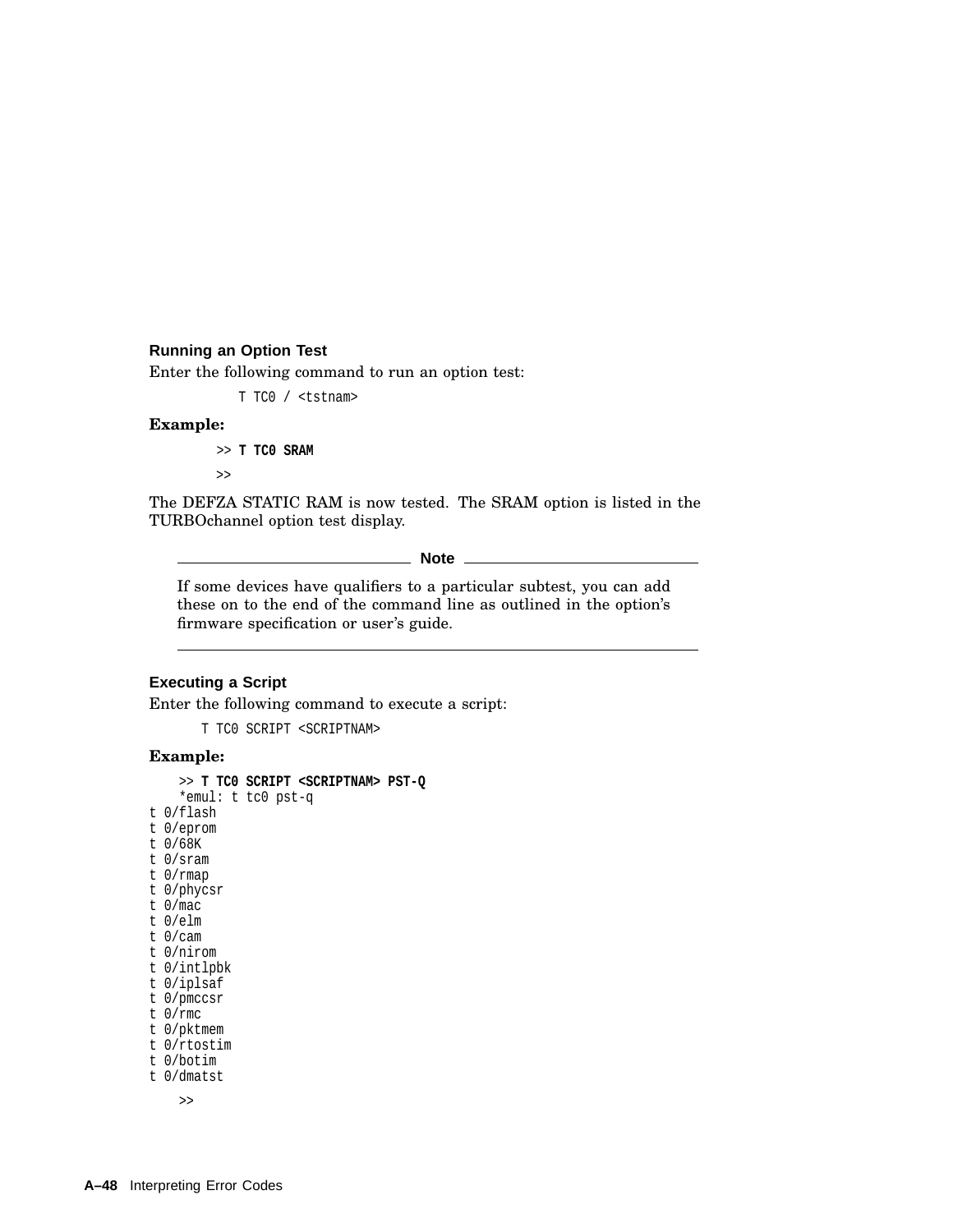The emulator shows each test within the script as it is executed. Also, error status is checked after each test completes and is saved for the end of the script.

**Note**

Standard scripts pst-q, pst-t, and pst-m can be run as single tests. The SCRIPT command can be omitted on the command line for these scripts. The presence of standard scripts is optional.

#### **Initialization**

Enter the following commnd to run the initialization function provided by the object ROM:

T TC0 INIT

#### **Example:**

>> **TC0 INIT**

>>

The initialization object is optional, therefore a TURBOchannel option may or may not have an initialization function. No error occurs if an option does not have an initialization object.

#### **Configuration**

Enter the following command to run the configuration function provided by the object ROM:

T TC0 CNFG

#### **Example:**

```
>> T TC0 CNFG
*emul: t tc0 cnfg
DEC PMAF-AA T5.2P- (fddi: 08-00-2b-27-4c-91)
>>
```
The configuration object is optional, therefore a TURBOchannel option may or may not have an configuration function. No error occurs if an option does not have a configuration object.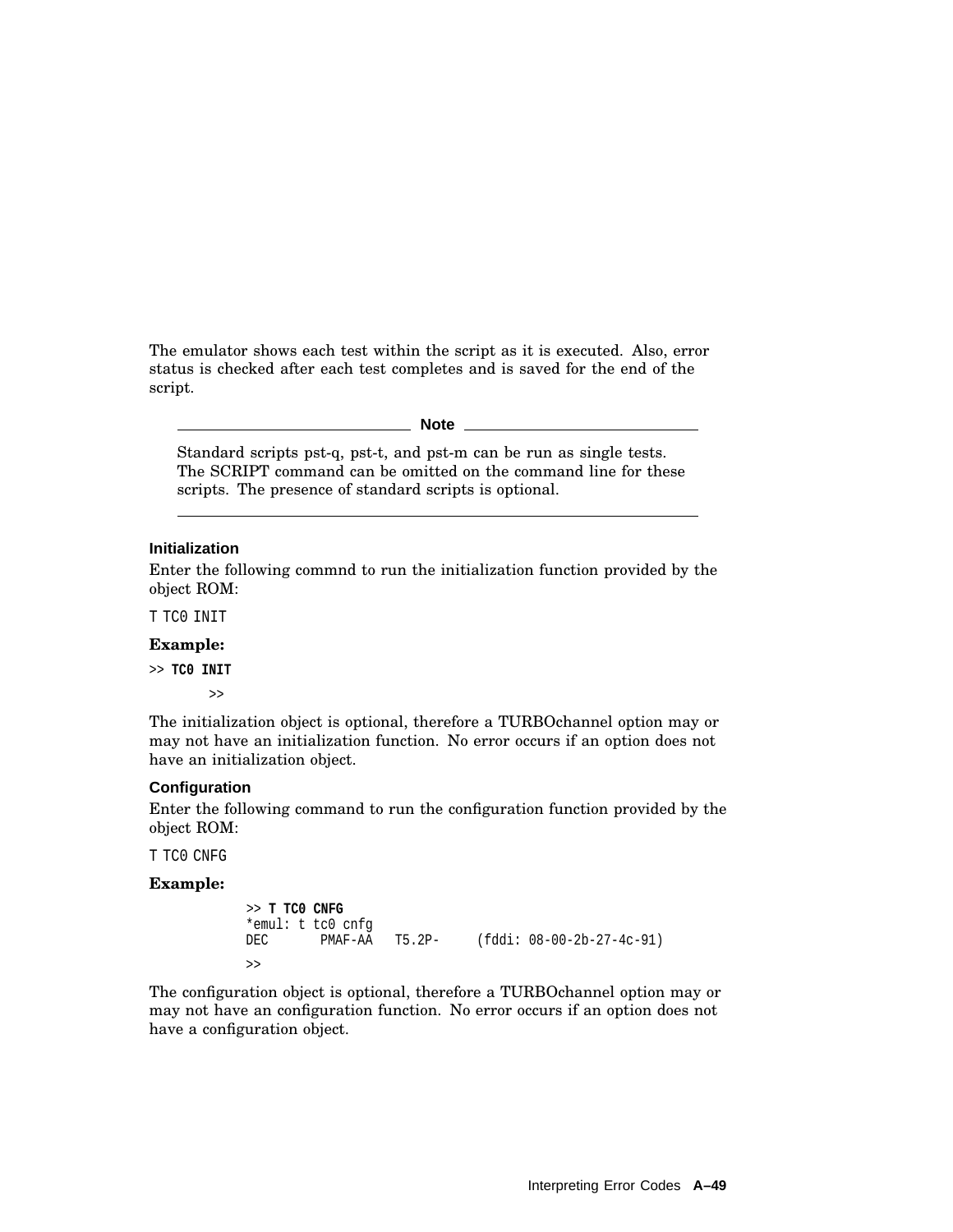# **A.2.17 MIPS/REX Emulator Errors**

The emulator's function is to execute the tests. While an error status code is maintained during testing, the emulator does not diagnose TURBOchannel hardware failures.

### **Option Error Messages**

Error messages should be printed by the option, using the following format:

?TFL: #/test [message]

The following example shows the message that results from a byte test on a CB module:

?TFL: 4/byte (FAIL! BYTE MASK = 00, should be 0E) [TC4]

#### **Emulator Error Messages**

Presently, there are only three MIPS/REX emulator error messsages. The following table describes the three error messages:

| <b>Message</b>                                                    | <b>Description</b>                                                                                                                                          | <b>Corrective Action</b>                                                                                             |
|-------------------------------------------------------------------|-------------------------------------------------------------------------------------------------------------------------------------------------------------|----------------------------------------------------------------------------------------------------------------------|
| ERR-MIPS - DID NOT FIND<br>ROM IN SLOT nn                         | Emulator cannot read the ROM<br>header in slot nn.                                                                                                          | Check option<br>seating.<br>Check option<br>connector for bent<br>pins.<br>Check option ROM<br>for bent pins.        |
| ERR-MIPS - ROM OBJECT<br>REPORTED A SEVERE ERROR                  | Emulator received a severe<br><i>error status</i> code from a<br>TURBOchannel object.                                                                       | Check for a ?TFL<br>error message<br>displayed before<br>this message.<br>Consult the option<br>user's guide.        |
| ERR-MIPS - BAD ADDRESS<br>DETECTED (ADDR address),<br>$CODE = mm$ | Indicates that the TURBOchannel<br>ROM code has gone outside the<br>expected range of addresses<br>permitted by the TURBOchannel<br>firmware specification. | Check that<br>the module is<br>supported.<br>Check if running<br>a test that is not<br>supported by the<br>emulator. |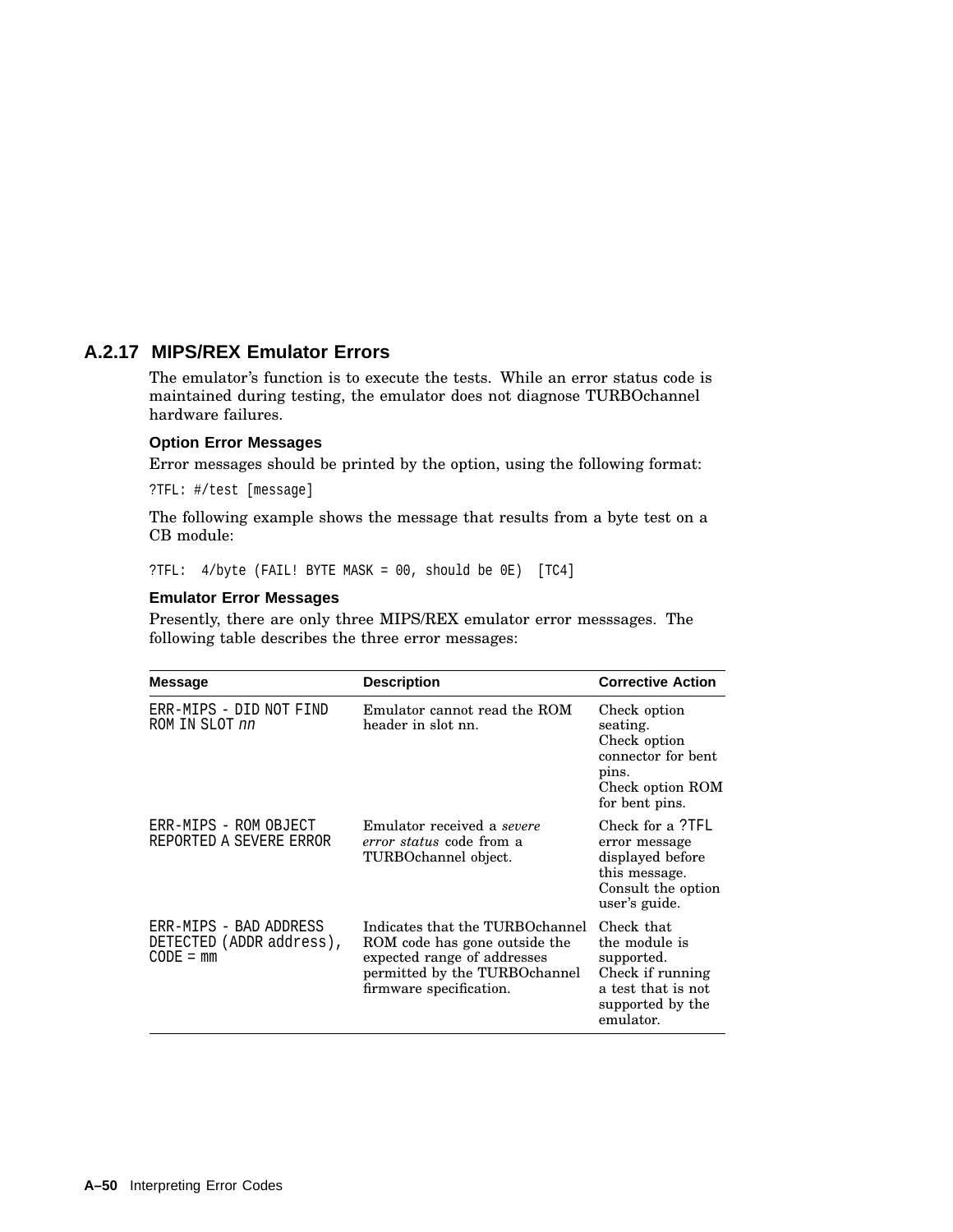# **A.2.18 Floating-Point Unit (FPU) Self-Test Error Codes**

The FPU test produces the error messages in the following table:

| Error          |                    |                                                                 |
|----------------|--------------------|-----------------------------------------------------------------|
| <b>Decimal</b> | <b>Hexadecimal</b> | <b>Meaning</b>                                                  |
| 258            | 102                | MOVF instruction test has failed                                |
| 260            | 104                | Unexpected exception has occurred during MOVF<br>test           |
| 514            | 202                | MNEGF instruction test has failed                               |
| 516            | 204                | Unexpected exception has occurred during MNEGF<br>test          |
| 770            | 302                | ACBF instruction test has failed                                |
| 772            | 304                | Unexpected exception has occurred during ACBF<br>test           |
| 1026           | 402                | ADDF2/ADDF3 instruction test has failed                         |
| 1028           | 404                | Unexpected exception has occurred during ADDFx<br>test          |
| 1282           | 502                | CMPF instruction test has failed                                |
| 1284           | 504                | Unexpected exception has occurred during CMPF<br>test           |
| 1538           | 602                | CVTFD/CVTFG instruction test has failed                         |
| 1540           | 604                | Unexpected exception has occurred during CVTFD<br>or CVTFG test |
| 1794           | 702                | CVTFx instruction test has failed                               |
| 1796           | 704                | Unexpected exception has occurred during CVTFx<br>test          |
| 2050           | 802                | CVTFx instruction test has failed                               |
| 2052           | 804                | Unexpected exception has occurred during CVTFx<br>test          |
| 2306           | 902                | DIVF2/DIVF3 instruction test has failed                         |
| 2308           | 904                | Unexpected exception has occurred during DIVFx<br>test          |
| 2562           | A <sub>02</sub>    | <b>EMODF</b> instruction test has failed                        |

**Table A–19 FPU Test Error Codes**

(continued on next page)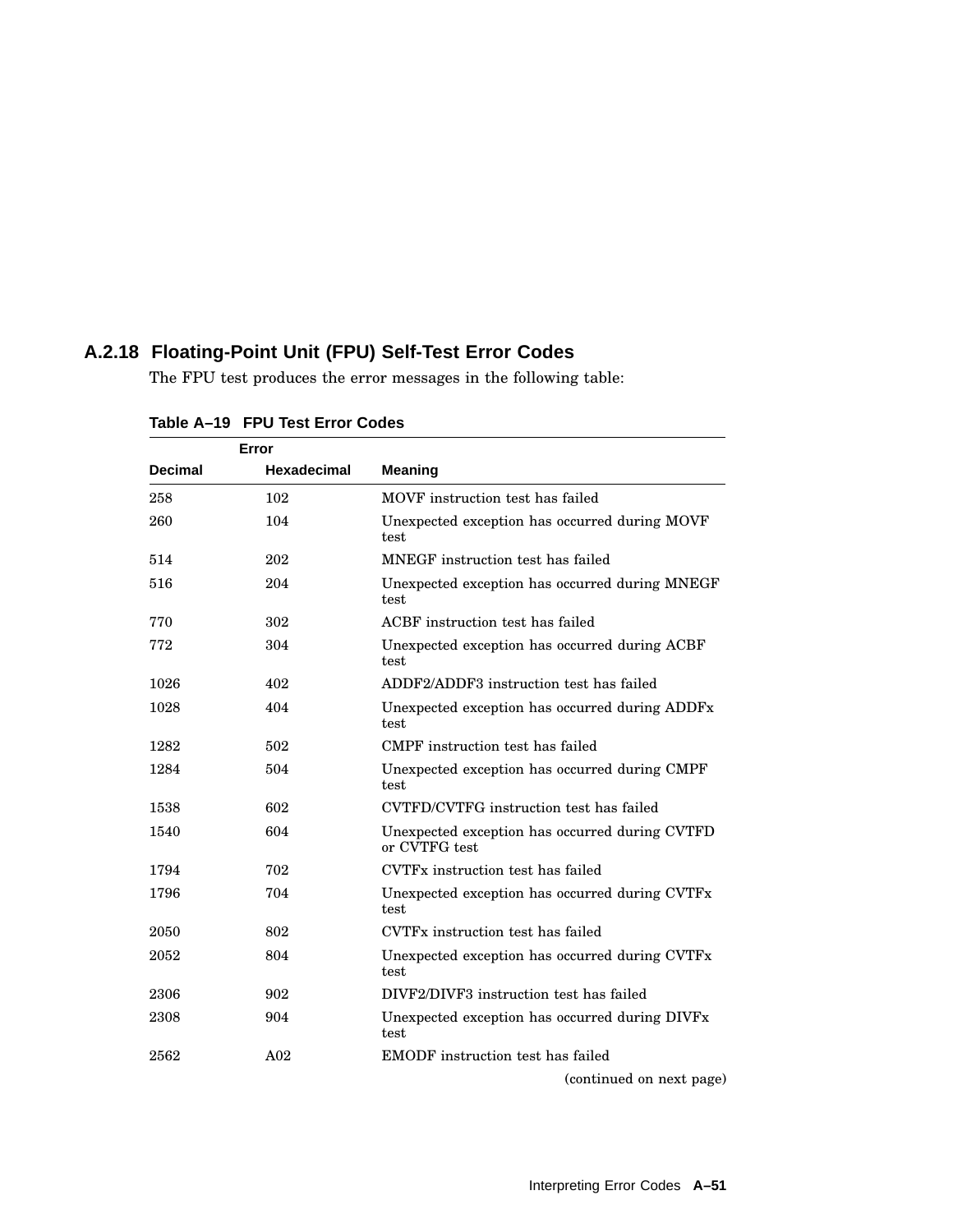| Error          |                    |                                                                    |
|----------------|--------------------|--------------------------------------------------------------------|
| <b>Decimal</b> | <b>Hexadecimal</b> | Meaning                                                            |
| 2564           | A <sub>04</sub>    | Unexpected exception has occurred during EMODF<br>test             |
| 2818           | <b>B02</b>         | MULF2/MULF3 instruction test has failed                            |
| 2820           | <b>B04</b>         | Unexpected exception has occurred during MULFx<br>test             |
| 3074           | C <sub>02</sub>    | POLYF instruction test has failed                                  |
| 3076           | C <sub>04</sub>    | Unexpected exception has occurred during POLYF<br>test             |
| 3330           | D <sub>02</sub>    | SUBF2/SUBF3 instruction test has failed                            |
| 3332           | D <sub>04</sub>    | Unexpected exception has occurred during SUBF <sub>x</sub><br>test |
| 3586           | E02                | TSTF instruction test has failed                                   |
| 3588           | E04                | Unexpected exception has occurred during TSTF<br>test              |

# **Table A–19 (Cont.) FPU Test Error Codes**

The FPU test does not display extended error information when an error occurs. Enter the SHOW ERROR command to view the extended error information. The extended error code format is shown in the following example.

### **Extended Error Format**:

This format is used by the FPU test when it receives an exception while running one of the floating-point tests.

001 000 VVVVVVVV EEEEEEEE EEEEEEEE EEEEEEEE EEEEEEEE EEEEEEEE EEEEEEEE

| Code             | <b>Meaning</b>                                                                                |  |
|------------------|-----------------------------------------------------------------------------------------------|--|
| <b>VVVVVVVVV</b> | Vector of the unexpected interrupt                                                            |  |
| <b>EEEEEEEE</b>  | Other exception data and is printed out <i>only</i> on machine checks and<br>arithmetic traps |  |

The following table lists the vectors that the floating-point test detects during unexpected interrupts: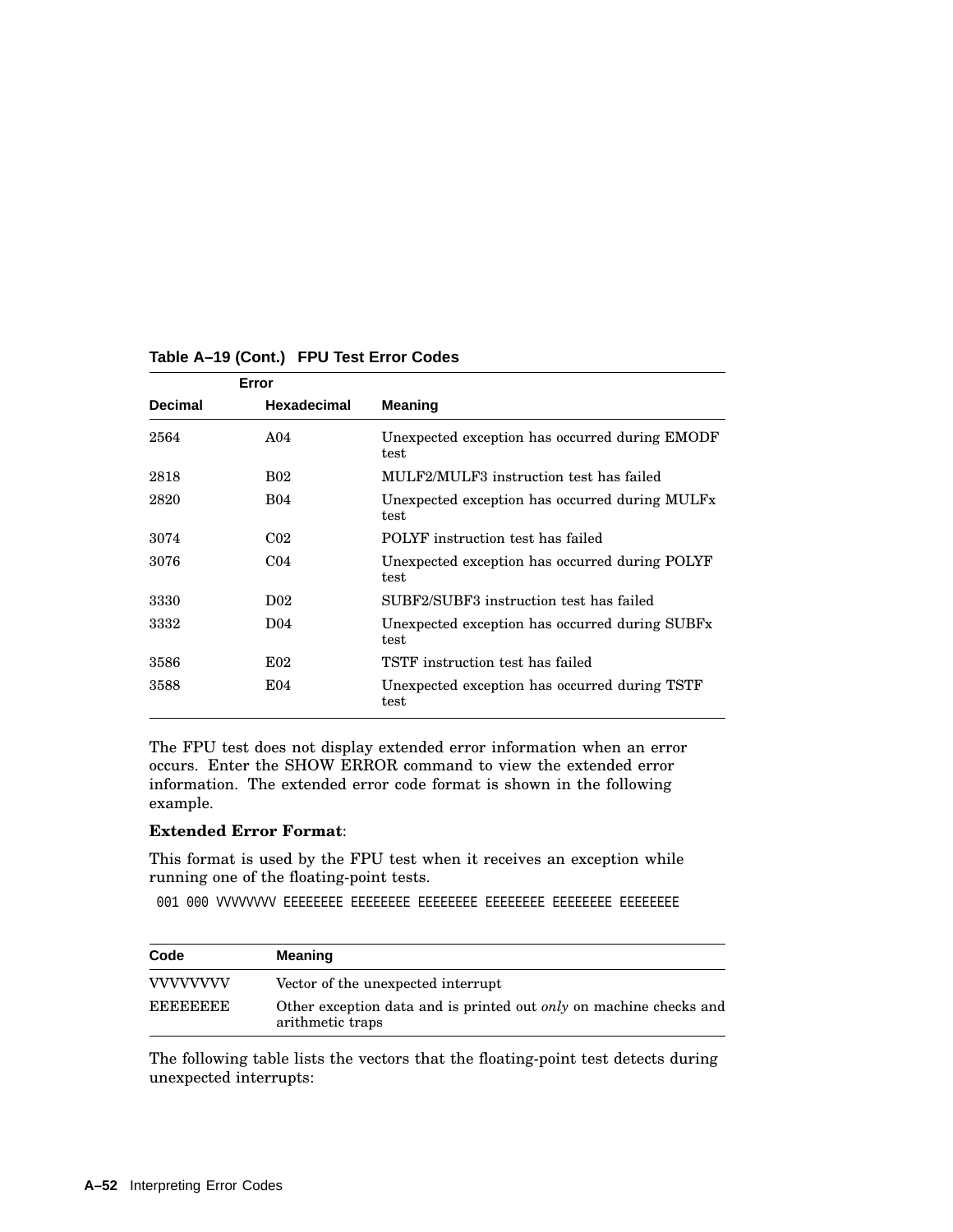| <b>Vector</b> | <b>Description</b><br>Machine check vector number |  |
|---------------|---------------------------------------------------|--|
| 004           |                                                   |  |
| 010           | Privileged instruction vector                     |  |
| 014           | Customer reserved instruction vector              |  |
| 018           | Reserved operand vector                           |  |
| 01c           | Reserved addressing mode vector                   |  |
| 034           | Arithmetic trap vector                            |  |

**Table A–20 FP Exception Vectors**

# **A.2.19 Cache Self-Test Error Codes**

The cache self-test produces error messages in the following table:

| Error          |                    |                                                                                         |
|----------------|--------------------|-----------------------------------------------------------------------------------------|
| <b>Decimal</b> | <b>Hexadecimal</b> | <b>Meaning</b>                                                                          |
| 512            | 200                | Error in write/read to the DATA store                                                   |
| 768            | 300                | Error in write/read to the TAG store                                                    |
| 1024           | 400                | Valid bit is not set when it should be                                                  |
| 1280           | 500                | TAG does not contain TAG for diagnostic space                                           |
| 1536           | 600                | Unexpected TAG parity error                                                             |
| 1792           | 700                | Cache did not provide expected data during a cache<br>hit                               |
| 2048           | 800                | Cache DATA parity error                                                                 |
| 2304           | 900                | Tag not valid during cache hit testing                                                  |
| 2560           | A00                | Data not valid during cache hit testing                                                 |
| 2816           | <b>B00</b>         | Cache data write through test failed because of<br>invalid data in the cache data store |
| 3072           | C <sub>00</sub>    | Cache data write through test failed because of<br>invalid data in memory               |

| Table A-21 Cache Test Error Codes |  |  |
|-----------------------------------|--|--|
|-----------------------------------|--|--|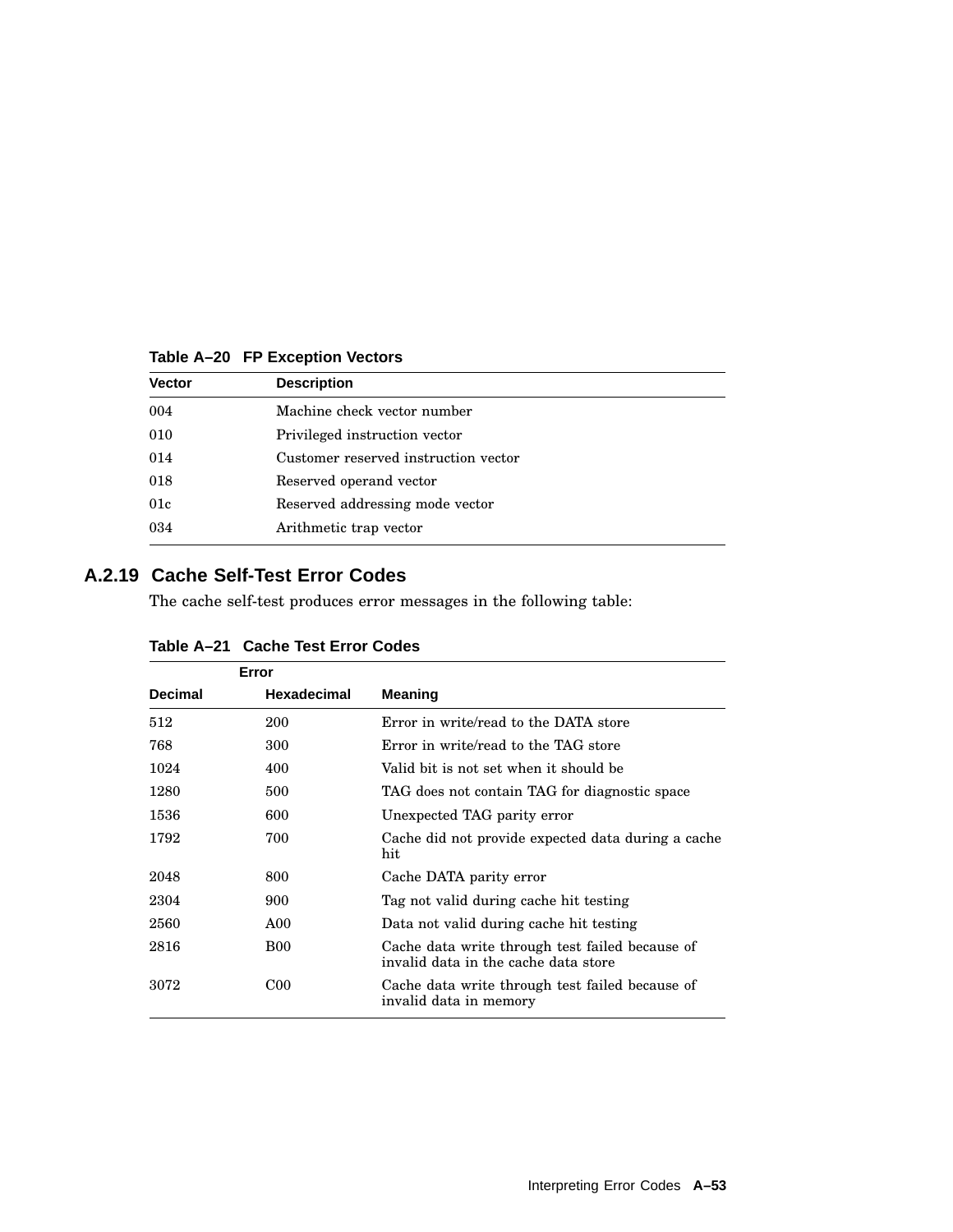The cache test does not display extended error information when an error occurs. Enter the SHOW ERROR command to view the extended error information. The extended error format is shown in the following example:

### **Extended Error Format**:

This format is used by the cache test.

001 000a aaaaaaaa eeeeeeee rrrrrrrr

| Code     | <b>Meaning</b>                                   |  |
|----------|--------------------------------------------------|--|
| аааааааа | Address within the DATA or TAG store that failed |  |
| eeeeeeee | Expected value of the data pattern               |  |
| rrrrrrr  | Data that was read from the failing address      |  |

# **A.2.20 Graphics Self-Test Error Codes**

**Note**

The graphics self-test error codes describe the LCG and graphics/audio frame buffer error messages. Refer to Section A.2.21 for a description of the SPXg and SPXgt graphics module error codes.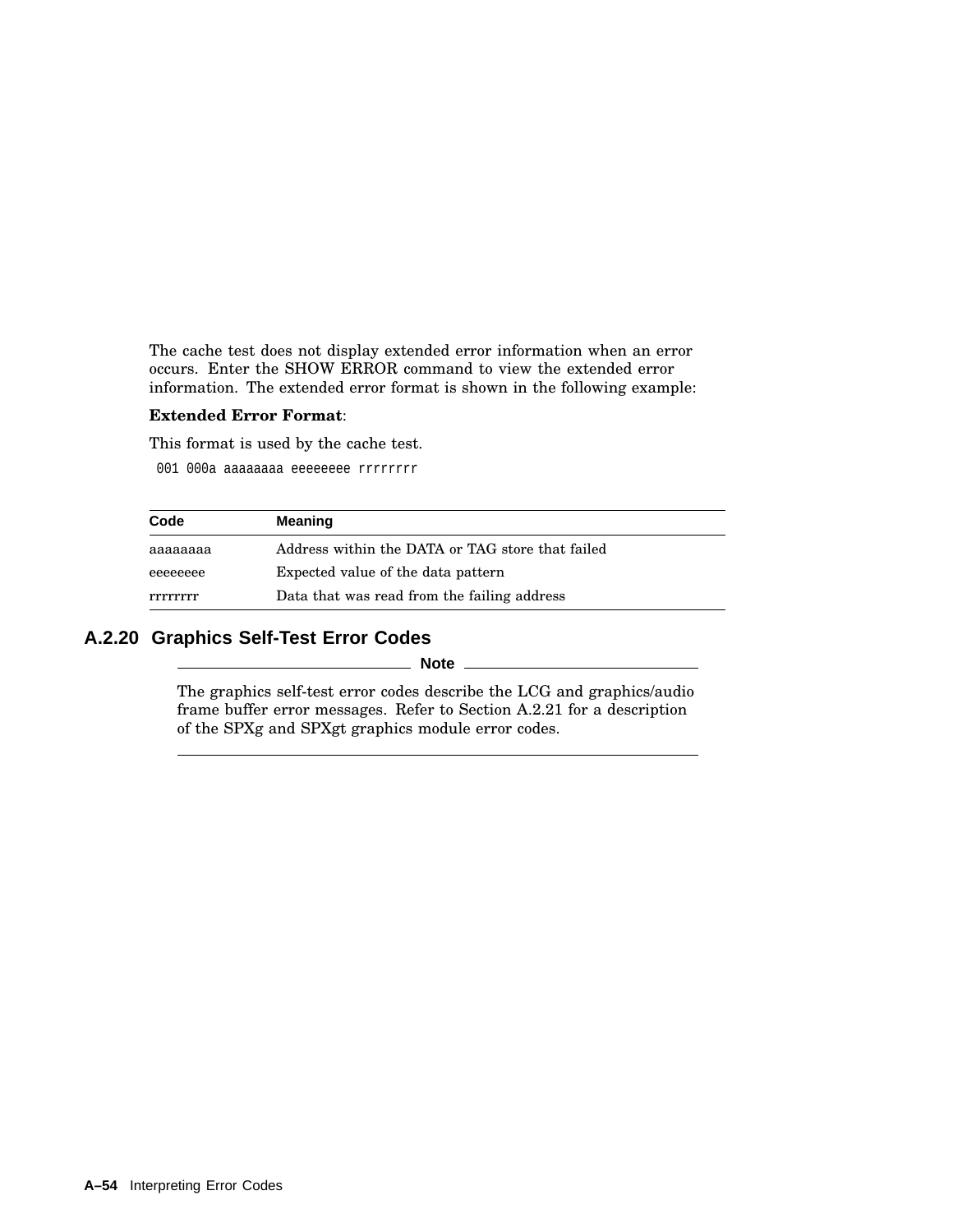The graphics self-test produces the error messages in the following table. The error messages apply to both the Model 60 and VLC unless specified otherwise.

|                | Error              |                                       |
|----------------|--------------------|---------------------------------------|
| <b>Decimal</b> | <b>Hexadecimal</b> | <b>Meaning</b>                        |
|                |                    | <b>Graphics Register Test Failure</b> |
| $\overline{2}$ | $\boldsymbol{2}$   | Graphics register test has failed     |
|                |                    | <b>Graphics FIFO Test Failures</b>    |
| 16             | 10                 | FIFO status bits error                |
| 18             | 12                 | FIFO setup packet error               |
| 20             | 14                 | FIFO interrupt status bit error       |
| 22             | 16                 | FIFO control status bit error         |
| 24             | 18                 | FIFO memory pointers error            |
| 26             | 1A                 | FIFO data flow error                  |
| 28             | 1 <sup>C</sup>     | FIFO clip list pointers error         |
|                |                    | (continued on next page)              |

**Table A–22 Graphics Self-Test Error Codes**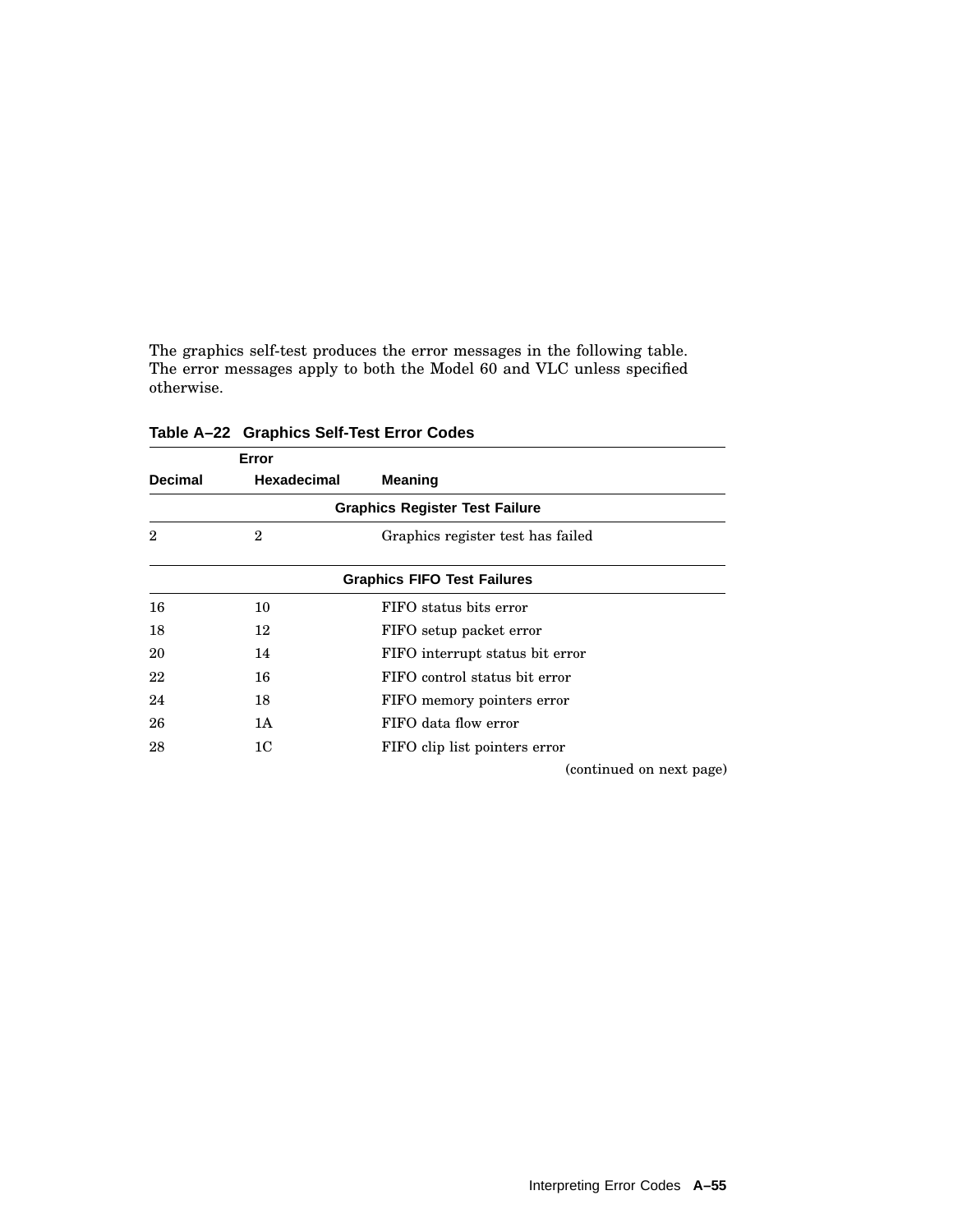| Error                                   |                    |                                              |  |
|-----------------------------------------|--------------------|----------------------------------------------|--|
| <b>Decimal</b>                          | <b>Hexadecimal</b> | <b>Meaning</b>                               |  |
| <b>Graphics Interrupt Test Failures</b> |                    |                                              |  |
| 32                                      | 20                 | Write protect not set                        |  |
| 34                                      | 22                 | Write protect not cleared                    |  |
| 36                                      | 24                 | Bad opcode interrupt not set                 |  |
| 38                                      | 26                 | Bad opcode interrupt not cleared             |  |
| 40                                      | 28                 | Clip list wrap interrupt not set             |  |
| 42                                      | 2Α                 | Clip list wrap interrupt not cleared         |  |
| 44                                      | 2C                 | Packet breakpoint interrupt not set          |  |
| 46                                      | 2E                 | Packet breakpoint interrupt not cleared      |  |
| 48                                      | 30                 | Packet breakpoint single step                |  |
| 50                                      | 32                 | Address breakpoint not set                   |  |
| 52                                      | 34                 | Address breakpoint not cleared               |  |
| 54                                      | 36                 | Address breakpoint not cancelled             |  |
| 56                                      | 38                 | Access breakpoint not set                    |  |
| 58                                      | ЗA                 | Access breakpoint not cleared                |  |
| 60                                      | 3 <sub>C</sub>     | Access breakpoint single step                |  |
| 62                                      | 3E                 | NOP interrupt not set                        |  |
| 64                                      | 40                 | NOP interrupt not cleared                    |  |
| 66                                      | 42                 | Halt interrupt not set                       |  |
| 68                                      | 44                 | Halt interrupt not cleared                   |  |
| 70                                      | 46                 | Graphics interrupt line                      |  |
| 72                                      | 48                 | Graphics memory error interrupt              |  |
|                                         |                    | <b>Video Option Board VRAM Test Failures</b> |  |
| 80                                      | 50                 | Pass 1 failed                                |  |
| 82                                      | 52                 | Pass 2 failed                                |  |
| 84                                      | 54                 | Pass 3 failed                                |  |
| 86                                      | 56                 | Address pass test failed                     |  |

### **Table A–22 (Cont.) Graphics Self-Test Error Codes**

(continued on next page)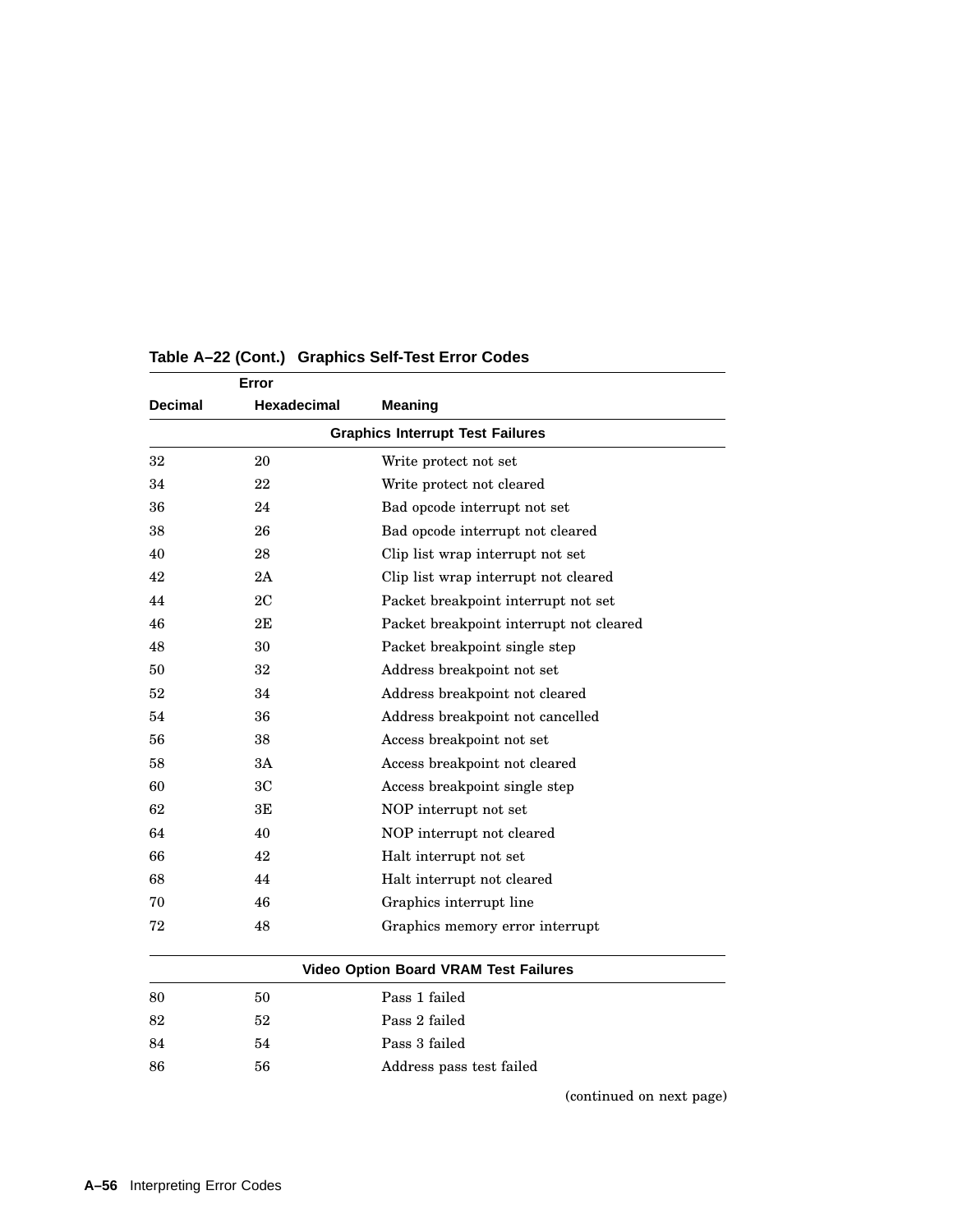|                | Error              |                                                   |
|----------------|--------------------|---------------------------------------------------|
| <b>Decimal</b> | <b>Hexadecimal</b> | Meaning                                           |
|                |                    | <b>Video Option Board Brooktree Test Failures</b> |
| 88             | 58                 | BT read mask register                             |
| 90             | 5А                 | BT blink mask register                            |
| 92             | 5C                 | BT command register                               |
| 94             | 5Е                 | BT test register                                  |
| 96             | 60                 | BT pallette red entry                             |
| 98             | 62                 | BT pallette green entry                           |
| 100            | 64                 | BT pallette blue entry                            |
| 102            | 66                 | BT overlay red entry                              |
| 104            | 68                 | BT overlay green entry                            |
| 106            | 6A                 | BT overlay blue entry                             |
| 108            | 6C                 | Video option board of unknown type                |
| 110            | 6E                 | Video option board video readback test failed     |
| 111            | 6F                 | This is a soft error, same as 6E                  |
|                |                    | (continued on next page)                          |

# **Table A–22 (Cont.) Graphics Self-Test Error Codes**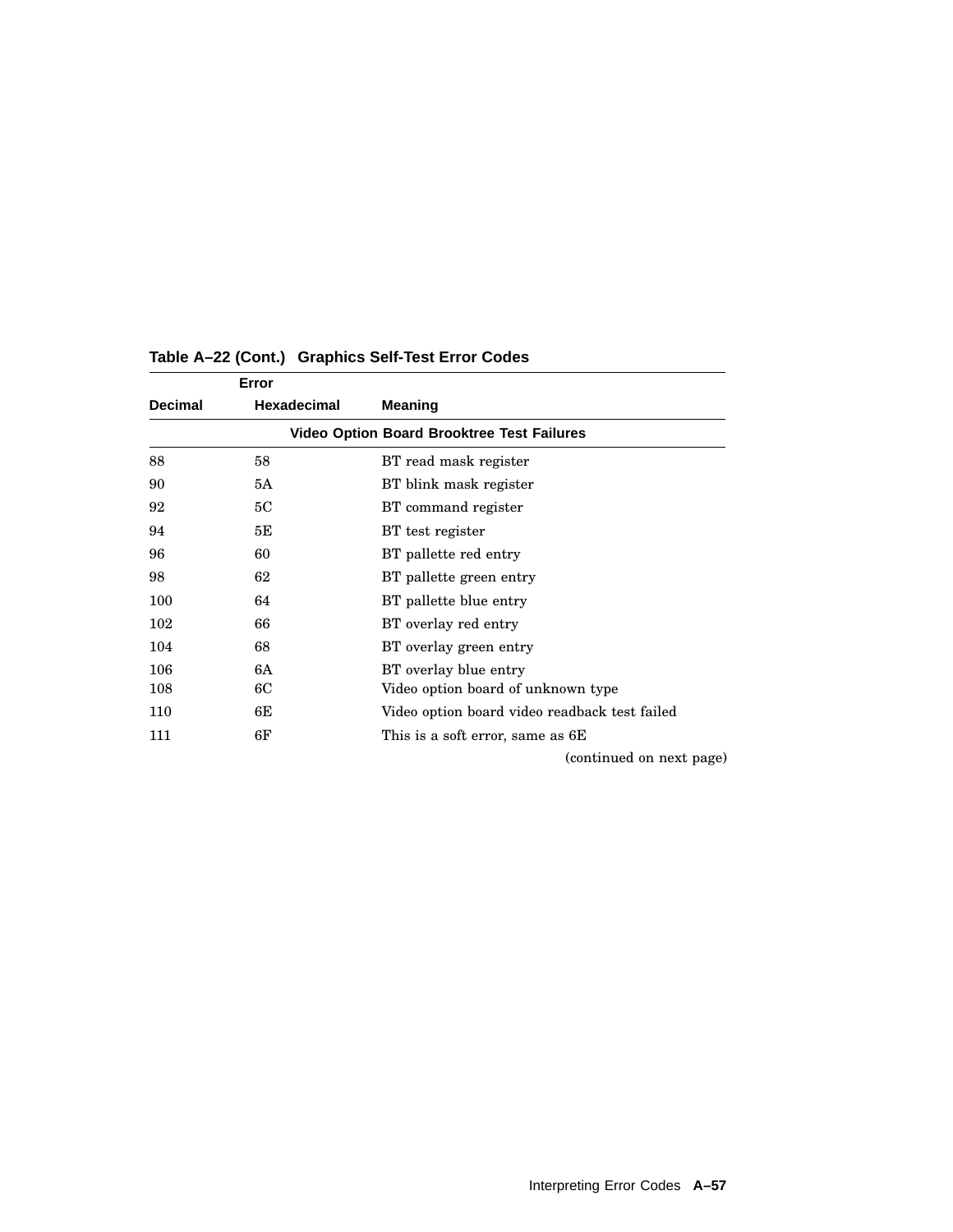|                | Error          |                                                                                 |
|----------------|----------------|---------------------------------------------------------------------------------|
| <b>Decimal</b> | Hexadecimal    | <b>Meaning</b>                                                                  |
|                |                | <b>Graphics Video Timing Test Failures</b>                                      |
| 112            | 70             | Vertical retrace never detected                                                 |
| 114            | 72             | Graphics video counters not counting                                            |
| 116            | 74             | Graphics video timing test has failed - VSTATE or<br><b>HSTATE</b> not changing |
| 118            | 76             | Graphics plane mask test has failed - LCG plane<br>mask error                   |
| 160            | A <sub>0</sub> | BT463 cursor color error                                                        |
| 162            | A <sub>2</sub> | BT463 ID REG error - wrong part                                                 |
| 164            | A <sub>4</sub> | BT463 command REG error                                                         |
| 166            | A6             | BT463 blink mask REG error                                                      |
| 168            | A <sub>9</sub> | BT463 test REG error                                                            |
| 170            | AA             | BT463 revision REG error - wrong part rev.                                      |
| 172            | AC             | BT463 window type REG error                                                     |
| 174            | AE             | BT463 color palette error                                                       |
|                |                | <b>Graphics Virtual Drawing Test Failures</b>                                   |
| 128            | 80             | Virtual status bits error                                                       |
| 130            | 82             | Virtual translation error                                                       |
| 132            | 84             | Virtual rasterop error                                                          |
| 134            | 86             | Virtual fault error                                                             |
| 136            | 88             | Virtual invalidate error                                                        |
|                |                | <b>Graphics Physical Drawing Test Failures</b>                                  |
| 144            | 90             | Physical rasterop error                                                         |
| 146            | 92             | Logical function error                                                          |
| 148            | 94             | Action code error                                                               |

### **Table A–22 (Cont.) Graphics Self-Test Error Codes**

The Model 60 and VLC graphics test displays error information when an error occurs. Enter the SHOW ERROR command to view the extended error information. For all formats, the first field is the field-replaceable unit, either for the system board or 10 (hexadecimal) for the frame buffer board. The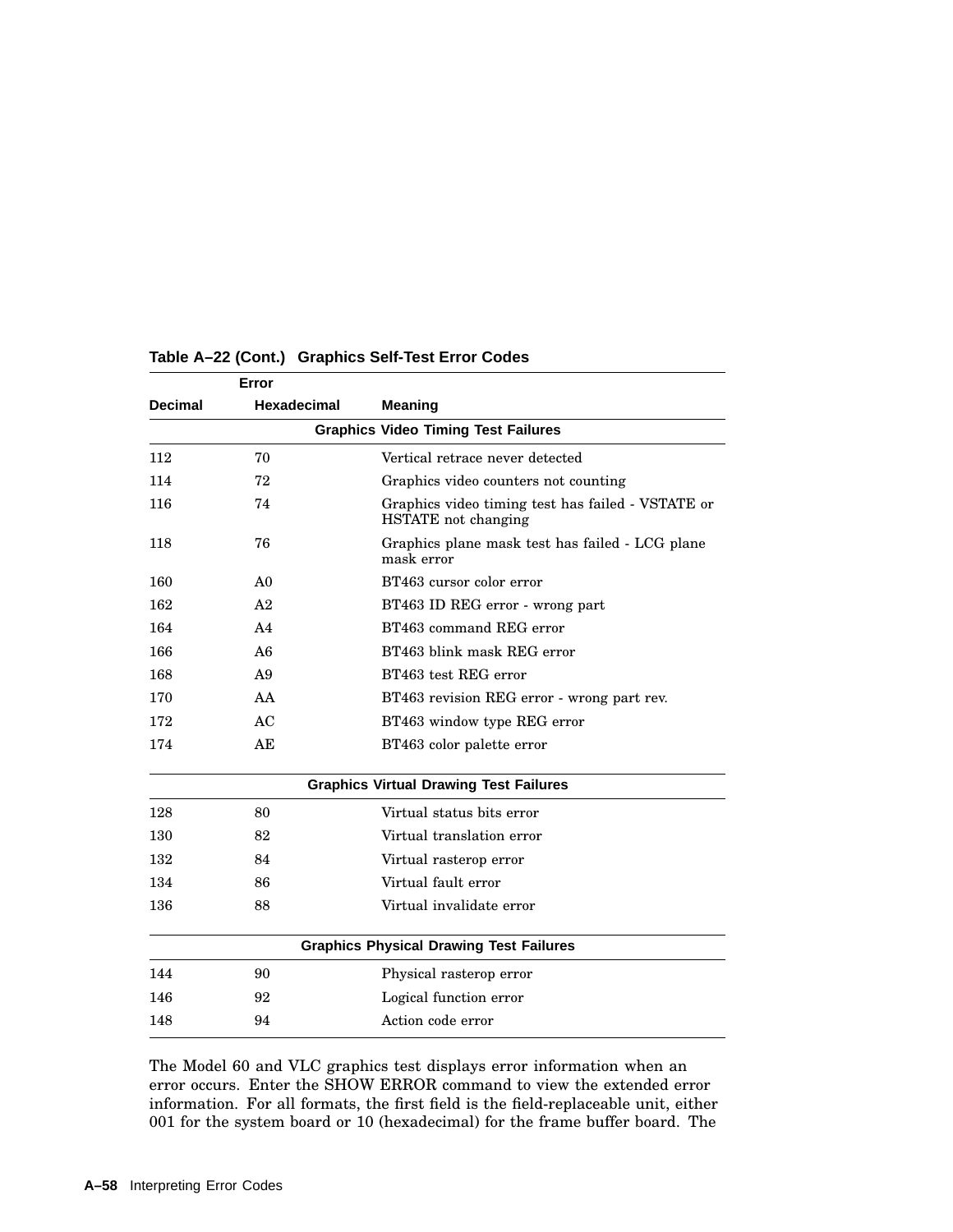next field is the extended error format, one of the eight formats listed in the following examples.

## **Extended Error Format 0001**:

This format is used by the graphics register test, FIFO test, video test, and the virtual test.

xxx 0001 aaaaaaaa bbbbbbbb cccccccc dddddddd

| Code       | <b>Meaning</b>                                     |
|------------|----------------------------------------------------|
| <b>XXX</b> | FRU                                                |
| aaaaaaaa   | Error code                                         |
| bbbbbbb    | Address of the register or location being accessed |
| cccccccc   | Expected data or data written                      |
| dyppppppp  | Actual data or data read                           |

### **Extended Error Format 000B**:

This format is used by the graphics FIFO test.

001 000B aaaaaaaa bbbbbbbb cccccccc dddddddd eeeeeeee

| Code     | <b>Meaning</b>                 |
|----------|--------------------------------|
| 001      | FRU                            |
| aaaaaaaa | Error code                     |
| bbbbbbb  | FIFO control flag being tested |
| cececcec | Address of the register        |
| dddddddd | Expected register content      |
| eeeeeeee | Register content               |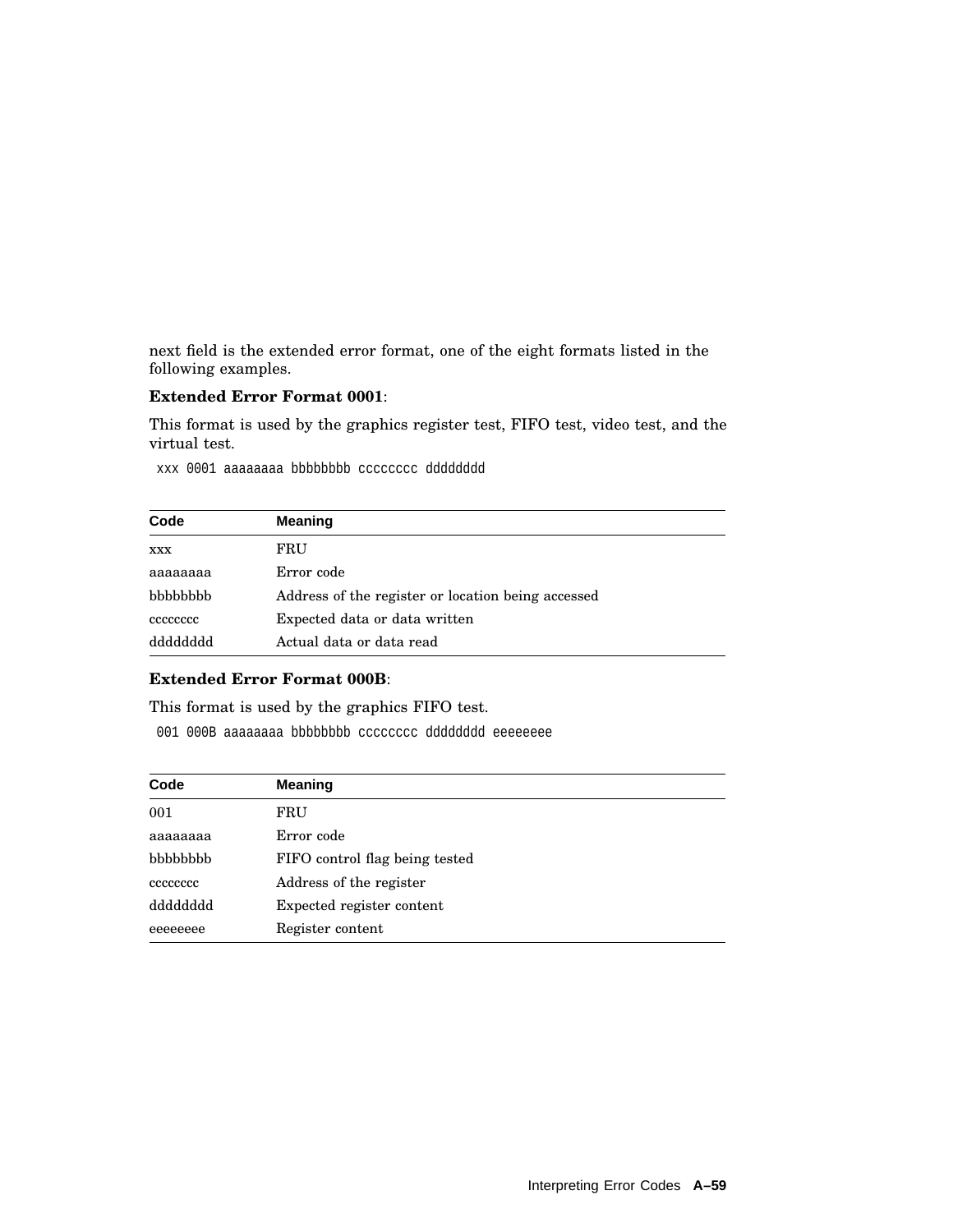## **Extended Error Format 000C**:

This format is used by the graphics FIFO test.

001 000C aaaaaaaa bbbbbbbb cccccccc dddddddd eeeeeeee

| Code     | <b>Meaning</b>                  |
|----------|---------------------------------|
| 001      | FRU                             |
| aaaaaaaa | Error code                      |
| bbbbbbb  | LCG command packet being tested |
| cccccccc | Address of the register         |
| dddddddd | Expected register content       |
| eeeeeeee | Register content                |

## **Extended Error Format 000D**:

This format is used by the graphics FIFO test, interrupt test, video test, and the virtual drawing test.

xxx 000D aaaaaaaa bbbbbbbb cccccccc dddddddd

| Code       | <b>Meaning</b>                          |
|------------|-----------------------------------------|
| <b>XXX</b> | FRU                                     |
| aaaaaaaa   | Error code                              |
| bbbbbbb    | LCG status bits of interest             |
| cececcec   | Address of the graphics status register |
| dddddddd   | Graphics status register content        |

## **Extended Error Format 000E**:

This format is used by the graphics FIFO test and the virtual drawing test.

001 000E aaaaaaaa bbbbbbbb cccccccc dddddddd eeeeeeee ffffffff

| Code     | <b>Meaning</b>              |
|----------|-----------------------------|
| 001      | FRU                         |
| aaaaaaaa | Error code                  |
| bbbbbbb  | Graphics FIFO control flags |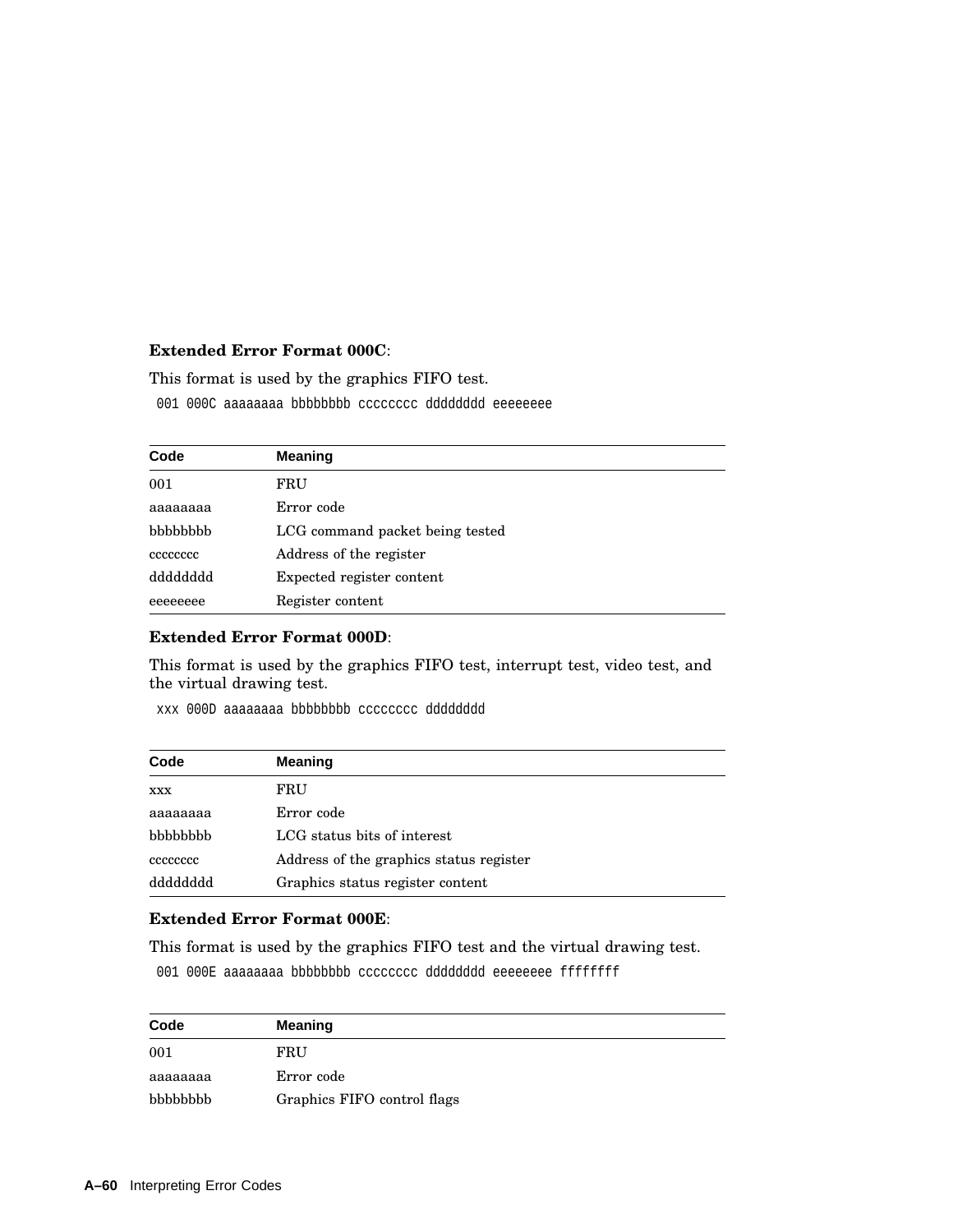| Code     | <b>Meaning</b>                    |
|----------|-----------------------------------|
| cececcec | Graphics status bits              |
| dddddddd | Graphics status register address  |
| eeeeeeee | Graphics status register contents |
| ffffffff | Expected state of status bits     |

## **Extended Error Format 000F**:

This format is used by the video option board readback test for 4- and 8-plane modules.

xxx 000F aaaaaaaa bbbbbbbb cccccccc dddddddd eeeeeeee

| Code       | <b>Meaning</b>                                         |
|------------|--------------------------------------------------------|
| <b>XXX</b> | FRU                                                    |
| aaaaaaaa   | Error code                                             |
| bbbbbbb    | Color that the Brooktree is programmed                 |
| cccccccc   | Value of the video option board readback register      |
| dddddddd   | Expected value of the video board readback register    |
| eeeeeeee   | Head/failure (10-16 for one head, 21-23 for two heads) |

Table A–23 describes Model 60 and VLC color compare failures for one head.

| Table A-23 Color Compare Failures - One Head |  |  |  |  |  |
|----------------------------------------------|--|--|--|--|--|
|----------------------------------------------|--|--|--|--|--|

| Error | <b>Description</b> |  |
|-------|--------------------|--|
| 10    | red > blue         |  |
| 11    | $red \leq blue$    |  |
| 12    | blue > green       |  |
| 13    | blue $\leq$ green  |  |
| 14    | green > red        |  |
| 15    | $green \le red$    |  |
| 16    | sync < green       |  |
|       |                    |  |

Table A–24 describes Model 60 color compare failures for two heads.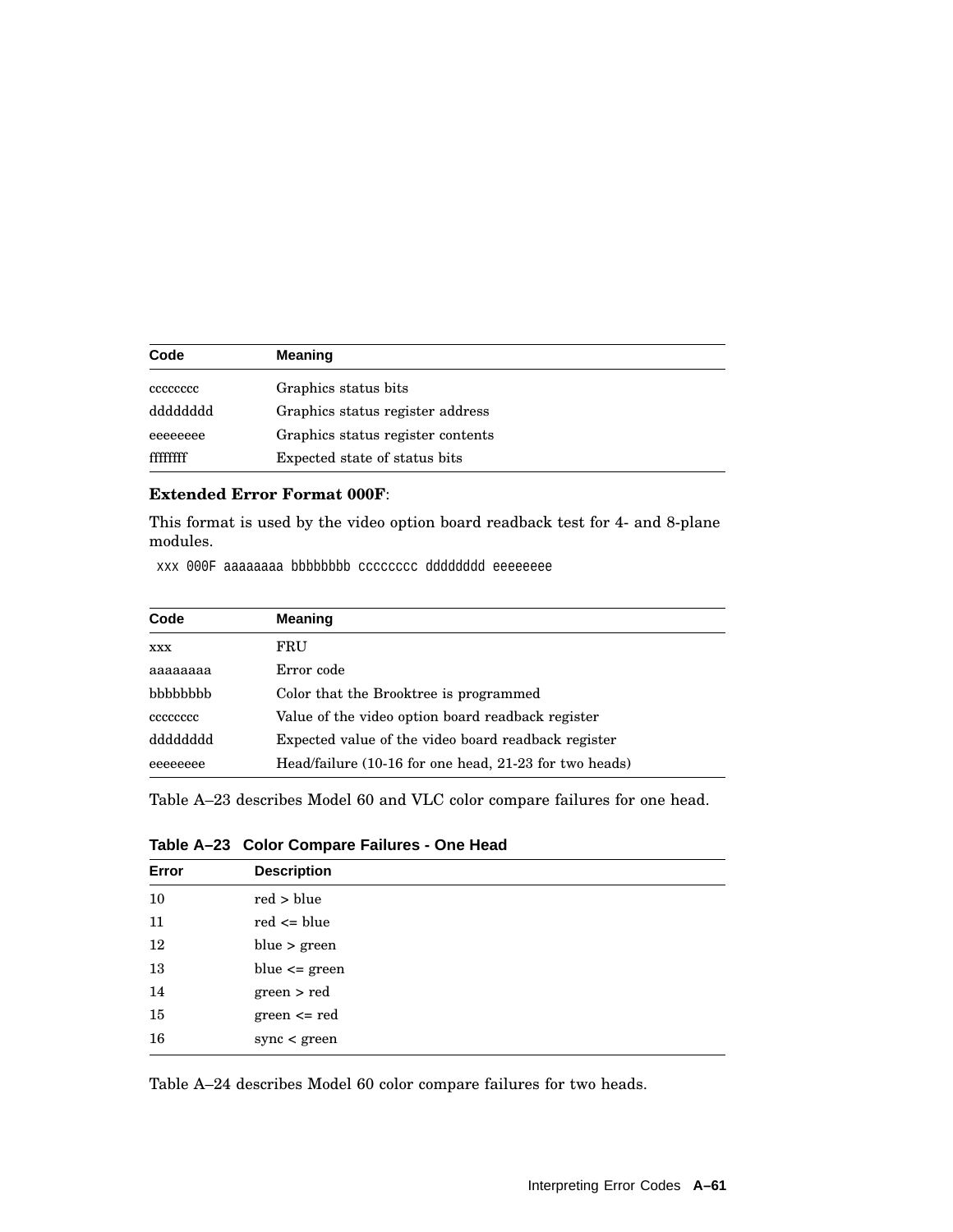| Error | <b>Description</b> |  |
|-------|--------------------|--|
| 20    | blue $>$ green     |  |
| 21    | blue $\leq$ green  |  |
| 22    | green > red        |  |
| 23    | $green \le red$    |  |

**Table A–24 Color Compare Failures - Two Heads**

### **Extended Error Format 000F**:

This format is used by the Model 60 video option board readback test for 24-plane modules.

xxx 000F aaaaaaaa bbbbbbbb cccccccc dddddddd eeeeeeee

| Code            | <b>Meaning</b>                           |
|-----------------|------------------------------------------|
| aaaaaaaa        | Error code                               |
| <b>bbbbbbbb</b> | Programmed test mode, colors             |
| cccccccc        | Result read from the Brooktree test reg  |
| dddddddd        | Expected value of the Brooktree test reg |
| eeeeeeee        | No meaning; always 0                     |
| dddddddd        | No meaning; always 0                     |

# **Extended Error Format 0010**:

This format is used by the graphics virtual drawing test and the physical drawing test.

001 0010 aaaaaaaa bbbbbbbb cccccccc dddddddd eeeeeeee ffffffff gggggggg

| Code     | <b>Meaning</b>                         |
|----------|----------------------------------------|
| 001      | FRU                                    |
| аааааааа | Error code                             |
| bbbbbbb  | $LCG (31:24)$ op_code, $(23:16)$ flags |
| cccccccc | Physical address for operation         |
| dddddddd | Expected pixel values                  |
| eeeeeeee | Pixel values read                      |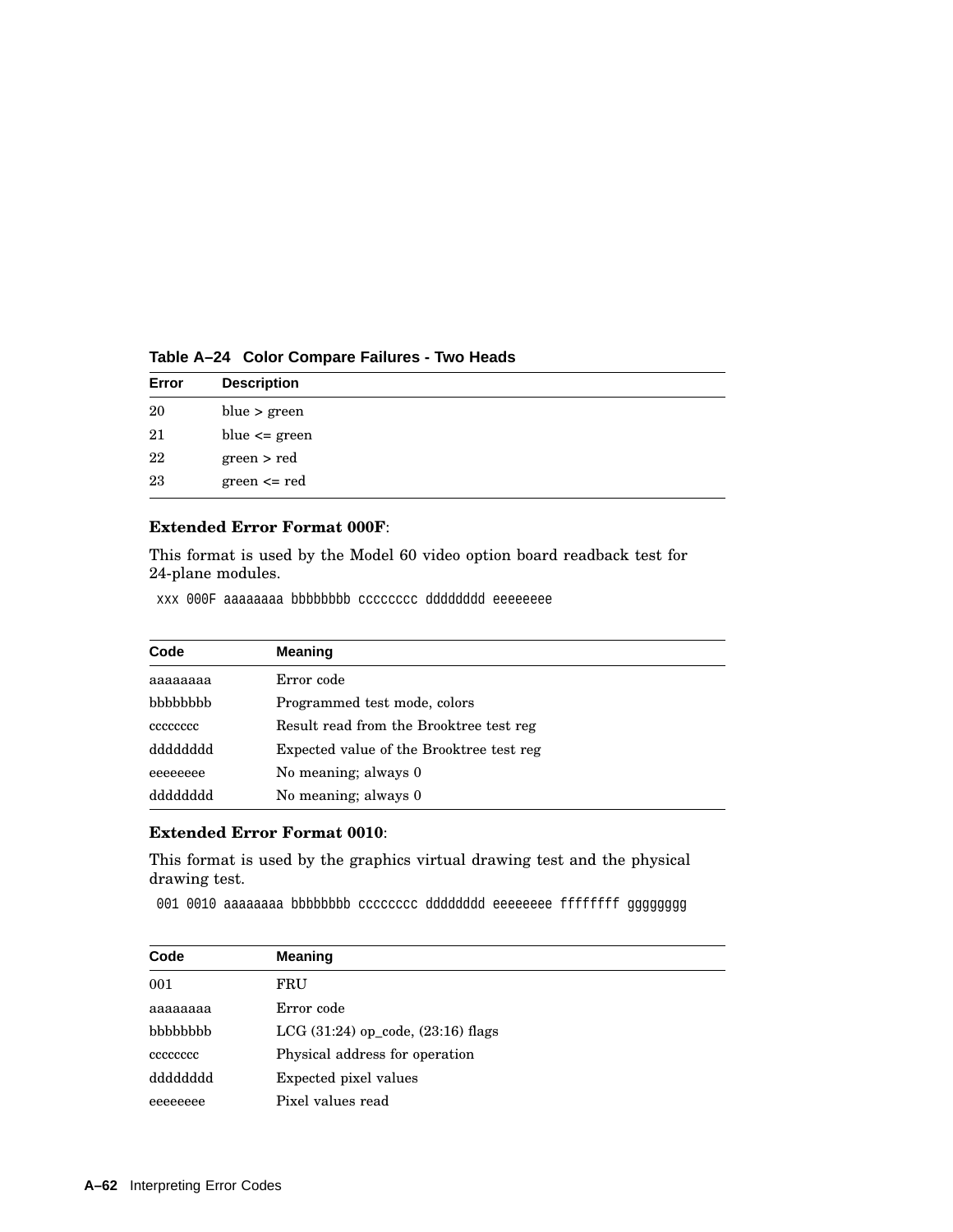| Code     | <b>Meaning</b>                                            |
|----------|-----------------------------------------------------------|
| ffffffff | Graphics-LU function                                      |
| gggggggg | Graphics-action code (ag_test), op_setup (_virtual tests) |

# **A.2.21 SPXg and SPXgt Graphics Self-Test Error Codes (Model 60 Only)**

The SPXg and SPXgt modules provide error information that can be utilized by manufacturing, Digital Services, and the customer to identify faults down to a logical block. Below is a break down of the error information provided in the power-up error code format by the SPXg and SPXgt diagnostic ROM.

## **Figure A–1 SPXg and SPXgt Power-Up Error Code Format**





| <b>FRU Code</b> | <b>Description</b>                                              |
|-----------------|-----------------------------------------------------------------|
| 000             | No failure                                                      |
| 001             | Graphics Subsystem Processor module (GSP)                       |
| 002             | Frame buffer module (8-plane)<br>Frame buffer module (24-plane) |
| 003             | GSP module or frame buffer module                               |
| 004             | SIMM 1                                                          |
| 008             | SIMM 2                                                          |

|  | Table A-25 SPXg and SPXgt FRU Codes |  |
|--|-------------------------------------|--|
|--|-------------------------------------|--|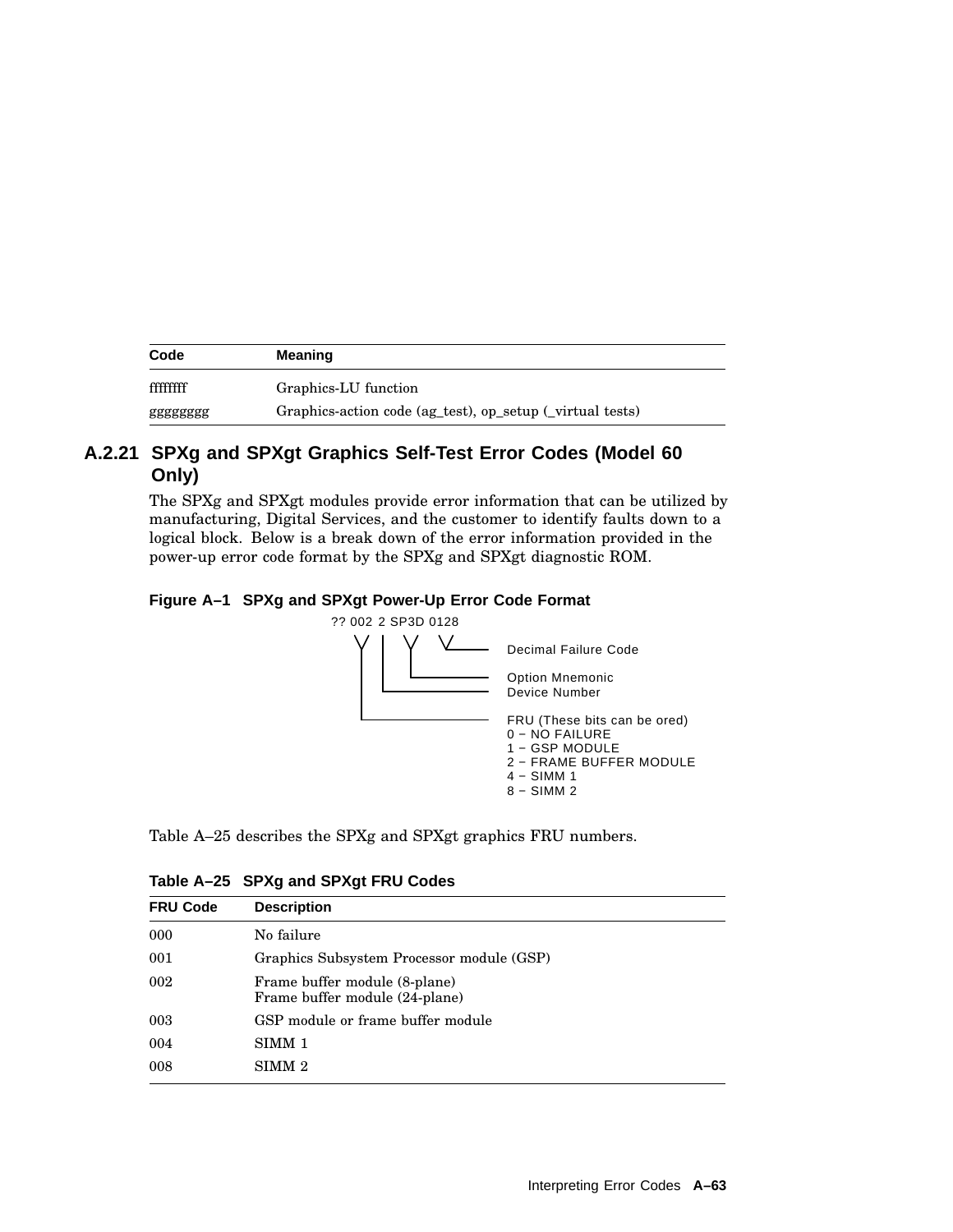# **A.2.22 SPXg and SPXgt Graphics Self-Test Extended Summary Screen (Model 60 Only)**

In addition to the normal error code listed in Figure A–1, the diagnostic also provides extended error information. This extended error information can be displayed only with the system error summary command (SHOW ERROR) entered on the console keyboard.

The following example shows a typical error report for the SPXg module. Refer to the *VAXstation 4000 3D Graphics Maintenance Guide* (EK-SCP8P-MG) for additional test and extended error information.

## **Figure A–2 SPXg and SPXgt Self-Test Extended Summary Screen**



Table A–26 lists the failing logical blocks that display when you enter the SHOW ERROR command. The failing block field points to an area that you can use as a starting point for diagnosing the fault. The error is detected at this point, but is not always the actual fault.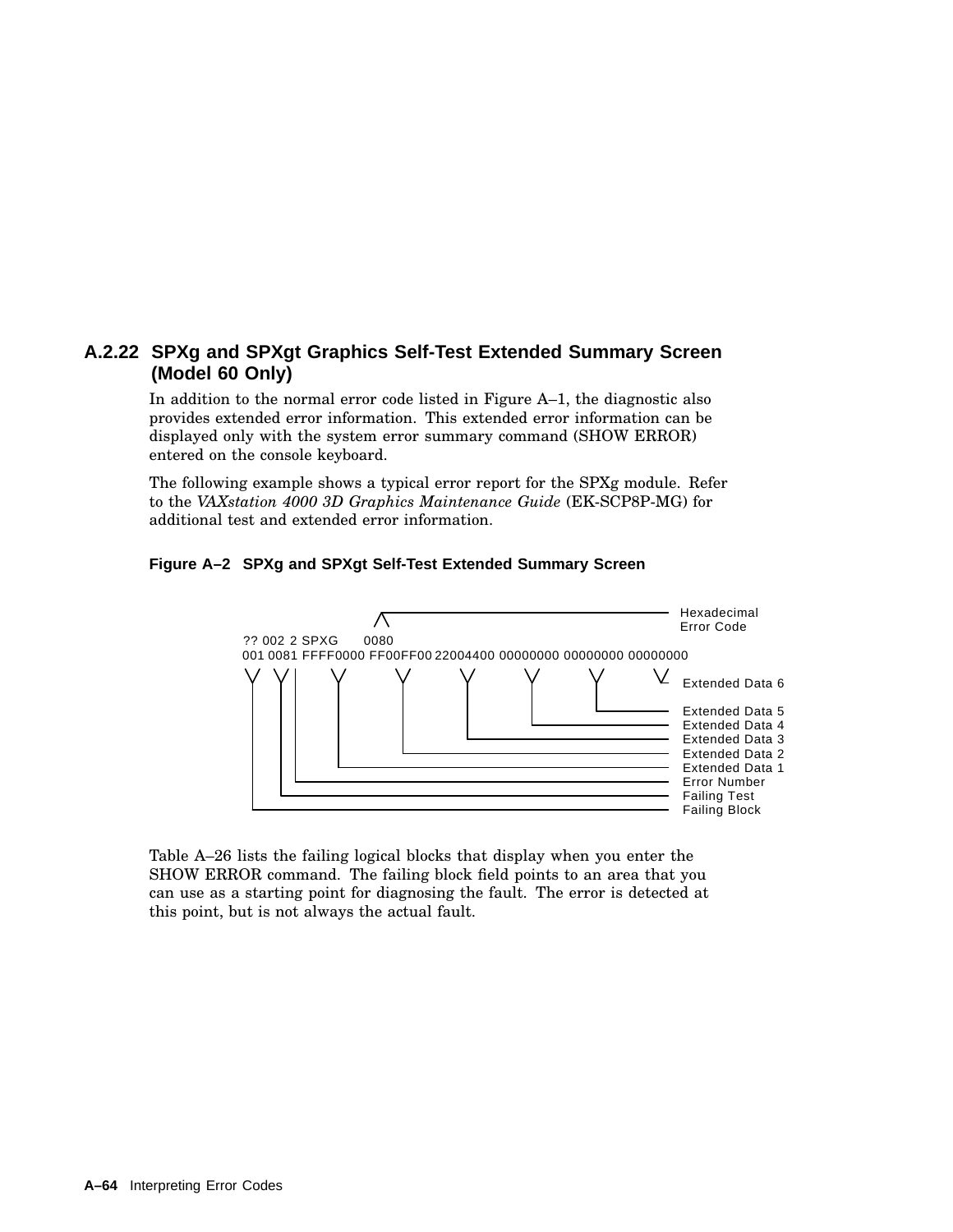| <b>Block</b><br><b>Number</b> | <b>Failing Block</b> |
|-------------------------------|----------------------|
| 001                           | ScanProc             |
| 002                           | <b>VRAM</b>          |
| 003                           | SIMM1                |
| 004                           | SIMM <sub>2</sub>    |
| 005                           | JChip                |
| 006                           | i860                 |
| 007                           | Cursor Generator 0   |
| 008                           | Cursor Generator 1   |
| 009                           | <b>SRAM</b>          |
| 00A                           | <b>VDAC</b>          |

**Table A–26 SPXg and SPXgt Graphics Failing Logical Blocks**

The SPXg and SPXgt graphics self-tests produce the error messages in the following table:

| Error          |             |                                      |                                   |  |
|----------------|-------------|--------------------------------------|-----------------------------------|--|
| <b>Decimal</b> | Hexadecimal | <b>Meaning</b>                       | <b>LED Codes</b><br>(Hexadecimal) |  |
| 16             | 10          | JChip register test                  | 21                                |  |
| 32             | 20          | SRAM test                            | 21                                |  |
| 48             | 30          | FIFO register test                   | 21                                |  |
| 64             | 40          | FIFO auto increment location<br>test | 21                                |  |
| 80             | 50          | FIFO auto increment buffer test      | 21                                |  |
| 96             | 60          | i860 doorbell test                   | 22                                |  |
| 112            | 70          | Brooktree register test              | 22                                |  |
| 128            | 80          | ScanProc register test               | 22                                |  |
| 144            | 90          | ScanProc SRAM test                   | 22                                |  |
| 160            | A0          | i860 ScanProc register test          | 22                                |  |
|                |             |                                      |                                   |  |

**Table A–27 SPXg and SPXgt Graphics Self-Test Error Codes (Model 60 Only)**

(continued on next page)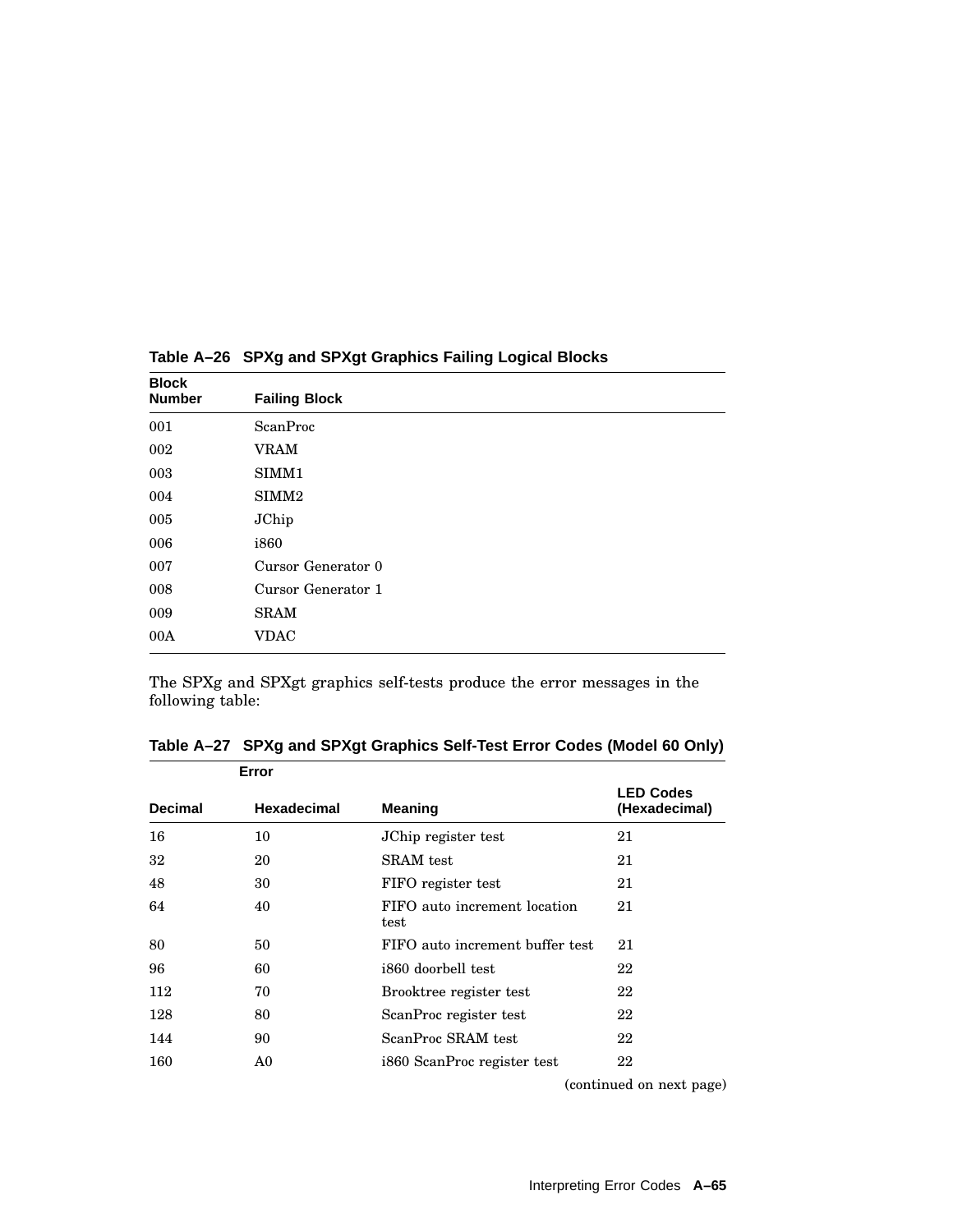|                | Error              |                                             |                                   |
|----------------|--------------------|---------------------------------------------|-----------------------------------|
| <b>Decimal</b> | <b>Hexadecimal</b> | <b>Meaning</b>                              | <b>LED Codes</b><br>(Hexadecimal) |
| 176            | B <sub>0</sub>     | VRAM test                                   | 22                                |
| 192            | C <sub>0</sub>     | ScanProc basic rectangle test               | 23                                |
| 208            | D <sub>0</sub>     | ScanProc clip rectangle test                | 23                                |
| 224            | E <sub>0</sub>     | ScanProc fill rectangle mask test           | 23                                |
| 242            | F <sub>0</sub>     | ScanProc draw logical ops test              | 23                                |
| 256            | 100                | ScanProc copy rectangle test                | 23                                |
| 272            | 110                | ScanProc copy rectangle logical<br>ops test | 23                                |
| 288            | 120                | ScanProc copy rectangle mask<br>test        | 23                                |
| 304            | 130                | ScanProc copy stipple test                  | 23                                |
| 320            | 140                | ScanProc copy opaque test                   | 23                                |
| 336            | 150                | ScanProc stream write test                  | 23                                |
| 352            | 160                | FIFO transfer test                          | 24                                |
| 368            | 170                | ScanProc external write test                | 24                                |
| 384            | 180                | ScanProc stream read test                   | 24                                |
| 400            | 190                | LCG DMA test                                | 25                                |
| 416            | 1A0                | LCG OTF test                                | 25                                |
| 432            | 1B <sub>0</sub>    | DMA stream test                             | 25                                |
| 448            | 1 <sub>CO</sub>    | OTF stream test                             | 25                                |
| 464            | 1D <sub>0</sub>    | Auto increment location stream<br>test      | 25                                |
| 480            | 1E <sub>0</sub>    | Command FIFO OTF stream<br>test             | 25                                |
| 496            | 1F <sub>0</sub>    | Command FIFO external stream<br>test        | 25                                |
| 512            | 200                | Brooktree plane walk test                   | 26                                |
| 528            | 210                | Brooktree output signature test             | 26                                |
|                |                    |                                             |                                   |

# **Table A–27 (Cont.) SPXg and SPXgt Graphics Self-Test Error Codes (Model Only)**

(continued on next page)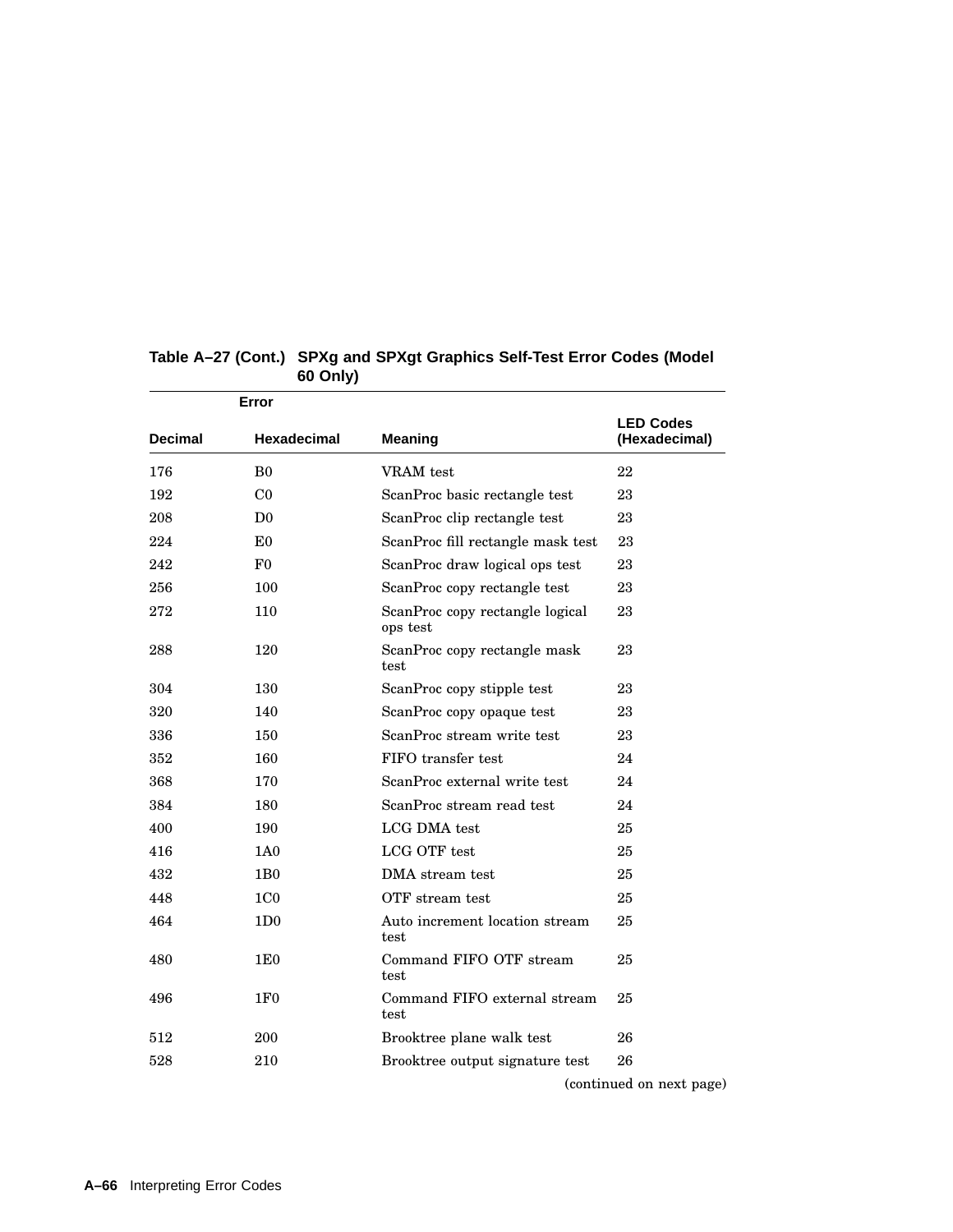| Error          |                    |                                |                                   |
|----------------|--------------------|--------------------------------|-----------------------------------|
| <b>Decimal</b> | <b>Hexadecimal</b> | <b>Meaning</b>                 | <b>LED Codes</b><br>(Hexadecimal) |
| 544            | 220                | Brooktree off screen test      | 26                                |
| 560            | 230                | Brooktree input signature test | 26                                |
| 576            | 240                | Brooktree cursor window test   | 26                                |
| 592            | 250                | JChip window test              | 26                                |
| 608            | 260                | Brooktree analog compare test  | 26                                |
| 624            | 270                | Set/clear interrupt test       | 27                                |

# **Table A–27 (Cont.) SPXg and SPXgt Graphics Self-Test Error Codes (Model 60 Only)**

# **A.2.23 Graphics Utilities**

Model 60 and VLC graphics utilities can be used for visual verification of some functions of the graphics subsystem. No tests are performed. The utilities allow you to verify screen alignment and adjust or verify screen colors and gray scales. The graphics utilities apply to the LCG, SPXg, SPXgt, and graphics/audio frame buffer graphics modules.

The following table lists the graphics utilities:

| <b>Utility</b> | <b>Description</b>      |  |
|----------------|-------------------------|--|
| $\mathbf{0}$   | White screen            |  |
| 1              | Red screen              |  |
| $\overline{2}$ | Blue screen             |  |
| 3              | Green screen            |  |
| $\overline{4}$ | Four color bars         |  |
| 5              | Eight color bars        |  |
| 6              | Eight gray scale bars   |  |
| 7              | Screen of EEs           |  |
| 8              | Cross hatch with circle |  |
| 9              | Screen of scrolling HHs |  |

**Table A–28 Graphics Utilities**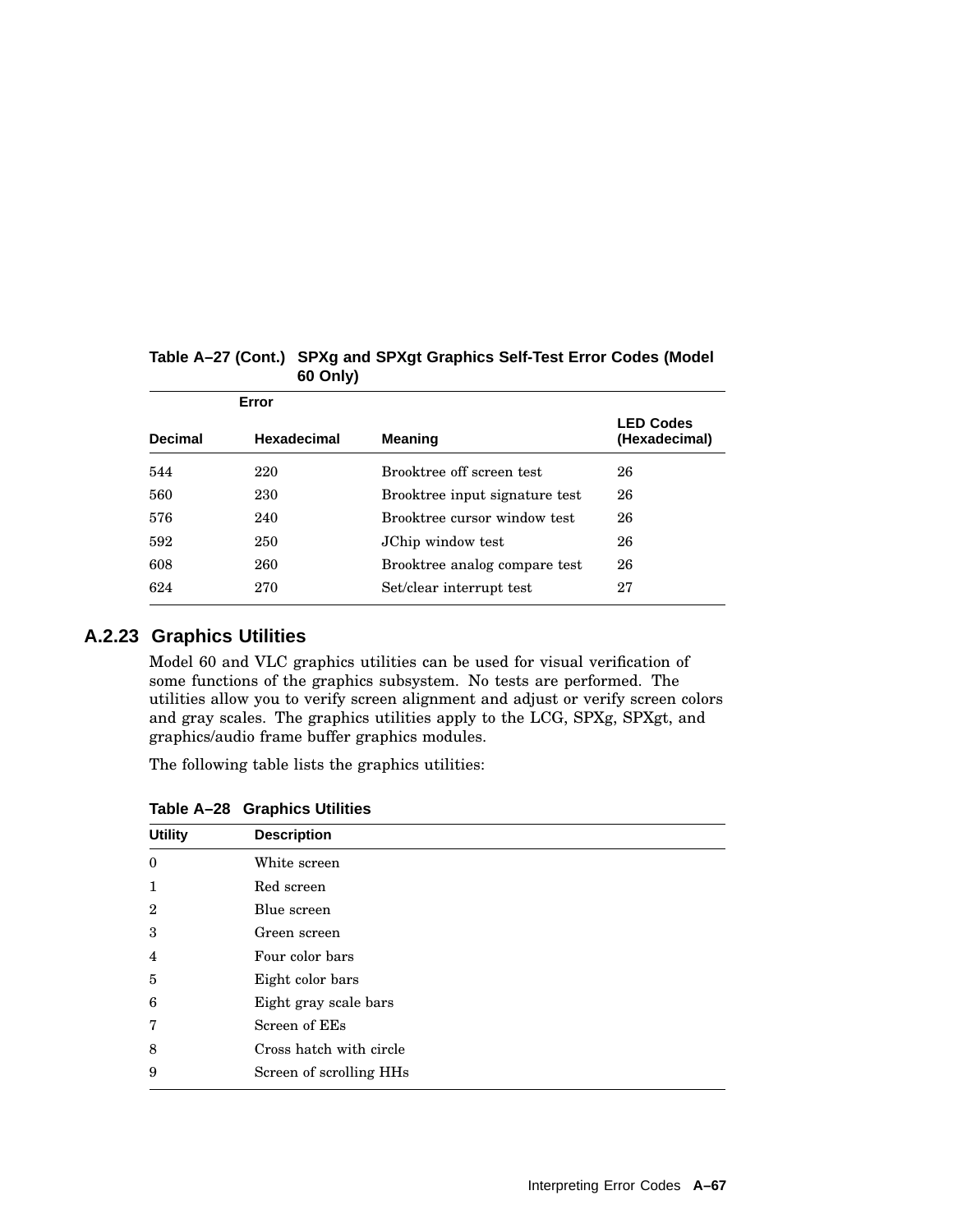# **A.2.24 Graphics System Test Overview - LCG (Model 60 Only)**

The LCG system test sets up the graphics modules to execute drawing commands from the graphics FIFO and clip list command buffers. The first pass draws a checkerboard on the screen by copying a "box" from main memory to each of the 24 box locations in the checkerboard, inverting every other box. Subsequent passes copy each box from the next box, and the last box from the first box on each pass. After 50 passes, the pattern is checked one byte at a time. The first error is flagged and testing stops.

# **A.2.25 Graphics System Test Overview - SPXg and SPXgt Modules (Model 60 Only)**

**Note**

The 2D graphics and 3D graphics system test displays are significantly different.

The first display of the 3D graphics system test consists of gray-shaded diagonal bars drawn continuously between the four sides of the screen. The dynamic diagonal bar display continues to fill the screen for approximately 30 seconds. The screen is then cleared and the device status display begins.

The 2D graphics checkerboard pattern does not appear at the bottom of the 3D graphics system test display.

# **A.2.26 LCG System Test Error Codes (Model 60 Only)**

The following table lists possible error codes that can be generated by the LCG system test:

| Error            | <b>Description</b>                                                      |
|------------------|-------------------------------------------------------------------------|
| F001             | Initialize the test module, set up communication links with the monitor |
| F002             | MAP VRAM 1 memory for checkerboard                                      |
| F <sub>003</sub> | MAP LUT in VRAM 1 0x21800000                                            |
| F004             | MAP VRAM 2 memory for checkerboard                                      |
|                  | (continued on next page)                                                |

**Table A–29 LCG System Test Error Codes**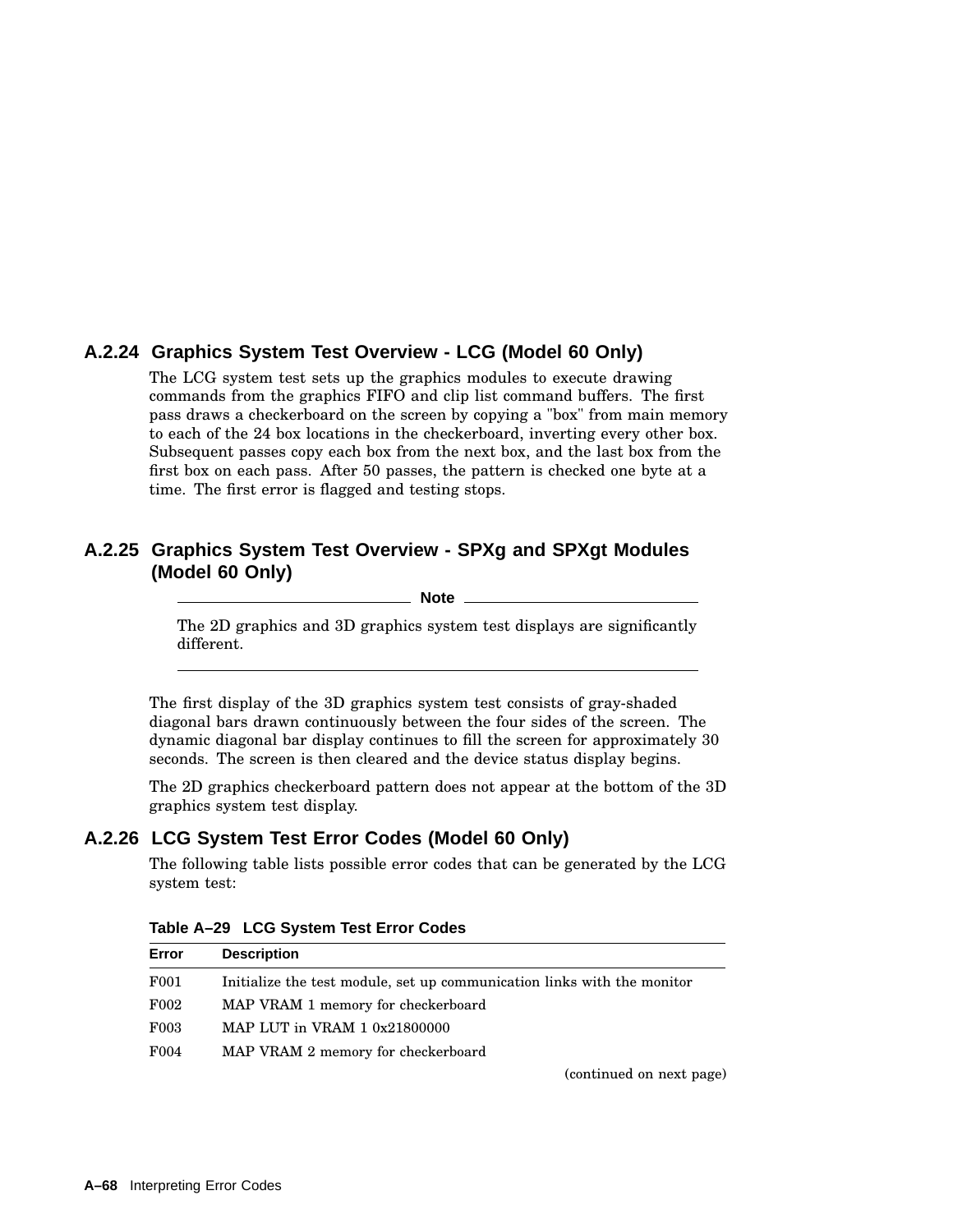| Error            | <b>Description</b>                                         |
|------------------|------------------------------------------------------------|
| F005             | MAP LUT in VRAM 2 0x21800000                               |
| <b>F006</b>      | MAP VRAM 3 memory for checkerboard                         |
| F007             | MAP LUT in VRAM 3 0x21800000                               |
| <b>F008</b>      | MAP VRAM 4 memory for checkerboard                         |
| F <sub>009</sub> | MAP LUT in VRAM 4 0x21800000                               |
| F00A             | Create the video device                                    |
| F00B             | Time out, no interrupt occurred                            |
| F00C             | Allocate system memory space for the drawing source        |
| F00D             | Allocate space in main memory for drawing the checkerboard |
| F00E             | Error WST\$_SEND_SUMMARY                                   |
| F00F             | Error WST\$_CHECK                                          |
| F010             | De-allocate space for the drawing source                   |
| F011             | FIFO BAD_OPCODE                                            |
| F012             | MAP the graphics FIFO registers                            |
| F013             | MAP the graphics int registers                             |
| F014             | MAP the interrupt registers                                |
| F015             | MAP the graphics go register                               |
| F016             | MAP the FIFO I/O range                                     |
| F017             | MAP the EDAL addresses                                     |
| F <sub>018</sub> | MAP the video_ref_base reg 0x20100e34                      |
| F <sub>019</sub> | MAP the configuration and test reg 20020000                |
| F0F <sub>0</sub> | Check checkerboard error, bad read from the VRAM 1         |
| F0F1             | Check checkerboard error, bad read from the VRAM 2         |
| F1F1             | Check checkerboard error, bad read from the main memory    |

**Table A–29 (Cont.) LCG System Test Error Codes**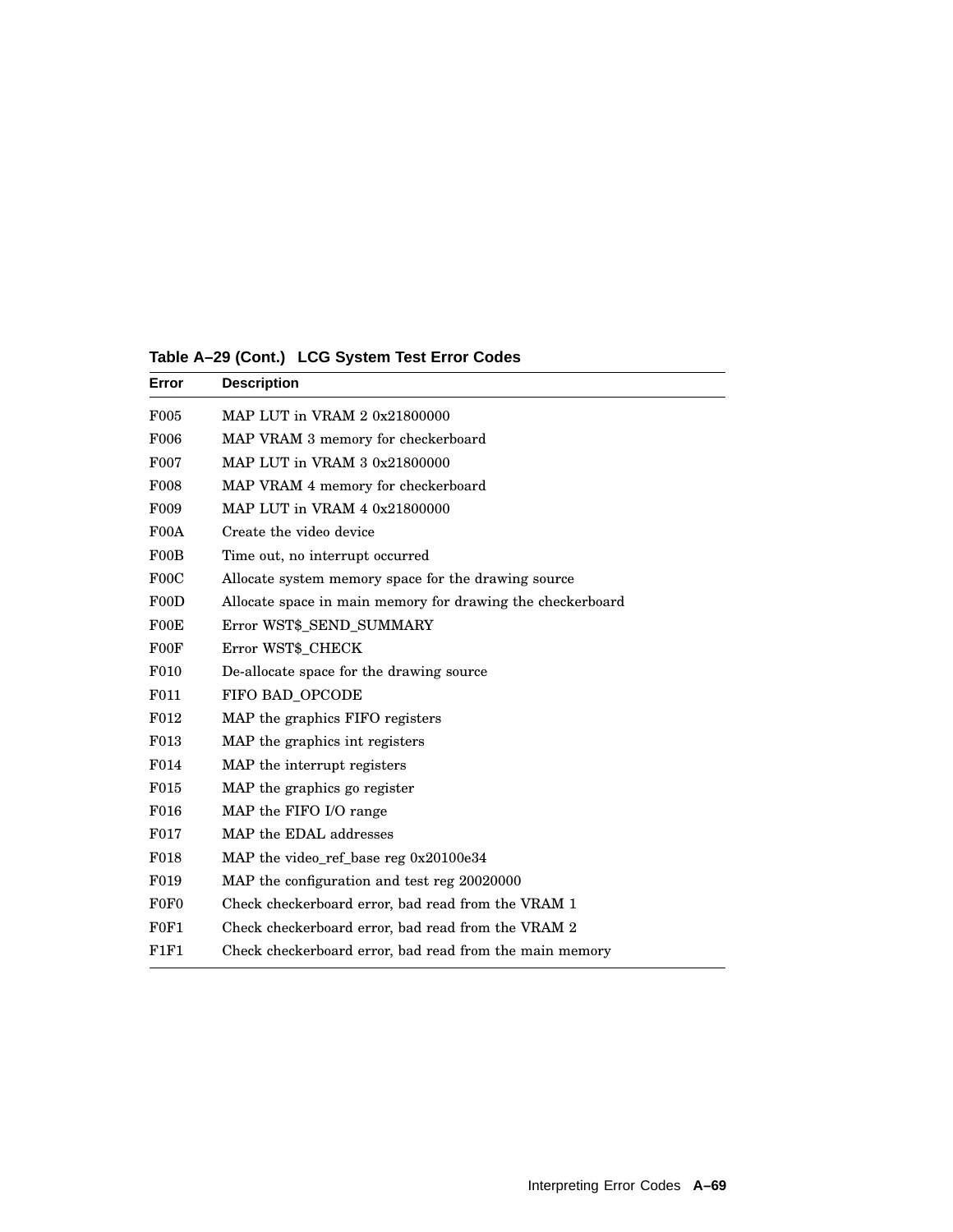#### **A.2.27 Graphics System Test Summary Screen**

The following is an example of a LCG system test summary screen:

\*\*\*\*\*\*\*\*\*\* FST EXT ERRPT 2LCG 0 00:12:30 \*\*\*\*\*\*\*\*\*\* LCG error summary - Pass count = 0000002B ------------------------------------------------------ error code no error ------------------------------------------------------ checker board address expect read ------------------------------------------------------ main mem error vram error checker board start in main mem = 00180000  $v$ ram offset to checker board = 000A6000<br>box width = 00000A0 box width  $box \quad height \qquad = \qquad 000000A5$  $FIFO start$  = 00140000<br>CLIP start =  $00160000$  $CLIP$  start Graphics int status =

To find the error on the screen, note that VRAM on\_screen memory starts at 21800000 (or 22800000) for head 1. Each additional head is offset by 200000.

22800000 - head 1 22A00000 - head 2 22C00000 - head 3 22D00000 - head 4

The "vram offset to checker board" is added to the VRAM start to find the beginning of the checkerboard.

Each block begins one "box width" after the previous one.

#### **A.2.28 SPXg and SPXgt Graphics System Test Summary Screen**

The following is an example of a SPXg system test summary screen:

\*\*\*\*\*\*\*\*\*\* FST EXT\_ERRPT 2SP3D 0 00:00:27 \*\*\*\*\*\*\*\*\*\* SP3D error summary - Pass count = ------------------------------------------------------ error code 0000F021 ------------------------------------------------------- Frame Buffer checksum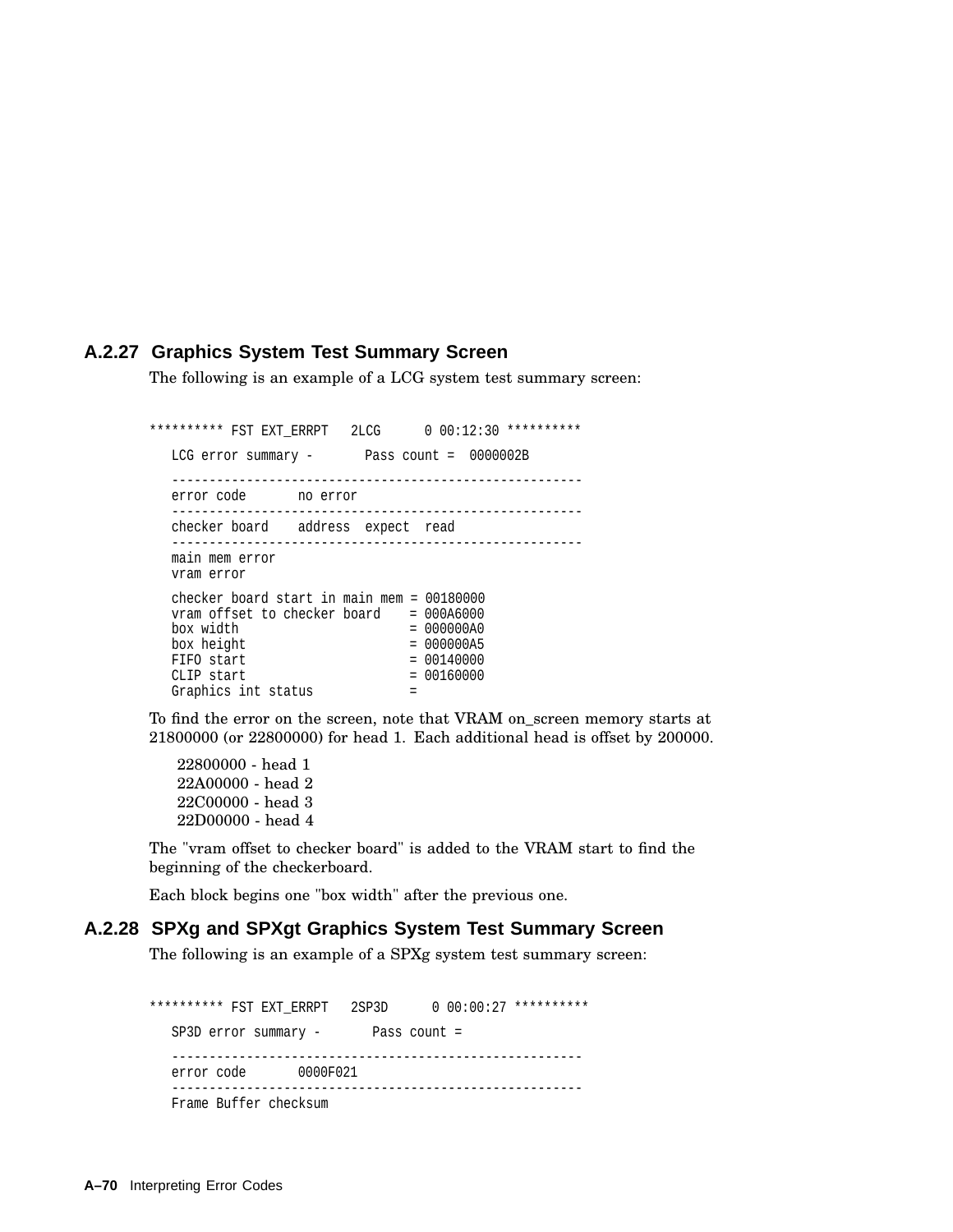```
expected = D7DAFF0F actual = D7DAFF0F
     -------------------------------------------------------
Brooktree Signature Collection
signature error count 00000004
A pixel group expected sig = 07BFCC actual = 5A31B5
B pixel group expected sig = E81E51 actual = E81E51
C pixel group expected sig = AA698B actual = 5F9587
D pixel group expected sig = BC0C72 actual = BC0C72
__________________________________________________________
```
\*\*\*\*\*\*\*\*\*\* SYSTST\_NXT\_SCR (('1'=Y), ('0'=N)).................?

## **A.2.29 SPXg and SPXgt Graphics System Test Error Codes (Model 60 Only)**

The following table lists possible error codes that can be generated by the SPXg and SPXgt graphics system tests:

| Error                                           | <b>Description</b>                       |
|-------------------------------------------------|------------------------------------------|
| F <sub>000</sub><br>through<br>F <sub>012</sub> | Memory allocation failure                |
| F00C                                            | WST initialization failure               |
| F <sub>020</sub>                                | Frame buffer checksum failure            |
| F <sub>021</sub>                                | Pixel group A signature analysis failure |
| F <sub>022</sub>                                | Pixel group B signature analysis failure |
| F <sub>023</sub>                                | Pixel group C signature analysis failure |
| F <sub>024</sub>                                | Pixel group D signature analysis failure |

**Table A–30 SPXg and SPXgt Graphics System Test Error Codes**

## **A.2.30 Network Interconnect (NI) Self-Test Error Codes**

The following tables contain error codes produced by the Network Interconnect (NI) self-test.

**Note**

If an NI error occurs, first verify that the loopback connector is installed on the selected network port on the back of the system box and the network cable is firmly connected. Then re-execute the NI self-test if necessary.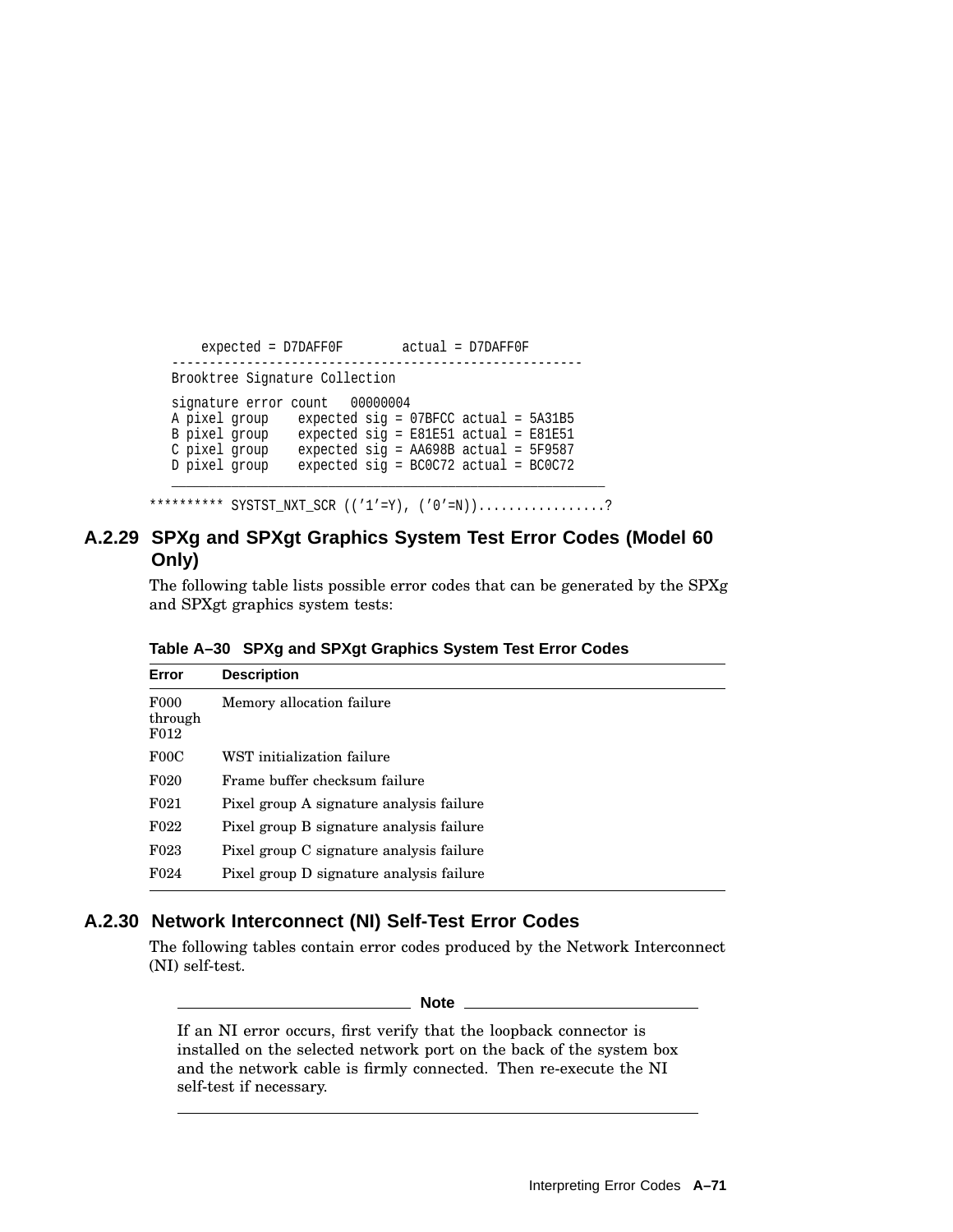|                | Error                                   |                                           |  |  |
|----------------|-----------------------------------------|-------------------------------------------|--|--|
| <b>Decimal</b> | <b>Hexadecimal</b>                      | <b>Meaning</b>                            |  |  |
|                | <b>Network Address ROM Test Failure</b> |                                           |  |  |
| 16             | 10                                      | Read access failed                        |  |  |
| 18             | 12                                      | Null address failure                      |  |  |
| 20             | 14                                      | Bad group address                         |  |  |
| 22             | 16                                      | Bad checksum                              |  |  |
| 24             | 18                                      | Bad group 2                               |  |  |
| 26             | 1A                                      | Bad group 3                               |  |  |
| 28             | 1 <sup>C</sup>                          | Bad test patterns                         |  |  |
|                |                                         | <b>LANCE CSR Test Failures</b>            |  |  |
| 32             | 20                                      | LANCE register address port R/W error     |  |  |
| 34             | 22                                      | LANCE CSR0 read/write error               |  |  |
| 36             | 24                                      | LANCE CSR1 read/write error               |  |  |
| 38             | 26                                      | LANCE CSR2 read/write error               |  |  |
| 40             | 28                                      | LANCE CSR3 read/write error               |  |  |
|                |                                         | <b>LANCE Initialization Test Failures</b> |  |  |
| 48             | 30                                      | Initialization failed                     |  |  |
| 50             | 32                                      | Receiver disabled                         |  |  |
| 52             | 34                                      | Transmitter disabled                      |  |  |
| 54             | 36                                      | Receiver enabled                          |  |  |
| 56             | 38                                      | Transmitter enabled                       |  |  |
|                |                                         | (continued on next page)                  |  |  |

## **Table A–31 NI Self-Test Error Codes**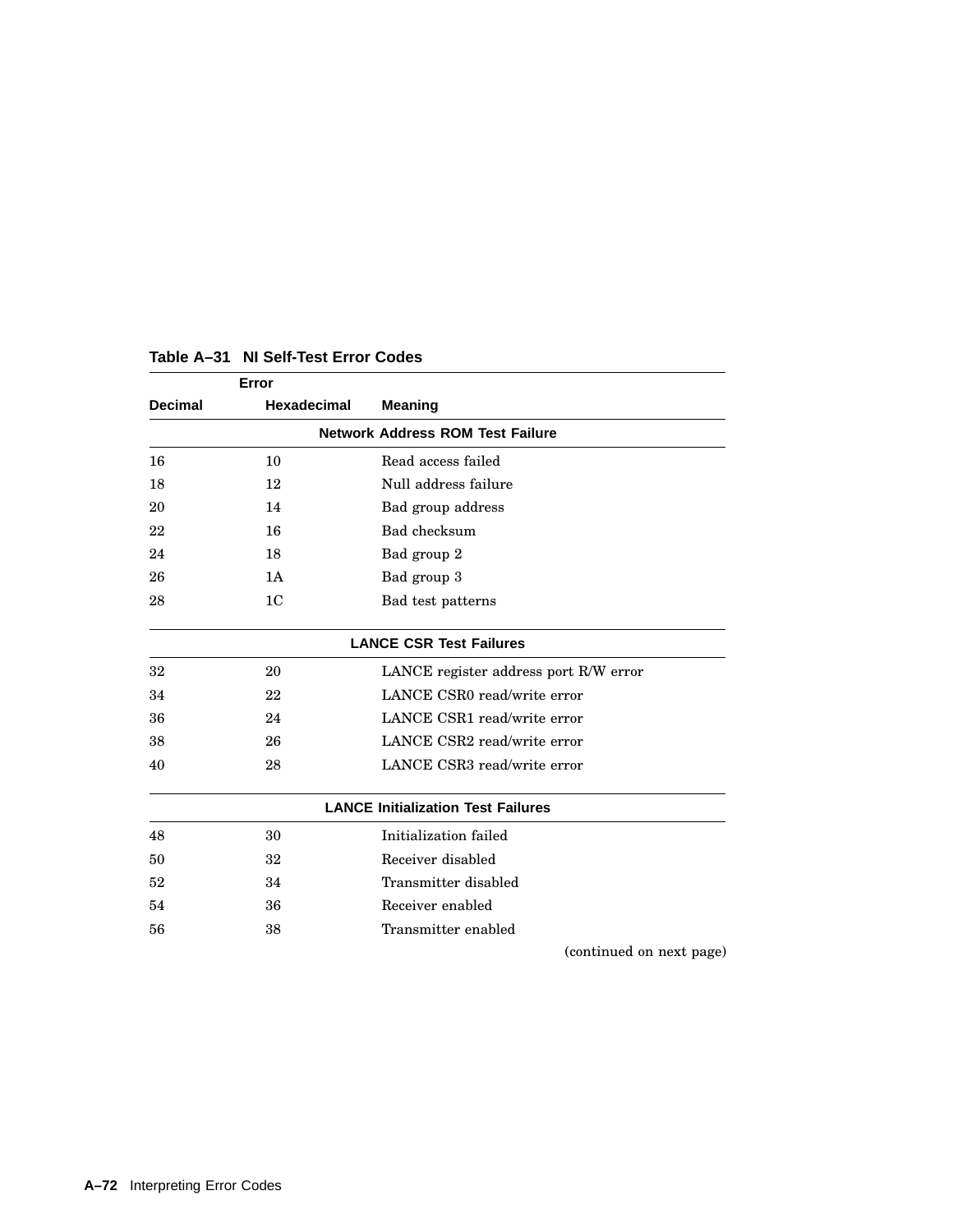| Error          |             |                                                  |
|----------------|-------------|--------------------------------------------------|
| <b>Decimal</b> | Hexadecimal | <b>Meaning</b>                                   |
|                |             | <b>LANCE Internal Loopback/DMA Test Failures</b> |
| 64             | 40          | Initialization failed                            |
| 66             | 42          | Transmit failed                                  |
| 68             | 44          | Receive failed                                   |
| 70             | 46          | Packet comparison failed                         |
| 72             | 48          | Initialization DMA error                         |
| 74             | 4A          | Transmit DMA error                               |
| 76             | 4C          | Receive DMA error                                |
| 78             | 4E          | Unknown tx of rx error                           |
|                |             | <b>LANCE Interrupt Test Failures</b>             |
| 80             | 50          | Initialization failed                            |
| 82             | 52          | Transmit failed                                  |
| 84             | 54          | Receive failed                                   |
| 86             | 56          | Packet comparison failed                         |
| 88             | 58          | NI bit in INT_REQ register not set               |
| 90             | 5A          | NI bit in INT_REQ register not clear             |
| 92             | 5C          | NI ISR not entered                               |
| 94             | 5Е          | NI ISR entered multiple times                    |
|                |             | (continued on next page)                         |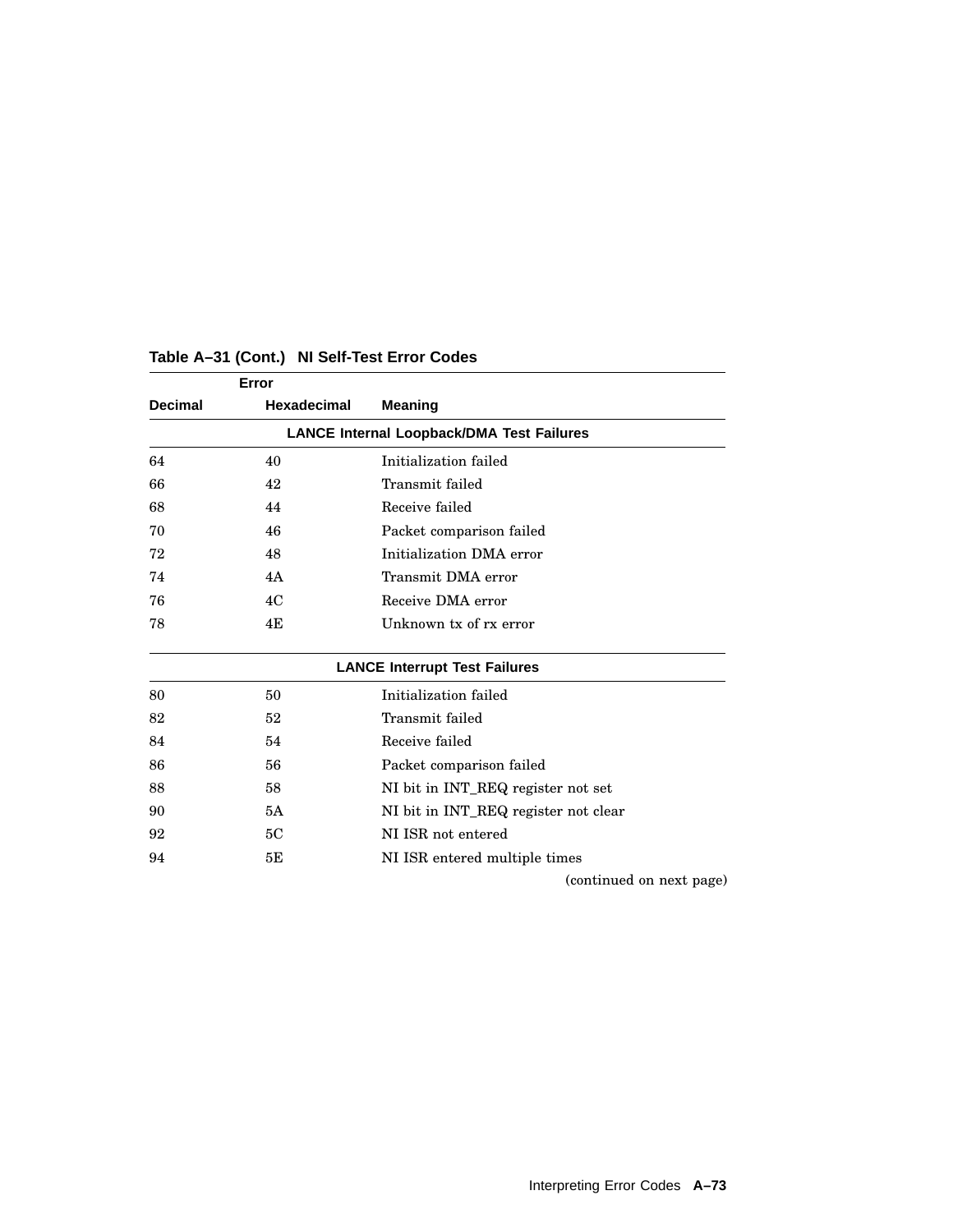| Error          |             |                                         |                          |
|----------------|-------------|-----------------------------------------|--------------------------|
| <b>Decimal</b> | Hexadecimal | <b>Meaning</b>                          |                          |
|                |             | <b>LANCE CRC Test Failures</b>          |                          |
| 96             | 60          | Initialization failed                   |                          |
| 98             | 62          | Transmit failed                         |                          |
| 100            | 64          | Receive failed                          |                          |
| 102            | 66          | Packet comparison failed                |                          |
| 104            | 68          | LANCE generated bad CRC                 |                          |
| 106            | 6A          | LANCE rejected good CRC                 |                          |
| 108            | 6C          | LANCE accepted bad CRC                  |                          |
| 110            | 6E          | Other error                             |                          |
|                |             | <b>LANCE rx MISS/BUFF Test Failures</b> |                          |
| 112            | 70          | Initialization failed                   |                          |
| 114            | 72          | Transmit failed                         |                          |
| 116            | 74          | Unknown receive error                   |                          |
| 118            | 76          | MISS error not flagged                  |                          |
| 120            | 78          | BUFF error not flagged                  |                          |
|                |             | <b>LANCE Collision Test Failures</b>    |                          |
| 128            | 80          | Initialization failed                   |                          |
| 130            | 82          | Unknown transmit error                  |                          |
| 132            | 84          | RETRY not flagged                       |                          |
| 134            | 86          | Transmitter disabled                    |                          |
|                |             |                                         | (continued on next page) |

**A–74** Interpreting Error Codes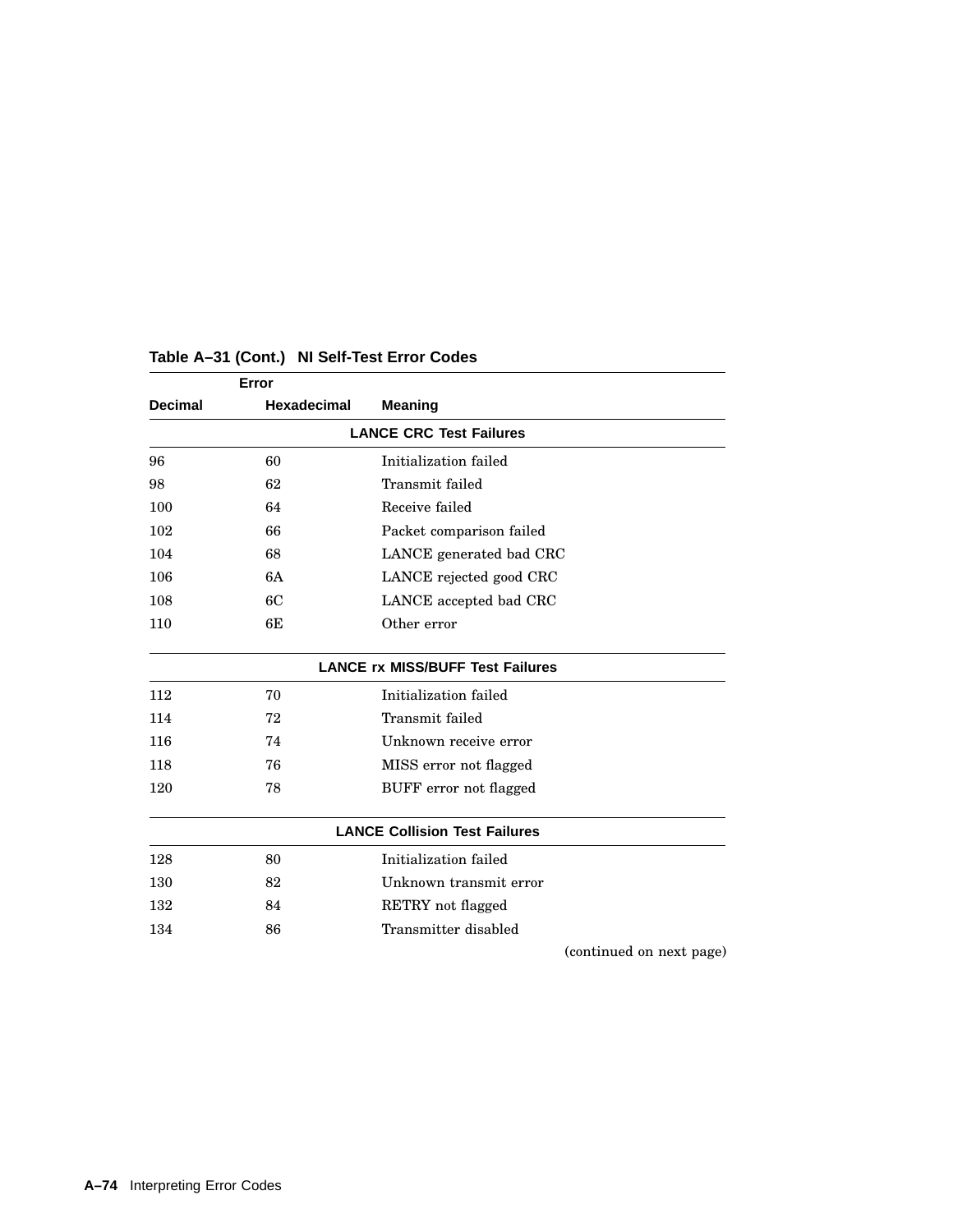|                | Error                                        |                                  |  |  |
|----------------|----------------------------------------------|----------------------------------|--|--|
| <b>Decimal</b> | <b>Hexadecimal</b>                           | <b>Meaning</b>                   |  |  |
|                | <b>LANCE Address Filtering Test Failures</b> |                                  |  |  |
| 144            | 90                                           | Initialization failed            |  |  |
| 146            | 92                                           | Transmit failed                  |  |  |
| 148            | 94                                           | Receive failed                   |  |  |
| 150            | 96                                           | Packet comparison failed         |  |  |
| 152            | 98                                           | Broadcast filtering failed       |  |  |
| 154            | 9Α                                           | Promiscuous mode failed          |  |  |
| 156            | 9C                                           | Null destination accepted        |  |  |
| 158            | 9Ε                                           | Good logical address rejected    |  |  |
|                | <b>LANCE External Loopback Test Failures</b> |                                  |  |  |
| 160            | A <sub>0</sub>                               | Initialization failed            |  |  |
| 162            | A <sub>2</sub>                               | Transmit failed                  |  |  |
| 164            | A <sub>4</sub>                               | Receive failed                   |  |  |
| 166            | A6                                           | Packet comparison failed         |  |  |
| 168            | A8                                           | Unknown transmit error           |  |  |
| 170            | AA                                           | Unknown receive error            |  |  |
| 172            | AC                                           | Check NI port loopback connector |  |  |
|                | <b>LANCE tx BUFF Test Failures</b>           |                                  |  |  |
| 176            | B <sub>0</sub>                               | Initialization failed            |  |  |
| 178            | B <sub>2</sub>                               | BUFF error not flagged           |  |  |
| 180            | B <sub>4</sub>                               | Transmitter enabled              |  |  |
| 182            | B <sub>6</sub>                               | Unknown transmit error           |  |  |
|                |                                              | (continued on next page)         |  |  |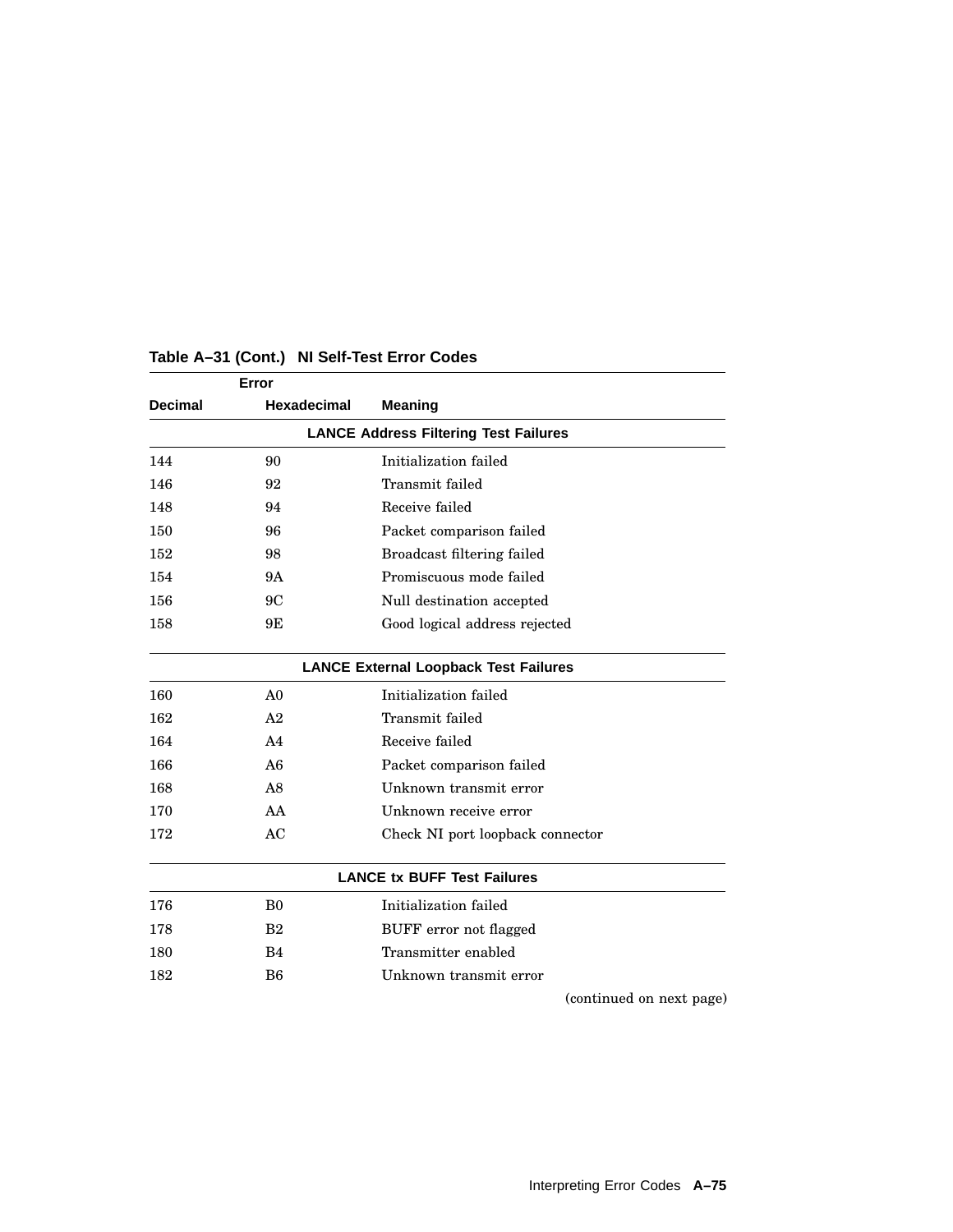| Error          |                |                                          |
|----------------|----------------|------------------------------------------|
| <b>Decimal</b> | Hexadecimal    | Meaning                                  |
|                |                | <b>DMA Registers Test Failures</b>       |
| 208            | D <sub>0</sub> | MAP BASE register error                  |
| 210            | D <sub>2</sub> | I/O write access to map registers failed |
| 212            | D4             | I/O read access to map registers failed  |
| 214            | D6             | Parity error not flagged                 |
|                |                | <b>LANCE DMA Test Failures</b>           |
| 224            | E0             | Non-existent DMA not flagged             |
| 226            | E2             | Invalid DMA not flagged                  |
| 228            | E4             | Valid DMA failed                         |
| 230            | E6             | DMA failed during initialization         |
| 232            | E8             | DMA failed during transmit               |
| 234            | ΕA             | DMA failed during receive                |
|                |                |                                          |

The NI test does not display extended error information when an error occurs. Enter the SHOW ERROR command to view the extended error information. The extended error code is shown in the following examples.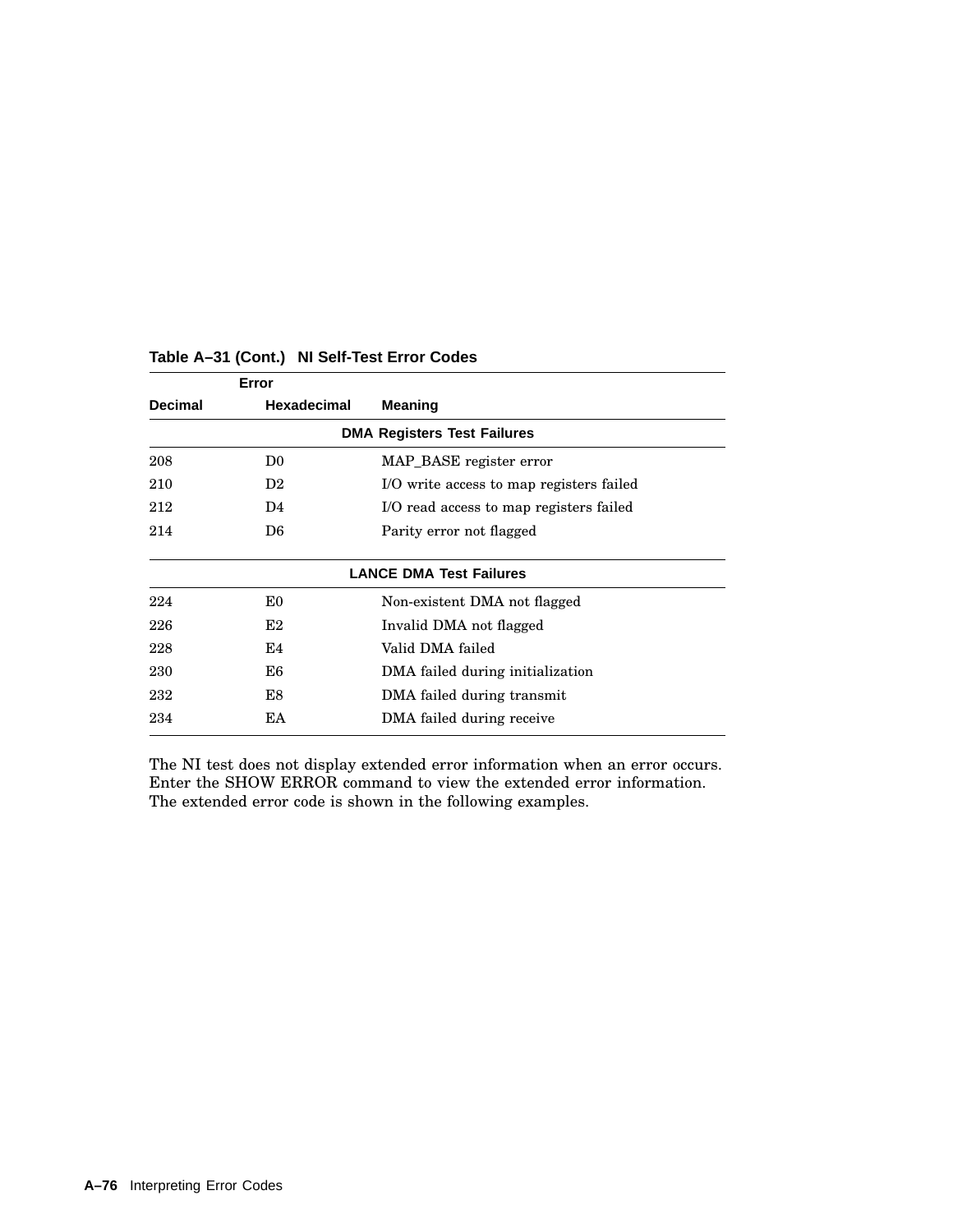#### **Extended Error Format 0001**:

This format is used by the register test.

0001 0001 aaaaaaaa bbbbbbbb cccccccc

| Code     | <b>Meaning</b>                |
|----------|-------------------------------|
| aaaaaaaa | Register address              |
| bbbbbbbb | Expected data or data written |
| cececcec | Actual data or data read      |

#### **Extended Error Format 0002**:

This format is used when a DMA error occurs.

0001 0002 0000aaaa bbbbbbbb cccccccc dddddddd eeeeeeee ffffffff

| Code     | <b>Meaning</b>                                    |
|----------|---------------------------------------------------|
| aaaa     | Actual value of the LANCE CSR0                    |
| bbbbbbbb | Contents of the parity control (PAR CTL) register |
| cececcec | Device DMA address (24 bits)                      |
| dddddddd | Map register physical address                     |
| eeeeeeee | Map register contents                             |
| ffffffff | Interrupt register contents                       |

#### **Extended Error Format 000B**:

This format is used when there is a network address ROM address group error. 0001 000B aaaaaaaa bbbbbbbb cccccccc 0000dddd

| Code     | <b>Meaning</b>                                                  |
|----------|-----------------------------------------------------------------|
| aaaaaaaa | Base address of the network address ROM                         |
| bbbbbbbb | First four bytes of the network address                         |
| cececcec | Next two bytes of the network address and the two byte checksum |
| dddd     | Calculated checksum                                             |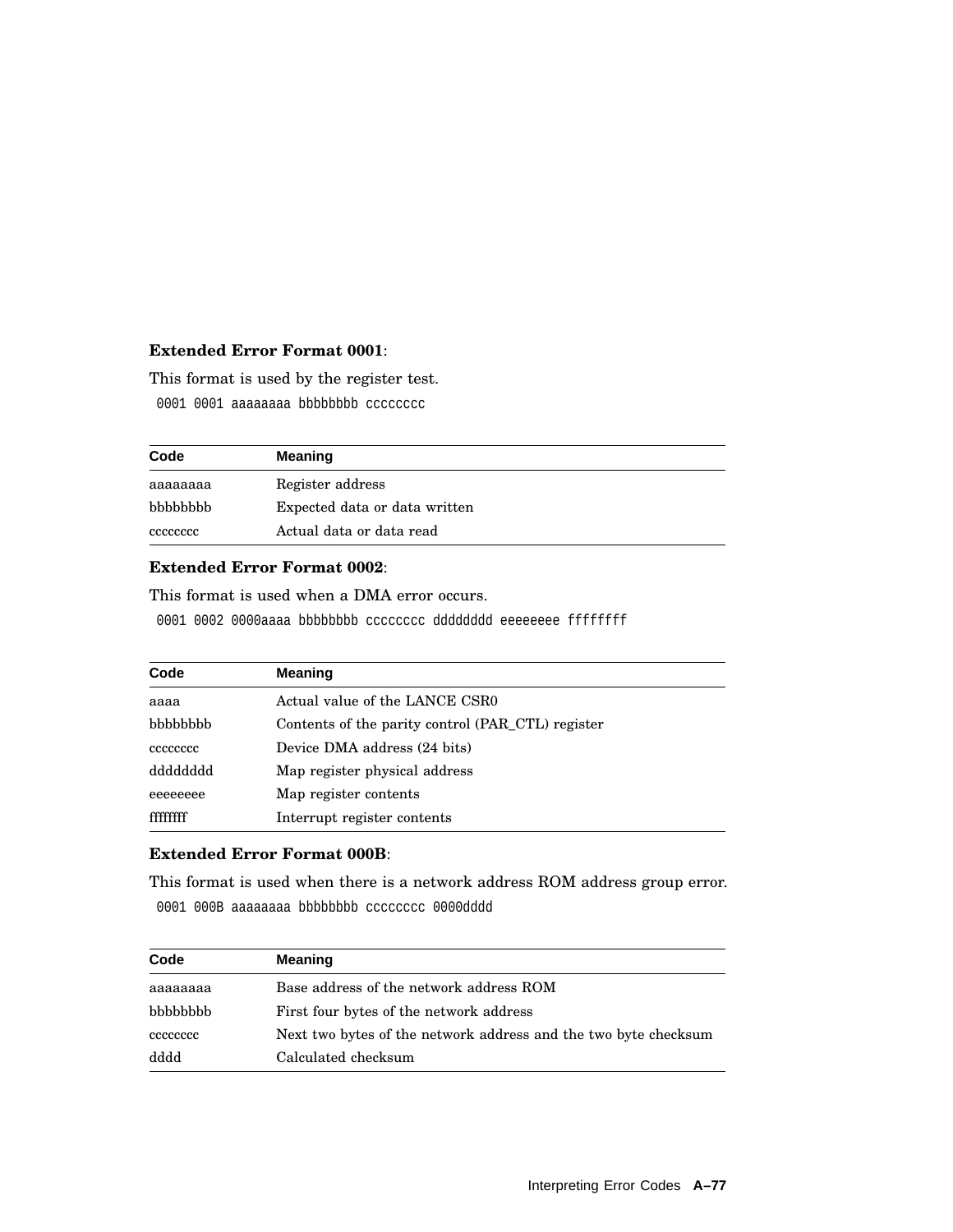#### **Extended Error Format 000C**:

This format is used when there is a network address ROM test pattern error. 0001 000C aaaaaaaa bbbbbbbbb cccccccc

| Code            | <b>Meaning</b>                                       |
|-----------------|------------------------------------------------------|
| аааааааа        | Base address of the network address ROM test pattern |
| <b>bbbbbbbb</b> | First four bytes of the test patterns                |
| cececcec        | Last four bytes of the test patterns                 |

#### **Extended Error Format 000D**:

This format is used when there is an initialization error.

0001 000D 0000aaaa bbbbbbbb 0000cccc dddddddd eeeeeeee

| Code     | <b>Meaning</b>                               |
|----------|----------------------------------------------|
| aaaa     | Actual value of the LANCE CSR0               |
| bbbbbbb  | Physical address of the initialization block |
| cccc     | Initialization block mode                    |
| dddddddd | Upper longword of the logical address filter |
| eeeeeeee | Lower longword of the logical address filter |

#### **Extended Error Format 000E**:

This format is used when there is a transmit error. 0001 000E 0000aaaa bbbbbbbb cccccccc dddddddd

| Code     | <b>Meaning</b>                                      |
|----------|-----------------------------------------------------|
| aaaa     | Actual value of LANCE CSR0                          |
| bbbbbbbb | Physical address of the current transmit descriptor |
| cececcec | First longword of the transmit descriptor           |
| dddddddd | Second longword of the transmit descriptor          |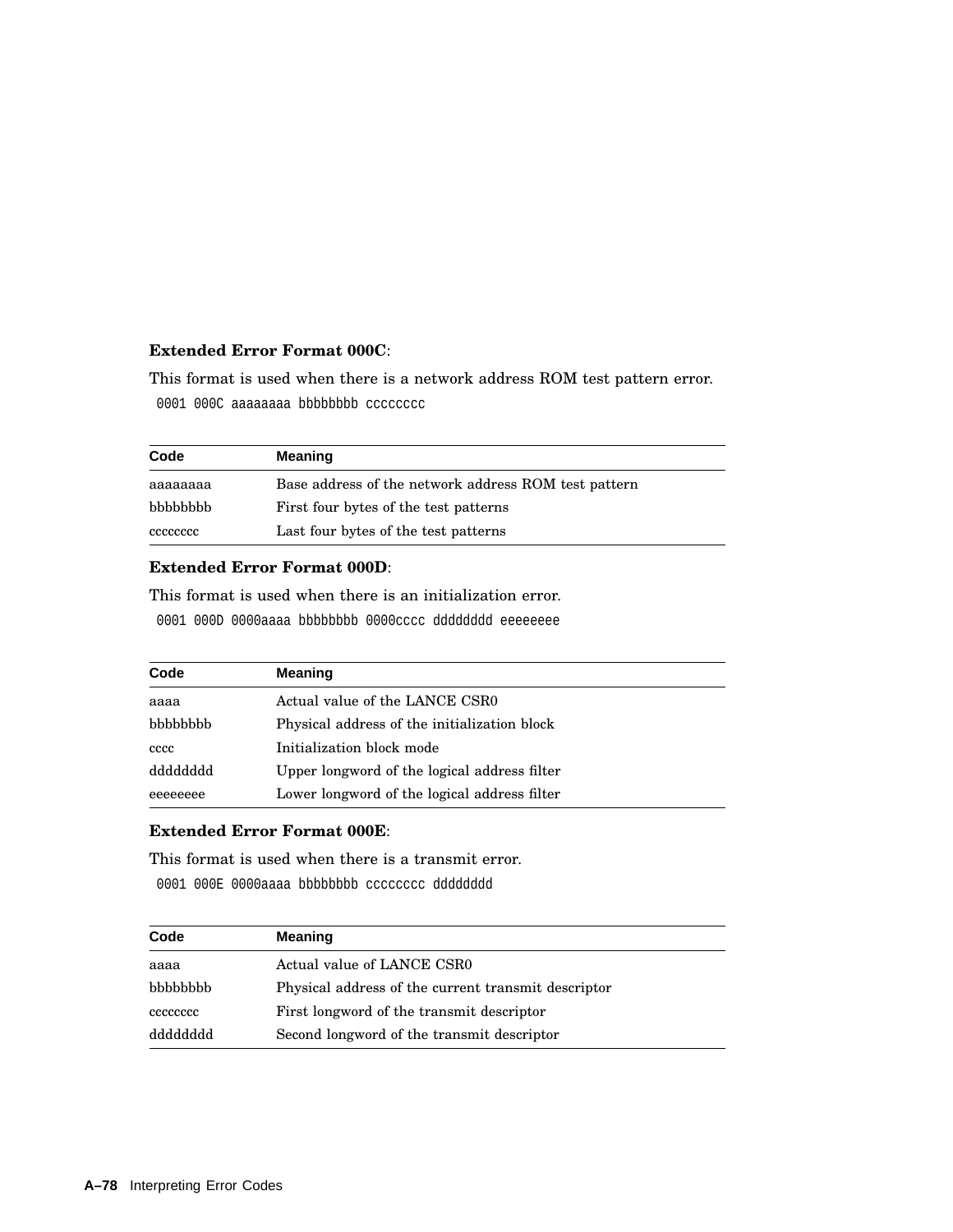#### **Extended Error Format 000F**:

This format is used when there is a receive error.

0001 000F 0000aaaa bbbbbbbb cccccccc dddddddd

| Code     | <b>Meaning</b>                                     |
|----------|----------------------------------------------------|
| aaaa     | Actual value of LANCE CSR0                         |
| bbbbbbbb | Physical address of the current receive descriptor |
| cececcec | First longword of the receive descriptor           |
| dddddddd | Second longword of the receive descriptor          |

## **Extended Error Format 0010**:

This format is used when there is a packet error.

0001 0010 0000aaaa bbbbbbbb cccccccc dddddddd

| Code     | <b>Meaning</b>                 |
|----------|--------------------------------|
| aaaa     | Actual value of LANCE CSR0     |
| bbbbbbb  | Packet length                  |
| cececcec | Packet pattern or packet index |
| dddddddd | Packet CRC                     |

#### **Extended Error Format 0011**:

This format is used when there is an interrupt error.

0001 0011 0000aaaa bbbbbbbbb cccccccc

| Code     | <b>Meaning</b>                                       |
|----------|------------------------------------------------------|
| aaaa     | Actual value of LANCE CSR0                           |
| bbbbbbbb | Contents of the interrupt mask (INT MSK) register    |
| cececcec | Contents of the interrupt request (INT_REQ) register |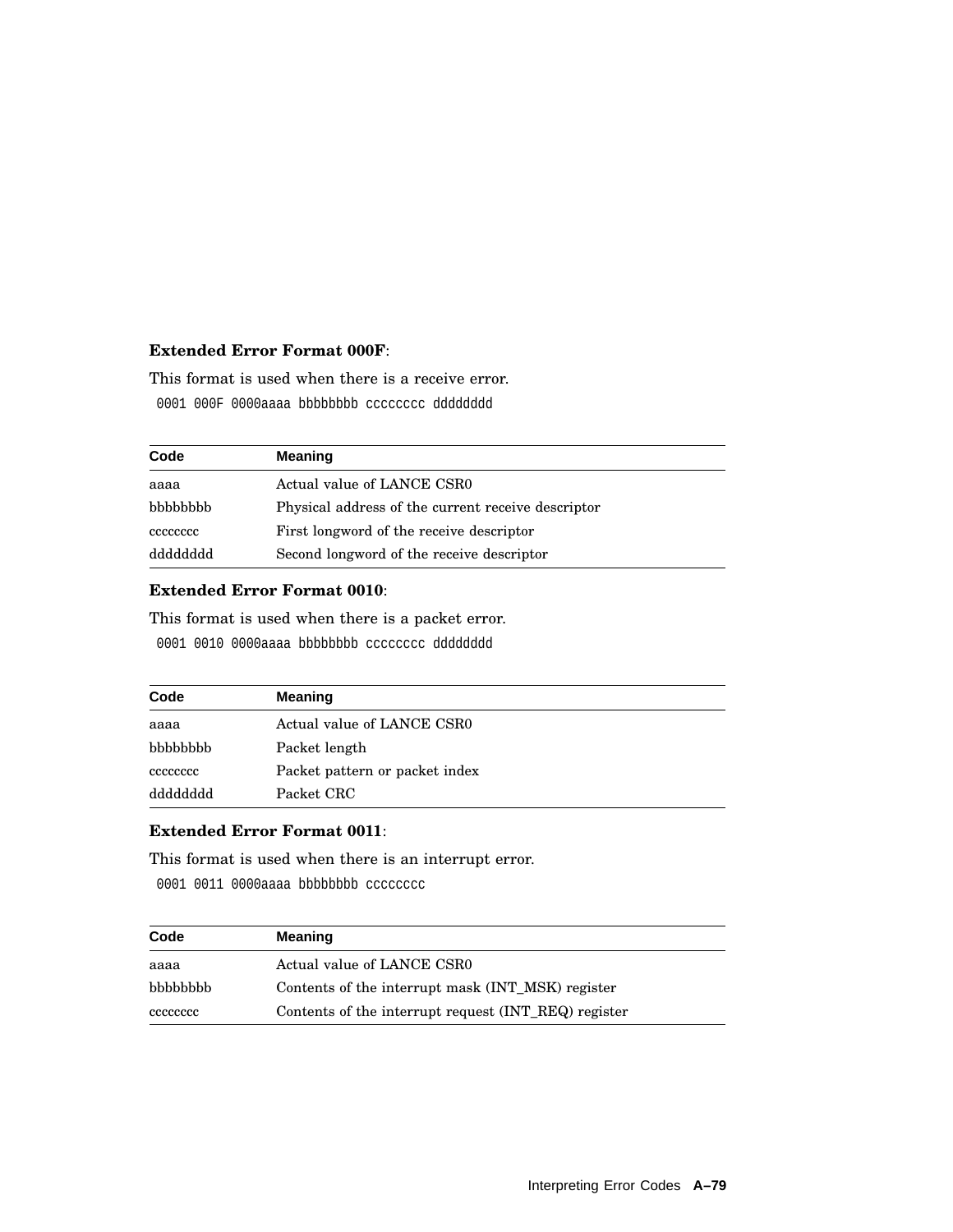## **A.2.31 Network Interconnect (NI) System Test Error Codes (Model 60 Only)**

The following example and table explain and list Model 60 NI system test error messages.

?? 9 NI 000X 00YY 0 00:00:00.00

In the example,  $X$  is the source of the error:

- $\bullet$  1 Test
- 2 System test monitor
- 3 Device driver
- 4 VAXELN
- 5 System

*YY* indicates the specific error code (shown in Table A–32).

| Table A-32 NI System Test Error Codes (Model 60 Only) |  |  |  |  |  |  |  |
|-------------------------------------------------------|--|--|--|--|--|--|--|
|-------------------------------------------------------|--|--|--|--|--|--|--|

| Error Source (X) | Error Code (YY) | <b>Meaning</b>              |
|------------------|-----------------|-----------------------------|
| $\mathbf{1}$     | 02              | Initialization failed       |
| 1                | 04              | LANCE underflow reported    |
| $\mathbf{1}$     | 06              | DMA transmit failed         |
| $\mathbf{1}$     | 08              | Unknown transmit error      |
| 1                | 0A              | Receive failed              |
| 1                | 12              | DMA receive failed          |
| $\mathbf{1}$     | 14              | Unknown receive error       |
| $\mathbf{1}$     | 16              | Data compare error          |
| $\mathbf{2}$     | 02              | WST\$INIT failed            |
| 4                | 02              | Bad memory allocation       |
| 4                | 04              | Create device failed        |
| 4                | 06              | Create area failed          |
| 5                | 02              | Unknown transmit error      |
| 5                | 04              | Bad transmit status         |
| 5                | 06              | Transmit own bit says LANCE |
|                  |                 | (continued on next page)    |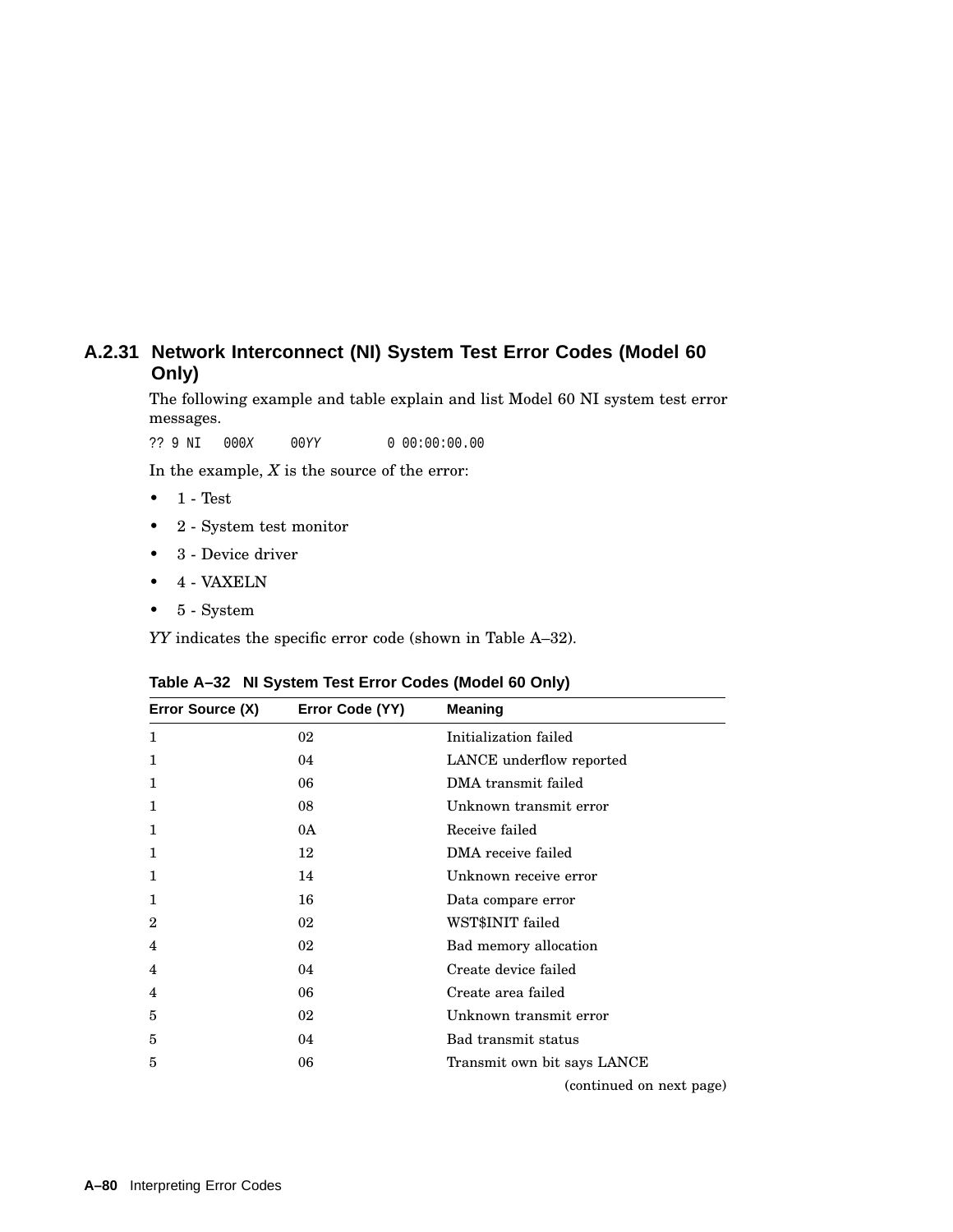| Error Source (X) | Error Code (YY) | <b>Meaning</b>                        |
|------------------|-----------------|---------------------------------------|
| 5                | 08              | Bad receive status from LANCE         |
| 5                | 0A              | Timeout waiting for receive interrupt |
| 5                | 0 <sup>C</sup>  | Memory error on initialization        |
| 5                | 0E              | <b>BABL</b> error on initialization   |
| 5                | 10              | MISS error on initialization          |
| 5                | 12              | Parity error on initialization        |
| 5                | 14              | MAP error on initialization           |
| 5                | 16              | Memory error on receive               |
| 5                | 18              | <b>BABL</b> error on receive          |
| 5                | 1 A             | MISS error on receive                 |
| 5                | 1 <sup>C</sup>  | Parity error on receive               |
| 5                | 1E              | MAP error on receive                  |
| 5                | 20              | Memory error on transmit              |
| 5                | 22              | <b>BABL</b> error on transmit         |
| 5                | 24              | MISS error on transmit                |
| 5                | 26              | Parity error on transmit              |
| 5                | 28              | MAP error on transmit                 |
|                  |                 |                                       |

**Table A–32 (Cont.) NI System Test Error Codes (Model 60 Only)**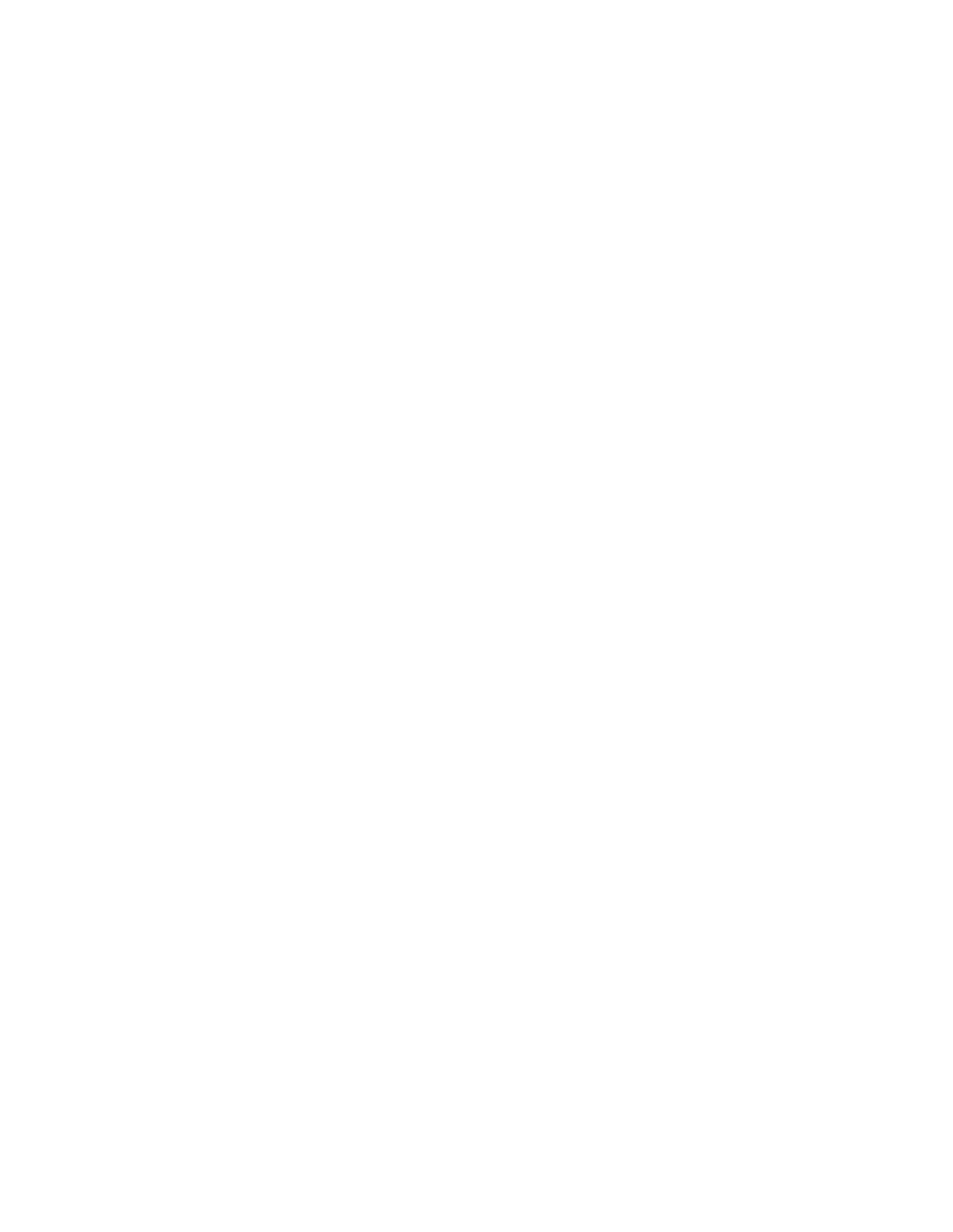# **B**

## **Reading the Diagnostic LED Codes**

This appendix describes how to interpret the diagnostic LEDs. On the Model 60, the LEDs are located at the control panel on the front of the system box, and on the VLC, the LEDs are located on the back of the system box. The diagnostic LEDs apply to both the Model 60 and the VLC unless stated otherwise. The following topics are included in this appendix:

| Section B.1  | Diagnostic LED Overview                                             |
|--------------|---------------------------------------------------------------------|
| Section B.2  | LED Error Codes                                                     |
| Section B.3  | Power-Up and Initialization LED Codes                               |
| Section B.4  | TOY and NVR LED Codes                                               |
| Section B.5  | LCG and Graphics/Audio Frame Buffer LED Codes                       |
| Section B.6  | SPXg and SPXgt Graphics LED Codes                                   |
| Section B.7  | DZ LED Codes                                                        |
| Section B.8  | Cache LED Codes                                                     |
| Section B.9  | Memory LED Codes                                                    |
| Section B.10 | <b>System Device LED Codes</b>                                      |
| Section B.11 | Network Interconnect (NI) Device LED Codes                          |
| Section B.12 | <b>SCSI Device FRU LED Codes</b>                                    |
| Section B.13 | DSW21 Synchronous Communication Device LED Codes<br>(Model 60 Only) |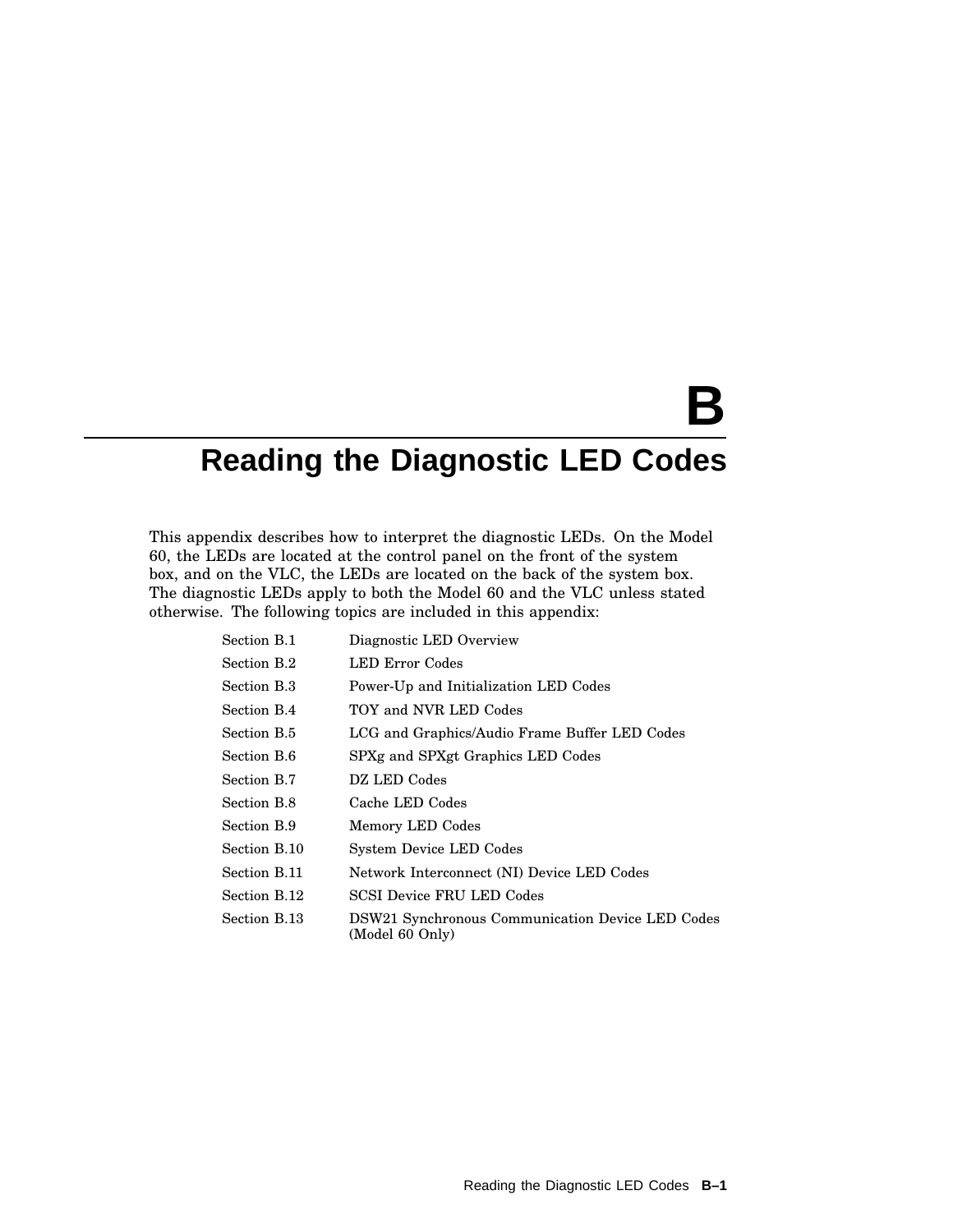## **B.1 Diagnostic LED Overview**

The system uses the eight LEDs on the control panel to indicate the currently executing test. When power is turned on, all the LEDs light (LED code is FF(h)), and then display different codes as the devices are tested.

The LED codes are divided into two fields. The left-most four LEDs represent the device number and the right-most four LEDs represent a substate that the device test is currently in. LED codes E0h - FFh are reserved for the console.

## **B.2 LED Error Codes**

The eight LEDs can be translated into two hexadecimal or binary digits of the form:

$$
\begin{array}{ccccc} X & X & X & X & Y & Y & Y & Y \\ 7 & 6 & 5 & 4 & & 3 & 2 & 1 & 0 \end{array}
$$

Where:

- X X X X is the device number (binary) currently under test. Use Table 2-3 to match the code from the LEDs to a device.
- Y Y Y Y is the subtest at which the diagnostic hung.

The LEDs can be used for troubleshooting when the console device is inoperable.

The Model 60 and VLC system LED codes are listed in the following tables.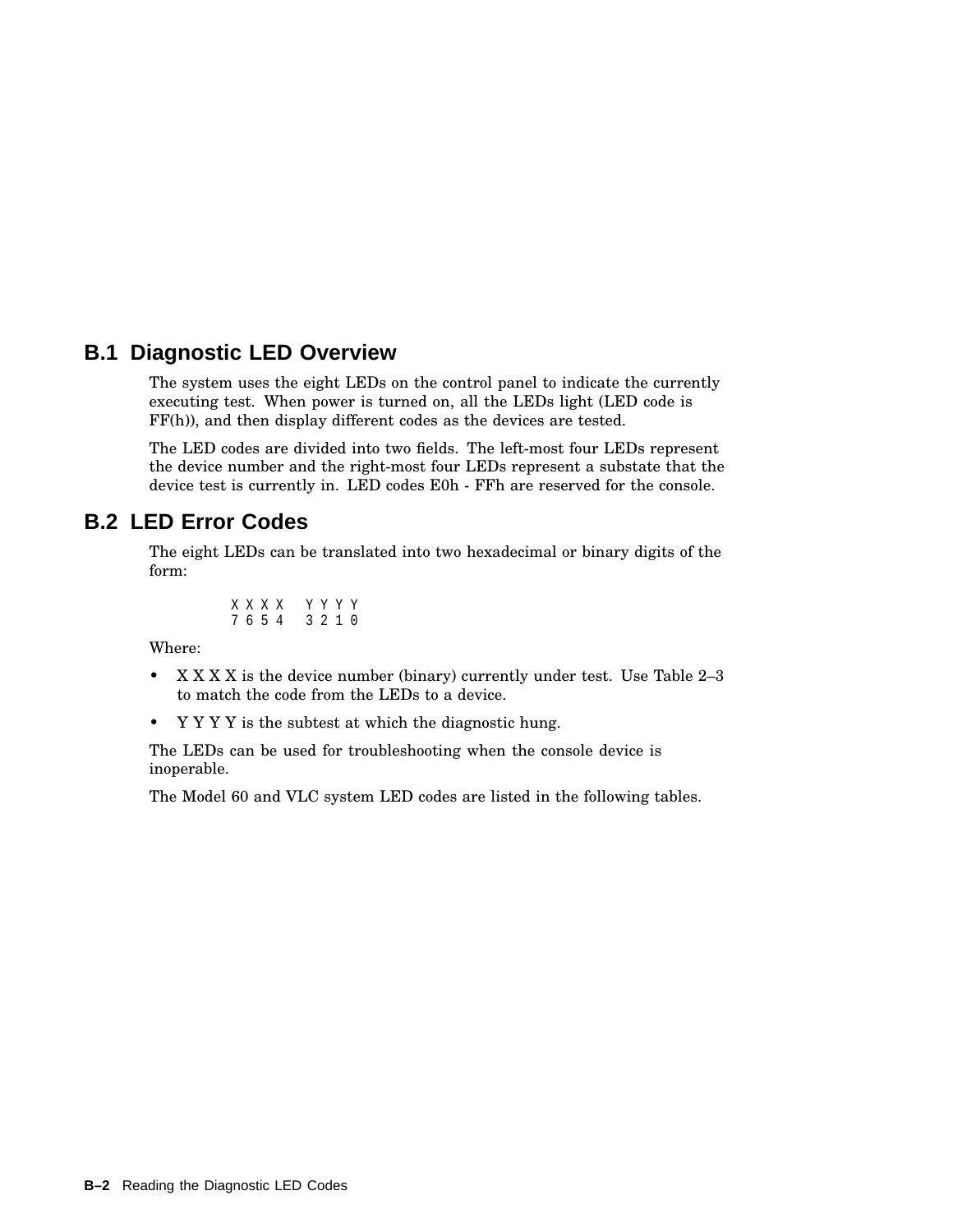## **B.3 Power-Up and Initialization LED Codes**

Table B–1 lists the system power-up and initialization LED codes.

| <b>LED Depiction*</b> | <b>LED</b><br>Code | <b>Description</b>                                                                        | <b>FRU</b>                        |
|-----------------------|--------------------|-------------------------------------------------------------------------------------------|-----------------------------------|
| 1111 1111             | <b>FFh</b>         | Power has been applied but no<br>instruction has been run                                 | System module                     |
| 1111 1110             | FEh                | ROM has been entered and initializa-<br>tion and testing have started                     | System module                     |
| 1111 1101             | FDh                | Waiting for memory to initialize.                                                         | System module, memory<br>modules  |
| 1111 1100             | FCh                | Sizing memory in the system                                                               | System module, memory<br>modules  |
| 1111 1011             | FBh                | Running a byte mask test on the<br>memory needed by the console                           | System module, memory<br>modules  |
| 1111 1010             | FAh                | A full memory data path test is being<br>performed on the memory needed by<br>the console | System module, memory<br>modules  |
| 1111 1001             | F9h                | Initializing the console data structures                                                  | System module                     |
| 1111 1000             | F8h                | Performing auto configuration on the<br>machine                                           | System module                     |
| 1111 0111             | F7h                | Testing the NVR device                                                                    | System module                     |
| 1111 0110             | F6h.               | Testing the DZ device                                                                     | System module, mouse,<br>keyboard |
| 1111 0101             | F5h                | Testing the graphics output device                                                        | System module, graphics<br>module |
| 1111 0100             | F4h                | Initializing the console device                                                           | System module, graphics<br>module |
| 1111 0011             | F3h                | Entering the console program                                                              | System module                     |
|                       |                    | <sup>*</sup> In this column, 1 indicates the LED is on; 0 indicates the LED is off.       |                                   |

**Table B–1 Power-Up and Initialization LED Codes (1111 XXXX)**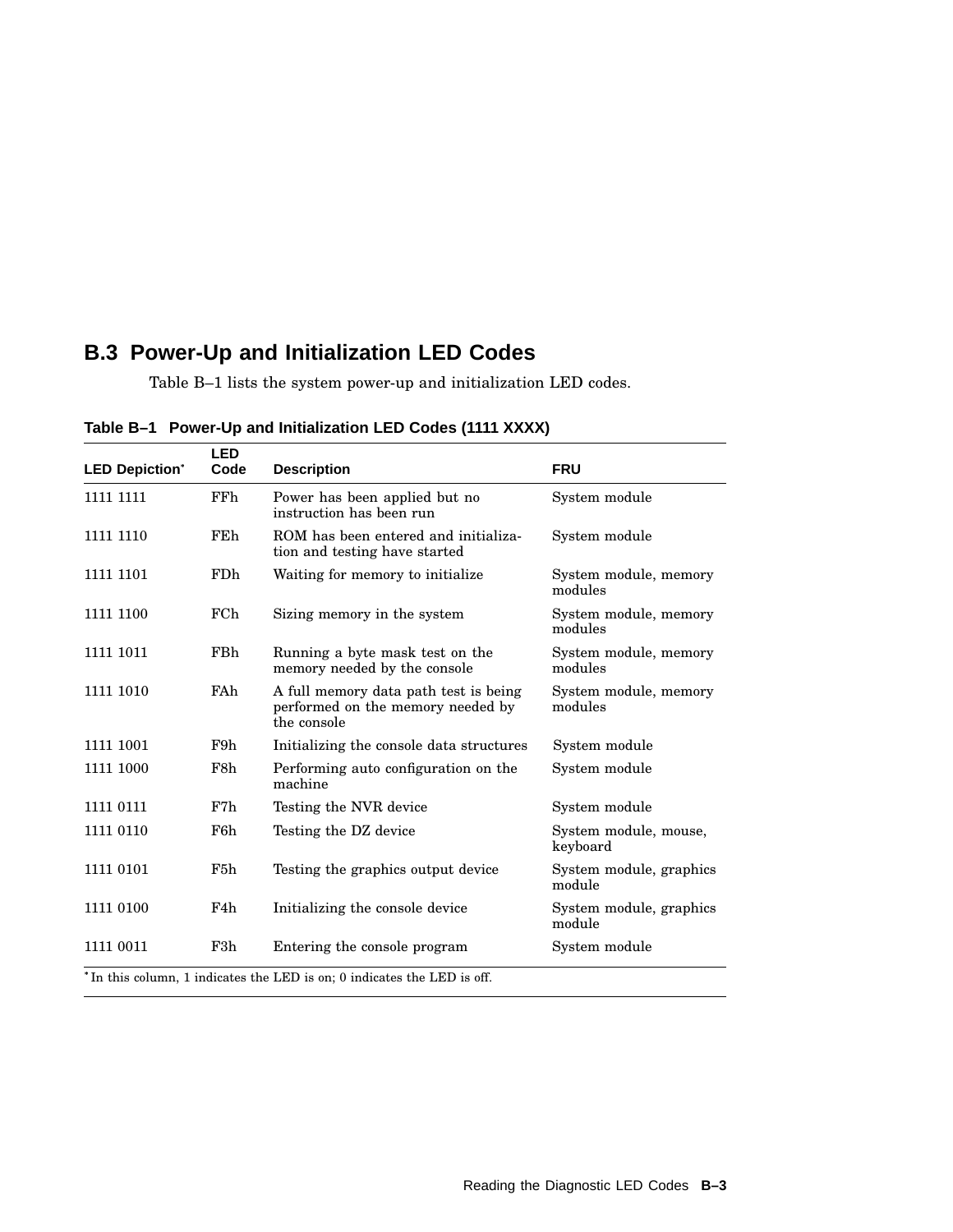## **B.4 TOY and NVR LED Codes**

Table B–2 lists the TOY and NVR LED codes.

| <b>LED Depiction*</b>                                                               | LED<br>Code | <b>Description</b>                | <b>FRU</b>    |  |  |
|-------------------------------------------------------------------------------------|-------------|-----------------------------------|---------------|--|--|
| 0001 0000                                                                           | 10h         | TOY and NVR clock test has failed | System module |  |  |
| 0001 0001                                                                           | 11 h        | TOY and NVR test has failed       | System module |  |  |
| <sup>*</sup> In this column, 1 indicates the LED is on; 0 indicates the LED is off. |             |                                   |               |  |  |

**Table B–2 TOY and NVR LED Codes (0001 XXXX)**

## **B.5 LCG and Graphics/Audio Frame Buffer LED Codes**

Table B–3 lists the LED codes for the LCG and graphics/audio frame buffer graphics modules.

| <b>LED</b><br>Code | <b>Description</b>                            | <b>FRU</b>                        |
|--------------------|-----------------------------------------------|-----------------------------------|
| 20 <sub>h</sub>    | Graphics test has been entered                | System module,<br>Graphics module |
| 21 <sub>h</sub>    | Graphics video RAM test has<br>failed         | System module,<br>Graphics module |
| 22h                | Graphics register test has failed             | System module,<br>Graphics module |
| 23h                | Graphics FIFO test has failed                 | System module,<br>Graphics module |
| 24h                | Graphics interrupt test has<br>failed         | System module,<br>Graphics module |
| 25h                | Graphics address generator test<br>has failed | System module,<br>Graphics module |
| 26h                | Graphics virtual test has failed              | System module,<br>Graphics module |
|                    |                                               |                                   |

**Table B–3 Graphics LED Codes (0010 XXXX)**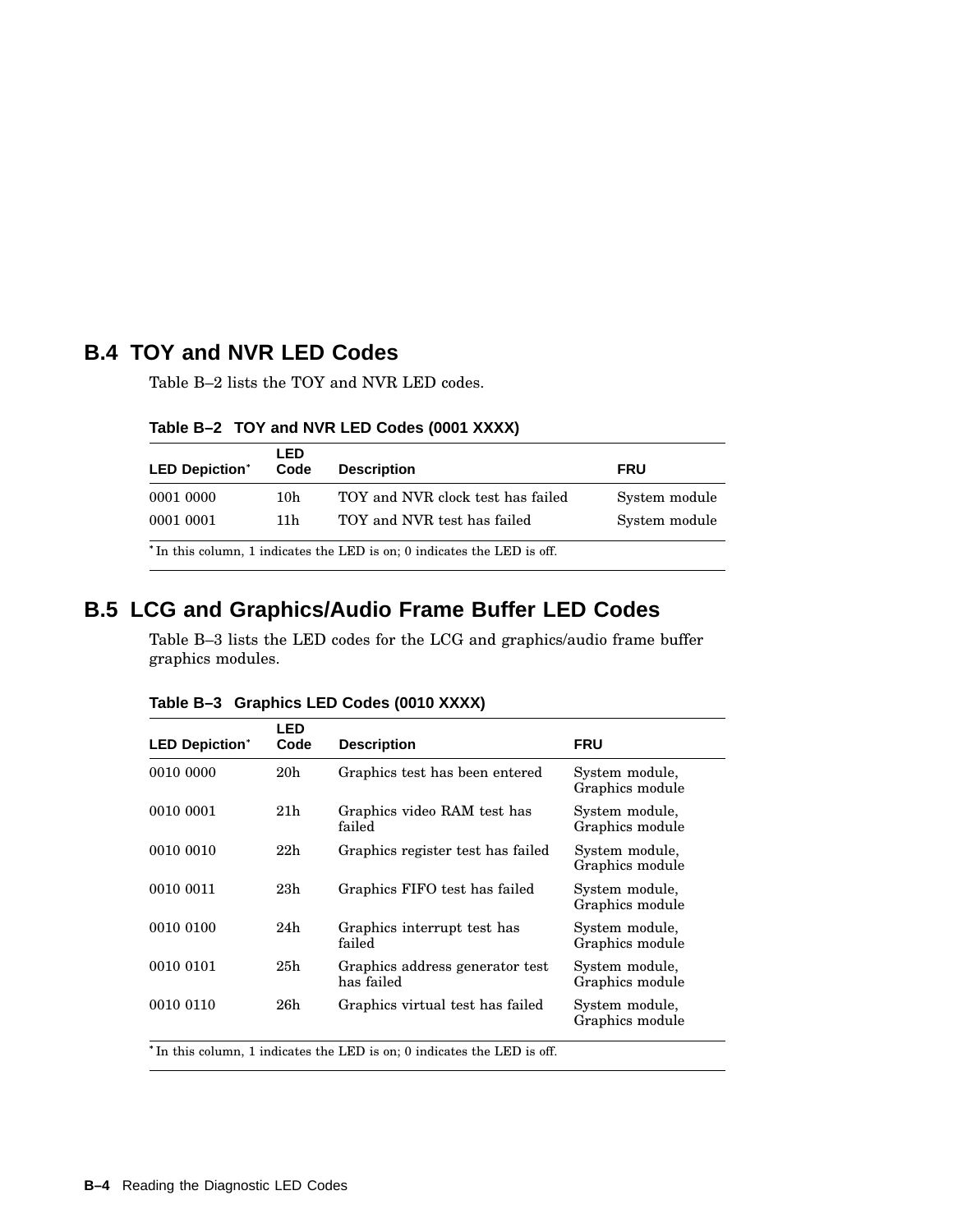**Model 60 Note**

If the graphics option fails, the system may not give you a console error message. In this case you must use the error LEDs on the lights and switches module to isolate the fault.

## **B.6 SPXg and SPXgt Graphics LED Codes**

Table B–4 lists the LED codes for the SPXg and SPXgt graphics modules.

| <b>LED Depiction*</b> | LED<br>Code     | <b>Description</b>                             | <b>FRU</b>                                           |
|-----------------------|-----------------|------------------------------------------------|------------------------------------------------------|
| 0010 0001             | 21 <sub>h</sub> | JChip/SRAM test has failed                     | System module, frame<br>buffer module, GSP<br>module |
| 0010 0010             | 22h             | i860/ScanProc/Frame Buffer test<br>has failed  | System module, frame<br>buffer module, GSP<br>module |
| 0010 0011             | 23h             | ScanProc drawing operations<br>test has failed | System module, frame<br>buffer module, GSP<br>module |
| 0010 0100             | 24h             | Stream transfer test has failed                | System module, frame<br>buffer module, GSP<br>module |
| 0010 0101             | 25h             | OTF and normal DMA tests<br>have failed        | System module, frame<br>buffer module, GSP<br>module |
| 0010 0110             | 26h             | RAMDAC operations test has<br>failed           | System module, frame<br>buffer module, GSP<br>module |
| 0010 0111             | 27h             | Interrupts test has failed                     | System module, frame<br>buffer module, GSP<br>module |

**Table B–4 SPXg and SPXgt Graphics LED Codes (0010 XXXX)**

\*In this column, 1 indicates the LED is on; 0 indicates the LED is off.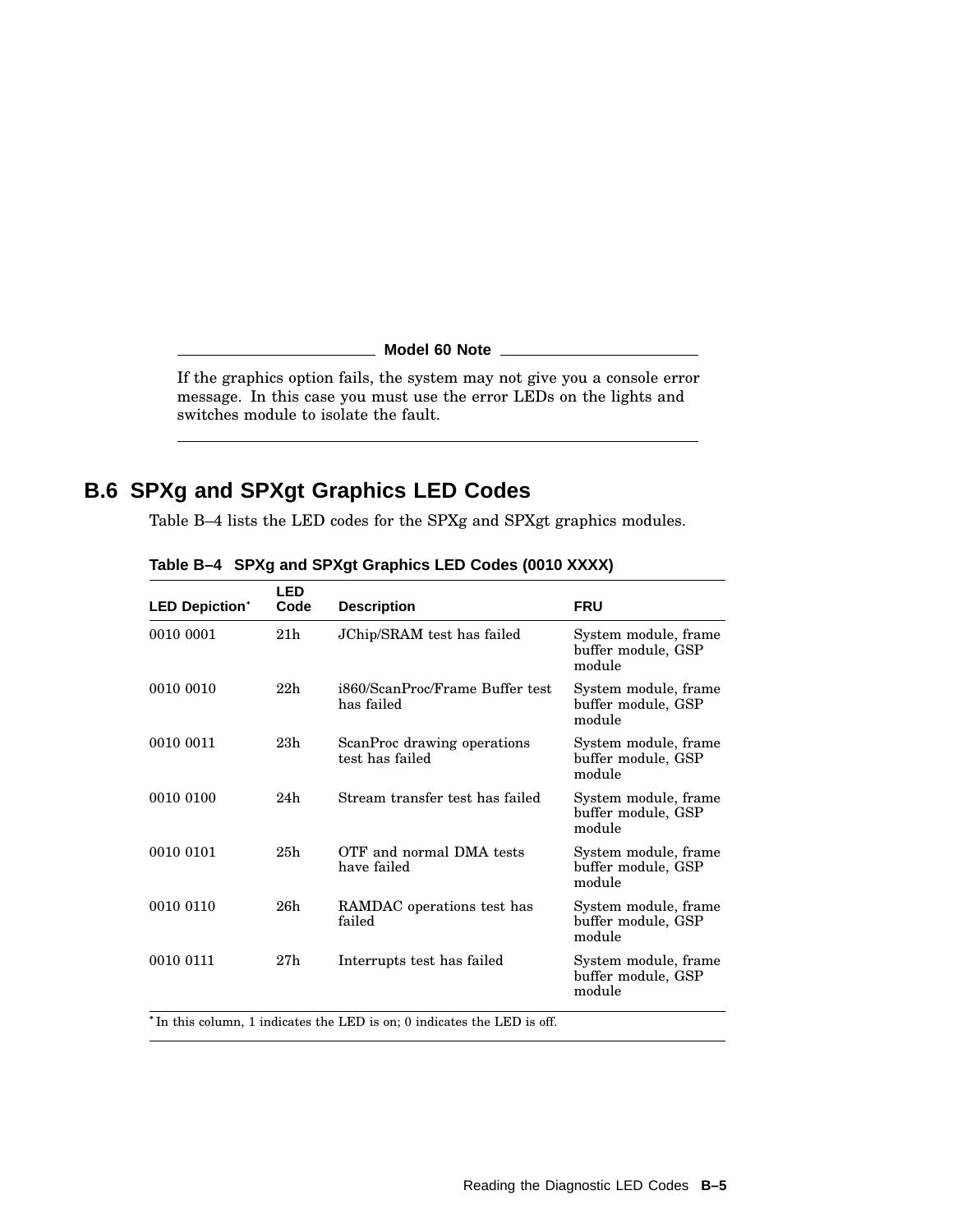## **B.7 DZ LED Codes**

Table B–5 lists the DZ LED codes.

| <b>LED Depiction*</b>                                                               | LED<br>Code     | <b>Description</b>           | <b>FRU</b>                 |
|-------------------------------------------------------------------------------------|-----------------|------------------------------|----------------------------|
| 0011 0000                                                                           | 30 <sub>h</sub> | DZ test has been entered     | System module              |
| 0011 0001                                                                           | 31 <sub>h</sub> | DZ reset test has failed     | System module              |
| 0011 0010                                                                           | 32h             | DZ modem test has failed     | System module              |
| 0011 0011                                                                           | 33 <sub>h</sub> | DZ polled test has failed    | System module              |
| 0011 0010                                                                           | 34h             | DZ interrupt test has failed | System module              |
| 0011 0101                                                                           | 35h             | LK401 test has failed        | Keyboard,<br>system module |
| 0011 0110                                                                           | 36h             | Mouse test has failed        | Mouse, system<br>module    |
| <sup>*</sup> In this column, 1 indicates the LED is on; 0 indicates the LED is off. |                 |                              |                            |

#### **Table B–5 DZ LED Codes (0011 XXXX)**

**B–6** Reading the Diagnostic LED Codes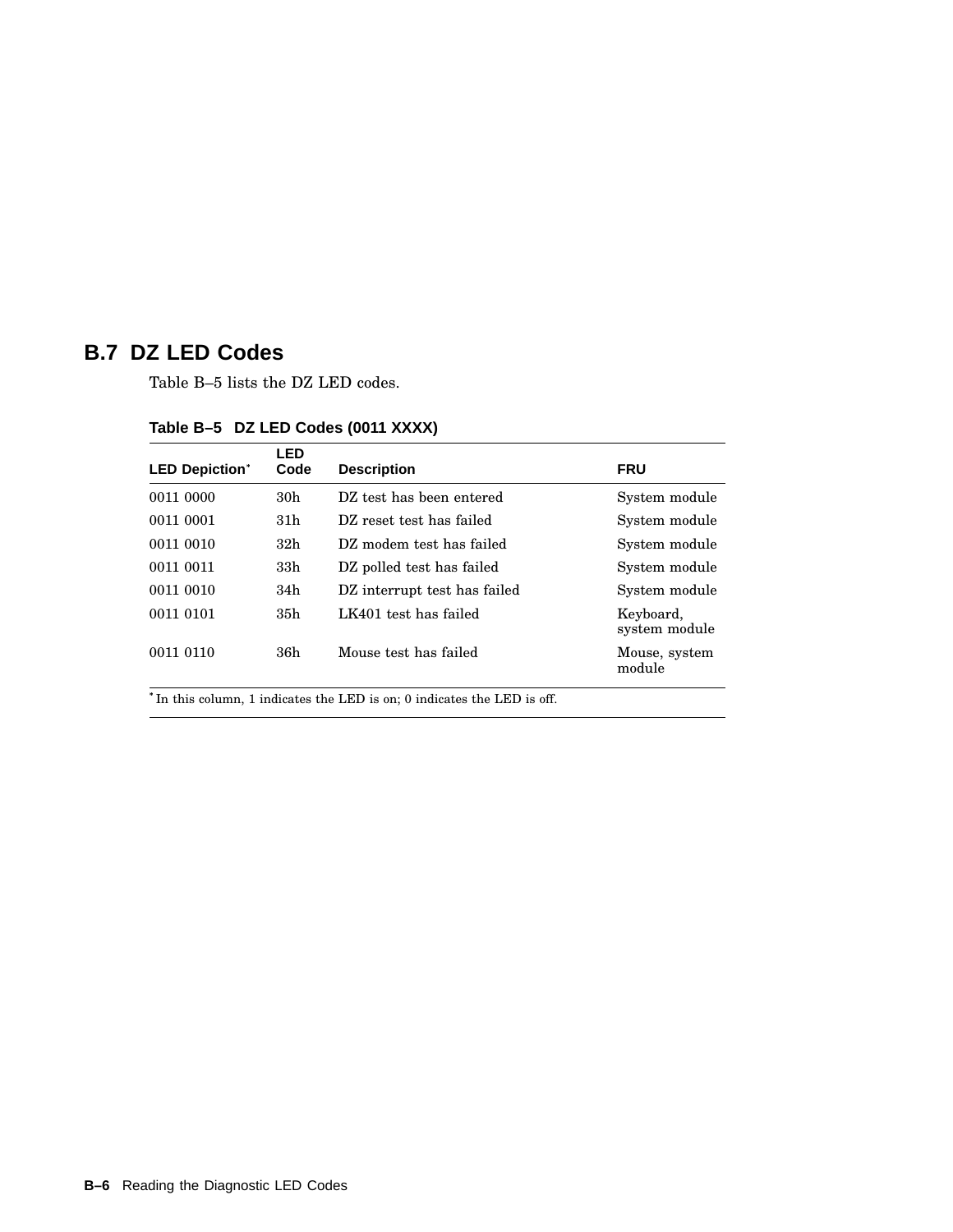## **B.8 Cache LED Codes**

Table B–6 lists the cache LED codes.

| <b>LED Depiction*</b> | <b>LED</b><br>Code | <b>Description</b>                                                                                                                | <b>FRU</b>    |
|-----------------------|--------------------|-----------------------------------------------------------------------------------------------------------------------------------|---------------|
| 0100 0001             | 41h                | Error in the data store read/write                                                                                                | System module |
| 0100 0010             | 42h                | Error in the read/write to the tag area                                                                                           | System module |
| 0100 0011             | 43h                | The cache did not contain the proper<br>state of the valid bit                                                                    | System module |
| 0100 0100             | 44h                | Error during the cache tag validation                                                                                             | System module |
| 0100 0101             | 45h                | Unexpected TAG parity error                                                                                                       | System module |
| 0100 0110             | 46h                | Cache did not provide the expected<br>data during cache hit testing                                                               | System module |
| 0100 0111             | 47h                | Parity not what was expected                                                                                                      | System module |
| 0100 1000             | 48h                | Tag not valid during cache hit test                                                                                               | System module |
| 0100 1001             | 49h                | Data not expected during cache hit test                                                                                           | System module |
| 0100 1010             | 4Ah                | Cache write through test failed. The<br>information in the data store did not<br>agree with the information it was to<br>receive. | System module |
| 0100 1011             | 4Bh                | Cache write through test failed. The<br>information in the memory did not<br>agree with the information it was to<br>receive.     | System module |
| 0100 1011             | 4Ch                | Write miss failed                                                                                                                 | System module |
|                       |                    | <sup>*</sup> In this column, 1 indicates the LED is on; 0 indicates the LED is off.                                               |               |

**Table B–6 Cache LED Codes (0100 XXXX)**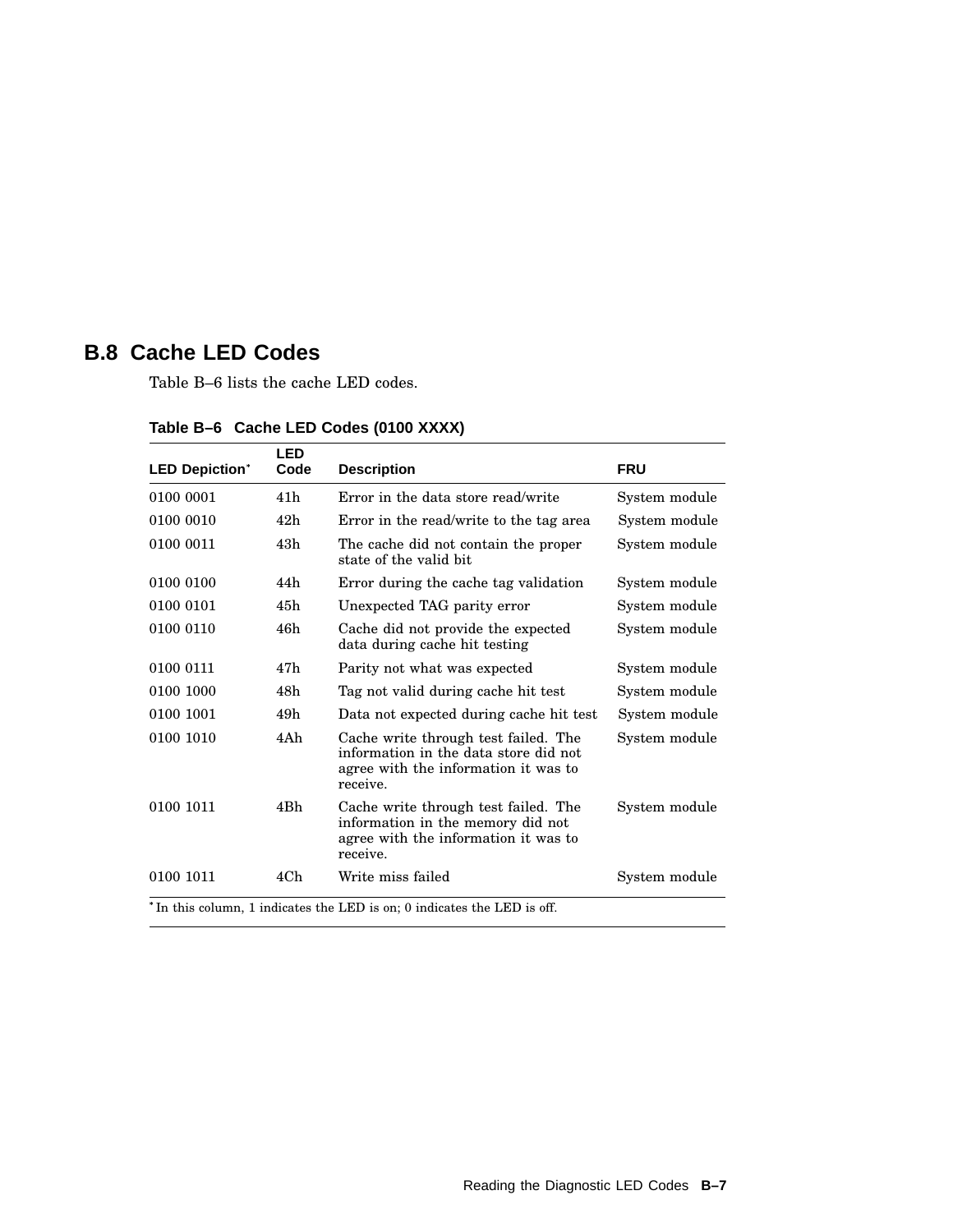## **B.9 Memory LED Codes**

Table B–7 lists the memory LED codes.

| <b>LED Depiction*</b> | <b>LED</b><br>Code | <b>Description</b>                           | <b>FRU</b>                            |
|-----------------------|--------------------|----------------------------------------------|---------------------------------------|
| 0101 0000             | 50 <sub>h</sub>    | Memory byte mask test has failed             | System module<br>or memory<br>modules |
| 0101 0001             | 51h                | Memory error occurred in the forward<br>pass | System module<br>or memory<br>modules |
| 0101 0010             | 52 <sub>h</sub>    | Memory error occurred in the reverse<br>pass | System module<br>or memory<br>modules |
| 0101 0011             | 53h                | Memory error in parity test 1                | System module<br>or memory<br>modules |
| 0101 0100             | 54h                | Memory error in parity test 2                | System module<br>or memory<br>modules |

**Table B–7 Memory LED Codes (0101 XXXX)**

\*In this column, 1 indicates the LED is on; 0 indicates the LED is off.

## **B.10 System Device LED Codes**

Table B–8 lists the system device LED codes.

**Table B–8 System Device LED Codes (1000 XXXX)**

| <b>LED Depiction*</b>                                                               | LED<br>Code | <b>Description</b>                   | <b>FRU</b>    |  |
|-------------------------------------------------------------------------------------|-------------|--------------------------------------|---------------|--|
| 1000 0000                                                                           | 80h         | ROM verify test has failed           | System module |  |
| 1000 0001                                                                           | 81h         | Interrupt controller test has failed | System module |  |
| 1000 0010                                                                           | 82h         | Invalidate filter test has failed    | System module |  |
| <sup>*</sup> In this column, 1 indicates the LED is on; 0 indicates the LED is off. |             |                                      |               |  |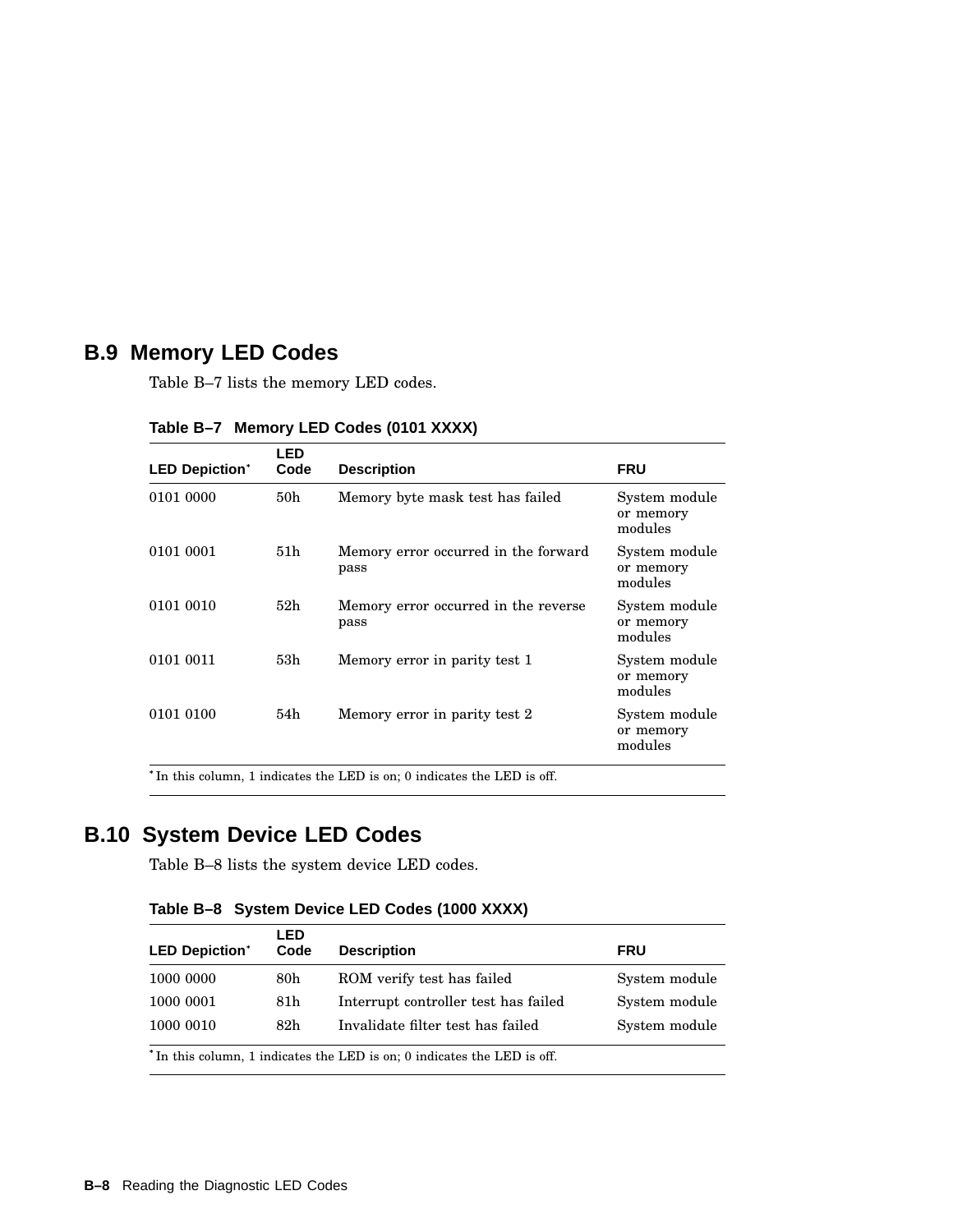## **B.11 Network Interconnect (NI) Device LED Codes**

Table B–9 lists the NI device LED codes.

| <b>LED Depiction*</b>                                                   | <b>LED</b><br>Code | <b>Description</b>                          | <b>FRU</b>                             |
|-------------------------------------------------------------------------|--------------------|---------------------------------------------|----------------------------------------|
| 1001 0000                                                               | 90h                | NI test has been entered                    | System module                          |
| 1001 0001                                                               | 91 h               | Network address test has failed             | System module                          |
| 1001 0010                                                               | 92h                | NI register test has failed                 | System module                          |
| 1001 0011                                                               | 93h                | NI initialization test has failed           | System module                          |
| 1001 0100                                                               | 94h                | NI internal loopback/DMA test has<br>failed | System module                          |
| 1001 0101                                                               | 95h                | NI interrupt test has failed                | System module                          |
| 1001 0110                                                               | 96h                | NI CRC test has failed                      | System module                          |
| 1001 0111                                                               | 97h                | NI receive MISS/BUFFER test has<br>failed   | System module                          |
| 1001 1000                                                               | 98h                | NI collision test has failed                | System module                          |
| 1010 1001                                                               | 99h                | NI address filtering test has failed        | System module                          |
| 1001 1010                                                               | 9Ah.               | NI external loopback test has failed        | Network,<br>loopback,<br>system module |
| 1001 1011                                                               | 9 <sub>Bh</sub>    | NI transmit buffer test has failed          | System module                          |
| *In this column, 1 indicates the LED is on; 0 indicates the LED is off. |                    |                                             |                                        |

## **Table B–9 NI Device LED Codes (1001 XXXX)**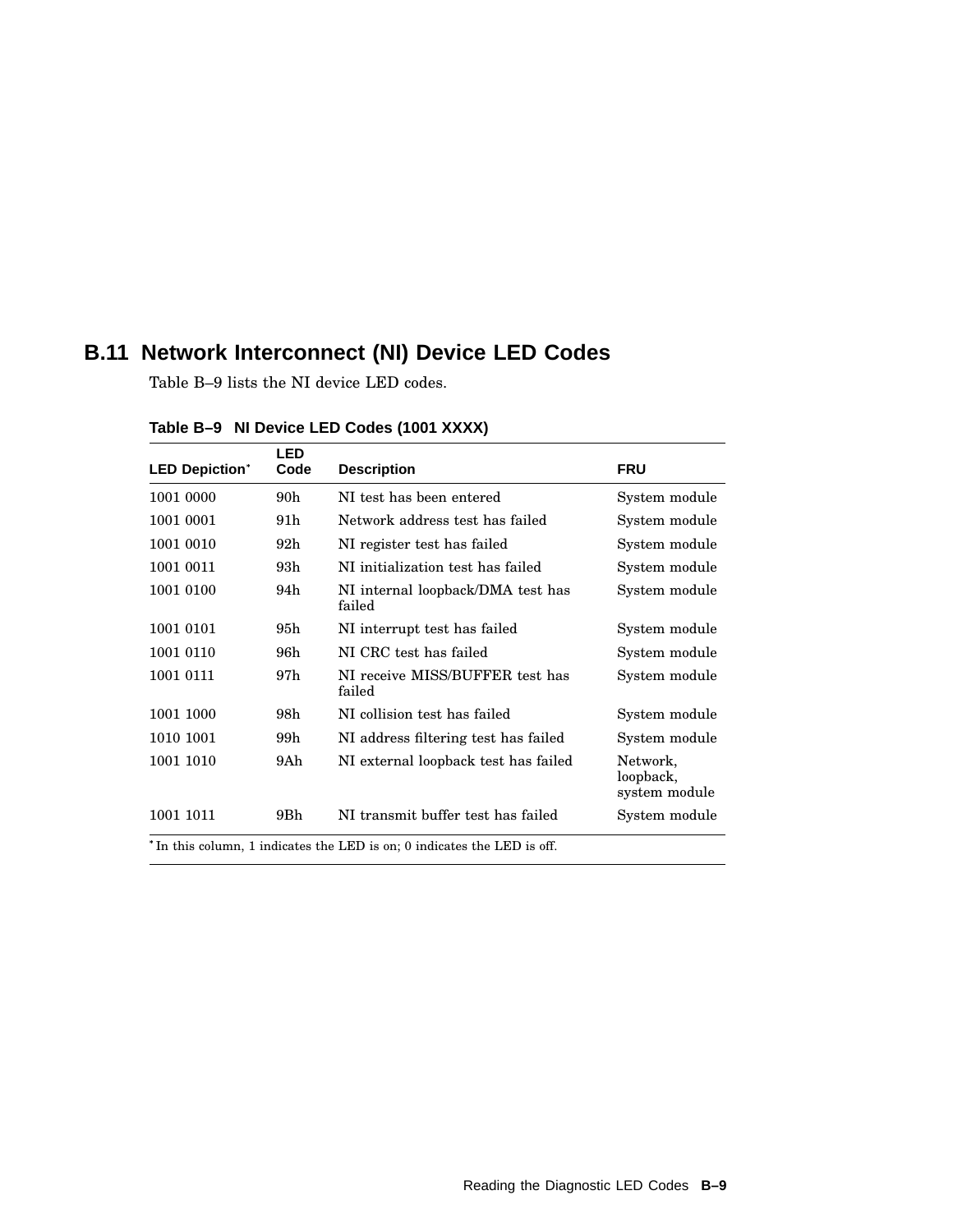## **B.12 SCSI Device LED Codes**

Table B–10 lists the SCSI device LED codes.

| <b>LED Depiction*</b> | LED<br>Code | <b>Description</b>                  | <b>FRU</b>               |
|-----------------------|-------------|-------------------------------------|--------------------------|
| 1010 0000             | A0h         | SCSI test has been entered          | System module            |
| 1010 0001             | A1h         | SCSI register test has failed       | System module            |
| 1010 0010             | A2h         | SCSI interrupt test has failed      | System module            |
| 1010 0011             | A3h         | SCSI data transfer test has failed  | Device, system<br>module |
| 1010 0100             | A4h         | SCSI map error test has failed      | Device, system<br>module |
| 1010 0101             | A5h         | SCSI minimal device test has failed | Device, system<br>module |

## **Table B–10 SCSI Device LED Codes (1010 XXXX)**

\*In this column, 1 indicates the LED is on; 0 indicates the LED is off.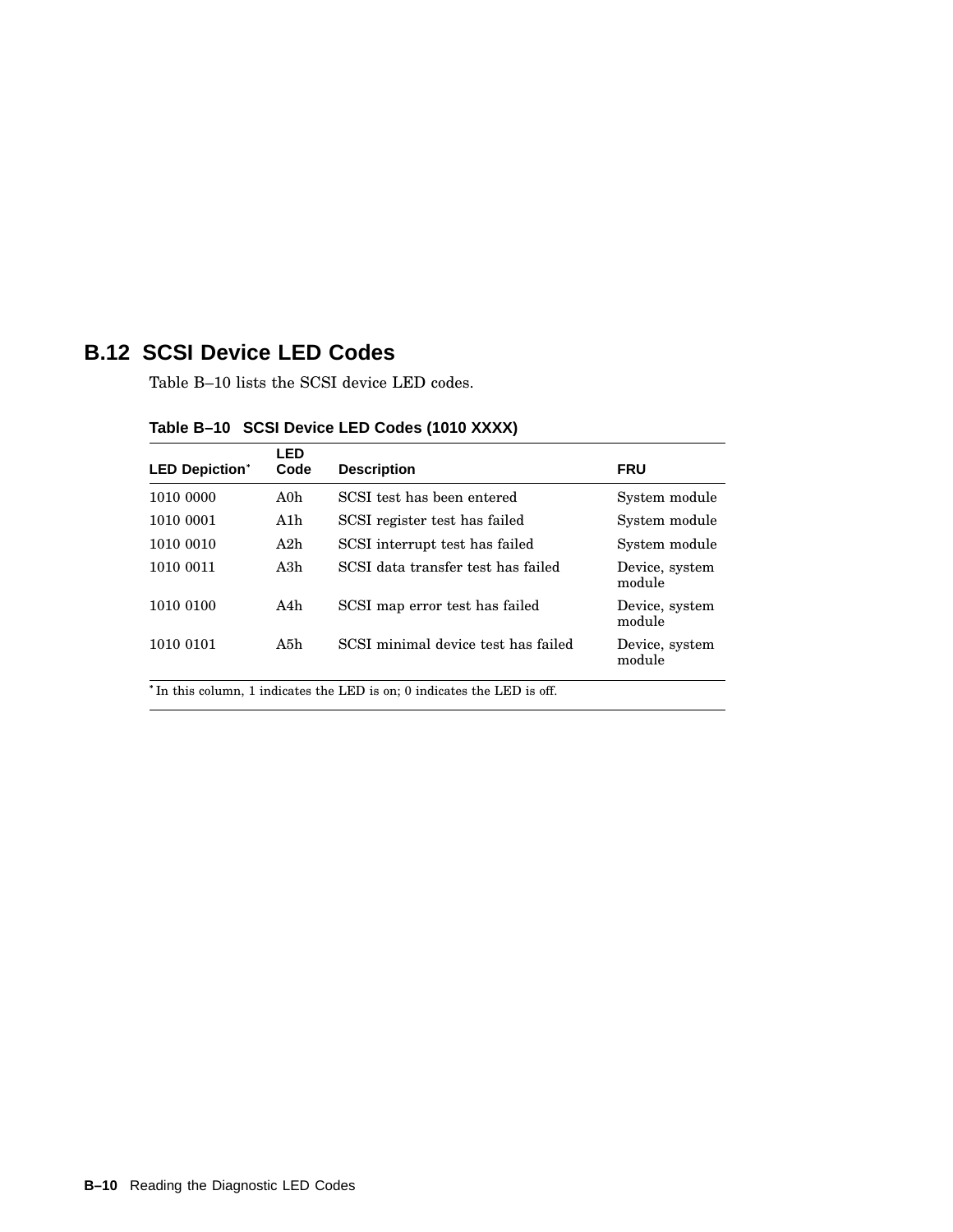## **B.13 DSW21 Synchronous Communication Device LED Codes (Model 60 Only)**

Table B–11 lists the DSW21 synchronous communication device LED codes.

| <b>LED Depiction*</b> | <b>LED</b><br>Code | <b>Description</b>                                 | <b>FRU</b>              |
|-----------------------|--------------------|----------------------------------------------------|-------------------------|
| 1100 0000             | C <sub>0</sub>     | Comm option code entered                           | DSW21, system<br>module |
| 1100 0001             | C1h                | Comm option ROM test has failed                    | DSW21, system<br>module |
| 1100 0010             | C2h                | Comm option RAM test has failed                    | DSW21, system<br>module |
| 1100 0011             | C3h                | Comm option self-test has failed                   | DSW21, system<br>module |
| 1100 0100             | C4h                | Comm option dual RAM access test has<br>failed     | DSW21, system<br>module |
| 1100 0101             | C5h                | Comm option dual ROM RAM access<br>test has failed | DSW21, system<br>module |
| 1100 0110             | C6h                | Comm option interrupt test has failed              | DSW21, system<br>module |
| 1100 0111             | C7h                | Comm option integrated loopback test<br>has failed | DSW21, system<br>module |
| 1100 1000             | C8h                | Comm option reset test has failed                  | DSW21, system<br>module |

**Table B–11 DSW21 Synchronous Communication Device LED Codes (1100 XXXX)**

<sup>\*</sup>In this column, 1 indicates the LED is on; 0 indicates the LED is off.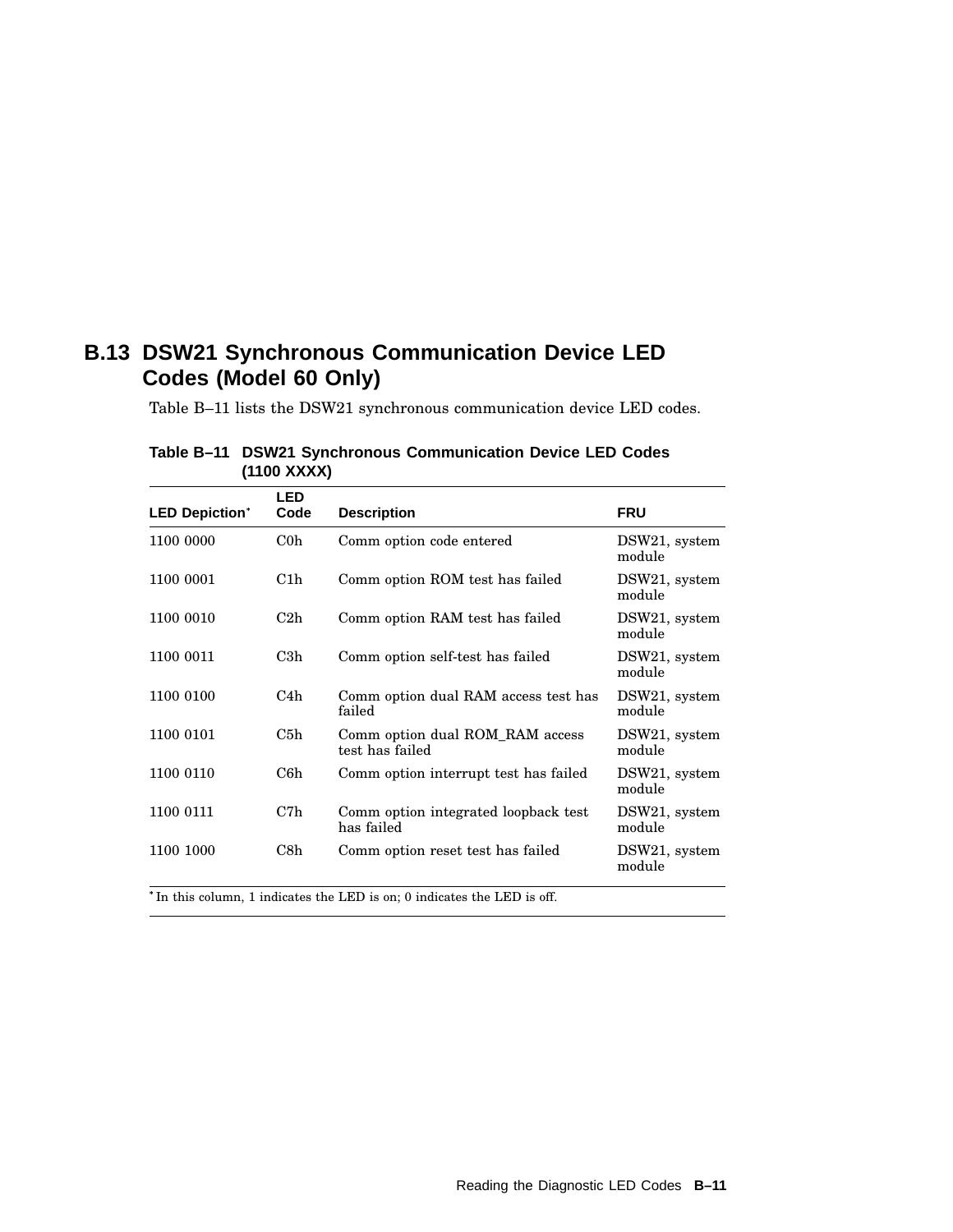## **B.13.1 TURBOchannel Adapter LED Codes (Model 60 Only)**

Table B–12 lists the TURBOchannel adapter LED codes.

| <b>LED Depiction*</b>                                                               | LED<br>Code | <b>Description</b>   | <b>FRU</b>             |
|-------------------------------------------------------------------------------------|-------------|----------------------|------------------------|
| 1101 0000                                                                           | $\rm D0h$   | Entry into test      | TCA module, TCA option |
| 1101 0001                                                                           | D1h         | TCA register test    | TCA module, TCA option |
| 1101 0010                                                                           | D2h         | TCA interrupt test   | TCA module, TCA option |
| 1101 0011                                                                           | D3h         | TCA FIFO test        | TCA module, TCA option |
| 1101 0100                                                                           | D4h         | TCA DMA trigger test | TCA module, TCA option |
| 1101 0110                                                                           | D5h         | TCA size bus test    | TCA module, TCA option |
| <sup>*</sup> In this column, 1 indicates the LED is on; 0 indicates the LED is off. |             |                      |                        |

**Table B–12 TURBOchannel Adapter LED Codes (1100 XXXX)**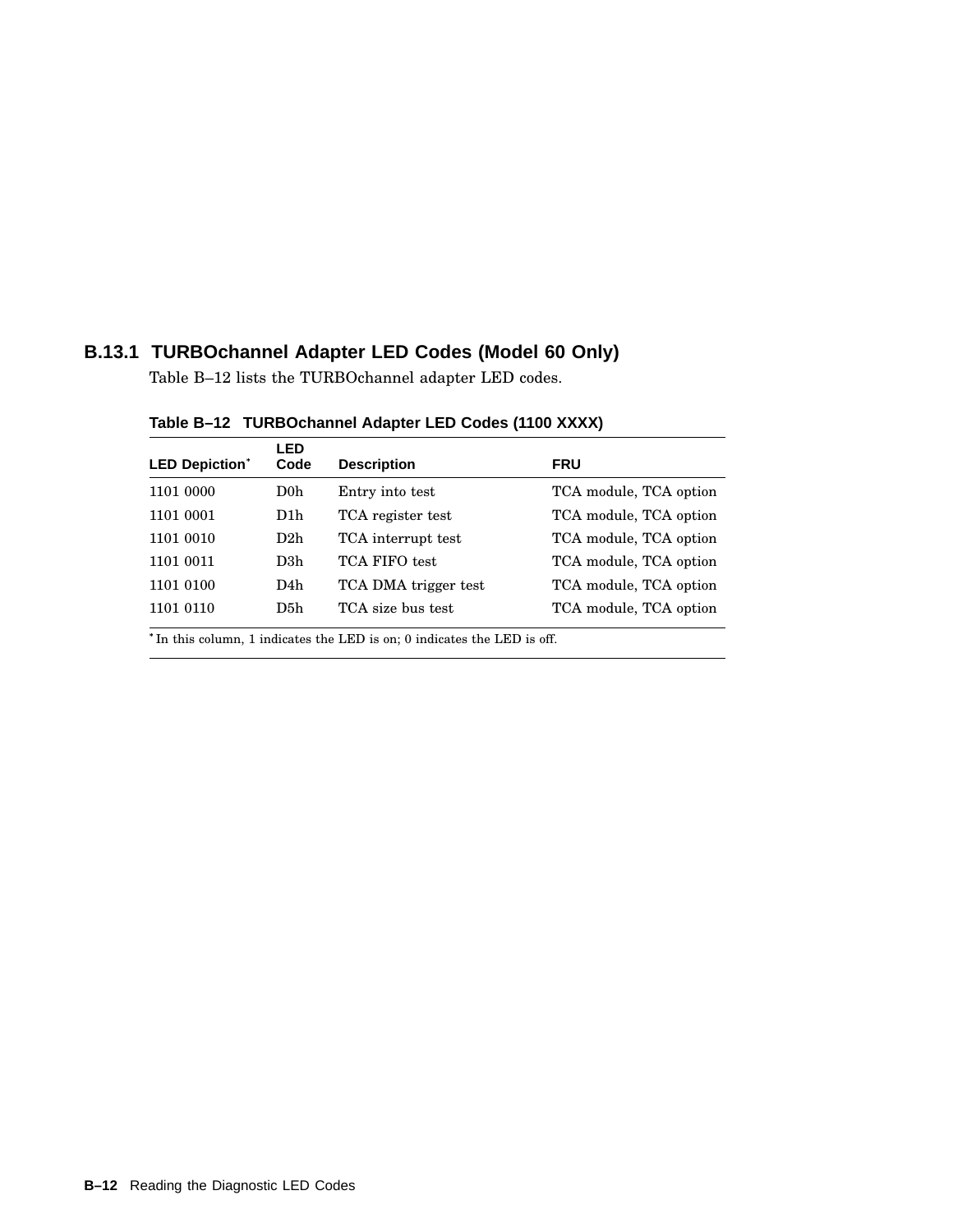## **C Troubleshooting**

Troubleshooting is the process of isolating and diagnosing problems with the system. This appendix contains a troubleshooting table that lists symptoms, possible causes, and corrective actions for the following components:

- System
- Monitor
- Mouse/tablet
- Keyboard
- Drives
- Network
- Audio
- Expansion box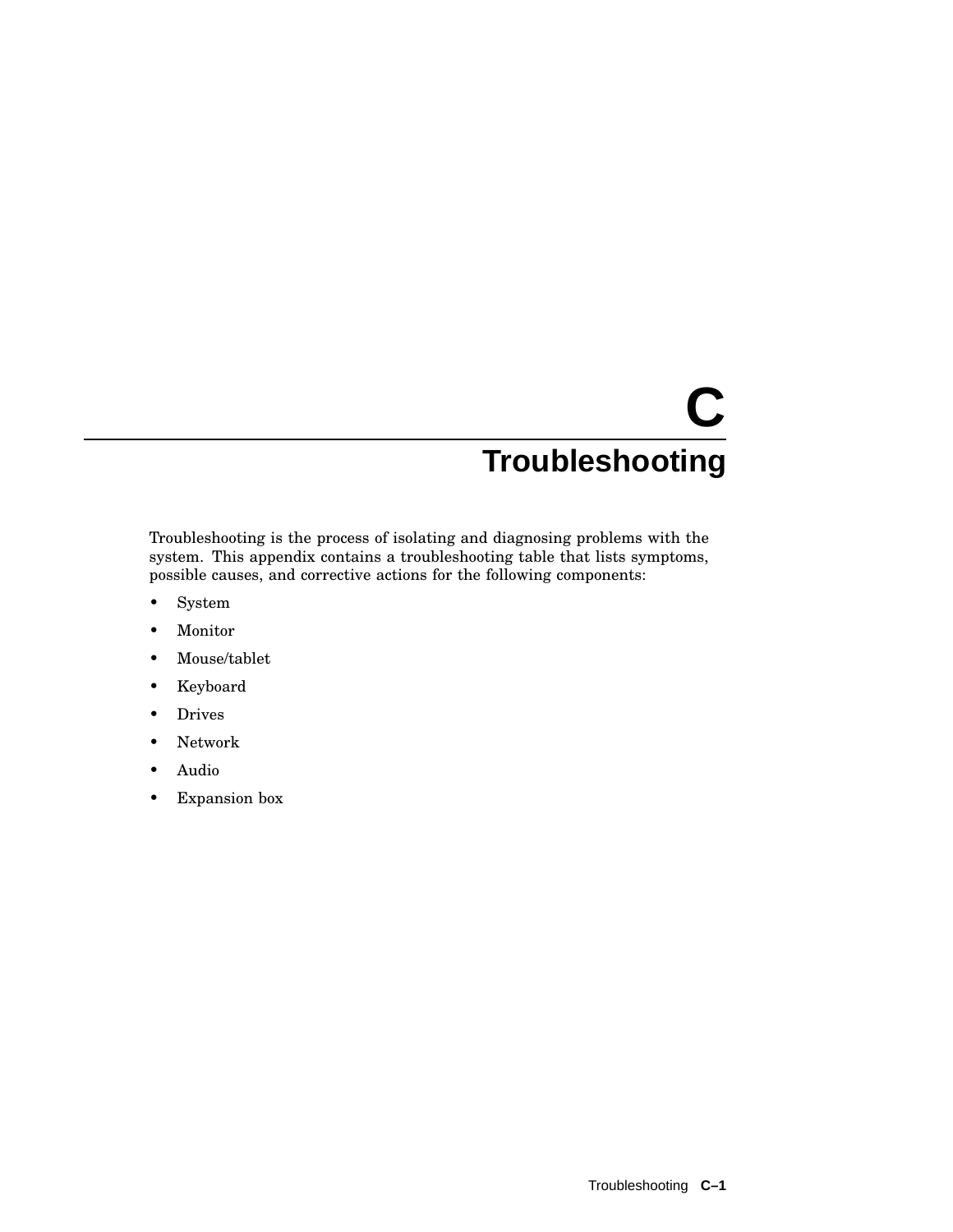## **C.1 Troubleshooting Overview**

The troubleshooting techniques described in Table C–1 do not identify all possible problems with the system, nor do the suggested corrective actions remedy all problems. For additional information, refer to Chapter 2 for diagnostic testing and test command procedures.

#### **When to Use the Console**

If the power-up tests are not successful, then use the console error messages to identify the failed FRU, or you can run the self-test, system test, and utility tests in the Digital Services environment to help isolate the failing FRU. The console error messages are interpreted in Appendix A.

#### **When to Use the Diagnostic LEDs**

If the system is unable to set up the console, then use the diagnostic LEDs that are located on the front of the Model 60 system box and on the rear of the VLC system box. The diagnostic LEDs are listed in Appendix B.

## **C.2 Troubleshooting: Symptoms, Causes, and Corrective Action**

The following describes how to use Table C–1, which lists possible symptoms, causes, and corrective action.

| <b>Step</b> | <b>Procedure</b>                                                                                                              |  |
|-------------|-------------------------------------------------------------------------------------------------------------------------------|--|
|             | Note the symptoms of the problem.                                                                                             |  |
| 2           | Check the Symptom column in Table C-1 for a match.                                                                            |  |
| 3           | Check the conditions for that symptom in the Possible Cause column.                                                           |  |
|             | <b>Note</b>                                                                                                                   |  |
|             | If there is more than one possible cause, then check<br>the possible causes and solutions in the order shown<br>in the table. |  |
|             | Follow the advice in the Corrective Action column.                                                                            |  |

Table C–1 provides troubleshooting techniques.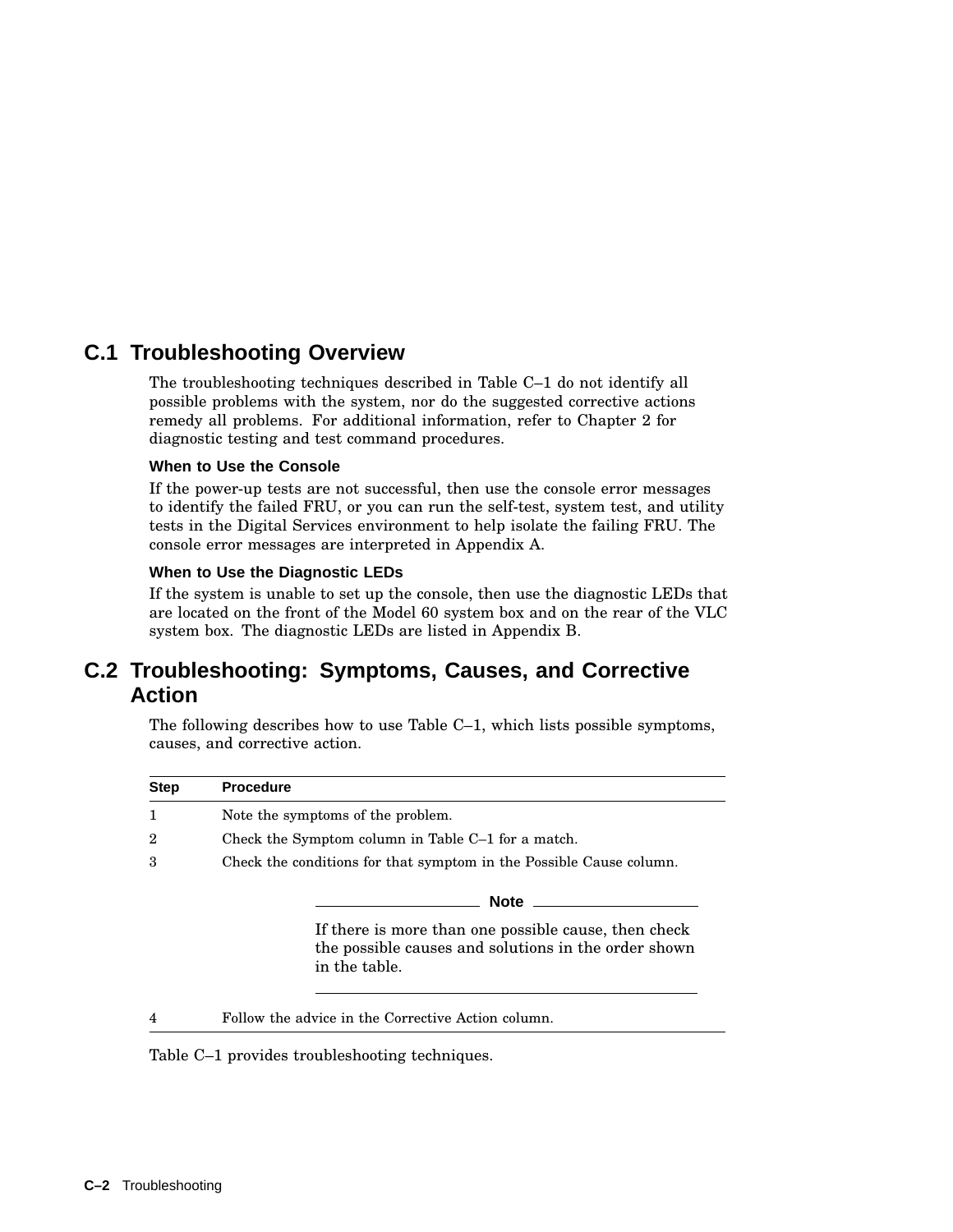| Symptom                                                 | <b>Possible Cause</b>                                                                     | <b>Corrective Action</b>                                                                                                                                                           |
|---------------------------------------------------------|-------------------------------------------------------------------------------------------|------------------------------------------------------------------------------------------------------------------------------------------------------------------------------------|
|                                                         | <b>System Problems</b>                                                                    |                                                                                                                                                                                    |
| System fan is off.                                      | Power cord is not<br>connected.                                                           | Check the power cord connections at both<br>ends.                                                                                                                                  |
|                                                         | Faulty power cord.                                                                        | Replace power cord.                                                                                                                                                                |
|                                                         | Power supply fan has<br>failed.                                                           | Replace the power supply.                                                                                                                                                          |
| Power light is off.                                     | Power cord is not<br>connected.                                                           | Check the power cord connections at both<br>ends.                                                                                                                                  |
|                                                         | Wall socket may not be<br>operative.                                                      | Try a different wall socket, or try an<br>electrical device that you know works in<br>the wall socket.                                                                             |
|                                                         |                                                                                           | Turn the system off for 10 seconds and<br>then back on.                                                                                                                            |
|                                                         |                                                                                           | Turn the system off. Unplug the video<br>cable, communication cable, and printer.<br>Then plug all cables back in and turn the<br>system on.                                       |
|                                                         | Defective power supply.                                                                   | Replace the power supply.                                                                                                                                                          |
| Power-up display does<br>not show after two<br>minutes. | Monitor is not turned<br>on.                                                              | Turn on the monitor.                                                                                                                                                               |
|                                                         | Monitor brightness and<br>contrast controls are too<br>dark to see the screen<br>display. | Adjust the monitor brightness and<br>contrast controls. Verify that the monitor<br>power switch is on $(1)$ .                                                                      |
|                                                         | Monitor cable or video<br>cable is not connected.                                         | Check that the monitor cable and video<br>cable are plugged in at both ends.                                                                                                       |
|                                                         | Alternate console switch<br>is in wrong position.                                         | Turn the power off. Change alternate<br>console switch to down (off) position. Use<br>a small pointed object. Do NOT use a<br>pencil to set the switch. Turn the power<br>back on. |
|                                                         | Monitor fuse is blown.                                                                    | See the monitor guide for fuse replace-<br>ment instructions.                                                                                                                      |
|                                                         |                                                                                           | (continued on next page)                                                                                                                                                           |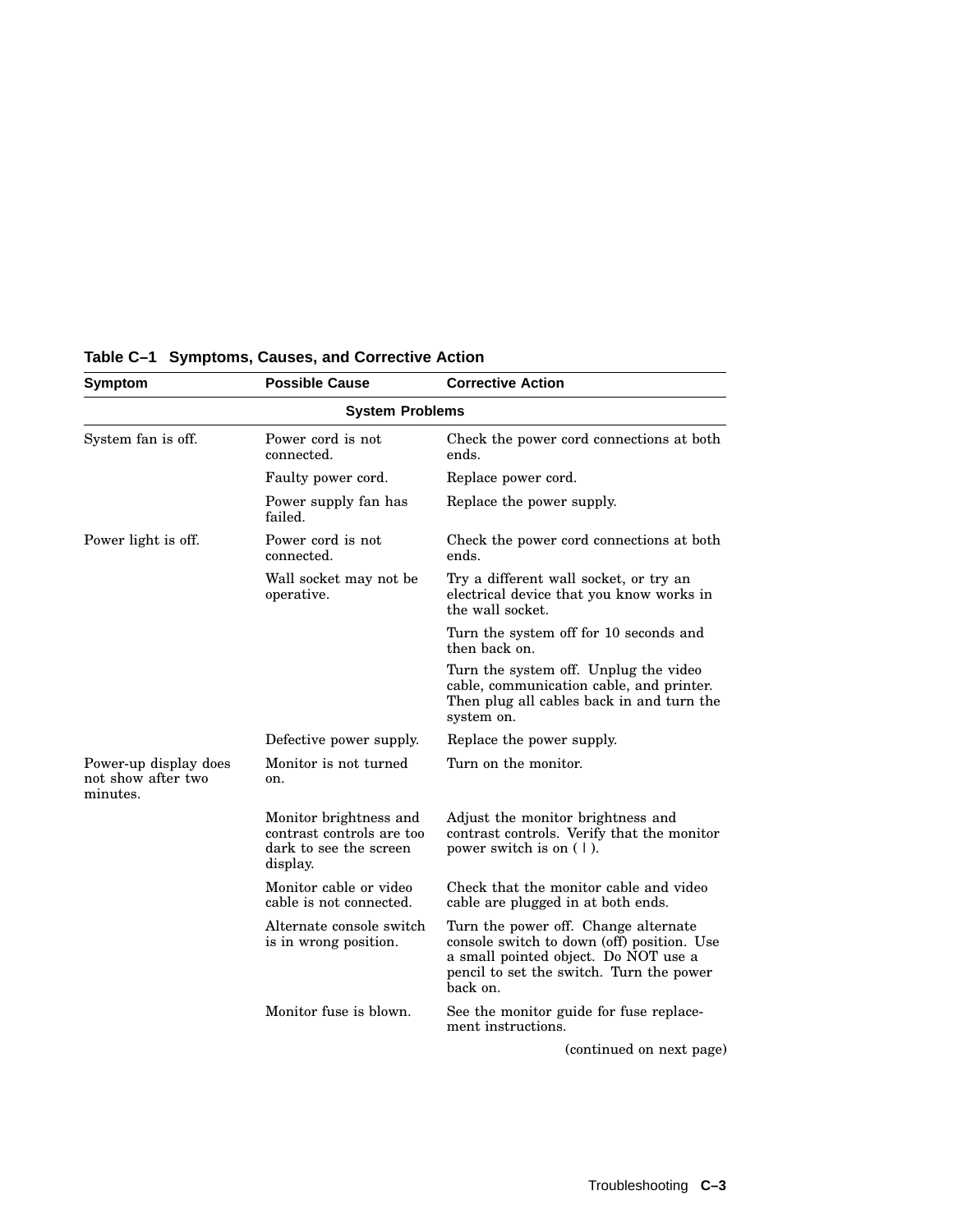| Symptom                                           | <b>Possible Cause</b>                                                               | <b>Corrective Action</b>                                                                                                                                                                                            |
|---------------------------------------------------|-------------------------------------------------------------------------------------|---------------------------------------------------------------------------------------------------------------------------------------------------------------------------------------------------------------------|
|                                                   | <b>System Problems</b>                                                              |                                                                                                                                                                                                                     |
|                                                   | Wall socket may not be<br>operative.                                                | Try a different wall socket, or try an<br>electrical device that you know works in<br>the wall socket.                                                                                                              |
|                                                   |                                                                                     | Check the diagnostic LED code. Compare<br>the code to the LED error code tables in<br>Appendix B. Replace monitor failed FRU.<br>Refer to the monitor service manual for<br>instructions on how to replace the FRU. |
|                                                   | Color monitor is<br>installed, but the color<br>graphics board is not<br>installed. | Check the graphic module part number;<br>check to see that the monitor is designed<br>to work with that graphics module.                                                                                            |
| Power-up display<br>contains an error<br>message. | Possible system error.                                                              | Enter the SHOW ERROR command.<br>Refer to Section 2.4 for information on<br>interpreting the error code.                                                                                                            |
|                                                   |                                                                                     | Interpret the diagnostic LEDs. Refer to<br>Appendix B for the diagnostic LED error<br>code meanings.                                                                                                                |
| System does not boot on<br>power-up.              | Software is not installed.                                                          | Install the system software. Refer to the<br>software documentation for installation<br>instructions.                                                                                                               |
|                                                   | Default recovery action<br>is set to halt.                                          | Change the default recovery action to boot<br>the system from the system disk.                                                                                                                                      |
|                                                   | Incorrect boot device<br>was specified.                                             | Change the default boot action to boot the<br>system from the system disk.                                                                                                                                          |
|                                                   | Expansion boxes were<br>not powered on first.                                       | Turn the system box off, make sure the<br>expansion boxes are on, and then turn on<br>the system box.                                                                                                               |
|                                                   | Boot device is not<br>properly configured.                                          | Enter the SHOW DEVICE command and<br>check to see that all devices are configured<br>properly. If not, check SCSI IDs and SCSI<br>cables.                                                                           |
|                                                   | Faulty boot device.                                                                 | Run system exerciser; replace drive if<br>defective.                                                                                                                                                                |
|                                                   |                                                                                     | (continued on next page)                                                                                                                                                                                            |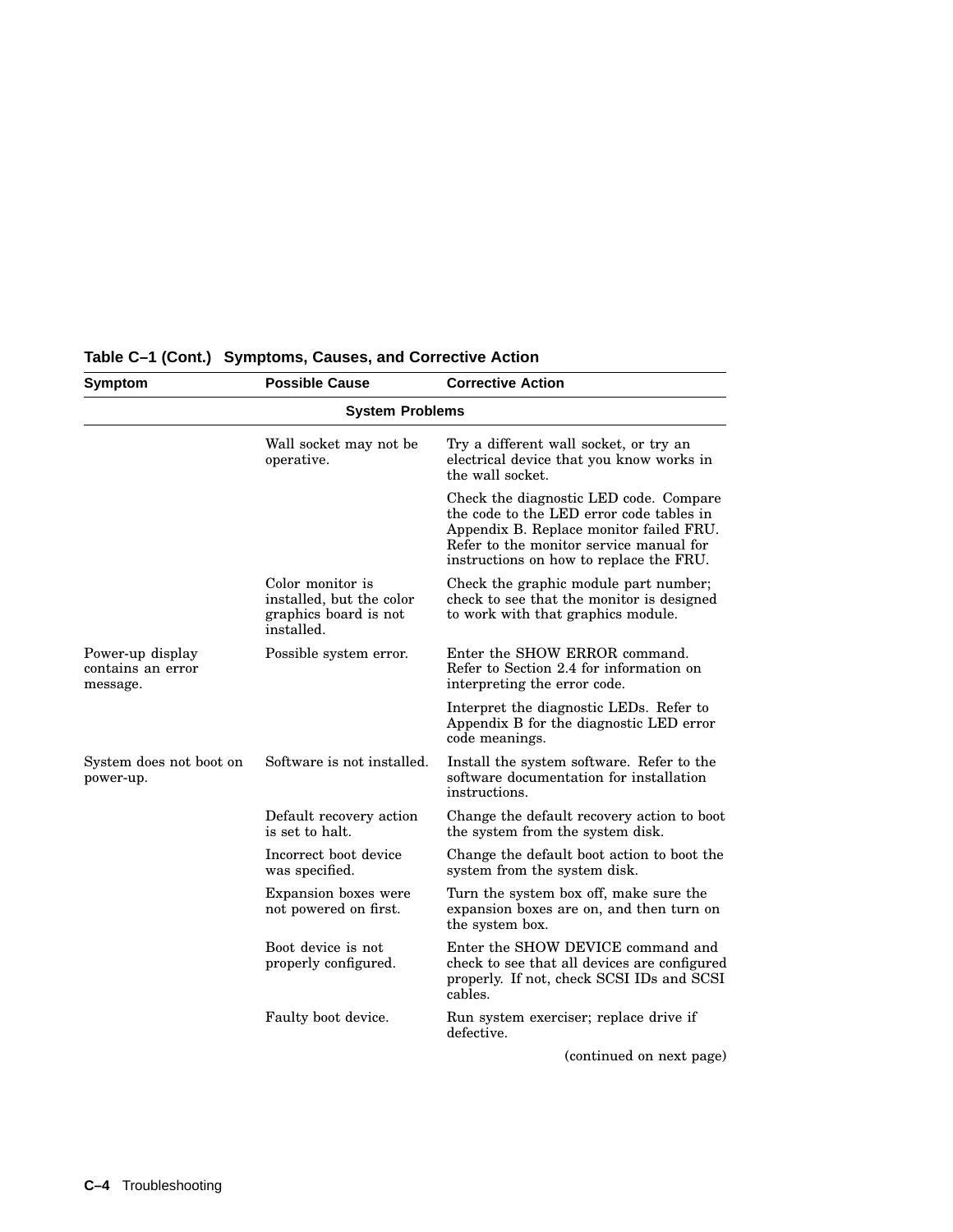| <b>Symptom</b>                                                                                                                                           | <b>Possible Cause</b>                                                          | <b>Corrective Action</b>                                                                                                                                                                                                   |
|----------------------------------------------------------------------------------------------------------------------------------------------------------|--------------------------------------------------------------------------------|----------------------------------------------------------------------------------------------------------------------------------------------------------------------------------------------------------------------------|
|                                                                                                                                                          | <b>System Problems</b>                                                         |                                                                                                                                                                                                                            |
|                                                                                                                                                          | Unable to boot off the<br>network (ESA0).                                      | Refer to the Network Problems section of<br>this table.                                                                                                                                                                    |
|                                                                                                                                                          | <b>Monitor Problems</b>                                                        |                                                                                                                                                                                                                            |
| No display appears on<br>the monitor screen.                                                                                                             | Monitor is not turned<br>on.                                                   | Check the monitor on/off switch. Check<br>that the monitor power cord is connected<br>at both ends.                                                                                                                        |
|                                                                                                                                                          | Contrast and brightness<br>controls are too dark to<br>see the screen display. | Adjust the contrast and brightness<br>controls. Refer to the monitor guide<br>for more information.                                                                                                                        |
|                                                                                                                                                          | Alternate console switch<br>is not set correctly.                              | Power down the system. Change the<br>alternate console switch to the down (off)<br>position. Use a small pointed object. Do<br>NOT use a pencil to set the switch. Power<br>up the system. Turn on the system box<br>last. |
|                                                                                                                                                          | System board or<br>graphics board failure.                                     | Use the diagnostics LEDs to interpret the<br>error code and identify the failed FRU.                                                                                                                                       |
| VRC 16 is powered up<br>before the system.                                                                                                               | Power down VRC 16 and<br>the system. Power up<br>system first, then VRC<br>16. |                                                                                                                                                                                                                            |
|                                                                                                                                                          | <b>Mouse/Tablet Problems</b>                                                   |                                                                                                                                                                                                                            |
| System boots but mouse<br>or optional tablet pointer<br>does not appear on the<br>screen, or monitor does<br>not respond to pointing<br>device commands. | Pointing device cable is<br>installed incorrectly or<br>is loose.              | Shutdown system software. Turn off the<br>system. Unplug and then replug the cable<br>to reset the device. Turn on the system.                                                                                             |
|                                                                                                                                                          | The system is halted; no<br>pointer appears on the<br>screen.                  | Reboot the system.                                                                                                                                                                                                         |
|                                                                                                                                                          | Pointing device is faulty.                                                     | Replace the pointing device.                                                                                                                                                                                               |
|                                                                                                                                                          |                                                                                | (continued on next page)                                                                                                                                                                                                   |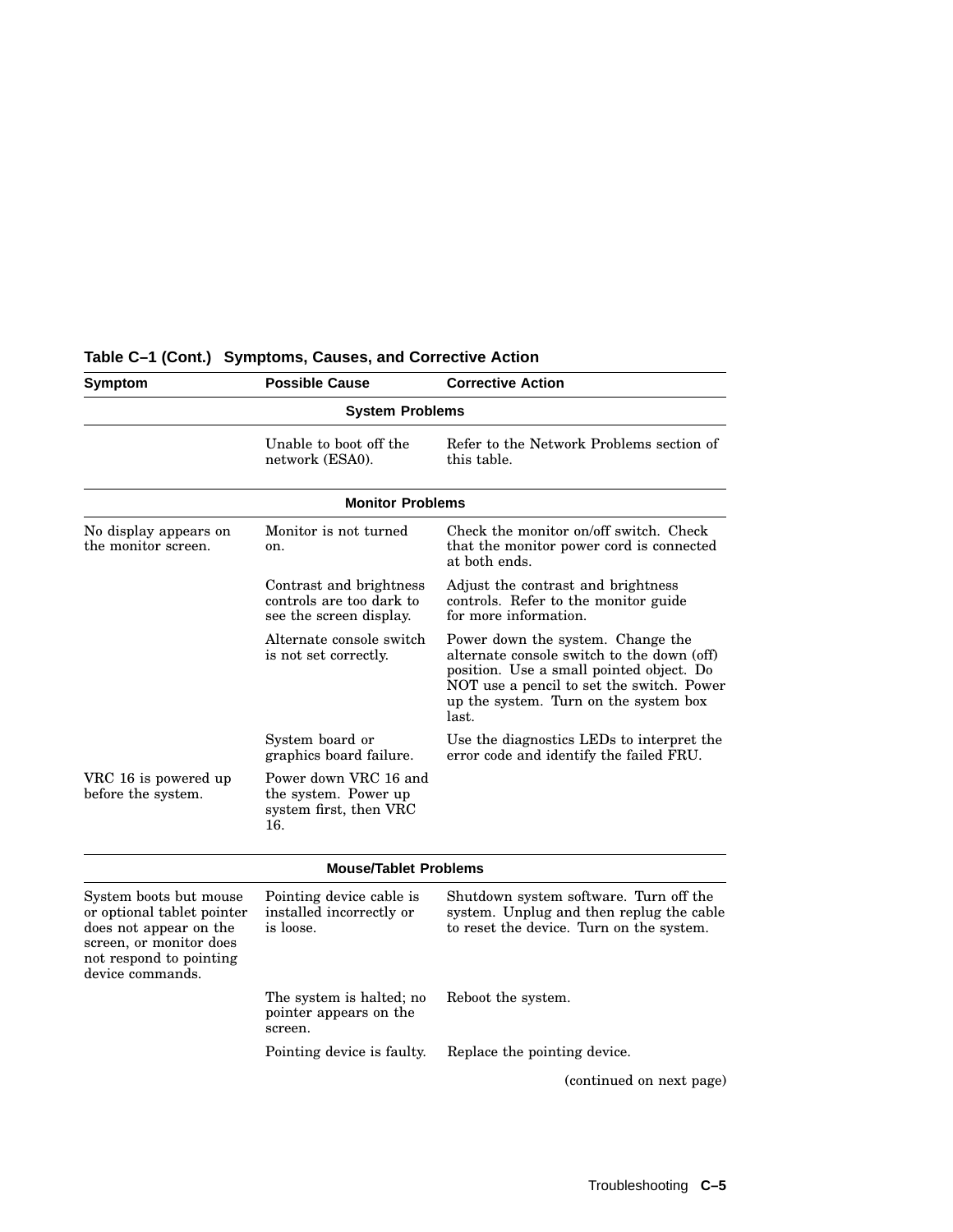| Symptom           | <b>Possible Cause</b>                                     | <b>Corrective Action</b>                                |
|-------------------|-----------------------------------------------------------|---------------------------------------------------------|
|                   | <b>Keyboard Problems</b>                                  |                                                         |
| Keys do not work. | Hold Screen key is<br>active. Hold screen light<br>is on. | Press the Hold Screen key to release hold<br>on screen. |
|                   | Keyboard cable is loose<br>or not connected.              | Check the keyboard cable at both ends.                  |
|                   | Keyboard has failed.                                      | Replace the keyboard.                                   |
|                   |                                                           | (continued on next page)                                |

**Table C–1 (Cont.) Symptoms, Causes, and Corrective Action**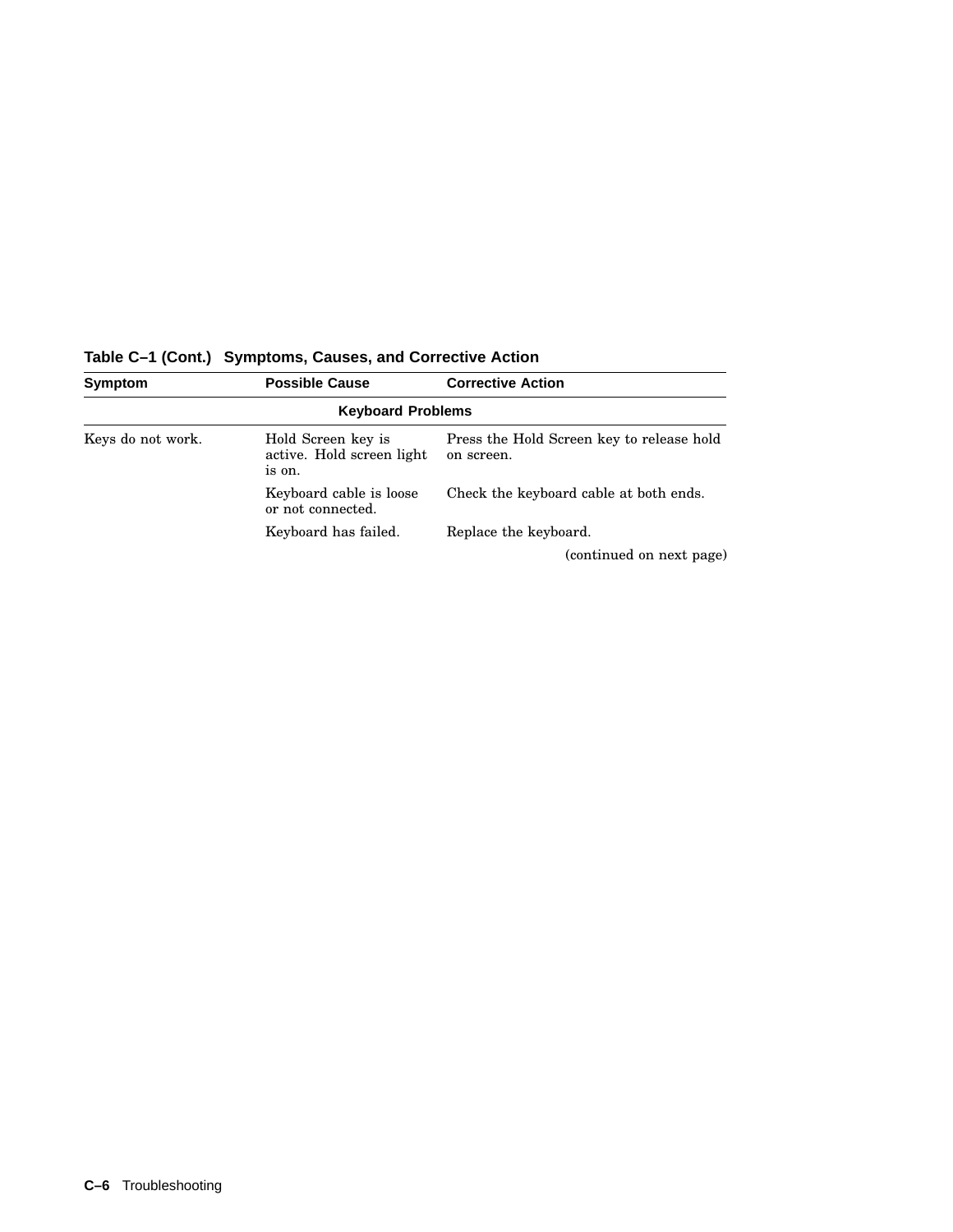| <b>Symptom</b>                                                                                                      | <b>Possible Cause</b>                                         | <b>Corrective Action</b>                                                                                                        |  |  |  |
|---------------------------------------------------------------------------------------------------------------------|---------------------------------------------------------------|---------------------------------------------------------------------------------------------------------------------------------|--|--|--|
| <b>SCSI Device Problems</b>                                                                                         |                                                               |                                                                                                                                 |  |  |  |
| An installed drive does<br>not work.                                                                                | Two SCSI identifiers<br>are set to the same ID<br>number.     | Reset each SCSI ID to a unique number.                                                                                          |  |  |  |
|                                                                                                                     | Loose cables.                                                 | Check to make sure all cables are<br>connected.                                                                                 |  |  |  |
|                                                                                                                     | Defective drive.                                              | Run diagnostics to isolate fault. Replace<br>FRU.                                                                               |  |  |  |
| Software does not work<br>from the diskette drive,<br>or a diskette read or<br>write error message is<br>displayed. | No diskette is in the<br>diskette drive.                      | Insert a diskette with software. Use the<br>instruction in the software documentation.                                          |  |  |  |
|                                                                                                                     | Diskette was inserted<br>incorrectly.                         | Check that the write-protect notch on the<br>diskette is to your left when you insert the<br>diskette and that the label is up. |  |  |  |
|                                                                                                                     | Diskette is damaged<br>or does not contain<br>software.       | Try another diskette that contains<br>software.                                                                                 |  |  |  |
|                                                                                                                     | Two SCSI identifiers<br>are set to the same ID<br>number.     | Reset each SCSI ID to a unique number.                                                                                          |  |  |  |
| Software does not boot<br>from the fixed disk<br>drive.                                                             | Problem exists with the<br>fixed disk.                        | Refer to Section 2.8.10.                                                                                                        |  |  |  |
|                                                                                                                     | Default boot device set<br>incorrectly.                       | Set or change default boot device.                                                                                              |  |  |  |
|                                                                                                                     | Recovery action may be<br>set to Halt.                        | Change default recovery action.                                                                                                 |  |  |  |
|                                                                                                                     | Problem with software<br>(if installed) on the fixed<br>disk. | Refer to software documentation.                                                                                                |  |  |  |
|                                                                                                                     | Two SCSI identifiers<br>are set to the same ID<br>number.     | Reset each SCSI ID to a unique number.                                                                                          |  |  |  |
|                                                                                                                     |                                                               | (continued on next page)                                                                                                        |  |  |  |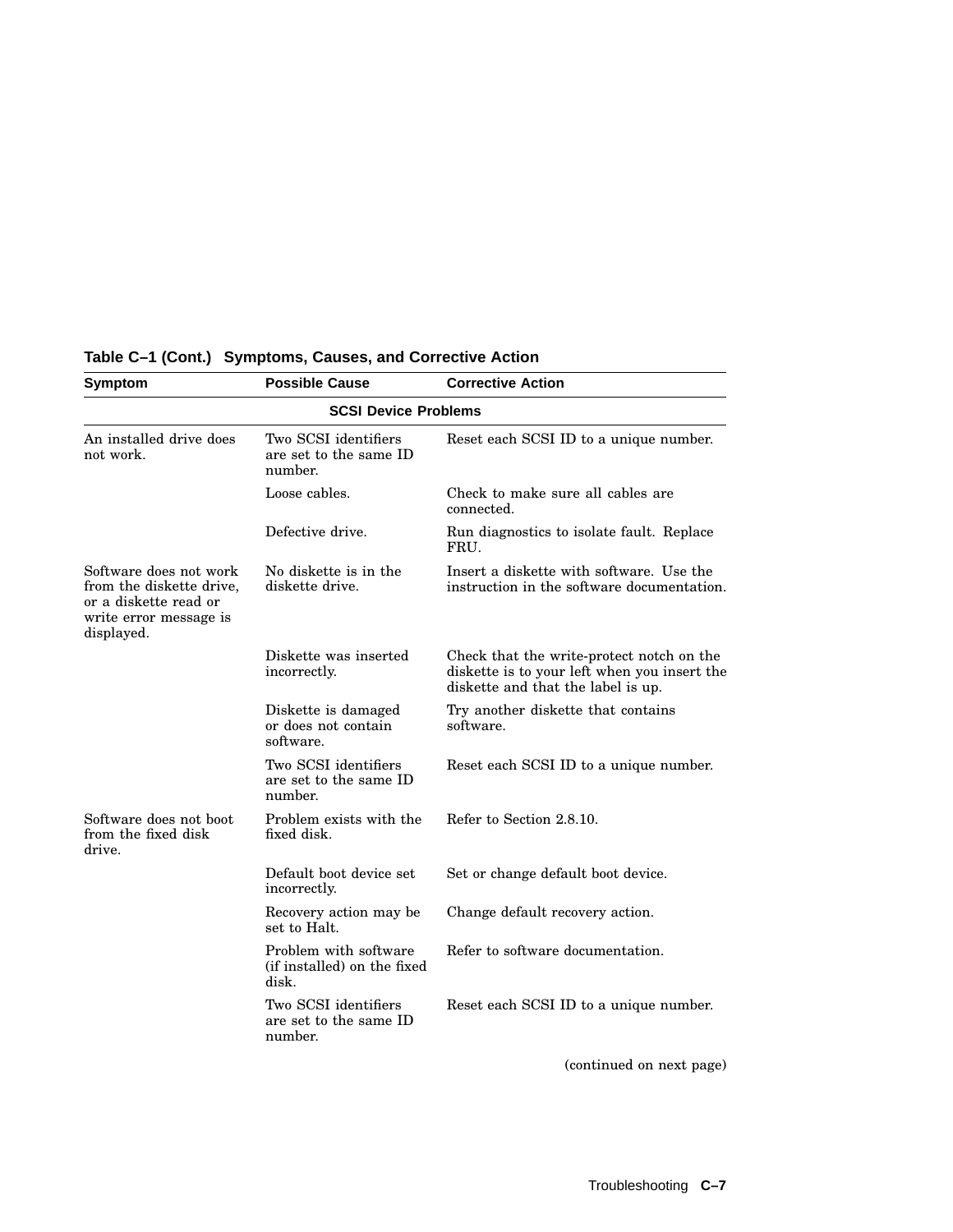| <b>Symptom</b>                                               | <b>Possible Cause</b>                                             | <b>Corrective Action</b>                                                                                                                                                                                   |
|--------------------------------------------------------------|-------------------------------------------------------------------|------------------------------------------------------------------------------------------------------------------------------------------------------------------------------------------------------------|
|                                                              | <b>Network Problems</b>                                           |                                                                                                                                                                                                            |
| NI error message is<br>displayed when verifying<br>Ethernet. | No ThinWire or<br>thickwire terminator<br>or cable was installed. | Attach a ThinWire or standard Ethernet<br>terminator.                                                                                                                                                      |
|                                                              | Network switch is not<br>set properly.                            | Verify that the network switch is set<br>to network connector with cable or<br>terminator.                                                                                                                 |
|                                                              | Terminator is missing<br>from network.                            | Check by replacing cable with a<br>terminator. If problem is corrected, then<br>check the network segment for missing<br>terminators.                                                                      |
|                                                              | Cable connection is<br>loose.                                     | Check that all connections on the Ethernet<br>segment are secure.                                                                                                                                          |
|                                                              | Power supply failure.                                             | Replace the power supply.                                                                                                                                                                                  |
| Diagnostic LED lights<br>$7,4,3$ , and 0 are on.             | T-connector is<br>disconnected.                                   | Make sure that the T-connector is<br>disconnected to an operating ThinWire<br>Ethernet segment.                                                                                                            |
| Cannot boot from the<br>network.                             | Local network problem.                                            | Problem is most likely caused by the<br>customer server system or the network.                                                                                                                             |
|                                                              | Defective NI interface.                                           | Run diagnostics (TEST NI command) with<br>terminators attached. Replace faulty FRU<br>if test fails.                                                                                                       |
|                                                              | Audio Problems (Model 60 Only)                                    |                                                                                                                                                                                                            |
| No audio tone (beep)<br>when the system is<br>turned on.     | Speaker is turned off.                                            | Turn on speaker (switch in down position)<br>using the switch located on the front of<br>the Model 60 system box.                                                                                          |
|                                                              | Audio speaker is not<br>working.                                  | Turn off the system. Plug in the headset<br>and turn the system on. If you hear an<br>audio tone from the headset, then there is<br>a problem with the speaker. Replace the<br>lights and switches module. |
|                                                              |                                                                   | (continued on next page)                                                                                                                                                                                   |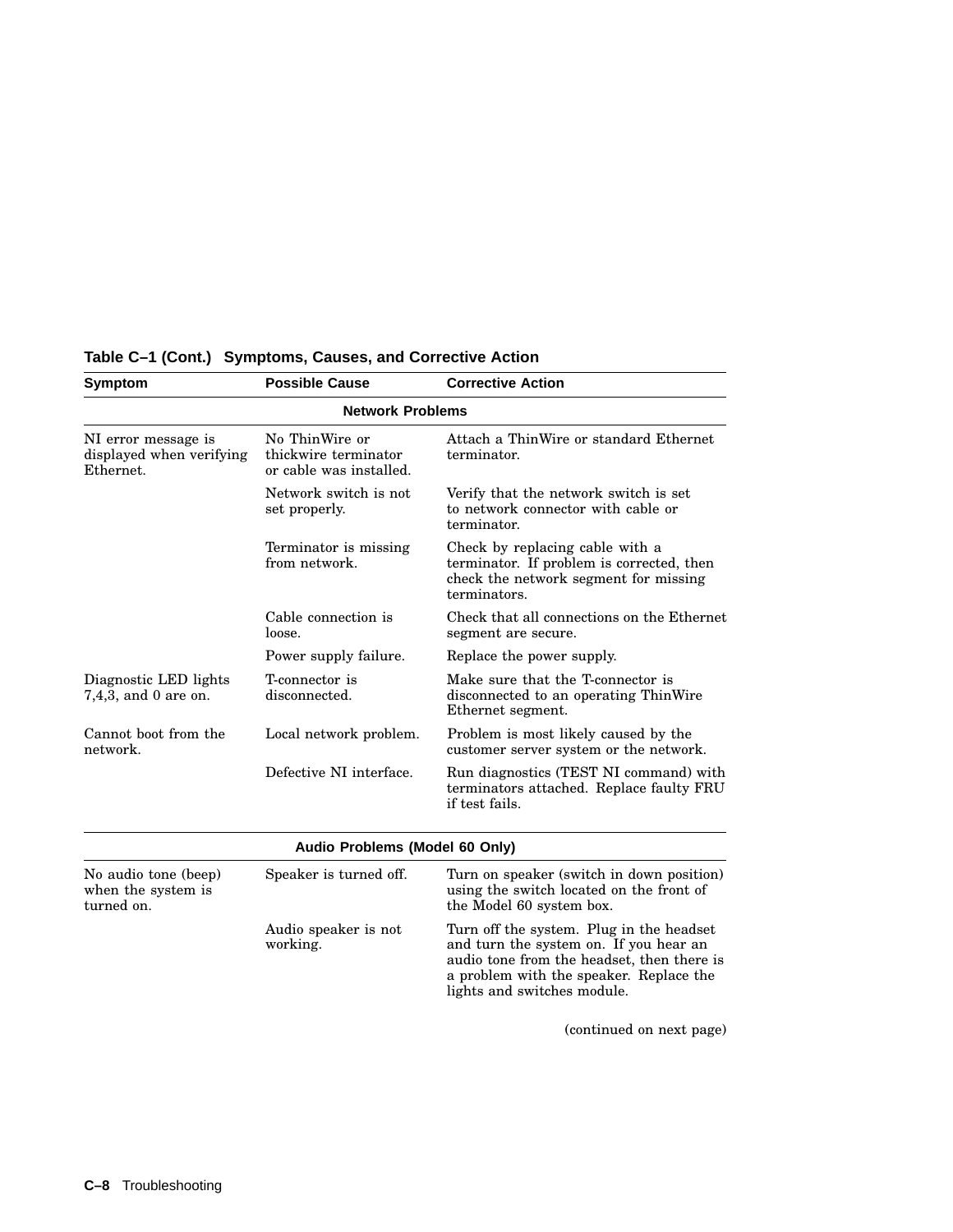| <b>Symptom</b>                | <b>Possible Cause</b>                                     | <b>Corrective Action</b>                                                                                              |  |  |  |
|-------------------------------|-----------------------------------------------------------|-----------------------------------------------------------------------------------------------------------------------|--|--|--|
| <b>Expansion Box Problems</b> |                                                           |                                                                                                                       |  |  |  |
| Expansion box fan is off.     | Power cord is not<br>connected.                           | Check the power cord connections at both<br>ends.                                                                     |  |  |  |
|                               | Faulty power cord.                                        | Replace power cord.                                                                                                   |  |  |  |
|                               | Power supply fan has<br>failed.                           | Replace the power supply.                                                                                             |  |  |  |
| Power light is off.           | Power cord is not<br>connected.                           | Check the power cord connections at both<br>ends.                                                                     |  |  |  |
|                               | Wall socket may not be<br>operative.                      | Try a different wall socket, or try an<br>electrical device that you know works in<br>the wall socket.                |  |  |  |
|                               |                                                           | Turn the system off for 10 seconds and<br>then back on.                                                               |  |  |  |
|                               | Defective power supply.                                   | Replace the power supply.                                                                                             |  |  |  |
| Drive does not work.          | Loose cables.                                             | Make sure all cables are connected.                                                                                   |  |  |  |
|                               | Two SCSI identifiers<br>are set to the same ID<br>number. | Reset each SCSI ID to a unique number.<br>(See BA46 Storage Expansion Box Owner's<br><i>Guide</i> for SCSI settings.) |  |  |  |
|                               | Defective drive.                                          | Run diagnostics to isolate fault. Replace<br>FRU.                                                                     |  |  |  |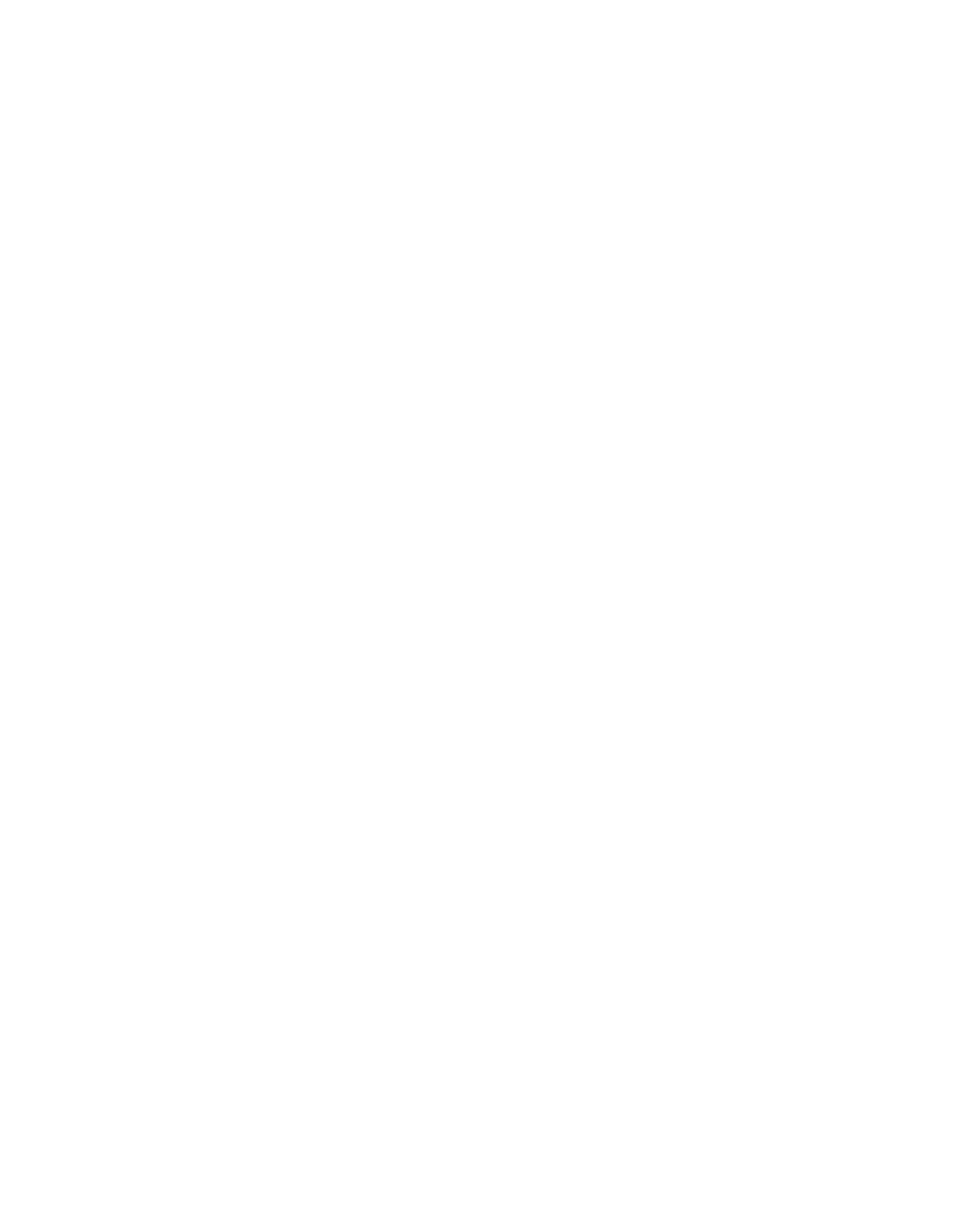# **D FRU Part Numbers**

The tables in this appendix provide the names and part numbers for the VAXstation 4000 Model 60 and VLC field-replaceable units (FRUs). FRUs, miscellaneous hardware, and cables are also listed for the SZ03 and SZ16 expansion boxes used with the Model 60 and VLC. The following topics are included in this appendix:

| Section D.1  | Precautions                                |
|--------------|--------------------------------------------|
| Section D.2  | Model 60 System Box FRUs                   |
| Section D.3  | Model 60 Monitor FRUs                      |
| Section D.4  | Model 60 System Box Miscellaneous Hardware |
| Section D.5  | Model 60 System Box Cables and Terminators |
| Section D.6  | VLC System Box FRUs                        |
| Section D.7  | VLC Monitor FRUs                           |
| Section D.8  | VLC System Box Miscellaneous Hardware      |
| Section D.9  | VLC System Box Cables and Terminators      |
| Section D.10 | SZ16 Expansion Box FRUs                    |
| Section D.11 | SZ16 Expansion Box Miscellaneous Hardware  |
| Section D.12 | SZ16 Expansion Box Cables and Terminators  |
| Section D.13 | SZ03 Expansion Box FRUs                    |
| Section D.14 | SZ03 Expansion Box Miscellaneous Hardware  |
| Section D.15 | SZ03 Expansion Box Cables and Terminators  |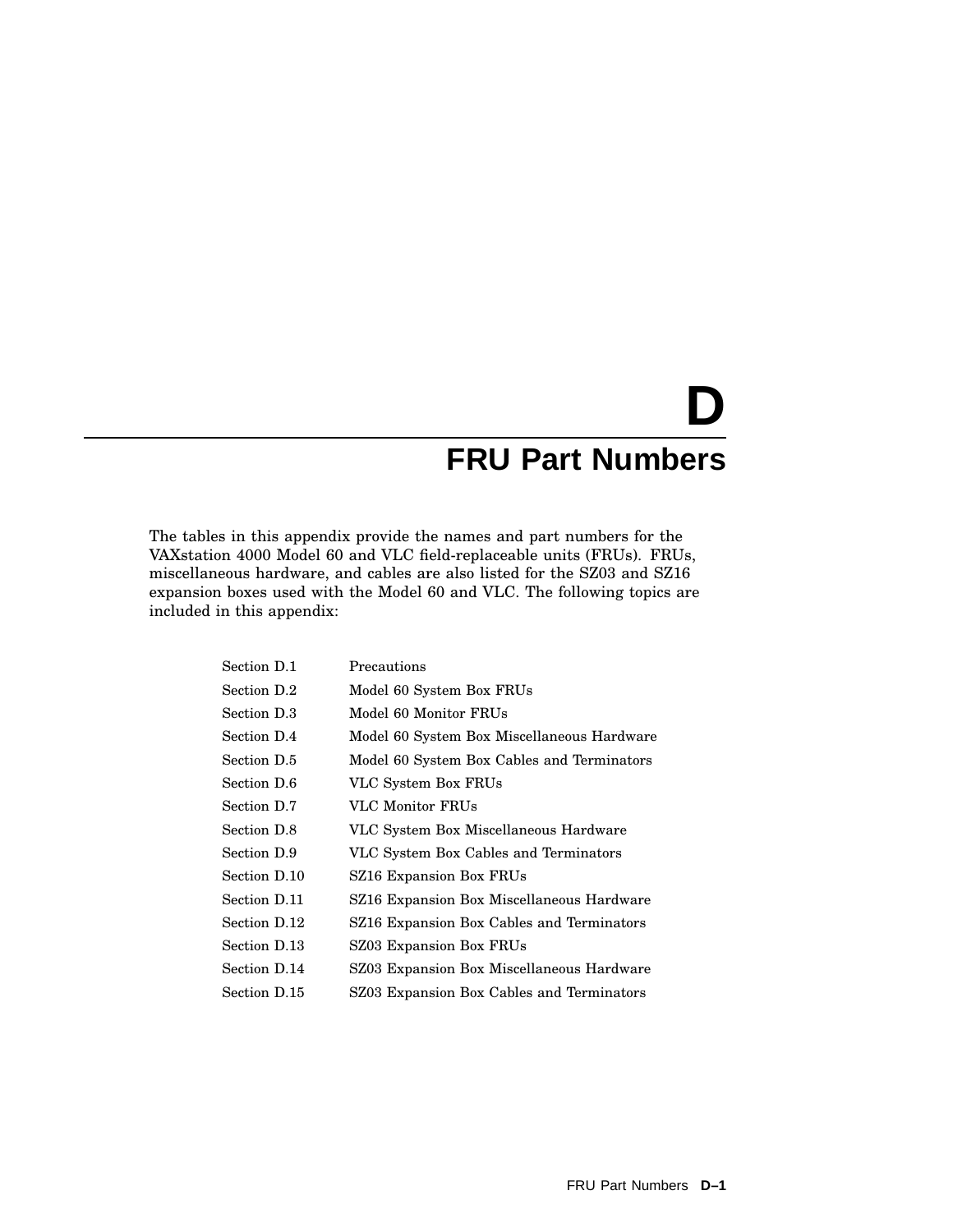#### **D.1 Precautions**

Follow these precautions when removing or installing FRUs:

- Only qualified service personnel should remove or install FRUs.
- **Electrostatic discharge (ESD)** can damage integrated circuits. Always use a grounded wrist strap (part number 29-11762-00) and grounded work surface when working with the internal parts of the workstation.

**Note** \_

It is the customer's responsibility to back up the software before Digital Services personnel arrive at the site. This is important to ensure that data is not lost during the service process. The customer should also shut down the workstation software. Before performing any maintenance work, Digital Services personnel must confirm that the customer has completed both of these tasks.

#### **D.2 Model 60 System Box FRUs**

Table D–1 contains the part numbers for the Model 60 system box FRUs.

**Table D–1 Model 60 System Box FRUs**

| <b>FRU</b>                                                          | <b>Part Number</b>       |  |
|---------------------------------------------------------------------|--------------------------|--|
| KA46 system board                                                   | 54-20346-01              |  |
| Lights and switches module                                          | 54-20367-01              |  |
| DSW21 synchronous communication module                              | 54-20377-01              |  |
| SCSI-FDI control module                                             | 54-20764-02              |  |
| Low res LCG $1024x768@60$ Hz<br>or $1024x864@60$ Hz (autoswitching) | 54-20363-01              |  |
| 8-Plane high resolution color LCG<br>1280x1024@66Hz                 | 54-20365-01              |  |
| 8-Plane high resolution monochrome LCG<br>1280x1024 @ 72 Hz         | 54-20365-03              |  |
| 8-Plane high resolution dual head color LCG                         | 54-20762-01              |  |
|                                                                     | (continued on next page) |  |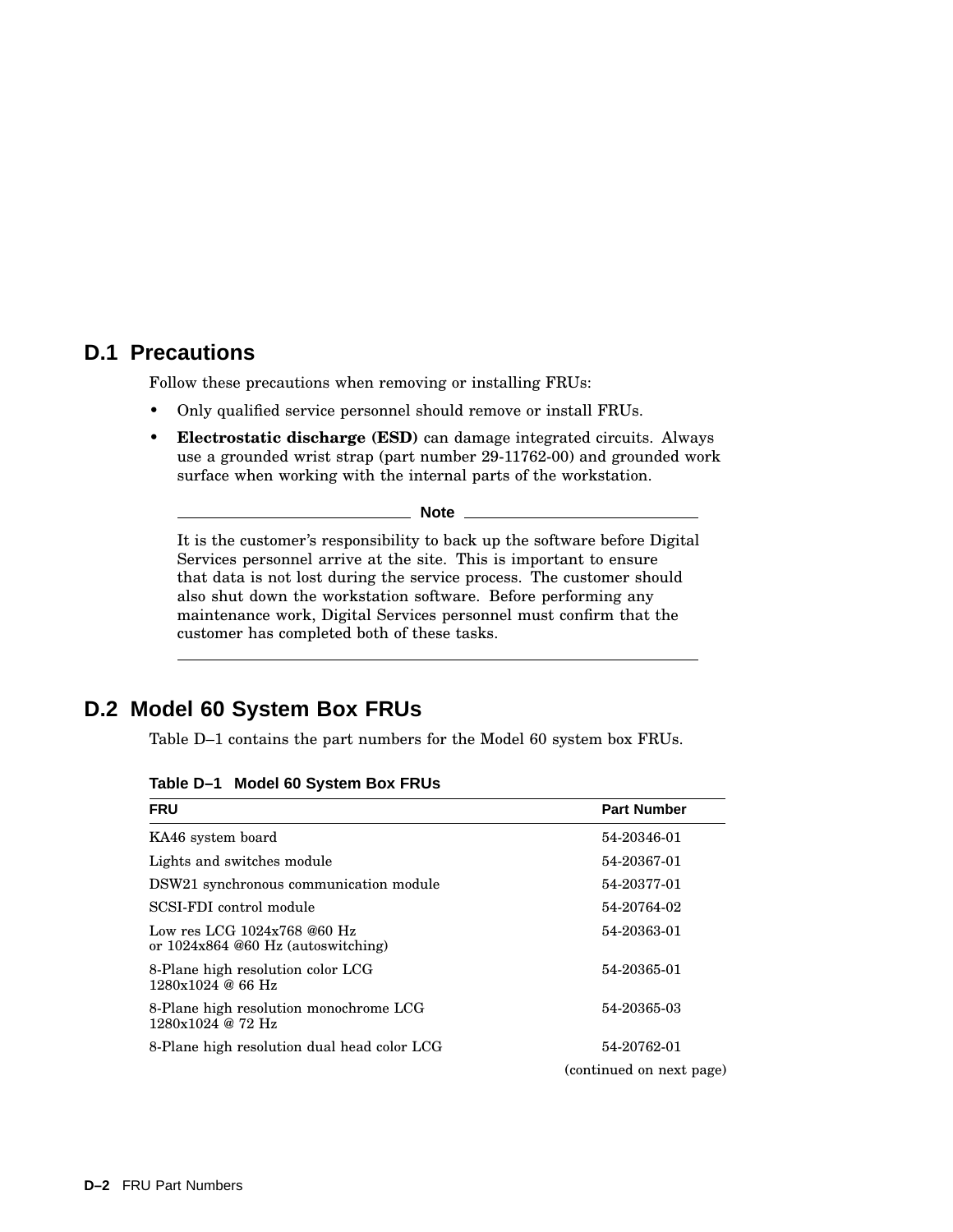| <b>Part Number</b> |
|--------------------|
| 54-20770-01        |
| 54-20450-01        |
| 54-20452-01        |
| 54-20454-01        |
| 54-20854-01        |
| 54-20854-02        |
| 54-20430-01        |
| PMAZ-AB            |
| DEFZA-AA           |
| DEFZA-CA           |
| <b>PMAD-AB</b>     |
| PMABV-AA           |
| 30-34690-01        |
| 54-19145-AA        |
| 54-19103-AA        |
| 54-19103-CA        |
| RRD42-AA           |
| $RX26-AA$          |
| $RZ23L-E$          |
| $RZ24-F$           |
| $RZ25-E$           |
| TZK10-AA           |
| <b>TZ30-AX</b>     |
|                    |

#### **Table D–1 (Cont.) Model 60 System Box FRUs**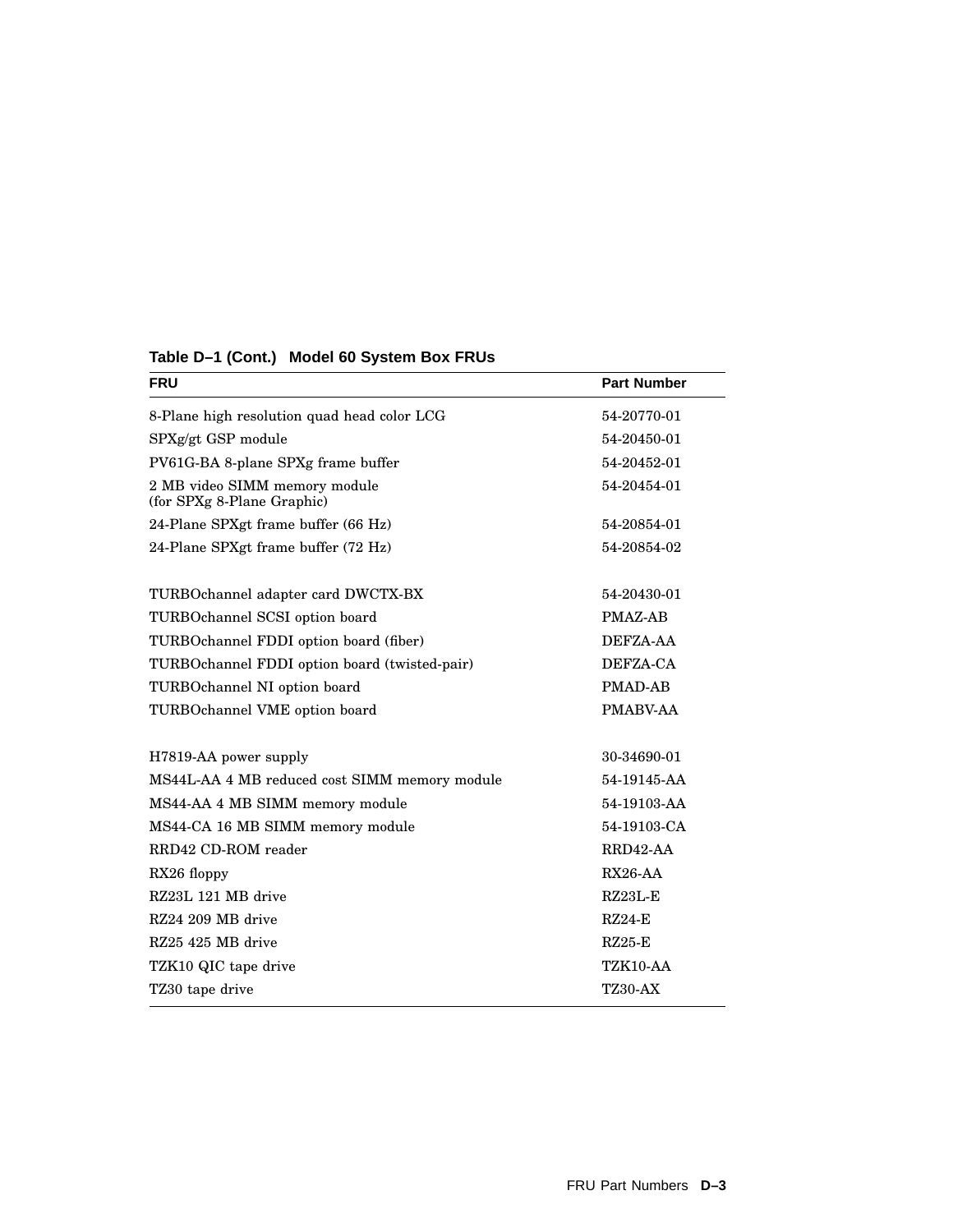# **D.3 Model 60 Monitor FRUs**

Table D–2 contains the model numbers for the Model 60 supported monitors.

| <b>Monitor</b>     | <b>Part Number</b>       |
|--------------------|--------------------------|
| 16-inch color      | VRT16-DA,D4,HA,H4        |
| 19-inch monochrome | VR319-DA,D4              |
| 19-inch color      | <b>VR320-CA,C4</b>       |
| 19-inch color      | VRT19-DA, D3, D4, HA, H4 |
| 17-inch color      | VRM17-AA,A4              |
| 17-inch color      | <b>VR297-DA,D3,D4</b>    |
| 19-inch color      | <b>VR299-DA,D3,D4</b>    |
|                    |                          |

**Table D–2 Model 60 Monitors**

# **D.4 Model 60 System Box Miscellaneous Hardware FRUs**

Table D–3 contains the part numbers for the Model 60 miscellaneous hardware.

| <b>FRU</b>                        | <b>Part Number</b>       |
|-----------------------------------|--------------------------|
| Remote keyboard and mouse kit     | <b>BC13M-10</b>          |
| Keyboard                          | LK401-AA<br>LK402-AA     |
| Logitech mouse                    | VSXXX-GA                 |
| Tablet                            | <b>VSXXX-AB</b>          |
| Gray mouse pad                    | <b>VSXXX-EA</b>          |
| Vertical stand                    | BA46X-AA                 |
| Multiple box stand                | H9855-AA                 |
| RRD42 (in tabletop expansion box) | RRD42-DA                 |
| Front bezel (without opening)     | 70-28099-01              |
|                                   | (continued on next page) |

**Table D–3 Model 60 Miscellaneous Hardware**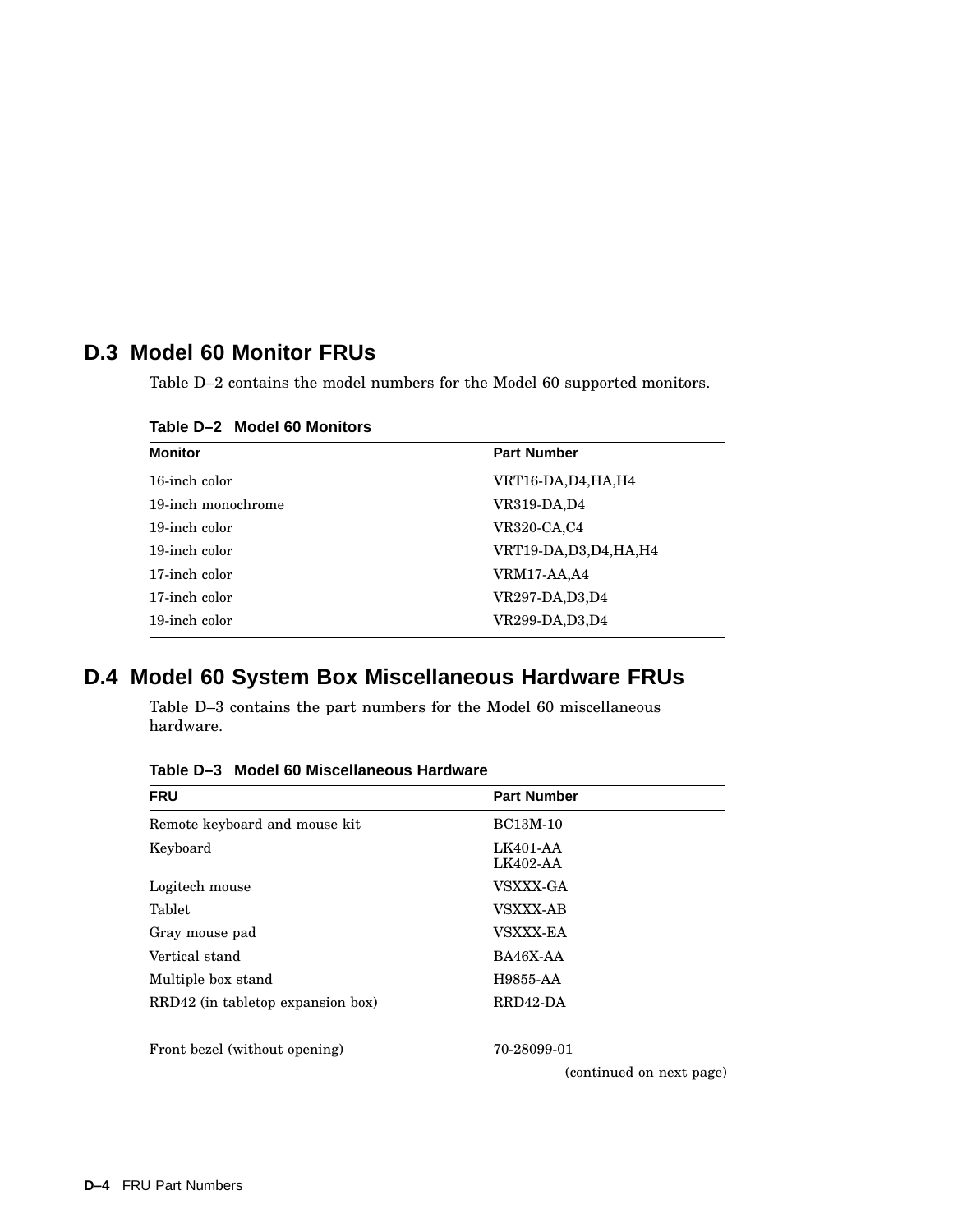| <b>FRU</b>                                                                               | <b>Part Number</b> |
|------------------------------------------------------------------------------------------|--------------------|
| Front bezel (with opening for $3\frac{1}{2}$ -inch drive)                                | 70-28099-03        |
| Base plastic assembly                                                                    | 70-28096-01        |
| Top plastic cover                                                                        | 70-28107-01        |
|                                                                                          |                    |
| Bracket, $5\frac{1}{4}$ -inch half-height drive                                          | 74-40430-01        |
| Bracket, RX26 half-height removable media (with<br>FDI module)                           | 74-41127-01        |
| Bracket, half-height $3\frac{1}{2}$ -inch drive<br>(Refer to next line for RZ25 bracket) | $RZ25-E$           |
| Bracket, RZ25 3 1/2-inch drive                                                           | 74-41128-02        |
| Rear opening filler                                                                      | 74-41472-01        |
| Rear opening RFI shield filler                                                           | 74-41473-01        |
| Mounting plate, removable media drives                                                   | 74-41734-01        |
| Cover, diagnostic ports                                                                  | 74-42419-01        |
| Power supply metal wire form                                                             | 74-42497-01        |
| Plastic handle for half-height HDD bracket                                               | 74-42662-01        |
| Clamp, LCG, and SPXg video boards                                                        | 74-42680-01        |
| Clamp, SPXgt video board                                                                 | 74-42680-02        |

**Table D–3 (Cont.) Model 60 Miscellaneous Hardware**

# **D.5 Model 60 System Box Cables and Terminators**

Table D–4 contains Model 60 system box cable and terminator part numbers.

| <b>FRU</b>                                                             | <b>Part Number</b>       |  |
|------------------------------------------------------------------------|--------------------------|--|
| SCSI terminator                                                        | 12-30552-01              |  |
| Internal wire harness power cable                                      | 17-02876-01              |  |
| Cable assembly - high-resolution 10-foot monitor cable<br>$(BC29G-09)$ | 17-02906-01              |  |
|                                                                        | (continued on next page) |  |

**Table D–4 Model 60 Cables and Terminators**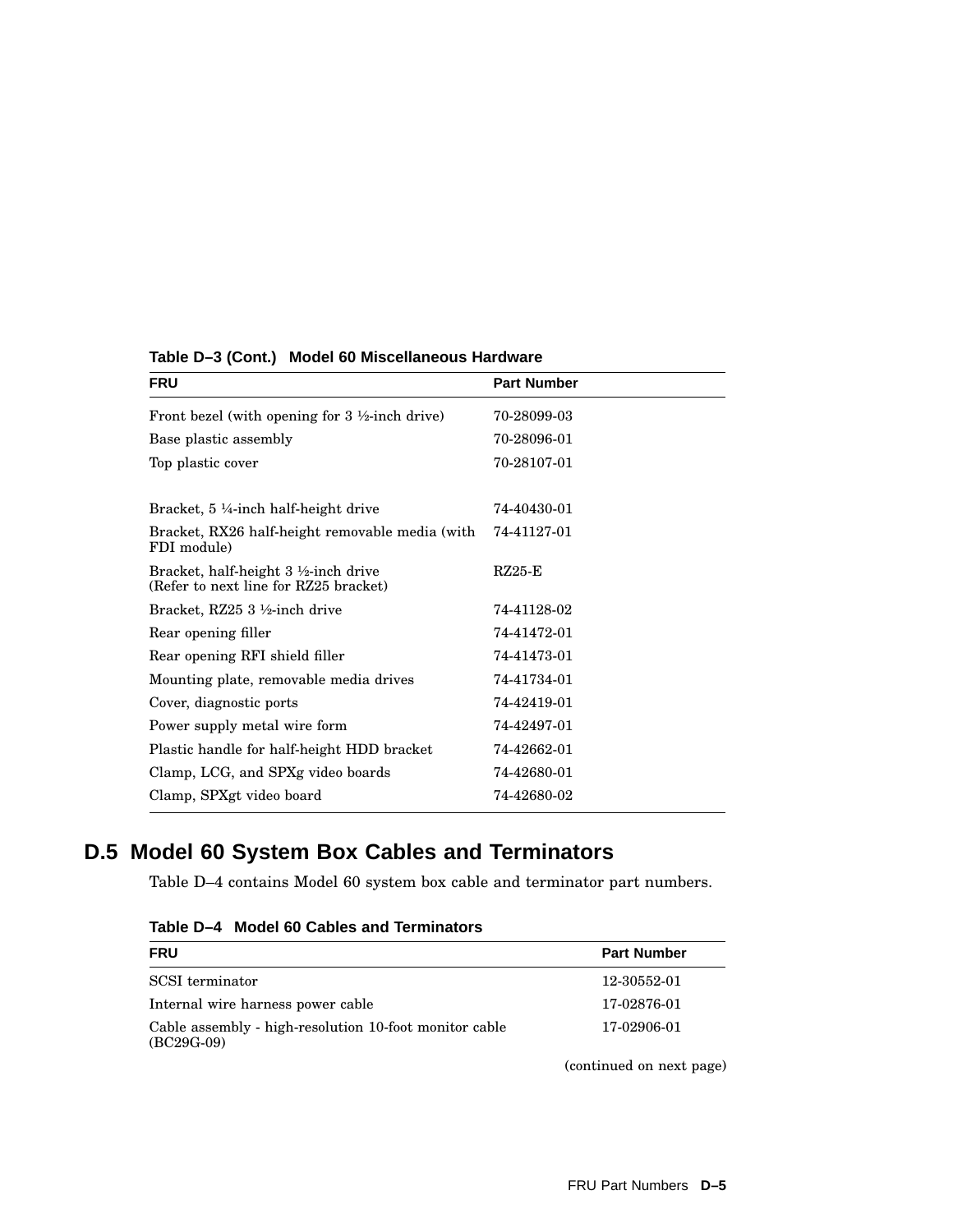| <b>FRU</b>                                                                                                         | <b>Part Number</b>       |  |
|--------------------------------------------------------------------------------------------------------------------|--------------------------|--|
| Cable assembly - high-resolution 3-foot monitor cable<br>$(BC29G-03)$                                              | 17-02906-02              |  |
| External audio adapter cable                                                                                       | 17-03345-01              |  |
| Internal SCSI data cable assembly                                                                                  | 70-28108-01              |  |
| Thickwire, ThinWire Ethernet kit                                                                                   | 70-26209-01              |  |
| ThinWire Ethernet cable<br>$(xx = 06/15/30$ refers to length in feet)                                              | $BC16M$ -xx              |  |
| Thickwire transceiver cable with straight connector (PVC)<br>$(xx = 05/10/20/40$ refers to length in meters)       | BNE3H-xx                 |  |
| Thickwire transceiver cable with right-angle connector (PVC)<br>$(xx = 05/10/20/40$ refers to length in meters)    | BNE3K-xx                 |  |
| Thickwire transceiver cable with straight connector (Teflon)<br>$(xx = 05/10/20/40$ refers to length in meters)    | BNE3L-xx                 |  |
| Thickwire transceiver cable with right-angle connector (Teflon)<br>$(xx = 05/10/20/40$ refers to length in meters) | BNE3M-xx                 |  |
| System-to-VRT13 monitor cable<br>$(BCC27-05)$                                                                      | 30-34762-03              |  |
| DSW21 synchronous communication option cable                                                                       | BC19x<br>$(x=V,W,U,X,Q)$ |  |
| DSW21 synchronous communication option cable                                                                       | BC20Q                    |  |
| TURBOchannel option cable                                                                                          | BZOD-03,06,12            |  |
| TURBOchannel option terminator                                                                                     | H8578-AA                 |  |
| System power cable<br>(IEC to 3-prong ac 6-foot cable)                                                             | 17-00606-10              |  |
| System power cable for Europe                                                                                      | 17-00365-19              |  |
| System-to-monitor power cable<br>(IEC to IEC 39-inch cable)                                                        | 17-00442-25              |  |
| External SCSI data cable                                                                                           | 17-02446-02              |  |
| SCSI signal cable (from FDI to RX26)                                                                               | 17-00285-00              |  |

#### **Table D–4 (Cont.) Model 60 Cables and Terminators**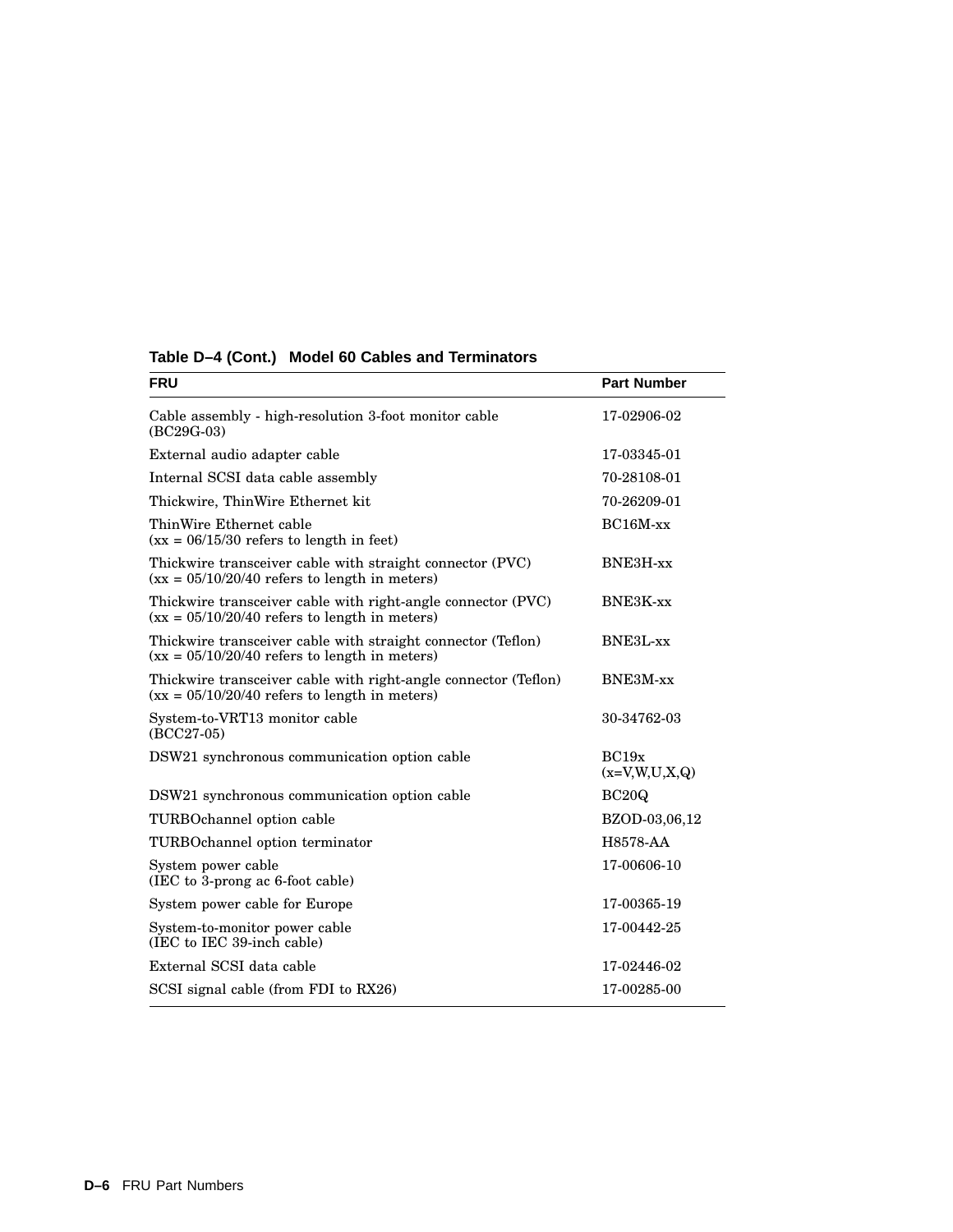# **D.6 VLC System Box FRUs**

Table D–5 contains the part numbers for the VLC system box FRUs.

|  | Table D-5 VLC System Box FRUs |  |  |
|--|-------------------------------|--|--|
|--|-------------------------------|--|--|

| <b>FRU</b>                                                                                               | <b>Part Number</b> |
|----------------------------------------------------------------------------------------------------------|--------------------|
| MS40-AA SIMM memory module                                                                               | 20-36110-05        |
| CPU module thickwire                                                                                     | 54-20768-01        |
| Graphics/audio frame buffer module 1<br>1024x768 @ 72 Hz or 1024x864 (switchable)<br>1280x1024 @ 72 Hz   | 54-20772-01        |
| Graphics/audio frame buffer module 2 for VRT13<br>$1024x768 \& 60 Hz$ or $640x480 \& 60 Hz$ (switchable) | 54-20774-01        |
| Graphics/audio frame buffer module 3<br>$1280x1024$ @ 72 Hz                                              | 54-20776-01        |
| Graphics/audio frame buffer module 4<br>1280x1024@66Hz                                                   | 54-20776-02        |
| RZ23L half-height hard disk drive                                                                        | $RZ23L-E$          |
| RZ24L half-height hard disk drive                                                                        | $RZ24L-E$          |
| Power supply (with either CPU module only)                                                               | H7109-D            |

# **D.7 VLC Monitor FRUs**

Table D–6 contains the model numbers for the VLC supported monitors.

| <b>Monitor</b>     | <b>FRU</b>               |  |
|--------------------|--------------------------|--|
| 16-inch color      | VRT16-DA,D4,HA,H4        |  |
| 19-inch monochrome | VR319-CA,C4,DA,D4        |  |
| 19-inch color      | VR320-CA,C4,DA,D4        |  |
| 19-inch color      | VRT19-DA, D3, D4, HA, H4 |  |
| 17-inch color      | <b>VRM17-AA,A4</b>       |  |
| 17-inch color      | VR297-DA, D3, D4         |  |
|                    | (continued on next page) |  |

#### **Table D–6 VLC Monitors**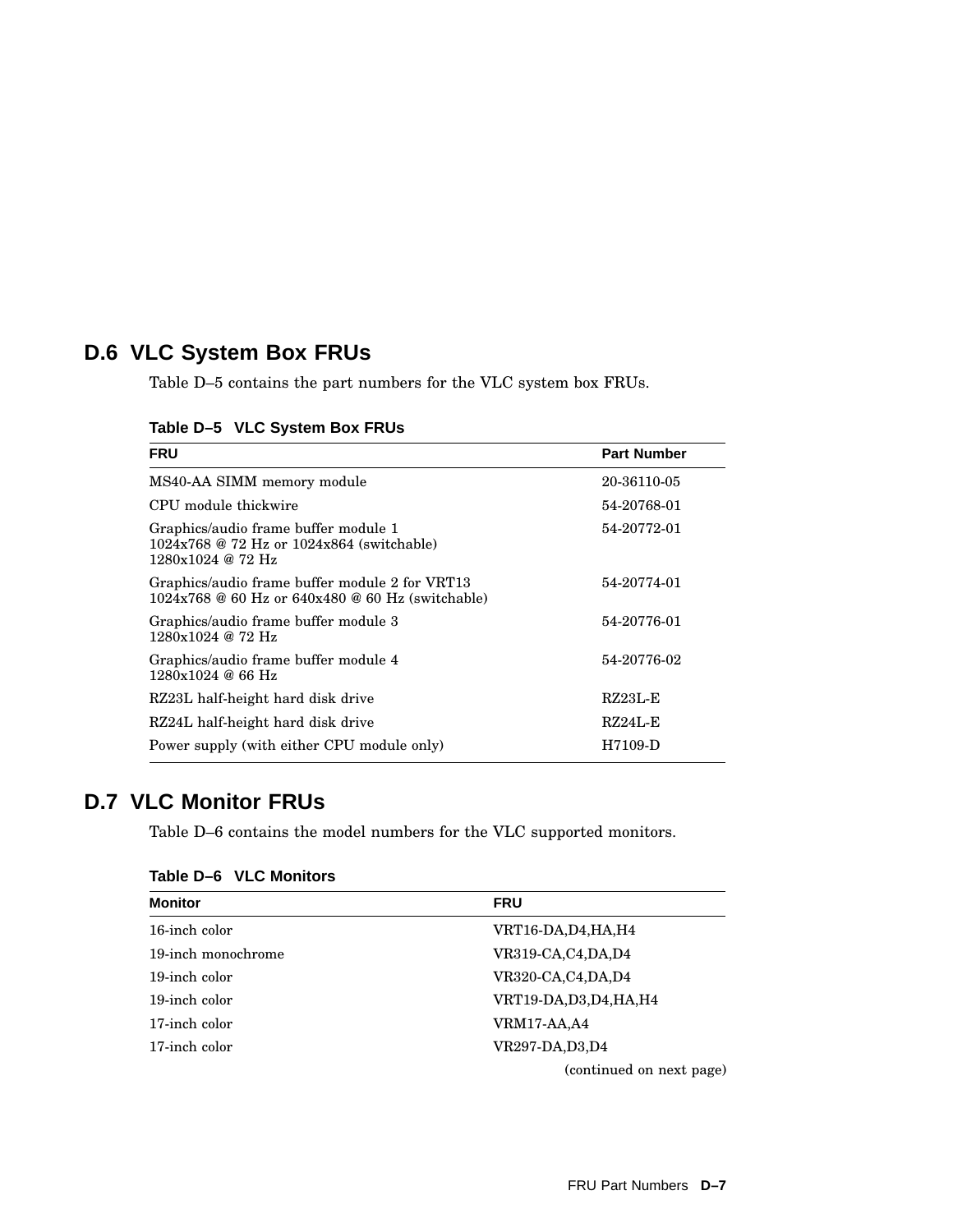| Monitor       | <b>FRU</b>       |  |
|---------------|------------------|--|
| 19-inch color | VR299-DA, D3, D4 |  |

# **Table D–6 (Cont.) VLC Monitors**

# **D.8 VLC System Box Miscellaneous Hardware**

Table D–7 contains the part numbers for the VLC miscellaneous hardware.

| <b>FRU</b>                       | <b>Part Number</b> |
|----------------------------------|--------------------|
| Plastic rivet                    | 12-36064-01        |
| Insulator washer for CPU screws  | 12-38661-01        |
| Keyboard                         | LK401-AA           |
| Logitech mouse                   | <b>VSXXX-GA</b>    |
| Hanging device                   | BA10X-AA           |
| Thickwire, ThinWire Ethernet kit | 70-26209-01        |
| Chassis assembly                 | 70-29792-01        |
| Enclosure cover                  | 70-29793-01        |
| Cricket clip                     | 74-43478-01        |
| Dog bone bracket                 | 74-41364-01        |
| Enclosure (bottom)               | 74-43475-01        |
| Bezel (front)                    | 74-43598-01        |

**Table D–7 VLC Miscellaneous Hardware**

# **D.9 VLC System Box Cables**

Table D–8 contains VLC system box cable part numbers.

| Table D-8 VLC Cables |
|----------------------|
|----------------------|

| <b>FRU</b>                                             | <b>Part Number</b> |
|--------------------------------------------------------|--------------------|
| System power cable<br>(IEC to 3-prong ac 6-foot cable) | 17-00606-10        |

(continued on next page)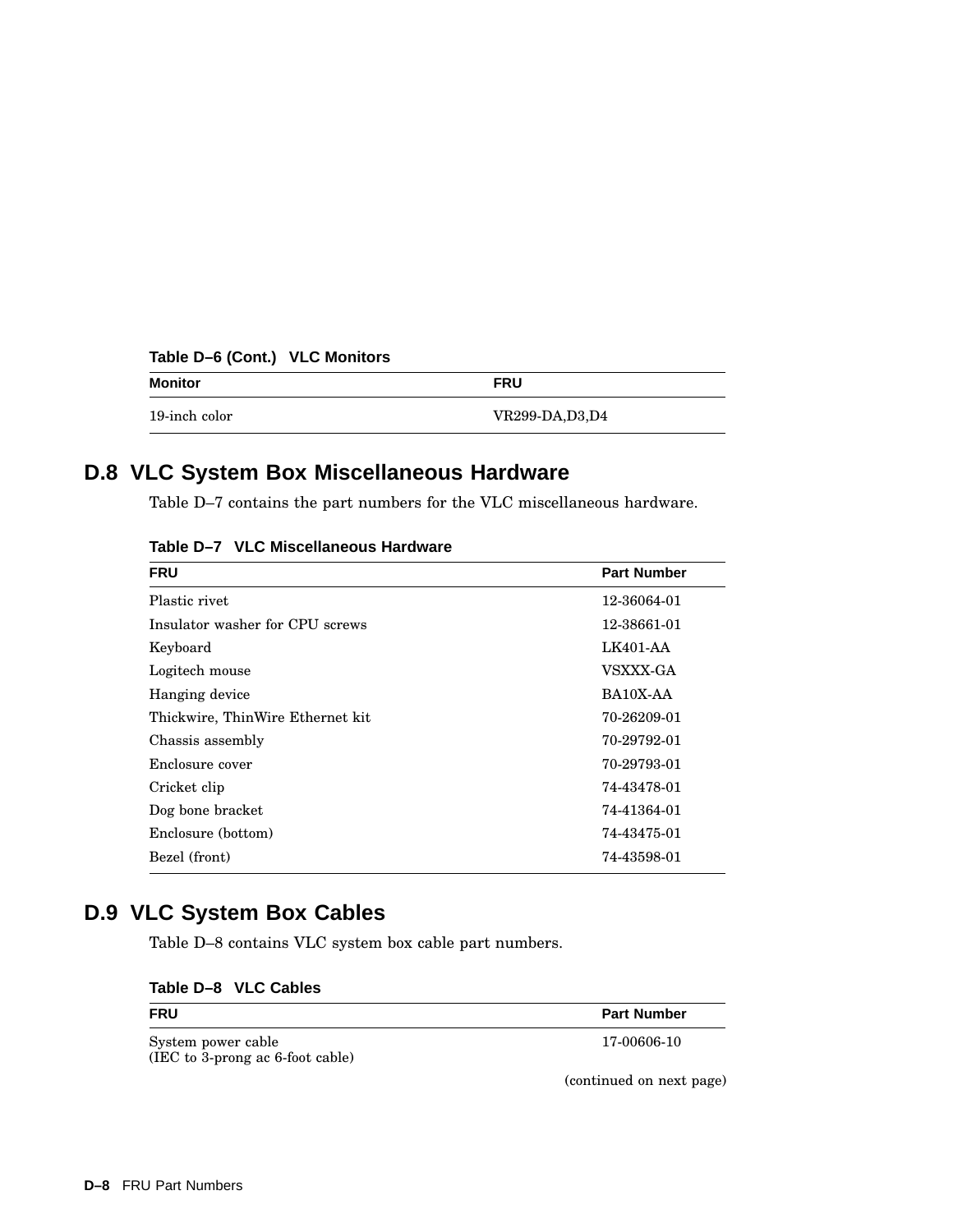| Table D-8 (Cont.) VLC Cables |  |
|------------------------------|--|
|------------------------------|--|

| <b>FRU</b>                                                  | <b>Part Number</b> |
|-------------------------------------------------------------|--------------------|
| System power cable for Europe                               | 17-00365-19        |
| System-to-monitor power cable<br>(IEC to IEC 39-inch cable) | 17-00442-25        |
| Internal power cable                                        | 17-03210-01        |
| Cable assembly, high-resolution monitor cable               | 17-02906-01        |
| Internal SCSI cable                                         | 17-03191-01        |
| System-to-VRT13 monitor cable<br>$(BCC27-05)$               | 30-34762-03        |
|                                                             |                    |

# **D.10 SZ16 Expansion Box FRUs**

Table D–9 contains the part numbers for the SZ16 expansion box.

| Table D-9 SZ16 Expansion Box FRUs              |                    |
|------------------------------------------------|--------------------|
| <b>FRU</b>                                     | <b>Part Number</b> |
| RZ55 whole option swap (332 MB)                | $RZ55-E$           |
| RZ56 whole option swap (665 MB)                | $RZ56-E$           |
| $RZ57$ whole option swap $(1.0 \text{ GB})$    | <b>RZ57-E</b>      |
| RZ58 whole option swap (1.3 GB)                | $RZ58-E$           |
| Label (for metal bracket screw hole locations) | 36-34745-01        |
| SCSI ID select switch module                   | 54-19325-02        |
| Load board                                     | 54-20422-01        |
| H7819-AA power supply                          | 30-34690-01*       |
| RRD42 CD-ROM reader                            | $RRD42-AA^*$       |
| RDAT drive                                     | TLZ04-GG           |
| TZ30 tape drive                                | <b>TZ30-AX</b>     |
| TZK10 QIC tape drive                           | TZK10-AA           |
| *Same part number as in the system box         |                    |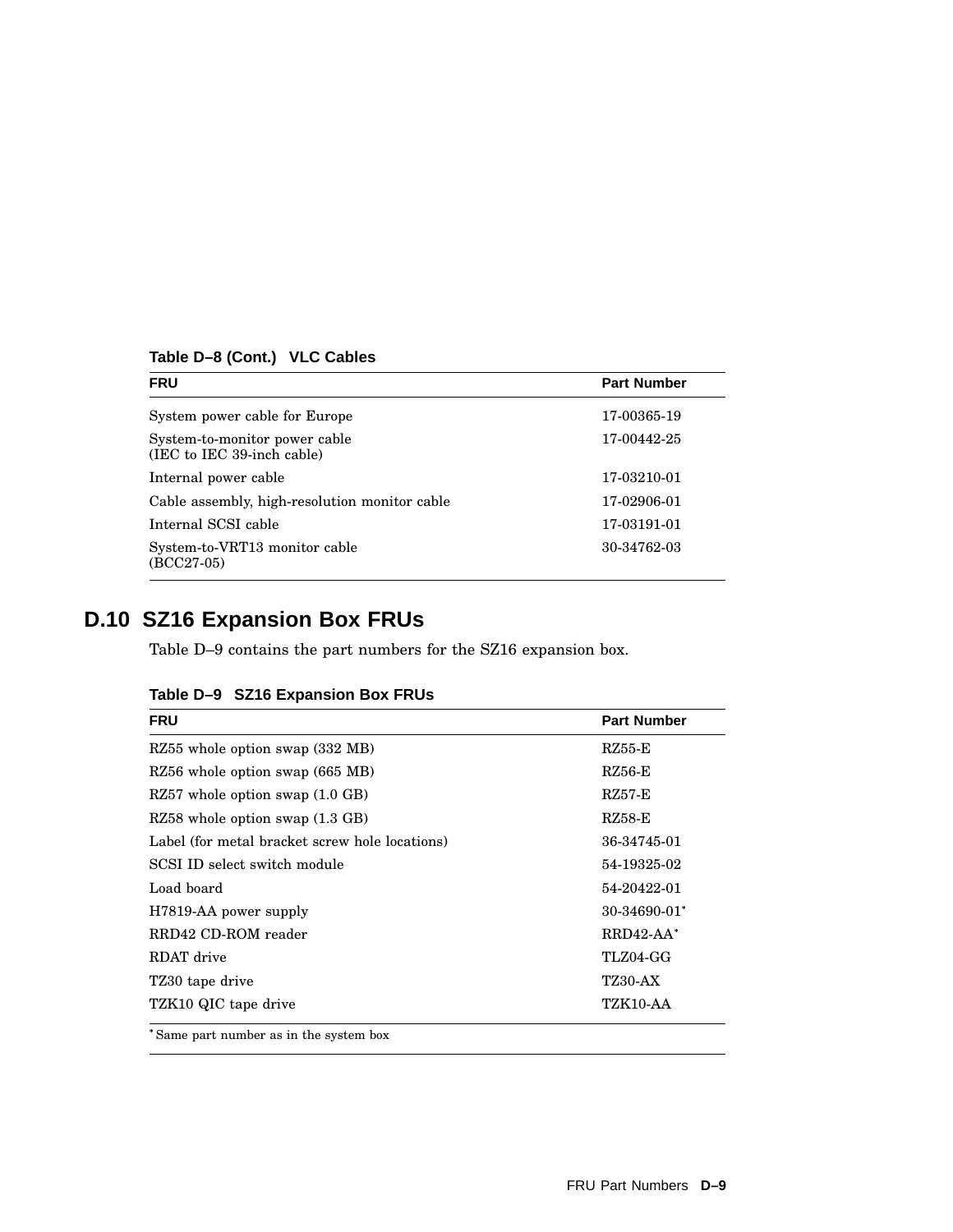# **D.11 SZ16 Expansion Box Miscellaneous Hardware**

Table D–10 contains the miscellaneous part numbers for the SZ16 expansion box.

|  | Table D-10 SZ16 Expansion Box FRUs - Miscellaneous Hardware |  |  |  |
|--|-------------------------------------------------------------|--|--|--|
|--|-------------------------------------------------------------|--|--|--|

| <b>FRU</b>                                                                              | <b>Part Number</b> |
|-----------------------------------------------------------------------------------------|--------------------|
| Vertical stand                                                                          | BA46X-AA           |
| Multiple box stand                                                                      | H9855-AA           |
| SCSI bracket assembly                                                                   | 70-28097-01        |
| Front bezel (without opening)                                                           | 70-28099-01        |
| Front bezel (with opening for single 5 ¼-inch drive)                                    | 70-28099-02        |
| Front Bezel (with opening for 3 1/2-inch drive)                                         | 70-28099-03        |
| Base plastic assembly                                                                   | 70-28096-01        |
| Enclosure assembly                                                                      | 70-28106-01        |
| Top plastic cover                                                                       | 70-28107-01        |
| Middle RFI shield between half-height removable media drives                            | 74-40966-01        |
| Bottom RFI shield (when TZ30 installed)                                                 | 74-40967-01        |
| Plastic handle (for half-height removable media drive bracket)                          | 74-41948-01        |
| Power supply metal wire form                                                            | 74-42497-01*       |
| Half-height drive mounting bracket<br>(for single $5\frac{1}{4}$ -inch drives and RX26) | 74-40430-01        |
| Half-height metal mounting bracket<br>(for dual $5\frac{1}{4}$ -inch drives)            | 74-41175-01        |
| Rear opening filler                                                                     | 74-41472-01        |
| Rear opening RFI shield filler                                                          | 74-41473-01        |
| Bezel, RDAT/dual half-height                                                            | 74-41939-01        |
| Cover, diagnostic ports                                                                 | 74-42419-01        |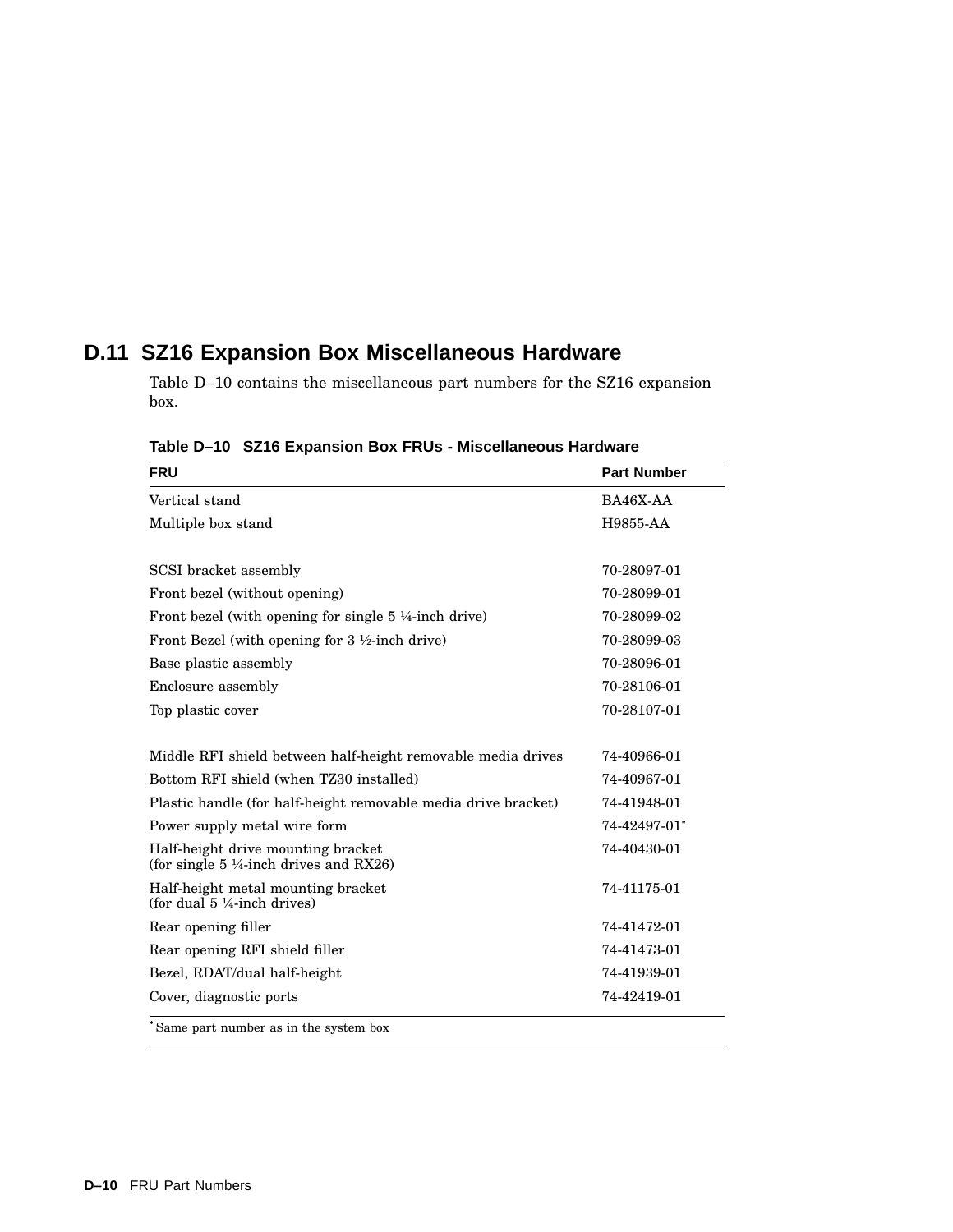# **D.12 SZ16 Expansion Box Cables and Terminators**

Table D–11 contains the part numbers for the SZ16 expansion box cables and terminators.

**Table D–11 SZ16 Expansion Box Cables and Terminators**

| <b>FRU</b>                                                  | <b>Part Number</b> |
|-------------------------------------------------------------|--------------------|
| SCSI ID select cable                                        | 17-02445-01        |
| Internal wire harness power cable                           | 17-02876-02        |
| System power cable<br>$(IEC to 3-prong ac 6-foot cable)$    | 17-00606-10        |
| System power cable for Europe                               | 17-00365-19        |
| System-to-monitor power cable<br>(IEC to IEC 39-inch cable) | 17-00442-25        |
| Internal SCSI data cable                                    | 70-28109-01        |
| External SCSI cable BC09K-02                                | 17-02446-02        |
| SCSI terminator                                             | 12-30552-01        |

# **D.13 SZ03 Expansion Box FRUs**

Table D–12 contains the part numbers for the SZ03 expansion box.

**Table D–12 SZ03 Expansion Box FRUs**

| <b>FRU</b>                                   | <b>Part Number</b> |
|----------------------------------------------|--------------------|
| Chassis and power supply (with open bezel)   | <b>BA41A-A9</b>    |
| Chassis and power supply (with closed bezel) | <b>BA41A-B9</b>    |
| SCSI-FDI control module                      | 54-20764-03        |
| $RX26$ floppy                                | $RX26-AA$          |
| RZ23L 121 MB drive                           | $RZ23L-E$          |
| RZ24 209 MB drive                            | $RZ24-E$           |
| RZ25 425 MB drive                            | $RZ25-E$           |
|                                              |                    |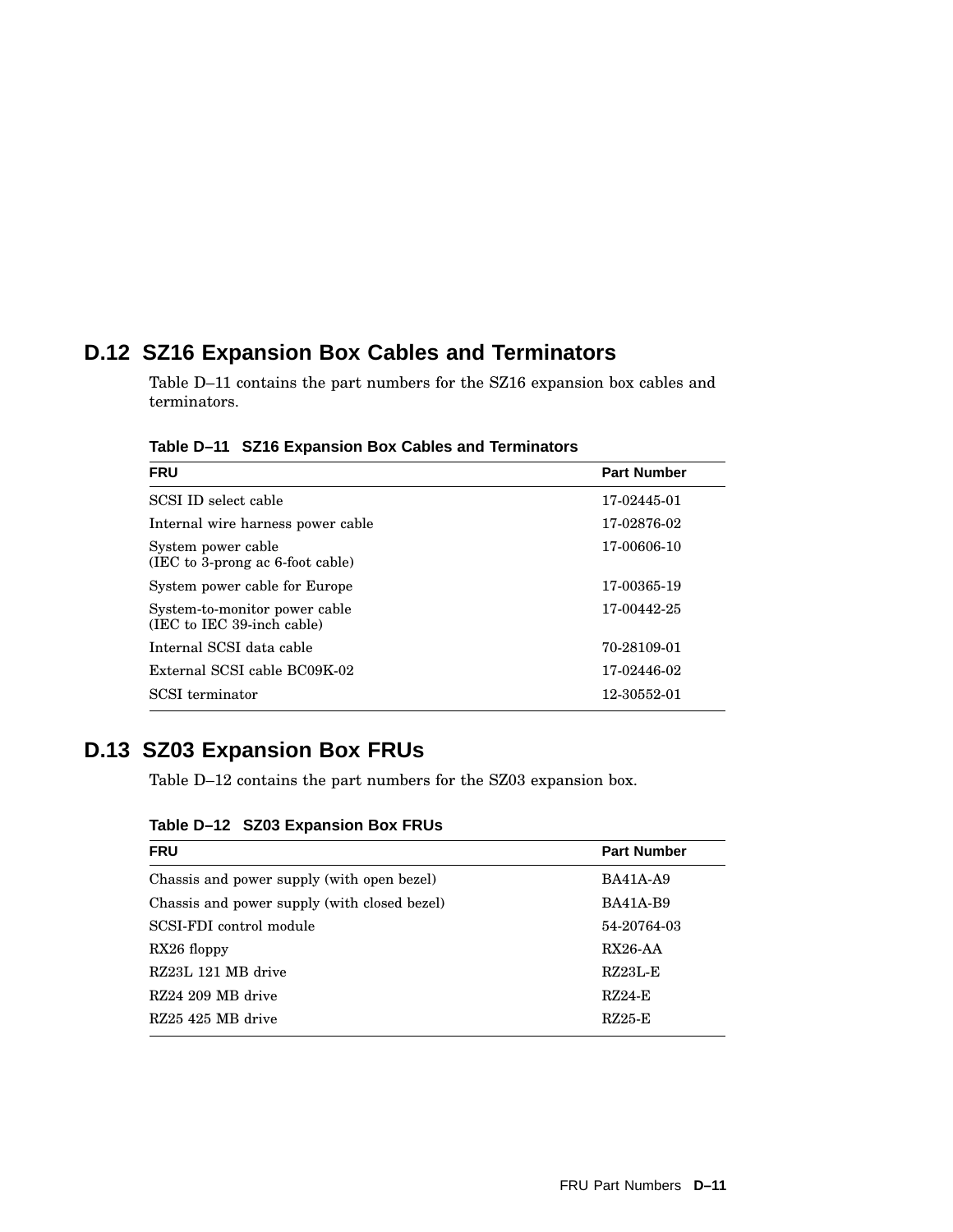# **D.14 SZ03 Expansion Box Miscellaneous Hardware**

Table D–13 contains the miscellaneous part numbers for the SZ03 expansion box.

**Table D–13 SZ03 Expansion Box FRUs - Miscellaneous Hardware**

| <b>FRU</b>                                      | <b>Part Number</b> |
|-------------------------------------------------|--------------------|
| Screw (Sems 6-32 Pan .250 Torx)                 | 12-30934-01        |
| Bracket, RX26 drive                             | 74-43972-01        |
| Standoff (male/female for mounting disk drives) | 90-00001-49        |
| Screw (Sems 6-32 Pan)                           | 90-00049-47        |
| Washer (helical split SST)                      | 90-07801-00        |
| Screw (drive position)                          | 90-11187-01        |

# **D.15 SZ03 Expansion Box Cables and Terminators**

Table D–14 contains the part numbers for the SZ03 expansion box cables and terminators.

**FRU Part Number Part Number Part Part Part Part Part Part Part Part Part Part Part Part Part Part Part Part Part Part Part Part Part Part Part Part Part Part Par** SCSI terminator 12-30552-01 SCSI signal cable (from FDI to RX26) 17-00285-00 External SCSI cable 17-02446-02 Power cable (IEC to 3-prong ac 6-foot cable) 17-00606-10 Power cable for Europe 17-00365-19 Switch harness, ID, SCSI, RZ23L 70-29498-01 Switch harness, ID, SCSI, RZ24, RZ24L 70-29499-01 Switch harness, ID, SCSI, RZ25 70-29500-01

**Table D–14 SZ03 Expansion Box Cables and Terminators**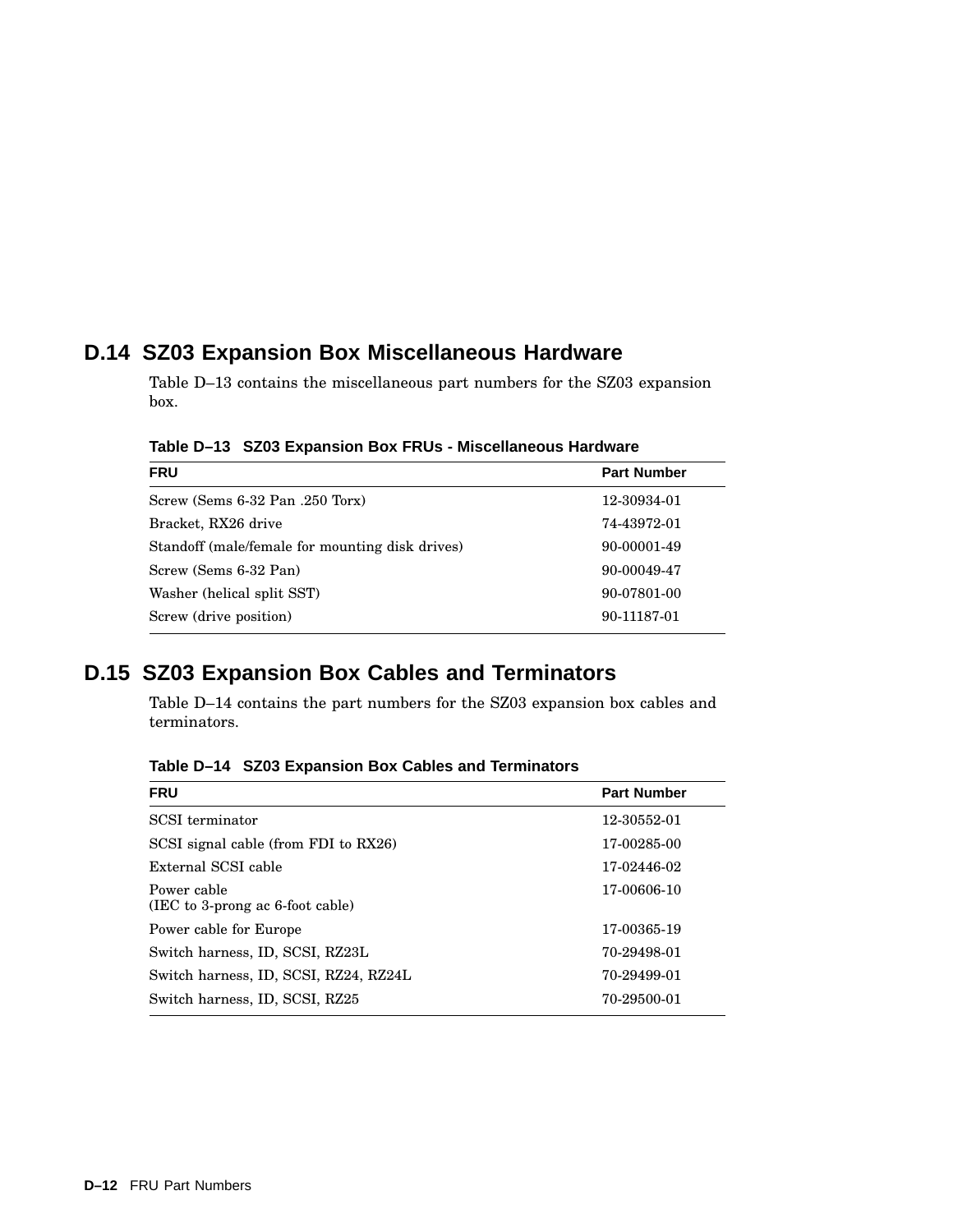# **Index**

# **A**

Alternate consoles network console, 3–18 example, 3–20 printer port, 3–18 Audio self-test (AUD), 2–21

# **C**

Cabling internal, 1–10 Cache error codes, A–53 Cache self-test, 2–16 Console alternate consoles see Alternate consoles, 3–18 error codes FRU, A–3 password, 3–10 Console commands, 3–2 additional commands HELP or ?, 3–2 LOGIN, 3–2 REPEAT, 3–2 memory commands, 3–12 DEPOSIT, 3–12 EXAMINE, 3–14 FIND, 3–15 processor control commands, 3–2, 3–16 BOOT, 3–16 CONTINUE, 3–17 HALT, 3–16

Console commands processor control commands (cont'd) INITIALIZE and UNJAM, 3–17 START, 3–17 UNJAM, 3–16 SET/SHOW commands, 3–2 BFLG, 3–4 BOOT, 3–4 CONFIG, 3–5 DEVICE, 3–5 DIAGENV, 3–5 ERROR, 3–6 ESTAT, 3–7 ETHER, 3–7 FBOOT, 3–7 HALT, 3–8 KBD, 3–8 MEM, 3–9 MOP, 3–9 PSE and PWSD, 3–10 SCSI, 3–11 TRIGGER, 3–11 SET/SHOW command table, 3–3 Control panel, 1–10 CPU see System module, 4–13

#### **D**

Device tests, 2–10 binary ID, 2–10 decimal ID, 2–10 loopback requirements, 2–10 mnemonics, 2-10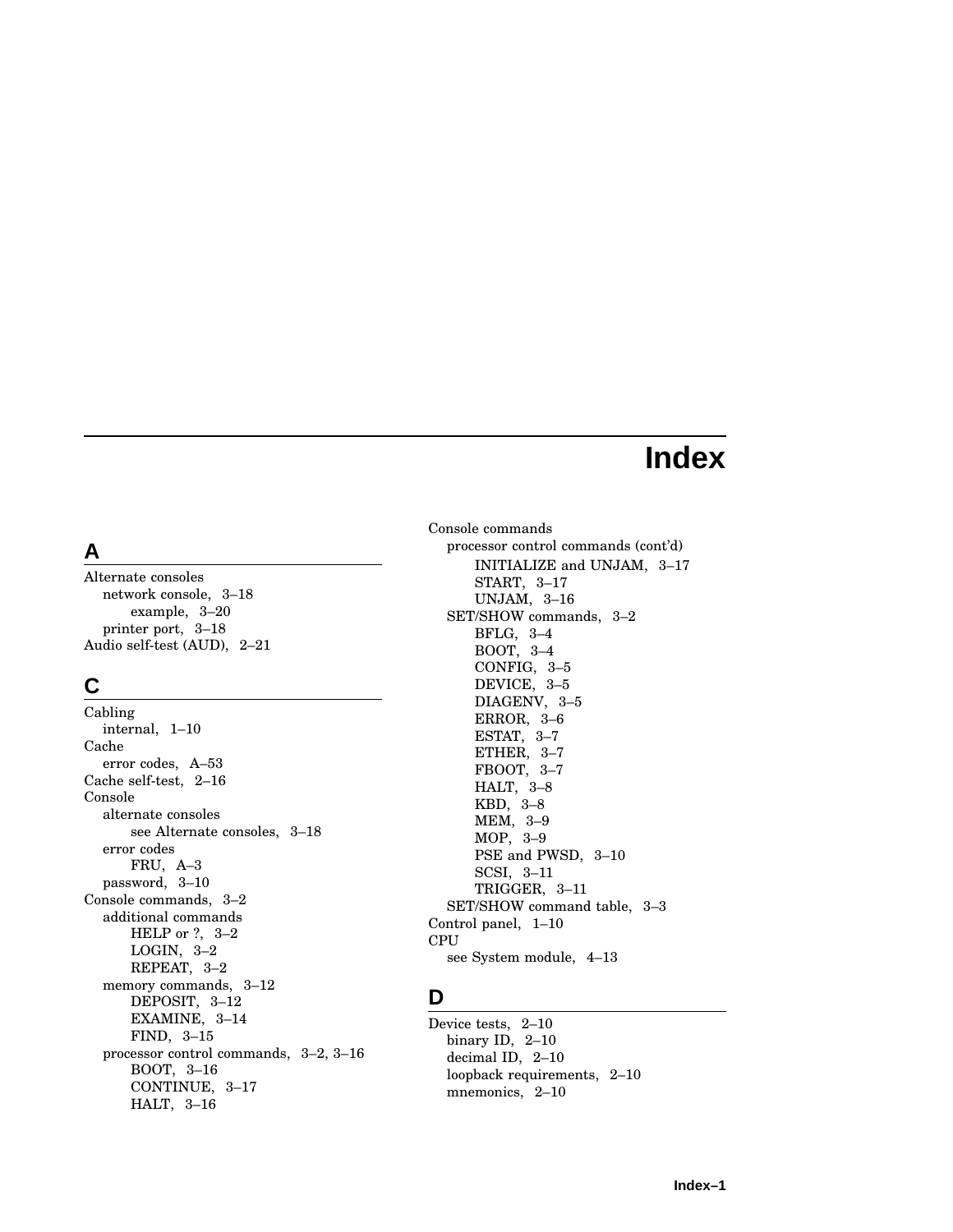Diagnostic environments, 2–8, 3–5 DIAGENV command, 2–9 selecting, 2–8 Diagnostic functions, 2–2 Diagnostic LED codes, B–2 cache, B–7 DSW21 communication device, B–11 DZ, B–6 LCG and graphics/audio frame buffer graphics, B–4 memory, B–8 NI, B–9 power-up/initialization, B–3 SCSI device, B–10 SPXg and SPXgt graphics, B–5 system device, B–8 TOY and NVR, B–4 TURBOchannel adapter, B–12 DSW21 synchronous communication device error codes, A–29 to A–42 system test error codes, A–42 utilities error codes, A–42 DSW21 synchronous communication device system test, 2–32 example, 2–33 DZ self-test, 2-14 DZ system test,  $2-28$ burst mode, 2–28 error codes, A–9 functional mode, 2–28 summary screen, 2–29

#### **E**

Entity-based module (EBM), 2–37 Error codes cache, A–53 CACHE extended codes, A–54 DSW21 synchronous communication device, A–29 to A–42 DZ, A–6 DZ extended code, A–6 DZ suberror codes, A–7 floating-point unit (FPU), A–51 to A–53 FPU extended code, A–52

Error codes (cont'd) graphics, A–54 graphics extended codes, A–62 graphics system test, A–68, A–71 interval timer, A–12 LCG extended codes, A–59 LED overview, B–2 memory, A–9 memory extended code, A–11 NI extended codes, A–76 NI extended error codes, A–79 NI self-test, A–71 SCSI, A–13 mode values, A–25 SCSI extended codes, A–15 to A–21 SPXg and SPXgt graphics, A–63 SYS, A–13 SYS extended code, A–13 TOY/NVR, A–5 TURBOchannel adapter, A–43 Error information SHOW ERROR, 2–7 Error messages extended, A–2 format, A–2 immediate, A–2 Error reporting console error codes FRU, A–3

#### **F**

Fault isolation, C–2 to C–9 Field-replaceable unit codes see FRU codes, A–3 Floating-point unit (FPU) error codes, A–51 to A–53 Floating-point unit self-test (FPU), 2–17 Floating-point unit test vectors, A–52 FRU part numbers, D–1 to D–12 FRU removal and replacement Model 60 FRU locations, 4–5 Model 60 hints graphics module, 4–10 hard disk drive, 4–6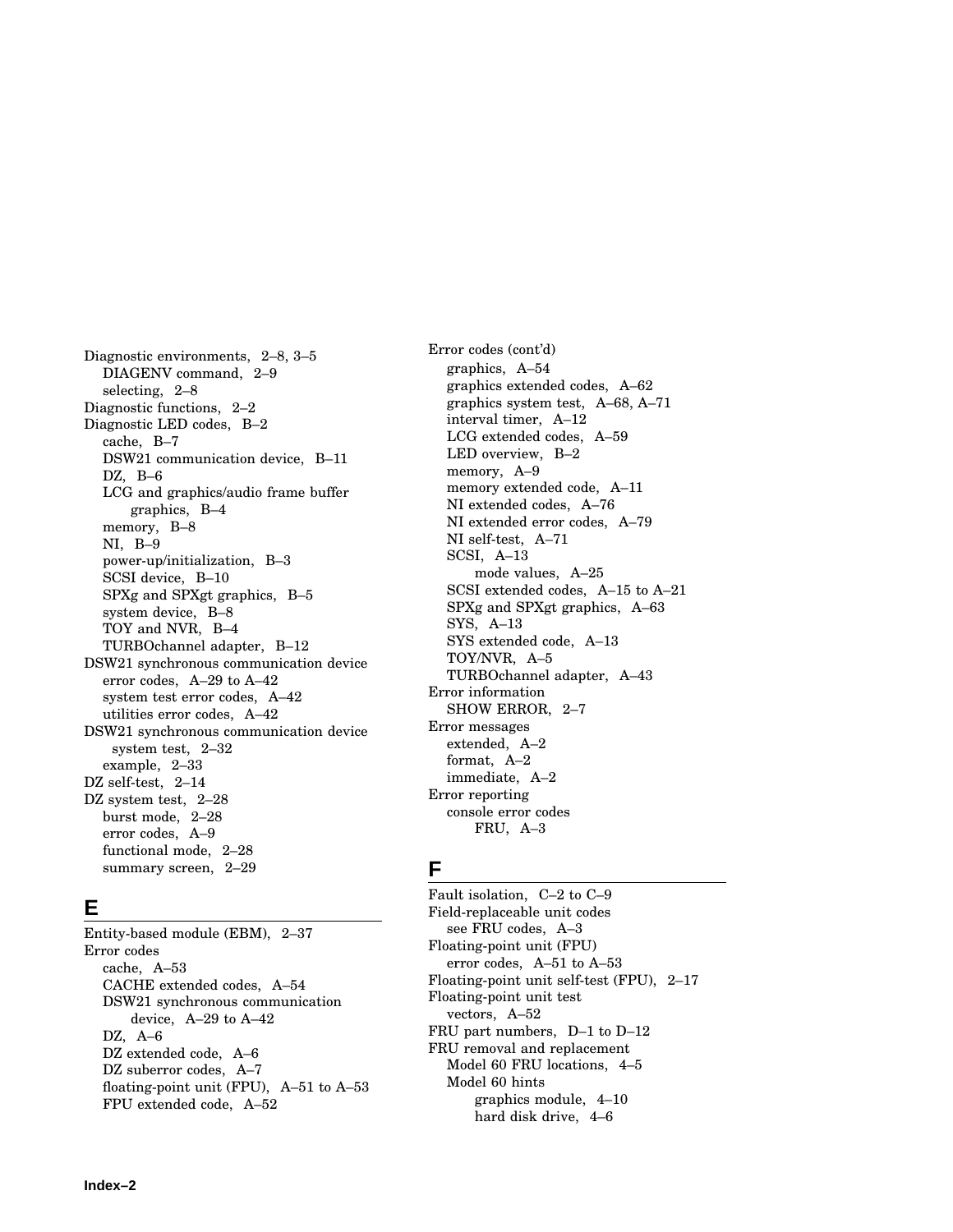FRU removal and replacement Model 60 hints (cont'd) lights and switches module, 4–9 MS44 memory module, 4–9 power supply, 4–8 RRD42 CD-ROM drive, 4–7 RX26 diskette drive, 4–7 ScanProc graphics module, 4–11 SPXg and SPXgt graphics, 4–11 synchronous communication module, 4–13 system module (CPU), 4–13 TURBOchannel adapter and option, 4–14 TZK10 QIC tape drive, 4–7 precautions, 4–2 preliminary steps, 4–2 system preparation, 4–3 VLC FRU locations, 4–15 VLC hints graphics/audio frame buffer module, 4–17 hard disk drive, 4–16 MS40 memory module, 4–18 power supply, 4–16 system module, 4–17

#### **G**

Graphics/audio frame buffer module removal/replacement hints, 4–17 Graphics modules module connectors, 1–3 module/monitor cross reference, 1–3 removal/replacement hints, 4–10 SHOW CONFIG quick reference, 1–3 Graphics self-test, 2–13 error codes, A–54 summary screen SPXg and SPXgt, A–64 Graphics system test error codes LCG, A–68 SPXg and SPXgt, A–71 overview, A–68 summary screen, A–70

Graphics system test summary screen (cont'd) SPXg and SPXgt, A–70 Graphics utilities, 2–36, A–67 commands, 2–36 LCG menu, 2–36

#### **I**

I/O connectors, 1–12 Interval timer self-test (IT), 2–17 Interval timer test error codes, A–12

#### **L**

LED error codes, B–2 to B–11 Loopback connectors, 3–5

#### **M**

Memory commands, 3–12 memory error codes, A–9 MS40 memory module removal/replacement hints, 4–18 MS44 memory module removal/replacement hints, 4–9 Memory self-test, 2–16 MIPS/REX emulator, 2–43 error messages, A–50 Monitors resolution and refresh rates, 1–3 supported by Model 60 and VLC, 1–3

#### **N**

Network console, 3–18 example, 3–20 Network Interconnect self-test (NI), 2–18 Network Interconnect system test (NI), 2–30 setup notes, 2–30 NI self-test error codes, A–71 NI system test error codes, A–80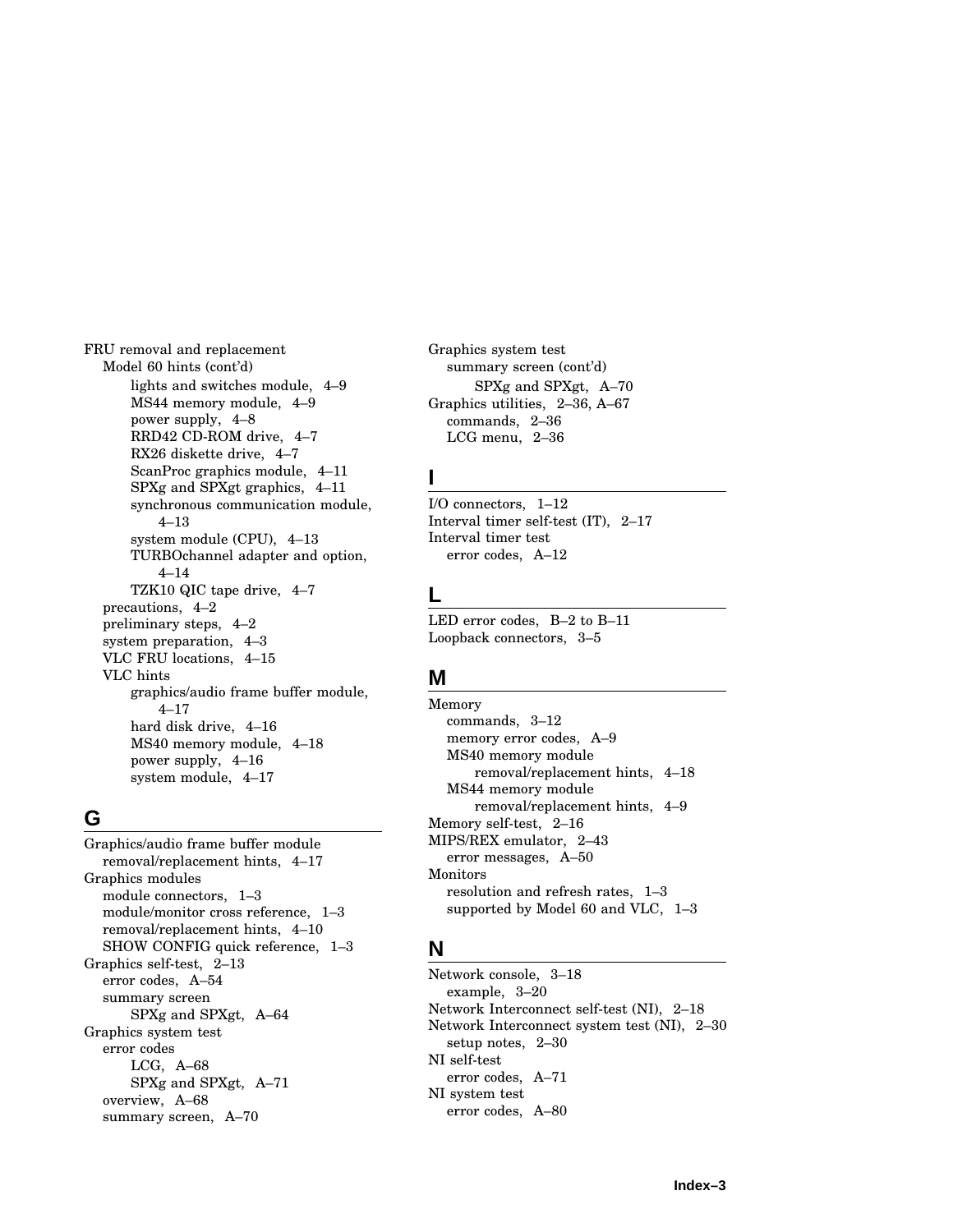NI utilities, 2–36, 2–37 entity-based module (EBM), 2–37 NI listener, 2–37 NVR self-test, 2–12

#### **P**

Password console, 3–10 features, 3–10 Power supply specifications, 1–10 voltage, 1–7 Power-up self-test alternate console switch, 2–2 fatal error before initialization, 2–2 HALT command, 2–3 overview, 2–2 unsuccessful power-up, 2–3 Printer port console, 3–18 Processor control commands, 3–2, 3–16

#### **S**

**SCSI** error codes information values, A–22 mode values, A–25 self-test error codes, A–13 SCSI information values, A–26 SCSI self-test, 2–20 SCSI system test, 2–30 data transfer test, 2–31 device test, 2–31 inquiries test, 2–31 setup notes, 2–30 size bus test, 2–31 summary notes, 2–32 summary screen, 2–31 SCSI system test (Model 60 only) error codes, A–27 summary screen, A–29 SCSI utilities, 2–38 error messages, A–26

SCSI utilities (cont'd) guidelines, 2–42 invoking, 2–39 menu example, 2–40 Self-test AUD, 2–21 CACHE, 2–16 COMM, 2–21 device test syntax rules, 2–11 one device, 2–11 range of devices, 2–11 run continuously, 2–11 run multiple device tests, 2–11 separate individual tests, 2–11 DZ, 2–14 FPU, 2–17 graphics, 2–13 IT, 2–17 list of devices, 2–10 MEM, 2–16 NI, 2–18 SCSI, 2–20 setup, 2–8 SYS, 2–18 TCA, 2–22 TOY/NVR, 2–12 SHOW ERROR command, A–2 Specifications power supply, 1–10 SPXg and SPXgt graphics module failing functional blocks, A–64 FRU codes, A–63 self-test error codes, A–63 Sync comm test see Synchronous communication self-test, 2–21 Synchronous communication module removal/replacement hints, 4–13 Synchronous communication self-test, 2–21 System box control panel, 1–10 I/O connectors, 1–12 internal cabling, 1–10 overview, 1–2